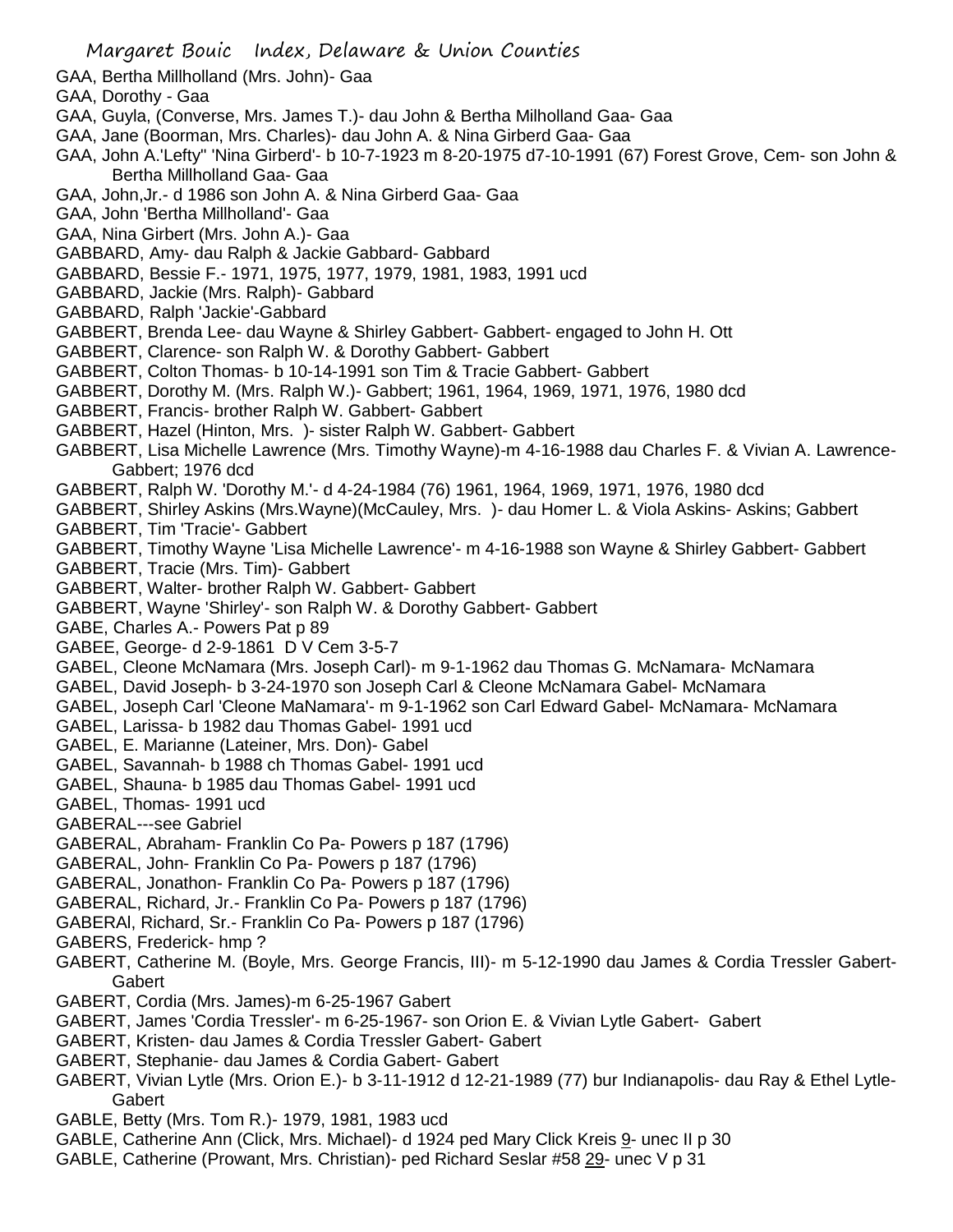- GABLE, Eric- b 1967 son Tom R. & Betty Gable- 1979, 1981, 1983 ucd
- GABLE, Jonathon- Franklin Co (1794)- Powers p 188
- GABLE, Mary (Miller, Mrs. Elias)- dumch p 220
- GABLE, Olive (Yoakam, Mrs. Cletus)- m 1925 Graham (17(11043)
- GABLE, Richard- Franklin Co Pa (1794)- Powers p 188
- GABLE, Tom R. 'Betty'- 1979, 1981, 1983 ucd
- GABLE, Tom- b 1964 son Tom R. & Betty Gable- 1979, 1981 ucd
- GABLER, infant of John & Anna Oct 1896 Oak Grove Cem I p 14
- GABORIK, Andrew E. 'Joanne M.'- 1969, 1971, 1976, 1980 dcd
- GABORIK, Catherine/Kathy- b 1959- dau Andrew E. & Joanne M. Gaborik- Gaborik; 1969, 1971, 1976 dcd; engaged to John L. Sabelka
- GABORIK, Joanne M. (Mrs. Andrew E.)- 1969, 1971, 1976, 1980 dcd
- GABORIK, Michael J.'Terri A. Knerr'- b 1961 m 10-15-1988 son Andrew E. & Joanne M. Gaborik- Gaborik; 1971, 1976, 1980 dcd
- GABORIK, Terri A. Knerr (Mrs. Michael J.)- m 10-15-1988 dau William D. & Donna Knerr- Gaborik
- GABORIK, Thomas- b 1960 son Andrew E. & Joanne M. Gaborik- 1969, 1971, 1976, 1980 dcd
- GABRIEL, -----Pabst 7 p 10; 1915 uch p 396; Powers p 55, 97; family of Larry Newhouse- delge IV p 58, Harold Betsch unec VII p 7, IX p 13
- GABRIEL, ---b 12-18-1901 Radnor Tp son John H. & Sarah Fryman Gabriel- dcb
- GABRIEL, ---b 1-22-1868 Scioto Tp dau Elisha & Elizabeth Gabriel- dcb
- GABRIEL, Mr.- d 2-23-1924 Union Tp (75) uninf p 18
- GABRIEL, Mrs. A.- Pabst 3 p 17
- GABRIEL, ---(Burnham, Mrs. David)- dau William Gabriel- 1883 uch V p 164
- GABRIEL, Aaron 'Lydia A. Davis'- m 3-9-1891; dumch p 116
- GABRIEL, A. B.- 1915 uch p 266
- GABRIEL, Abraham (1788) Franklin Co Pa- Powers p 187
- GABRIEL, Abraham d 12-31-1846 (28-8-10) Powers p 184
- GABRIEL, Abraham 'Sarah Ann McNiel'- m 1-11-1844 ucm 939; 1908 dch p 19; unec VI p 15
- GABRIEL, Abram- mt 4-27-1852
- GABRIEL, Abram- b Germany father of John, Richard, William- Powers p 345
- GABRIEL, Abram- b 4-21-1818 d 12-31-1846 (28-8-10) Reed Cem Un Al p 10; son William & Elizabeth Gabriel- Gabriel 12; dumch p 269; unec II p 27, 48
- GABRIEL, Adm- (1800) Franklin Co Pa- Powers p 187
- GABRIEL, Adelia J. (Reed, Mrs. Alford)- m 2-21-1867 ucm 4146 dau John & Elisabeth Gabriel- 1850C Allen Tp 1399-1418 p 209 (10,O); 1870C Allen Tp 5 (28,O); 1880C Union Tp 176 p 41 (O,O,-)
- GABRIEL, Adelia- dau Jackson & Elizabeth Gabriel- 1860C Allen Tp 876-886 p 120 (18,O)
- GABRIEL, Albert P.- son Josiah & Elizabeth Mitchell Gabriel- 1860C Union Tp 638-644 p 59 (2,O)
- GABRIEL, Alfreda Blanche (Campbell, Mrs. Ernest Young)- dau Fred & Alma B. Russell Gabriel- 1985 uch p 55; Gabriel 16722
- GABRIEL, Alice (Ballard, Mrs. Eden)- b 11-14-1899 m 9-8-1918 d 2-15-1985 (85) Claibourne Cem- dau Herbert E. & Nora Bell Gabriel- Ballard; Gabriel
- GABRIEL, Alice- dau Deurell & Nina Louise Evans Gabriel- 1949 ucd
- GABRIEL, Alice- dau Josiah & ELizabeth Mitchell Gabriel- 1860C Union Tp 638-644 p 59 (4,O)
- GABRIEL, Alice Louise Hudson (Mrs. Lawrence Russell)- 1985 uch p 55; Gatriel (16713)
- GABRIEL, Alice Louise (Kaufman, Mrs. Wayne Stanford)- b 12-26-1928 m 9-1-1950 dau Deurelle Lawrence & Nina Louise Evans Gabriel- Gabriel 16491102
- GABRIEL, Alma B. Russell (Mrs. Fred)- b 2-24/9-1891 m 2-9-1916 d 4-3-1959 dau Isaac & Emma Sain Russell- 1985 uch p 55; Gabriel (1672)
- GABRIEL, Alycia Ray- dau Ronnie & Joyce Carol Hutchisson Gabriel- Hutchisson p 60
- GABRIEL, Amy C. Harris (Mrs. Eli)- b 1857 m 6-20-1876 ucm 5892 d 1928 bur Milford Center Cem Un Al p 24 dau George & Eunice B. Witter Harris- 1883 uch V p 212; mt 3 p 27; uca p 58
- GABRIEL, Anna (Mrs. )- d 4-14-1972 Bellefontaine- Gabriel
- GABRIEL, Basil 'Esther'- 1915 uch p 1035
- GABRIEL, S. Belle (Bohl, Mrs. )- dau James & Rebecca Hull Gabriel- Gabriel
- GABRIEL, Belle- 1880C Union Tp 28 p 5 (24,O,O,O) p 0066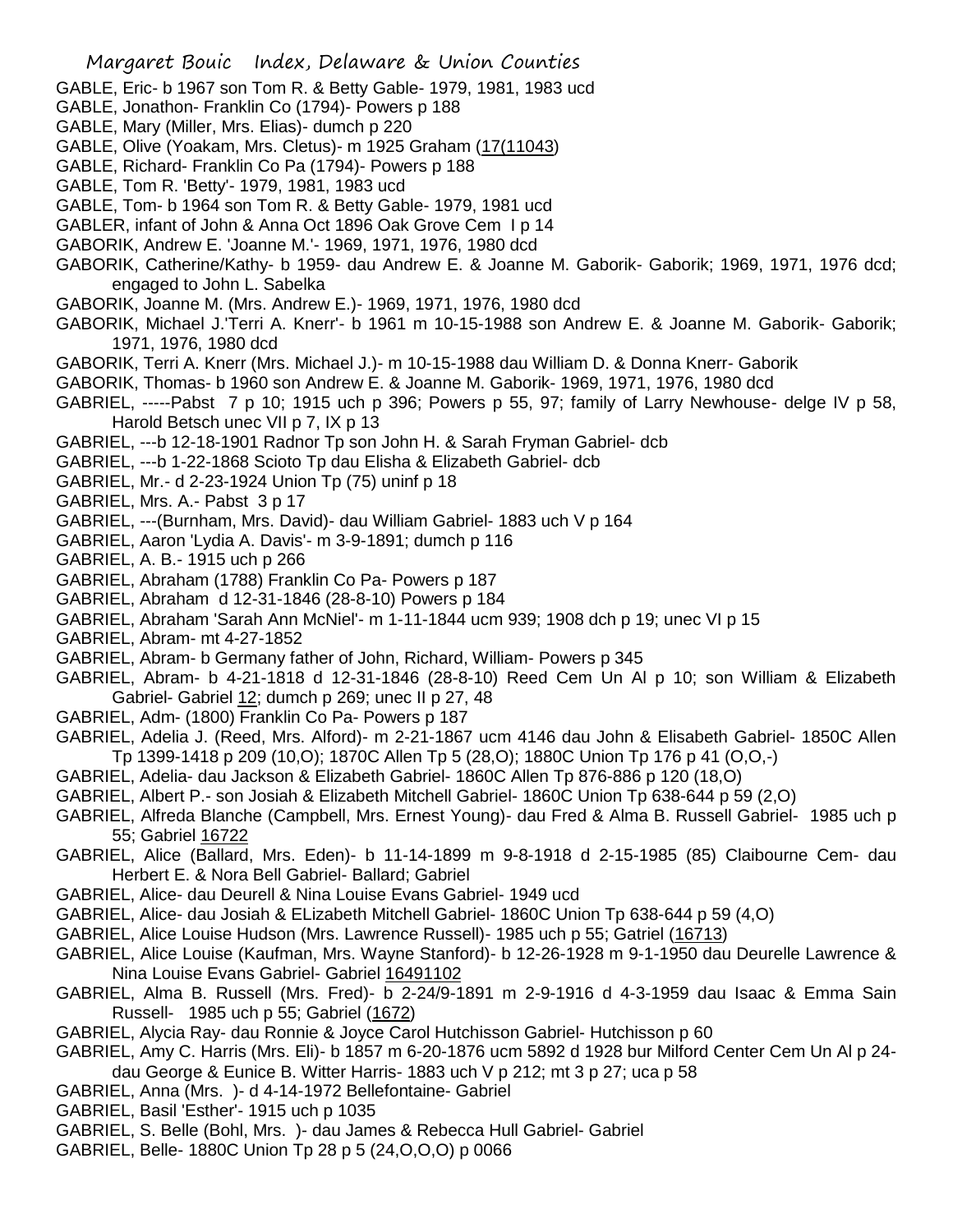GABRIEL, Bernice Avonell (Patrick, Mrs. Clarence William)- m 6-15-1946- Freshwater p 94

- GABRIEL, Bertrand T.- d 10-1833 (13m) Milford Cem Un Al p 8- son J. & E. Gabriel- Gabriel
- GABRIEL, Bessie- b 2-1880 d 1888 Milford Cem Un Al p 24- dau Eli & Amy c. Harris Gabriel- 1880C Milford Center 30 (3/12,O,O,O)
- GABRIEL, Bessie M. (Rutherford, Mrs. Marshal)- b 3-20-1904 m 12-18-1929 d 12-22-1951 dau Otis & Daisy Rhoades Gabriel- opc 634; Gabriel 1676; Rhoades 3
- GABRIEL, Beth Ann Bowersmith (Murray, Mrs. )(Mrs. Kevin Lawrence)- m 4-1984 dau Robert L. Bowersmith-Gabriel; 1991 ucd
- GABRIEL, Betty Jean (Block, Mrs. John)- b 1-8-1918 m 5-6-1939- dau Clifford Said & Christina B. Thompson Gabriel- Gabriel 16441
- GABRIEL, Betzy- 1840C Union Tp 587 (30-40)
- GABRIEL, Blanche (Mrs. Herman H.)- Logan Co- Gabriel
- GABRIEL, Bruce E.- son Walter & Mary Gwendolyn Thomas Gabriel- Gabriel; 1969 dcd
- GABRIEL, Carl- b 6-5-1893 dcb- son John & Sarah C. Fryman Gabriel- 1908 dch p 593
- GABRIEL, John Carlous 'Ura Kate McPeak'- b 4-8-1884 m 11-23-1904 d 4-15-1939 Fairview Cem p 16 son Joseph & Florence L. Dodds Gabriel- Gabriel 1646; Dodds 4,5; 1985 uch p 82; dcb (James C.)
- GABRIEL, Carol J. Massie (Mrs. Deurelle Lawrence, Jr.)- m 3-24-1978- Gabriel; 1979, 1981, 1983 ucd
- GABRIEL, Carol Sue (Fogle, Mrs. Willard)- dau Lester F. Gabriel- Gabriel
- GABRIEL, Caroline Friel (Mrs. Philip)- m 10-5-1882 dcm- Gabriel
- GABRIEL, Caroline M.- d 12-31-1836 (2y) Reed Cem Un Al p 8 dau J. & E.
- GABRIEL, Carrie Davenport (Mrs. Rodney)- Gabriel
- GABRIEL, Carrie Myrtle Newhouse (Mrs. Forest)- b 4-15-1884 m 3-2-1912 d 5-17-1968 (84)- dau Nathan M. & Martha Jones Newhouse- Newhouse p 93 13(10)64; Gabriel (1633); opc 617
- GABRIEL, Catherine- d 8-26-1824 (10y) Milford Cem- Gabriel
- GABRIEL, Catharine- d 4-13-1864 (80) Reed Cem Un Al p 9
- GABRIEL, Catherine G. -hmp p 54; 1883 uch V p 185; 1840C Milford 530 (30-40); 1850C Milford 1214-1232 p 180 (60, Md); 1860C Union Tp 647-653 p 91 (75, Md)
- GABRIEL, Catherine- d 12-21-1836/2 dau J. & E.- Powers p 184
- GABRIEL, Catherine- dau John & Hannah Flanagan Gabriel- Powers p 60, 68, 69, 70, 97, 117, 182, 183
- GABRIEL, Catherine May (Kipp, Mrs. Dr. Samuel M.)- b 4-1-1917 m 7-26-1941 dau Fred & Alma Russell Gabriel- Gabriel 16721; 1985 uch p 55
- GABRIEL, Catherine (Mrs. William G.)- d 7-16-1842 (70) Milford Cem Un Al p 8-
- Gabriel; Powers p 117, 184
- GABRIEL, Charlene (McCaulla, Mrs. Charles)- dau Walter Lee & Mary Gwendolyn Thomas Gabriel- Gabriel
- GABRIEL, Christina B. Thompson (Mrs. Clifford Said)- b 5-21- m 4-1915 d 1946 Dodds 4,5; Gabriel (1644)
- GABRIEL, Christina Bertha (Johnson, Mrs. Dale Alexander)- b 1-5-1909 m 10-11-1936 dau John Carlous & Ura Kate McPeak Gabriel- 1985 uch p 82; Gabriel 16462; compiler of Gabriel History; Ostrander M. E. Church
- GABRIEL, Ida Clara (Artz, Mrs. Delvin E.)(Wollam, Mrs. Elmer)(Miller, Mrs. John)- b 12-12-1883 d 5-5-1968 Fairview Cem p 8- dau Edward & Emma Fry Gabriel- opc 424; Gabriel 1652; dcb
- GABRIEL, Clarence 'Nellie Bevo'- b 6-15-1882 d 5-15-1934 son Horace & Susan Frey Gabriel- opc 39; Gabriel 1622
- GABRIEL, Clifford Said 'Christina B. Thompson'- b 3-17-1881 m 4-1915 d 1939 son Joseph & Florence Dodds Gabriel-1985 uch p 82; Gabriel 1644; opc 399 Dodds 4,5; dcb
- GABRIEL, Daisy Rhoades (Mrs. Otis Cochran)- b 5-8-1879 m 1-28-1896 d 10-13-1951 Fairview Cem p 11 dau David & Susan Friedley Rhoades- opc 667; Gabriel (167)
- GABRIEL, David D.- Pabst 3 p 17
- GABRIEL, Deurelle Lawrence 'Nina Louise Evans'- b 4-14-1898 m 7-30-1925 d 3-26-1988 (89) Oakdale Cem -son Joseph & Florence Dodds Gabriel- 1985 uch p 82; Gabriel 164(11); opc 605; Dodds 4,5; 1949, 1959, 1962, 1967, 1971, 1973, 1975, 1977, 1979, 1981, 1983 ucd
- GABRIEL, Deurelle Lawrence,Jr. 'Eula Maxine Daum''Carol J. Massie'- b 8-24-1926 m 5-20-1948 m(2) 3-24- 1978- son Deurelle Lawrence & Nina Louise Evans Gabriel- Gabriel 164(11)1 1949, 1973, 1975, 1979, 1981, 1983, 1991 ucd
- GABRIEL, Donald J. 'Mary Gladys Lucas'- m 3-17-1929 d 4-21-1983 (74) bur Fairview Cem- son John & Grace Hays Gabriel- Gabriel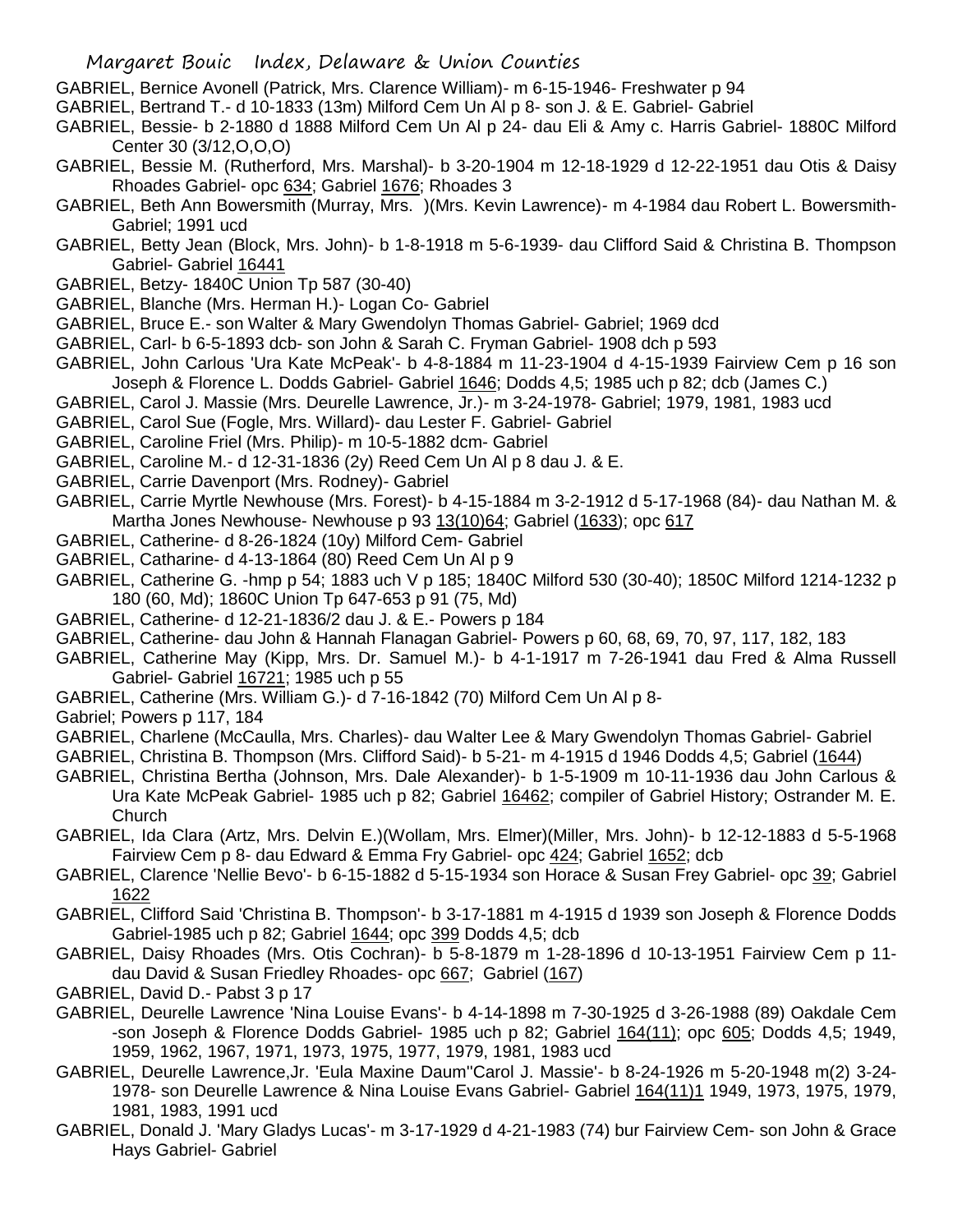GABRIEL, Doris Blanche (Cottrell, Mrs. )- dau Herman H. & Blanche Gabriel- Gabriel (Logan Co)

- GABRIEL, Dorothy Maxine (Ghastin, Mrs. Glen L.)- b 8-1-1924 m 7-26-1952 dau Clifford Said & Christina B. Thompson Gabriel- Gabriel 16443
- GABRIEL, William Dyer 'Susannah McKim'- b 11-14-1826 m 12-20-1860 ucm 3114 son William & ELizabeth Gabriel- Gabriel 17; Pabst 3 p 7
- GABRIEL, Earl 'Margaret'- b 1885 d 1924 Milford Cem Un Al p 70-son Sidney Burton & Hattie Wood Gabriel-Gabriel
- GABRIEL, Ebrem- (1793) Franklin Co Pa- Powers p 187
- GABRIEL, Edith (Chapman, Mrs. )- dau Elmer E. & Lottie Gabriel- Powers p 185
- GABRIEL, Edith (Mrs. Elza)- 1961 dcd
- GABRIEL, Edith Lyle (Betsch, Mrs. Peter Frank)- b 1886 d 1967 Un Al p 46(b 1881 d 1926) dau Elmer E. & Lottie Gabriel- Gabriel; unec VI p 19; ped Harold Betsch 3
- GABRIEL, Edna (McBride, Mrs. Merle)(Wollam, Mrs. Verne)- b 3-25-1879 m(1) 5-3-1899 d 2-18-1939 dau John & Emalet Cole Gabriel- 1985 uch p 82; opc 374; Gabriel 1631; 1880C Scioto Tp 127; dcb
- GABRIEL, Edward Luther 'Emma Fry'- b 7-6-1857 m 9-14-1881 d 1-13-1936 Fairview Cem p 8- son Luther & Maria Bucher Lawrence Gabriel- 1985 uch p 82; Maugans Anc p 93; Gabriel 165; opc 198; 1880C Scioto Tp 167
- GABRIEL, Edward 'Martha Carmalt'- m 5-3-1773 Penn. 186
- GABRIEL, Edwin Harold 'Rachel May Bills'- b 5-19-1913 m 9-3-1938- son Forest & Carrie Newhouse Gabriel-Newhouse p 93 13(10)641; Gabriel 16331
- GABRIEL, E. E.- 1915 uch p 400
- GABRIEL, E. (Mrs. J.)- Un Al p 8
- GABRIEL, Eli 'Amy C. Harris'- b 1851 m 6-20-1876 ucm 5892 Un Al p 24- son James & Rebecca Hull Gabriel-Gabriel; 1883 uch V p 212, 215; uca p 65; mt 3 p 27; 1860C Union Tp 525-528 p 74 (8,O); 1870C Union Tp 177-176 p 24 (18,O); 1880C Union Tp p 0080
- GABRIEL, Dr. Eli- son Richard & Margaret Gabriel- Powers p 185
- GABRIEL, Eli b 11-11-1820 d 9-12-1848 Milford Cem Un Al p 8, 33 son Richard & Sarah Sackett Gabriel- 1915 uch p 569; 1883 uch V p 188, 205
- GABRIEL, Eli- b 7-21-1819 son William & ELizabeth Gabriel- Gabriel 13- 1915 uch p 160, 220
- GABRIEL, Elias- dcga p 47 Delaware Patron & Franklin Chron 10-8-1829
- GABRIEL, Elisha A. William- b 11-14-1826 Gabriel 18
- GABRIEL, --b 1-22-1868 Scioto Tp dau Elisha Gabriel dcb
- GABRIEL, Elizabeth- 1830C Union Tp 146 (30-40)
- GABRIEL, Elizabeth- b 11-1830 d 1912 Milford Cem Un Al p 31; 1900C Darby Tp 34-35 p 2A(69,Va,at sea,Va); mother of Prudence Elliott
- GABRIEL, Elizabeth Ann- dau Clifford Said & Christina B. Thompson Gabriel- Gabriel 16445
- GABRIEL, Elizabeth (Mrs. Jackson)- 1860C Allen Tp 876-886 p 120 (57, Va)
- GABRIEL, Elizabeth- dau John & Hannah Flanagan Gabriel- Powers p 97, 183
- GABRIEL, Elizabeth (Mrs. John)- 1840C Allen Tp 670 (30-40); 1850C Allen Tp 1399-1418 p 209 (48,Va); 1870C Allen Tp 4 (67, Va); 1880C Union Tp 176 p 2 (77, Va,Va,Va) p 0095; unec VIII p 16
- GABRIEL, Elizabeth Mitchell (Mrs. Josiah)- m 11-29-1855 ucm 2359; unec VIII p 35; 1860C Union Tp 638-644 p 89 (30,Pa)
- GABRIEL, Elizabeth Morrow (Mrs. Joseph)- b 2-7-1874 m 12-26-1897 d 9-24-1945 Claibourne Cem p 87-dau William Morton & Laminda Langstaff Morrow- 1915 uch p 1036; Maugans Anc p 217
- GABRIEL, Elizabeth Rose Whited (Mrs. Joseph Morley)- dissolution 1984- Gabriel GABRIEL, Elizabeth (Mrs. William)- b 11-11-1820 or 1796 d 5-11-1848 (51-11-4) or 9-12-1848- Reed Cem Un Al p 9; unec III p 48; Powers p 184, 186; Gabriel (1)
- GABRIEL, Elmer E.- son John Gabriel- Powers p 184, 185, 186
- GABRIEL, Elmer 'Charlotte M. Wood'- b 12-14-1860/1 d 12-14-1954 Milford Cem Un Al P 46 son John H. & Sarah C. Parthemor Gabriel- dumch p 271; 1883 uch V p 205; ped Harold Betsch #65 4; unec VII p 19; 1870C Union Tp 100-99 p 14 (8,O); 1880C Union Tp 128 p 22 (18,O,O,O)
- GABRIEL, Elmer- b 11-14-1887 Jackson Tp dcb- son Hamilton C.& Jane Martin Gabriel- Gabriel
- GABRIEL, Elsa- dau Myron & Pauline W. Goodwin Gabriel- 1880C Milford 102 p 40 (2,O,O,O)
- GABRIEL, Elsie- b 1-28-1890 Thompson Tp son H. C. & Jennie Eberly Gabriel- dcb
- GABRIEL, Elza 'Edith'- 1961 dcd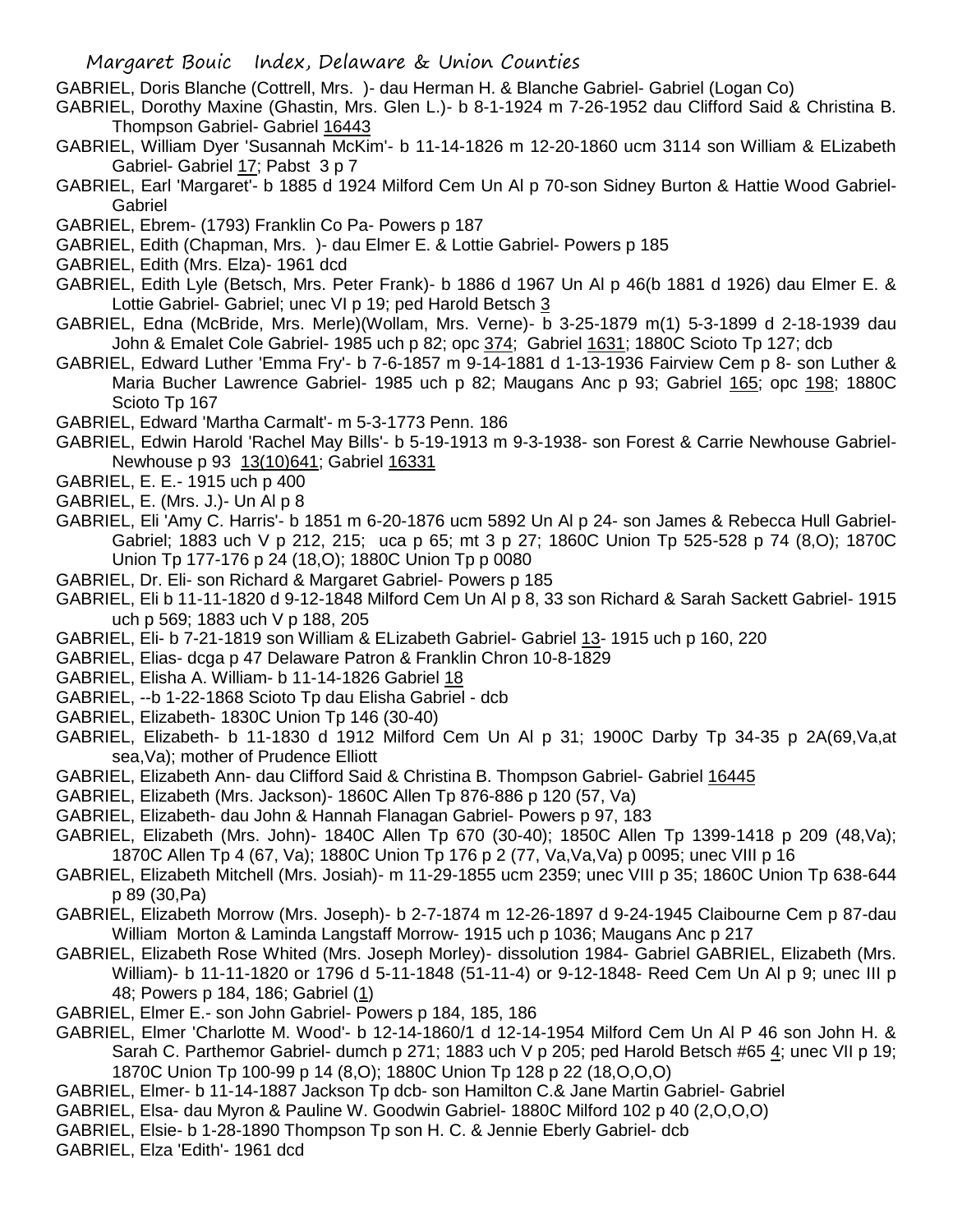- GABRIEL, Elza 'Florence Ethel Decker'- b 1-14-1890 m 1-7-1909 dcm son H. C. & Alice Jane Martin Gabriel-Gabriel
- GABRIEL, Emalet Cole (Mrs. John)- b 1-29-1848 m 3-1-1877 d 9-15-1928 Fairview Cem p 13- 1985 uch p 82; opc 264; Gabriel (163); 1880C Scioto Tp 127
- GABRIEL, Emily (Gossard, Mrs. )- dau Herman H. & Blanche Gabriel -Gabriel
- GABRIEL, Emma Fry (Mrs. Edward Luther)- b 9-21-1863 m 9-14-1881 d 12-16-1953 Fairview Cem p 8- dau William & Caroline Fegley Fry- Maugans Anc p 93; 1985 uch p 82; Gabriel (165); opc 241
- GABRIEL, Enid Comez (Mrs. Joseph Elmer)- b 1-8- m 12-18-1944 d 1949- Gabriel (16442)
- GABRIEL, Esther (Mrs. Basil)- 1915 uch p 1035
- GABRIEL, Esther I.(Evans, Mrs. Kenneth K.)- b 6-12-1916 m 11-5-1939 d 5-22-1986 dau Elza & Ethel Decker Gabriel - Gabriel; Evans
- GABRIEL, Ethel Bryan (Smith, Mrs. Carl)- b 12-26-1897/6 d 4-8-1973 dau Herbert E. & Nora Bell Gabriel-Gabriel; Cowgill p 17
- GABRIEL, Ethlyn- 1885 bur with Eli & Amy C. Harris Gabriel- Milford Cem Un Al p 24
- GABRIEL, Ethyl (Smith, Mrs. Carl)- Gabriel; Smith
- GABRIEL, Eula Maxine Daum (Mrs. Deurelle Lawrence, Jr.)- b 7-1-1925 m 5-20-1948 Gabriel 164(11)1; 1949, 1971, 1973, 1975, 1977, 1979, 1981, 1983, 1993 ucd
- GABRIEL, Eva B. (Arthur, Mrs. Hobart)- b 8-16-1895 d 1-12-1978 Claibourne Cem dau Herbert E. & Nora Bell Gabriel
- GABRIEL, Eva B. (Mrs. Glenn)- Gabriel (1651)
- GABRIEL, Eva (Kellar, Mrs. Irvil)(Keeton, Mrs. Louis)- b 4-18-1897 m(1) 6-4-1917 (2) 6-7-1935 d 5-18-1954 dau Otis Cochran & Daisy Rhoades Gabriel- Gabriel 1674; opc 546; Rhoades 3
- GABRIEL, Eviline (Reed, Mrs. O. H.) m 2-13-1858 ucm 2683- dau John & Elisabeth Gabriel- unec XII p 30; 1840C Allen Tp 670 (-5); 1850C Allen Tp 1399-1418 p 209 (13,O)
- GABRIEL, Eythe- 1971 ucd
- GABRIEL, Fern/Fannie F. (Liggett, Mrs. Frank)- b 2-25-1894 m 11-5-1914 d 1-18-1976 Fairview Cem p 17 dau Edward & Emma Fry Gabriel- Carr (12222); Gabriel 1653; Bean 6,7; Maugans Anc p 93; opc 508; dcb
- GABRIEL, Finley Morse 'Marie Owen'- b 11-4-1902 m 3-27-1932 d 10-13-1961 son Joseph & Florence L. Dodds Gabriel -Gabriel 164(13); Ayres 3; Dodds 4,5; dcb
- GABRIEL, Florence Ethel Decker (Mrs. Elza)- m 1-7-1909 dau E. M. & Mabel Houseman Decker- Gabriel
- GABRIEL, Ella Florence Dodds (Mrs. Joseph Lawrence)- b 7-12-1858 m 8-24-1876 d 3-26-1921 Fairview Cem p 8- dau David L. & Mary J. Benton Dodds- Gabriel (164); Maugans Anc p 10; 1985 uch p 82; Dodds 3,4; 1880C Scioto Tp 127
- GABRIEL, Emily (Mrs. William)- Powell p 343
- GABRIEL, Eunice M. 1900 Milford Un Al p 57, 92
- GABRIEL, Florence Iola (Rowland, Mrs. Harry)- b 12-14-1882 m 7-2-1902 d 10-18-1972 dau Joseph Lawrence & FLorence Dodds Gabriel- opc 381; Gabriel 1645; Dodds 4,5
- GABRIEL, Florence- b 11-13-1891 Claibourne Tp, Un Co. dcb- dau John & Sarah C. Fryman Gabriel- 1908 dch p 593
- GABRIEL, Florence (Overly, Mrs. )- dau John & Grace Hayes Gabriel -Gabriel
- GABRIEL, Flossie Pearl (Bussey, Mrs. Theodore)- b 1-4-1902 m 9-25-1920 dau Otis Cochran & Daisy Rhoades Gabriel- opc 606; Gabriel 1675; Rhoades 3,4
- GABRIEL, Orren de Forest 'Carrie Myrtle Newhouse'- b 6-18-1882 m 3-2-1912 d 12-20-1962 son John & Emalette Cowles Gabriel- Pabst 7 p 17; opc 380; 1985 uch p 82; Newhouse p 93 (12(10)64); Gabriel 1633
- GABRIEL, Frances (Almendinger, Mrs. Charles Elwood)- m 1915 Howison (1222)
- GABRIEL, Francis- b 7-25-1899 Radnor Tp- dcb; dau John & Sarah C. Fryman Gabriel- 1908 dch p 593
- GABRIEL, Frank- b 5-1-1866 d 8-5-1866 Fairview Cem p 9- son Luther & Maria Lawrence Gabriel- Powell p 244; Gabriel 168
- GABRIEL, Frank- son Myron & Paulina W. Goodwin Gabriel- 1880C Milford 102 p 40 (4,O,O,O)
- GABRIEL, Fred 'Alma Russell'- b 9-25-1887 m 2-9-1916 d 1-31-1982 Oakdale Cem II p 80 (H-R14-13)- son Otis Cochran & Mary Dunn Gabriel- opc 498; Newhouse p 58; Gabriel 1672; 1985 uch p 55, 82; Powers p 184
- GABRIEL, Frederick Hunt- b 9-8-1952 son Lawrence & Alice Louise Hudson Gabriel- Gabriel 167231; 1985 uch p 55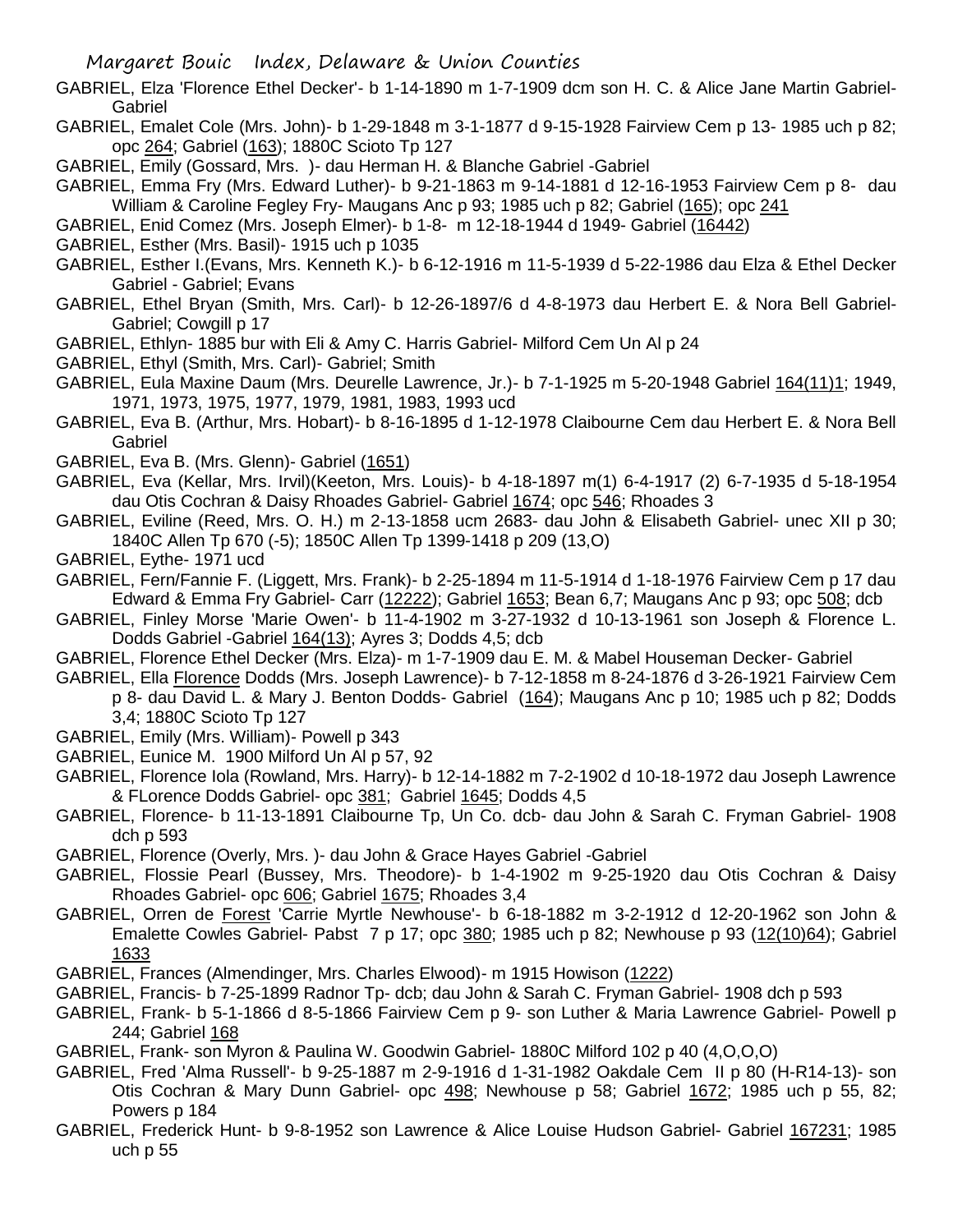- GABRIEL, Geneva Grace (Hoffman, Mrs. George K.)- b 11-25-1900 m 6-16-1921 dau Joseph Lawrence & Florence L. Dodds Gabriel- Gabriel 164(12); opc 599; Dodds 4,5; Hoffman; dcb
- GABRIEL, Geraldine (Perry, Mrs. Eugene)- b 8-28-1903 m 8-12-1928 dau Clarence & Nellie Bevo Gabriel-Gabriel 16221
- GABRIEL, G. G.- footstone Reed Cem Un Al p 9
- GABRIEL, Mary Gladys Lucas (Mrs. Donald J.)- m 3-17-1927 d 4-21-1981 (73) Fairview Cem Gabriel
- GABRIEL, Glenn Everett 'Eva''Mabel''Kathryn'- b 3-6-1892 m(1) 2-21-1917 (2) 3-20-1943 d 3-15-1982 son Edward & Emma Fry Gabriel- Gabriel 1653; opc 520; 1949, 1959, 1967, 1962, 1971 ucd; dcb
- GABRIEL, Gloria Becker (Mrs. James Lewis)- b 10-19-1933 m 8-29-1952 Gabriel 164(11)3)
- GABRIEL, Grace- dau John & Sarah C. Fryman Gabriel- 1985 uch p 593
- GABRIEL, Grace M. Hayes (Mrs. John A.)- b 1887 d 1980 Milford Cem Un Al p 50; Gabriel
- GABRIEL, Hamilton C. 'Jane Martin'- son Basil & Esther Gabriel- 1915 uch p 1035; Gabriel
- GABRIEL, Hannah Flanagan (Mrs. John)- b 7-17-1749 dau John Flanagan- Gabriel; Powers p 117, 162, 137, 182, 183
- GABRIEL, Hannah F. (Piper, Mrs. William Cochran)- b 10-1811 m 1835 dau Richard & Sarah Robinson Gabriel- 1915 uch p 568, 569; 1883 uch V p 128, 171, 205, 213; dumch p 281; Powers p 185; mt 3 p 28
- GABRIEL, Harold Michael- adopted son Edwin Harold & Rachel May Bills Gabriel- Gabriel 163312
- GABRIEL, Harry L.- b 6-25-1882 d 11-1-1882 son Edward & Emm Fry Gabriel- Gabriel 1654; dcb
- GABRIEL, Hattie- dau James & Rebecca Hall Gabriel- 1883 uch V p 204; 1870C Union Tp 177-176 p 25 (4,O); 1880C Union Tp 130 p 22 (14,O,O,O)
- GABRIEL, Hattie Wood (Mrs. Sidney B.)- m 11-9-1880 ucm 6832
- GABRIEL, Hazel Lucille (Stults, Mrs. George)- b 8-7-1909 m 12-22-1928 d 4-18-1992 bur Prospect- dau Herbert E. & Nora Bell Gabriel- Gabriel
- GABRIEL, Helen- d 1942 dau John J. & Sarah C. Parthemor Gabriel- dumch p 271; 1883 uch V p 205; 1860C Union Tp 527-530 p 74 (4,O); 1870C Union Tp 100-99 p 14 (14,O); Powers p 185
- GABRIEL, Helen Sandra- adopted dau Edwin Harold & Rachel May Bills Gabriel- Gabriel 163311
- GABRIEL, Henrietta Virginia (McKim, Mrs. John)(Newhouse, Mrs. Adam)- b 9-24-1846 m 5-31-1866 dcm d 1-15-1930 dau Luther & Maria Bucher Lawrence Gabriel- Gabriel 161 opc 113; 1908 dch p 522; 1985 uch p 82; Cowgill p 17; 1850C Scioto Tp 2390 p 144 (4,O); 1880C Sc Tp 167
- GABRIEL, Henry- son Hamilton & Jane Martin Gabriel- Gabriel
- GABRIEL, Herbert C. 'Elinora May Bell''Katharina Schurch'- b 10-4-1872 m(2) 1955 d 1968 Claibourne Cem p 86; son Hamilton & Jane Martin Gabriel- Gabriel; Cowgill p 17; 1915 uch p 810
- GABRIEL, Herman H. 'Blanche'- will Logan Co 1947- Gabriel
- GABRIEL, Hiram- son John F. & Maria Stewart Gabriel- dumch p 270; 1883 uch V p 205; Powers p 185, 186
- GABRIEL, Horace 'Susan Frey'- b 12-28-1849 m 3-13-1873 d 8-10-1923 Fairview Cem p 13- son Luther & Maria Bucher Lawrence Gabriel- opc 180; Gabriel 162; Frey 1,2; 1908 dch p 521, 522; 1985 uch p 82; 1850C Scioto Tp 2390; 1880C Sc Tp 128 p 283C
- GABRIEL, Ida Marie (Thompson, Mrs. Harry)- b 5-20-1878 m 3-27-1898 d 4-26-1958 bur Waldo- dau Joseph Lawrence & Florence L. Dodds Gabriel- Dodds 4; 1985 uch p 82; Gabriel 1642; opc 398
- GABRIEL, Isaac- 1800 Franklin Co Pa- Powers p 187
- GABRIEL, Isabel- b 11-10-1821 dau William & Elizabeth Gabriel- Gabriel 15
- GABRIEL, Isabel (Weaver, Mrs. Samuel)- b 4-3-1835 m 12-16-1856 d 1918- opc 373
- GABRIEL, J.- uca p 44
- GABRIEL, J. A.- d 2-1865 (6m) Fairview Cem p 7; Powell p 245
- GABRIEL, Jacob 1800 Powers p 187, 188, 189
- GABRIEL, Jackson 'Elizabeth'- 1860C Allen Tp 876-886 p 121 (59,O)
- GABRIEL, James- son James & Rebecca Hall/Hull Gabriel- Gabriel
- GABRIEL, James Lewis 'Gloria Becker'- b 4-24-1932 m 8-29-1950 son Deurelle Lawrence & Nina Louise Evans Gabriel- Gabriel 164(11)3; 1949 ucd
- GABRIEL, James M.- son James & Rebecca Hall Gabriel- 1880C Union Tp 130 p 22 (16,O,O,O)
- GABRIEL, James 'Martha Ann'- Un Al p 9 son Richard & Margaret Gabriel- 1915 uch p 569; 1883 uch V p 164; Powers p 184, 185
- GABRIEL, James 'Rebecca S. Hall'- b 12-19-1819 m 5-27-1847 ucm 1217 son Richard & Sarah Sackett Gabriel- 1883 uch V p 204, 205; Powers p 184; uca p 39; 1850C Union Tp 1306-1324 p 195 (30,O); 1860C Union Tp 525-528 p 74 (40,O); 1870C Union Tp 177-171 p 21 (50,O); 1880C Union Tp 130 p 22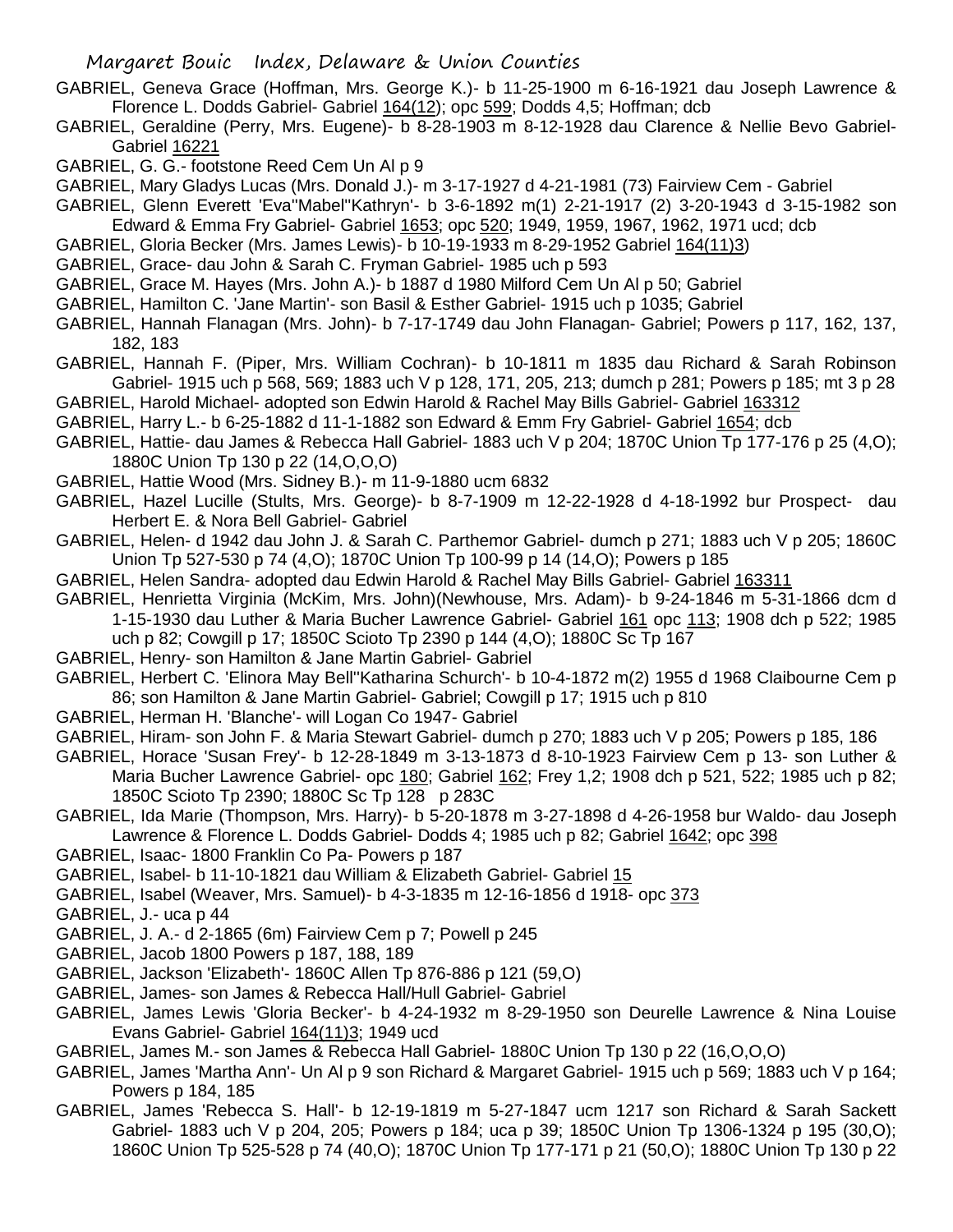- Margaret Bouic Index, Delaware & Union Counties
- (60,O,Md,Pa) p 0075; mt 6-1-1879, mt 2 p 21
- GABRIEL, Jane (Holben, Mrs. Dean)- dau Donald J. & Maryjane Gabriel- Gabriel
- GABRIEL, Jane Martin (Mrs. Hamilton C.)- 1915 uch p 1035
- GABRIEL, Janet (Lathrop, Mrs. Gene)- dau Lester F. Gabriel -Gabriel
- GABRIEL, Jean- dau Clarence & Nellie Bevo Gabriel- Gabriel 16223
- GABRIEL, Jeffrey- son Nevin & Peggy Gabriel- 1961 dcd
- GABRIEL, Joan- b 10-10-1946 dau Joseph Elmer & Enid Gomez Gabriel- Gabriel 164421
- GABRIEL, Joe- 1971 ucd
- GABRIEL, Hon. John- 1883 uch V p 154
- GABRIEL, John A. 'Grace M. Hayes'- b 1888 d 1971 Milford Cem Un Al p 50; Gabriel
- GABRIEL, John A.'Hannah Flanagan'- d 11-20-1808 Powers p 60, 61, 97, 105, 116, 117, 162, 184, 187
- GABRIEL, John 'Elisabeth'- 1850C Allen Tp 1399-1418 p 209 (49,O); unec VIII p 16
- GABRIEL, John F.'Maria Stewart'- b 1778 d 11-15-1828 (47-9-5) 1883 uch V p 196, 303, 367; son Abram Gabriel- Powell p 345; Powers p 184; dumch p 269; 1915 uch p 389; 1883 uch V p 183, 197, 205; 1820C Union Tp 8 (26-45) twin of Richard; ped Harold Betsch #65 24- unec VI p 19
- GABRIEL, John F.- son John & Hannah Flanegan Gabriel- Powers p 75, 97, 182, 183, 184, 185
- GABRIEL, John F. G.- d 11-1-5-1828 (48-9-5) Reed Cem Un Al p 10; Powers p 184
- GABRIEL, John F/H. (Denver) Powers p 184, 186
- GABRIEL, John H."Ted"'Myrtle E. Rausch'- b 11-13-1895/4 d 7-25-1976 Oakdale Cem II p 153 (M-R20-3)-son Elmer E. Gabriel- Rausch (1721)
- GABRIEL, John H. 'Sarah C. Fryman'- m 2-22-1890 dcm; 1908 dch p 593
- GABRIEL, John- son John J. & Sarah Parthemer Gabriel- dumch p 271; 1883 uch V p 205; 1870C Union Tp 100-99 p 14 (2,O); 1880C Union Tp 128 p 22 (12,O,O,O)
- GABRIEL, John J.'Sarah C. Parthemor'- b 4-20-1823 m 11-2-1853 ucm 2021 d 1912 Milford Cem Un Al p 59; dumch p 269, 270, 271; 1883 uch V p 164, 196, 205, picture 501; ped Harold Betsch 12; unec VI p 19, VIII p 10; Powers p 185; uca p 25, 45; 1860C Union Tp 527-530 p 74 (38,O); 1870C Union Tp 100-99 p 14 (47,O); 1880C Union Tp 128 p 22 (57, O,Md,Pa) p 0075
- GABRIEL, John Jr.- 1915 uch p 130; 1883 uch V p 370
- GABRIEL, John 1st- son John F. & Maria Stewart Gabriel- dumch p 270; 1883 uch V p 205; 1850C Union Tp 1304-1322 p 195 (25,O)
- GABRIEL, John L.- d 1951 Milford Cem Un Al p 57
- GABRIEL, John L.- son John J. Gabriel- Powers p 185
- GABRIEL, John R.- son Richard & Sarah Robinson Gabriel- 1915 uch p 182, 463, 569; 1883 uch V p 205, 461, 471
- GABRIEL, John T.- 1883 uch V p 197
- GABRIEL, John W.- d 11-16-1893 Milford Cem Un Al p 31
- GABRIEL, John- son Walter & Mary Gwendolyn Thomas Gabriel -Gabriel
- GABRIEL, John William 'Emalet Cole'- b 5-26-1852 m 3-1-1877 d 3-30-1931 Fairview Cem p 13 son Luther & Maria Bucher Lawrence Gabriel- 1880 dch p 486; 1908 dch p 522; Gabriel 163; opc 263; hmp p 124, 170; 1985 uch p 82; 1880C Scioto Tp 127 p 283C
- GABRIEL, John- d 1-10-1872 (71) Reed Cem Un Al p 8- son William Gabriel- 1820C Union Tp; 1915 uch p 389; 1883 uch V p 164, 208; uca p 14, 17, 39; unec IV p 8, 32,, X p 52
- GABRIEL, Jonas- 1880C Scioto Tp p 283C
- GABRIEL, Joseph 'Elizabeth Morrow'- b 4-29-1875 m 12-26-1897 d 4-3-1946 Claibourne Cem p 87- son Hamilton C. & Jane Martin Gabriel- Maugans Anc p 217; 1915 uch p 1035, 1036
- GABRIEL, Joseph Elmer 'Enid Gomez'- b 1-21-1919 m 12-18-1944 son Clifford Said & Christina B. Thompson Gabriel- Gabriel 16442
- GABRIEL, Joseph Elmer- b 6-15-1894 d 8-3-1918 Fairview Cem p 8- son Joseph Lawrence & Florence Dodds Gabriel- Gabriel 1649; dcb
- GABRIEL, Joseph Marley 'Elizabeth Rose Whited'- b 2-12-1949 diss. 1984- son Deurelle Lawrence & Eula Maxine Daum Gabriel- Gabriel 164(11)11; 1949, 1991 ucd
- GABRIEL, Joseph Lawrence 'Florence Elma Dodds'- b 6-11-1854 m 8-24-1876 d 6-27-1929 Fairview Cem p 8 son Luther & Maria B. Lawrence Gabriel- Gabriel 164; opc 593- 1908 dch p 522; Pabst 7 p 19; hadc p 119; Maugans Anc p 10; 1985 uch p 82; 1880C Scioto Tp 127
- GABRIEL, Joseph P.- brother Prudence Gabriel- 1880C Milford 69 p 36 (29, Wis, O,Vt)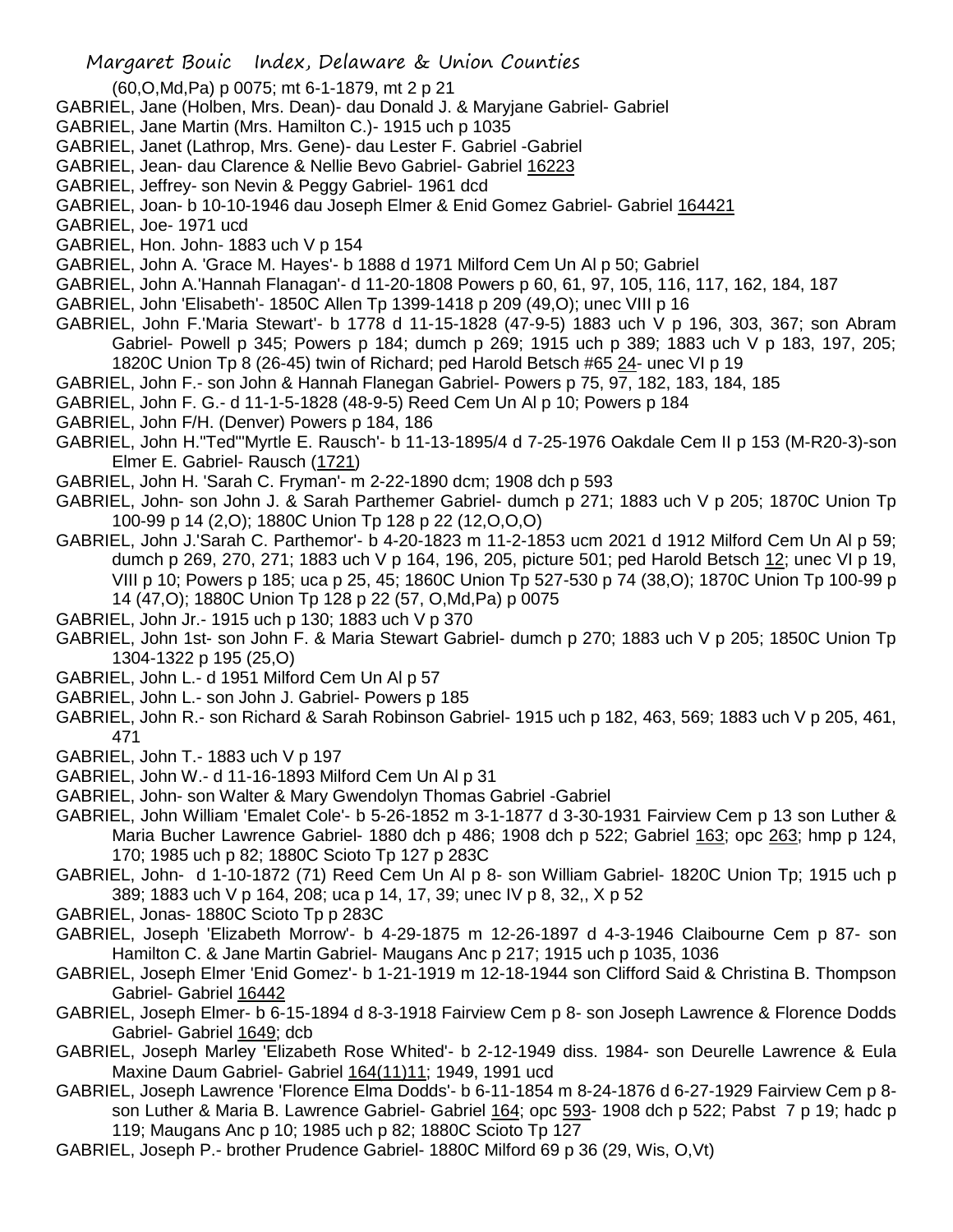- GABRIEL, Joseph P.'Sylvia Doolittle'- m 9-2-1880 ucm 6776; 1880C Union Tp p 0082
- GABRIEL, Joseph Stewart- son John F. & Maria Stewart Gabriel- dumch p 270; 1883 uch V p 205; Powers p 185
- GABRIEL, Josiah 'Elizabeth Mitchell'- m 11-29-1855 ucm 2359; unec VIII p 35; 1860C Union Tp 638-644 p 59 (48,O)
- GABRIEL, Josiah- d age 12- son John F. & Maria Stewart Gabriel- dumch p 270; 1883 uch V p 205
- GABRIEL, Josiah- son Richard & Sarah Sackett Gabriel- 1915 uch p 569; 1883 uch V p 204; 1850C Union Tp 1305-1323 p 195 (42,O)
- GABRIEL, Joyce Carol Hutchisson (Mrs. Ronald Morse)- b 5-25-1941 m 2-14-1963 Hutchisson p 60; Gabriel 164(13)2
- GABRIEL, Julia Deurelle- b 11-21-1951 dau Deurelle Lawrence & Eula Maxine Daum Gabriel- Gabriel 164(11)13); 1971 ucd
- GABRIEL, Julia E.- d 2-27-1914 Milford Cem Un Al p 31
- GABRIEL, June (Holben, Mrs. Dean)- dau Donald J. & Mary Gladys Lucas Gabriel -Gabriel
- GABRIEL, Katharine Schurch (McFarland, Mrs. John)(Mrs. Herbert)- b 10-3-1873 m(1) 1897 d 1-10-1967(94) dau Jacob & Elizabeth Lindeman Schurch- Gabriel
- GABRIEL, Kathryn Cheney (Howard, Mrs. Max)(Mrs. Glenn)- d 8-5-1983 bur Woodstock Cem- sister John Cheney- Gabriel (1651) Howard
- GABRIEL, Kenneth- son Elza & Ethel Hecker Gabriel -Gabriel
- GABRIEL, Kent- son Clifford Said & Christina B. Thompson Gabriel- Gabriel 16446
- GABRIEL, Kevin Lawrence'Beth Ann Murray'- b 7-12-1950 m 4-1984 son Deurelle Lawrence & Eula Maxine Daum Gabriel- Gabriel 164(11)12; 1977, 1979, 1981, 1991 ucd
- GABRIEL, Lawrence Russell 'Alice Louise Hudson'- b 4-8-1924 m 2-25-1950 son Fred & Alma Russell Gabriel-Gabriel 16713; 1985 uch p 55
- GABRIEL, Leonard- son John & Grace Hayes Gabriel -Gabriel
- GABRIEL, Lester F."Cap"- m 6-4-1924 son John & Sarah C. Fryman Gabriel- 1908 dch p 593
- GABRIEL, Lisa Kaye (McCulloch, Mrs. John Michael)- m 3-11-1989 dau Ronald Morse & Joyce Carol Hutchisson Gabriel -Gabriel
- GABRIEL, Lizzie E. Smith (Mrs. William E.)- m 11-13-1881 dcm
- GABRIEL, Lois Irene (Millhouse, Mrs. Elmer)- b 7-18-1880 m 2-21-1899 dau John & Emalet Cole Gabriel-1985 uch p 82; Gabriel 1632; opc 375
- GABRIEL, Charlotte/Lottie M. (Mrs. Elmer)- b 1863/4 d 1943 Milford Cem Un Al p 46- dau James Coughran & Josephine Reed Wood- ped Harold Betsch #65 7- unec VI p 19
- GABRIEL, Nina Louise Evans (Mrs. Deurelle Lawrence)- b 9-9-1902 m 7-30-1925 Gabriel 1164(11); 1949, 1959, 1962, 1967, 1971, 1973, 1975, 1977, 1979, 1981, 1983 ucd
- GABRIEL, L. R.- b 8-1-1876 Scioto Tp dcb
- GABRIEL, Luanne- dau Walter & Mary Gwendolyn Thomas Gabriel -Gabriel
- GABRIEL, Lulu (Romosher, Mrs. )- dau Hamilton & Jane Martin Gabriel- Gabriel
- GABRIEL, Luther 'Maria Bucher Lawrence'- b 3-14-1823 m 12-4-1845 dcm d 4-6-1893/9 Fairview Cem Powell p 244- son William & ELizabeth Gabriel- Gabriel 16; 1883 uch IV p 435; opc 113; 1915 uch p 278; 1880 dch p 486; 1908 dch p 521; 1985 uch p 82; 1850C Scioto Tp 2390 (26,O); 1880C Sc Tp 167 p 285C
- GABRIEL, Luther Edward- b 11-19-1878 d 1-7-1953 Fairview Cem p 9- son Horace & Susan Fry Gabriel- opc 392; Gabriel 1621; 1985 uch p 82; 1908 dch p 522; 1880C Scioto Tp 128
- GABRIEL, Luther William- 1985 uch p 82
- GABRIEL, Lydia A. Davis (Mrs. Aaron)- m 3-9-1891 dau W. Shannon & Caroline Ewalt Davis- dumch p 116
- GABRIEL, M.- 1883 uch V p 197
- GABRIEL, Mabel Freeman (Mrs. Glenn)- b 10-22-1889 m 3-20-1943 dau Elmer & Laura Wyeth Gabriel-Gabriel (1653); 1949, 1959, 1967, 1962 dcd
- GABRIEL, Maggie E. (Clark, Mrs. Edward H.)- m 11-11-1880 ucm 6837 dau James & Rebecca Hall Gabriel-1883 uch V p 205; 1870C Union Tp 177-176 p 24 (10,O); 1880C Union Tp 130 (20,O,O,O)
- GABRIEL, Margaret- Powers p 75
- GABRIEL, Margaret (Cellar, Mrs. Thomas)- 1880 dch p 656
- GABRIEL, Margaret (Mrs. Earl)- b 1892 Milford Cem Un Al p 70
- GABRIEL, Margaret dau John & Hannah Flennikin Gabriel- Powers p 97, 183
- GABRIEL, Margaret Robinson (Mrs. Richard)- d 1-4-1813 (35) Milford Cem- Un Al p 33; 1883 uch V p 213;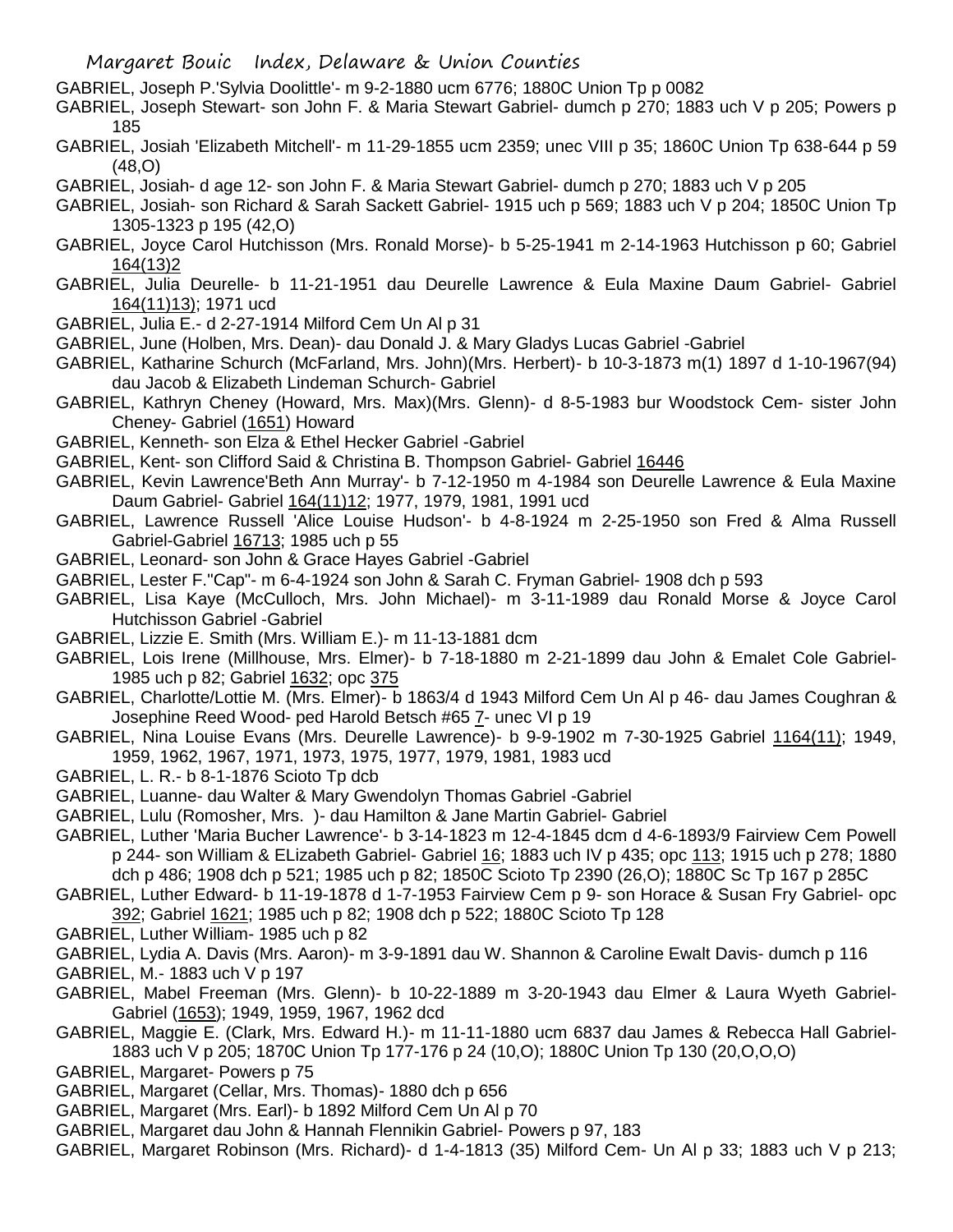Powers p 117

GABRIEL, Margaret- d 8-26-1824 (10) Reed Cem Un Al p 8- dau William & Catherine Gabriel- Powers p 184 GABRIEL, Margaret- d 4-13-1864 (80)-dau William & Catherine Gabriel- Powers p 184

- GABRIEL, Maria Bucher Lawrence (Mrs. Luther)- b 6-3-1826 m 12-4-1845 dcm d 9-30-1902 Fairvew Cem p 9 Powell p 244- dau Joseph & Mary Cochran Lawrence- dcw Bk 3 p 412; 1985 uch p 82; 1908 dch p 521; delge VI p 51; opc 117 Lawrence; Gabriel (16); Lawrence; 1850C Scioto Tp 2390 p 144 (24,O); 1880C Sc Tp 167
- GABRIEL, Maria Stewart (Mrs. John F.)- b 10-15-1800 d 4-26-1872 (71) Reed Cem Un Al p 8; Powell p 345; dau Joseph & Eleanor Stewart- dumch p 270; 1883 uch V p 205; ped Harold Betsch #65 25- unec VI p 19; 1830C Union Tp 138 p 285 (20-30); 1840C Union Tp 586 (30-40); 1850C Union Tp 1304-1322 p 195 (49, Pa); 1860C Union Tp 527-530 p 74 (59, Pa); 1870C Milford 84-83 p 9 (69,O)
- GABRIEL, Marianna Carl (Williams, Mrs. Barton Joseph)- b 6-9-1955 m 9-7-1975 dau Deurelle Lawrence,Jr. & Eula Maxine Daum Gabriel- Gabriel 164(11)14; 1971,1973 ucd
- GABRIEL, Marie Owens (Mrs. Finley)- b 3-28-1908 dau Oliver & Rosa May Ayres Owens- Ayres 3,4; Dodds 4,5; Gabriel 164(13)
- GABRIEL, Marilyn (Hamilton, Mrs. William)- dau Donald J. & Maryjane Gladys Gabriel- Gabriel
- GABRIEL, Marjorie- b 7-10-1941 dau Deurelle Lawrence & Nina Louise Evans Gabriel- Gabriel 164(11)4; 1949, 1959, 1962 ucd
- GABRIEL, Martha Ann (Mrs. James)- d 9-20-1846 (25-3-5) Old Reed Cem Un Al p 9; Powers p 184
- GABRIEL, Martha Carmalt (Mrs. Edward)- m 5-3-1773 Powers p 186
- GABRIEL, Martha/Mattie J.- dau James & Rebecca Hall Gabriel- 1883 uch V p 205; 1860C Uunion Tp 525-528 p 74 (2,O); 1870C Union Tp 177-176 p 24 (12,O); 1880C Union Tp 130 p 22 (22,O,O,O)
- GABRIEL, Mary A. (Igon, Mrs. Silas)- m 5-5-1847 ucm 1213; unec VII p 25
- GABRIEL, Mary (Andrews, Mrs. William P.)- m 11-11-1880 ucm 6827 dau James & Rebecca Hall Gabriel-1883 uch V p 205; 1850C Union Tp 1306-1324 p 195 (7/12,O); 1870C Union Tp 177-176 p 24 (20,O); 1880C Union tp 130 p 22 (30,O,O,O)
- GABRIEL, Mary Ann- dau Richard & Sarah Sackett Gabriel- 1915 uch p 569; 1883 uch V p 205; 1860C Union Tp 525-528 p 74 (10,O)
- GABRIEL, Mary Anna- b 2-29-1892 d 1893 Fairview Cem p 8-dau Joseph Lawrence & Florence Dodds Gabriel- Gabriel 1648
- GABRIEL, Mary Jane Dodds (Mrs. William Dyer)- m 8-30-1855 d 11-2-1858 (35-3-6) Fairview Cem p 6 Powell p 245; dau Joseph & Sarah Lawrence Dodds- Dodds 2; opc 49; 1850C Scioto Tp 2391; mt 9-5-1855
- GABRIEL, Mary K. Dunn (Mrs. Otis Cochran)- b 10-6-1863 m 7-6-1883 d 12-31-1891
- Fairview Cem p 10 dau Robert & Martha Richey Dunn- Newhouse p 58; Gabriel (167); 1985 uch p 55; opc 265; Richey 5,6
- GABRIEL, Mary/Polly Reed (Spain, Mrs. Edward)(Graham, Mrs. )- m 10-24-1833 ucm 314; unec III p 7; 1850C Union Tp 1351-1369 p 202 (36,O); 1880C Milford 12 p 30 (65,O,Md,Pa) Spain; Irwin letter
- GABRIEL, Mary Gwendolyn Thomas (Mrs. Walter L.)- d 11-25-1982 (77); Gabriel; 1961, 1964, 1969, 1971, 1976, 1980 dcd
- GABRIEL, Maryjane (Mrs. Donald J.)- Gabriel
- GABRIEL, Maud H.- dau Myron & Pauline F. Goodwin Gabriel- 1880C Milford 102 p 40 (5/12,O,O,O)
- GABRIEL, Dorothy Maxine (Chastin, Mrs. Glen L.)- b 8-1-1924 m 7-26-1952 dau Clifford Said & Christina B. Thompson Gabriel- Gabriel
- GABRIEL, Maxine- 1983 ucd
- GABRIEL, Mildred (Smart, Mrs. Wayne)- dau Herbert E. & Nora Bell Gabriel- Gabriel
- GABRIEL, Milton- son James & Rebecca S. Hall Gabriel- 1870C Union Tp 177-176 p 25 (6,O)
- GABRIEL, Mima Jane- b 6-30-1820 dau William & Elizabeth Gabriel -Gabriel 14
- GABRIEL, Myron 'Paulina Goodwin'- m 9-8-1875 ucm 5732- 1860C Union Tp 527-530 p 74 (6,O); 1870C Union Tp 100-99 p 14 (15,O); 1880C Milford 102 p 40 (25,O,O,O)- son John J. & Sarah C. Parthemor Gabriel- dumch p 271; 1883 uch V p 205; Powers p 185
- GABRIEL, Myrtle C. (Mrs. Lester)- b 5-2-1905 d 4-1-1989 (83) Oak Grove Gabriel
- GABRIEL, Myrtle E. Rausch (Kirby, Mrs. John)(Mrs. John H.)- b 8-12-1894/1 d 6-19-1965 Oakdale Cem II p 1543 (M-R20-3) dau John Adam & Annie Florence Rader Rausch- Rausch 1721
- GABRIEL, Nancy (Burnham, Mrs. David)- m 5-17-1826 ucm 91 d 1829 dau William Gabriel- 1883 uch V p 198, 284; unec II p 15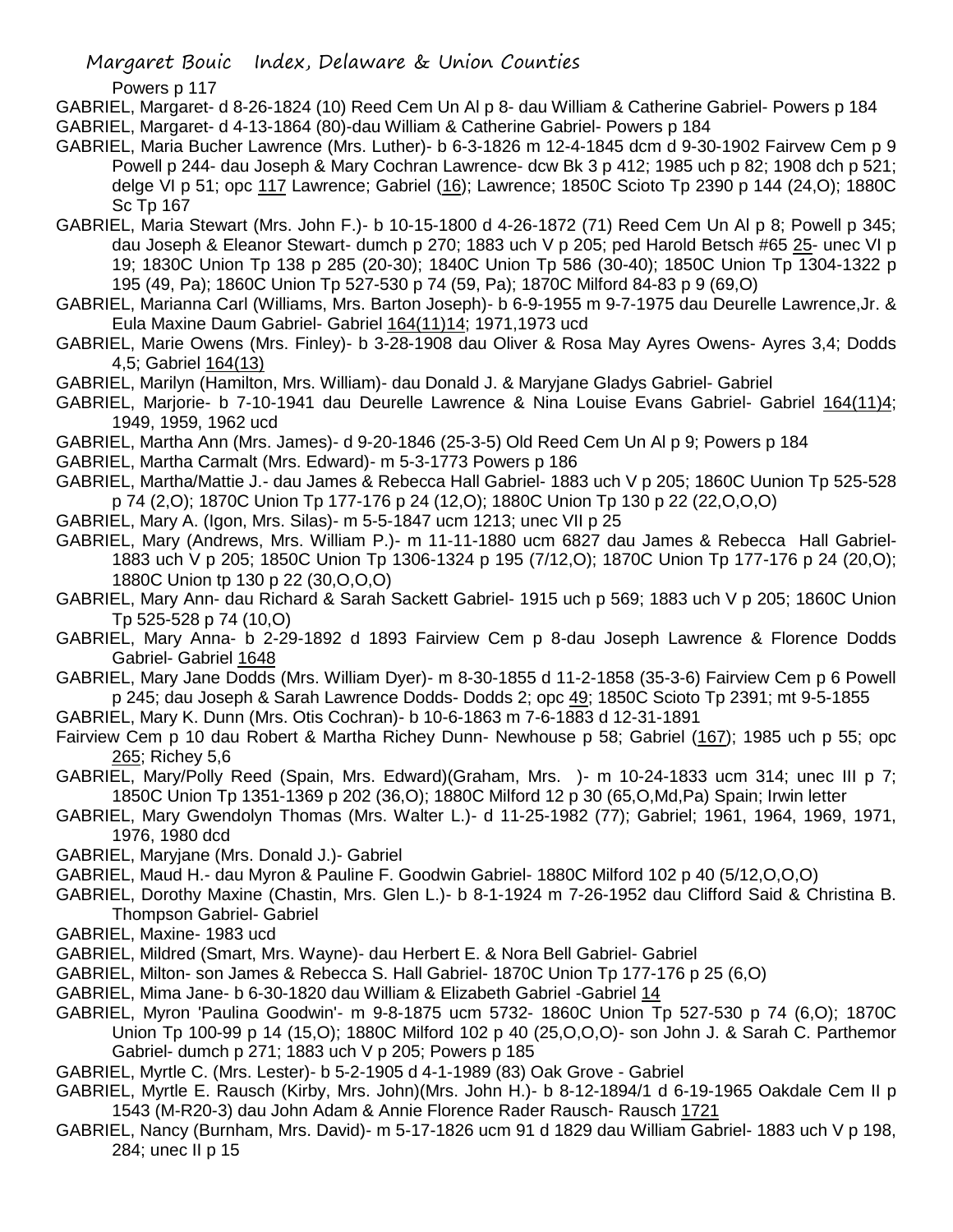- GABRIEL, Nancy James (Cremeans, Mrs. )((Waters, Mrs.Gerald Lynn)- b 5-28-1957 m(2) 5-2-1992 dau Deurelle Lawrence & Eula Maxine Daum Gabriel- Gabriel 164(11)15; 1971, 1973, 1975, 1977 ucd
- GABRIEL, Nancy- d 8-22-1838 (2m22d) Whitehall Cem- dau William & Emily Gabriel- Powell p 343
- GABRIEL, Nellie Bevo (Mrs. Clarence)- b 7-11-1880 m 10-16-1902 Gabriel (1622); Frey 2,3; 1908 dch p 522; 1880C Scioto Tp 127
- GABRIEL, Nellie D.- dau Aaron & Lydia Davis Gabriel- dumch p 116
- GABRIEL, Nellie Jane (Cratty, Mrs. Harry)- b 12-25-1879 m 11-27-1897 d 3-29-1960 dau Joseph & Florence L. Dodds Gabriel- Gabriel 1643; Maugans Anc p 10; 1985 uch p 82; opc 389; Crain 3,4; Dodd 4,5; 1880C Scioto Tp 313; dcb
- GABRIEL, Nellie May (Graham, Mrs. Artie L.)- m 9-28-1904 dcm- dau H. C. & Alice Jane Martin Gabriel
- GABRIEL, Nevin'Peggy'- son Lester F. & Myrtle C. Gabriel -Gabriel ;1961 dcd
- GABRIEL, Nina Beatrice (Rittenhouse, Mrs. Fay Joy Hamilton)- b 7-31-1905 m 2-3-1928 dau John Carlous & Ura Kate McPeak Gabriel- Gabriel 16461; 1985 uch p 82
- GABRIEL, Nora (Griffith, Mrs. )- b 5-12-1893 dcb- dau Hamilton C. & Jane Martin Gabriel- Gabriel
- GABRIEL, Nora May Bell (Mrs. Herbert C.)- b 1872 d 1952 Claibourne Cem p 17- dau E. A. & Naomie Richards Bell- 1915 uch p 810; Gabriel
- GABRIEL, Otis Cochran 'Mary Dunn''Daisy Rhoades'- b 9-6-1860 m(1) 7-6-1883 (2) 1-28-1896 d 6-25-1940 Fairview Cem p 10- son Luther & Maria Bucher Lawrence Gabriel- Gabriel 167; opc 258; Rhaodes 2,3; Richey 5,6; Newhouse p 58; 1908 dch p 522; 1985 uch p 55; 1880C Scioto Tp 167
- GABRIEL, Pansy (Liggett, Mrs. Willis)- dau Otis Cochran & Mary Dunn Gabriel- Gabriel 1673; opc 499; Carr (1143181); Newhouse p 58; 1985 uch p 55; Richey 6
- GABRIEL, Patricia Ann- b 6-29-1958 dau James Lewis & GLoria Becker Gabriel-
- Gabriel 164(11)32
- GABRIEL, Paulina Goodwin (Mrs. Myron)- m 9-8-1875 ucm 5732 mt 3 p 15,16; 1880C Milford 102 p 40 (25,O,O,O)
- GABRIEL, Pauline (Rees, Mrs. Andrew)- m 11-11-1911 1985 uch p 40, 115
- GABRIEL, Peggy (Mrs. Nevin)- 1961 dcd
- GABRIEL, Peggy (Mrs. Richard)- d 6-4-1813 (35y) Reed Cem Un Al p 10; Powers p 184, 185
- GABRIEL, Philip 'Caroline Friel'- lic 10-5-1882 dcm
- GABRIEL, Phillip- b 3-10-1997 Delaware Town son Phillip & Catherine Kurley Gabriel dcb
- GABRIEL, Phyllis (Coffman, Mrs. Robert)- dau Elza & Ethel Decker Gabriel -Gabriel
- GABRIEL, Phyllis (Willing, Mrs. Robert)- dau Donald J. & Maryjane Gladys Lucas Gabriel- Gabriel
- GABRIEL, Prudence C.- sister Joseph P. Gabriel- 1880Cc Milford 69 p 36 (33, Wis,O,Va)
- GABRIEL, Prudence (Mrs. Rodney)(Elliott, Mrs. Simon)- Gabriel
- GABRIEL, Rachel May Bills (Mrs. Edwin Harold)- b 5-9-1914 m 9-3-1938- Gabriel 16331
- GABRIEL, Ray Winget- b 2-14-1877 dcb d 8-29-1906 Fariview Cem p 8- son Joseph Lawrence & Florence Elma Dodds Gabriel- Gabriel 1641; opc 390; Dodds 4; 1985 uch p 82; 1880C Scioto Tp 127; db
- GABRIEL, Rebecca J. Hall (Swartz, Mrs. ) (Mrs. James)- m (2) 5-27-1847 ucm 1217 unec VI p 25 d 4-14-1894 Milford Cem- Gabriel; 1850C Union Tp 1306-1324 p 195 (25,O); 1860C Union Tp 525-528 p 74 (38,O); 1870C Union Tp 177-176 p 21 (45,O); 1880C Union Tp 130 p 22 (55,O,Pa,Pa)
- GABRIEL, Reuben- son Josiah Gabriel- 1860C union Tp 638-644 p 89 (15,O)
- GABRIEL, R. G.- footstone Reed Cem Un Al p 9
- GABRIEL, Richard- Franklin Co Pa- Powers p 187, 188, 189
- GABRIEL, Richard"Dickie" 'Margaret Robinson'- b 2-10-1780 d 5-13-1870 Milford Cem Un Al p 33; son Abram Gabriel- 1883 uch V p 213; 1915 uch p 124, 133, 134, 183, 184, 185, 389, 399, 569; uca p 14, 17; Powell p 345; Powers p 117, 183, 184, 185, 186; mt 5-27-1870 mt 2 p 21; 1860C Union Tp 526-529 p 74 (80, Md)
- GABRIEL, Richard- son Richard & Margaret/Peggy Gabriel- Powell p 185
- GABRIEL, Richard- son Richard & Sarah Robinson Gabriel- 1883 uch V p 205
- GABRIEL, Richard 'Sarah Sackett''Sarah Robinson'- 1883 III p 283, 284, 287, 303, 342, 368, 372, 373, V p 5, 128, 164, 171, 183, 187, 192, 196, 198, 204, 205; unec II p 13; mt 3 p 28; Un Al p 9; 1820C Union Tp 43 (26-45);1830C Union Tp 137 p 295 (50-60); 1840C Union Tp 576 (60-70); 1850C Union Tp 1305-1323 p 195 (70, Md); delge VII p 63
- GABRIEL, Rodney 'Carrie Davenport' son James & Rebecca Hull Gabriel- 1883 uch V p 205; dcw; 1850C Union Tp 1306-1324 p 195 (2,O); 1860C Union Tp 525-528 p 74 (12,O); 1880C Union Tp 130 p 22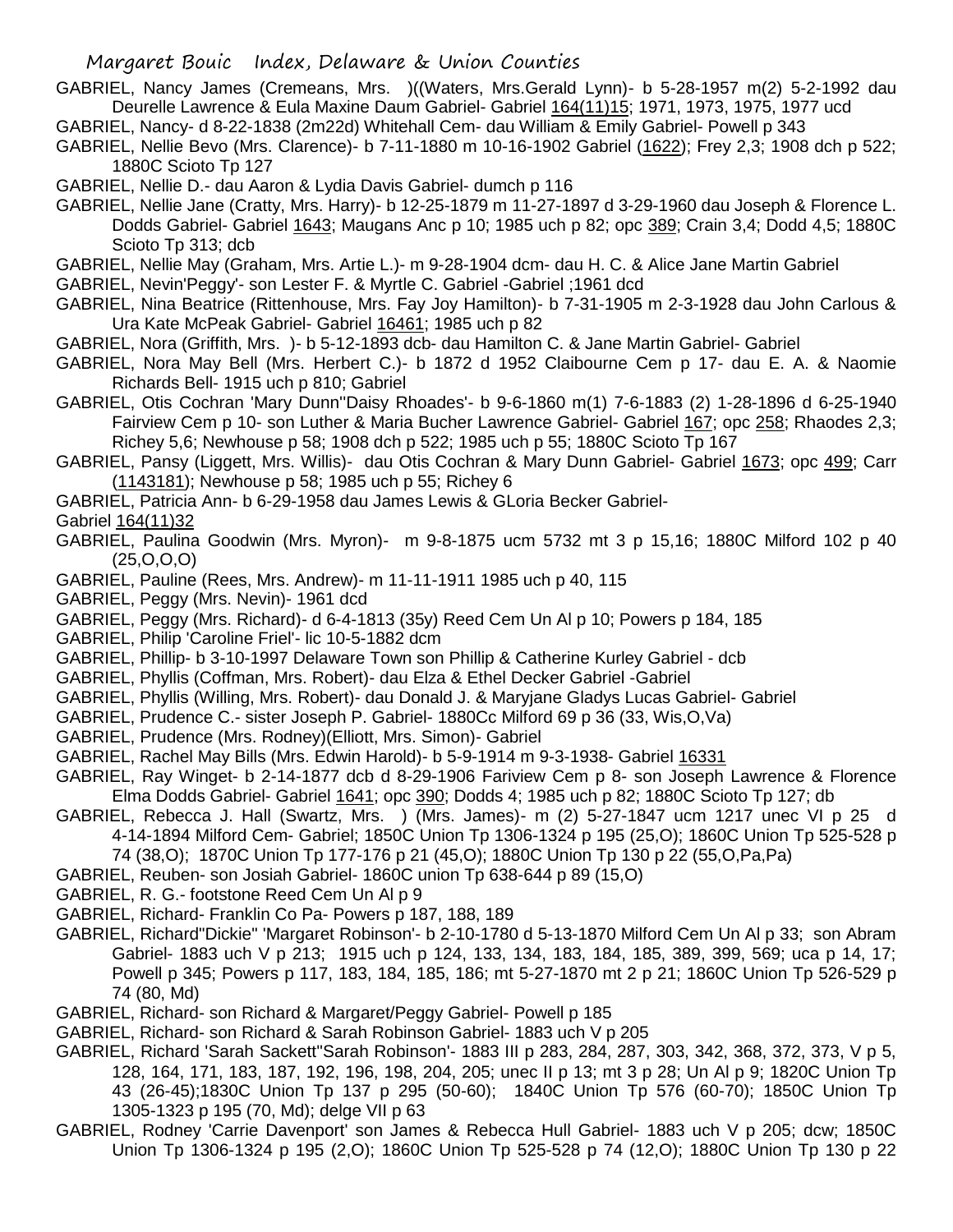(32,O,O,O); uca p 25

- GABRIEL, Ronald Morse 'Joyce Hutchisson'- b 3-29-1935 m 2-14-1933 Gabriel 164(13)2; Hutchisson p 60
- GABRIEL, Rosalie Emily (Stratton, Mrs. Archilles W.)- b 7-2-1858 d 5-28-1944 Fairview Cem p 9 Powell p 244 dau Luther & Maria Bucher Lawrence Gabriel- Gabriel 186; 1908 dch p 522; opc 186; 1985 uch p 82; 1880C Scioto Tp 167
- GABRIEL, Russell Carr- b 6-13-1955 son Lawrence Russell & Alice Louise Hudson Gabriel- Gabriel 1667232; 1985 uch p 55
- GABRIEL, Ruth- 1850C Union Tp 1305-1323 p 195 (40,O); 1860C Union Tp 526-529 p 74 (48,O); 1870C Union Tp 178-177 p 25 (59,O); 1880C Union Tp 129 p 22 (69,O,Md,Pa) p 0756- perhaps dau Richard Gabriel
- GABRIEL, Ruth- d 2-28-1810 Milford Cem Un Al p 33; Powers p 185, 186
- GABRIEL, Sackett- son James & Rebecca Hall Gabriel- 1883 uch V p 205
- GABRIEL, Sally Joan (Baird, Mrs. William Charles)- b 6-7-1933- dau Finley Morse & Marie Owens Gabriel-Gabriel 164(13)1
- GABRIEL, Sandra Maxine- b 5-13-1937 d 5-15-1937 dau Finley Morse & Marie Owens Gabriel- Gabriel 164(13)1
- GABRIEL, Sarah Ann McNier/l (Mrs. Abraham)(Brown, Mrs. Jacob,Jr.)- m 1-11-1844 ucm 939 (2) 5-31-1849; Gabriel 12; 1985 uch p 19; unec VI p 15; WBrown IV p 471; cp-rs p 489
- GABRIEL, Sarah B.- dau James & Rebecca Hall Gabriel- Maugans Anc p 205; 1860C Union Tp 525-528 p 74 (2); 1870C Union Tp 177-176 p 24 (14,O)
- GABRIEL, Sarah C. Fryman (Mrs. John)- m 2-22-1890 dcm- dau Thomas A. & Evaline Durfey Fryman- 1908 dch p 593
- GABRIEL, Sarah C. Parthemor (Mrs. John J.)- b 11-14-1826 m 11-2-1853 ucm 2021 d 1-14-1897 Milford Cem Un Al p 59 dau Jacob & Sarah C. Thornton Parthemor- dumch p 271; 1883 uch V p 205; ped Harold Betsch #65 13- unec VI p 19; 1860C Union Tp 527-530 p 74 (34, O); 1870C Union T0 100-99 (44, O); unec VIII p 10
- GABRIEL, Sarah Faye (Kaiser, Mrs. Joseph)- b 1-8-1896 m 4-3-1923 d 8-28-1933 dau Joseph & Florence L. Dodds Gabriel- Gabriel 164(10); opc 532; Dodds 4; dcb
- GABRIEL, Sarah J. GS 1848; unec III p 48
- GABRIEL, Sarah P.(Lee, Mrs. Robert F.)- m 11-15-1853 ucm 2027 d 3-1873- mt 11-16-1853- dau John & Elizabeth Gabriel- 1883 uch V p 208; 1840C Allen Tp 670 (5-10); 1850C Allen Tp 1399-1418 p 209 (20,O); unec VIII p 10
- GABRIEL, Sarah (Mrs. Richard)- d 8-2-1853 973)- Powers p 184, 186
- GABRIEL, Sarah Robinson (Mrs. Richard)- d 8-2-1853 (73) Un Al p 9; 1883 uch V p 204; 1850C Union Tp 1305-1323 p 195 (70,Pa)
- GABRIEL, Sarah Sackett (Mrs. Richard)- d 1849- 1883 uch V p 204; 1840C Union Tp 576 (50-60)
- GABRIEL, Senator- unec XI p 16
- GABRIEL, Sidney Burton 'Hattie Wood'- m 11-9-1880 ucm 6832 son James & Rebecca Hall Gabriel- Gabriel; 1883 uch V p 205; 1860C Union Tp 525-528 p 74 (6,O); 1870C Union Tp 177-176 p 24 (16,O); 1880C Union Tp 130 p 22 (25,O,O,O)
- GABRIEL, Susan Frey (Mrs. Horace)- b 1852 d 1925 Fairview Cem p 13; dau Barbara Zurlinden Frey- 1985 uch p 82
- GABRIEL, Susannah McKim (Mrs. Dyer)- m 12-20-1860 ucm 3114- Pabst 3 p 7; Gabriel (17)
- GABRIEL, Sylvia Doolittle (Mrs. Joseph P.)- m 9-2-1880 ucm 6776 d 9-7-1924 (69y) Oakdale Cem 3668 (E38) I p 8 (E-R9-3)
- GABRIEL, Synthia Louise- b 12-11-1954 dau James Lewis & Gloria Becker Gabriel- Gabriel 164(11)31
- GABRIEL, Ted- son Elmer & Lottie Gabriel- Gabriel
- GABRIEL, Fannie Tella (McClain, Mrs. Okonoms)- b 4-4-1886 m 12-4-1904 d 11-21-1944 dau Joseph Lawrence & Florence L. Dodds Gabriel- Gabriel 1647; Dodds 4; 1985 uch p 82
- GABRIEL, Thomas S.- d 7-19-1825 (13) Reed Cem Un Al p 10- son William & Catharine Gabriel- Gabriel; Powers p 184
- GABRIEL, Thomas- son Walter & Mary Gwendolyn Thomas Gabriel -Gabriel
- GABRIEL, Ura Kate McPeak (Mrs. Carl)- b 11-14-1885 m 11-23-1904 Fairview Cem p 16- dau George & Amanda Frazier McPeak- Gabriel (1646); 1985 uch p 82
- GABRIEL, Vera (Conn, Mrs. Norman)- b 9-14-1906 m 7-21-1928- dau Clarence & Nellie Bevo Gabriel- Gabriel 16222; Frey 3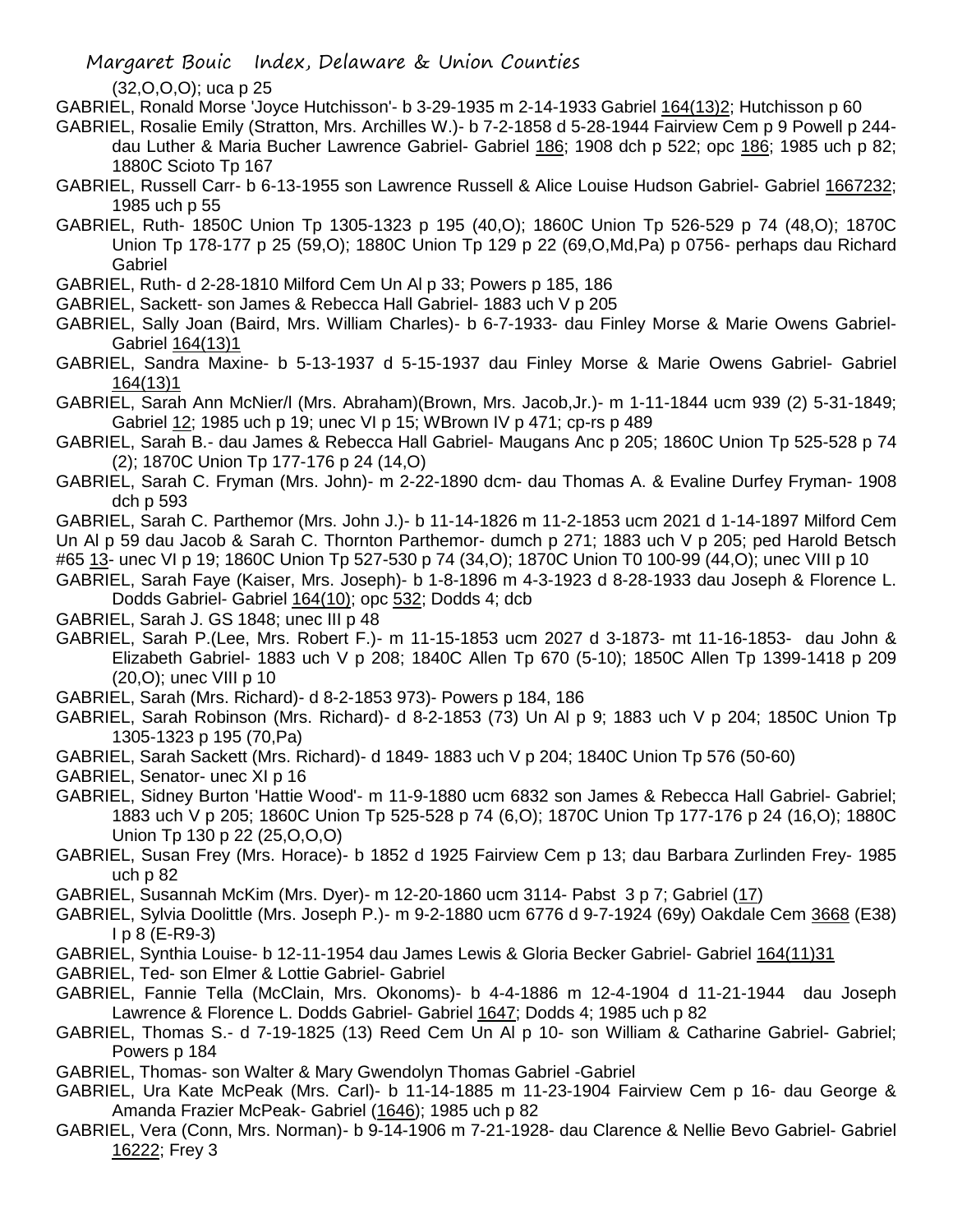- GABRIEL, Walter D.- b 9-11-1871/2 son Dyer & Susannah McKim Gabriel- Gabriel 171; 1985 uch p 82; 1880C Scioto Tp 183; dcb
- GABRIEL, Walter Lee. 'Mary Gwendolyn Thomas'- d 9-17-1987 (83) Oak Grove- son Herbert E. & Nora Bell Gabriel- 1961, 1964, 1969, 1971, 1976, 1980 dcd
- GABRIEL, William- uca p 14, 39, 45, 58
- GABRIEL, William- 1880C Scioto Tp 183 p 286A
- GABRIEL, William 'Catherine' d 11-20-1847 (76) Reed Cem Un Al p 8- son Abram Gabriel- 1915 uch p 132, 144, 182, 185, 186, 208, 289, 397, 399; 1883 uch III p 35, 183, 185, 196, 198, 205, 303, 329, 341, 364, 367, 369, 371, 374; hmp p 54; delge VII p 63 unec II p 9; Marysville p 57; dcga p 15 Franklin Chron; Powell p 345; 1820C Union Tp (45+); 1830C Union Tp 135 p 285 (50-60); 1840C Union Tp 638 (70-80); uca p 17
- GABRIEL, William Sr.- 1883 uch V p 164, 183, 187, 201, 303
- GABRIEL, William Jr.- b 8-2-1810 d 1-12-1876 (65-5-10) Milford Cem un Al p 14; Powers p 186; 1883 uch V p 164, 198; 1883 uch V p 164, 198; 1820C Union Tp p 49 (26-45); 1850C Milford 1219-1237 p 181 (39,O); 1870C Milford 86-84 p 9 (59,O); unec IV p 32, 59; mt 3 p 20, 22, 28
- GABRIEL, William Dyer 'Mary Jane Dodds'- m 8-30-1855 d 1-3-1873 (49-1-2) Fairview Cem p 7; Powell p 245; mt 9-5-1855
- GABRIEL, William- 1860C Union Tp 523-526 p 74 (58,O)
- GABRIEL, William 'Catherine'- d 4-9-1829 (47) Un Al p 10; Powers p 117, 184
- GABRIEL, William 'Elizabeth'- b 1784 d 4-9-1829 (47) Reed Cem Un Al p 9; Powers p 184; 1985 uch p 82
- GABRIEL, William E. 'Lizzie E. Smith';- m 11-13-1881 dcm
- GABRIEL, William 'Emily'- Powell p 343
- GABRIEL, William J. W.- d 3-24-1849 (7y4m) Reed Cem Un Al p 8 son J. & E.
- GABRIEL, William 'Margaret'- Powers p 116, 183, 185, 186, 188
- GABRIEL, William Paul- son Joseph & Elizabeth Morrow Gabriel- 1915 uch p 1036
- GABRIEL, William Thompson- b 9-20-1925 son Clifford Said & Christina B. Thompson Gabriel- Gabriel 16444
- GABRIEL, Wilma Loutelle- b 11-11-1907 d 11-6-1981 (73) bur Fairview- dau Otis Cochran & Daisy Rhoades Gabriel- Gabriel 1677; opc 635
- GACKA, Mark Girard 'Mary Esther Fenwick'- m 9-27-1980 son Raymond Gacka- Gacka
- GACKA, Mary Esther Fenwick (Mrs. Mark Girard)- m 9-27-1980 dau Robert C. Fenwick- Gacka
- GACKENBACH, Charley- 1880C Delaware Tp p 329A
- GACKOWSKI, Sylvia (Mrs. )- d 11-1988 Gackowski
- GACKOWSKI, Gerry (Graber, Mrs. Robert)- dau Sylvia Gackowski- Gackowshi
- GACUSAN, Honesto,Jr.- Gacusan; engaged to Emma u. Naron
- GADD, Allison Danielle- b 8-27-1981 dau David Gadd- Gadd
- GADD, David Allen 'Sally Jeanine Besgrove'- m 7-3-1981 son Homer Gadd- Gadd
- GADD, Homer- Gadd
- GADD, Sally Jeanine Besgrove (Mrs. David Allen)- m 7-3-1981 dau Hartzel Besgrove- Gadd; Besgrove
- GADDIS, Anna E. (Mrs. Richard M.)- Gaddis
- GADDIS, Austin- son Richard M. & Anna E. Gaddis- Gaddis
- GADDIS, Bonnie Jeanne (Windsor, Mrs. )- sister Richard M. Gaddis- Gaddis
- GADDIS, Catherine (Lorenz, Mrs. )- sister Richard M. Gaddis- Gaddis
- GADDIS, Catherine (Reed, Mrs. Donald)- Hutchisson p 24
- GADDIS, David 'Patricia'- 1983, 1991 ucd
- GADDIS, Dorothy (Knox, Mrs. )- sister Richard M. Gaddis- Gaddis
- GADDIS, Elizabeth (Tripp, Mrs. )- sister Richard M. Gaddis- Gaddis
- GADDIS, Henry 'Mary Paull'- dcw Bk 3 p 288
- GADDIS, Karen A. (Casteel, Mrs. )- dau Richard M. & Anna E. Gaddis- Gaddis
- GADDIS, Marilyn (Weber, Mrs. )- dau Richard M. & Anna E. Gaddis- Gaddis
- GADDIS, Mary Paull (Mrs. Henry)- dcs Bk 3 p 288
- GADDIS, Patricia (Mrs. David)- 1983, 1991 ucd
- GADDIS, Richard M. 'Anna E.'- b 10-3-1902 d 5-26-1988 985) Fargo Cem- Gaddis
- GADDIS, Richard M. Jr.- son Richard M. & Anna E. Gaddis- Gaddis
- GADDORD, Mary A.- b 3-18-1879 Delaware Tp dau Harrison C. & Emily C. McCutchin Gaddord- dcb Gader, infant b 9-2-1876 Concord Tp, colored, son Alphus & Jennie Depp Gader- dcb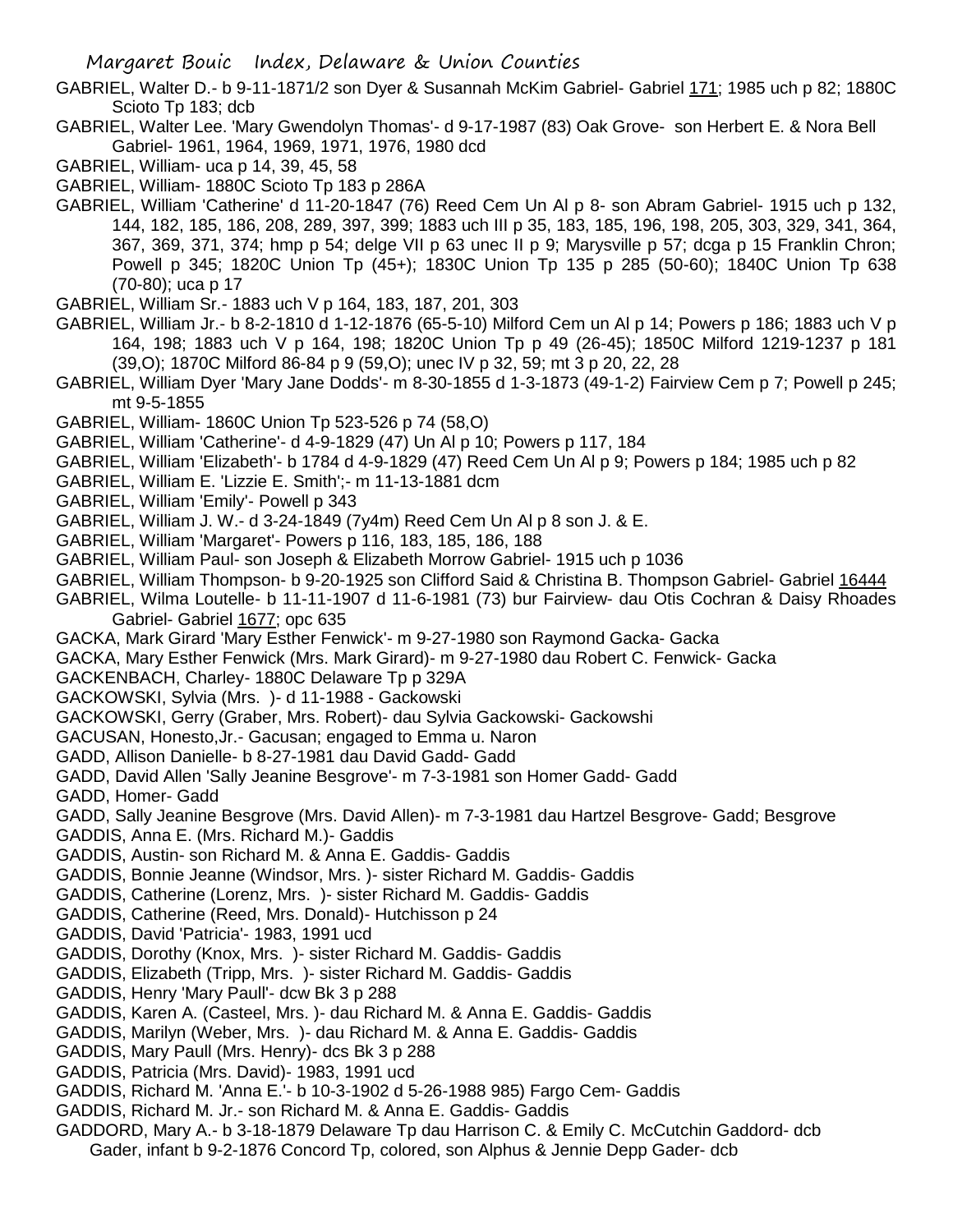- GADDY, Florence McKitrick (Mrs. J. W.)- dau John B. & Lulu Bunn McKitrick- McKitrick p 319
- GADDY, J. W. 'Florence McKitrick'- McKitrick p 319
- GADE, John M'l- unec IV p 34
- GADLEY, Sarah (Bowen, Mrs. Abraham)- m 2-7-1833 ucm 293
- GADRAU, J.- Powers Pat p 297
- GAEBLE, Anna M. Coates (Mrs. George V.)- b 10-19-1910 m 1948 d 6-24-1982 (71) Claibourne Cem p 97 dau Franklin & Louisa Coates- Gaeble; 1971, 1977 ucd
- GAEBLE, George V. 'Anna M. Coates'- b 1-10-1915 m 9-1948 d 12-7-1990 (75) Claibourne Cem- Gaeble; 1971, 1977 ucd
- GAEDE-Nazer, Linda- unec VI p 6, VIII p 62
- GAERTNER, Joyce Ann- b 8-3-1936 dau Oscar Max Otto & Wilhelmine McKnight Gaertner- Weiser p 222
- GAERTNER, Oscar Max Otto 'Wilhelmine McKnight'- b 9-27-1909 m 5-24-1935- Weiser p 222
- GAERTNER, Richard Otto- b 10-5-1948 son Oscar Max Otto & Wilhelmine McKnight Gaertner- Weiser p 222
- GAERTNER, Wilhelmine McKnight (Mrs. Oscar Max Otto)- b 3-8-1912 m 5-24-1935 dau John William Richards & Fannie E. Bowen McKnight- Weiser p 221
- GAFF, Robert- 1883 uch V p 191
- GAFFEY, Dr. Robert L.- engaged to Linda S. Suttles- Gaffey
- GAFFIELD, Thomas- Morrow Co- delge IV p 55
- GAFFIN, Julia (Maine, Mrs. Seward Henry)- m 10-15-1882 Asp\(1786)\
- GAFFNEY, Anthony 'Annie'- McKitrick p 473
- GAFFNEY, Annie (Mrs. Anthony)- McKitrick p 473
- GAFFNEY, Margaret Clifford- b 9-3-1876 d 1-15-1942 dau Daniel & Julia King Clifford- 1985 uch p 26
- GAFFNEY, Mary (McKitrick, Mrs. Francis James)- b 2-28-1929 m 11-14-1952 dau Anthony & Annie Gaffney-McKitrick p 473
- GAFFOLI, Mandy- b 1965 dau Ralph & Phyllis Orbovich Gaffoli- Freshwater p 155
- GAFFOLI, Mary Elizabeth Hanlin (Mrs. Robert)- b 6-19-19-- dau H. W. & CLara Belle Caldwell Hanlin-Freshwater p 155
- GAFFOLI, Mary Elizabeth Malara (Mrs. Robert)- b 8-2-1944- Freshwater p 155
- GAFFOLI, Michelle Lynn- b 2-7-1969 dau Robert & ELizabeth Malara Gaffoli- Freshwater p 155
- GAFFOLI, Phyllis Orbovich (Mrs. Ralph)- div 1968- Freshwater p 155
- GAFFOLI, Ralph 'Phyllis Orbovich' b 3-27-1939 div 1968 son Robert & Mary Elizabeth Hanlin Gaffoli-Freshwater p 155
- GAFFOLI, Robert 'Mary Elizabeth Hanlin'- Freshwater p 155
- GAFFOLI, Robert 'Mary Elizabeth Malara'- b 9-27-1940 son Robert & Mary Elizabeth Hanlin Gaffoli-Freshwater p 155
- GAFKE, Elizabeth- dau John L. Gafke- Gafke; engaged to Thomas J. VanEmn
- GAFKJEN, Bryan- b 1978 son Sidney & Mary A. Gafkjen- 1980 dcd
- GAFKJEN, Eric- b 1968 son Sidney & Mary A. Gafkjen- 1976, 1980 dcd
- GAFKJEN, Mark- b 1961 son Sidney & Mary A. Gafkney- 1971 dcd
- GAFKJEN, Mary A. (Mrs. Sidney)- 1976, 1980 dcd
- GAFKJEN, Sidney 'Mary A.'- 1976, 1980 dcd
- GAFKJEN, Tim- b 1958 son Sidney & Mary A. Gafkjen- 1976 dcd
- GAFKJEN, Tina- b 1970 dau Sidney & Mary A. Gafkjen- 1976, 1980 dcd
- GAFNEY, Dorothy (Mrs. John)- d 4-26-1963 (37) bur Marion- Gafney
- GAFNEY, John 'Dorothy'- d 4-1953- Gafney
- GAFNEY, Kathleen K.- dau John & Dorothy Gafney- Gafney
- GAFNEY, Mary Elizabeth- dau John & Dorothy Gafney- Gafney
- GAFORD, E. A.- Berkshire Tp 1908- delge IV p 4i
- GAGE, Alice Sherman (Mrs. Samuel P.)- dumch p 309
- GAGE, Ambrose 'Juliett Reed'- m 4-14-1859 ucm 2872
- GAGE, Anderson T/F.- Pabst Pion II p 221; delge VII p 47
- GAGE, Andrew F.- delge VII p 47
- GAGE, Angeline Keys (Mrs. James P.)- dumch p 309
- GAGE, A. R.- hmp p 135; 1883 uch IV p 505, 508; uca p 102
- GAGE, Augustus- son Maria Pike Gage- delge VII p 47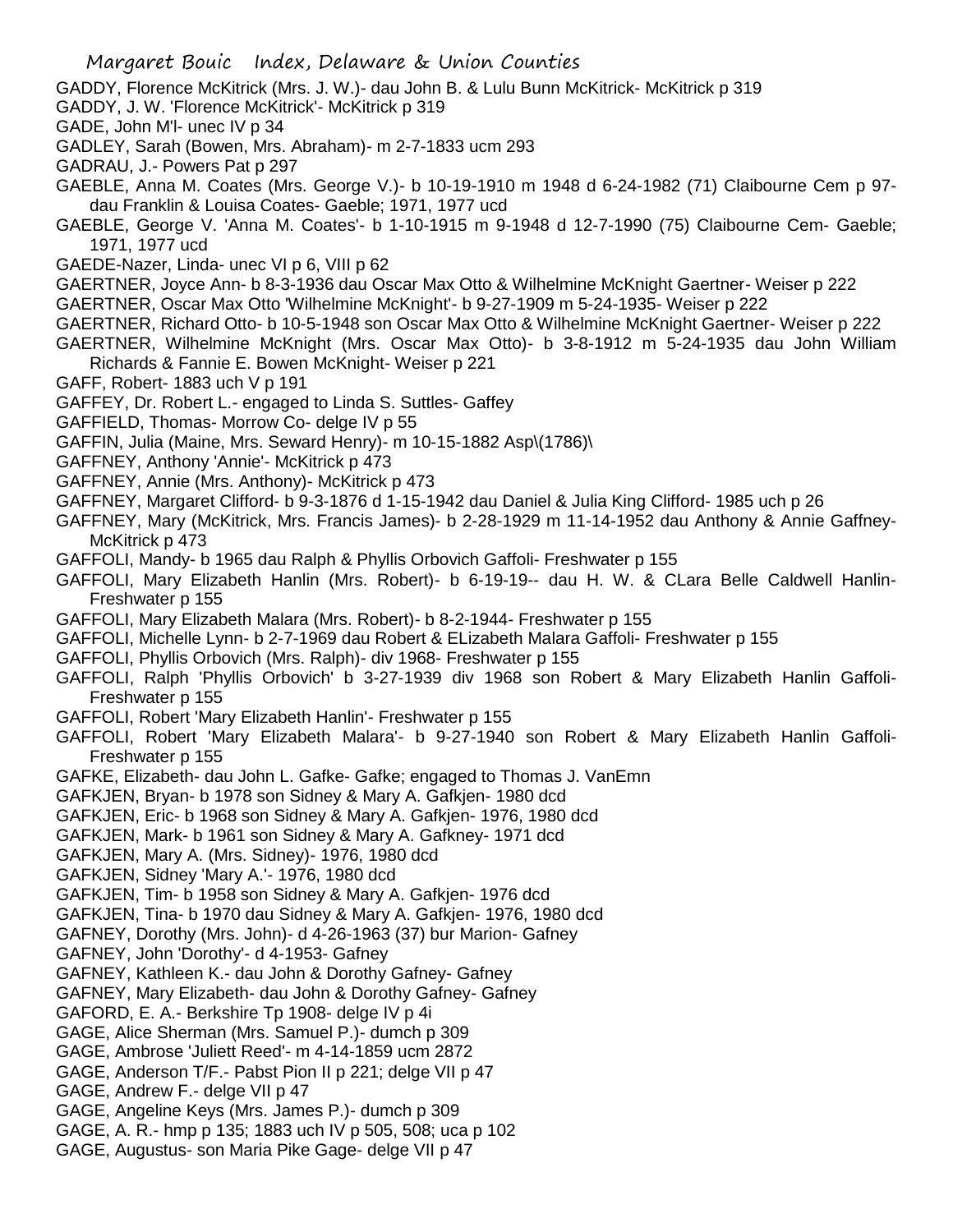- GAGE, Rev. Carl- 1908 dch p 259, 361
- GAGE, Clarkson- son Philip & Deborah Flood Gage- Powers p 317
- GAGE, Darlene (Mrs. Rev. Raymond A.)- 1991 ucd
- GAGE, Deborah Flood (Mrs. Phillip,Jr.)- b 1793/2 m 6-6-1813 d 1884- dumch p 308; Powell p 317
- GAGE, Elizabeth (Hess, Mrs. G. W.)- dau Philip & Deborah Flood Gage- Powers p 317; dumch p 308
- GAGE, Ellsworth E. 'Margaretta Hempey'- son William F. & Mary Jane Price Gage- dumch p 309
- GAGE, Eva Lina (Watterman, Mrs. )- b 9-20-1883 Berkshire Tp dcb; dau Perlee W. & Minnie D. Sleif Gage-Gage; dg 7-19-1945
- GAGE, Francis 'Polina Reyner'- d 1978- son former Governor Calif.- Gage
- GAGE, Dr. Frederick L.- 1908 dch p 103, 361, 426; Fowler p 89; 1976 dch p 295; 1880C Berkshire Tp p 416C; delge VII p 30
- GAGE, George- son Phillip,Jr. & Deborah Flood Gage- dumch p 308; Powell p 317
- GAGE, Gertrude (Hutchison, Mrs.Byon M.)- b 6-10-1886 Berkshire Tp ,dcb m 6-1914- dau Perlee W. & Minnie D. Sleif Gage- Gage
- GAGE, James P. 'Angeline Keys'- son William F. & Mary Jane Price Gage- dumch p 309
- GAGE, John- Powers Pat p 112
- GAGE, Juliette Reed (Mrs. )- dau John Reed- unec VII p 16
- GAGE, Kevin- 1976 dcd
- GAGE, Leo Carl- b 12-29-1881 Berkshire Tp son F. L. & ANna Dustman Gage- dcb
- GAGE, Lida (Hunt, Mrs. Willie)- dau William F. & Mary Jane Price Gage- dumch p 309
- GAGE, Margaretta Hempey (Mrs. Ellsworth E.)- dumch p 309
- GAGE, Maria Pike (Mrs. )- dau Zebulon Pike- delge VII p 47
- GAGE, Martha- dau Philip & Deboral Flood Gage- Powers p 317
- GAGE, Mary (Griffin, Mrs. Samuel)- b 2-1-1681/2- Powers Pat p 112
- GAGE, Mary (Hess, Mrs. G. W.)- dau Philip & Deborah Flood Gage- Powers p 317
- GAGE, Mary Jane Price (Mrs. William F.)- m 7-1-1847 dcm- dau John & Barbara Silkmitter Price- dumch p 309
- GAGE, Minnie Sleif (Mrs. P. W.)- d 7-1945 (80) dg 7-19-1945- dumch p 309; dpc p 82
- GAGE, Perlee W. 'Minnie Sleif'- son William F. & Mary Jane Price Gage- dumch p 309; hadc p 91
- GAGE, Phillip- dumch p 309
- GAGE, Phillip,Jr. 'Deborah Flood'- b 1791 NJ m 6-6-1813 d 1886 Powell p 317; dg 7-19-1945
- GAGE, Polina Reyner (Mrs. Francis)- b Un Co. d 2-21-1983 (93) York Cem- dau Theodore & Sarah Elizabeth Reyner- Gage
- GAGE, Rev. Raymond A. 'Darlene'- 1991 ucd
- GAGE, Samuel P. 'Alice Sherman'- son William F. & Mary Jane Price Gage- dumch p 309
- GAGE, Sarah Ann (Goodwin, Mrs. John S.)- m 6-18-1845 dcm- dau Phillip Jr. & Deborah Flood Gage- Powell p 317
- GAGE, Sarah (Greffing, Mrs. Nathaneil)- b 6-3-1767 m 11-3-1787 d 6-1-1865
- Powers Pat p p 112
- GAGE, Stephen- son Phillip,Jr. & Deborah Flood Gage- dumch p 308; Powell p 317
- GAGE, William F. 'Mary Jane Price'- b 11-10-1822 NJ m 7-1-1847 dcm- son Phillip Jr. & Deborah Flood Gagedumch p 308 m 7-3-1845
- GAGE, Zebulon P.- Gage
- GAGER, Asenath- b 1-1-1767 dau John Jr. & Lydia Gager- Powers Pat p 13
- GAGER, Irena- d 4-13-1761 dau John Jr. & Lydia Gager- Powers Pat p 13
- GAGER, John 'Lydia Avery'- m 10-19-1758- Powers Pat p 13
- GAGER, John- b 8-15-1764 son John Jr. & Lydia Gager- Powers Pat p 13
- GAGER, Lidia b 12-24-1761 dau John Jr. & Lydia Gager- Powers Pat p 13
- GAGER, Lydia Avery (Mrs. John)- m 10-19-1768- Powers p 13
- GAGER, Othniel- b 8-25-1769 son John Jr. & Lydia Gager- Powers Pat p 13
- GAGGER, Silas- d 5-23-1857 (16-1-27) Harmony Chapel Cem- son C. & B.- Powell p 319
- GAHN, Adam- brother Leslie Allen Gahn,Sr.- Gahn
- GAHN, Albert- brother Leslie Allen Gahn,Sr.- Gahn
- GAHN, Carolyn (Shaw, Mrs. Michael)- dau Leslie Allen & Norma Jean Bowe Gahn- Gahn; 1961, 1964 dcd (5)
- GAHN, (K)Catherine- dau Leslie Allen & Norma Jean Bowe Gahn- Gahn; 1964 dcd (3)
- GAHN, Debra Lynn- dau Leslie Allen & Norma Jean Bowe Gahn- Gahn; 1961, 1964 dcd (4)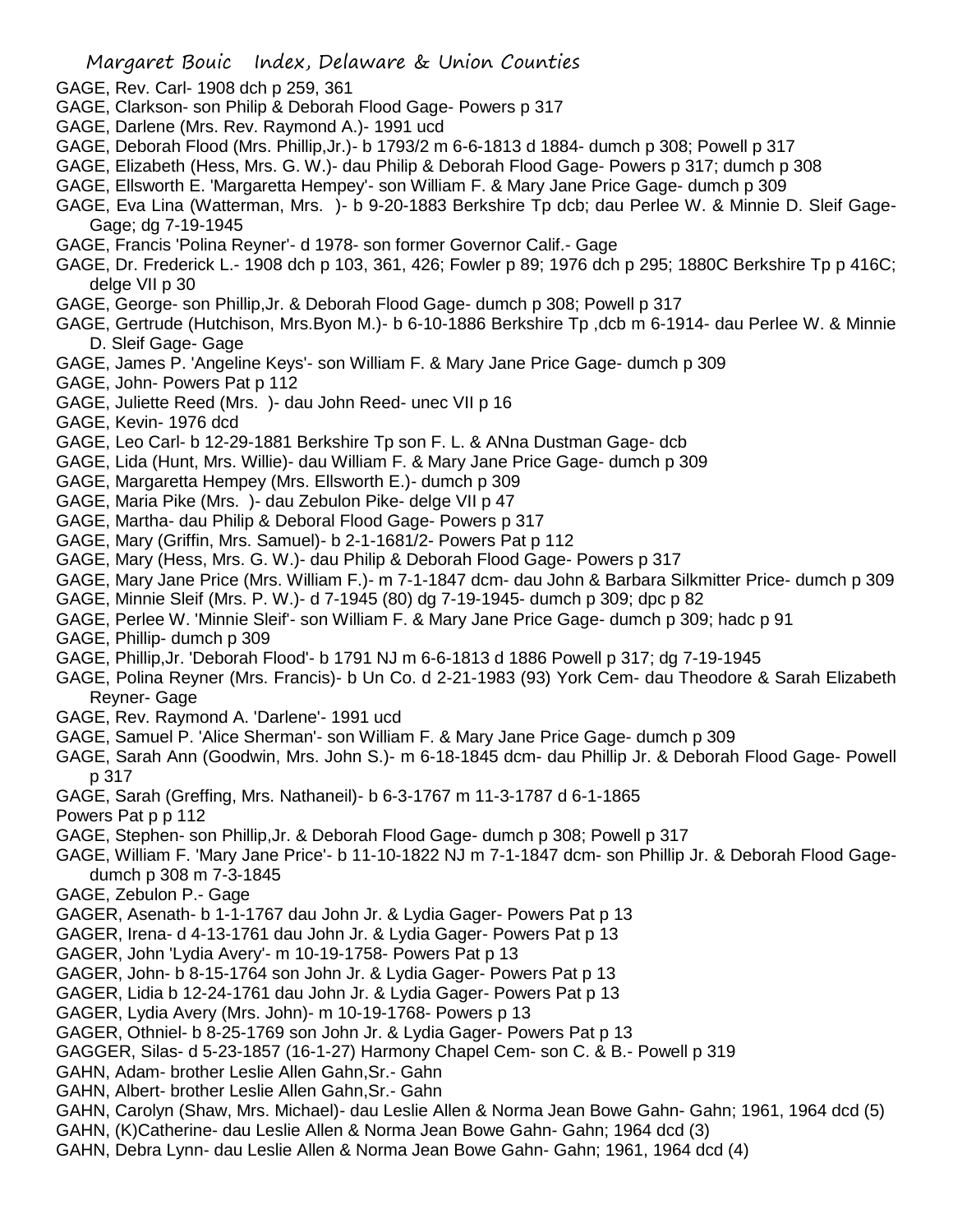- GAHN, Harold- brother Leslie Allen Gahn,Sr.- Gahn
- GAHN, Helen (Wycuff, Mrs. )- sister Leslie Allen Gahn,Sr.- Gahn
- GAHN, John- brother Leslie Allen Gahn,Sr.- Gahn
- GAHN, Katherine (Abrams, Mrs. )- sister Leslie Allen Gahn,Sr.- Gahn
- GAHN, Kathy E. engaged to Ron E. Blevins- Gahn
- GAHN, Lesley- dau Leslie Allen & Norma Jean Bowe Gahn- Gahn
- GAHN, Leslie Allen,Jr.- son Leslie Allen & Norma Jean Bowe Gahn- Gahn
- GAHN, Leslie Allen,Sr. 'Norma Jean Bowe'- d 2-18-1975 (41) bur St. Mary's- Gahn; 1961, 1964 dcd
- GAHN, Marcia- dau Leslie Allen & Norma Jean Bowe Gahn- Gahn
- GAHN, Marie (Sharon, Mrs. )- sister Leslie Allen,Sr. Gahn- Gahn
- GAHN, Norma Jean Bowe (Mrs. Leslie A.)- d 1-17-1977 (38) bur St. Marys'-dau Lawrence Bowe- Gahn; Bowe; 1961, 1964 dcd
- GAIL, Sadie (Twigg, Mrs. Oliver)- b 11-2-1884 m 12-17-1903 Vol 10 p 16 dcm dau Mehiah & Elizabeth Sherman Gail
- GAILARD, see also Gaillard, Gailord, Gaylard, Gayland, Gaylerd, Gaylor, Gaylord
- GAILARD, Jehane (Mrs. Nicholas)- d 1573 Powers Pat p 108, 298
- GAILARD, Nicholas 'Jehane'- Powers Pat p 108, 109,298
- GAILBRAITH, Edith (Kilkenny, Mrs. Dennis Frederick)- Galbriath; Kilkenny
- GAILBREATH, Nouk- 1880C Brown Tp p 377A
- GAILER, Charles- 1880C Delaware Town p 518C
- GAILEY, ---(Mrs. James)- d 11-4-1864 (78-7-22) Cheshire Cem Powell p 53
- GAILEY, Angeline (Sharp, Mrs. Andrew J.)- m 2-4-1864 dcm
- GAILEY, Bertha I.- b 9-21-1882 Kingston Tp dau James & Sarah C. Ryder Gailey- dcb
- GAILEY, Delta- Pabst 7 p 25
- GAILEY, Eliza (Fry, Mrs. Wesley)- m 4-2-1863 dcm
- GAILEY, George- 1880C Genoa Tp p 404B
- GAILEY, James- 1880C Berkshire Tp p 416C; Powell p 53
- GAILEY, James F.- 1880C Berkshire Tp p 415A
- GAILEY, John 'Margaret Griffe'- m 9-23-1858 dcm
- GAILEY, Margaret Griffe (Mrs. John)- m 9-23-1858 dcm
- GAILEY, Margaret (Williams, Mrs. William D.)- m 9-10-1865 dcm
- GAILEY, Mary- 1880C Genoa Tp p 410A
- GAILEY, Mary J. (Oldham, Mrs. Austin W.)- m 2-4-1864 dcm
- GAILEY, Ora- b 10-8-1884 Kingston Tp ch James & Sarah Ryder Gailey- dcb; Pabst 7 p 30
- GAILEY, Samuel- 1908 dch p 394
- GAILEY, William- d 9-17-1864 (28y3m) OVI Cheshire Cem Powell p 53
- GAILEY, William Alonzo- b 10-31-1881 Genoa Tp son George B. & Mary Emily Decker Gailey- dcb
- GAILICK, Abner- 1840C Union Tp 544 (30-40)
- GAILLARD- see Gailard
- GAILLARD, Christopher- son Nicholas Gillard- Powers Pat p 108
- GAILLARD, Edward- son Nicholas Gillard- Powers Pat p 108
- GAILLARD, Hugh d 1614 son Nicholas Gillard- Powers Pat p 108
- GAILLARD, John- son Nicholas Gillard- Powers Pat p 108
- GAILLARD- Powers Pat p 108. 113
- GAILOR, Jane (Pendleton, Mrs. James)- Shipps p 28
- GAILORD, see Gailard William- Powers Pat p 127
- GAILY---b 3-6-1896 Franklin Co Wes. Tp son James & NEttie Liddell Gaily- dcb
- GAILY, John- 1908 dch p 409
- GAINES, Ann M.- d 6-3-1977 (47) bur Zephryhills,Fla- mother of Charles Lambert Gaines
- GAINES, Betty/Margaret Elizabeth Hickey (Mrs. Robert L.)(Edelblute, Mrs. Clinton)- b 2-26-1924 m(2) 12-31-1954 dau William J. & Susan McAffee Hickey- Ferguson\(1(11)651)\ Freshwater p 208, 209; ; Richey 7,8; Longbrake p 94; Wilson \(11651)\; dcq Clara Loveless Edelblute\1\
- GAINES, Carol Ann (Speakman, Mrs. Rodger)- b 9-30-1946 m 3-24-1967 dau Robert L. & Betty/Margaret Hickey Gaines- Gaines; Freshwater p 209
- GAINES, Carol L.- 1969 dcd (Bellpoint)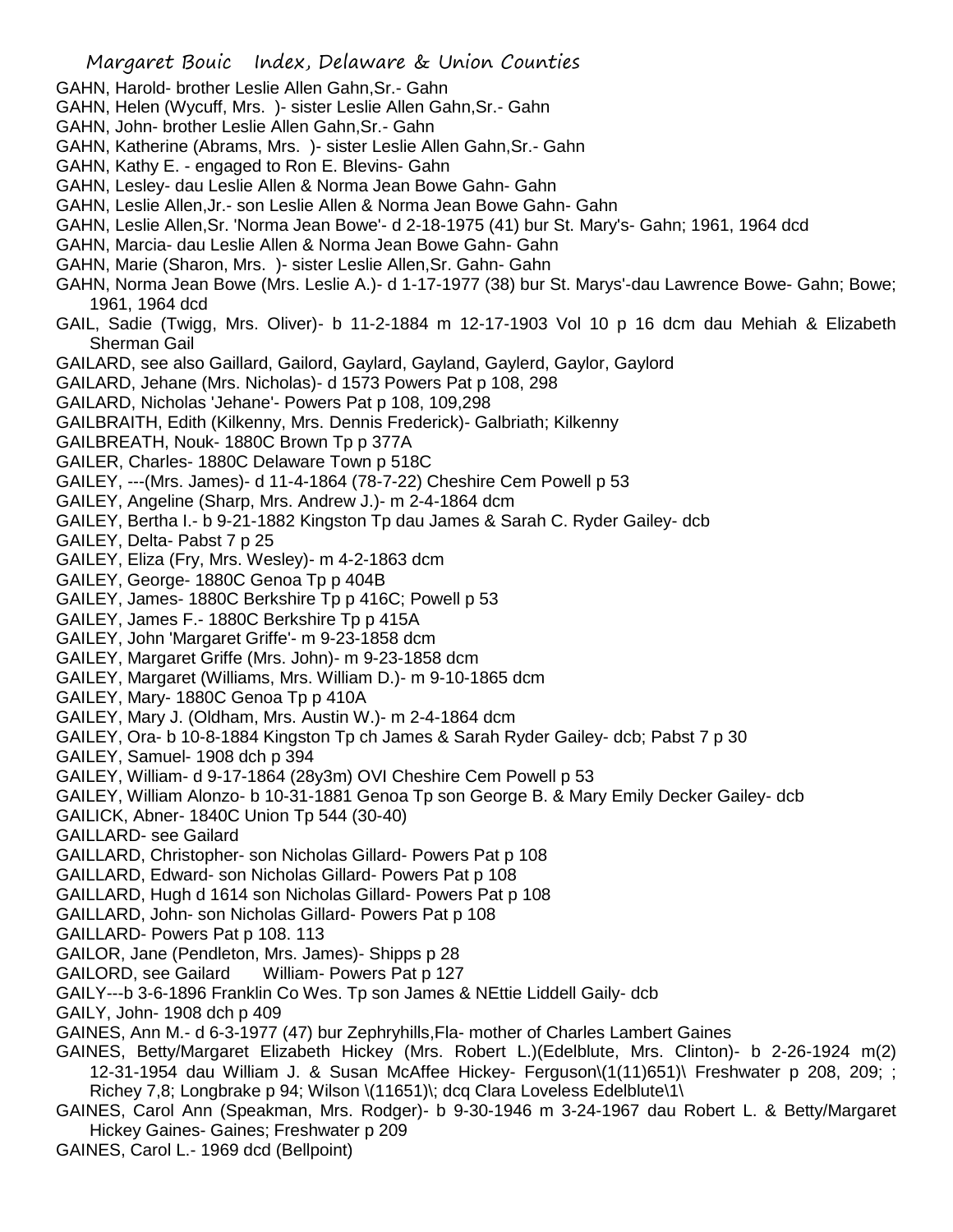- GAINES, David E.- 1969 dcd (Bellpoint)
- GAINES, Deborah K. Brown (Mrs. Leslie Isaiah)- dau Clifton H. & Betty K. Brown- Brown; Gaines
- GAINES/Gaunes?, Elizabeth (Mrs. Robert E.)- 1900C Richwood 30-32 p 2A (67,O,Penn,O) m 48y 12 ch, 6 living
- GAINES, Eldine J. 'Martha'- d 1-22-1975 (66) bur Union Cem- Gaines; 1969, 1971 dcd
- GAINES, Elmer G.'Fannie'- d 1970 son John Wesley & Hazel Gaines- Gaines; 1969 dcd
- GAINES, Elvin J. 'Martha'- 1971 dcd
- GAINES, Fannie E. (Mrs. Elmer G.)- 1969 dcd
- GAINES, Fred- son Eldine J. & Martha Gaines- Gaines
- GAINES, Geraldine (Pemberton, Mrs. )- dau Eldine J. & Martha Gaines- Gaines
- GAINES, Hazel (Mrs. John Wesley)- Gaines
- GAINES, Helen (Mrs. Robert)- 1969 dcd
- GAINES, Henry- Powers Pat p 112
- GAINES, Jennie- 1880C Thomson Tp p 297A
- GAINES, John- Powers Pat p 112
- GAINES, John 'Susan Nash'- m 4-16-1839 Nash p 294
- GAINES, John Wesley 'Hazel'- b 4-27-1837 d 12-1954 bur Green Mound- Gaines
- GAINES, Katherine (Hedges, Mrs. )- dau John Wesley & Hazel Gaines- Gaines
- GAINES, Kelly- b 1962 ch Elmer G. & Fannie E. Gaines- 1969 dcd
- GAINES, Kenneth- b 1960 son Elmer G. & Fannie E. Gaines- 1969 dcd
- GAINES, Leslie Isaiah 'Deborah K. Brown'- Brown; Gaines
- GAINES, Mable- 1830C Darby Tp 90 (50-60); unec V p 49
- GAINES, Martha (Mrs. Eldine)- 1969, 1971 dcd
- GAINES, Martha (Mrs. Elvin J.)- 1971 dcd
- GAINES, Mary Beth- b 5-30-1949 dau Robert & Betty Hickey Gaines- Gaines; Freshwater p 209
- GAINES, Nancy (Mrs. Robert D.)- 1971, 1976, 1980 dcd
- GAINES, O. H. (Games, Mrs. Osco H.)- 1883 uch V p 596, 602
- GAINES, Pamela- b 1957 dau Elmer G. & Fannie E. Gaines- 1969 dcd
- GAINES, Patrick- son Eldine J. & Martha Gaines- Gaines
- GAINES, R. E.- 1883 uch IV p 487
- GAINES, Robert A.- 1971 dcd
- GAINES, Robert D 'Nancy'- 1971, 1980 dcd
- GAINES, Robert E. 'Elizabeth'- 1900C Richwood 30-32 p 2A (69,O,Md,Penn)
- GAINES, Robert 'Helen'- 1961, 1969 dcd
- GAINES, Robert- brother John Wesley Gaines- Gines
- GAINES, Robert L. 'Betty Hickey'- d 9-13-1984 (62) bur Green Mound son John Wesley & Hazel Gaines-Gaines
- GAINES, Robert Leroy- b 12-9-1944 d 2-12-1965 (20) bur St. Mary's son Robert & Betty/Margaret Hickey Gaines- Gaines; Freshwater p 209
- GAINES, Robbie- ch Robert D. & Nancy Gaines- 1976 dcd
- GAINES, Robin Lynn- b 1968 ch Robert D. & Nancy Gaines- 1971, 1976 dcd; engaged to Jim Reynolds
- GAINES, Roy- brother John Wesley Gaines- Gaines
- GAINES, Susan Nash (Mrs. John)- b 2-12-1823 m 4-16-1839 dau Isaac & Margaret Nash Nash- Nash p 294
- GAINES, Suzanne (Starbuck, Mrs. )- dau Eldine J. & Martha Gaines- Gaines
- GAINES, Thelma (Cook, Mr. )- dau John Wesley & Hazel Gaines- Gaines
- GAINES, Theophilus A.- 1908 dch p 394
- GAINES, William- brother John Wesley Gaines- Gaines
- GAINOR, Elizabeth- 1880C Delaware Town p 481A
- GAINOR, Elizabeth- 1880C Delaware Town p 529C
- GAINS, Annie (Mrs. Robert)- 1969 dcd
- GAINS, John- b 1954 son Robert & Annie Gains- 1969 dcd
- GAINS, Robert 'Annie'- 1969 dcd
- GAINS, Will- son b 7-30-1879 unec IX p 15
- GAISER, Emma (Rabold, Mrs. Harry Wilson)- b 4-18-1868 m 2-18-1892- Weiser p 736
- GAISER, Erich J. 'Shirley'- 1969, 1971, 1976, 1980 dcd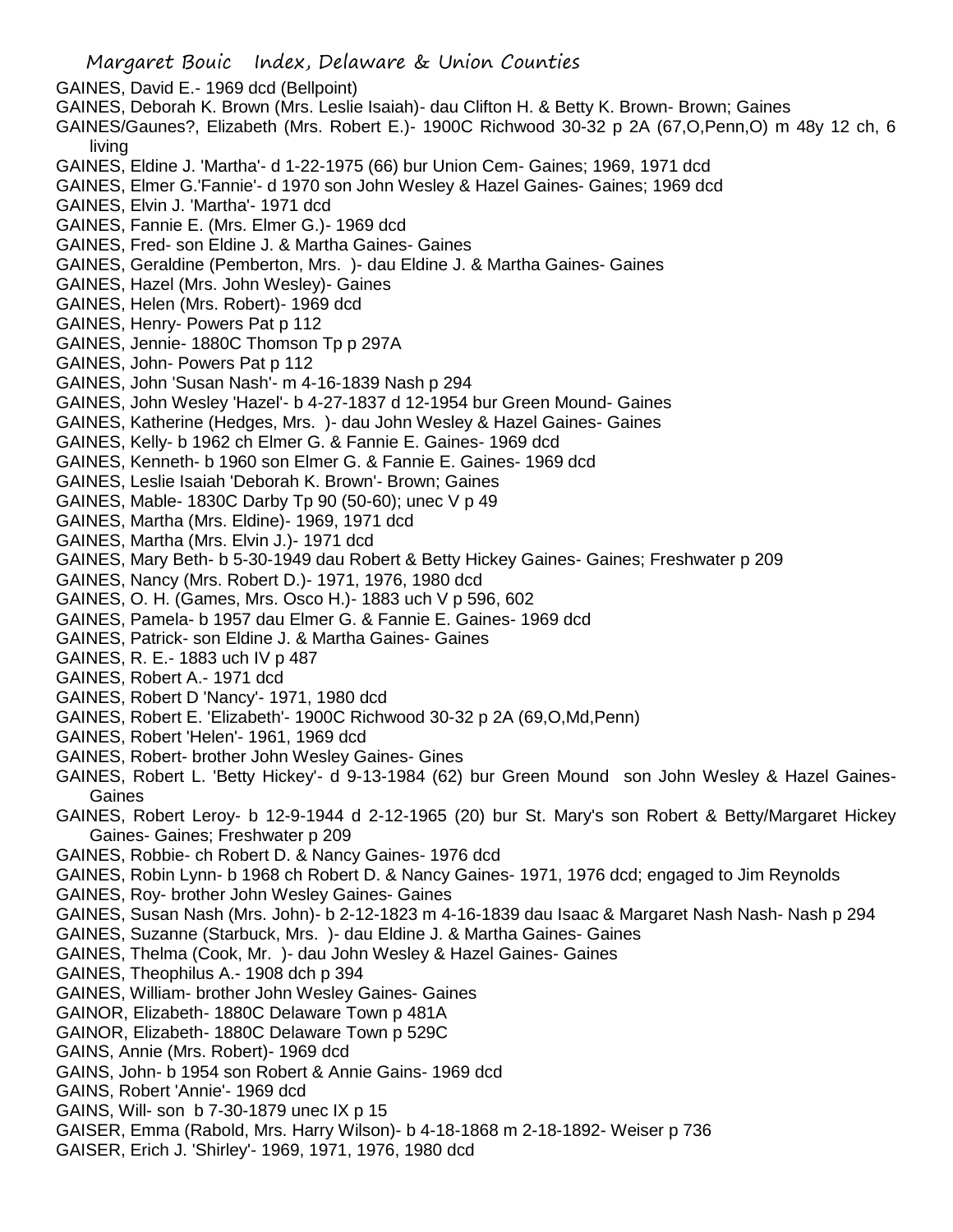- GAISER, Heidi- b 1968 dau Erich J. & Shirley Gaiser- 1969, 1971, 1976, 1980 dcd
- GAISER, Kimberly b 1960 dau Erich J. & Shirley Gaiser- 1969, 1971, 1976 dcd
- GAISER, Lori- b 1966 dau Erich J. & Shirley Gaiser- 1969, 1971, 1976, 1980 dcd
- GAISER, Myrtle (Cleaver, Mrs. Chester)- White II\(69)\
- GAISER, Shirley (Mrs. Erich J.)- 1969, 1971, 1976, 1980 dcd
- GAISFORD, Anne Prior (Mrs. William)- 1985 uch p 44
- GAISFORD, Margaret (Burgis, Mrs. John)- b 1-7-1807 d 1879 dau William & Anne Prior Gaisford- 1985 uch p 44
- GAISFORD, William 'Anne Prior'- d 1850- son William Gaisford- 1985 uch p 44
- GAISFORD, William ' Taylor'- 1985 uch p 44
- GAITAWE, Rev. John S.'Gloria'- Gaitawe pastor Zion AME Church, Delaware
- GAITAWE, Gloria (Mrs. Rev. John S.)- Gaitawe
- GAITAWE, Princess Gloria- (3-1981) dau Rev. John S. & Gloria Gaitawe- Gaitawe
- GAITAWE, Sciphina-(9-1981) dau Rev. John S. & Gloria Gaitawe- Gitawe
- GAITHER, Eliza W. (Allen, Mrs. I. B.)- m 2-5-1857 mt 2-25-1857
- GAITHER, Henry- delge III p 26 Henry H.- (1829) Powers p 22
- GAITHERS, George R.- unec XII p 22, 57, 39(Gauthers)
- GAKIDIS, Becky Ohnsman (Mrs. Nick)- dau Ellsworth Ohnsman- Gakidis
- GAKIDIS, George Nicholas- b 11-23-1965 son Nick & Betty Ohnsman Gakidis- Gakidis
- GAKADIS, Nick 'Betty Ohnsman'- Gakidis
- GALAND, Elisha- 1840C Radnor Tp delge IV p 4
- GALAY, Joyce Elaine (Kurtz, Mrs. Richard Alan)- Maugans Anc p 19
- GALBRAITH, Andrea Lisette (Hitchner, Mrs. Badley Eldon)- m 9-18-1983 dau Girard G. Galbraith- Galbraith
- GALBRAITH, Ann (Silver, Mrs. Dr. David H.)- 1842- unec XII p 27
- GALBRAITH, Beverly Jane (Haldeman, Mrs. )- dau Stanley Clark & Josephine Frost Galbraith- Galbraith
- GALBRAITH, Charles Kenneth 'Virginia Howard'- b 1905 d 1965 Milford Cem Un Al p 66; Galbraith
- GALBRAITH, Cora R. (Mrs. Truman R.)- d 5-29-1979 (91) Cheshire Cem- Galbraith; 1961, 1964, 1969, 1971, 1976 dcd
- GALBRAITH, Cynthia- dau Charles Kenneth & Virginia Howard Galbraith- Galbraith
- GALBRAITH, Donald 'Joyce'- 1977 ucd
- GALBRAITH, Eleanor Ingram Hutchisson (Mrs. Joseph B.)- b 12-25-1812 m 12-27-1832 d 11-1-1874 dau Benjamin & Margaret Gance Hutchisson- Hutchisson p 5
- GALBRAITH, Elizabeth Ellen- b 1848 dau Joseph B. & Eleanor Ingram Galbraith- Hutchisson p 5, 46, 65
- GALBREATH, Elizabeth Van Horn (Mrs. Joseph)- ped Margaret McFadden Markley\29\- unec III p 25
- GALBRAITH, Emily Rebecca (Hart, Mrs. John A.)- b 1869 m 10-9-1889 d 1949 dau James & Mary Ross Galbraith- ped Margaret McFadden Markley- unec III p 25, V p 36
- GALBRAITH, F. H. (JP) unec IV p 6
- GALBRAITH, Girard G.- Galbraith
- GALBRAITH, James L. 'Matilda A.'- b 1842 son Joseph B. & Eleanor Ingram Galbraith- Hutchisson 5, 42, 65
- GALBRAITH, James 'Mary Ross'- b 1825 son Joseph & Elizabeth Van Horn Galbraith- ped Margaret McFadden Markley\14\- unec III p 25
- GALBRAITH, Jo (Watts, Mrs. )- dau Truman & Cora Galbraith- Galbraith
- GALBRAITH, Joseph B. 'Eleanor Ingram Hutchisson- m 12-27-1832- Hutchisson p 5, 43, 45, 65
- GALBRAITH, Joseph 'Elizabeth Van Horn'- ped Margaret McFadden Markley\28\- unec III p 25
- GALBRAITH, Josephine Frost (Mrs. Stanley Clark)- m 12-24-1935- Galbraith; 1961, 1964 dcd
- GALBRAITH, Joyce (Mrs. Donald)- 1977 ucd
- GALBRAITH, Margaret- b 1837 dau Joseph B. & Eleanor Ingram Galbraith- Hutchisson p 5 46, 65
- GALBRAITH, Martha E.- b 1845 dau Joseph B. & Eleanor Ingram Galbraith- Hutchisson p 5, 65
- GALBRAITH, Mary Martha (King, Mrs. )- dau Stanley Clark & Josephine Forst Galbraith- Galbraith
- GALBRAITH, Mary Ross (Mrs. James)- b 1829 d 1885 dau William Ross- ped Margaret McFadden Markley\45\- unec III p 25
- GALBRAITH, Matilda A. (Mrs. James L.)- Hutchisson p 65
- GALBRAITH, Sarah (Watterson, Mrs. James)- Hutchisson p 40
- GALBRAITH, Shirley Anne- dau Stanley Clark & Josephine Frost Galbraith- Galbriath
- GALBRAITH, Stanley Clark'Josephine Frost' b 5-3-1914 m 12-24-1935 d 2-25-1960 son Truman & Cora E.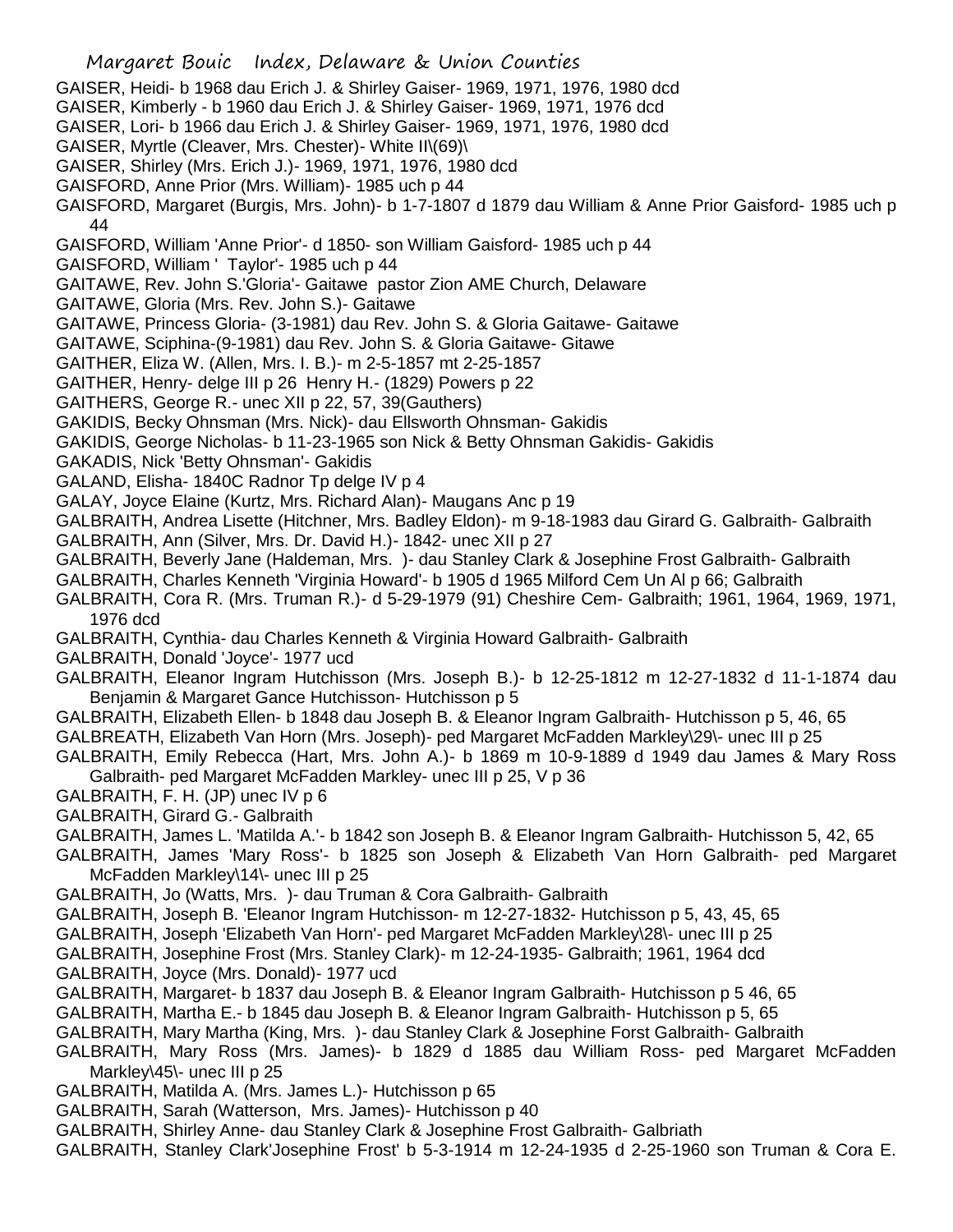- Margaret Bouic Index, Delaware & Union Counties
- Galbraith- Galbraith
- GALBRAITH, Thomas B.-b 1840 son Joseph B. & Eleanor Ingram Galbraith- Hutchisson p 5, 65
- GALBRAITH, Trina Rae Linn (Mrs. William Arthur,Jr.)- b 3-2-1959 m 4-15-1978 dau Robert B. Jr. & Junia Ellabelle Beebe- ped\1\- delge V p 50, VI p 40
- GALBRAITH, Truman 'Cora R.'- 1961, 1964, 1969, 1971 dcd
- GALBRAITH, Virginia Howard (Mrs. Kenneth)- b 1901 d 1-31-1965 dau John Howard- Galbraith
- GALBRAITH, William Arthur,Jr. 'Trina Rae Linn'- m 4-15-1978 delge V p 50
- GALBREATH, ---Pabst 2 p 64, 4 p 32
- GALBREATH & Elmes- delge III p 8 (1805)
- GALBREATH, C. B.- Pabst 4 p 14
- GALBREATH, David- Pabst 1 p 5,8; btp p 13; delge II p 21, 23, III p 26
- GALBREATH, Elizabeth- dau Rev. James G. & Marcena Galbreath- opc\495\
- GALBREATH, Emma- dau Rev. James G. & Marcena Galbreath- opc\493\
- GALBREATH, Gill- son Rev. James G. & Marcena Galbreath- opc\494\
- GALBREATH, James -Cline p 10
- GALBREATH, Rev. James G. 'Marcena'- opc minister- 1908 dch p 264, 268; hmp p 126, 160, 161, 302, picture p 303
- GALBREATH, John- Lancaster Co Pa- Powers p 115
- GALBREATH, John J.- 394
- GALBREATH, Kathryn (Dibble, Mrs. Bernard Emory)- b 1-10-1936 m 8-8-1954- Weiser p 330
- GALBREATH, Louise- dau Rev. James G. & Marcena Galbreath- opc\497\
- GALBREATH, Marcena (Mrs. James G.)- opc 492; hmp p 326
- GALBREATH, Mary Ann Wilson (Mrs. Noah)- dau Simon & Rebecca Wilson- Wilson\12\
- GALBREATH, Mary (Kahle, Mrs. Frederick L.)- b 1930- Weiser p 685
- GALBREATH, Nell- dau Rev. James G. & Marcena Galbreath- opc\492\
- GALBREATH, Noah F.'Mary Ann Wilson'- Wilson\(12)\; CCC Brown Tp
- GALBREATH, Roberta K.- Pabst 7 p 13
- GALBREATH, Rev. William H.- hmp p 34, 36; 1915 uch p 204, 206; 1883 uch V p 281, 582; unec I p 14, XI p 41
- GALBREATH, Rev. William M.- 1915 uch p 206; hmp p 37, 55, 115, 128, 166; hmp p 128, 139, 234, picture 235; 1883 uch V p 187, 197, 533; unec V p 23, 37, 38, 59, 60, VI p 15, 32, 33, VII p 25
- GALDEAN, Gertrude (Green, Mrs. Teddy)- m 6-1926- Genther p 200
- GALDON, William (EST)- unec III p 48
- GALE, ---b 3-11-1891 Oxford Tp dau Leroy & Mary Flemming Gale- dcb
- GALE, ---b 3-30-1897 Oxford Tp dau Robert & Florilla Pettit Gale- dcb
- GALE, ---b 3-27-1874 Oxford Tp son Leroy & Mariah Fleming Gale- dcb
- GALE, ---b 3-17-1874 Oxford Tp son Leroy & Margaret Fleming Gale- dcb
- GALE, ---b 12-7-1877 Oxford Tp dau Leory & Maria Fleming Gale- dcb
- GALE, Abigail (Wallace, Mrs. Salmon)- m Perry Tp dcga p 15 Franklin Chronicle 7-23-1821
- GALE, Abner- son James & Matilda Gale- Powell p 323
- GALE, Alfred E. 'Minnie'- d 7-6-1959 (71) bur Ashley Union Cem- Gale
- GALE, Allen 'Tommie Ederington- b 3-18-1936 d 3-5-1992 (55) bur Ariz- son Floyd & Nola Edwards Gale- Gale
- GALE, Almon N. 'Dora Leona'- son Leroy & Maria Fleming Gale- dumch p 397; delge VII p 32
- GALE. Alonzo 'Goldie Ashbrook'- b 10-5-1883 d 1944 Marlborough Cem p 192; Gale
- GALE, Alonzo- son Robert & Florilla Petit Gale- dcb; Oxford Tp
- GALE, Alpard- b 10-1-1887 Oxford Tp son Leroy J. & Melvina Legg Gale- dcb
- GALE, Amy- dau James & Matilda Gale- Powell p 323
- GALE, Anna Marie Reese (Mrs. Howard L.)- b 4-25-1915 d 8-6-1991 (76) bur Marlborough Cem- dau Walter Arthur & Catherine Elizabeth Keley Reese- Gale; 1964, 1969, 1971 dcd
- GALE, Anthony- son Charles D. & Glenne Gale- 1962 dcd (10)
- GALE, Audrey E. (Mrs. H. Richard)- 1971 dcd
- GALE, Barbara L. (Cuningham, Mrs. )- dau Harold R. & Dorotha Gale- Gale
- GALE, Mrs. Benjamin- d Crawford Co dcga p 20 Del Patr & Fr Chron 8-20-1823
- GALE, Besse Jane (Ward, Mrs. Raymond Albert)- m 1-14-1914 Gale
- GALE, Bessie- dau Leroy & Maria Fleming Gale- dumch p 397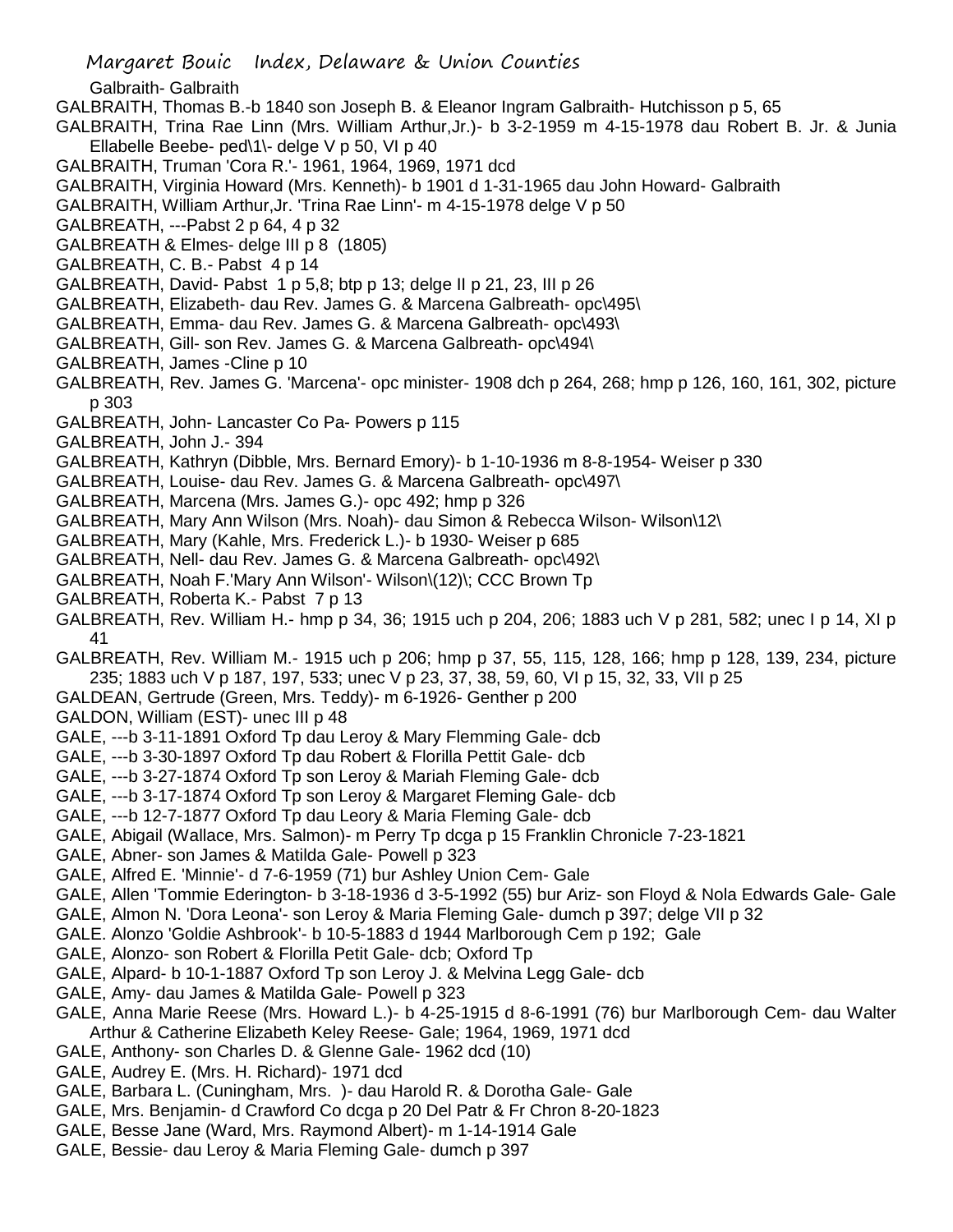GALE, Bion L.'Mary Alice'- d 4-21-1987 (61) Oak Grove- son Grace M. Gale- Gale

- GALE, Bill- son Grace M. Gale- Gale
- GAKE, Billy D. 'Lassie'- d 11-21-1979 (52) Oak Grove Cem- Gale
- GALE, Bonnie (Crawford, Mrs. )- dau Curtis & Mary Ellen Frazier Gale- Gale
- GALE, Brian- b 1963 son H. Richard & Audrey E. Gale- 1971 dcd
- GALE, Carlos- son Lafayette & Laura E. Callihan Gale- Gale
- GALE, Carolyn S. (Mrs. James R.)- 1973, 1975, 1991 ucd
- GALE, Cecil 'Rosella'- d 5-13-1969 (57) Oak Grove Cem son Grace M. Gale- Gale
- GALE, Charles J.- son Charles D. & Glenna Moore Gale- Gale; 1962 ucd
- GALE, Charles D. 'Glenna Moore'- d 8-1-1976 (62) bur Forest Grove; Gale; 1962 ucd
- GALE, Charlie- son Frederick E. & Jean A. Darnell Gale- Gale
- GALE, Charlie M.-b 8-19-1879 Oxford Tp dcb, son Mahiel & Elizabeth Sherman Gale- 1880 dch p 792
- GALE, Cheryl S. (Kramer, Mrs. Leroy)- dau Elwin Day & Clara M. Gale- Gale; Kramer
- GALE, Chloe A.- dau Mahiel & ELizabeth Sherman Gale- 1880 dch p 792; 1850C Trenton Tp 753 p 65 (17, Irel)
- GALE, Chloe- dau William & 3rd wife- dcw Bk 2 p 13
- GALE, Cisely- ch Leroy & Maria Fleming Gale- dumch p 97
- GALE, C. K.- Powell p 330
- GALE, Clara M. (Mrs. Elvin Day)- 1976, 1980 dcd
- GALE, Clarabelle (Capehart, Mrs. )- dau Ralph Lester & Elsie Gale- Gale
- GALE, Clarissa (Clark, Mrs. Isaac)- 1908 dch p 640
- GALE, Clay Bryan- b 12-21-1898 Oxford Tp son L. G. & Vina Legg Gale- dcb
- GALE, Christie Jo- d 10-5-1971 dau Dale Gale- Gale
- GALE, Constance- dau Grover Gale- Gale
- GALE, Curtis R. 'Mary Ellen'- b 1-27-1907 m 2-28-1928 d 6-29-1992 son John Wesley & Lottie Martin Gale-Gale; 1961, 1964, 1969, 1971, 1976 dcd
- GALE, Daisy B.- b 4-11-1882 Oxford Tp dau Wm. & E. M. Martin Gale- dcb
- GALE, Dale- b 1932 d 8-11-1990 son Floyd & Nola Edwards Gale- Gale
- GALE, David- son William & 1st wife Gale- dcw Bk 2 p 13
- GALE, Deborah Rae- dau Grover Gale- Gale; engaged to Robert Alexander,Jr.
- GALE, Denise- b 9-3-1954 dau Wayne & Patty Brown Gale- Weiser p 160
- GALE, Denzel- Gale
- GALE, (or Gall?),Desire- 1850C Oxford Tp 2695 p 153 (65, NY) lived with Isaac Clark
- GALE, Donald Jr.- b d 1970 Claibourne Cem p 89
- GALE, Donnie (Brown, Mrs. )- dau Curtis & Mary Ellen Frazier Gale- Gale
- GALE, Dora Leona Marvin (Mrs. Almon)- b 11-17-1885 m 9-2-1901 d 6-12-1915 (29-6-25) Marlborough Cem p 174; dau Peter & Maranda Wheeler Marvin- delge VII p 32
- GALE, Doris (Crump, Mrs. Thomas)- dau Owen & Leota Hines Gale- Gale
- GALE, Dorotha (Mrs. Harold R.)- Gale
- GALE, Dorothy (Cramer, Mrs. Charles)- dau Owen & Leota Hines Gale- Gale
- GALE, Edward- 1971 ucd Ridgeway
- GALE, Edward 'Nancy'- 1967, 1971 ucd
- GALE, Eliphalet- ch Nathaniel & Chloe Smith Gale- 1880 dch p 792
- GALE, Elizabeth- dau James & Matilda Gale- Powell p 323
- GALE, Elizabeth (Powell, Mrs. Thomas)- b 10-4-1839 m 1857 dau James & Matilda Gale- Powell p 323
- GALE, Elizabeth (Robinson, Mrs. )(Parker, Mrs. )- dau Grace M. Gale- Gale
- GALE, Elizabeth Sherman (Mrs. Mahiel)- m 4-1-1858 dcm dau John & Martha Harold Sherman- 1880 dch p 792
- GALE, Elsie K.- dau Mahiel & Elizabeth Sherman Gale- 1880 dch p 792
- GALE, Elsie Marie (King, Mrs. )- dau Ralph Lester & Esther Gale- Gale
- GALE, Elsie (Mrs. Ralph Lester)- d 3-26-1986 (72) bur Marlborough Cem- Gale
- GALE, Elwin Day 'Clara M.'- b 6-4-1920 d 6-21-1990 (70) Ashley Union Cem- son John Wesley & Lottie Martin Gale- Gale; 1976, 1980 dcd
- GALE, Emily- dau William & 2nd wife Gale- dcw Bk 2 p 13
- GALE, Erdine (Stanley, Mrs. )- dau Lafayette & Laura E. Callihan Gale- Gale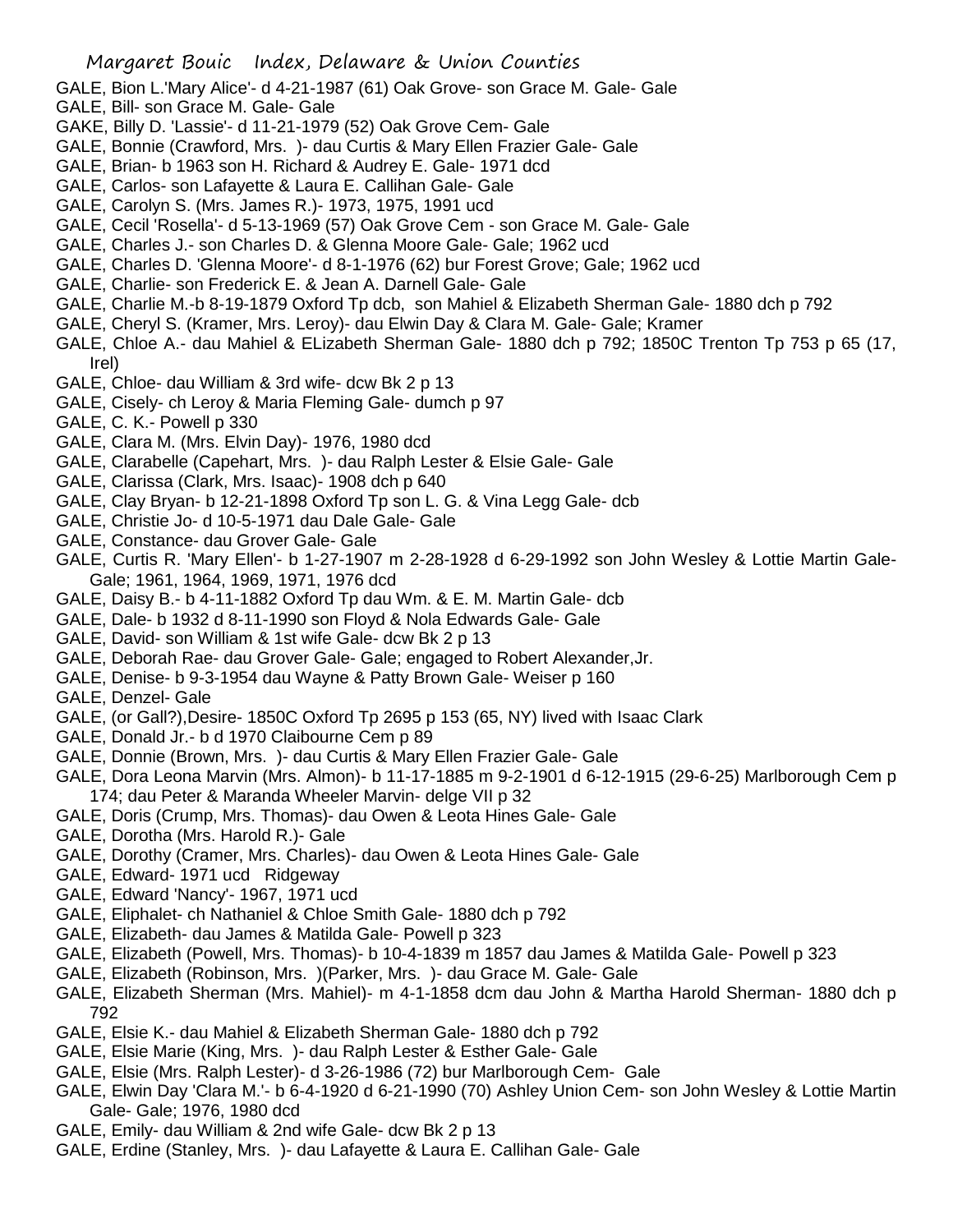- GALE, Erma (Powell, Mrs. )- dau Lafayette & Laura E. Callihan Gale- Gale
- GALE, Esther (Mrs. Thomas)- Gale; 1971 dcd
- GALE, Florilla R.- b 1862 d 1945 Marlborough Cem p 182
- GALE, Floyd, Jr. -son Floyd & Nola Edwards Gale- Gale
- GALE, Floyd 'Nola Edwards'- g 7-1-1907 m 4-3-1926 d 5-16-1992 Marlborough Cem- son Lafayette & Laura E. Callihan Gale- Gale; 1964, 1969, 1971, 1980 dcd
- GALE, Fred- 1908 dch p 432
- GALE, Freddie- b 7-28-1883 Oxford Tp son William & Effie Main Gale- dcb
- GALE, Frederick E. 'Jean A. Darnell'- b 4-19-1934 d 4-23-1989 (55) bur Marion- son Rosella V. Casey Gale-Gale
- GALE, Frederick- son James & Matilda Gale- Powell p 323
- GALE, Gary 'Kay'- son Harley J. Gale- Gale
- GALE, Gena Rosella- dau Frederick E. Gale- Gale
- GALE, Gene- son Cecil & Rosella Gale- Gale
- GALE, Gertrude (Hutchison, Mrs. Byron M.)- m 6- 1914- Gage
- GALE, Glenna Moore (Mrs. Charles D.)- b 5-23-1920 d 12-31-1990 (70) Forest Grove Cem- dau Joseph & Anna May Sharkwiler Moore- Gale; 1962 ucd
- GALE, Goldie Ashbrook (Mrs. Alonzo)- d 2-7-1964 Marlborough Cem- Gale
- GALE, Goldie M Williams (Mrs. Sperry M.)- d 2-9-1976 (88) bur Green Mound Cem.-Gale; 1969, 1971, 1976 dcd
- GALE, Grace M. Nichols- d 11-25-1963 (73) Oak Grove Cem Gale
- GALE, Gregg- son Allen & Tammie Ederington Gale- Gale
- GALE, Grover Chester- son Cecil & Rosella Gale- Gale
- GALE, Harley J. 'Wilma Hill'- b 1-17-1903 Oxford Tp son John Wesley & Lottie Martin Gale- Gale, dcb
- GALE, Harold R.- d 5-11-1972 (61) Marlborough Cem- brother Ralph L. Gale- Gale
- GALE, Harriet- d 1-29-1888 (48-8-25) Marlborough Cem p 152- 1880 dch p 792; 1850C Oxford Tp 2674 p 152 (11, NY)
- GALE, Harriet R.- dau Mahiel & Elizabeth Sherman Gale- 1880 dch p 792; 1880C Berlin Tp p 376
- GALE, Hazel- dau John Wesley & Lottie Martin Gale- Gale
- GALE, Helen- dau John Wesley & Lottie Martin Gale- Gale
- GALE, Herbert- son Leroy & Maria Fleming Gale- dumch p 397
- GALE, Hilda (Burch, Mrs. )- dau Lafayette & Laura E. Callihan Gale- Gale
- GALE, Howard Edwin- son Howard L. & Anna Marie Resse Gale- Gale
- GALE, Howard L. 'Anna Marie Reese'- b 12-14-1913 d 12-6-1989 (75) Marlborough Cem- brother Ralph L. Gale- Gale; 1964, 1969,1971 dcd
- GALE, Huldah (Towne, Mrs. Ephraim)- Asp p 123
- GALE, Imo- d 4-17-1968 (79) bur Ashley Union Cem- Gale; 1964 dcd
- GALE, Jackson- b 6-6-1871 Oxford Tp son L. & F. M. Fleming Gale- dcb
- GALE, Jacob 'Lois Hagar'- m 9-23-1784 Genther p 167
- GALE, Jacob 'Sarah'- 1850C Jerome Tp 1900-1921 p 278 (20,O)
- GALE, James Edward- b 10-1964 d 9-17-1982 (17) Marlborough Cem -son James LeRoy & Kathryn Ann Peak Gale- Gale
- GALE, James LeRoy 'Kathryn Ann Peak'- m 2-24-1962 son Harold Gale- Gale
- GALE, James 'Matilda'- Powell p 323
- GALE, James R. 'Carolyn S.'- son Charles D. & Glenna Moore Gale- Gale; 1973, 1975, 1991 ucd
- GALE, Jean A. Darnell (Mrs. Frederick E.)- Gale
- GALE, Jennie B.- b 1883 d 1931 Marlborough Cem p 191
- GALE, Jerry- son Robert L. & Rita Gale- Gale; 1964 dcd
- GALE, Jesse- adm notice- dcga p 41 Del Pat & Frank Chron 11-29-1827
- GALE, Jimmy- son Frederick E. Gale- Gale
- GALE, John- son Grace M. Gale- Gale
- GALE, John son James & Matilda Gale- Powell p 323
- GALE, John- son Mahiel & Elizabeth Sherman Gale- 1880 dch p 792
- GALE, John Wesley 'Lottie Martin'- Gale
- GALE, Jonas 'Mary Benjamin'- m 3-10-1747 Genther p 227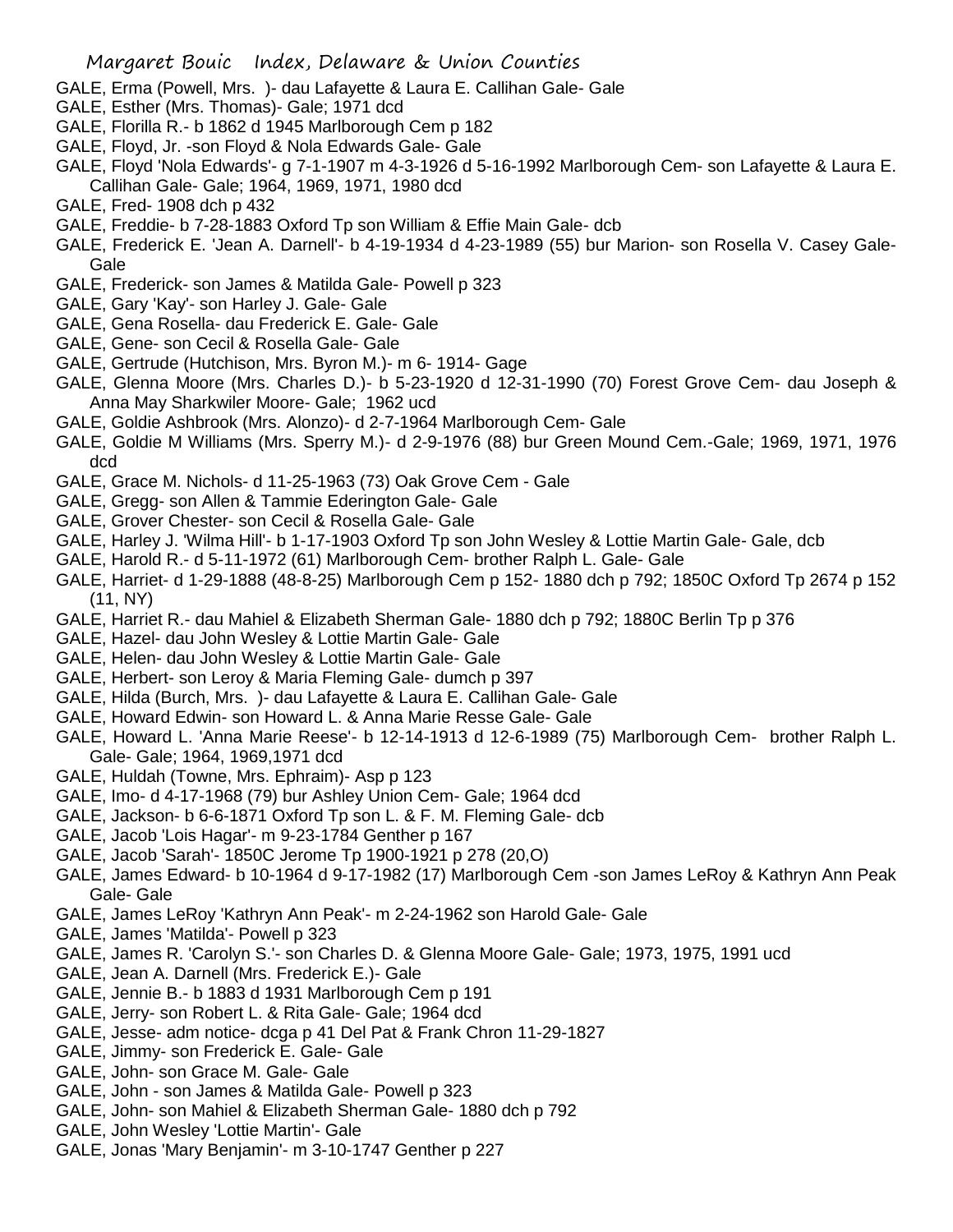- GALE, Jonathan- d 1-26-1855 (17d) Stiner's Corner's Cem Powell p 330 son C. & K.
- GALE, Josephine- b 8-13-1872 Oxford Tp dau Lorenzo & Margaret Fleming Gale- dcb
- GALE, Julia- dau Denzel Gale- Gale
- GALE, J. W. 'Stella M.'- Powell p 294
- GALE, Karen Lynn (Munday, Mrs. Rick A.)- b 1960 m 11-6-1981 dau Wayne E. & Marilyn R. Gale- 1976 dcd
- GALE, Karin (Askins, Mrs. )- dau Robert L. & Rita Gale- Gale
- GALE, K (Mrs. C.)- Powell p 330
- GALE, Katy- b 1-8-1880 Oxford Tp dau LeRoy & Mariah Fleming Gale- dcb
- GALE, Kenneth- son Cecil & Rosella Gale- Gale
- GALE, Kimberley- dau Frederick E. Gale- Gale
- GALE, Kimberly Ann (Hummel, Mrs. Terry)- b 1958 m 11-4-1975 dau Wayne E. & Marilyn R. Gale- Gale; 1976 dcd
- GALE, Kimberly Sue Ellison (Mrs. Robert W.)- m 6-7-1975 dau John H. Ellison- Gale
- GALE, Kittie (N) b 1875 d 1926 Marlborough Cem p 190- dau Leroy & Maria Fleming Gale- dumch p 397
- GALE, LaFayette 'Laura E. Callihan'- son Leroy & Maria Fleming Gale- Gale; dumch p 397
- GALE, Larry M. 'Penny L.'- 1969, 1971, 1976, 1980 dcd
- GALE, Lassie (Mrs. Billie D.)- Gale
- GALE, Laura E. (Mrs. Lafayett)- d 10-21-1976 (86) Marlborough Cem Gale- 1964, 1969, 1971, 1976 dcd
- GALE, Lavina Livonia- b 1869 d 1926 Marlborough Cem p 90- dau Leroy & Maria Fleming Gale- dumch p 397
- GALE, Leah Joan (Coulombe, Mrs. Michael Thomas)- m 6-26-1982 dau Robert H. Gale- Gale
- GALE, Lemuel William- d 8-23-1835 (1m) Galena Cem- son William & Polly Gale- Powell p 21
- GALE, Leona- d age 2m5d Marlborough Cem p 174
- GALE, Leota Hines (Mrs. Owen)- d 9-9-1970 (66) Marlborough Cem- Gale; 1969 dcd
- GALE, Leroy 'Maria Fleming'- son Mahiel & Elizabeth Sherman Gale- 1880 dch p 792; dumch p 397; 1908 dch p 394; Powers p 132; 1880C Oxford Tp p 391A; delge VII p 4
- GALE, Leroy 'P. M.'- son Nathan & Chloe Ann Gale- Powell p 340; 1850C Oxford Tp 2674 p 152 (7,NY)
- GALE, Leslie Deeanna- dau Kenneth Tay & June Gale- Gale; engaged to Stephen E. Kemple
- GALE, Lester L.- b 1877 Marlborough Cem p 191- son Leroy & Maria Fleming Gale- dumch p 397
- GALE, Lisa Votaw (Mrs. Mark)- m 7-20-1991 dau Rick & Norma Votaw Gale- Gale
- GALE, Lizzie- d age 4- dumch p 397
- GALE, Lloyd- Gale
- GALE, Lois Fivora- b 5-21-1869 Oxford Tp dau Lary & Phoebe M. Gale- dcb
- GALE, Lois Hagar (Mrs. Jacob)- b 3-30-1767 m 9-23-1784 dau Joseph & Lois Fiske Hagar- Genther p 167
- GALE, Lois Luella (Gilkerson, Mrs. )- dau Ralph Lester & Elsie Gale- Gale
- GALE, Lois- b 10-13-1893 Oxford Tp dau R. & FLorilla Pettit Gale- dcb
- GALE, Lorenzo- son Nathaniel C. & Chloe A. Smith Gale- 1880 dch p 792; 1850C Oxford Tp 2674 p 152 (9,NY); 1880C Oxford Tp p 388C
- GALE, Lottie Martin (Mrs. John Wesley)- Gale
- GALE, Louella (Bishop, Mrs. )- dau John Wesley & Lottie Martin Gale- Gale
- GALE, Lucy Lenora- d 3-6-1873 (2y16d) dau Leroy & P. M. Gale- Whitehall Cem Powell p 340
- GALE, Infant son d 11-29-1883 Leroy & P.M. Gale- Powell p 340
- GALE, Luella (Williams, Mrs. )(Taylor, Mrs. )- dau Grace M. Gale- Gale
- GALE, Lyleth (Smith, Mrs. )(Miller, Mrs. )- dau Curtis & Mary Ellen Frazier Gale- Gale
- GALE, Maggie- b 7-16-1887 Oxford Tp dau Leroy & Mirah Flemming Gale- dcb
- GALE, Mahala (Hall, Mrs. A. G.)- dau Nathaniel C. & Chloe A. Smith Gale- 1880 dch p 663, 792; 1850C Oxford Tp 2674 p 152 (20, NY)
- GALE, Mahala (Heimlen, Mrs. Edmund)- m 7-15-1853 dcm
- GALE, Mahala- dau William & 2nd wife Gale- dcw Bk 2 p 13
- GALE, Mahiel 'Elizabeth Sherman'- son Nathaniel C. & Chloe A. Smith Gale- 1850C Oxford Tp 2674 p 152 (16, NY); 1880C Oxford Tp p 387A
- GALE, Margaret M.- b 1887 d 1946 Marlborough Cem p 190- dau Leroy & Maria Fleming Gale- dumch p 397
- GALE, Maria Fleming (Mrs. LeRoy)- b 2-27-1849 d 4-4-1891 dau James & Rachel Heverlo Fleming- dumch p 397; Powers p 132
- GALE, Marilyn R. (Mrs. Wayne E.)- Gale; 1976, 1980 dcd
- GALE, Mark- son Frederick E. Gale- Gale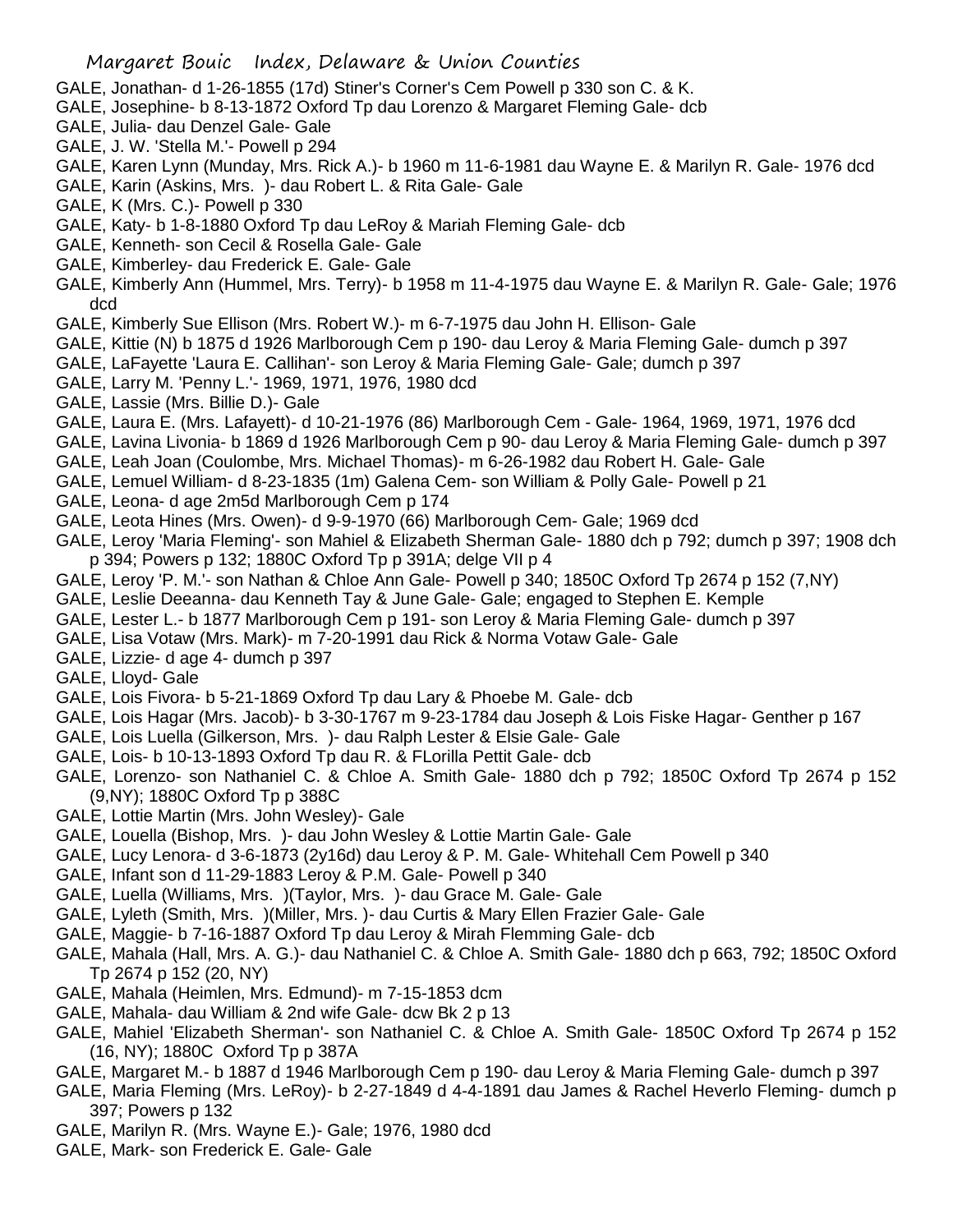- GALE, Mark 'Lisa Votaw'- m 7-20-1991 son Eugene & Lu Ann Gale- Gale
- GALE, Martha C. (McAllister, Mrs. Richard T.)- b 1-19-1833 m 10-9-1851 dcm- 1915 uch p 692, 830, 920- Powell p 262; 1883 uch V p 443
- GALE, Martha H.- b 11-7-1876 dcb- dau Mahiel & Elizabeth Sherman Gale- 1880 dch p 792
- GALE, Martha Jane (Pickering, Mrs. Thomas)- m 11-13-1860 ucm 3099; unec III p 18
- GALE, Mary A.- dau Jacob & Sarah R. Gale- 1850C Jerome Tp 1900-1921 p 278 (1,O)
- GALE, Mary Alice (Mrs. Bion L.)- Gale
- GALE, Mary Benjamin (Mrs. Jonas)- bap 1-30-1726 m 3-10-1747 dau Daniel & Mary Bond Benjamin- Genther p 227
- GALE, Mary Elizabeth- b 8-21-1985 dau Gary & Kay Gale- Gale
- GALE, Mary Ellen Frazier (Mrs. Curtis)- d 7-12-1984 (75) bur Ashley- dau Willis Frazier- Gale; 1969, 1976, 1980 dcd
- GALE, Mary E.- dau Mahiel & Elizabeth Sherman Gale- 1880 dch p 792
- GALE, Mary- dau James & Matilda Gale- Powell p 323
- GALE, Mary Watterson (Mrs. )- dau William Henry & Minerva B. Riley Watterson- Hutchisson p 40
- GALE, Matilda E.- b 11-19-1871 dcb- dau Mahiel & Elizabeth Sherman Gale- 1880 dch p 792
- GALE, Matilda (Mrs. James)- Powell p 323
- GALE, Maude (Barber, Mrs. Thomas H.)- Barber; Gale
- GALE, Michelle- b 1971 dau James R. & Carolyn S. Gale- 1973, 1975 ucd
- GALE, Minnie (Mrs. Alfred E.)(Wheeler, Mrs. Clarence)- m(2) 11-6-1965 d 12-3-1980 (84) Ashley Union Cem-Gale; 1964 dcd
- GALE, Myrtle M.- b 3-25-1897 Oxford Tp dau Wesley & Stella Smith Gale- dcb
- GALE, Nancy (Mrs. Edward)- 1967, 1971 ucd
- GALE, Naomi- dau Nathaniel C. & Chloe A. Smith Gale- 1880 dch p 792; 1850C Oxford Tp 2674 p 152 (1,NY)
- GALE, Nathan- 1835 men p 66 #133 p 123 Westfield Tp
- GALE, Nathaniel C. 'Chloe A. Smith'- m 6-12-1828 d 12-16-1885 (77-6-20) dcga p 43 Del Pat & Fr Chron; 1850C Oxford Tp 2674 p 152 (43,O); 1880C Oxford Tp p 387A
- GALE, N. E.- 1880 dch p 538; 1908 dch p 476
- GALE, Nola Edwards (Mrs. Floyd)- m 4-3-1926 Gale; 1969, 1971, 1980 dcd
- GALE, Owen 'Leota'- b 3-15-1902 d 1-25-1988 (85) Marlborough Cem- son Robert & Florsilla Pettit Gale- dcb; Gale; 1964, 1969, 1980 dcd
- GALE, Patricia Sharlene (Wheeler, Mrs. Kenneth Wayne)- dau Harold R. Gale- Gale
- GALE, Patty Brown (Mrs. Wayne)- b 5-31-1934 m 8-14- dau Paul & Tressa Reinhold Brown- Weiser p 160
- GALE, Penny L. (Mrs. Larry M.)- 1969, 1971, 1976, 1980 dcd
- GALE, Phoebe- dau Nathaniel C. & Chloe A. Smith Gale- 1880 dch p 792; 1850C Oxford Tp 2674 p 152 (14, NY); 1880C Brown Tp p 380C
- GALE, P. M. (Mrs. Leroy)- Powell p 340
- GALE, Polly (Mrs. William)- d 8-4-1847 (52-9-2) Galena Cem Powell p 21; dcw Bk 2 p 13
- GALE, P. W.- dcga p 10 Franklin Chronicle 3-13-1820
- GALE, Rachel (Whipple, Mrs. Carlton)- dau Leroy & Maria Fleming Gale- dumch p 397; delge VII p 4
- GALE, Ralph Lester 'Elsie'- d 3-8-1965 (58)- Gale
- GALE, Ralph R.- son Ralph Lester & Elsie Gale- Gale
- GALE, Randy- son Frederick E. & Jean A. Darnell Gale- Gale
- GALE, Rebecca- b 1969 dau Edward L. & Nancy Gale- 1971 ucd
- GALE, Richard- son Charles D. & Glenna Gale- 1962 ucd (10)
- GALE, Richard G.- son Rodney A. & Rosalene Gale- Gale
- GALE, H. Richard 'Audrey E.'- son Harold R. Gale- Gale; 1971 dcd
- GALE, Richard- brother William Gale- dcw Bk 2 p 13
- GALE, Rita (Mrs. Robert L.)- Gale
- GALE, Robert Harry 'Vida Van Meter'- m 6-28-1964 son Harley J. Gale- Gale
- GALE, Robert J.- b 2-12-1910 d 6-9-1951 Marlborough Cem p 192
- GALE, Robert L.'Rita'- d 7-15-1966 (50) Ashley Union Cem- son Alfred E. & Minnie Gale- Gale
- GALE, Robert L.- son Rodney A. & Rosalene Gale- Gale
- GALE, Robert S.- b 1861 d 1931 Marlborough Cem p 182- son Mahiel & Elizabeth Sherman Gale- 1880 dch p 792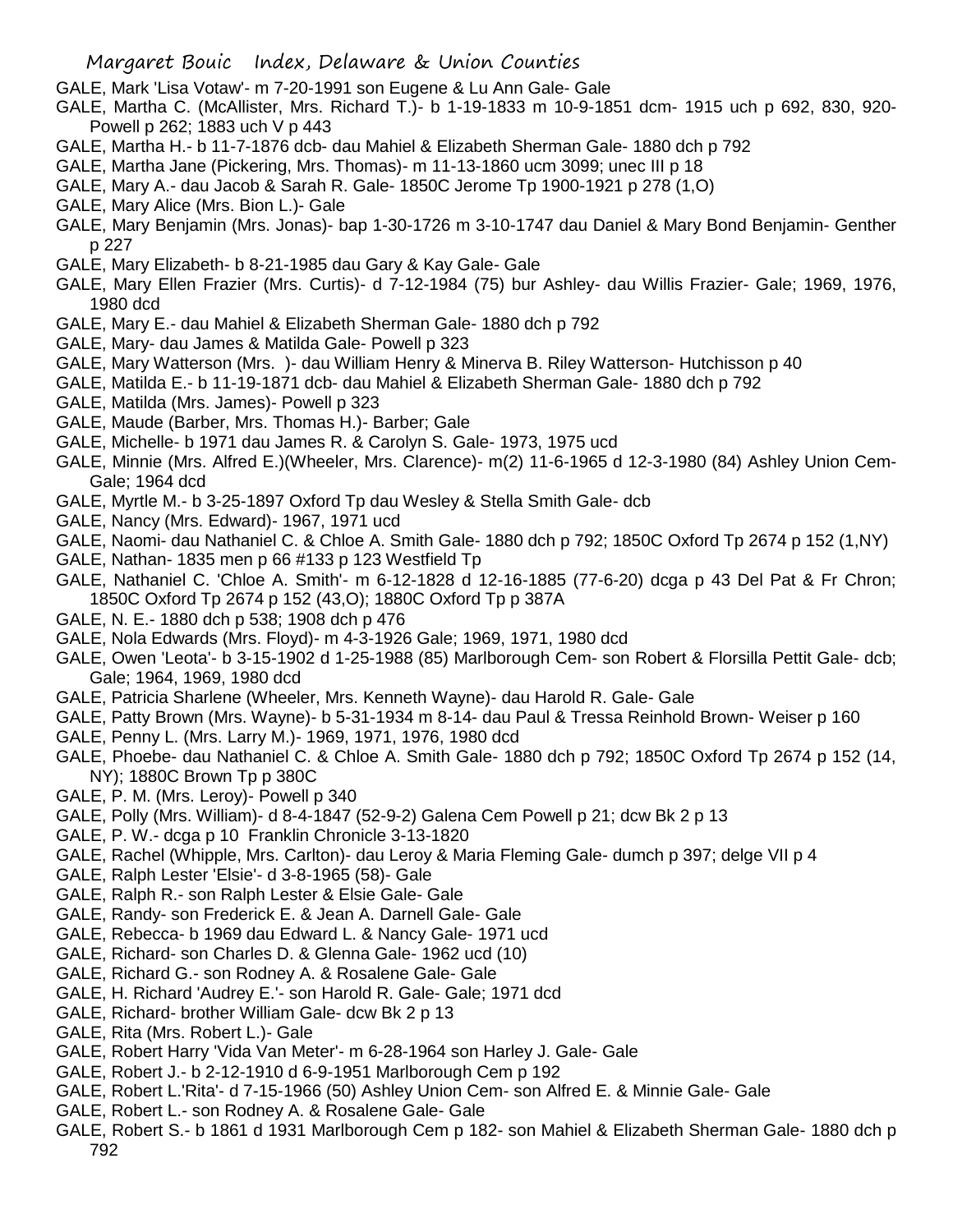- GALE, Robert W. 'Kimberly Sue Ellison'- m 6-7-1975 son Bill & Lassie Gale- Gale
- GALE, Rodney A. 'Rosalene'- d 1-31-1966 (53) bur Fulton Cem- son Alonzo & Coldie Ashbrook Gale- Gale
- GALE, Rosalene (Mrs. Rodney A.)- Gale
- GALE, Rosella (Mrs. Cecil)- Gale
- GALE, Ross- b 12-8-1888 Oxford Tp son Robert & Florilla Pettit Gale- dcb
- GALE, Sadie- b 11-3-1883 Oxford Tp dau Mahiel/Mohite & Elizabeth Sherman Gale- dcb
- GALE, Samantha C.-b 5-18-1875 Oxford Tp dcb- dau Mahiel & ELizabeth Sherman Gale- 1880 dch p 792
- GALE, Sarah Roby (Mrs. Jacob)- m 7-31-1849 Madison Co unec XI p 44; 1850C Jerome Tp 1900-1921 p 278 (20, NY)
- GALE, Sarah- dau James & Matilda Gale- Powell p 323
- GALE, Sisley- b 1-2-1890 Oxford Tp dau Leroy & Maria Fleming Gale- dcb
- GALE, Sophia- dau Nathaniel C. & Chloe A. Smith Gale- 1883 uch V p 792
- GALE, Sophronia- dau Nathaniel C. & Chloe A. Smith Gale- 1880 dch p 792; 1850C Oxford Tp 2674 p 152 (4,NY)
- GALE, Sperry M. 'Goldie M'- b 2-11-1889 dcb, d 6-30-1965 (76) Green Mound Cem- son William & Effie Main Gale- Gale; 1964 dcd
- GALE, Stella M. (Mrs. J. W.)- d 9-7-1897 (21-20-8) Marlborough Cem p 149; Powell p 294
- GALE, Stenie- dau Mrs. Denzel Gale- Gale
- GALE, Stephen- hadc p 36
- GALE, Sylvester- d 2-13-1834 (2y) Marlborough Cem p 152- son Nathaniel C. & Chloe A. Smith Gale- 1880 dch p 792
- GALE, Tamara (Dulin, Mrs. )- dau Elwin Day & Clara Gale- Gale
- GALE, Tara- b 1971 ch Larry M. & Penny L. Gale- 1976 dcd
- GALE, Terry- son Allen & Tommie Ederington Gale- Gale
- GALE, Thom- 1961 dcd
- GALE, Thomas A. 'Teresa'- son Charles D. & Glenna Moore Gale- Gale
- GALE, Thomas (Sam)'Esther'- d 3-3-1980 (50) bur La.- son Lloyd Gale- Gale
- GALE, Tommie Ederington (Mrs. Allen)- Gale
- GALE, Tommy- son Cecil & Rosella Gale- Gale
- GALE, Tony- son Allen & Tommie Ederington Gale- Gale
- GALE, Twila Jean- b 1964 dau Thomas & Esther Gale- Gale; 1971 dcd
- GALE, Vida Van Meter (Mrs. Robert Harry)- m 6-28-1964 dau Floyd p. Van Meter- Gale
- GALE, Violet Jean (Rutledge, Mrs. )- dau Howard L. & Anna Marie Reese Gale- Gale
- GALE, Virginia Lee (Raines, Mrs. )- dau Howard L. & Anna Marie Reese Gale- Gale; 1964 dcd
- GALE, Virginia (Reidy, Mrs. )- dau Grace M. Gale- Gale
- GALE, Walter L.- b 3-15-1901 Oxford Tp son Leroy J. & Vina Legg Gale- dcb
- GALE, Wanita (Knox, Mrs. )- dau Curtis & Mary Ellen Frazier Gale- Gale
- GALE, Wayne E. 'Marilyn R.'- d 7-11-1980 (49) bur Thompson Chapel- son Floyd & Nola Edwards Gale- Gale; 1976, 1980 dcd
- GALE, Wayne 'Patty Brown' m 8-14- Weiser p 160
- GALE, Wesley- son Leroy & Maria Fleming Gale- dumch p 397
- GALE, William Arthur- son Howard L. & Anna Marie Reese Gale- Gale
- GALE, William son Mahiel & Elizabeth Sherman Gale- 1880 dch p 792; 1908 dch p 427; 1880C Oxford Tp p 387A
- GALE, William 'Polly'- d 9-16-1835 (44y) Galena Cem- Powell p 21, 262; dcw Bk 2 p 13
- GALE, Wilma Hull (Mrs. Harley J.)(Ward, Mrs. Kenneth E.)- b 10-22-1915 d 7-20-1987 Ashley Union Cem-Gale
- GALE, W. M. Pabst 7 p 29
- GALER, Claris M. (Hoy, Mrs. Robert Eugene0- Weiser p 334
- GALER, ---Pratt (Mrs. P. J.)- dau Dr. Pratt Galer- Fowler p 123
- GALER, Dr. Frank M.- son P. J. & Pratt Galer- Fowler p 123
- GALER, Joanne Loofborough (Mrs. Dr. Frank h.)- Fowler p 123
- GALES, Stephanie- dau Robert Gales- Gales; engaged to Joseph Dinovo
- GALEY, Eliza A.- Pabst 1 p 65
- GALEY, J. Pabst 2 p 31, 6 p 11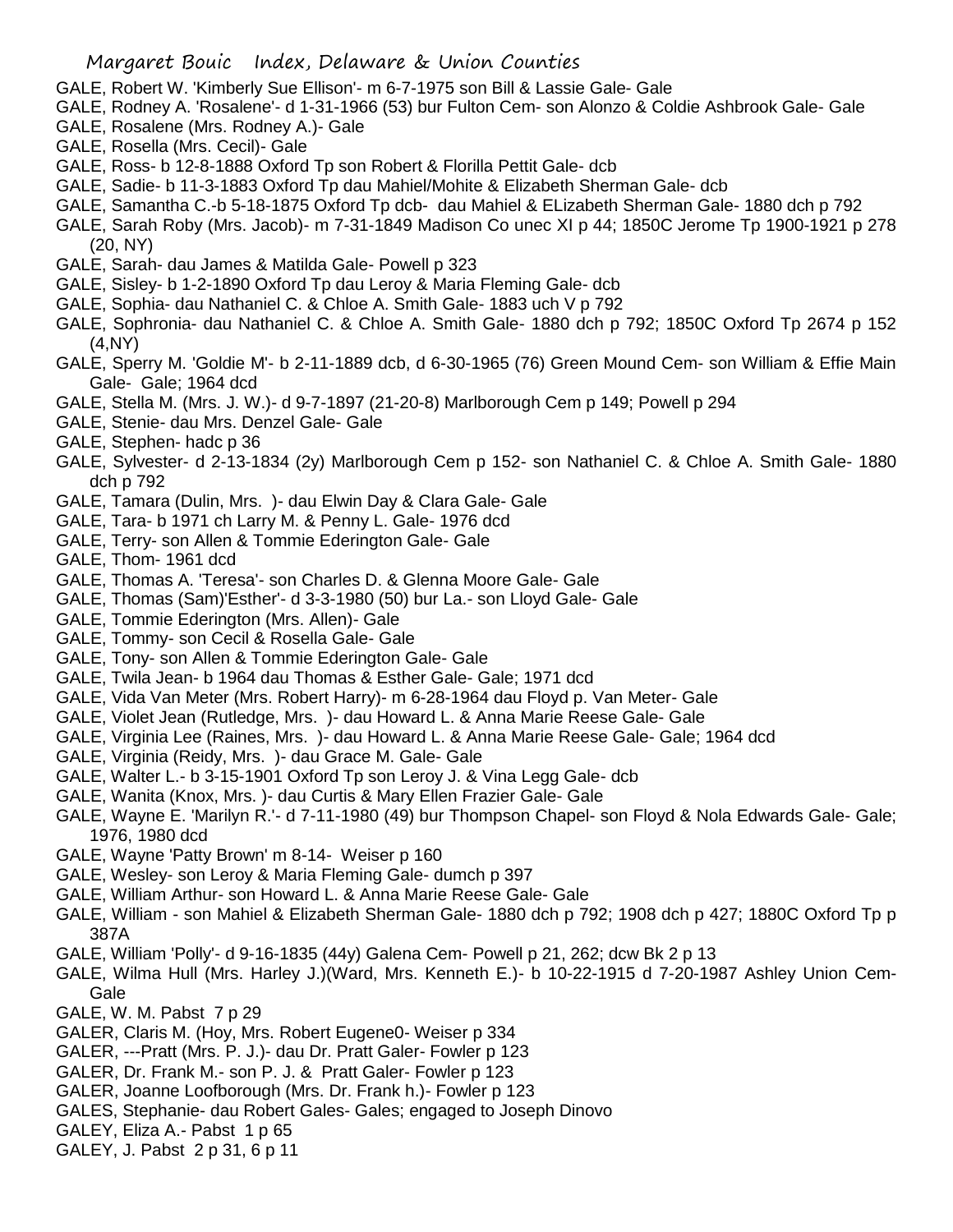- Margaret Bouic Index, Delaware & Union Counties GALEY, John- Pabst 1 p 65 GALEY, Mary- Pabst 1 p 61, 65 GALEY, Sarah (Wherry, Mrs. Samuel)- 1908 dch p 638 GALEY, William- Pabst 1 p 65 GALILEI, Annetti b 1966 dau Frank & Virginia L. Galilei- 1976, 1980 dcd GALILEI, Billy- b 1965 son Frank & Virginia L. Galilei- 1976, 1980 dcd GALILEI, Frank 'Virginia L'- 1976, 1980 dcd GALILEI, Gailileo- b 1967 son Frank & Virginia L. Galilei- 1976, 1980 dcd GALILEI, G/Jerry- b 1973 son Frank & Virginia L. Galilei- 1976, 1980 dcd GALILEI, Joey- b 1970 son Frank & Virginia L. Galilei- 1976, 1980 dcd GALILEI, Tony- b 1965 son Frank & Virginia L. Galilei- 1976, 1980 dcd GALILEI, Virginia L. (Mrs. Frank)- 1976, 1980 dcd GALL, Carolyn J. (Mrs. Richard E.) 1975, 1977 ucd GALL, Catherine J. (Bright, Mrs. John W.)- m 9-1-1984 dau Richard E. & Carolyn J. Gall- Gall; 1975, 1977 ucd GALL, Cynthia- b 1959 dau Joseph T. & Mary A. Gall- 1971, 1976, 1980 dcd GALL, Joseph T. 'Mary A.'- 1967, 1971, 1980 dcd GALL, Julie- b 1965 dau Joseph T. & Mary A. Gall- 1971, 1976, 1980 dcd GALL, Leo- 1980 dcd GALL, Mary A. (Mrs. Joseph T.)- 1971, 1976, 1980 dcd GALL, Mary Reeb, Mrs. Henry)- d 1914 ped Carolyn Mickley #185 unec X p 10 GALL, Penny- b 1968 dau Richard E. & Carolyn J. Gall- 1975, 1977 ucd GALL, Richard E. 'Carolyn'- 1975, 1977 ucd GALL, Yvonne- b 1963 dau Joseph T. & Mary A. Gall- 1971, 1976, 1980 dcd GALLADY, Joseph- d 5-23-1758 Powers p 219 Indian Wars GALLAGHER, Gallaher, etc spelling varies from source to source GALLAGHER, Mrs.- 1869 wsc p 1 GALLAGHER, Anna (Seese, Mrs. )- sister John A. Gallagher- Gallagher GALLAGHER, Arthur- brother John A. Gallagher- Gallagher GALLAGHER, Betty Lou (Weiser, Mrs. John Frederick)- b 6-7-1922 m 12-7-1941- Weiser p 281 GALLAGHER, Bruce- b 1961 son James D. & Rosanna Gallagher- 1961, 1969, 1971, 1976 dcd GALLAGHER, Cecilia V. (Flood, Mrs. Thomas)- ped Eddy Arnold #112\23\- unec VII p 41 GALLAGHER, Chris- b 1963 ch Jack M. & Doris E. Gallagher- 1976 dcd GALLAGHER, Daniel Dean- b 7-12-1951 son Joseph & Melba Rose Bossa Gallagher- Maugans Anc p 91; 1976 dcd GALLAGHER, Doris E. (Mrs. Jack M.)- 1976, 1980 dcd GALLAGHER, Emma R. Adamson (Mrs. William D.)- m 7-1-1830 dcga p 51 Ohio State Gazette GALLAGHER, Emmett D.- d 8-13-1982 (83) Fairview Mem. Cem- brother of Gertrude G.- Gallagher; 1961, 1964, 1969, 1971, 1976, 1980 dcd GALLAGHER, France L. (Mrs. James W.)- 1961, 1964 dcd GALLAGHER, Frieda G. (Mrs. Thomas F.)- 1975 ucd GALLAGHER, George- brother John A. Gallagher- Gallagher GALLAGHER, Gertrude- d 11-13-1987 (94) Fairview Mem.- sister Emmett D. Gallagher- Gallagher; 1961, 1964, 1969, 1971, 1976, 1980 dcd GALLAGHER, Gallager, Henry- 1880C Berkshire Tp p 416C GALLAGHER, Jack M. 'Doris E.'- 1976, 1980 dcd GALLAGHER, James G.- son William J. Gallagher,Sr.- Gallagher GALLAGHER, James D. 'Rosanna'- 1961, 1964, 1969, 1971, 1976, 1980 dcd GALLAGHER, James- b 1958 son James D. & Rosanne Gallagher- 1961, 1964, 1969, 1971, 1976 dcd GALLAGHER, James W. 'Frances L.'- 1961, 1964 dcd GALLAGHER, John A.- d 1-21-1962 (74) bur St. Mary's- Gallagher; 1961 dcd GALLAGHER, John Loutelle- b 6-18-1953 son Joseph & Melba Rose Bossa Gallagher- Maugans Anc p 91
- GALLAGHER, Dr. John Vincent- 1908 dch p 235
- GALLAGHER, Joseph James- b 6-25-1947 son Joseph & Melba Rose Bossa Gallagher- Maugans Anc p 91
- GALLAGHER, Joseph' Melba Rose Bossa'- b 6-12-1923 m 6-28-1946 Maugans Anc p 90, 91
- GALLAGHER, Kate (Rutherford, Mrs. )- sister John A. Gallagher- Gallagher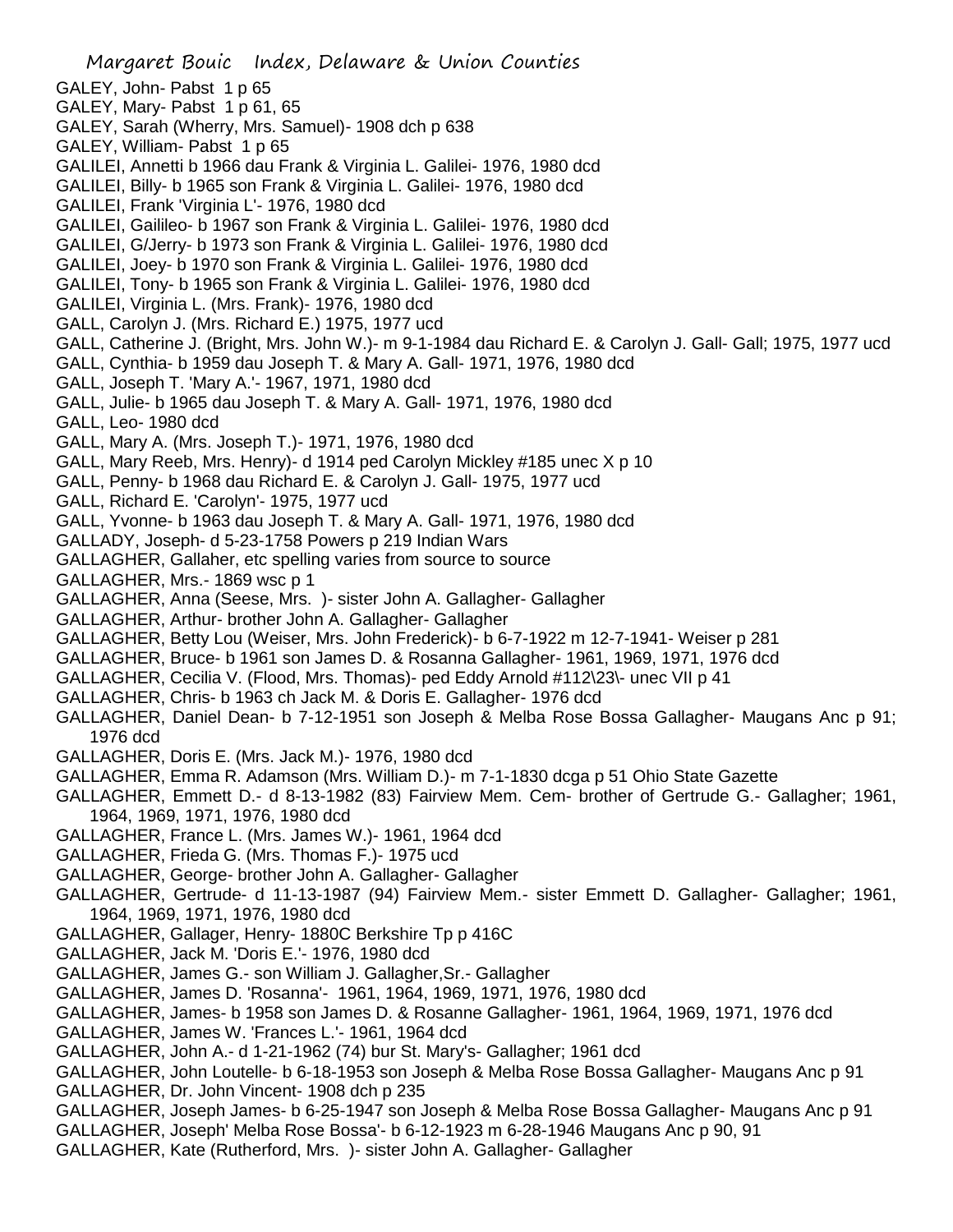- GALLAGHER, Lester M.- 1976 dcd
- GALLAGHER, Lisa Ann- b 4-29-1959 dau Robert & Mary Emily Ryan Gallagher- Weiser p 373
- GALLAGHER, Lola I.- b 10-12-1902 Delaware Town dau H. B. & Bell Bolin Gallager- dcb
- GALLAGHER, Loure (Mrs. Valcea)- Genther p 65
- GALLAGHER, Louretta (Bellville, Mrs. James Richard)- b 1926 m 1951 dau Valcea & Loure Gallagher-Genther p 65
- GALLAGHER, Manus G. 'Teresa L.'- 1967, 1971 ucd
- GALLAGHER, Marie (Phillips, Mrs. ) sister John A. Gallagher- Gallagher
- GALLAGHER, Mark- b 1962 son Manus G. & Teresa L. Gallagher- 1967, 1971 ucd
- GALLAGHER, Mark- b 1962 son Jack M. & Doris Gallagher- Gallagher; 1976 dcd
- GALLAGHER, Mary Emily Ryan (Mrs. Robert)- b 12-31-1939 m 4-26-1958 dau Richard & Sarah Gladys Hepner Ryan- Weiser p 373
- GALLAGHER, Mary E. (Mrs. Thomas J.)- 1977 ucd
- GALLAGHER, Mary- b 9-27-1901 Delaware Tp dau James & Belle Bolin Gallagher- dcb
- GALLAGHER, Melba Rose Bossa'- b 6-12-1923 m 6-28-1946 dau Homer H. & Hazel Carr Bossa- Maugans Anc p 90, 91
- GALLAGHER, Michael- b 1967 son Manus G. & Teresa L. Gallagher- 1967, 1971 ucd
- GALLAGHER, Patrick- 1880 dch p 345
- GALLAGHER, Penny- b 1960 dau Jack M. & Doris E. Gallagher- 1976 dcd
- GALLAGHER, Robert A.- son William J. Gallagher,Sr.- Gallagher
- GALLAGHER, Robert 'Mary Emily Ryan'- m 4-26-1958- Weiser p 373
- GALLAGHER, Roger P.- son William J. Gallagher,Sr.- Gallagher
- GALLAGHER, Rosanna (Mrs. James D.)- 1961, 1964, 1969, 1971, 1976, 1980 dcd
- GALLAGHER, Sharon- b 1956 dau James D. & Rosanne Gallagher- 1961, 1964, 1969, 1971 dcd
- GALLAGHER, Terence- b 1956 son Manus G. & Teresa L. Gallagher- 1967, 1971 ucd
- GALLAGHER, Teresa L. (Mrs. Manus G.)- 1967, 1971 ucd
- GALLAGHER, Thomas- 1869 wsc p 1; Grah wsc p 14, 15; Pabst 8 p 12
- GALLAGHER, Thomas 'Frieda G.'- 1971, 1975 ucd
- GALLAGHER, Thomas J. 'Mary E.'- 1977 ucd
- GALLAGHER, Thomas Kent- b 7-28-1949 son Joseph & Melba Rose Bossa Gallagher- Maugans Anc p 91
- GALLAGHER, Timothy- b 1954 son Manus G. & Teresa L. Gallagher- 1967, 1971 ucd
- GALLAGHER, Todd Eugene- b 6-26-1958 son Joseph & Melba Rose Bossa Gallagher- Maugans Anc p 91
- GALLAGHER, Valcea 'Loure'- Genther p 65
- GALLAGHER, William D.'Emma R. Adamson'- m 7-1-1830 dcga p 51 Ohio State Gaz.- 1883 uch V p 91, 92, 258; 1915 uch p 381
- GALLAGHER, William- brother John A. Gallagher- Gallagher
- GALLAGHER, William Jr.- son William J. Gallagher,Sr. Gallagher
- GALLAGHER, William J. Sr.-'Alice' d 1-22-1968 (67)- Gallagher
- GALLAHER, Anna May- b 1882 d 4-15-1918 Oakdale Cem I p 81 (D-R3-3)
- GALLAHER, Frances L.(Mrs. James W.)- d 10-13-1982 (72) cremated- Gallaher
- GALLAHER, James D.- son Frances L. Gallaher Gallaher
- GALLAHER, James,Sr. Rosanna'- Gallaher
- GALLAHER, James W. 'Frances'- d 11-4-1979 (73) cremated- Gallaher
- GALLAHER, Jim 'Louise'- son James,Sr. & Rosanna Gallaher -Gallaher
- GALLAHER, Joyce (Shields, Mrs. Richard)- dau James W. & Frances L. Gallaher Gallaher
- GALLAHER, Lisa Michelle- b 6-28-1986 dau Jim & Louise Gallaher -Gallaher
- GALLAHER, Lynda (Shoemaker, Mrs. Don)- dau James W. & Frances L. Gallaher Gallaher
- GALLAHER, Margaret E. Brown (Mrs. M. F/P.)- b 1857 d 6-12-1923 SR Oakdale Cem I p 81 (D-R3-3); 1883 uch V p 83
- GALLAHER, Mary Louise- b 1879 d 7-8-1913 (33y8m) Oakdale Cem I p 81 (D-R3-3)
- GALLAHER, Mary (Spencer, Mrs. Thomas)- b c 1797 ped David Rish\23\- delge V p 70
- GALLAHER, Nudeget J.- 1880C Delaware Town p 494C
- GALLAHER, Rosanna (Mrs. James,Sr.)- Gallaher
- GALLAHER, Sharon Lynn- dau James D. Gallaher Gallaher engaged to James Daniel Gillis
- GALLAHER, W. P. 'Margaret E. Brown'- 1883 uch V p 83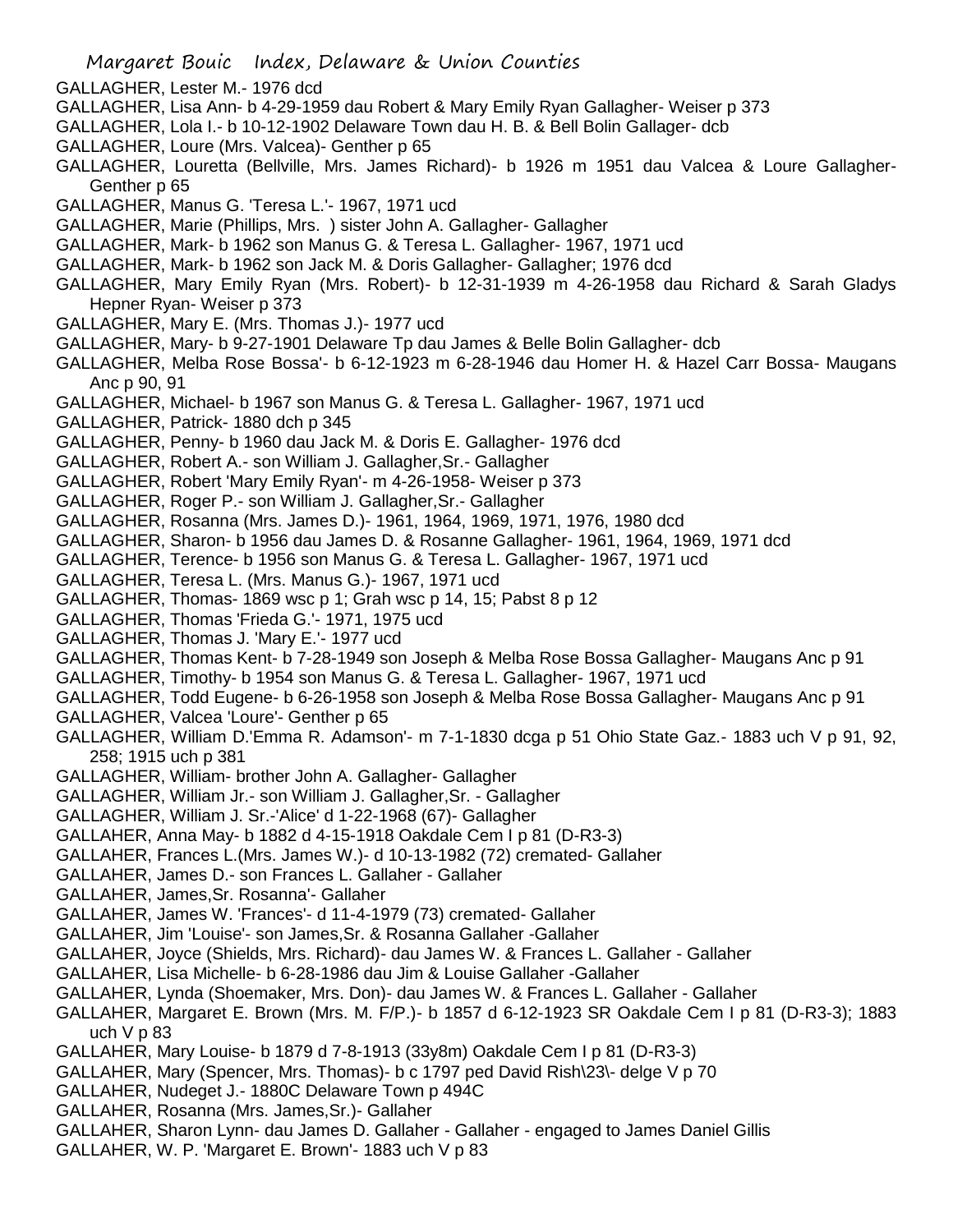- GALLAHONN, Elizabeth (Reeves, Mrs. Wallace)- m 11-8-1913- Howison\(719\
- GALLAND, David S.- 1915 uch p 117, 133; 1883 uch V p 288, 317, 372; unec II p 34, III p 7, 29
- GALLAND, Isaac 'Nancy Harris'- m 3-22-1811 Madison Co unec IV p 21
- GALLAND, Mary (Wells, Mrs. Absalom)- m 9-18 ucm 306 unec II p 35
- GALLAND, Nancy Harris (Mrs. Isaac)- m 3-22-1811 Madison Co unec IV p 21
- GALLAND, Thomas- 1840C Thompson Tp delge IV p 31
- GALLAND, William- 1840C Thompson Tp delge IV p 31
- GALLANT, ---delge VI p 17; family of Augusta Smith #38; unec XI p 3
- GALLANT, Mrs. Rapp Dean Rd. Raymond- 1985 uch p 7
- GALLANT, A. A.- 1883 uch IV p 459
- GALLANT, Amelia (Roberts, Mrs. Evan J.)- b 4-7-1835 m 5-18-153 dcm dau Elisha & Eleanor Moore Gallantdumch p 311; dcc Vera Griffiths Hedges 19; 1850C Radnor Tp 12 - 175 (15,O)
- GALLANT, Amos- 1850C Thomson Tp 95 p 189 (8,O) perhaps son Amos Gallant
- GALLANT, Amos- son Thomas Gallant- 1860C Allen Tp 877-887 p 120 (17,O)
- GALLANT, Anna Margaret- b 6-4-1901 Radnor Tp dau Harry & Lena Bernice Howard Gallant- dcb
- GALLANT, Betty (Prater, Mrs. Robert)- dau Carl & Erma Bushong Gallant- Gallant; 1949 ucd lptw p 43
- GALLANT, Blanche Frances Walker (Mrs. Ellis Fleet)- b 3-5-1884 m 10-22-1912 d 12-28-1971 (89)- dau James & Anna Jones Walker- 1976 dch p 376; dcq Ellis Gallant1
- GALLANT, Bruce- son Dr. Thomas & Myra Rowley Gallant- Gallant
- GALLANT, Carl R. Sr. 'Erma''Emma Porter'- b 11-20-1912 m 8-16-1932, div d 9-5-1984 (71) bur Harrison Tp. Cem-son Norris & Orphie Bruce Gallant; Gallant; 1949, 1959 ucd
- GALLANT, Carol Sue Schalk (Mrs. Robert Harry)- m 11-29-1969 dau Clarence Schalk- Gallant
- GALLANT, Catherine (Mrs. Forest)- Maugans Anc p 218
- GALLANT, Charles- Powers p 317
- GALLANT, Charles Spurgeon 'Rosella Mae Thomas'- b 7-20-1857 m 4-12-1883 d 9-10-1943 son James W. & Elizabeth Williams Gallant- 1908 dch p 484, 714; dumch p 320, 322; Gallant; ped Charlotte Gallant 4 delge III p 31, IV p 1i, VI p 64; hadc p 119; dcq Ellis Gallantt 2
- GALLANT, Charlotte Anne- b 7-27-1917 dau Ellis Fleet & Blanche Frances Walker Gallant- dcq Ellis Gallant 1 delge II p 33, III p 31
- GALLANT, Christina b 1986 dau Theresa Gallant- 1991 ucd
- GALLANT, Darlena Mae Fuller (Mrs. Ted William)- m 1-6-1968 dau Tilton L. Fuller- Gallant
- GALLANT, David Kenneth- son Kenneth & Eloise Dixon Gallant- Gallant
- GALLANT, David 'Phoebe Gallant'- 1915 uch p 451; 1883 uch V p 415, 418
- GALLANT, David 'Phoebe Gandy'- 1883 uch V p 415, 418; 1830C Leesburg Tp 512 p 299 (30-40)
- GALLANT, Denis B.- b 5-24-1881 Union Co son Edward & Matilda L. Langstaff Gallant- dcb
- GALLANT, Douglas J. 'Marla J. Manville'- m 3-19-1980 son Howard J. Gallant- Gallant; Manville
- GALLANT, E.- 1883 uch IV p 521
- GALLANT, Edward- son Elias & ELizabeth Morris Gallant- 1860C Leesburg Tp 455 (2,O); 1870C Leesburg Tp 254-262 p 32 (12,O)
- GALLANT, Edward 'Matilda/Tillie Jane Langstaff'-b 1858 m 8-10-1879/80 ucm 6509 d 1944 Maple Dell Cem 95; ; uninf p 27 Leesburg Tp; Maugans Anc p 218
- GALLANT, Eileen (Nolan, Mrs. )- dau Norris & Orphie Bruce Gallant- Gallant
- GALLANT, Eleanor Moore (Mrs. Elisha)- d 4-24-1888 (74) Radnor Cem Powell p 230- dau William Moore- dcc Vera Griffiths Hedges39 dcq Ellis Gallant9; 1880 dch p 761; dumch p 53, 510; ped Charlotte Gallant17; 1850C Radnor Tp 12 p 175 (40,O); 1880C Radnor Tp p 468A
- GALLANT, Eleanor (Mrs. William)- d 4-1-1855 (70) Bokescreek Cem p 49; Powell p 239; 1850C Thomson Tp 95 p 189 (65, Pa)
- GALLANT, Elias 'Elizabeth Norris'- m 12-25-1850 ucm 1610- son William & Eleanor Gallant- 1883 uch V p 520; uca p 75; 1850C Thomson Tp 95 p 189 (23,O); 1860C Leesburg Tp 450-455 p 63 (34,O); 1870C Leesburg Tp 254-262 p 32 (43,O); 1880C Leesburg Tp 54 p 0177 (52,O,Ky,Ky); unec VIII p 4
- GALLANT, Elisha 'Eleanor Moore'- b 10-14-1809 d 4/11-26-1871 Radnor Cem Powell p 230- son James & Mary Clay Gallant- dcc Vera Griffiths Hedges38dcq Ellis Gallant8; ped Charlotte Gallant16- 1880 dch p 761; dumch p 53, 510; hadc p 48, 56; delge III p 31; 1850C Radnor Tp 12 p 175 (40,O)
- GALLANT, Eliza- dau Elias & Elizabeth Morris Gallant- 1860C Leesburg Tp 455 (8,O)
- GALLANT, Eliza J. (Conwell, Mrs. Benjamin J.)- m 12-1-1874 ucm 5591; mt 3 p 6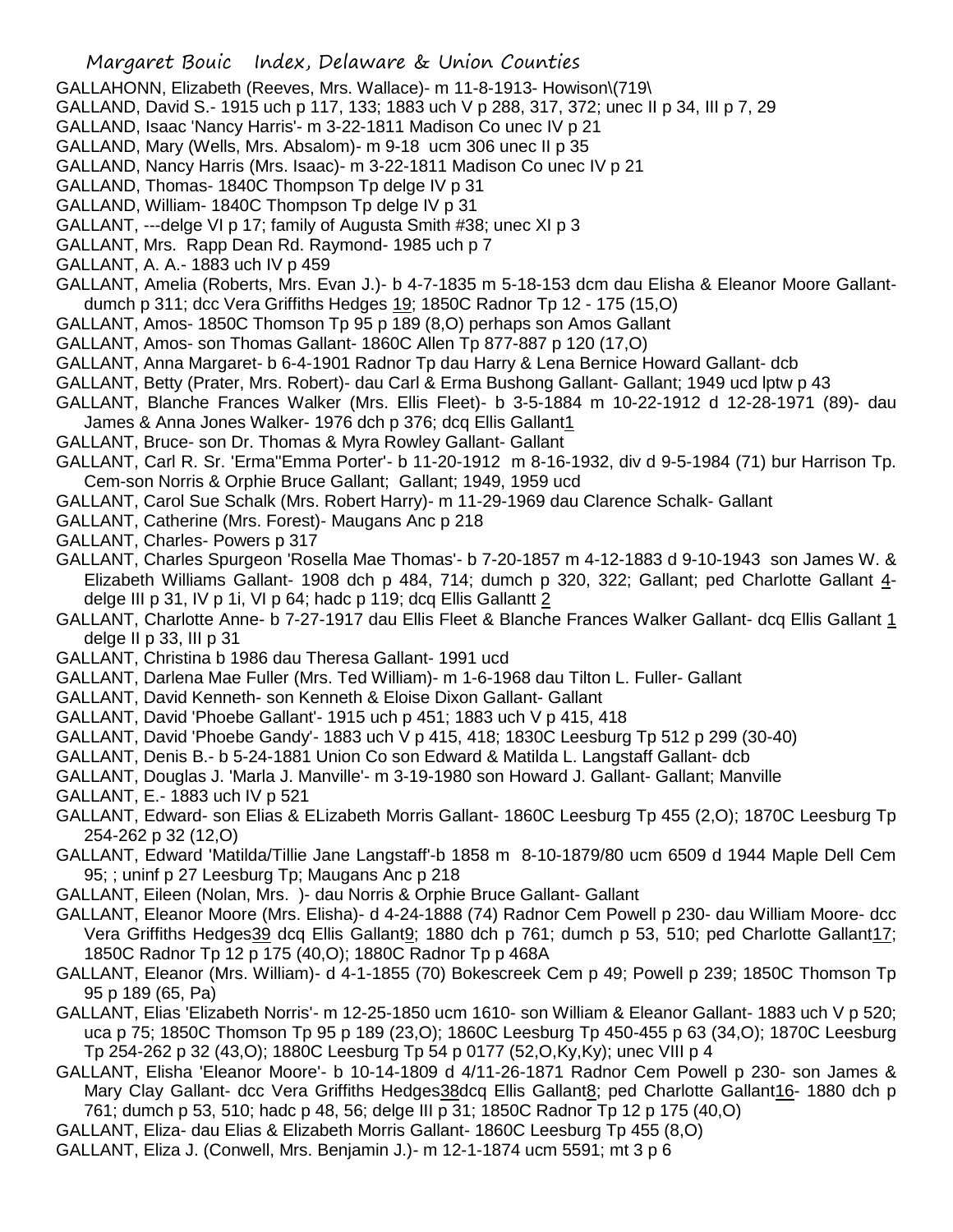- GALLANT, Eliza (Hughes, Mrs. Joseph E.)- dumch p 442
- GALLANT, Eliza- dau William & ELeanor Gallant- 1850C Thomson Tp 95 p 189 (20,O)
- GALLANT, Elizabeth (Cox, Mrs. John N.)- 1880 dch p 750
- GALLANT, Elizabeth J. (Mrs. Howard J.)- 1980 dcd
- GALLANT, Elizabeth J. Wallace (Mrs. William E.)- dau Richard & Jane Galloway Gallant- 1880 dch p 845
- GALLANT, Elizabeth Norris (Mrs. Elias)- m 12-25-1850 ucm 1610 1860C Leesburg Tp 450-455 p 63 (30,O); 1880C Leesburg 54 p 177A (45,O,Eng,Va); unec VIII p 4
- GALLANT, Elizabeth Williams (Mrs. James W.)- b 8-20-1836 m 5-31/19-1855 dcm d 1922 dau William B. & Margaret Davis Williams- dcq Ellis Gallant5; ped Charlotte Gallant9- delge III p 31; 1880 dch p 783; dumch p 311, 438
- GALLANT, Ellis Fleet 'Blanche Walker'- b 6-12-1884 m 10-22-1912 d 12-4-1968(84) son Charles Sprugeon & Rosella Mae Thomas Gallant- dcq Ellis Gallant1- 1976 dch p 376; ped Charlotte Gallant2- delge III p 31; Powers p 124; dcb
- GALLANT, Ellis Walker- b 6-3-1916 son Ellis Fleet & Blanche Walker Gallant- 1976 dch p 376; 1980 dcd; Gallant; dcq Ellis Gallant1
- GALLANT, Eloise Dixon (Mrs. Kenneth)- Gallant
- GALLANT, Elroy- b 2-21-1925 d 4-11-1973 USN WWII Oakdale Cem II p 127 (M-R13-2)
- GALLANT, Elusha- 1835 men p 48 #48 p 88 Peru Tp
- GALLANT, Emma Porter (Mrs. Carl)- Gallant
- GALLANT, Eric Robert- b 3-2-1975 son Robert Gallant- Gallant
- GALLANT, Erma Bushong (Mrs. Carl)- b 5-13-1913 m 8-16-1932 div d 5-28-1989 Raymond Cem lptw p 43 dau Edward J. & Turia E. Clapsaddle Bushong- Gallant; 1949, 1959, 1962, 1967, 1971, 1973, 1975, 1977 ucd
- GALLANT, Forrest 'Lillian Monroe''Catherine'- b 1889 d 1972 Claibourne Cem p 64- son Edward & Matilda Jane Langstaff Gallagher- Maugans Anc p 218; Gallant
- GALLANT, Fred- son James W. & ELizabeth Williams Gallant- dumch p 311; Gallant; dg 1-3-1902 delge VII p 23
- GALLANT, Freda- b 7-27-1878 Radnor Tp son Jas W. & Elizabeth Williams Gallant- dcb
- GALLANT, Geneva G. (Mrs. William E.)- 1979, 1981 ucd
- GALLANT, George- son Elias & ELizabeth Norris Gallant- 1870C Leesburg Tp 254-262 p 32 (9,O)
- GALLANT, Grace Jennie- b 5-30-1889 Radnor Tp dau James & Elizabeth Jones Gallant- dcb
- GALLANT, Gregory William 'Lori Ann Conrad'- b 1961 son William E. & Jerrie Gallant- Gallant; 1967, 1971, 1973, 1975, 1977, 1979, 1981 ucd; engaged to Lori Ann Conrad
- GALLANT, Hannah J. DeGolia (Mrs. Joseph)- m 11-9-1843 dcm
- GALLANT, Hannah (Watkins, Mrs. )- b 12-30-1873 dcb- dau James W. & Elizabeth Williams Gallant- dumch p 311
- GALLANT, Harland- b 1908 d 1938 Claibourne Cem p 64- son Forest & Lillian Monroe Gallant- Maugans Anc p 218
- GALLANT, Harriet Atwood (Mrs. Thomas)- m 8-23-1840 dcm
- GALLANT, Harry- son James W. & Elizabeth Williams Gallant dumch p 311; Gallant
- GALLANT, Hattie- dau Elias & Elizabeth Norris Gallant- 1870C Leesburg Tp 254-426 p 32 (2,O)
- GALLANT, Henry- dpc p 49
- GALLANT, Howard J. 'Elizabeth J.'- 1980 dcd
- GALLANT, Mrs. James- Pabst 8 p 39, 41
- GALLANT, James- son James W. & Elizabeth Williams Gallant- dumch p 311
- GALLANT, James M.- d 5-20-1970 (59) bur Radnor- Gallant
- GALLANT, James 'Mary Clay'- b 1780 d 3-10-1827 (47) Radnor Cem- Powers p 230 dcc Vera Griffiths Hedges761908 dch p 284; 1880 dch p 506; dumch p 310; dcg Ellis Gallant16; delge VII p 62
- GALLANT, James 'Susan L. Magalia'- m 11-9-1843 dcm
- GALLANT, James T.- son James M. Gallant- Gallant
- GALLANT, James W. 'Elizabeth Williams'- b 4-1-1834 m 5-31/19-1855 dcm d 7-1915 son Elisha & Eleanor Moore Gallant- 1880 dch p 783; dumch p 310, 311, 438; Lewis p 3; delge III p 31; Powers p 245; hadc p 117; Gallant; ped Charlotte Gallant8 dcq Ellis Gallant4- 1850C Radnor Tp 12 p 175 (16,O); 1880C Radnor Tp p 472A; delge VII p 19, 23, dg 1-3-1902
- GALLANT, Jeffery b 1987 son Theresa Gallant- 1991 ucd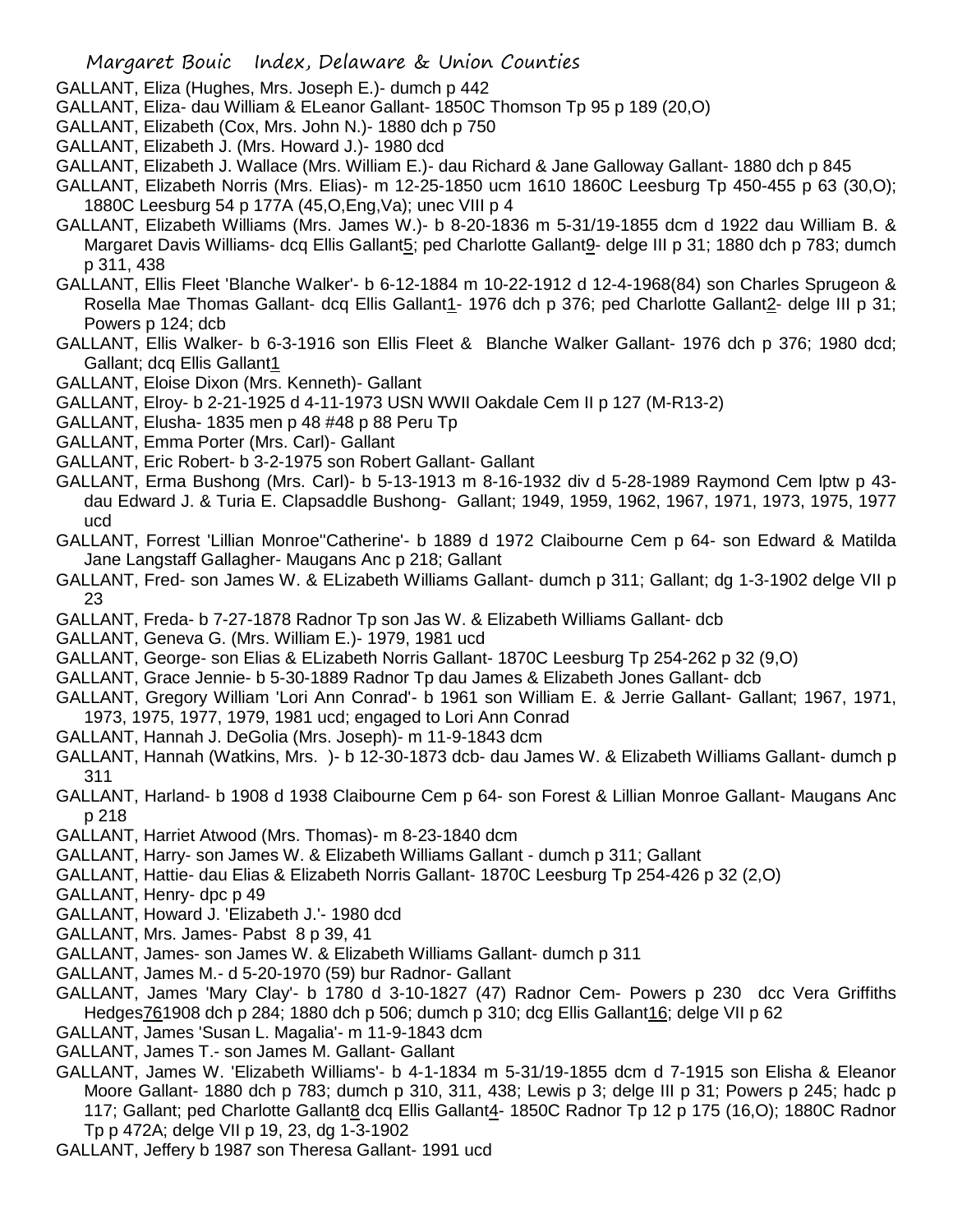- GALLANT, Jerrie (Mrs. William E.)- Geneva G.- 1967, 1971, 1973, 1975, 1977, 1983 ucd
- GALLANT, Joseph 'Hannah J. DeGolia'- m 11-9-1843 dcm
- GALLANT, Joseph H. 'Melinda Sue Smith'- m 6-21-1969 son James M. Gallant; 1976, 1980 dcd
- GALLANT, Judy K.- dau Kenneth & Eloise Dixon Gallant- Gallant
- GALLANT, Justin James- b 10-11-1970 son Joseph H. & Melinda Sue Smith Gallant- Gallant; 1976, 1980 dcd
- GALLANT, Karen Kay- b 1962 dau William E. & Jerrie Gallant- 1967, 1973, 1975, 1981 ucd; engged to Mark Jamison Ropp
- GALLANT, Katherine Anne- dau Thomas Francis & Myra Rowley Gallant- Gallant; dcq Ellis Gallant1
- GALLANT, Kathryn G.- b 1889 d 1976 Claibourne Cem p 64
- GALLANT, Kenneth 'Eloise Dixon'- b 10-28-1910 d 12-31-1960 Claibourne Cem p 93- son Forrest & Lillian Moore Gallant- Gallant; Maugans Anc p 218
- GALLANT, Lillian E. Monroe (Mrs. Forrest)- b 1889 d 1917 Claibourne Cem p 64- Gallant; Maugans Anc p 218 GALLANT, Linda- b 1974 dau Joseph H. & Melinda Sue Smith Gallant- 1976, 1980 dcd
- Gallant, Lori Ann Conrad (Mrs. Gregory William)- dau Robert Conrad- Gallant
- GALLANT, Louie Bell- b 1881 d 1903 Maple Dell Cem djlm p 95
- GALLANT, Louisa J.- dau Elias & ELizabeth Norris Gallant- 1870C Leesburg Tp 154-262 p 32 (18,O)
- GALLANT, L---(Shaefer, Mrs. Dr. John)- dau Edward & Matilda Jane Langstaff Gallant- Maugans Anc p 218 GALLANT, Luther- son Norris & Orphie Bruce Gallant- Gallant
- GALLANT, Margaret E. (Jones, Mrs. J. W.)- m 10-28-1856 dau James W. & Elizabeth Williams Gallant-Gallant; dumch p 311, 438
- GALLANT, Margaret (Robinson, Mrs. John)- sister James M. Gallant- Gallant
- GALLANT, Margaret (Thomas, Mrs. David O.)- 1880 dch p 764
- GALLANT, Marla J. Manville (Mrs. Douglas J.)- m 3-19-1980 dau Malcolm J. Manville- Gallant
- GALLANT, Mary Ann (Nicol, Mrs. Leon F.)- m 1-1-1960- dau Carl R. & Erma Bushong Gallant; lptw p 43 Rausch(11953)- 1949, 1959 ucd
- GALLANT, Mary Clay (Mrs. James)- d 9-15-1837 (53y) Radnor Cem Powell p 230- cousin Henry Clay; dumch p 310; dcq Ellis Gallant17;dcc Vera Griffiths Hedges77
- GALLANT, Mary (Davies, Mrs. Dr. Mathew Wray)- dau William Gallant- Fowler p 115
- GALLANT, Mary (Davis, Mrs. Charles)- dau James W. & Elizabeth Williams Gallant- Gallant; dumch p 311
- GALLANT, Mary- dau Elisha & Eleanor Gallant- 1850C Radnor Tp 12 p 175 (14,O)
- GALLANT, Mary J. (Lewis, Mrs. Samuel)- m 12-25-1856 dcm dau Elisha & Eleanor Moore Gallant- 1880 dch p 761; dumch p 53, 511; Lewis p 2
- GALLANT, Mary Lou (Stephenson, Mrs. Gilbert)- sister James M. Gallant- Gallant
- GALLANT, Matilda Jane Langstaff (Mrs. Edward)- b 10-29-1862 m 8-10-1880 d 2-27-1932 Claibourne Cem dau David Henry & Isabella Mozingo Langstaff- Maugans Anc p 218
- GALLANT, May Della- b 9-12-1881 Delaware Town dau E. William & Elizabeth J. Wallace Gallant- dcb
- GALLANT, Melinda Sue Smith (Mrs. Joseph R.)- m 6-21- 1969 dau Hal Smith- Gallant; 1976, 1980 dcd
- GALLANT, Myra Rowley (Mrs. Dr. Thomas Francis)- dcq Ellis Gallant1; Gallant
- GALLANT, Nancy (Bigalow, Mrs. Fredom)- m 8-1821 Madison Co unec IX p 52
- GALLANT, Norris 'Orphie Bruce'- son Elias & ELizabeth Norris Gallant- Gallant; 1880C Leesburg Tp 54 p 177A (4,O,O,O)
- GALLANT, Orphie Bruce (Mrs. Norris)- Gallant
- GALLANT, Patrick Joseph- b 9-24-1981- son Robert Harry & Carol Sue Schalk Gallant- Gallant
- GALLANT, Phoebe Gandy (Mrs. David)- dau Henry Gandy- 1883 uch V p 418; 1830C Leesburg Tp 512 p 299 (30-40)
- GALLANT, Priscilla (Maine, Mrs. Nathaniel)- Asp(942)
- GALLANT, Rachel (Fryman, Mrs. Jacob)- m 10-12-1863 dcm
- GALLANT, Ray- b 1884/5 d 1888 Maple Dell Cem djlm p 95 son Edward & Matilda Jane Langstaff Gallant-Maugans Anc p 218
- GALLANT, Richard R. son Carl & Erma Bushong Gallant- Gallant; lptw p 43; 1949 ucd
- GALLANT, Richard Ellis- son Dr. Thomas Francis & Myra Rowley Gallant- Gallant
- GALLANT, Robert Harry 'Carol Sue Schalk'- m 11-29-1969 son James M. Gallant- Gallant
- GALLANT, Ronald- son Dr. Thomas & Myra Rowley Gallant- Gallant
- GALLANT, Rosella Mae (Mrs. Charles Spurgeon)- b 9-18-1856 m 4-12-1883 d 8-8-1939 dau Henry Ellis & Esther Nichols Thomas; ped Charlotte Gallant5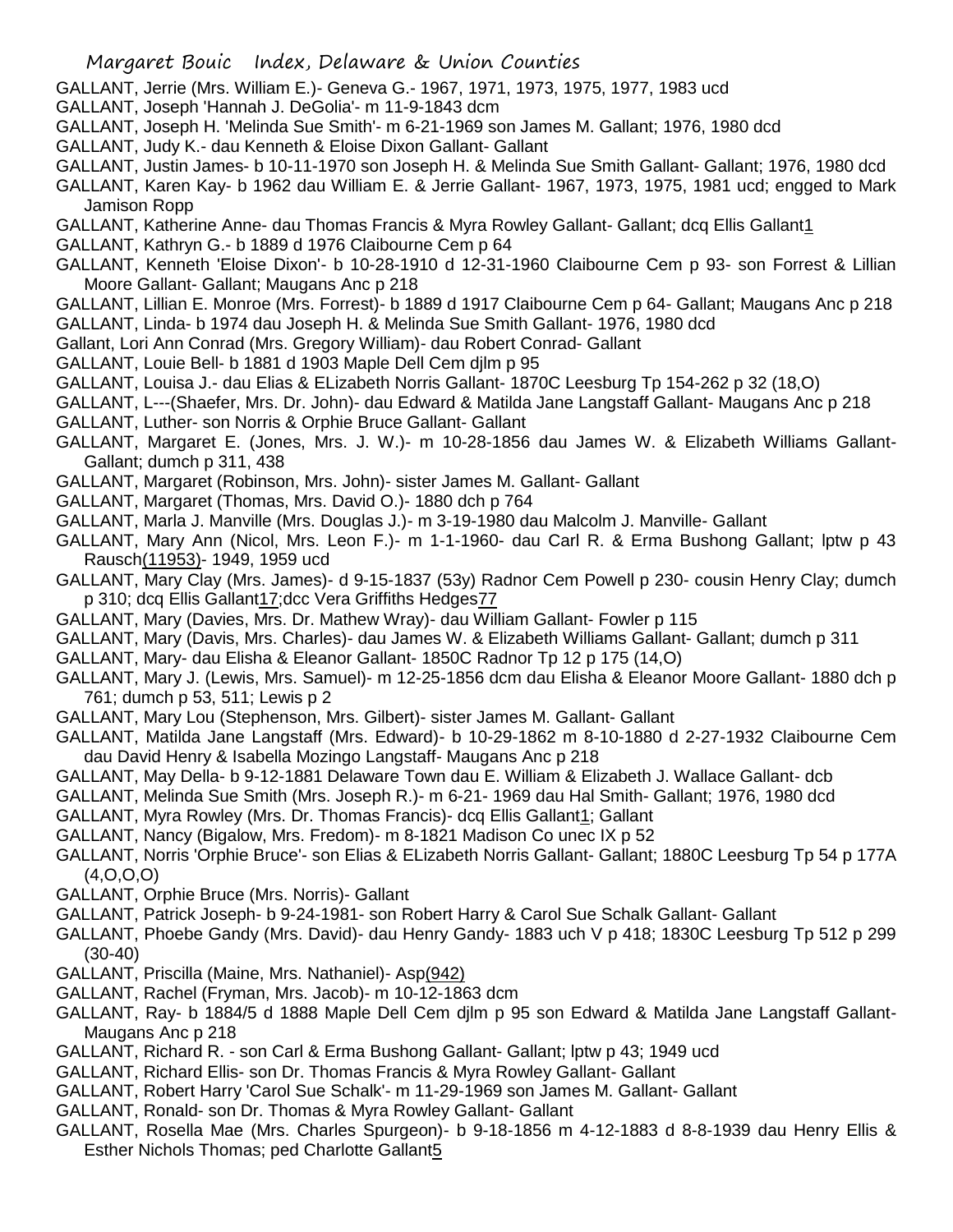- GALLANT, Stephen Laurie- son Dr. Thomas Francis & Myra Rowley Gallant- Gallant; dcq Ellis Gallant1
- GALLANT, Susan L. Magalia (Mrs. James)- m 11-20-1841 dcm
- GALLANT, Sylvia (Cooper, Mrs. )- sister Carl R. Gallant, Sr.- Gallant
- GALLANT, Tara Kaitlin- b 9-26-1985 dau Gregory William & Lori Ann Conrad Gallant- Gallant
- GALLANT, Ted William 'Darlene Mae Fuller'- m 1-6-1968 son James Gallant- Gallant
- GALLANT, Theresa- 1991 ucd
- GALLANT, Thomas- 1883 uch IV p 460; 1860C Allen Tp 877-887 p 120 (50,Va)
- GALLANT, Dr. Thomas Francis 'Myra Rowley'- son Ellis F. & Blanche Walker Gallant- Gallant; Walker; dcq Ellis Gallant1
- GALLANT, Thomas 'Harriet Atwood'- m 8-23-1840 dcm
- GALLANT, Thomas- son William & Elenor Gallant- 1850C Thomson Tp 95 p 189 (31,O)
- GALLANT, Vincent- son Carl R. Sr. & Erma Bushong Gallant- Gallant
- GALLANT, Viola- dau Elias & Elizabeth Morris Gallant- 1860C Leesburg Tp 455 (4,O); 1870C Leesburg Tp 254-262 p 52 (6,O); 1880C Leesburg Tp 54 p 177A (27,O.O,O)
- GALLANT, Viola (Kennedy, Mrs. Jackson)- lic 6-19-1874 ucm 5505
- GALLANT, Viola (Pentony, Mrs. Stpehen W.)- m 11-29-1877 ucm 6161
- GALLANT, William- 1883 uch V p 564
- GALLANT, William- son Carl & Erma Bushong Gallant- Gallant; lptw p 43; 1949 ucd
- GALLANT, William E. 'Geneva/Jerrie M.'- 1959, 1967, 1971, 1973, 1975, 1977, 1979, 1981, 1983 dcd
- GALLANT, William E.- son James W. & Elizabeth Williams Gallant- 1908 dch p 845; dumch p 311; dpc p 77; 1880C Delaware Tp p 321C
- GALLANT, William 'Eleanor'- d 9-22-1854 (70) Bokescreek Cem p 49; Powell p 239- 1830C Radnor Tp delge III p 71, VII p 48 Scioto Tp; 1835 men p 56 #16 p 103 Thompson Tp; 1850C Thomson Tp 95 p 189 (67, Pa)
- GALLASPA, Emily Swartz (Mrs. John D.)- m 2-21-1858 ucm 2690 mt 3-17-1858
- GALLASPA, John D 'Emily Swartz'- m 2-21-1858 ucm 2690 mt 3-17-1858
- GALLATIN, Emily Morris (Mrs. Rolaz Horace)- b 9-25-1873 m 4-28-1896 dau Fordham & Annie Louise Westcot Morris- Weiser p 210
- GALLATIN, Jean B. (Cammann, Mrs. George Philip)- b 12-5-1873 m 11-19-1894 Weiser p 208
- GALLATIN, Rolaz Horace 'Emily Morris'- b 12-31-1871 m 4-28-1896 Weiser p 210
- GALLAWAY, Agnes- dau William & Elizabeth Gallaway- 1880 dch p 783
- GALLAWAY, Ann- dau William & Elizabeth Gallaway- 1880 dch p 783
- GALLAWAY, Elizabeth (Mrs. William)- 1880 dch p 783
- GALLAWAY, Elizabeth- dau William & Elizabeth Gallaway- 1880 dch p 783
- GALLAWAY, Grace- dau William & Elizabeth Gallaway- 1880 dch p 783
- GALLAWAY, Jane (Wallace, Mrs. Richard)- dau William & Elizabeth Gallaway- 1880 dch p 783
- GALLAWAY, Jennett- dau William & Elizabeth Gallaway- 1880 dch p 783
- GALLAWAY, John- son William & Elizabeth Gallaway- 1880 dch p 783
- GALLAWAY, Margaret- dau William & Elizabeth Gallaway- 1880 dch p 783
- GALLAWAY, Marion (Prouty, Mrs. William F.)- m 2-10-1859 dcm- dau William & Elizabeth Gallaway- 1880 dch p 783
- GALLAWAY, Mary (Darst, Mrs. Duncan P.)- m 2-2-1860 dcm- dau William & Elizabeth Gallaway- 1880 dch p 783
- GALLAWAY, Rachael Thompson b 1841 d 1920 Claibourne Cem p 75
- GALLAWAY, Susan- dau William & Elizabeth Gallaway- 1880 dch p 783
- GALLAWAY, William 'Elizabeth'- 1880 dch p 783
- GALLAWAY, William- son William & Elizabeth Gallaway- 1880 dch p 783
- GALLEGER, Angelina- b 1955 dau Richard I. & Lois Jean Galleger- 1961, 1964, 1969, 1981 dcd
- GALLEGER, Anna- b 1960 dau Richard I. & Lois Jean Galleger- 1961, 1964, 1969, 1981 dcd
- GALLEGER, Charles- b 1959 son Richard I. & Lois Jean Galleger- 1961, 1964, 1969, 1981 dcd
- GALLEGER, Chris- b 1967 son Richard I. & Lois Jean Galleger- 1969, 1971 dcd
- GALLEGER, Laura- b 1964 dau Richard I. & Lois Jean Galleger- 1964, 1969, 1971 dcd
- GALLEGER, Lois Jean (Mrs. Richard T/I.)- 1961, 1964, 1969, 1971, 1980 dcd
- GALLEGER, Rebecca- b 1961 dau Richard I. & Lois Jean Galleger- 1964, 1969, 1981 dcd
- GALLEGER, Richard T. 'Lois Jean'- 1961, 1964, 1969, 1971, 1976, 1980 dcd
- GALLEGHER, Eloner (Barrett, Mrs. Thomas Joseph)- d 1860- dcc Paul Barrett9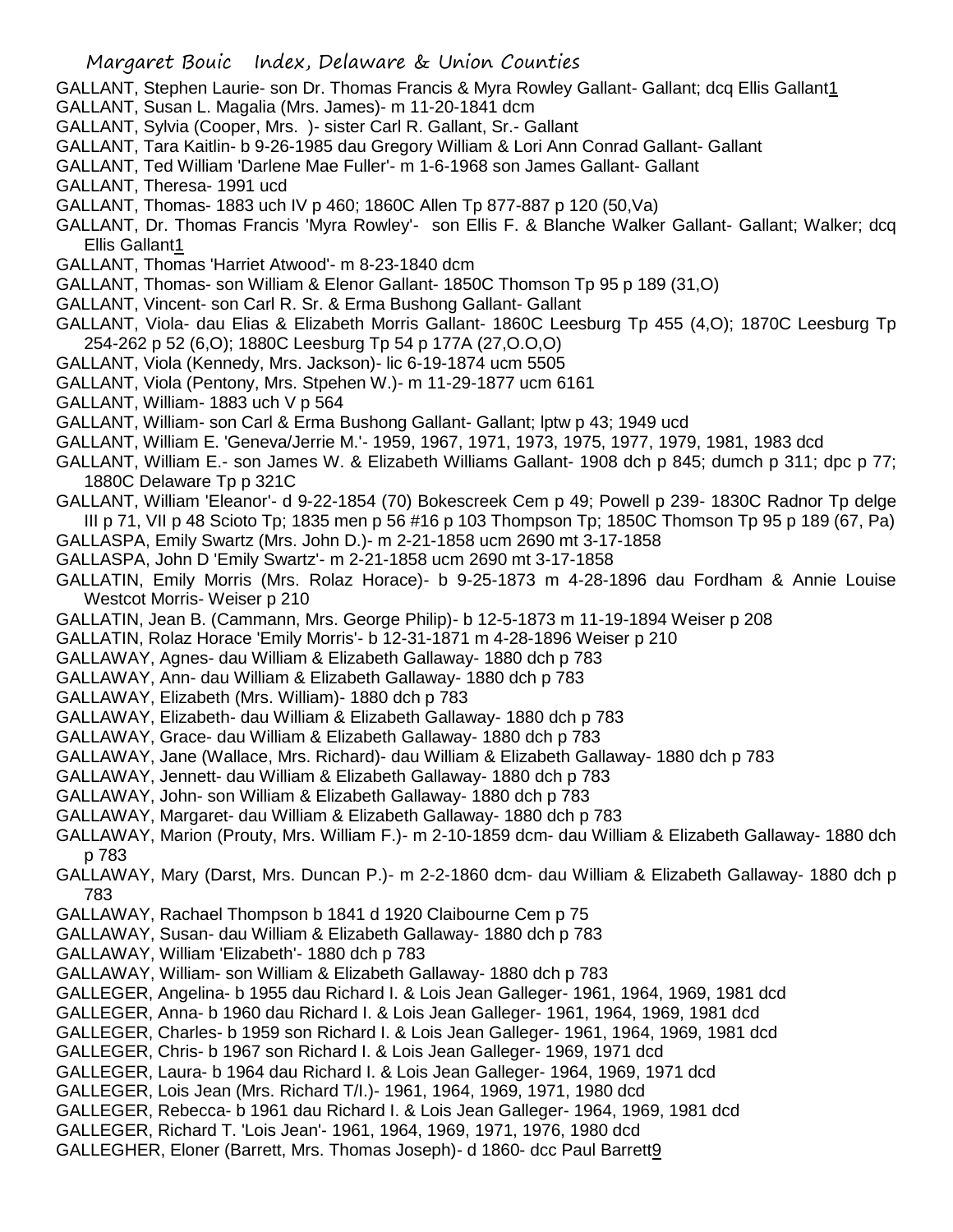- GALLEGOS, John L. 'Sophie'- 1969 dcd
- GALLEGOS, Michael- b 1955 son John L. & Sophie Gallegos- 1969 dcd
- GALLEGOS, Monica- b 1960 dau John L. & Sophie Gallegos- 1969 dcd
- GALLEGOS, Rosemarie- b 1954 dau John L. & Sophie Gallegos- 1969 dcd
- GALLEGOS, Sophie (Mrs. John L.)- 1969 dcd
- GALLEHER, ---Sand p 1
- GALLEHER, W. Brooks d 4-17-1973 (86) Oak Grove Cem son Willard Galleher- Galleher Mrs. Brooks- dpc p 93
- GALLEHER, Chester- Powers p 246
- GALLEHER, C. P.- son Willard Galleher- Galleher
- GALLEHER, Elizabeth- 1869 wsc p 5
- GALLEHER, Eliabeth May Faris (Mrs. Willard)(Mealey, Mrs. )- d 8-1943 Galleher
- GALLEHER, Frank- 1869 wsc p 13; Pabst 8 p 25
- GALLEHER, Helen- MR-DAR p 7
- GALLEHER, Henry Hedges- b 11-29-1875 Delaware Town son L. K. & Harriet M. Galleher- dcb
- GALLEHER, Ida (Mrs. N. C.)- d 2-18-1964 (90) Oak Grove Cem Galleher
- GALLEHER, J. hule- b 4-3-1878 Delaware Town son L. K. & Hattie M. Rogers Galleher- dcb
- GALLEHER, Leroy K.- 1869 wsc p 12; Sand p 2; 1908 dch p 146; Pabst 8 p 24; 1880C Delaware Town p 485A
- GALLEHER, Maggie E./Margaret B. (Mrs. William F.)- m 11-27-1878 ucm 6373 d 6-12-1923 (66) Oakdale Cem3565(D49); 1880C Marysville 256-276 p 16 (23, O,Irel,O)
- GALLEHER, Mary- Pabst 8 p 24
- GALLEHER, Mary Louise- b 10-1879 d 7-8-1913 (33y8m) Oakdale Cem2567(D49) dau William & Mary L. Galleher- 1880C Marysville 256-276 p 16 (8/12,O,O,O)
- GALLEHER, May (Wolfley, Mrs. John L.)- m 11-16-1871 dau N. J. Galleher- dumch p 86; 1869 wsc p 12
- GALLEHER, Neuget Craven- b 4-3-1878 Delaware Town son L. K. & Harriet M. Hedges Galleher- dcb
- GALLEHER, Newton- son Leroy K. Galleher- Sand p 2
- GALLEHER, N. J.- b 1825 d 1888 Oak Grove Cem Powell p 432; 1908 dch p 261; 1869 wsc p 5; dumch p 86; Pabst 8 p 16
- GALLEHER, Ronald L.- 1991 ucd
- GALLEHER, Stella (Hutchinson, Mrs. )- dau N. C. & Ida May Faris Galleher- Galleher
- GALLEHER, Thomas- 1880 dch p 395; 1908 dch p 243
- GALLEHER, Walter Brooks- b 2-28-1887 Delaware Town son Williard & Nattie E. Perkins Galleher- dcb
- GALLEHER, Willard 'Elizabeth May Faris'- 1908 dch p 146; dpc p 77; Galleher; dg 1-3-1902; delge VII p 23,25
- GALLEHER, William F. 'Maggie/Margaret E. Brown'- m 11-27-1878 ucm 6373; 1880C Marysville 256-276 p 16 (15, O,Va,Va)--
- GALLEHER, Willie- 1869 wsc p 12; Pabst 8 p 24
- GALLEHER, W. B.- dpc p 77; Powers p 246
- GALLENSTEIN, John T.- Gallenstein
- GALLENSTEIN, Katherine- dau Leonard W. & Laura Beth Foust Gallenstein- 1981, 1983 ucd
- GALLENSTEIN, Laura Beth Foust (Mrs. Leonard W)- m 5-12-1979 dau Howard Foust- Gallenstein; Foust; 1979, 1981, 1983 ucd
- GALLENSTEIN, Leonard W 'Laura Beth Foust'.- m 5-12-1979 son John T. Gallenstein- Gallenstein; Foust; 1979, 1981, 1983 ucd
- GALLENTINE, Hester (Gibson, Mrs. Corwin)- m 1902- unec IV p 18
- GALLENTINE, Mary C. Bennett (Mrs. Snyder)- m 12-31-1876 ucm 6005
- GALLENTINE, Mary Maxine (Albert, Mrs. Richard Lee)- m 9-4-1948- Gallentine; Albert
- GALLENTINE, Snyder 'Mary C. Bennett'- m 12-31-1876 ucm 6005
- GALLENTINE, Thelma Christine Kilbury (Mrs. William)- b 1900 Unionville Cem DJ p 42, 50
- GALLENTINE, William- d 12-6-1891 (73y10m) Rush Creek Cem lptw p 135
- GALLENTINE, William 'Thelma Christine Kilbury'- b 1883 d 1954 Unionville Cem DJ p 42
- GALLESPIE, Anna (Mrs. James H.)- unec VIII p 43
- GALLESPIE, James H. 'Anna'- unec VIII p 43
- GALLEY, ---(Doty, Mrs. Kenneth V.)- Galley
- GALLEY, Frank 'Lucille B.'- Galley
- GALLEY, Lucille B. (Mrs. Frank)- b 2-22-1912 d 12-29-1988 (76)- Galley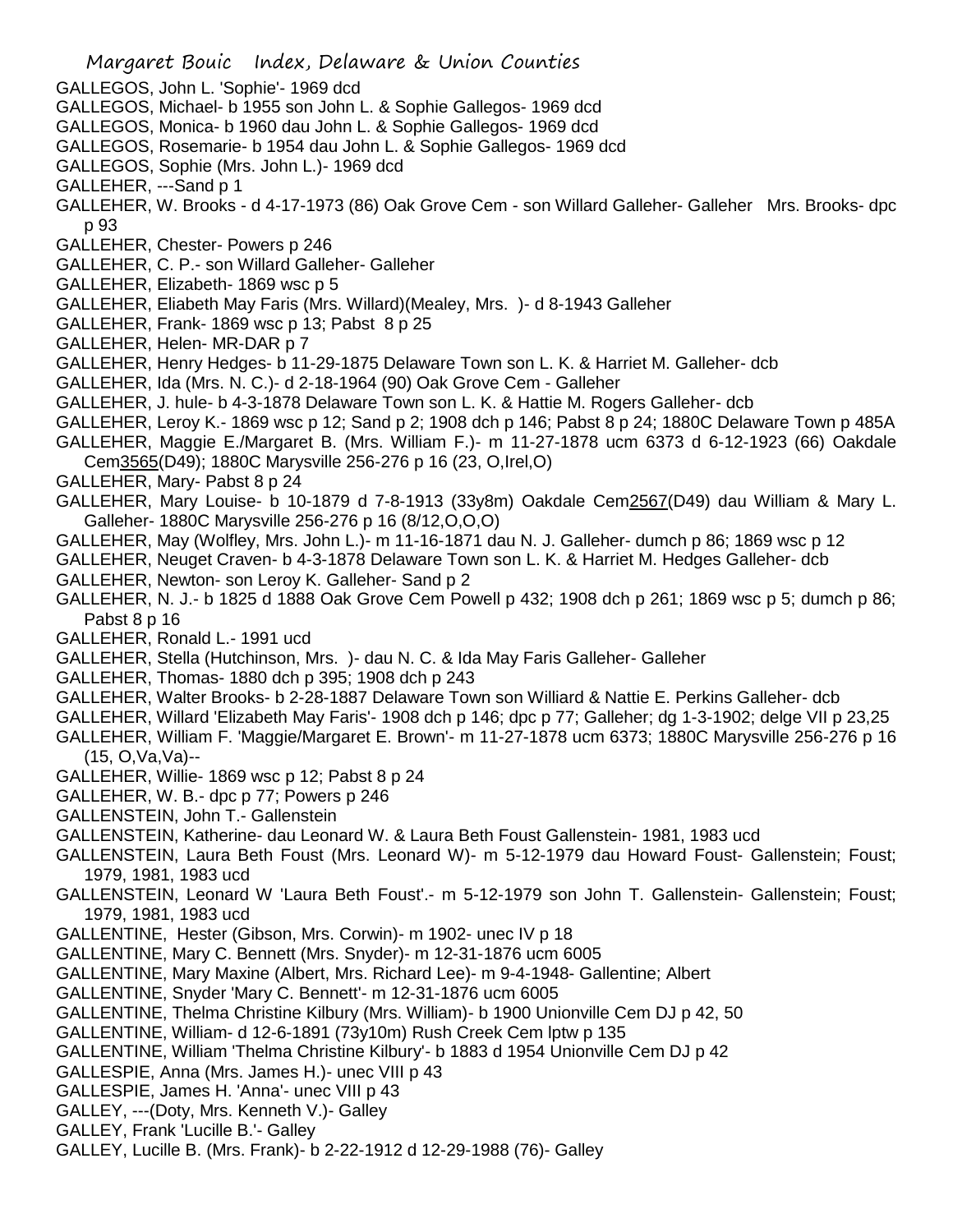- GALLEY, Mary- d 4-25-1973 (75) bur Sault Sainte Marie- Galley
- GALLEY, Mary Jane (Mrs. )- d 4-14-1964 (93) mother Mrs. K. V. Doty- Galley
- GALLEY, Melinda (Walters, Mrs. Allen S.)- McKitrick p 267
- GALLEY, Walter- son Mary Jane Galley- Galley
- GALLICHIO, Helen Coffee (Mrs. )(Shoemaker, Mrs. Tracy C.Sr.)- b 6-17-1913 d 7-4-1986 (73)\_ bur London dau George,Sr. & Mabel Lamb Coffee- Gallichio; Shoemaker; 1977, 1979, 1981, 1983 ucd
- GALLIGER, M.- 1991 ucd
- GALLIGER, Katie- b 1986 dau M. Galliger- 1991 ucd
- GALLIGER, Shannon b 1983 ch M. Galliger- 1991 ucd
- GALLIGO & THERLE- delge II p 24 --& THONE- unec II p 19
- GALLIHER, Billy- b 1963 son Harlow S. & Myrtle Galliher- 1971 dcd
- GALLIHER, Charles- brother Harlow Galliher- Galliher
- GALLIHER, Eunice (Taylor, Mrs. )- sister Harlow Galliher- Galliher
- GALLIHER, Gary- 1971 dcd
- GALLIHER, Gene- b 1955 son Harlow S. & Myrtle Galliher- 1971 dcd
- GALLIHER, Harlow S.'Myrtle Hunter'- d 7-28-1978 (68) bur Sunbury; Galliher; 1971, 1980 dcd
- GALLIHER, Martin- 1850C Orange Tp 1779 p 133 (22, Irel)
- GALLIHER, Michael- 1850C Orange Tp 1779 p 113 (34, Ireland)
- GALLIHER, Myrtle Hunter (Hall, Mrs. Azzie)(Mrs. Harlow S.)- d 3-4-1984 (63) bur Sunbury ;- Galliher; 1971 dcd
- GALLIHER, Thomas- 1883 uch IV p 583
- GALLIMORE, Amanda- dau Gary & Dena Gallimore- 1991 ucd
- GALLIMORE, Albert R. 'Bernice Clark' b 1-27-1918 m 1944 d 12-30-1982 (64)- son Ett & Laura Mahoney Gallimore- Gallimore
- GALLIMORE, Annie- 1908 dch p 256
- GALLIMORE, Austin- son Laura Gallimore, Gallimore
- GALLIMORE, Barbara (Mrs. David)- Gallimore
- GALLIMORE, Bernice Clark (Mrs. Albert)- m 1944 Gallimore
- GALLIMORE, Rev. Charles- 1908 dch p 259; 1880C Delaware Town p 519A
- GALLIMORE, Clarence- son Ett Gallimore- Gallimore
- GALLIMORE, David 'Barbara''Patricia Ann Bloodsworth'- m(2) 12-4-1982- son Albert & Bernice Gallimore-Gallimore
- GALLIMORE, David II son David & Barbara Gallimore- Gallimore
- GALLIMORE, Dena (Mrs. Gary)- 1991 ucd
- GALLIMORE, Ett 'Laura Mahoney'- Gallimore
- GALLIMORE, Fred- son Ett Gallimore- Gallimore
- GALLIMORE, Gary 'Dena'- 1991 ucd
- GALLIMORE, Jason- son Gary & Dena Gallimore- 1991 ucd
- GALLIMORE, Jeffrey C.- son David & Barbara Gallimore- Gallimore
- GALLIMORE, Laura (Mrs. Ett)- d 3-8-1960 (79) bur Plumwood- Gallimore
- GALLIMORE, Mable (Durham, Mrs. )- dau Ett & Laura Mahoney Gallimore- Gallimore
- GALLIMORE, Patricia Ann Bloodsworth (Drummond, Mrs. William Douglas)- m(2) 12-4-1982- Gallimore
- GALLIMORE, Paul- son Ett & Laura Mahoney Gallimore- Gallimore
- GALLIMORE, Ross- son Ett Gallimore- Gallimore
- GALLIMORE, Walter- son Ett & Laura MahoneyGallimore- Gallimore
- GALLINGER, Almeda Stewart (Mrs. E.)- dau John & Almeda/Elberit Stewart- McKitrick p 121
- GALLINGER, E. 'Almeda Stewart'- McKitrick p 121
- GALLION, Alice G. Hite (Bierce, Mrs. )(Mrs. Charles R.)- b 3-30-1944 d 2-18-1991 bur Westfield- dau Arthur & Marguerite Kitzmiller Hite- Gallion
- GALLION, Alice (Hillard, Mrs. )- dau Curtis & Flo Gallion- Gallion; 1964 dcd (13)
- GALLION, Allen- son Eddie E. & Lucy Gallion- 1964 dcd (17)
- GALLION, Barbara (Young, Mrs. )- sister Curtis C. Gallion- Gallion
- GALLION, Charles R. 'Alice G. Hite'- Gallion
- GALLION, Charles, Jr.- son Charles R. & Alice G. Hite Gallion- Gallion
- GALLION, Claudine (Thomas, Mrs. )- sister Curtis C. Gallion- Gallion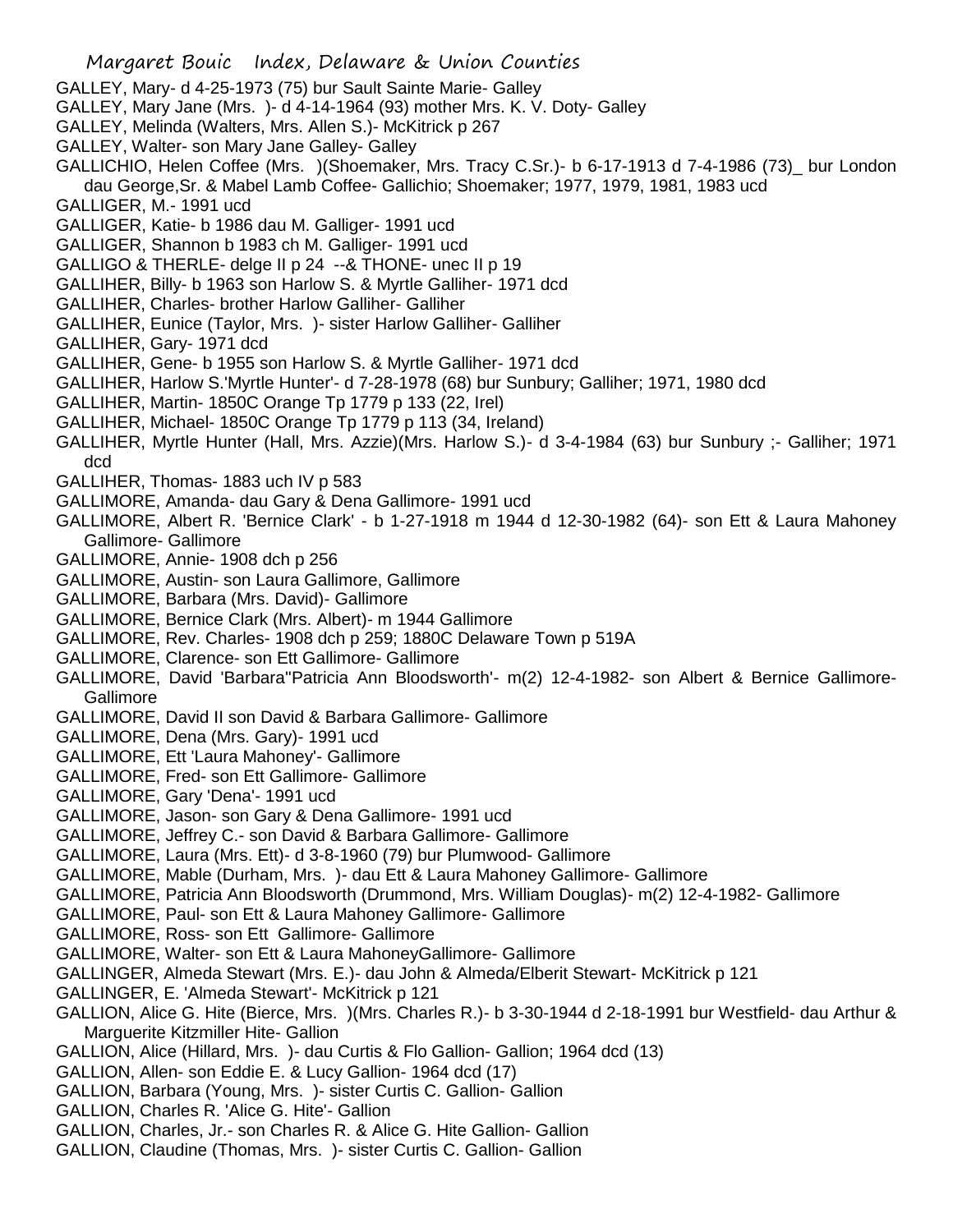- GALLION, Curtis C. 'Flo'- d 7-4-1987 age 59 bur Galena Cem- Gallion; 1964, 1969, 1971, 1976, 1980 dcd
- GALLION, Deborah- dau Charles R. & Alice G. Hite Gallion- Gallion
- GALLION, Diane- dau Charles R. & Alice G. Hite Gallion- Gallion
- GALLION, Diane- b 1955 dau Eddie E. & Lucy E. Gallion- 1964, 1969, 1971 dcd
- GALLION, Dolly- b 1974 dau Donald L. & SHerry A. Gallion- 1976, 1980 dcd
- GALLION, Donald L. 'Sherry A.'- b 1954 son Curtis & Flo Gallion- Gallion; 1964, 1969, 1971, 1976, 1980 dcd
- GALLION, Eddie E. 'Lucy'- 1964 dcd
- GALLION, Flo (Mrs. Curtis)- Gallion; 1964, 1969, 1971, 1976, 1980 dcd
- GALLION, Jim- brother Curtis C. Gallion- Gallion
- GALLION, Jeffrey- 1985 uch p 60
- GALLION, Lucy (Mrs. Eddie E.)- 1964, 1971 dcd
- GALLION, Ruth- dau Charles R. & Alice G. Hite Gallion- Gallion
- GALLION, Sharon K. b 1957- dau Eddie E. & Lucy Gallion- 1964, 1969, 1971, 1976, 1980 dcd
- GALLION, Sherry A. (Mrs. Donald L.)- 1976, 1980 dcd
- GALLION, Thomas- son Charles R. & Alice G. Hite Gallion- Gallion
- GALLIVAN, Elsa B. (Mrs. )- d 12- 1953 (79) bur Thomas Cem- Gallivan
- GALLIWAY, Gary- Galliway
- GALLO, Frances Ann- dau Joseph F. Gallo- Gallo
- GALLO, Joseph F.- Gallo
- GALLOGLY, Anna Mae (Mrs. Harry Edward)- Gallogly; 1964, 1969, 1971 dcd
- GALLOGLY, Arthur- brother John H. Gallogly- Gallogly
- GALLOGLY, Barry- b 1955 son Charles D. & Virginia M. Gallogly- 1961, 1964, 1969, 1971 dcd
- GALLOGLY, Brenda- dau Gordon & Janet Gallogly- 1964, 1969 dcd
- GALLOGLY, Brent- b 1952 son Charles D. & Virginia M. Gallogly- 1961, 1964, 1969 dcd
- GALLOGLY, Bruce- son Charles D. & Virginia M. Gallogly- 1964 dcd (8)
- GALLOGLY, Charles Dean 'Virginia M.'- son Frank E. & Zella Gallogly; Gallogly; 1961, 1964, 1969 dcd
- GALLOGLY, Clara- b 5-16-1900 Knox Co Hil Tp dau M. B. & Martha Spangler Gallogly- dcb
- GALLOGLY, Clyde 'Genevieve Davis'- m 7-19-1942 son Frank E. & Zella Gallogly- Gallogly
- GALLOGLY, Deborah- b 1962 dau Vernor L. & Kathryn L. Gallogly- 1964, 1969, 1971 1976 dcd
- GALLOGLY, Denise- b 1958 dau Vernor L. & Kathryn L. Gallogly- 1964, 1969, 1971, 1976 dcd
- GALLOGLY, Dennis L.'Eva Forsythe''Mildred O'Rourke'- b 1-31-1905 m(2) 1973 son Harold & Lenora Rose Gallogly- Gallogly
- GALLOGLY, Eva Forsythe (Mrs. Dennis L.)- d 1972- Gallogly
- GALLOGLY, Fonda- dau Gordon & Janet Gallogly- Gallogly; 1964, 1969 dcd
- GALLOGLY, Frank E. 'Zella'- d 2-27-1977 (82) bur Sunbury- Gallogly; 1961, 1964, 1969 dcd
- GALLOGLY, Genevieve Davis (Mrs. Clyde)- m 7-19-1942- Gallogly
- GALLOGLY, Gordon E. 'Janet L.'- son Frank E. & Zella Gallogly- Gallogly; 1964, 1969, 1971, 1976, 1980 dcd
- GALLOGLY, Harold I.- son Harry Edward & Anna Mae Gallogly- Gallogly
- GALLOGLY, Harold 'Lenora Rose'- Gallogly
- GALLOGLY, Harry Edward 'Anna Mae'- b 12-23-1901 Trenton Tp d 2-27-1967 (65) bur Sunbury- son Minor D. & Mattie Spangler Gallogly- dcb; 1964, 1969 dcd
- GALLOGLY, Helen (Metzger, Mrs. )- dau Harry Edward & Anna Mae Gallogly- Gallogly
- GALLOGLY, Janet L. (Mrs. Gordon E.)- 1964, 1969, 1976, 1980 dcd
- GALLOGLY, John H. 'Ruth E.'- d 7-7-1973 (69) bur Sunbury- Gallogly; 1964 dcd
- GALLOGLY, Kathryn L. (Mrs. Vernor L.)- 1964, 1969, 1976, 1980 dcd
- GALLOGLY, Kelly Elizabeth- dau Myron W. & Linda C. Gallogly- Gallogly; engaged to Rowcy Lee Joseph
- GALLOGLY, Kenneth E.- son Harry Edward & Anna Mae Gallogly- Gallogly
- GALLOGLY, Lenora Rose (Mrs. Harold)- Gallogly
- GALLOGLY, Linda C. (Mrs. Myron W.)(Thompson, Mrs. )- Gallogly
- GALLOGLY, Martha L. (Strawser, Mrs. )- dau Frank E. & Zella Gallogly- Gallogly
- GALLOGLY, Marvin M.- son Harry Edward & Anna Mae Gallogly- Gallogly
- GALLOGLY, Michael D.- b 1951 son Vernor L. & Kathryn Gallogly- 1964, 1969, 1971 dcd
- GALLOGLY, Mildred O'Rourke (Mrs. Dennis L.)- m 1973- Gallogly
- GALLOGLY, Myron W. 'Linda C.'- Gallogly
- GALLOGLY, Norma J.- 1964, 1969 dcd (Sunbury)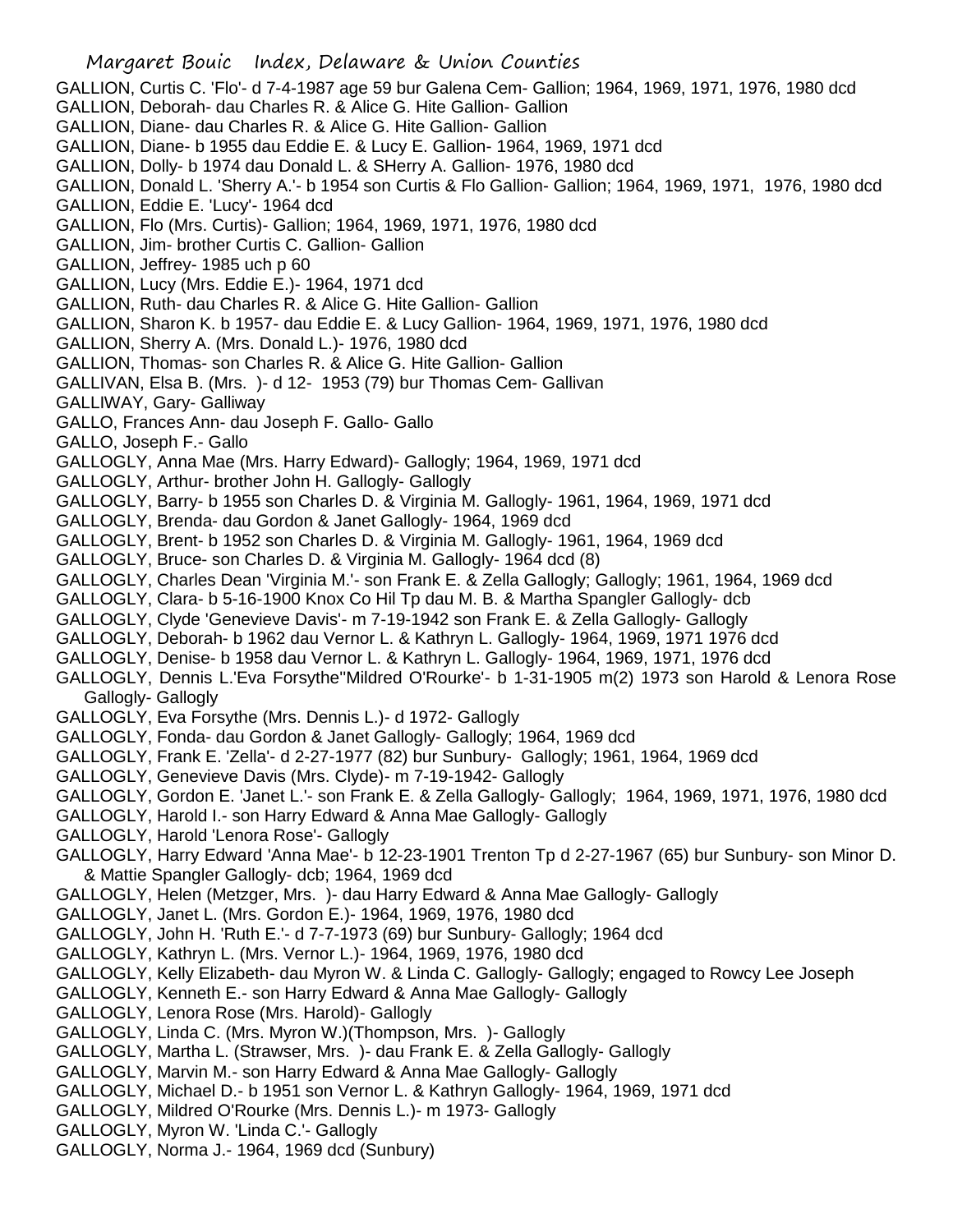- GALLOGLY, Peggy b 1953 dau Vernor L. & Kathryn L. Gallogly- 1964, 1969, 1971 dcd
- GALLOGLY, Raye Jean- b 1964 dau Charles D. & VIrginia M. Gallogly- 1964, 1969, 1971 dcd
- GALLOGLY, Rita/Reva- b 1954 dau Charles D. & Virginia M. Gallogly- 1961, 1964, 1969, 1971 dcd
- GALLOGLY, Ruth E. (Mrs. John H.)- 1964 dcd
- GALLOGLY, Susan- b 1959 dau Gordon & Janet Gallogly- 1964, 1969, 1976 dcd
- GALLOGLY, Tally- son Myron & Linda Gallogly- Gallogly- engaged to Kathy Zimmerman- Gallogly
- GALLOGLY, Vernor L. 'Kathryn L.'- son John H. & Ruth Gallogly- Gallogly; 1964, 1969, 1971, 1976, 1980 dcd
- GALLOGLY, Virginia M. (Mrs. Charles D.)- 1961, 1964, 1969, 1971 dcd
- GALLOGLY, Wanita (Ross, Mrs. )- dau John H. & Ruth Gallogly- Gallogly
- GALLOGLY, Zella M. (Mrs. Frank E.)- 1961, 1964, 1969 dcd
- GALLON, David 'Phebe Gandy'- m 10-9-1813 unec IV p 22
- GALLON, Phebe Gandy (Mrs. David)- m 10-9-1813 unec IV p 22
- GALLON/GALLOW, Polly (Casto, Mrs. Abel)- m 6-3-1812 Madison Co unec IV p 21
- GALLOP, Ester (Hodges, Mrs. Henry)- dcq George Hodges129 dau John & Hannah Lake Gallop
- GALLOP, Hannah Lake (Mrs. John)- dcq George Hodges259
- GALLOP, John 'Hannah Lake'- dcq George Hodges258
- GALLOPS, James O. 'Reba'- 1976 dcd
- GALLOPS, Reba (Mrs. James O.)- 1976 dcd
- GALLOWAY, ----family of Rebecca Hardin #262 unec X p 2
- GALLOWAY, ---Nash p 175; Marysville p 66; unec VI p 10, XII p 41, 51, 66
- GALLOWAY, Addison 'Effie B. Willoughby'- 1915 uch p 1091
- GALLOWAY, Albert 'Cora Lee Bunstock'- m 7-5-1916 Freshwater p 160-1
- GALLOWAY, Alice (Graunlich, Mrs. )- sister John Herman Galloway- Galloway
- GALLOWAY, Alice- b 1912 d 9-28-1963 (51) Oakdale Cem II p 30 (G-R2-13)- sister Walter Galloway-Galloway; 1961 dcd
- GALLOWAY, Amanda (Wright, Mrs. David)- dau Samuel & Achsa Witter Galloway- 1883 uch V p 175; 1820C Union Tp 59 (10-15)
- GALLOWAY, Ann Lem(m)on (Mrs. John)- b 1790/1 d 1853 ped Rebecca Romine Hardin11unec XI p 47
- GALLOWAY, Ann (Rupert, Mrs. )- dau John Herman & Lucy Galloway- Galloway
- GALLOWAY, Anna Kathryn- dau J. C. & Wilhelmina Kasper Galloway- Pabst 2 p 49
- GALLOWAY, Arthur Webb- b 9-15-1909 d 12-16-1978 Navy WWII Oakdale Cem II p 97 (H-R13-2) son Frank W. & Dolly Webb Galloway- Galloway
- GALLOWAY, Achsa Witter (Mrs. Samuel)- 1883 uch V p 175; 1820C Union Tp 59 (26-45); Un Al p 82
- GALLOWAY, Axia- dau Joseph & Mary Moran Galloway- 1850C Union Tp 1236-1254 p 184 (4,O)
- GALLOWAY, Bert- son Franklin B. & Mary E. Winland Galloway- Galloway
- GALLOWAY, Bessie Marvin Laws (Mrs. Samuel A.)- b 10-31-1879 dau Benjamin Rush & Antoinette Virginia Howison Laws- Howison595
- GALLOWAY, Betty (Devine, Mrs. Sam)- dau Frank W. & Dolly Webb Galloway- Galloway; 1985 ucdh p 63
- GALLOWAY, Billy- b 1969 son Gene & Trina Galloway- 1980 dcd
- GALLOWAY, Billy- son Walter T. & Erma Galloway- Galloway
- GALLOWAY, Bonnie (Mrs. Gerald W.)- 1991 ucd-
- GALLOWAY, Bonnie Joy (Moore, Mrs. Gary Lee)- m 8-21-1971 dau James Byron & Marie Griffith Galloway-Galloway
- GALLOWAY, Butch- son Walter T. & Erma Galloway- Galloway
- GALLOWAY, J. Byron 'Marie'- Galloway; 1880C Darby Tp p 242A
- GALLOWAY, Charles 'Theresa'- b 1910 d 1944 Oakdale Cem II p 90 (H-R20-9); Marysville p 23
- GALLOWAY, Clarice M. Shirk (Mrs. )- b 8-3-1911 d 1980 Oak Grove Cem II p 149 (M-R16-7) dau Winfield & Edna Orahood Shirk- Galloway
- GALLOWAY, Cora Lee Bunstock (Ray, Mrs. John)(Mrs. Albert)- b 4-26-1882 m(1) 8-22-1906 (2) 7-5-1916 dau William & Nancy Ann Freshwater Bunstock- Freshwater p 160-1
- GALLOWAY, Rev. David- 1971 dcd
- GALLOWAY, Debora Ruth Black (Mrs. William Walter)- m 8-23-1970 dau Dallas & Delores Rausch Black-1985 uch p 113, 148; Galloway; 1971, 1973 ucd
- GALLOWAY, Dennis R.- b 1922 d 1945 Oakdale Cem II p 59 (G-R14-5)
- GALLOWAY, Dolly Webb (Mrs. Frank W.)- b 10-2-1883 d 12-1958 Oakdale Cem II p 97 (H-R13-3); MR-DAR p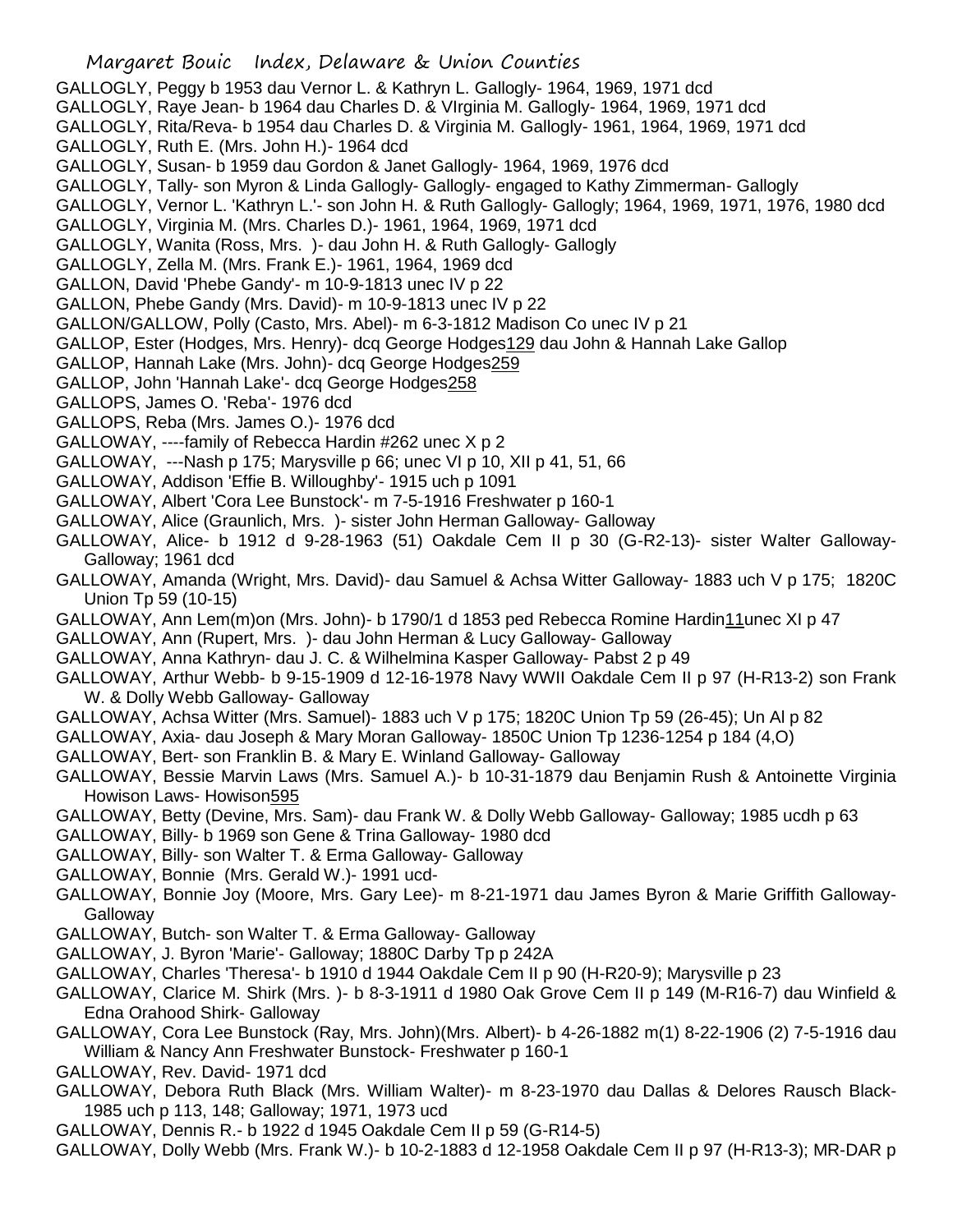7

- GALLOWAY, Effie B. Willoughby (Mrs. Addison)- dau James & Rebecca Postle Willoughby- 1915 uch p 1091
- GALLOWAY, Elijah 'Sarah Jane Beatty'- son Samuel & Achsa Witter Galloway- 1883 uch V p 175; 1915 uch p 394; 1820C Union Tp 59 (-10)
- GALLOWAY, Eliza (Snodgrass, Mrs. Thomas)- 1883 uch V p 164
- GALLOWAY, Elizabeth- 1850C Berlin Tp 2035 p 123 (15,O)
- GALLOWAY, Elizabeth Baker (Mrs. Wooford)- m 12-13-1859 dcm
- GALLOWAY, Elizabeth (Sherwood, Mrs. Lafayette)- m 11-8-1853 dcm
- GALLOWAY, Elizabeth (Snodgrass, Mrs. Thomas)- b 11-13-1809 n 10-20-1828 d 8-31-1896 Oakdale Cem unec VI p 33
- GALLOWAY, Emma J. Mitchell (Mrs. James Byron)- b 1855 m 10-5-1876 ucm 5950 d 12-18-1926 Oakdale Cem3873)G51) II p 30 (G-R20-13)- dau John Caldwell & Nancy J. McCullough Mitchell- 1883 uch V p 253; MR-DAR p 13, 14
- GALLOWAY, Erma L. Hornbeck (Mrs. Walter T.)- b 1921 Oakdale Cem II p 132 (M-RF-5); Galloway
- GALLOWAY, Flora May Cavis (Mrs. Pearl M.)- b 6-19-1887 d 1947 Oakdale Cem II p 30 (G-R2-13)
- GALLOWAY, Frank W. 'Dolly Webb'- b 1880 m 7-1907 d 1966 Oakdale Cem II p 97 (H-RB-3) unec III p 17; MR-DAR p 7; Marysville p 49
- GALLOWAY, Franklin B. 'Mary E. Winland'- m 1-25-1913 d 1943- Galloway
- GALLOWAY, Gene 'Trina'- Galloway; 1980 dcd
- GALLOWAY, Gene David- b 1967 son Gene & Trina Galloway- Galloway; 1980 dcd; engaged to Jodi Michelle Patchett
- GALLOWAY, George (JP)- unec II p 10
- GALLOWAY, George W.- d 1-25-1841 (1-4-15) Hathaway Cem Un Al p 82 son J. H. & R. B.
- GALLOWAY, Gerald W. 'Waunna L.''Bonnie'- son Franklin B. & Mary E. Winland Galloway- Galloway; 1962, 1967, 1971, 1973, 1975, 1977, 1981, 1983, 1991 ucd
- GALLOWAY, G. G.- d 11- 1917 (78) Galloway
- GALLOWAY, Mrs. G. G.- 1908 dch p 178
- GALLOWAY, Gigi- b 1959 dau Gerald W. & Waunna Galloway- Galloway; 1962, 1967, 1971, 1973, 1975, 1977 ucd; engaged to Gregory A. Pozenel
- GALLOWAY, Gladys (Ring, Mrs. )- fu Franklin B. & Mary E. Winland Galloway- Galloway
- GALLOWAY, Harold Robert- b 8-10-1919 son Albert & Cora Lee Bunstock Galloway- Freshwater p 160-1
- GALLOWAY, Harriet- dau James R. & Harriet B. Miller Galloway- 1860C Union Tp 591-595 p 83 (1,O)
- GALLOWAY, Harriet Miller (Mrs. James R.)- m 9-20-1837 ucm 443; 1840C Union Tp 602 (20-30); 1850C Union Tp 1264-1282 p 189 (28,O); 1860C Union Tp 591-595 p 82 (39,O)
- GALLOWAY, Heidi- b 1954 dau Gerald W. & Waunna L. Galloway- Galloway; 1967, 1971 ucd
- GALLOWAY, Henry C.- son James R. & Harriet B. Miller Galloway- 1860C Union Tp 591-595 p 83 (7,O)
- GALLOWAY, Heide- dau Gerald W. & Waunna Galloway- 1962 ucd (7)
- GALLOWAY, Hilas/Hylas A.- son James R. & Harriet Miller Galloway- 1850C Union Tp 1264-1282 p 189 (3,O); 1860C Union Tp 591-595 p 82 (12,O); uca p 25, 102
- GALLOWAY, Howard M.- b 1-12-1950 d 5-31-1959 son Walter Thomas & Erma L. Hornbeck Galloway-Oakdale Cem II p 132 (M-RF-5)
- GALLOWAY, H. W.- 1883 uch IV p 473
- GALLOWAY, J.- uca p 31, 35, 39, 59, 79, 101
- GALLOWAY, James- 1883 uch V p 75, 197, 241, 242, 287, 288, 291, 416, 451, 561; uca p 35, 39, 58, 59; unec XII p 65
- GALLOWAY, James Jr.'Martha'- 1883 uch V p 75, 76, 158, 161, 162, 274, 287, 288, 291, 328, 331, 353, 381, 382, 452, 567, 658, 675; unec II p 10, 11, 12, 19, 36, VIII p 52; I p 65, 66; delge II p 24, III p 24; unec XI p 69
- GALLOWAY, James B "Barney" "Marie Griffith'- b 5-17-1909 m 10-14-1948 d 8-25-1982 WWII Oakdale Cem I p 63 (O-R4-3)- son Pearl & Flora Cavis Galloway- Galloway
- GALLOWAY, James B. 'Marie Margaret Alma Rausch'- Rausch17321 II p 276
- GALLOWAY, James Byron 'Emma J. Mitchell'- b 1851 m 10-5-1876 ucm 5950 d 9-16-1924 (73) Oakdale Cem3671(G51) II p 30 (G-R2-13); 1883 uch V p 253; Marysville p 63; unec VI p 66
- GALLOWAY, James G.- brother Walter Galloway- Galloway
- GALLOWAY, James H.- 1908 dch p 394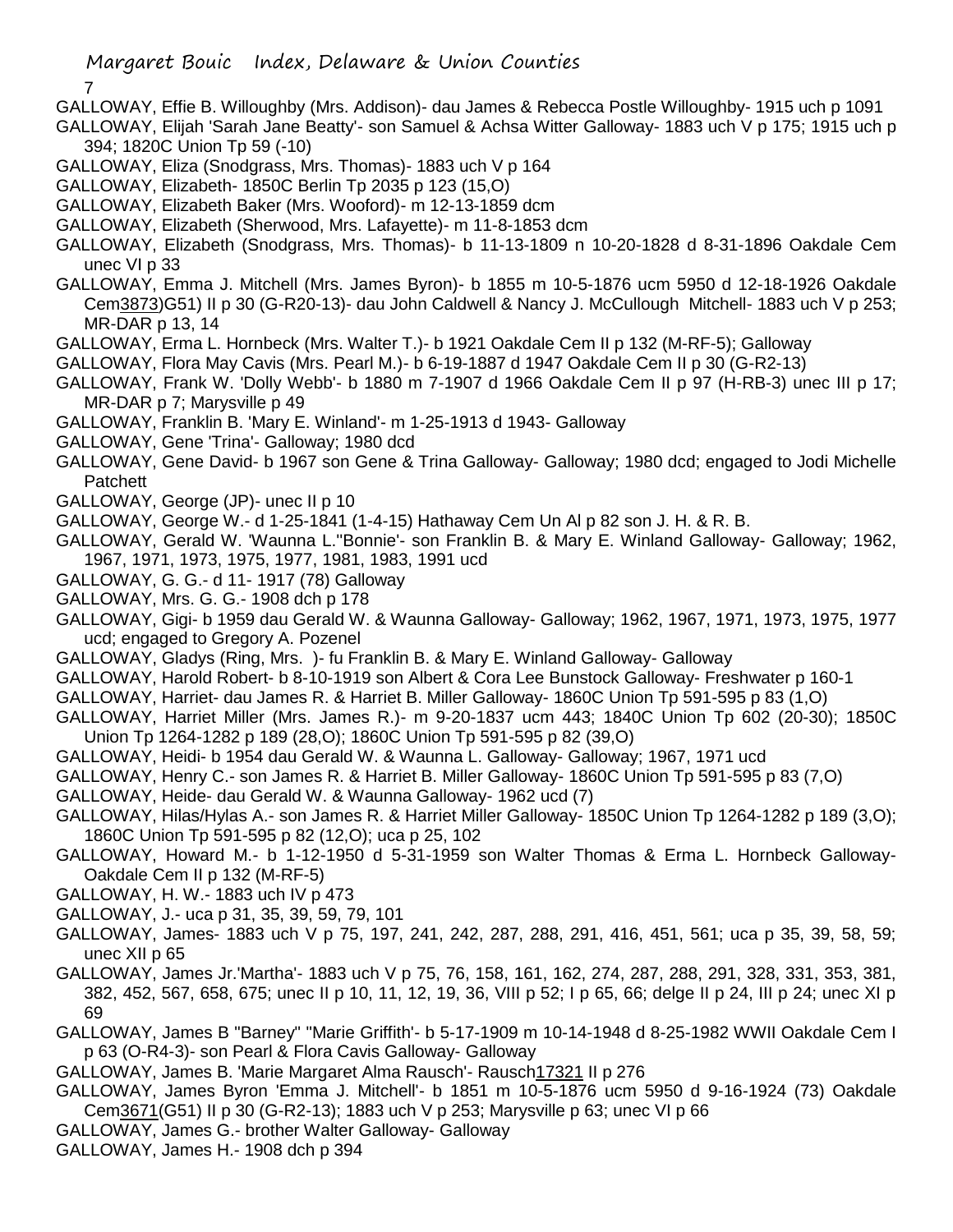GALLOWAY, James R. 'Harriet Miller'- m 9-20-1837 ucm 443-son Samuel & Achsa Witter Galloway- 1883 uch V p 176; 1915 uch p 144; mt 9-21-1859; unec III p 30; IV p 32; XI p 39; 1840C Union Tp 602 (20-30); 1850C Union Tp 1264-1282 p 189 (36, NY); 1860C Union Tp 591-595 p 82 (46, NY)

GALLOWAY, James William- b 7-27-1917 son Albert & Cora Lee Bunstock Galloway- Freshwater p 160-1

GALLOWAY, James W.- son James R. & Harriet Miller Galloway- 1850C Union Tp 1264-1282 p 189 (1,O); 1860C Union Tp 591-595 p 82 (10,O)

- GALLOWAY, Jane (Deafenbaugh, Mrs. Clarence)- d 8-12-1981 (67) sister Walter Galloway- Galloway
- GALLOWAY, Jane (Wallace, Mrs. Richard)- m 4-15-1858 dcm; 1908 dch p 844
- GALLOWAY, Jason- b 1974 lived with Paul W. & Linda Lehner- 1983, 1991 ucd
- GALLOWAY, Jeanne (Naegele, Mrs. )- dau John Herman & Lucy Galloway- Galloway
- GALLOWAY, Jeffrey Wayne- b 5-17-1957 mt son Gerald W. & Waunna Galloway- 1962, 1967, 1971, 1973, 1975, 1977 ucd
- GALLOWAY, J. H. 'R. B.'- Un Al p 82
- GALLOWAY, J. J.- uca p 31, 39, 43, 59, 83 J. M.- uca p 31
- GALLOWAY, John Herman 'Lucy'- b 8-20-1900 d 1-18-1989 (88) bur St. Joseph's Cem- Galloway
- GALLOWAY, Joseph G.,Jr.- son J. C. & Wilhelmina Kasper Galloway- Pabst 2 p 49
- GALLOWAY, J/G. Homer- b 1895 Tenn d 1-1-1929(33) Oakdale Cem4096(G255) II p 59 (G-R14-5)
- GALLOWAY, Joseph Homer, Jr. 'Mildred Cravens'- b 1918 d 1977 Oakdale Cem II p 133 (M-RE-10)
- GALLOWAY, John A.- son James R. & Harriet Miller Galloway- 1850C Union Tp 1264-1282 p 189 (8,O);; 1860C Union Tp 591-595 p 82 (18,O)
- GALLOWAY, John 'Ann Lemon'- b 1784 d 1855 ped Rebecca Romine Hardin10- unec XI p 47
- GALLOWAY, John ' Coe- unec II p 34
- GALLOWAY, John H.- 'Marlise Annie'- Galloway
- GALLOWAY, John 'Matilda Cox'- son Samuel & Achsa Witter Galloway- 1883 uch V p 175, 197; 1820C Union Tp 59 (-10)
- GALLOWAY, John- b 1970 lived with Paul W. & Linda Lehner- 1983 ucd
- GALLOWAY, Joseph- d 8-6-1918 (1y6m) Oakdale Cem II p 30 (G-R2-13)
- GALLOWAY, Joseph C. Jr.- son J. C. & Wilhelmina Kamper Galloway- Pabst 2 p 49
- GALLOWAY, Joseph 'Mary Moran'- lic 8-18-1841 ucm 735; 1883 uch V p 175; son Samuel Galloway- 1850C Union Tp 1236-1254 p 183 (29,O); unec V p 38
- GALLOWAY, Joshua son Samuel & Achsa Witter Galloway- 1915 uch p 394; 1883 uch V p 175; 1820C Union Tp 59 (-10)
- GALLOWAY, J. R.- 1883 uch V p 197, 328, 330, 331
- GALLOWAY, Julia Shields (Mrs. Sumner)- m 10-11-1865 ucm 3815- 1870C Milford 5 p 16( ); 1880C Milford 96 p 39 (55,O,Pa,Irel)
- GALLOWAY, Lucile Howison- b 8-8-1918 dau Samuel A. & Bessie Marvin Laws Galloway- Howison1377
- GALLOWAY, Lucy (Mrs. John Herman)- Galloway
- GALLOWAY, Major- mt 10-13-1851; surveyor unec IV p 19
- GALLOWAY, Margate (Robey, Mrs. Thomas H.)- m 8-6-1848 Madison Co unec XI p 8
- GALLOWAY, Maria Griffith (Mrs. James B.)- b 1920 Oakdale Cem I p 63 (O-R4-3); Galloway
- GALLOWAY, Marie Margaret Alma Rausch (Mrs. James B.)(Brumfield, Mrs. Carlton B.)- b 9-1-1916 dau Adelbert Rausch- Rausch17321 II p 276
- GALLOWAY, Marlise Anne (Bunsold, Mrs. William)- dau John H. Galloway- 1985 uch p 21; Galloway
- GALLOWAY, Martha (Holt, Mrs. Ralph Owen,Sr.)- sister Walter Galloway- Galloway
- GALLOWAY, Martha (Mrs. James Jr.)- unec II p 10, 11, 19, 36
- GALLOWAY, Mary Ann (Heaverlo, Mrs. Jesse)- m 6-17-1859 dcm
- GALLOWAY, Mary Moran (Mrs. Joseph)- m 8-18-1841 ucm 735 unec V p 38; 1883 uch V p 175; 1850C Union Tp 1236-1254 p 184 (22,O)
- GALLOWAY, Mary- dau Joseph & Mary Moran Galloway- 1850C Union Tp 1236-1254 p 184 (1,O)
- GALLOWAY, Mary (Ray, Mrs. John)- m 10-5-1837 Madison Co unec IX p 5
- GALLOWAY, Mary E. Winland (Mrs. Franklin B.)- b 8-11-1893 m 1-25-1913 d 6-26-1975 (81) Broadway Cemdau Benjamin & Lucy Howard Winland- Galloway
- GALLOWAY, Matilda Cox (Mrs. John)- 1883 uch V p 175
- GALLOWAY, Michael- son Charles & Theresa Moore Galloway- Galloway; 1959, 1962 ucd (10)
- GALLOWAY, Michael Richard- b 7-30-1973 son William & Debora Black Galloway- 1985 uch p 113, 148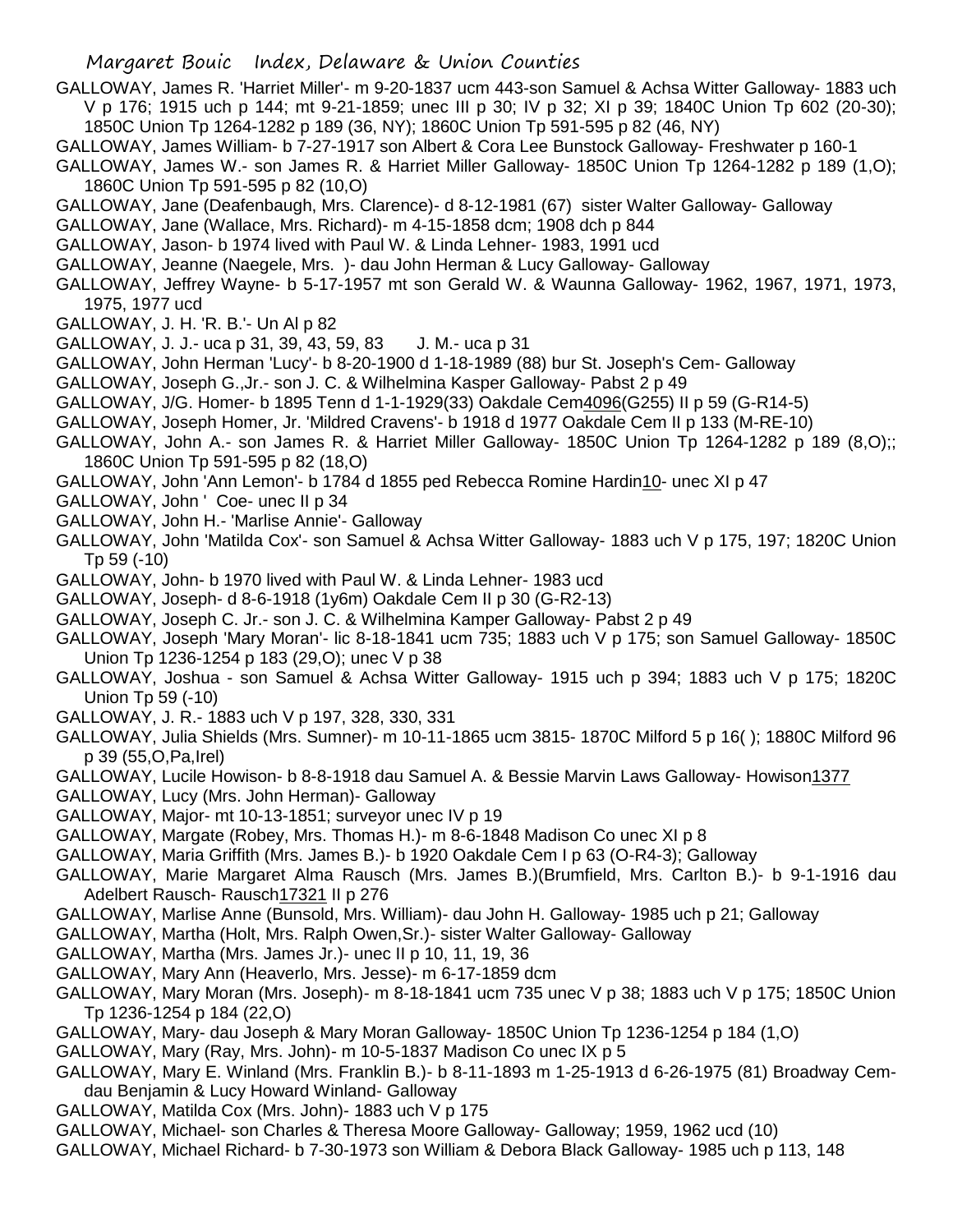GALLOWAY, Mildred Cravens (Mrs. Joseph Homer,Jr.)- b 1911 Oakdale Cem II p 133 (M-RE-10)

- GALLOWAY, Pat (Diamond, Mrs. )- dau John Herman & Lucy Galloway- Galloway
- GALLOWAY, Pearl M.'Flora Cavis'- b 6-16-1883 d 1944 Oakdale Cem II p 30 (G-R2-13); 1915 uch p 539; Galloway; Marysville p 21
- GALLOWAY, Phillip- b 1950 son Gerald W. & Waunna Galloway- Galloway; 1962, 1967, 1971, 1975, 1977 ucd
- GALLOWAY, Prudence Babbitt (Mrs. Samuel)- 1883 uch V p 175
- GALLOWAY, R. B. (Mrs. J. H.)- Un Al p 82
- GALLOWAY, Rebecca (Nash, Mrs. William G.)- Nash p 249
- GALLOWAY, Rebecca (Romine, Mrs. Jacob Bonnell)- dau John & Ann Lemon Galloway- ped Rebecca Romine Hardin5- unec XI p 47
- GALLOWAY, Rebecca (Tyler, Mrs. Tim)- dau Charles & Theresa Moore Galloway- Galloway
- GALLOWAY, Robert- Powers p 139; Clark & Erskine College
- GALLOWAY, Ross- son Franklin B. & Mary E. Winland Galloway- Galloway
- GALLOWAY, Rubia- b 9-1879 dau Sumner & Julia Galloway- 1880C Milford 96 p 39 (9/12,O,O,O)
- GALLOWAY, Sabrah- ch Samuel & Achsa Witter Galloway- 1820C Union Tp 59(-10)
- GALLOWAY, Samuel A. 'Bessie Marvin Laws'- Howison(595)
- GALLOWAY, Samuel 'Achsa Witter'- 1915 uch p 394; 1883 uch V p 175, 274; 1820C Union Tp 59 (26-45); unec II p 11, 12, XII p 39
- GALLOWAY, Samuel Laws- b 6-10-1910 son Samuel A. & Bessie Marvin Laws Galloway- Howison1376
- GALLOWAY, Samuel 'Prudence Babbitt'- son Samuel & Achsa Witter Galloway- 1883 uch V p 175; 1820C Union Tp 59(-10)
- GALLOWAY, Sarah (Davis, Mrs. Henry)- m 2-27-1842 Madison Co unec IX p 56
- GALLOWAY, Sarah Jane Beatty (Mrs. Elijah)- 1883 uch V p 175
- GALLOWAY, Shennman/Sherman- son Sumner & Julia Shields Galloway- 1870C Milford 5 p 1 (3,O); 1880C Milford 96 p 39 (15,O,O,O)
- GALLOWAY, Steven William- b 3-12-1976- son William & Debora Black Galloway- 1985 uch p 113, 148; Galloway
- GALLOWAY, Sumner/Simon P. 'Julia Shields'- m 10-11-1865 ucm 3815; son James R. & Harriet B Miller Galloway.- 1883 uch IV p 473, 536; 1850C Union Tp 1264-1282 p 189 (6,O); 1860C Union Tp 591-595 p 82 (16,O); 1870C Milford 5 p 1 (26,O); 1880C Milford 96 p 39 (36,O,-,O)p 083A; uca p 44, 102
- GALLOWAY, Theresa Moore (Mrs. Charles)- b 7-27-1917 d 3-1-1985 (67) Oakdale Cem II p 90 (H-R20-9) dau William A. & Marie Hornbeck Moore- Galloway; 1959, 1962 ucd
- GALLOWAY, Thomas Walter- b 1940 son Clarice Shirk Galloway- Oakdale Cem II p 149 (M-R16-7)- Galloway GALLOWAY, Thomas- son Walter T. & Erma Hornbeck Galloway- Galloway
- GALLOWAY, Trudi Ann (Sorg, Mrs. Randy Lee)- b 8-22-1967 m 8-17-1989 dau Gerald W. & Waunna Galloway- Galloway; 1971, 1973, 1977, 1981, 1983 ucd
- GALLOWAY, Una M. (Canny, Mrs. Robert P. )- b 8-17-1919 m 8-29-1937 d 8-31-1989 (70) bur Springfielddau Pearl & Flora Cavis Galloway- Marysville p 16; Galloway;
- GALLOWAY, Una (Carmean, Mrs. MacElwain)- dau Emma Mitchell MR-DAR p 13
- GALLOWAY, Walter Thomas 'Erma L. Hornbeck'- b 11-18-1916 m 12-18-1948 d 12-15-1977 WWII Oakdale Cem II p 132 (M-RF-5)- Galloway
- GALLOWAY, Waunna L. (Mrs. Gerald W.)- 1962, 1967, 1971, 1973, 1975, 1977, 1981, 1983 ucd
- GALLOWAY, Wilhelmina Kamper (Mrs. J. C.)- dau William George & Anna Starr Horr- Pabst 2 p 49
- GALLOWAY, William M.- mt 8-21-1850 (3), 6-8-1852; unec II p 11, 39; estate Unec VI p 65
- GALLOWAY, William Walter 'Debra Ruth Black'- m 8-23-1970 son Walter T. & Erma Hornbeck Galloway Galloway; 1971, 1973 ucd; 1985 uch p 113, 148
- GALLOWAY, William Webb- son Arthur Webb Galloway- Galloway
- GALLOWAY, Wooford 'Elizabeth Baker'- m 12-13-1859 dcm
- GALLOWAY, Zula B.- Oakdale Cem II p 59 (G-R14-5)
- GALLUCCIO, John 'Mary Joan Dearth'- Maugans Anc p 148
- GALLUCCIO, Mary Joan Dearth (Mrs. John)- b 2-9-1917 dau Edward H. & Mary Caroline Finley Dearth-Maugans Anc p 148
- GALLUP, Amelia C. (Kellogg, Mrs. Robert H.)- 1908 dch p 862
- GALLUP, Ben 'Paula'- Gallup
- GALLUP, Clarinda Maine (Mrs. Peleg)- dau Jesse & Anne Brewster Benjamin- Asp8081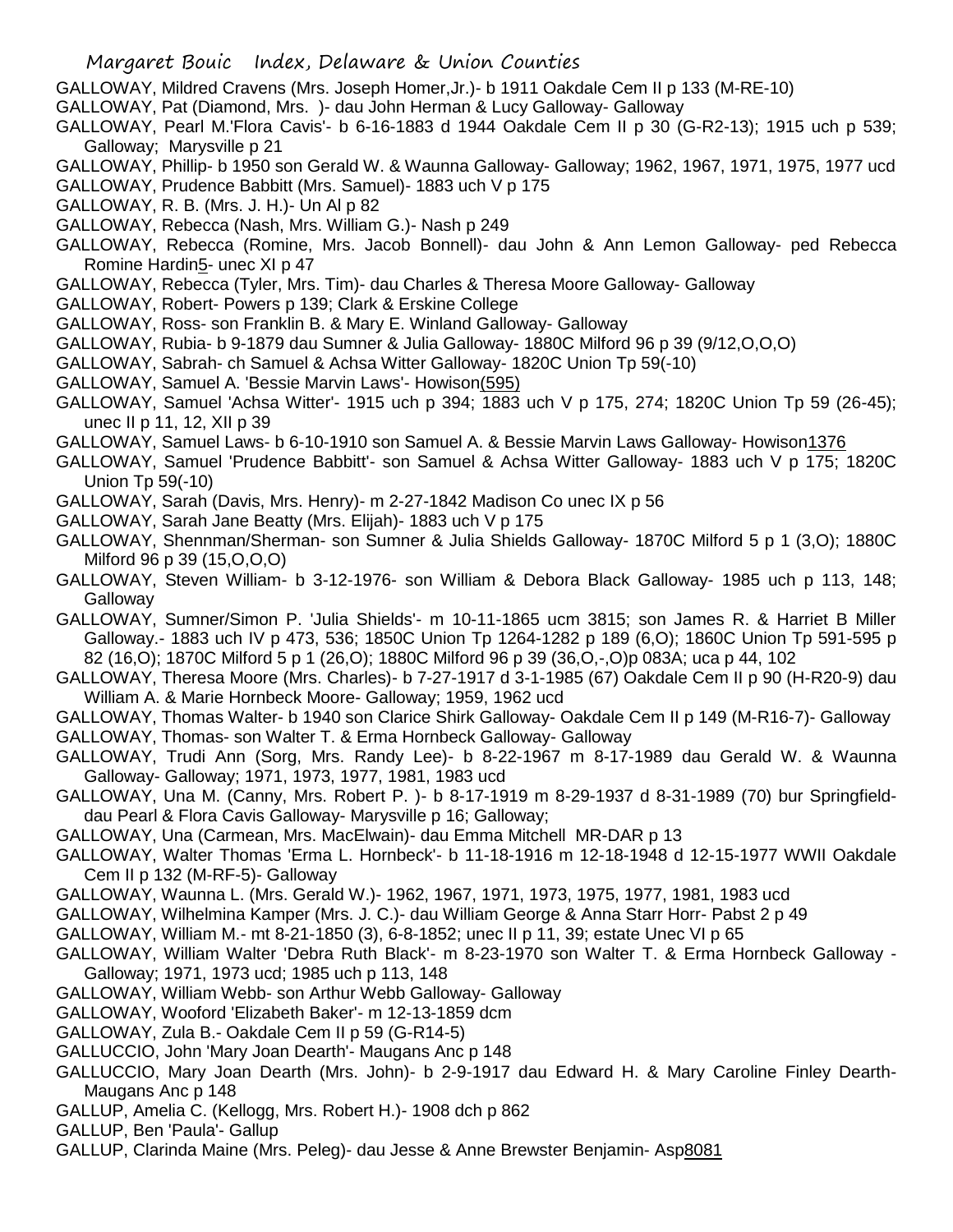GALLUP, Elizabeth Ryen (Bills, Mrs. Joseph K.)- m 11-24-1984 dau Ben & Paula Gallup- Gallup

GALLUP, Evelyn Wood (Mrs. W. E.)- b 8-21-1862 m 6-1-1893 dau Edgar G. & Clarissa Maine Wood- Asp2152 GALLUP, James- b 1962- son Michael C. & Mary A. Gallup- 1979, 1981, 1983 ucd

GALLUP, Lucy (Denison, Mrs. Capt. George)- b 7-12-1701 m 6-6-1717 d 1-7-1793 dcc David Williams 261265 GALLUP, Mary A. (Mrs. Michael C.)- 1979, 1981, 1983 ucd

- GALLUP, Michael C. 'Mary A.'- 1979, 1981, 1983 ucd
- 
- GALLUP, Paula (Mrs. Ben)- Gallup
- GALLUP, Peleg 'Clarinda Maine'- Asp(8081)
- GALLUP, W. E. 'Evelyn Wood'- m 6-1-1893 Asp(2152)
- GALLUZO, Agnes Mae (Werk, Mrs. )- dau Agnes Galluzo- Galluzo
- GALLUZO, Agnes S. Chillace- d 3-1-1970 (77) bur St. Marys' Cem- Galluzo
- GALLUZO, Andrew- son Agnes Galluzo- Galluzo
- GALLUZO, Andrew Anthony- d 1-16-1986 son Lillian Galluzo- Galluzo
- GALLUZO, August A. 'Dorothy'- d 8-20-1967 (54) bur St Marys'- son Agnes Schillace- Galluzo
- GALLUZO, Betty- dau August A. & Dorothy Galluzo- Galluzo
- GALLUZO, Bonnie- dau August A. & Dorothy Galluzo- Galluzo
- GALLUZO, Carole Sue (Piper, Mrs. Kendall William)- m 10-3-1964 dau August A. Galluzo- Galluzo
- GALLUZO, Dorothy (Mrs. August A.)- Galluzo
- GALLUZO, Francis- son Agnes Galluzo- Galluzo
- GALLUZO, Frank- son Lillian Galluzo- Galluzo
- GALLUZO, Joseph- son Agnes Galluzo- Galluzo
- GALLUZO, Lawrence- son Agnes Galluzo- Galluzo
- GALLUZO, Leonard J. 'Maxine'- d 4-30-1984 (62) son Agnes Galluzo- Galluzo
- GALLUZO, Lillian- Galluzo
- GALLUZO, Lucile (Eberst, Mrs. )- dau Agnes Galluzo- Galluzo
- GALLUZO, Mark Antony- brother Andrew Anthony Galluzzo- Galluzo
- GALLUZO, Mary- dau Agnes Galluzo- Galluzo
- GALLUZO, Mary Jo (Sarvino, Mrs. )- sister Andrew Anthony Galluzo- Galluzo
- GALLUZO, Monica (Sagan, Mrs. )- dau Leonard & Maxine Galluzo- Galluzo
- GALLUZO, Nancy- dau August A. & Dorothy Galluzo- Galluzo
- GALLUZO, Thomas B.- son Leonard & Maxine Galluzo- Galluzo
- GALLUZO, Vicki- dau August A. & Dorothy Galluzo- Galluzo
- GALOWAY, Benjamin L.- son William & ELizabeth Galoway- 1850C Brown Tp 2891 p 159 (14,O)
- GALOWAY, Elizabeth (Mrs. William)- 1850C Brown Tp 2891 p 159 (54, Pa)
- GALOWAY, James H.- son William & ELizabeth Galoway- 1850C Brown Tp 2891 p 159 (8,O)
- GALOWAY, Joseph- unclaimed letter 1850 unec VII p 30
- GALOWAY, Martha Ann- dau William & ELizabeth Galoway- 1850C Brown Tp 2891 p 159 (25,O)
- GALOWAY, Matilda J. (Devon, Mrs. Moses)- m 6-18-1846 dcm
- GALOWAY, William 'Elizabeth'- 1850C Brown Tp 2891 p 159 (55, Va)
- GALOWAY, Woodford- son William & ELizabeth Galoway- 1850C Brown Tp 2891 p 159 (19,O)
- GALPIN, Amanda (Mrs. Ebenezer)- Powell p 43
- GALPIN, Amanda- dau Ebenezer & Clarinda Galpin- 1850C Trenton Tp 911 p 73 (20,O)
- GALPIN, Amanda- d 10-9-1850 (19) dau Ebenezer & Amanda Galpin- Sunbury Cem Powell p 43
- GALPIN, Chas. Curtis- b 9-28-1897 Columbus- son C. F. & Ida Athlen Galpin- dcb
- GALPIN, Clarinda (Mrs. Ebenezer)- 1850C Trenton Tp 911 p 73 (46, Pa)
- GALPIN, Columbus- b 3/4-4-1870 Trenton Tp son R/Kiley & Sarah A. Galpin- dcb
- GALPIN, Curtiss- son Ebenezer & Clarinda Galpin- 1850C Trenton Tp 911 p 73 (17,O)
- GALPIN, David- son Ebenezer & Clarinda Galpin- 1850C Trenton Tp 911 p 73 (5,O)
- GALPIN, Ebenezer 'Clarinda'- 1908 dch p 394; Pabst 5 p 3; 1820C Sunbury Tp; 1850C Trenton Tp 911 p 73 (57, Ct); hadc p 54
- GALPIN, Ebenezer 'Jemima''Amanda'- 1835 men p 58 #27 p 107 Trenton Tp; Powell p 34, 43; delge VII p 48
- GALPIN, Edward 'Jane McFalls'- m 7-31-1856 dcm son Ebenezer & Clarinda Galpin- 1880 dch p 825; 1850C Trenton Tp 911 p 73 (17,O)
- GALPIN, Eliza (Mrs. W. R.)- d 2-26-1862 (44-5-17) Sunbury Cem Powell p 44; delge I p 6
- GALPIN, Elizabeth (Dutcher, Mrs. Jacob)- m 11-2-1838 dcm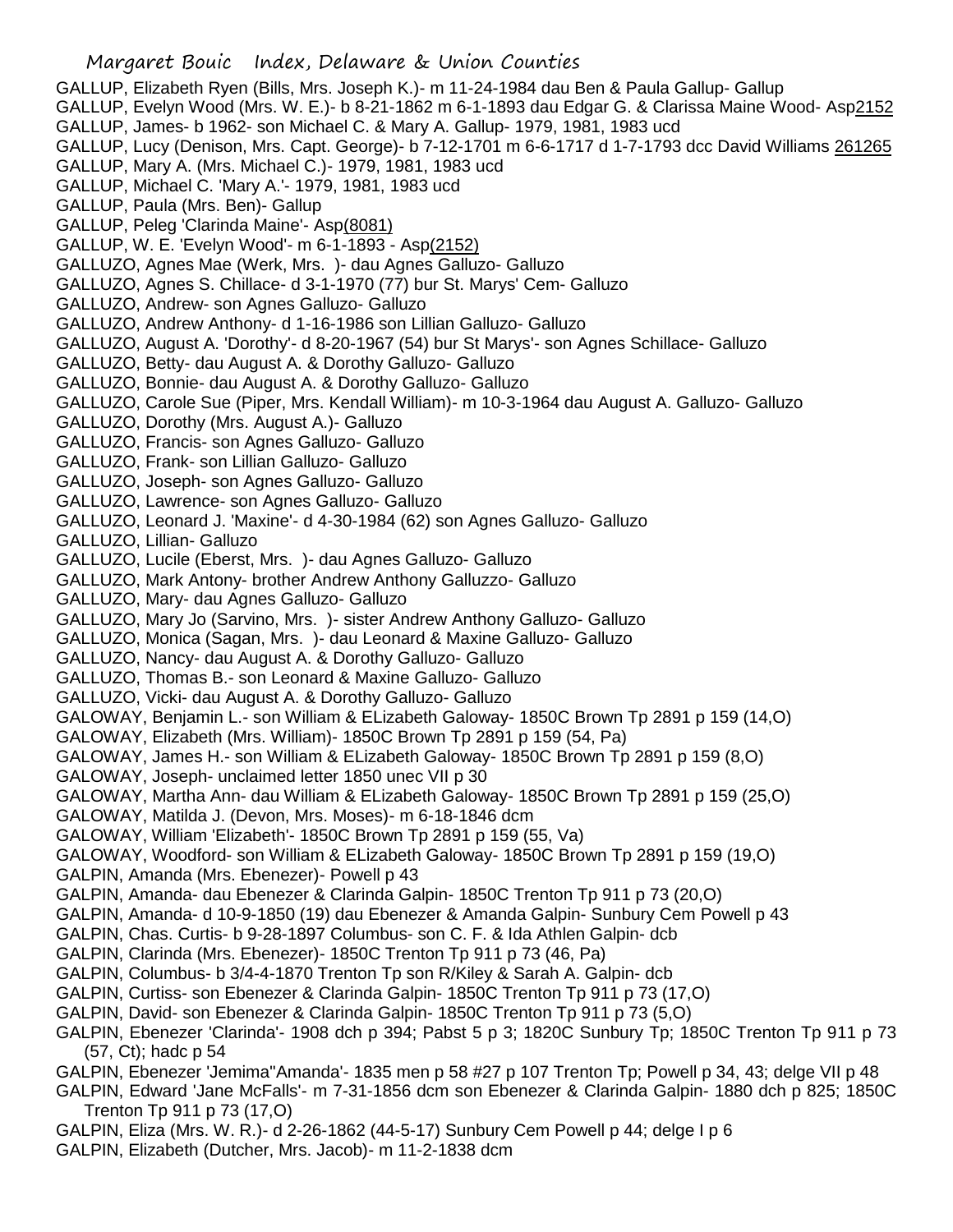- GALPIN, Emily- dau Ebenezer & Clarinda Galpin- 1850C Trenton Tp 911 p 73 (13,O)
- GALPIN, Jane- dau Ebenezer & Clarinda Galpin- 1850c Trenton Tp 911 p 73 (9,O)
- GALPIN, Jane McFalls (Mrs. Edward)- m 7-31-1856 dau James & Mary Wort McFalls- 1880 dch p 825
- GALPIN, Jemima (Mrs. Ebenezer)- d 11-19-1823 (28) Sunbury Cem Powell p 33
- GALPIN, John 'Rebecca'- Pabst Pion II p 191, 197; 1835 men p 57 #13 p 106 Trenton Tp
- GALPIN, Lucinda (Gammell, Mrs. Martin)- m 2-19-1854 dau Ebenezer & Clarinda Galpin- 1850C Trenton Tp 911 p 73 (17,O)
- GALPIN, Mary Baldwin- b 1953 dau Stephen Kellogg & Ruth Bliss Schwab Galpin- Weiser p 192
- GALPIN, Mary (Gammell, Mrs. Frederick)- m 4-9-1854 dau Ebenezer & Clarinda Galpin- 1850C Trenton Tp 911 p 73 (15,O)
- GALPIN, Priscilla Bliss- dau Stephen Kellogg & Ruth Bliss Schwab Galpin- Weiser p 192
- GALPIN, Rebecca (Mrs. John)- Pabst Pion II p 191, 197
- GALPIN, Ruth Bliss Schwab (Mrs. Stephen Kellogg)- b 1923 m 1950 dau Hermann Caspar & Ruth Baldwin Bliss Schwab- Weiser p 192
- GALPIN, Sally Ann- d 1823 (1y) dau Ebenezer & Jemima Galpin- Sunbury Cem Powell p 33
- GALPIN, Sarah Ann Place (Mrs. Williams R.)- m 3-31-1864 dcm
- GALPIN, Stephen Kellogg' Ruth Bliss Schwab'- Weiser p 192
- GALPIN, Stephen Kellogg- b 1950 son Stephen Kellogg & Ruth Bliss Schwab Galpin- Weiser p 192
- GALPIN, Susan English- b 1956 dau Stephen Kellogg & Ruth Bliss Schwab Galpin- Weiser p 192
- GALPIN, William R. 'Sarah Ann Place'- m 3-31-1864 dcm; 1880C Porter Tp p 451C; delge XII p 8 GALPIN, W. R. 'Eliza'- Powell p 44
- CALYON, Albert Rose (Mrs. Guy)- m 3-18-1929 du Richard Ray & Pearl Nash Rose- Nash p 332
- CALYON, Guy 'Albert Rose'- m 3-18-1928 Nash p 332
- GAMAN, Rosetta E. (Smith, Mrs. William)- m 10-3-1871 ucm 4986
- GAMBEL, Ann (Mitchell, Mrs. George)- b 11-9-1828 d 10-15-1902 Milford Cem Un Al p 59
- GAMBEL, Charles W.- 1880C Marysville 522-571 p 41 (27,O,O,O) p 0106
- GAMBELL, James- b 4-22-1869 Trenton Tp son David & Margaret Gambell- dcb
- GAMBER, Betsey- 1840C Waldo Marlborough Tp p 256; delge IV p 68
- GAMBIE, Media- b 1805 d 1865 Oak Grove Cem Powell p 432
- GAMBILL, Anna Belle (Ramsey, Mrs. Nelson)- 1880 dch p 826
- GAMBILL, Anne Irene- b 3-18-1913 dau Lon C. & Lillian Mae Holbrook Gambill- Gambill
- GANBILL, Bertha Lee (Reynolds, Mrs. Howard)- b 9-18-1924 m 6-22-1941 dau Esquire & Nellie Ocelene Smith Gambill- Weiser p 276
- GAMBILL, Charles- b 5-16-1954/5 d 11-3-1991 (37) Oakdale Cem -son Lonie C. & Ruth A. Sells Gambill- 1969 dcd
- GAMBILL, Dorothy C. d 2-1-1987 (70) dau Lon C. & Lillian Mae Holbrook Gambill- Gambill
- GAMBILL, Elsie M.- 1964 dcd
- GAMBILL, Esquire 'Nellie Ocelene Smith'- m 6-29-1919- Weiser p 276
- GAMBILL, Gary- son Lonie J. & Ruth Sells Gambill- Gambill; 1969 dcd
- GAMBILL, Helen Irene (Hardin, Mrs. Cleo F.)- b 1-18-1911 m 10-5-1940 dau Esquire & Nellie Ocelene Smith Gambill- Weiser p 276
- GAMBILL, Rev. James M. 'Pearl Blevins'- d 10-21-1969 (77) unvmec p 12, 13, 42
- GAMBILL, Lillian Mae Holbrook (Mrs. Lon C.)- d 1-30-1972 (88) Oakdale Cem Gambill; 1961, 1976 dcd
- GAMBILL, Linda Mae (Pozmantier, Mrs. )- b 1952 dau Lonie C. & Ruth A. Gambill- Gambill; 1969 dcd
- GAMBILL, Lon C. 'Lillian Mae'- d 3-25-1964 (81)- Gambill; 1961 dcd
- GAMBILL, Lonnie J.'Ruth A.'- son Lon C. & Lillian Mae Holbrook Gambill- Gambill; 1969, 1971, 1976, 1980 dcd
- GAMBILL, Lonie- b 1954 son Lonie J. & Ruth A. Gambill- 1971 dcd
- GAMBILL, Marie- dau Rev. James M. & Pearl Blevins Gambill- unvmec p 13
- GAMBILL, Marjorie Doris (Frost, Mrs. Marvin Carl)- b 9-6-1922 m 9-24-1940- Weiser p 294
- GAMBILL, Maxine (Coulter, Mrs. )- dau Lon C. & Lillian Mae Holbrook Gambill- Gambill
- GAMBILL, Nellie Ocelene Smith (Mrs. Esquire)- b 3-18-1901 m 6-29-1919 dau Walker C. & Margaret Jane Knecht Smith- Weiser p 274
- GAMBILL, Pauline (Amrine, Mrs. Lowell)- dau Lon C. & Lillian Mae Gambill- Gambill
- GAMBILL, Pearl Blevins (Mrs. Rev. James)- unvmec p 13
- GAMBILL, Ruth A. (Mrs. Lonnie C.)- 1969, 1971, 1976, 1980 dcd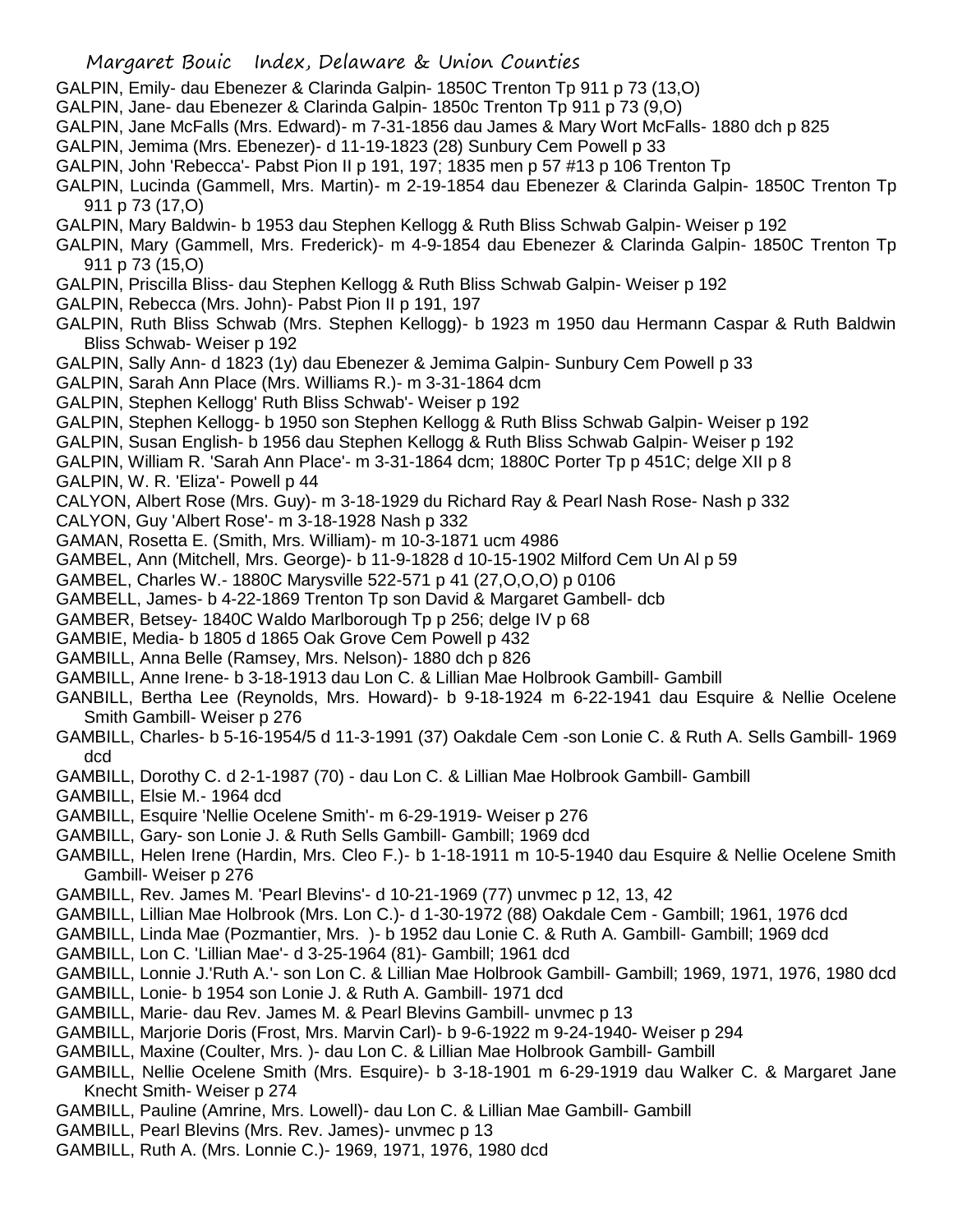GAMBLE, ---CCC Delaware Tp 1875; family of Julia Yoder #8, Clair Janes #217; unec VI p 2, X p 2 GAMBLE, Abe-

- GAMBLE, Ada Orinda Siegman (Mrs. Emmett)- b 4-4-1882 m 2-24-1903 d 1969 dau Chester K. & Lucretia Jane Beecher Gamble- 1985 uch p 55; Beecher 3,4; Graham 17211; 1949, 1959, 1962, 1967 dcd
- GAMBLE, Addie Ann Thompson (Mrs. George W.)- b 1860 d 3-18-1937 Oakdale Cem II p 62 (G-R16-8)- dau Louis & Anna Burroughs Thompson- Thompson (1745); 1985 uch p 80; 1860C Millcreek Tp 116 (5/12,O); 1880C Dover Tp 21 p 165 (20,O,O,O); 1900C Dover Tp 128-130 p 6A (39,O,O,O); m 22y, 10 ch, 6 living
- GAMBLE, Alice Rittenhouse (Mrs. Samuel,Jr.)- b 1855 m 2-24-1874 ucm 5446 d 2-28-1925(70) Oakdale Cem3713(F170) I p 131, 136 (F-R9-3)(F-R11-4); 1880C Dover Tp 20 p 165 (25,O,O,O); Sbc p 35
- GAMBLE, Alice- dau Samuel & Mary Lyman Gamble- 1860C Dover Tp 335 (5/12,O)
- GAMBLE, Alma (Yoder, Mrs. Pearl Leonard)- b 12-12-1885 d 10-5-1962 Oakdale Cem dau Elmer & Lillie Thompson Gamble- Thompson 17492; 1985 uch p 151; 1900C Dover Tp 169-171 p 8A (14,O,O,O)
- GAMBLE, Amarida McPeck (Mrs. John)- m 4-2-1876 ucm 5862 d 4-6-1880 (33-10-22) Burnside Cem lptw p 105; mt 3 p 24
- GAMBLE, Ann (Mitchell, Mrs. George)- m 2-4-1847 ucm 1197 1883 uch V p 212; unec VI p 64
- GAMBLE, Anna Catharine (Owen, Mrs. John R.)- b 5-26-1852 m 6-6-1872 ucm 5091 dau Benjamin & Anna Spout Gamble- Farnum 6,7; 1883 uch V p 348, 446
- GAMBLE, Anna Irene- b 1913 dau Lon C. & Mae Gamble- Oakdale Cem II p 158 (M-R24-5)
- GAMBLE, Anna- dau Robert & Annis Dodge Gamble- 1880C Dover Tp 103-110 p 29 (7,O,O,Penn) p 169C
- GAMBLE, Anner Lame (Mrs. James)- b 1-20-1858 m 7-29-1880 ucm 6757 d 11-24-1886 (28y6m)Oakdale Cem I p 158 (C-4)- dau Isaiah & Sarah Graham Lame- Graham 1721 ; 1985 uch p 55
- GAMBLE, Annis Dodge (Mrs. Robert)- m 4-21-1842 ucm 789 d 11-24-1886 1985 uch p 55; unec V p 59; 1850C Millcreek Tp 1972-1993 p 287 (25,O); 1860C Dover Tp 213 (35,O) (28y10m) 296
- GAMBLE, Ardena Susan (Butts, Mrs. George Washington)- b 5-28-1870 d 3-14-1943- Zimmerman (1277) p 185
- GAMBLE, Avis (Collier, Mrs. )(Taylor, Mrs. George)- b 10-28-1885 d 10-23-1968 dau George & Addie A. Thompson Gamble- Thompson 17451; Taylor (1121); 1985 uch p 80; 1949, 1959, 1967 ucd; 1900C Dover Tp 128-130 p B6 (14,O,O,O)
- GAMBLE, Beatrice (Pickens, Mrs. John)- dau William Henry & Etta Lora Taylor Gamble- 1985 uch p 55; Gamble; Taylor 11414; Mitchell 11218412
- GAMBLE, Benjamin 'Matilda Shoul/Spout'- m 5-21-1850 ucm 1516; hjt p 192, 203; 1883 uch IV p 468, V p 342, 446; 1850C Dover Tp 824-841 p 124 (22,O); 1860C Millcreek Tp 150 (33,O)
- GAMBLE, Berdella Clutter (Mrs. Richard)- Gamble; 1962, 1967 ucd
- GAMBLE, Bertha V.- dau Henry C. & Catherine M. Gamble- 1880C Dover Tp 109-116 p 169 (1,O,O,O)
- GAMBLE, Betty (Gran, Mrs. Art)- dau Lawrence & Helen Susan Gamble- Gamble
- GAMBLE, Betty J. (Mrs. Flem)- 1977, 1979, 1981, 1983, 1991 ucd
- GAMBLE, Calvin E 'Mary T. McPeck'- b 6-30-1855 m 3-4-1875 ucm 5650 d 4-19-1904 Byhalia Cem lptw p 111- son Robert & Annis Dodge Gamble- 1860C Dover Tp 213 (6,O); 1870C Dover Tp 105-107 p 13 (17,O); 1880C Washington Tp 205-212 p 23 (26, O,Conn,Conn); mt 3 p 10
- GAMBLE, Carrie Harriman (Mrs. Robert)- m 2-14-1882 ucm 7130
- 
- GAMBLE, Cassa (Mrs. Martin)- 1860C Millcreek Tp 39 (66,O)
- GAMBLE, Catherine M. (Mrs. Henry C.)- 1880C Dover Tp 109-116 p 30 (20,O,O,O) p 169D
- GAMBLE, Catharine- dau Samuel & Mary Lyman Gamble- 1850C Leesburg Tp 326-331 (7,O); 1860C Dover Tp 335
- GAMBLE, Catharine (Thompson, Mrs. James)- b 12-20-1815 m 1-5-1832 d 9-9-1854 Watkins Cem djlm p 107 dau John & Sarah Gamble- 1883 uch V p 381; unec II p 34
- GAMBLE, Catherine- dau Benjamin & Matilda Shoul Gamble- 1860C Millcreek Tp 150 (6,O); 1870C Mill 72 p 9 (16,O)
- GAMBLE, Cecil (Osborn, Mrs. Jack)- b 10-23-1908 dau William Henry & Etta Lora Taylor Gamble- Gamble; 1985 uch p 55; Genther p a12; Taylor11413; Mitchell11218413
- GAMBLE, C. F. 'R'- djlm p 13
- GAMBLE, Charley E.- d 10-5-1895 (21-1-17) son J. & Lucy A. Gamble- Mt. Herman Cem djlm p 15
- GAMBLE, Cheryl Lynn (Burns, Mrs. Douglas J.)- b 1-26-1954 m 7-19-1975 dau Marvin & Ruth Andrews Gamble- Beecher 6; Pounds 7; Graham 17211112 Rausch (166521) (14(10)221); Anderson 6; 1959, 1973 ucd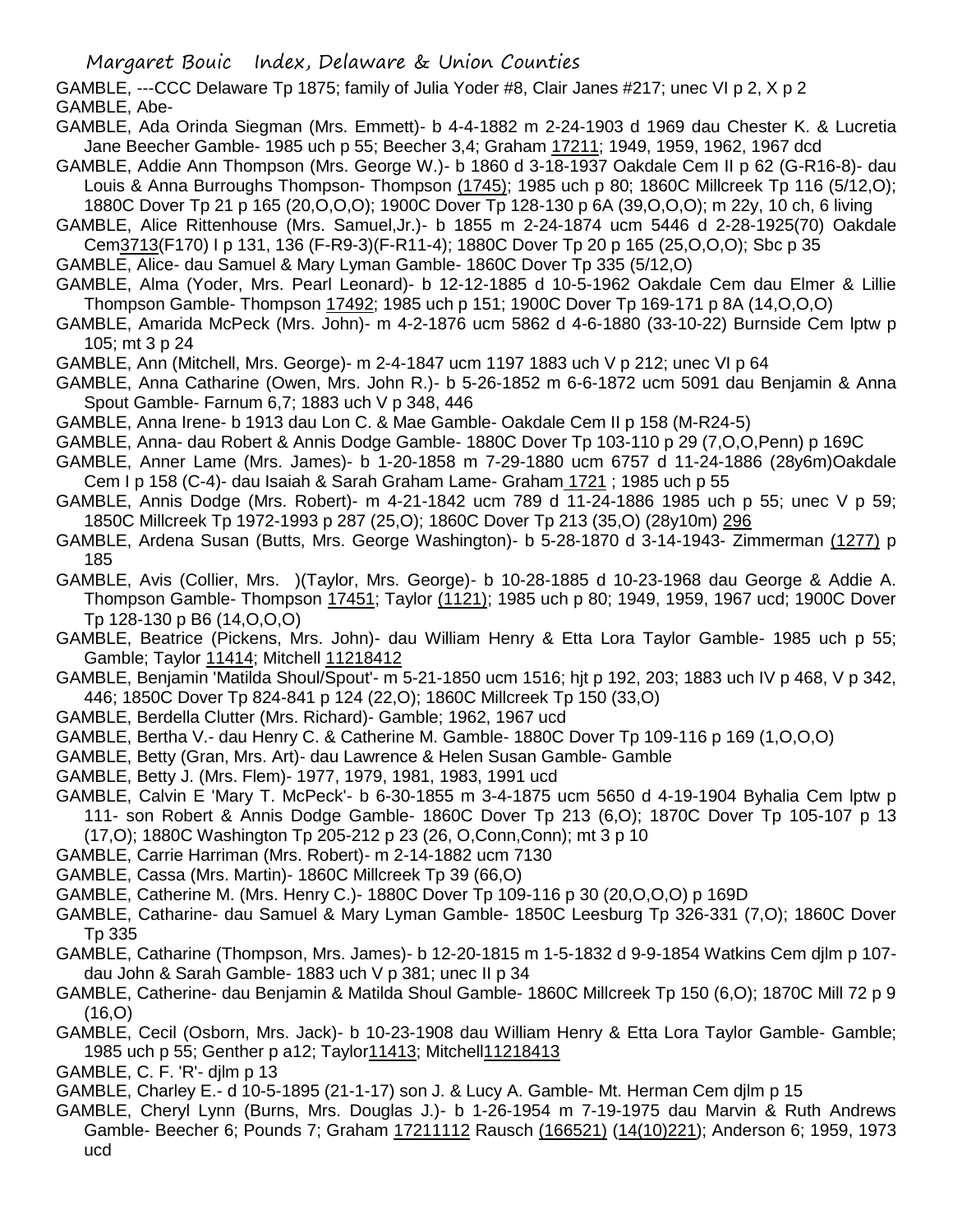- GAMBLE, Christina Duval (Pagniano, Mrs. ) (Mrs. Daniel Andrew)- m (2) 7-8-1989- dau Mr. & Mrs. James Duval- Gamble; Graham
- GAMBLE, Christina E.- 1977, 1979, 1981, 1983 ucd
- GAMBLE, Clara A. Low (Mrs. Lee)- b 1887 d 9-12-1970 (81) Oakdale Cem II p 139 (M-R5-11) dau John & Harriett C. Parrott Low- Gamble; Parrott 4
- GAMBLE, Clara L. Thompson (Mrs. Tunis)- b 9-29-1881 m 4-4-1901 d 7-13-1961 Oakdale Cem II p 39 (G-RS-1)- dau James & Catherine Ramsey Thompson- Thompson 4
- GAMBLE, Clara Lucy Kidd (Mrs. Donald Max)- b 1-15-1940 m 7-12-1966 dau Bickmore Brigham & Alice Amelia Turner Kidd- McKitrick p 170
- GAMBLE, Clarence William 'Renua Jane Morris'- b 3-8-1921 son William Henry & Etta Lora Taylor Gamble-1985 uch p 55; Taylor 11411, Mitchell 11218411; Genther p a12; 1949, 1967, 1971, 1973, 1975, 1977, 1979, 1981, 1983, 1991 ucd
- GAMBLE, Clarinda (Guy, Mrs. James)- m 9-24-1865 ucm 3801 dau Robert & Annis Dodge Gamble- 1850C Millcreek Tp 1972-1993 p 287 (5,O); 1860C Dover Tp 213
- GAMBLE, Clarissa Tanner (Mrs. Robert)- m 6-9-1859 mt 6-15-1959; unec V p 9; 1860C Dover Tp 336 (17,O)
- GAMBLE, Cletus- son Jearl C. & Minnie Hinton Gamble- Gamble
- GAMBLE, Cloestra/Colesta (Dunbar, Mrs. George)- b 1-14-1914 dau William Henry & Etta Lora Taylor Gamble- 1985 uch p 55; Taylor 11415, Mitchell 11218415
- GAMBLE, Dana- b 1977 son Christina Gamble- 1981 ucd
- GAMBLE, Daniel Andrew 'Christina Duval Pagniano'- b 9-12-1950 m 7-8-1989 son Marvin & Ruth Andrews Gamble- Gamble; Graham 17211111; Anderson 6; 1959, 1973, 1979 ucd; Pounds 7; 1975, 1977 ucd
- GAMBLE, David William- b 1956 son Clarence W. & Renua Jane Morse Gamble- Taylor 114111, Mitchell 112184111; 1971, 1975 ucd
- GAMBLE, Diane Christine (Rissler, Mrs. Jim)- b 6-15-1958 m 4-14-1984 dau Marvin & Ruth Andrews Gamble-Gamble; Graham 17211113, Beecher; Pounds 7; 1959, 1973 1975, 1977 ucd
- GAMBLE, Chester Donald 'Lucille Wilson'- b 2-9-1905 m 9-1-1926 son Emmett & Ada Seigman Gamble- 1985 uch p 55; Gamble; Wilson; Beecher 4,5; Graham 172111; Pounds 5,6; 1949, 1959, 1967, 1971, 1973, 1975, 1977, 1979, 1981, 1983, 1991 ucd
- GAMBLE, Christina- 1991 ucd
- GAMBLE, Dana- b 1977 son Christina Gamble- 1983 ucd
- GAMBLE, David- son Donald C. & Ruth D. Gamble- 1962 ucd(12)
- GAMBLE, Deborah Lynn- dau Walter Isaiah & Vera P. Taulbee Gamble- 1985 uch p 55
- GAMBLE, Dennie (11-1882) Broadway- unec III p 3
- GAMBLE, Diane- dau Donald C. & Ruth Gamble- 1962 ucd (3)
- GAMBLE, Diane- dau Marvin & Ruth Andrews Gamble- Gamble; 1975, 1977 ucd
- GAMBLE, Donald C. 'Ruth D.'- 1962 ucd
- GAMBLE, Donald Max 'Clara Lucy Kidd'- m 7-12-1966- McKitrick p 170
- GAMBLE, Dorothy C.- 1917 dau Lon C. & Mae Gamble Oakdale Cem II p 158 (M-R24-5)
- GAMBLE, Dorothy (Phelps, Mrs. Wilbur)- dau Pearl & Eva McNeal Gamble- Gamble
- GAMBLE, Earnest J.- b 7-1887 son John B. & Emma Gamble- 1900C Dover Tp 125-127 p 6 (12,O,O,O)
- GAMBLE, Edith L.- b 8-1889 dau John B. & Emma Gamble- 1900C Dover Tp 125-127 p 6 (10,O,O,O)
- GAMBLE, Effie (Hanes, Mrs. Glenn)- b 6-12-1902 m 9-2-1924 d 1977 Oakdale Cem II p 154 (M-R20-9) dau
- George & Addie L. Thompson Gamble- 1985 uch p 80; Thompson 17456
- GAMBLE, Eileen (Emberton, Mrs. William)- dau James & Gertrude L. Dysert Gamble- Gamble
- GAMBLE, Eliza (Conklin, Mrs. Joseph)- m 4-10-1832 ucm 264; 1883 uch V p 332; unec II p 34
- GAMBLE, Eliza- b c 1808 dau Robert & Katherine Bennet Gamble- Bashare letter
- GAMBLE, Eliza (Rizer, Mrs. )- sister Media Gamble- dcw Bk 4 p 196 (22)
- GAMBLE, Elizabeth (Conklin, Mrs. Joseph)- unec VIII p 70
- GAMBLE, Elizabeth (Thompson, Mrs. James)- m 12-29-1855 ucm 2373 dau John & Sarah Gamble- 1883 uch V p 381; 1840C Millcreek Tp 1291 (-5); 1850c Mil Tp 1974-1995 p 287 (12,O); 1880C Dover Tp 10-11-p 37 (42,O,O,O); Thompson
- GAMBLE, Elmer Ellsworth 'Lillie E. Thompson'- b 7-19-1864 d 9-3-90 Mt. Herman Cem- son Samuel & Mary Lyman Gamble- 1883 uch V p 373; 1985 uch p 151; Thompson (17492); 1870C Dover Tp 34-35 p 4 (7,O); 1880C Dover Tp 21 p 165 (18,O,O,O); 1880C Scioto Tp 306; 1900C Dover Tp 123-125 p 6A (36,O,O,O); wd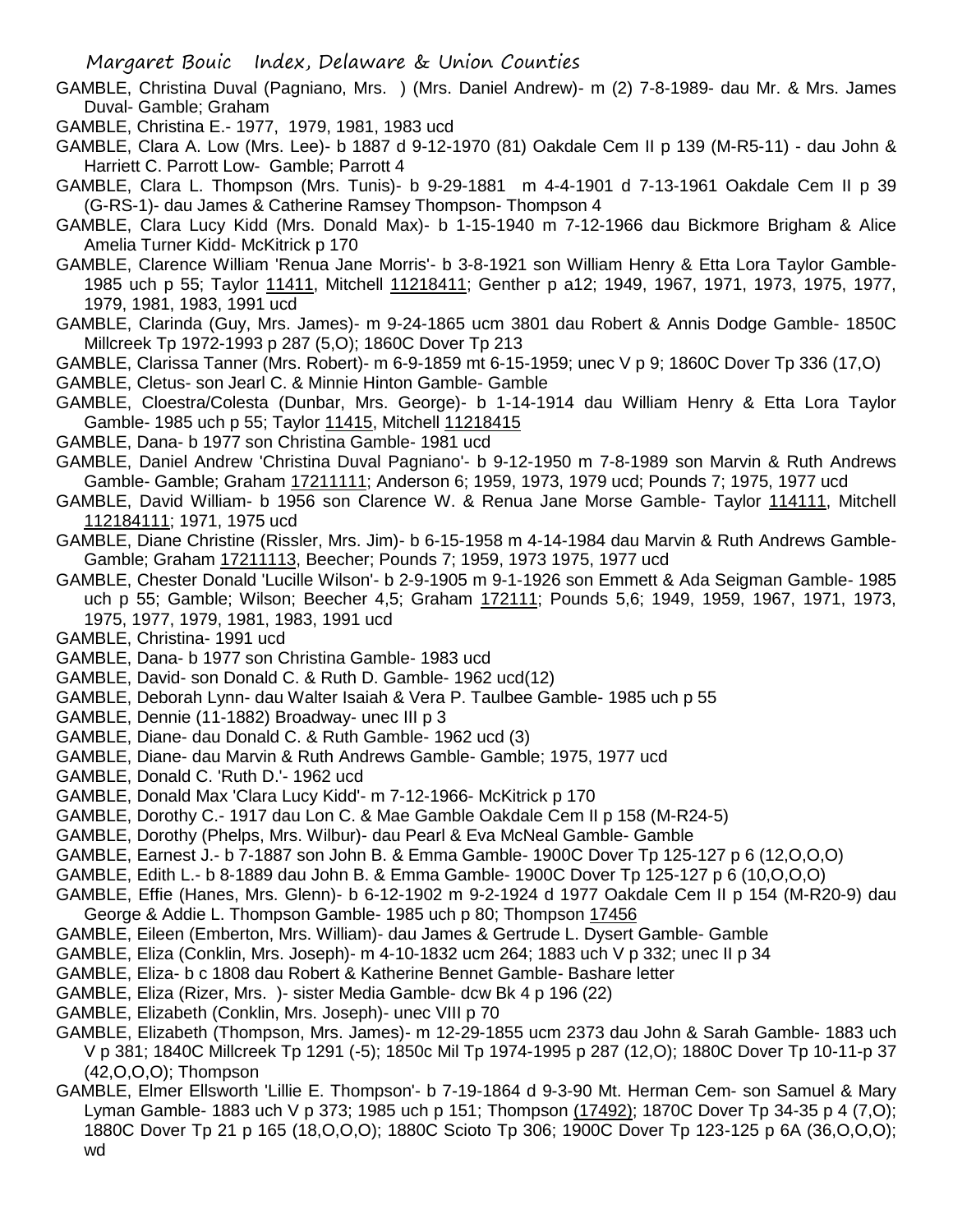- GAMBLE, Elva Bandy (Mrs. Walter Isaiah)- Beecher; Graham 172112); 1985 uch p 55
- GAMBLE, Walter Emerson- b 4-10-1933 son Walter Isaiah & Elva Bandy Gamble- 1985 uch p 55, 60; Gamble Graham
- GAMBLE, Emma (Mrs. John B.)- b 6-1860 1900C Dover Tp 125-127 p 6A (39,O,O,O); m 17y 9 ch 8 living
- GAMBLE, Emma B.- d 12-13-1917 (4d) Oakdale Cem II p 39 (G-R5-1) dau Tunis & Clara L. Thompson Gamble
- GAMBLE, Emma- dau Robert Gamble- 1870C Dover Tp 105-107 p 13 (4,O); 1880C Dover Tp 103-110 p 29 (13,O,O,Penn) p 169C
- GAMBLE, Emmet 'Ada Siegman'- b 6-27-1881 m 2-24-1903 d 1-13-1941 (59) Oakdale Cem II p 86 (H-RR-8) son James & Anner Lame Gamble- 1985 uch p 55; Beecher 3,4; Graham17211
- GAMBLE, Erma (Crosgrave, Mrs. Richard)- dau Tunis & Clara Gamble Thompson- Gamble
- GAMBLE, Etha L.- b 2-1897 dau John B. & Emma Gamble- 1900C Dover Tp 125-127 p 6A (3,O,O,O)
- GAMBLE, Ethel- b 11-1899 dau George M/W & Mary T. Thompson Gamble- 1900C Dover Tp 184-186 p 8B (6/12,O,O,O)
- GAMBLE, Ethel Pounds (Mrs. Hugh E.)(Randall, Mrs. )- dau Thomas F. & Kate Frazier Pounds- Pounds 4,5; Thompson (17493)
- GAMBLE, Etta Lora Taylor (Mrs. William H)- b 11-23-1883 m 1905 d 12-24-1967 dau Adrian & Lou Rittenhouse Taylor- 1985 uch p 55; 1915 uch p 1097; Genther p a12; Taylor 11141; Mitchell 1121841; 1949, 1962 ucd
- GAMBLE, Eva Anner (Boyer, Mrs. )- b 7-17-1883- dau James & Anner Lame Gamble- 1985 uch p 55; Graham 17212
- GAMBLE, Eva McNeal (Mrs. Pearl)- Gamble
- GAMBLE, Eva M. (Wright, Mrs. John D.)- b 11-12-1921 m 7-7-1959 dau Richard & Berdella Clutter Gamble-Gamble
- GAMBLE, Flem 'Betty J.'- 1977, 1979, 1981, 1983, 1991 ucd
- GAMBLE, Frank L.- b 1888 d 10-4-1944 Oakdale Cem II p 54 (G-R11-11) uninf p 27- son Samuel & Rose Columber Gamble- 1900C Dover Tp 187-189 p 8B (12,O,O,O)
- GAMBLE, Genet 'Peggy Burns'- unec III p 15
- GAMBLE, George E.- unec V p 9
- GAMBLE, George M. 'Addie Ann Thompson'- b 1857 m 9-12-1877 ucm 6116 d 3-15-1936 Oakdale Cem II p 62 (G-R16-8) son Samuel & Mary Lyman Gamble- 1985 uch p 80; 1883 uch V p 373; Thompson (1745); 1870C Dover Tp 34-35 p 4 (13,O); 1880C Dover Tp 21 p 165 (22,O,O,O) p 0165; 1900C Dover Tp 128-130 p 6 (42,O,O,O)
- GAMBLE, George- son Robert Gamble- 1870C Dover Tp 105-107 p 13 (1,O); 1880C Dover Tp 103-110 p 29 (10,O,O,Penn)
- GAMBLE, George W/M. 'Mary E. Thompson'- b 8-1870 1891- unec V p 9; 1900C Dover Tp 184-186 p 18B (29,O,O,Penn)
- GAMBLE, Gerald- b 1-1891 son George M/W & Mary E. Thompson Gamble- 1900C Dover Tp 184-186 p 8B (9,O,O,O)
- GAMBLE, Gertrude Annie- (Shear, Mrs. )- b 2-1882 d 1969 dau George & Addie Ann Thompson Gamble-1985 uch p 80; Thompson 17453; 1900C Dover Tp 128-1130 p 6 (18,O,O,O)
- GAMBLE, Gertrude L. Dysert (Mrs. James)- b 3-9-1907 m 8-10-1935 d 6-28-1971 Claibourne Cem p 105- dau J. W. & Deltha Fields Dysert- Gamble; 1949, 1962, 1971, 1973 ucd
- GAMBLE, Gladys- b 10-1892 dau George M/W & Mary E. Thompson Gamble- 1900C Dover Tp 184-186 p 8B (7,O,O,O)
- GAMBLE, Gladys (Kirby, Mrs. Glenn I.)- b 9-1898 m 9-1-1919- 1985 uch p 80 dau George & Addie Ann Thompson Gamble- Thompson 17455; Gamble; Kirby
- GAMBLE, Glenna (Weaver, Mrs. James Edward)- b 1-12-1889 d 5-17-1975 Lancaster dau George M. & Addie Ann Thompson Gamble- 1985 uch p 80; John Weaver IV (136); 1900C Dover Tp 128-130 [ 6A (10,O,O,O)
- GAMBLE, Harriet- d 11-8-1851 (1-7-4) Smith Cem djlm p 99 dau Samuel & Mary Layman Gamble- 1883 uch V p 373; 1850C Leesburg Tp 326-331 p 50 (11/12,O)
- GAMBLE, Helen Susan Groome (Mrs. Lawrence)- b 10-5-1898 m 2-18-1917 d 7-18-1978 Oakdale Cem II p 71 (B-R4-2) dau Fletcher & Marguerite Cramer Groome- Gamble; 1949, 1971 ucd
- GAMBLE, Henry C. 'Catherine M.'- 1880C Dover Tp 109-116 p 30 (27,O,O,O) p 169A
- GAMBLE, Hugh E. 'Ethel Pounds'' ' b 10-27-1890 d 1-11-1963 son Elmer & Lillie E. Thompson Gamble-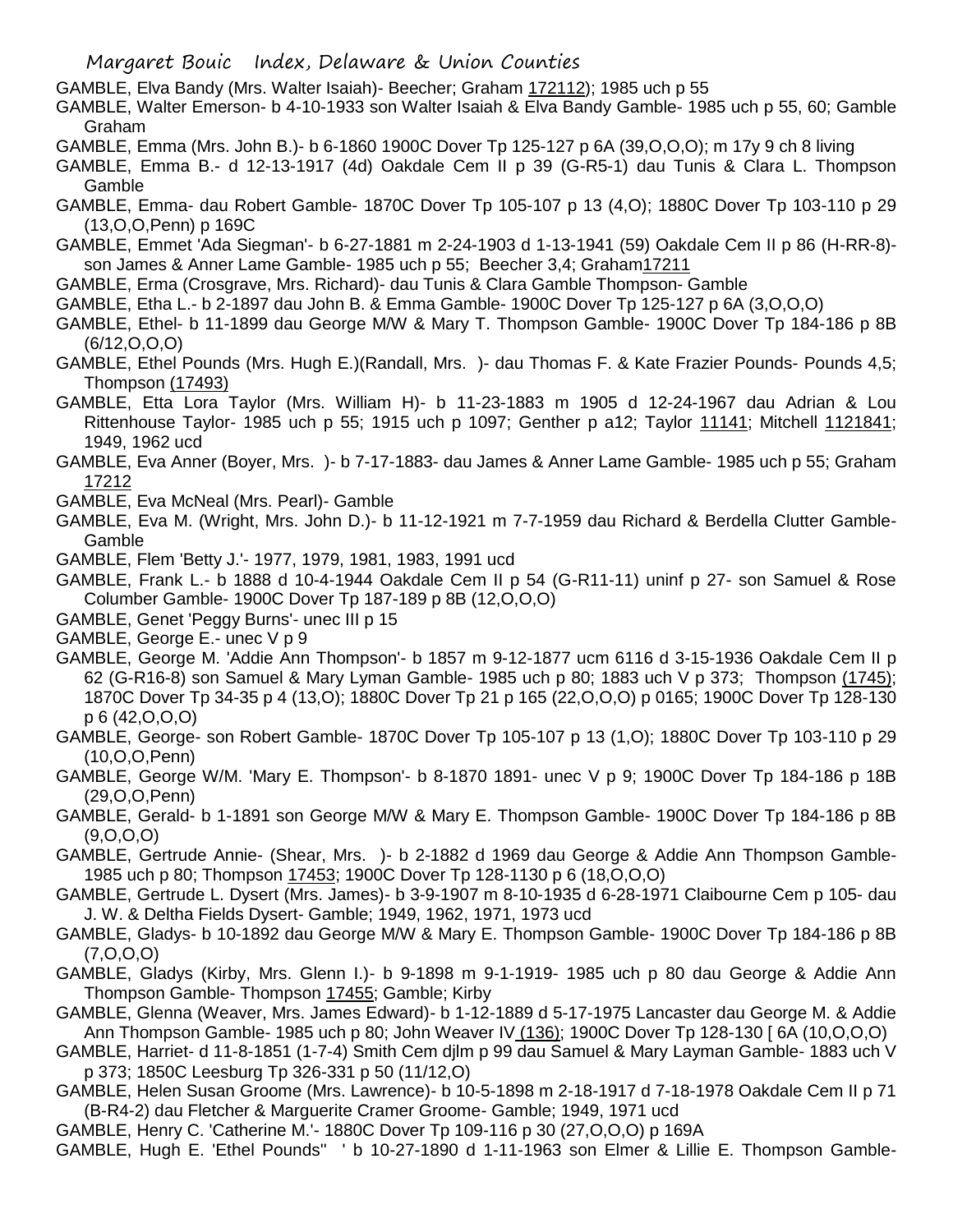- Margaret Bouic Index, Delaware & Union Counties
- Thompson 17494; 1900C Dover Tp 123-125 p 6A (9,O,O,O)
- GAMBLE, Iona Fay- b 6-10-1907 un co births- d 1938 Oakdale Cem II p 39 (G-R5-d) dau Tunis W. & Clara Thompson Gamble
- GAMBLE, Isaiah Lame- b 6-24-1885/6 d 6-20-1888 (3) Oakdale Cem398 I p 158 (C-4) son James Dodge & Anner Lame Gamble- 1985 uch p 55
- GAMBLE, James (of Cincinnati)- dcw Bk 4 p 196(22)
- GAMBLE, James Dodge 'Anner Lame'- b 1858 m 7-29-1880 ucm 6757 d 5-16-1929(71) Oakdale Cem 4140(C84) I p 158 (C-4)- son Robert & Annis Dodge Gamble- 1985 uch p 55; Graham 1721; 1860C Dover Tp 213 (2,O); 1880C Millcreek Tp 10 (22,O,O,O) p 0163
- GAMBLE, James Emmet- son Walter I. Gamble- Gamble; 1985 uch p 55
- GAMBLE, James F.'Gertrude L. Dysert''Ruby Fields'- b 10-8-1903 m 8-10-1935- d 3-29-1987 (83) Claibourne Cem p 105- son Pearl & Eva McNeal Gamble- Gamble; 1949, 1962, 1971, 1973, 1975, 1977, 1979, 1981, 1983 ucd
- GAMBLE, Rev. James N.- d 12-19-1842- unec XII p 55
- GAMBLE, James R.- d 10-3-1863 (5m28d) Mt. Herman Cem djlm p 13 son C. F. & R.
- GAMBLE, Nancy Jane (Beck, Mrs. James D.)- b 12-5-1880 d 2-4-1973 Oakdale Cem II p 84; Gamble
- GAMBLE, Jane H.- b 12-1880 dau Samuel & Rose Columber Gamble- 1900C Dover Tp 187-189 p 8B  $(19,0,0,0)$
- GAMBLE, Jane (Irwin, Mrs. John)- unec X p 50
- GAMBLE, Renua Jane Morse (Mrs. Clarence W.)- dau George Nelson & Mabel Berne Geyer Morse- 1985 uch p 55, 99; Gamble; 1959, 1962, 1967, 1971, 1973, 1975, 1977, 1981, 1983, 1991 ucd
- GAMBLE, Jearl C. 'Minnie Hinton'- b 10-10-1914 m 9-21-1941 d 3-30-1973 (58) son Pearl & Eva McNeal Gamble- Gamble
- GAMBLE, James- son Pearl & Eva McNeal Gamble- Gamble
- GAMBLE, Jeff- b 1952 lived with Glenn M. & Patricia L. Wykoff- 1967 ucd
- GAMBLE, Jennie- dau George & Addie Thompson Gamble- Thompson 17457
- GAMBLE, Jewitt 'Peggy Burns'- brother Robert Gamble- 1883 uch V p 301
- GAMBLE, Joan- d 4-14-1925 (9m) Oakdale Cem 3721(G17) II p 39 (G-R5-1)
- GAMBLE, Joan Blanche (Harris, Mrs. Charles)- b 4-22-1930 m 8-27-1949 dau Donald & Lucille Wilson Gamble- Graham 1721112; Beecher 5,6; Pounds 6,7; 1949 ucd
- GAMBLE, John 'Amanda McPeck'- m 4-2-1876 ucm 5862; mt e p 24
- GAMBLE, John C.- b 9-4-1852 d 1-18-1904 Mt. Herman Cem djlm p 16- 1883 uch V p 373; 1860C Dover Tp 335 (7,O); 1870C Dover Tp 34-35 p 4 (17,O)
- GAMBLE, John B. 'Emma'- b 3-1847 1900C Dover Tp 135-127 p 6A (53,O,O,O) m 17y
- GAMBLE, John 'Catherine Freese'- 1908 dch p 772
- GAMBLE, John Christopher- b 10-11-1981 son John & Susan Picklesimer Gamble- Gamble
- GAMBLE, John- b 1960 lived with Glenn M. & Patricia L. Wycoff- 1967 ucd
- GAMBLE, John H. 'Susan M.'- Gamble; 1977, 1979, 1981, 1983 ucd
- GAMBLE, John ' Picklesimer'- Gamble
- GAMBLE, John 'Katie Price'- m 3-5-1874 ucm 5454
- GAMBLE, John 'Lucy Bowen'- m 11-29-1870 ucm 4829
- GAMBLE, John- son Pearl & Eva McNeal Gamble- Gamble
- GAMBLE, John- son Robert & Annis Dodge Gamble- 1850C Millcreek Tp 1972-1993 p 287 (1,O); 1860C Dover Tp 213 (11,O); 1870C Dover Tp 105-17 p 13 (21,O)
- GAMBLE, John 'Sarah McEntire-- m 9-3-1832 ucm 257 d 5-20-1867 (57-6-7) Watkins Cem djlm p 106, 108; son Robert & Katherine Bennett Gamble- 1883 uch IV p 557, V p 372, 381, 415, 423, 424; unec II p 34, III p 38; uca p 22; Bashure letter; 1840c Millcreek Tp 56 (30-40); 1850C mil Tp 1974-1995 p 257 (42,O); 1860C mil Tp 68 (50,O)
- GAMBLE, John Thompson- son Benjmain & Matilda Shout Gamble- 1860C Millcreek Tp 150 (3,O); 1870C Mil Tp 72 p 9 (12,O)
- GAMBLE, Joseph Nathan- son John & Picklesimer Gamble- Gamble
- GAMBLE, Karen- dau Donald C. & Ruth D. Gamble- 1962 (8),1975 ucd
- GAMBLE, Karen Jane (Pittman, Mrs. Ralph Steven)- b 1957 dau Clarence William & Renua Jane Morse Gamble- 1985 uch p 55; Mitchell 112184112; Taylor 114112; Genther p a12; 1959, 1962, 1967, 1971, 1973 ucd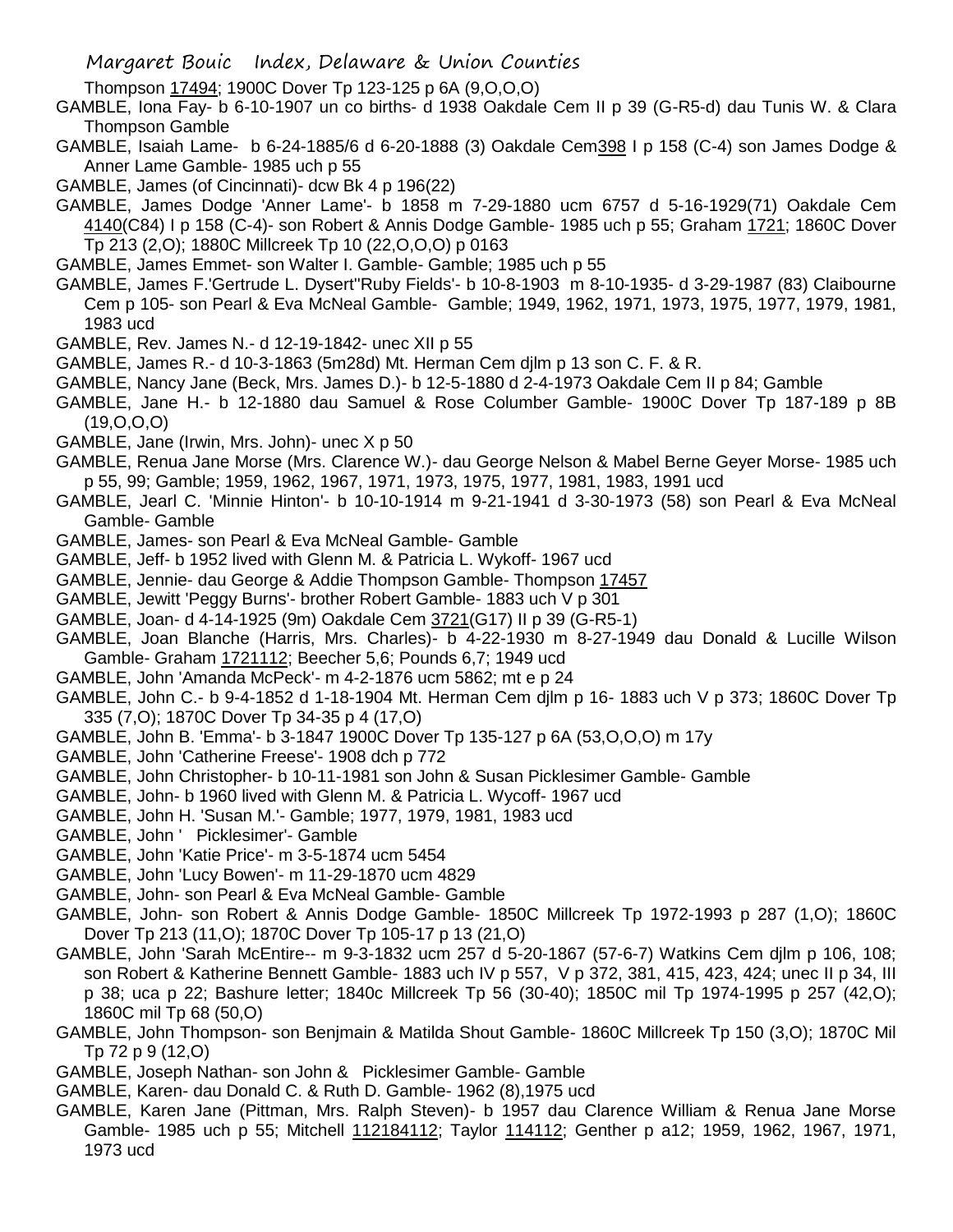- GAMBLE, Kathryn (Fox, Mrs. Andrew)- dau Tunis & Clara Thompson Gamble- Gamble
- GAMBLE, Katharine- d 8-13-1847 (4m13d) Watkins Cem djlm p 106 dau J. & S.
- GAMBLE, Katherine Bennett (Mrs. Robert)- b 1786/7 d 8-16-1833 Blues Creek Cem or 8-6-1838 (47) djlm p 77; 1985 uch p 55; Bashare letter
- GAMBLE, Katie Brice (Mrs. John)- m 3-5-1874 ucm 5454
- GAMBLE, Lawrence B. 'Helen Susan Groome' b 1894 m 2-18-1917 d 1957 Oakdale Cem II p 7 (B-R4-2)- son George & Addie A. Thompson Gamble- Thompson 17454; 1985 uch p 80; 1949 ucd
- GAMBLE, Lee 'Clara A.Low'- b 1-1884 d 1972 Oakdale Cem II p 139 (M-RS-11); son Samuel & Rose Columber Gamble- Gamble; 1900C Dover Tp 187-189 p 8B (16,O,O,O)
- GAMBLE, Letitia Breckinridge (Mrs. Robert)- dau James Breckinridge- 1883 uch V p 301
- GAMBLE, Lillie E. Thompson (Mrs. Elmer)- b 5-15-1869 d 1-7-1893 dau Lewis B. & Ann Eliza Burroughs Thompson- Thompson1749 1985 uch p 151
- GAMBLE, Lillie Temple (Mrs. Robert,Jr.)- m 12-16-1879 ucm 6616; 1880C Dover Tp 9 p 020 (22,O,O,O)
- GAMBLE, Lon C. 'Mae'- b 1882 d 1964 Oakdale Cem II p 158 (M-R24-5)
- GAMBLE, Lori Lynn- b 2-10-1962 dau Walter Emerson Gamble- 1985 uch p 60
- GAMBLE, Ica Lucille Wilson (Mrs. Donald)- b 4-16-1904 m 9-1-1926 dau Webster & Maud Lynts Wilson- 1985 uch p 147; Wilson; Graham (172111); Beecher 4,5; Pounds 5,6; Gamble; 1949, 1959, 1962, 1967, 1971, 1973, 1975, 1977, 1979, 1981, 1983, 1991 ucd; unec VIII p 28
- GAMBLE, Lucy Bowen (Mrs. John)- m 11-29-1870 ucm 4829 d 7-27-1875 (28y13d) Mt. Herman Cem djlm p 15; mt 3 p 29)
- GAMBLE, Lucy- d 7-1818 (1y2m) dau William & Nancy Gamble- Berkshire Cem- Powell p 7
- GAMBLE, Lucy A. or Nancy Ann (Rogers, Mrs. Benjamin Wallace)- b 4-21-1843 m 11-28-1859 ucm 2956 dau Robert & Annis Dodge Gamble- 1883 uch V p 672; 1985 uch p 14, 55; 1850C Millcreek Tp 1972-1993 p 287 (7,O); unec IV p 18
- GAMBLE, Mable- 1961 dcd
- GAMBLE, Mable M. (Mrs. )- d 10-19-1962 (73) bur Ind. sister Edna Wiard- Gamble
- GAMBLE, Mae (Mrs. Lon C.)- b 1883 d 1972 Oakdale Cem II p 158 (M-R24-5)
- GAMBLE, Margaret (Murphy, Mrs. Chester) dau Hugh E. \* Ethel Pounds Gamble- Thompson 174932; Pounds 5
- GAMBLE, Marion (Mills, Mrs. George)- dau Tunis & Clara Thompson Gamble- Gamble
- GAMBLE, Marjorie (Kandel, Mrs. John)- dau Lawrence & Helen Susan Groome Gamble- Gamble
- GAMBLE, Marlene/Marty Ann (Coder, Mrs. Lloyd William)- m 1-8-1956- Weaver (1259811); 1959, 1973, 1975, 1981, 1983 ucd
- GAMBLE, Marthy (Coder, Mrs. Bill)- m 1-8-1956 Coder; Gamble
- GAMBLE, Martha (Fowler, Mrs. David)- dau Pearl & Eva McNeal Gamble- Gamble
- GAMBLE, Martin 'Cassa'- 1860c Millcreek Tp 39 (76, Ky)
- GAMBLE, Marvin Dean 'Ruth Andrews'- b 12-6-1927 DJ p 121; son Donald & Ica Lucille Wilson Gamble-Beecher 5,6; Graham 1721111; Anderson 5,6; Pounds 6,7; 1949, 1959, 1967, 1971, 1973, 1975, 1977, 1979, 1981, 1983, 1991 ucd
- GAMBLE, Mary Ann- d 3-11-1849 (1y) Blues Creek Cem djlm p 96 dau S. & M.
- GAMBLE, Mary Ann (Wingfield, Mrs. William)- b 1812 m 4-18-1830 d 11-20-1868 dau Robert & Katherine Bennet Gamble- Bashare letter; ped Maxine Lombard White 31- unec II p 29
- GAMBLE, Mary A.- dau Samuel & Alice Rittenhouse Gamble- 1880C Dover Tp 20 165 (3,O,O,O)
- GAMBLE, Mary A.- d 9-7-1847 (8y17d) Watkins Cem djlm p 108- dau Samuel & Mary Lyman Gamble- 1883 uch V p 373
- GAMBLE, Mary Edith- sister Mildred Beatty- Gamble
- GAMBLE, Mary E. (Morris, Mrs. Amasa B.)- ucm 1892 unec IV p 18
- GAMBLE, Mary E. Thompson (Mrs. George W.)- b 11-1874; 1891 unec V p 9; 1900C Dover Tp 184-186 p 8B (25,O,O,O) m 9 y, 4 ch
- GAMBLE, Mary J. (Mrs. Calvin)- b 8-28-1856 d 10-9-1917 Byhalia Cem lptw p 111
- GAMBLE, Mary- d 9-4-1881 (3-3-2) Mt. Herman Cem djlm p 16- dau J. Gamble
- GAMBLE, Mary Louise (Mrs. Walter C.)- b 1929 Oakdale Cem II p 138 (M-R4-7)
- GAMBLE, Mary Layman (Mrs. Samuel)- b 12-10-1820 m 9-15-1839/9-25-1837 ucm 451 d 9-4-1882 (60-9-20) Mt. Herman Cem djlm p 16, 76, 99, 108; dau Samuel & Phebe Layman; 1883 uch V p 364, 373; 1850C Leesburg Tp 326-331 p 50 (30,O); 1860C Dover Tp 335 (39,O); 1870C Dover Tp 34,35 p 4 (53,O)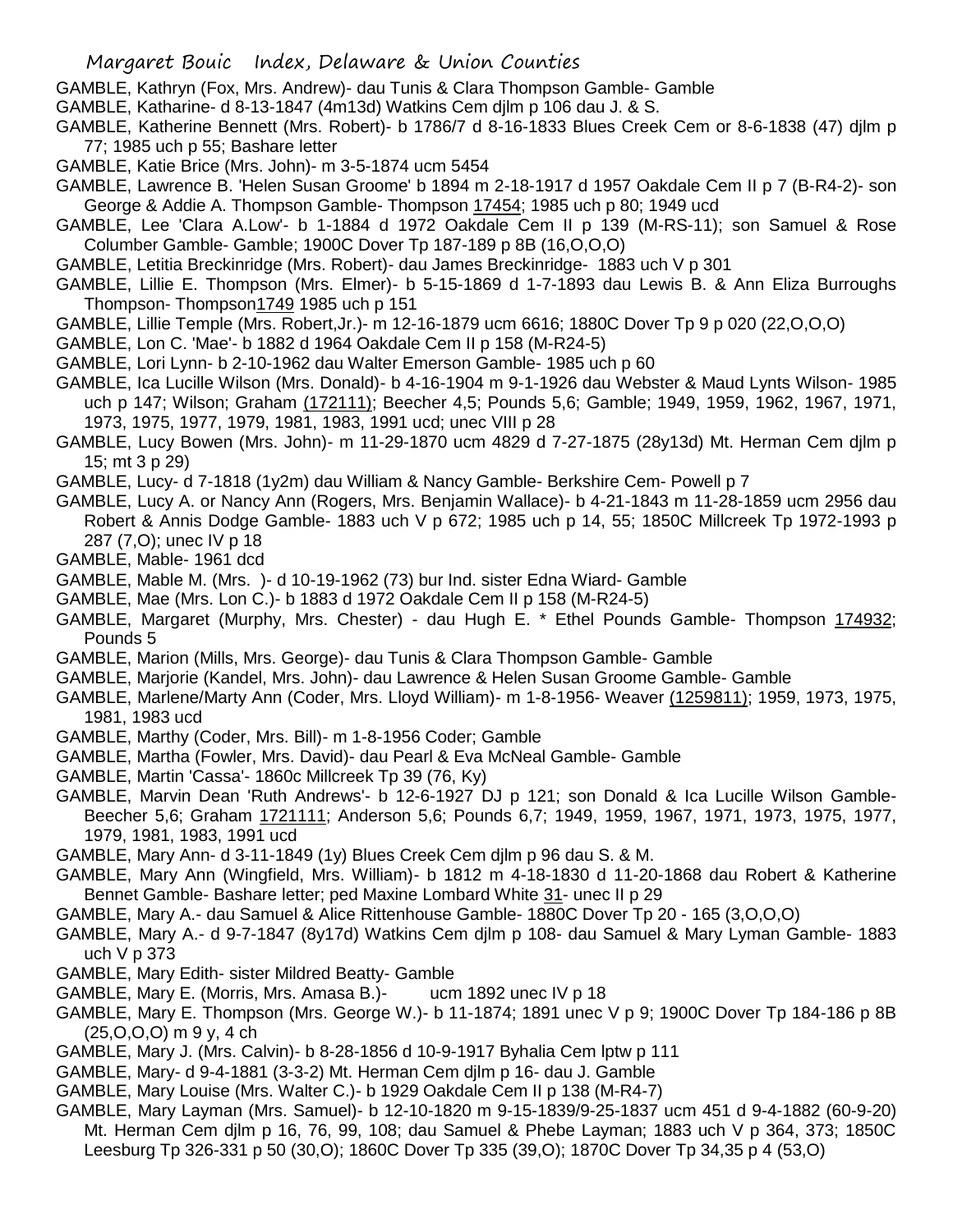- GAMBLE, Mary A.- d 9-7-1847 (8y17d) Watkins Cem p 108- dau Samuel & Marty Lyman Gamble- 1883 uch V p 373
- GAMBLE, Mary T. McPeck (Mrs. Calvin E.)- m 3-4-1875 ucm 5650; mt 3 p 10; 1880C Washington Tp 205-212 p 23 (23,O,O,O)
- GAMBLE, Matilda- dau Robert & Katherine Bennet Gamble- Bashare letter
- GAMBLE, Matilda (Price, Mrs. Aaron)- m 8-7-1864 ucm 3608
- GAMBLE, Matilda Shoul/Spout (Mrs. Benjamin)- m 5-21-1850 ucm 1516- 1883 uch V p 446; 1860C Millcreek Tp 150 (26,O)
- GAMBLE, Matilda (Thompson, Mrs. William)- m 4-7-1832/3-26-1832 ucm 263; uec II p 34; Thompson(10)
- GAMBLE, Media- will dcw Bk 4 p 196(22)
- GAMBLE, Michael D.- 1991 ucd
- GAMBLE, Mildred (Beatty, Mrs. )- sister Mary Edith Gamble- Gamble
- GAMBLE, Minnie Hinton (Mrs. Jearl C.)- m 9-21-1941- Gamble
- GAMBLE, Minnie M.- d 3-26-1875 (3-2-26) dau J. & Lucy A. Gamble Mt. Herman Cem djlm p 15
- GAMBLE, M. L.- 1883 uch V p 364
- GAMBLE, Mollie (Mrs. James D.)- b 1850 d 2-18-1936 Oakdale Cem I p 158 (C-4)
- GAMBLE, Mutia A.?- dau Samuel & Alice Rittenhouse Gamble- 1880C Dover Tp 20 p 165 (1,O,O,O)
- GAMBLE, Nancy Baughman (Mrs. Robert)- m 2-12-1872 ucm 5051 d 4-6-1877 (21/24-8-17) Watkins Cem djlm p 1-4 dau J. & M. Baughman
- GAMBLE, Nancy L. (Mrs. Robert)- 1870C Dover Tp 105-107 p 13 (24, Penn)
- GAMBLE, Nancy (Mrs. William)- Powell p 7, 32
- GAMBLE, Obediah- son Martin & Cassa Gamble- 1860C Millcreek Tp 39 (37,O)
- GAMBLE, Pamela (Cramer, Mrs. Robert)- dau Jearl C. & Minnie Hinton Gamble- Gamble
- GAMBLE, Paura- b 1978 ch John H. & Susan Gamble- 1981, 1983 ucd
- GAMBLE, Pearl 'Eva McNeal'- Gamble
- GAMBLE, Pearly O.- son Amanda Gamble- lptw p 106; 1880C Washington Tp 201-208 p 22 (3,O,O,O) p 015A; granddau John McPeck
- GAMBLE, Peggy Burns (Mrs. Jewett)- dau Robert & Isabella Stockhart Burns- unec III p 15; 1883 uch V p 301
- GAMBLE, Phebe (DeBolt, Mrs. George)- m 8-17-1858 ucm 2758; unec IV p 18
- GAMBLE, Phebe (DeBolt, Mrs. George)- dau Samuel & Mary Layman Gamble- 1883 uch V p 373; unec XII p 29; 1880C Leesburg Tp 326-331 p 50 (9,O)
- GAMBLE, Phillip L. Jr.- d 5-26-1969 Vietnam- son Phillip L. Gamble- Gamble
- GAMBLE, Pride- b 2-1895 son George M/W & Mary E. Thompson Gamble- 1900C Dover Tp 184-186 p 8B  $(5,0,0,0)$
- GAMBLE, Ralph 'Thelma Jackson'- b 4-10-1912 d 10-15-1961 Oakdale Cem II p 5 (B-R2-13) son Hugh E. & Ethel Pounds Gamble- Pounds 5; Thompson 174941
- GAMBLE, Raymon- son R. M.- d 2-23-1875 (1y13d) Watkins Cem djlm p 105
- GAMBLE, Richard 'Berdella Clutter'- Gamble
- GAMBLE, Robert- 121st Ohio Inf Mt. Herman djlm p 11
- GAMBLE, Robert- 'Annis Dodge'- m 4-21-1842 ucm 789 son Robert & Katherine Bennet Gamble- Bashare letter; 1883 uch V p 672; 1985 uch p 55; unec V p 9, 59; 1850C Millcreek Tp 1972-1993 p 287 (27,O); 1860C Dover Tp 213 (37,O); 1870C Dover Tp 105-107 p 13 (47,O); 1880 Dover Tp 103-110 p 29 (55,O,Irel,Penn) p 169C; uca p 23, 53, 101, 102
- GAMBLE, Robert 'Carrie Hariman'- m 2-14-1882 ucm 7130
- GAMBLE, Robert 'Clarissa Tanner'- m 6-9-1859 ucm 2893 mt 6-15-1859; 1860c Dover Tp 336 (22,O)
- GAMBLE, Robert 'Katherine Bennet'- b 1787 Irel m c 1806/7 d 8-21/27-1839(50) Blues Creek Cem djlm p 77; 1985 uch p 55; 1883 uch V p 373 Bashare letter
- GAMBLE, Robert 'Letitia Breckinridge'- 1883 uch V p 301
- GAMBLE, Robert,Jr. 'Lillie J. Temple'- m 12-16-1879 ucm 6616 1883 uch IV p 372; 1880C Dover Tp 9 p 20 (29,O,O,O); uca p 22
- GAMBLE, Robert J.'Nancy Baughman'- m 2-12-1872 ucm 5051 d 5-1866 Watkins Cem djlm p 104; son Samuel & Mary Lyman Gamble- 1883 uch IV p 532 V p 364, 371, 372, 373, 423; unec III p 10, 28; 1850C Leesburg Tp 326-331 p 50 (12,O)
- GAMBLE, Robert- son Robert & Annis Dodge Gamble- 1860C Dover Tp 213 (9,O); 1870C Dover Tp 213(19,O); 1880C Dover Tp p 164A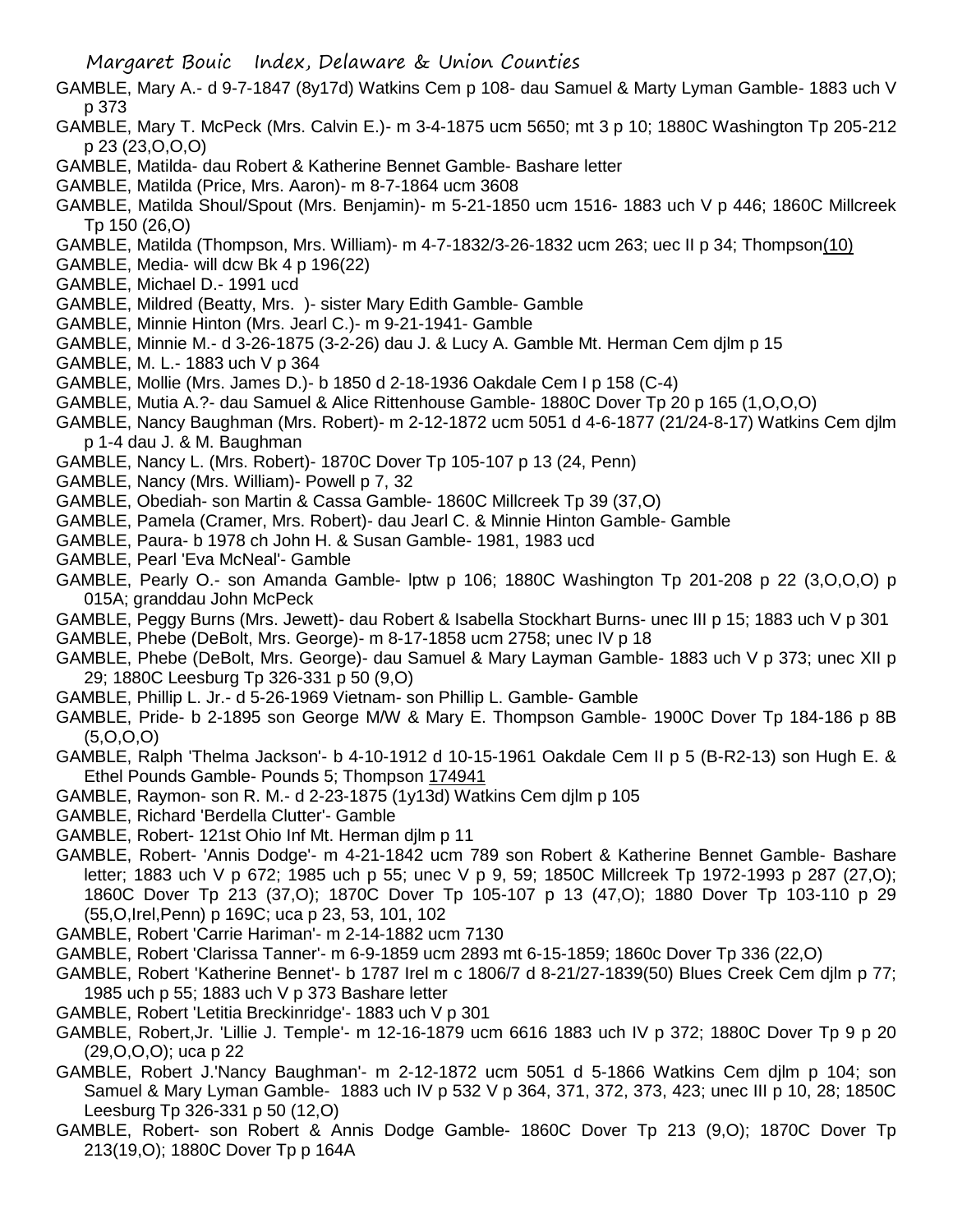- GAMBLE, Robert 'Mrs. Susan Wooley'- m 12-30-1876 ucm 6008
- GAMBLE, Rosa Collumber (Mrs. Samuel)- lic 2-9-1882 ucm 7127; 1900C Dover Tp 186-188 p 8B (38,O,O,O) 3 ch
- GAMBLE, Ruby Fields (Mrs. James F.)- Gamble; 1975, 1977, 1979, 1981, 1983, 1991 ucd
- GAMBLE, Ruth Andrews (Mrs. Marvin)- b 7-8-1928 m 8-6-1949 dau Vernon & Edith Anderson Andrews-Beecher 5,6; Pounds 6,7; Graham (1721111); 1959, 1971, 1973, 1975, 1977, 1981, 1983, 1991 ucd
- GAMBLE, Ruth (Berry, Mrs. Thomas)- dau Tunis & Clara Gamble- Gamble
- GAMBLE, Ruth D. (Mrs. Donald C.)- 1962 ucd
- GAMBLE, S.- uca p 53
- GAMBLE, Samuael- 1880C Scioto Tp 292A
- GAMBLE, Samuel 'Mary/Polly Layman'- b 10-10-1819 m 9-27-1837 ucm 451 or 9-15-1839 d 10-28-1887 Mt. Herman Cem djlm p 16, 76, 99, 108- son Robert & Catharine Bennett Gamble- Bashore letter 1883 uch V p 334, 337, 358, 364, 373, 1985 uch p 80; unec III p 30, VIII p 16,17, X p 65; 1850C Leesburg Tp 326-331 p 50 (31,O); 1860C Dover Tp 335 (40,O); 1870C Dover Tp 34-35 p 4 (54,O); mt 3 p 19
- GAMBLE, Samuel Jr. 'Alice Rittenhouse'- b 1856 Pa m 2-24-1874 ucm 5446 d 3-24-1936 Oakdale Cem I p 14 (5)son Samuel & Mary Lyman Gamble- 1883 uch V p 373; Sbc p 35; unec IV p 66; 1860C Dover Tp 335 (5,O); 1870C Dover Tp 34-35 p 4 (15,O); 1880C Dover Tp 20 p 165 (25,O,O,O) uninf p 20
- GAMBLE, Samuel 'Rosa Collumber'- lic 2-9-1882 ucm 7127
- GAMBLE, Sarah- 1870C Millcreek Tp 76 p 10 (62,O)
- GAMBLE, Sarah Ann (Irwin, Mrs. Thomas,Jr.)- unec X p 50
- GAMBLE, Sarah (Collins, Mrs. Albert M.)- d 9-26-1838 (30) Sunbury Cem- dau William & Nancy Gamble-Powell p 32
- GAMBLE, Sarah J.- 1971 dcd
- GAMBLE, Sarah McEntire (Mrs. John)- m 9-3-1832 ucm 257 djlm p 106, 108; 1883 uch V p 381; 1840C Millcreek Tp 1294 (20,); 1850C Mil Tp 1974-1995 p 287 (36,O); 1880C Dover Tp 11-12 p 37 (67,O,Va,O) p 173A; unec II p 34
- GAMBLE, Sophia (Baughman, Mrs. Leroy)- m 4-27-1876 ucm 5874 dau Robert & Annis Dodge Gamble; mt 3 p 25; 1860C Dover Tp 213 (2,O); 1870C Dover Tp 105-107 p 13 (13,O); 1880C Millcreek Tp 10 (22,O,O,O)
- GAMBLE, Susan- 1880C Taylor Tp p 132A
- GAMBLE, Susan- stepdau Charles & Mary C. Johnson- 1880C Taylor Tp 166-168 p 16 (10,O,O,O)
- GAMBLE, Susan M. Picklesimer (Mrs. John H.)- dau Lowell Picklesimer- Gamble; 1977, 1979, 1981, 1983 ucd
- GAMBLE, Susan (Wooley, Mrs. )- m(2) 12-30-1876 ucm 6008
- GAMBLE, Sylvia E.- b 10-1885 dau John B. & Emma Gamble- 1900C Dover Tp 125-127 p 6 (14,O,O,O)
- GANBLE, Taura Leeann- b 12-9-1978 dau John & Susan Picklesimer Gamble- Gamble
- GAMBLE, Thelma E. Jackson (Mrs. Ralph)- b 11-25-1918 d 12-10-1960 Oakdale Cem II p 5 (B-R2-13); Pounds 5
- GAMBLE, Thomas (of Ireland)- dcw Bk 4 p 196(22)
- GAMBLE, Thomas- b 3-27-1871 Porter Tp son Jas. & Mary Gamble- dcb
- GAMBLE, Tunis M.'Clara L. Thompson'- b 11-14-1879 m 4-4-1901 d 3-31-1938 Oakdale Cem II p 39 (G-R5-1) son George & Addie A. Thompson Gamble- Thompson 17452; 1985 uch p 80; 1880C Dover Tp 21 p 165 (6/12,O)
- GAMBLE, Urcle E.- b 12-1892 son John B. & Emma Gamble- 1900C Dover Tp 125-127 p 6 (7,O,O,O)
- GAMBLE, Vera P. Taulbee (Oney, Mrs. )(Mrs. Walter Isaiah)- 1985 uch p 55
- GAMBLE, Vernie O.- b 9-1895 son John B. & Emma Gamble- 1900C Dover Tp 125-127 p 6 94,O,O,O)
- GAMBLE, Walter C.- son Henry C. & Catherine M. Gamble- 1880C Dover Tp 109-116 p 30 (2,O,O,O) p 169D
- GAMBLE, Walter C. 'Mary Louise'- b 1904 Oakdale Cem II p 138 (M-R4-7)
- GAMBLE, Walter Isaiah 'Elva Gandy''Vera P. Taulbee'- b 7-4-1908 m(1) 9-26-1932 d 1-21-1986 (77) bur Tipp City- son Emmet & Ada Orinda Siegman Gamble- Beecher 4,5; Graham 172112; 1985 uch p 55; Gamble
- GAMBLE, Walter- son Tunis & Clara Thompson Gamble- Gamble
- GAMBLE, Willetta (Easton, Mrs. Paul)- b 1-5-1906 m 11-18-1929 d 3-20-1972 Oakdale Cem II p 146 (M-R13-1) dau William Henry & Etta Lora Taylor Gamble- Genther p a12; 1985 uch p 55; Taylor 11412, Mitchell 11218411
- GAMBLE, William- 1883 uch IV p 532
- GAMBLE, William- 1880 dch p 192; Pabst 5 p 2; 1820C Radnor Tp
- GAMBLE William Henry 'Etta Lora Taylor'- b 1875 m 1905 d 1944 Oakdale Cem I p 136 (F-R1-4) son John C.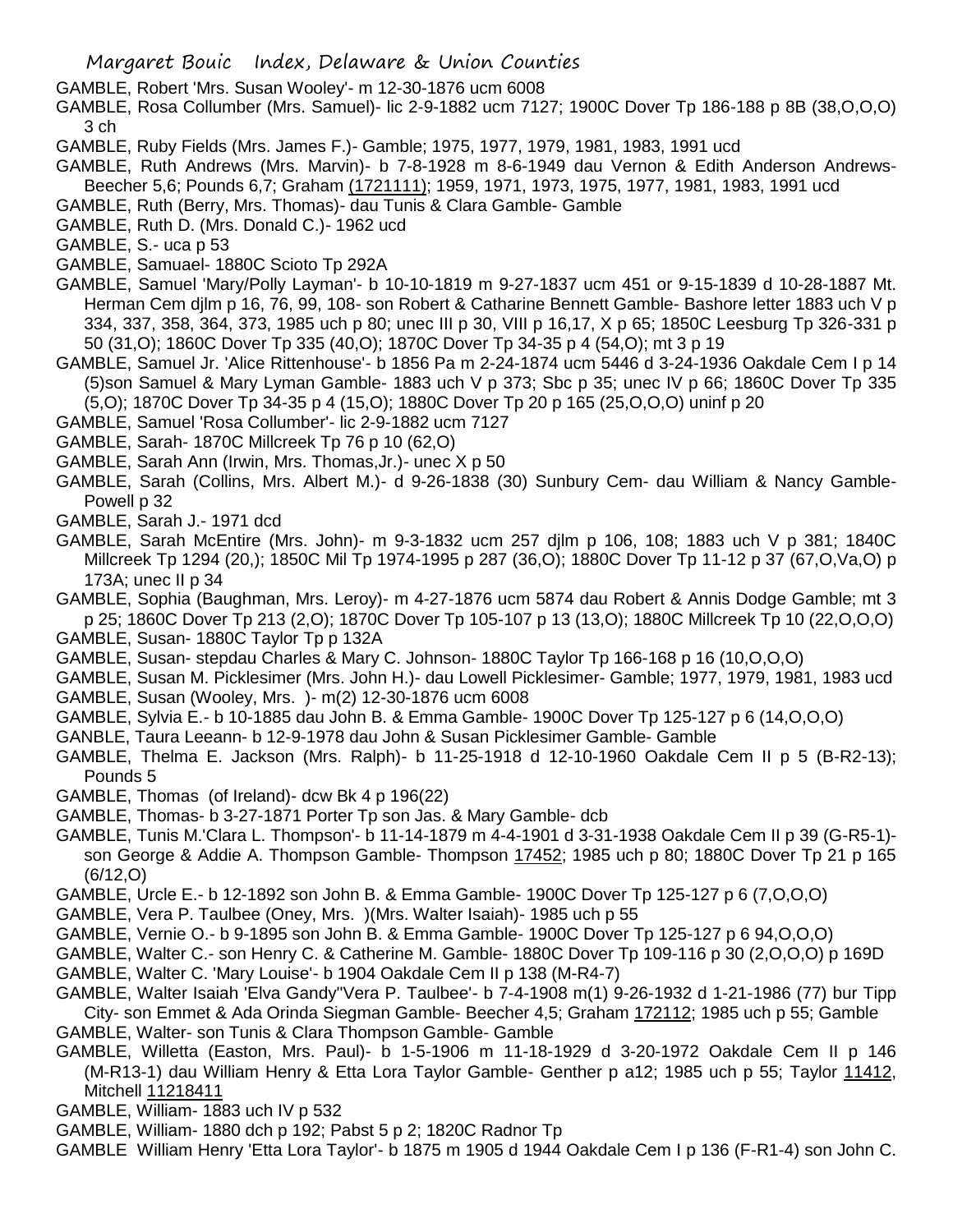- & Mary Price Gamble- Taylor (1141); 1985 uch p 55; 1915 uch p 1097; Genther p a12; Mitchell (1121841) GAMBLE, William 'Nancy'- Berkshire Tp Powell p 7, 32, 45
- GAMBLE, William- son Henry C. & Catherine M. Gamble- 1880C Dover Tp 109-116 p 30 (3,O,O,O) p 169D
- GAMBLE, William- son Robert & Katherine Bennet Gamble- Bashore letter
- GAMBLE, William W.- son Robert & Annis Dodge Gamble- 1850C Millcreek Tp 1972-1993 (3,O)
- GAMBLE, William- son Samuel & Mary Lyman Gamble- 1883 uch V p 373; 1850C Leesburg Tp 326-331 p 50 (5,O); 1860C Dover Tp 335 (15,O)
- GAMBLE, Wilma Hazel (Grody, Mrs. Jack Douglas)- b 2-13-1935 m 12-3-1952 dau Walter Isaiah & Elva Bandy Gamble- 1985 uch p 55, 60; Gamble; Beecher 5,6; Gamble 1721122
- GAMBLE, Winifred (Corbett, Mrs. Dwight Garfield)- b 6-1888 d 8-1937 dau Elmer & Lillie E. Thompson Gamble- Thompson 17493; 1900C Dover Tp 123-125 p 6A (11,O,O,O)
- GAMBOLL, ----murderer- dcga p 34 Delaware Patron & Franklin Chron 5-25-1826
- GAMBOS, Ben- brother Ernest T. Gambos- Gambox
- GAMBOS, Clara (Mrs. Ernest T.)- Gambos
- GAMBOS, Elizabeth (Souchak, Mrs. )- sister Ernest T. Gambos- Gambos
- GAMBOS, Ernest T. 'Clara'- b Hungary d 5-29-1986 (64)bur WVa-Gambos; 1976, 1980 dcd
- GAMBOS, John- brother Ernest T. Gambos- Gambos
- GAMBRELL, Lucy Elizabeth (McKitrick, Mrs. John Fate)- b 6-22-1891 m 11-28-1908 d 7-3-1973- McKitrick p 329
- GAMBY, Catherine (Jacoby, Mrs. John)- Powell p 308
- GAMEL, Dan/Dorany- b 1962 son Larry L. & J. Carol Gamel- 1971, 1976 dcd
- GAMEL, Darius- b 1968 son Larry L. & J. Carol Gamel- 1971, 1976 dcd
- GAMEL, J. Carol (Mrs. Larry L.)- 1971, 1976 dcd
- GAMEL, Larry L. 'J. Carol'- 1971, 1976 dcd
- GAMEL, Lorene- b 1961 ch Larry L. & J. Carol Gamel- 1971, 1976 dcd
- GAMEL, Mark- b 1974 son Larry L. & J. Carol Gamel- 1971, 1976 dcd
- GAMEL, Maura- b 1964 ch Larry L. & J. Carol Gamel- 1971, 1976 dcd
- GAMEL, Robert- b 1959 son Larry L. & J. Carol Gamel- 1971, 1976 dcd
- GAMEL, Tamara- b 1972 dau Larry L. & J. Carol Gamel- 1971, 1976 dcd
- GAMER, James M. 'Nancy Haggard'- m 1-31-1850 Madison Co unec XI p 45
- GAMER, Lydia (Turner, Mrs. Humphrey)- Maugans Anc p 112
- GAMER, Nancy Haggard (Mrs. James M.)- m 1-31-1850 Madison Co unec XI p 45
- GAMES,---family of Fred E. Mayer #276 unec X p 14, XI p 2
- GAMES, Ben- son Robert Evans & Elizabeth Games- 1880C Claibourne Tp 131-139 p 216A (10,O,O,O)
- GAMES, J. Ben 'Sally'- 1976, 1980 dcd
- GAMES, Ben- b 1967 son J. Ben & Sally Games- 1976, 1980 dcd
- GAMES, Benjamin- son Robert Evans & Elizabeth Games- 1880C Claibourne Tp 131-139 p 216A (25,O,O,O)
- GAMES, Betsy- b 1970 dau J. Ben & Sally Games- 1976, 1980 dcd
- GAMES, B. H.- b 1855 d 1945 Claibourne Cem p 33; unec III p 17
- GAMES, Clara- dau Robert Evans & ELizabeth Reed Games- 1880C Claibourne Tp 131-139 p 216A  $(33,0,0,0)$
- GAMES, Clarence- b d 1888 Claibourne Cem p 33
- GAMES, Dr. C. V.- b 11-24-1856 Ill d 1-15-1884 (27-1-21) Claibourne Cem p 24 son Robert Evans & Elizabeth R. Games
- GAMES, Elizabeth Reed (Mrs. Robert Evans)- b 1832 d 1919 Claibourne Cem p 24 ped Fred Mayer23- unec XI p 30; 1880C Claibourne Tp 131-139 p 216A (47,O,O,O)
- GAMES, Elizabeth- dau Robert Evans & ELizabeth Reed Games- 1880C Claibourne Tp 131-139 p 216A (7,O,O,O)
- GAMES, Florence B.- b 8-1-1879 Delaware Town dau W.? & Elizabeth Laraway Games- dcb
- GAMES, Jessie?- dau Robert Evans & ELizabeth Games- 1880C Claibourne Tp 131-139 p 216A (17,O,O,O)
- GAMES, Keturam V.- d 9-17-1878 (18-5-18) Claibourne Cem p 24 dau Robert Evans & Elizabeth R. Games
- GAMES, Lillian Rose (Taylor, Mrs. James Singleton)- b 1867 d 1910 dau Robert Evans & Elizabeth Reed Games- ped Fred Mayer11- unec XI p 30; 1880C Claibourne Tp 131-139 p 216A (12,O,O,O)
- GAMES, Margaret Ann (Mrs. Rev. Robert Ernest)- b 1869 d 1947 Claibourne Cem p 46
- GAMES, Mary D.- b 1860 d 1934 Claibourne Cem p 33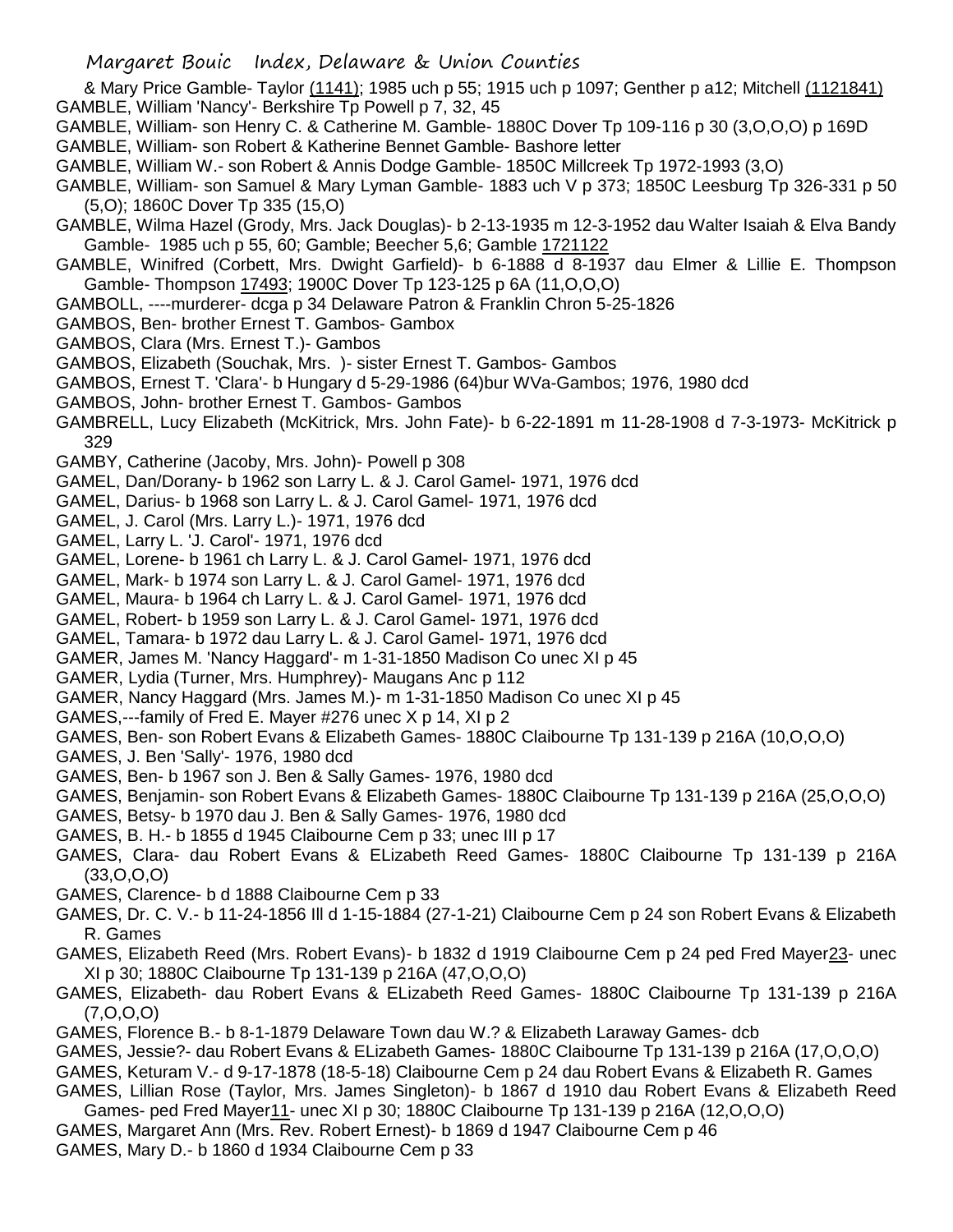- GAMES, Mary Jane (Baker, Mrs. Allen G.)- m 6-17-1852
- GAMES, Oscar- son Robert Evans & Elizabeth Reed Games- 1880C Claibourne Tp 131-139 p 216A (17,O,O,O)
- GAMES, Paul Carlisle- b 1906 d 1907 Claibourne Cem p 46
- GAMES, Rev. Robert Ernest 'Margaret Ann'- b 1870 d 1928 Claibourne Cem p 46; uca p 3,9,102
- GAMES, Robert Evans 'Elizabeth Reed'- b 1831 d 1902 OVI ped Fred Mayer22- unec XI p 30; 1880C Claibourne Tp 131-139 p 216A (49,O,O,O) p 0216
- GAMES, Robert Herschel- 1899- Claibourne Cem p 24
- GAMES, Robert 'Rosanna'- d 2-25-1876 (82-1-27) Sunbury Cem- Powell p 44
- GAMES, Rosanna (Mrs. Robert)- d 1-15-1858 (66y2m) Sunbury Cem Powell p 44
- GAMES, Sally (Mrs. J. Ben)- 1976, 1980 dcd
- GAMES, Susannah (Imes, Mrs. John)- m 8-31-1856 dcm
- GAMES, Ulysses- son Robert Evans & ELizabeth Reed Games- 1880C Claibourne Tp 131-139 p 216A (23,O,O,O)
- GAMESTER, Jack- 1964 dcd
- GAMMAN, Jemima (Spicer, Mrs. Orin)- m 11-29-1865 ucm 3858
- GAMMELL,---1908 dch p 394
- GAMMEL, David 'Margaret Stith'- m 7-5-1855 dcm- son Frederick & Elizabeth Gammel- 1850C Porter Tp p 170 (21,O)
- GAMMEL, Elizabeth Adams (Mrs. Frederick)- 1976 dch p 376; 1850C Porter Tp p 170 (62, Pa)
- GAMMEL, Elizabeth- dau Frederick & ELizabeth Gammel- 1850C Porter Tp p 170 (11,O)
- GAMMEL, Frederick 'Elizabeth Adams'- 1976 dch p 376; Gammill; 1850C Porter Tp p 170 (62, Pa)
- GAMMEL, Frederick W.- son Frederick & Elizabeth Gammel 1850C Porter Tp p 170 (17,O)
- GAMMEL, Jane A.- dau William A. & Sarah A. Gammel- 1850C Porter Tp p 169 (5,O)
- GAMMEL, Jane W.- dau Frederick & ELizabeth Gammel- 1850C Porter Tp p 170 (24,Pa)
- GAMMEL, Margaret Stith (Mrs. David)- m 7-5-1855 dcm
- GAMMEL, Mary- dau William A. & Sarah A. Gammel- 1850C Porter Tp 3167 p 169 (3/4,O)
- GAMMEL, Milo- son William A. & Sarah A. Gammel- 1850C Porter Tp 3167 p 169 (2,O)
- GAMMEL, Robert M.- son Frederick & ELizabeth Gammel- 1850C Porter Tp p 170 (19,O),
- GAMMEL, Sarah A. (Mrs. William A.)- 1850C Porter Tp 3167 p 169 (28, Pa)
- GAMMEL, William A. 'Sarah A.'- 1850C Porter Tp 3167 p 169 (27, Pa)
- GAMMELL, Donna M. (Mrs. Harold C.)- 1975 ucd
- GAMMELL, Doris Shinault (Mrs. Jerry)- b 11-22-1929 d 11-16-1984 (54) bur Pleasant Hill Cem- dau Walter & Cass Shinault- Gammell
- GAMMELL, Frederick 'Mary Galpin'- m 4-9-1854 dcm
- GAMMELL, Gloria (Mrs. Harold)(Ilse, Mrs. )- Fammell
- GAMMELL, Harold C. 'Donna M.'- 1975 ucd
- GAMMELL, James Augustus- ch Mary C. Van Houten Gammell- dcw Bk 3 p 395
- GAMMELL, James E. 'Sarah'- b 2-1873 grandson-in-law of Andrew Palmer- 1900C Allen Tp 24-26 p A2 (27,O,O,O) m 2 y
- GAMMELL, Jerry 'Doris Shinault'- Gammell
- GAMMELL, Judith Lynn- b 1965 dau Harold C. & Donna M. Gammell- Gammell; 1975 ucd
- GAMMELL, Lori- b 1966 dau Harold C. & Donna M. Gammell- Gammell; 1975 ucd
- GAMMELL, Lucinda Galpin (Mrs. Martin)- m 2-19-1854 dcm
- GAMMELL, Mannie D.- b 8-29-1881 Kingston Tp dau S. S. & Mary E. Johnson Gammell- dcb
- GAMMELL, Martin 'Lucinda Galpin'- m 2-19-1854 dcm
- GAMMELL, Mary C. Van Houten- dau James Van Houten Gammell- dcw Bk 3 p 395
- GAMMELL, Mary Ella- dau Mary C. Van Houten Gammell- dcw Bk 3 p 395
- GAMMELL, Mary Galpin (Mrs. Frederick)- m 4-9-1854 dcm
- GAMMELL, Robert Lowell- b 1969 son Harold C. & Donna M. Gammell- Gammell; 1975 ucd
- GAMMELL, Sandra- b 1974- dau Harold Gammell- Gammell; 1975 ucd
- GAMMELL, Stephanie- b 1972 dau Harold C. & Donna M. Gammell- Gammell; 1975 ucd
- GAMMELL, Sarah (Mrs. James)- b 1-1882 granddau Andrew Palmer- 1900C Allen Tp 24-26 p A2 (18, O,O,O); m 2 y 2 children
- GAMMELL, Thomas- b 1964 son Harold C. & Donna M. Gammell- 1975 ucd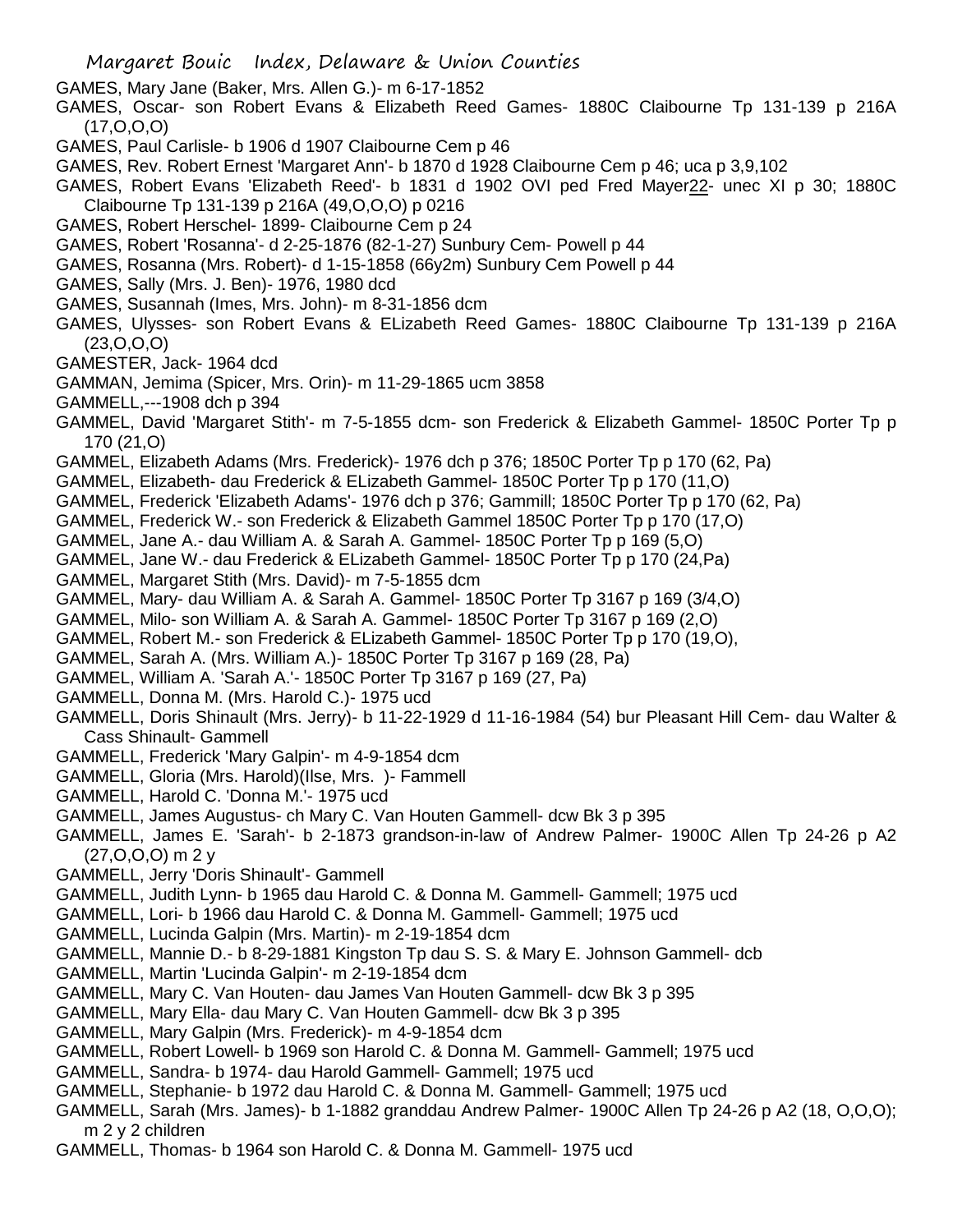- GAMMELL, Thomas- d 10-5-1975 (110 son Harold & GLoria Gammell- Gammell
- GAMMERTSFELDER, John- son Robert Gammertsfelder- Gammertsfelder
- GAMMERTSFELDER, Karl- son John Gammertsfelder- Gammertsfelder
- GAMMERTSFELDER, Robert- Gammertsfelder- Gammertsfelder
- GAMMERTSFELDER, Stephanie Melissa- d 1-20-1974 (3m) bur Greenlawn Cem- dau John Gammertsfelder-Gammertsfelder
- GAMMILL, Amy Anna (Burrer, Mrs. Gottlieb Jacob)- dau Samuel Shriver Gammill- 1880 dch p 179; 1976 dch p 54, 369
- GAMMILL, Annabelle (Ramsey, Mrs. Nelson)- m 1874 d 5-31-19948 dau James W. & Mary Landon Gammill-Sunbury p 132
- GAMMILL, Arthur D.- b 7-21-1889 Berkshire Tp son F. H. & Elma Criss Gammill- dcb
- GAMMILL, Charles A.- son Samuel Shriver Gammill- 1976 dch p 376
- GAMMILL, Cloa A.- d 10-9-1860 (4-2-15) dau James & Mary Gammill- Stark Cem Powell p 204
- GAMMILL, David- 1880C Trenton Tp p 458A
- GAMMILL, Dorris A.- b 7-15-1900 Berkshire Tp- dcb
- GAMMILL, Ellis J.- b 9-26-1895 Trenton Tp son F. H. & Elma Criss Gammill- dcb brother Milo D. Gammill-Gammill
- GAMMILL, J. Ellsworth- son Samuel Shriver Gammill- 1976 dch p 376
- GAMMILL, Ernest- son Samuel Shriver Gammill- 1976 dch p 376
- GAMMILL, Ethel C. (Mrs. Milo D)- d 9-5-1968 (71) bur Sunbury- Gammill
- GAMMILL, Etta (Mrs. )- d 11-1962 (82) bur Sunbury- Gammill
- GAMMILL, Etta (Sheets, Mrs. A. R.)- Sunbury p 134
- GAMMILL, Gista A.- b 7-31-1872 Trenton Tp son D. D. 7 Mary Stiths Gammill- dcb
- GAMMILL, Ida May (Mrs. Otis C.)- b 5-23-1895 d 8-2-1987 (92) bur Sunbury; Gammill; 1964, 1969, 1971, 1980 dcd
- GAMMILL, James- b 4-22-1869 Trenton Tp son David & Margaret Gammill- dcb
- GAMMILL, James W. 'Mary Landon'- m 11-24-1853 dcm; Powell p 204; Sunbury p 132
- GAMMILL, Josephine Harrison (Mrs. Samuel Shriver)- 1976 dch p 376
- GAMMILL, Juliette (Sheets, Mrs. )- dau Samuel Shriver Gammill- 1976 dch p 376
- GAMMILL, Mabel Ann (Howard, Mrs. )- b 9-18-1901 dau F. H. & Elma O. Criss Gammill- dcb; sister Milo d. Gammill- Gammill
- GAMMILL, Mary E. Johnson (Mrs. Samuel Shriver)- m 9-18-1856 dcm; 1976 dch p 376
- GAMMILL, Mary (Mrs. James)- Powell p 204
- GAMMILL, Mary Landon (Mrs. James W.)- m 11-24-1853 dcm; Sunbury p 132
- GAMMILL, Maybelle (Mrs. )- d 7-25-1963 (81) bur Sunbury- Gammill
- GAMMILL, Mayne (Diehl, Mrs. )- dau Samuel Shriver Gammill- 1976 dch p 376
- GAMMILL, Milo D. 'Ethel'- d 11-30-1964 (710 bur Sunbury- Gammill
- GAMMILL, Otis C. 'Ida M.'- b 9-31-1891 Trenton Tp -d 10-2-1981 (90) bur Sunbury brother Milo D. Gammill; Gammill; 1964, 1969, 1971, 1980 dcd
- GAMMILL, Pauline- b 8-28-1901 Berkshire Tp dau c. E. & Etta Bailey Gammill- dcb
- GAMMILL, Rachel (Sebring, Mrs. )- dau Otis C. & Ila May Gammill- Gammill
- GAMMILL, Samuel Shriver 'Mary E. Johnson''Josephine Harrison'- b 3-18-1835 m 9-18-1856 dcm d 7-12-1909 son Frederick & Elizabeth Adams Gammel- 1976 dch p 54, 176; 1850C Porter Tp p 170 (14,O); 1880C Kingston Tp p 430A; hadc p 91; Sunbury p 242
- GAMMON, Gemima (Floyd, Mrs. Daniel)- m 1-7-1866 dcm
- GAMMON, William E.- 1980 dcd
- GAMONG, Francis M. 'Mary M. Chambers'- m 2-14-1861 dcm
- GAMONG, Mary M. Chambers (Mrs. Francis M.)- m 2-14-1861 dcd
- GAMP, M. M.- unec III p 40
- G/Camry, Sarah A. (Mrs. Hiram)- b 1-23-1835 d 12-31-1910 Oller Cem Powell p 87
- G/CAMRY, Hiram 'Sarah A.'- Powell p 87
- GANARY, Francis M.- 1880C Orange Tp p 347A
- GANCARZ, Aaron Michael- son John & Catherine Sullivan Cancarz- Cancarz
- GANCARZ, Catherine Ann Sullivan (Mrs. John)- dau Daniel Sullivan- m 4-1960- Cancarz
- CANCARZ, Colleen Roseann- b 9-11-1962 dau John & Catherine Sullivan Cancarz- Cancarz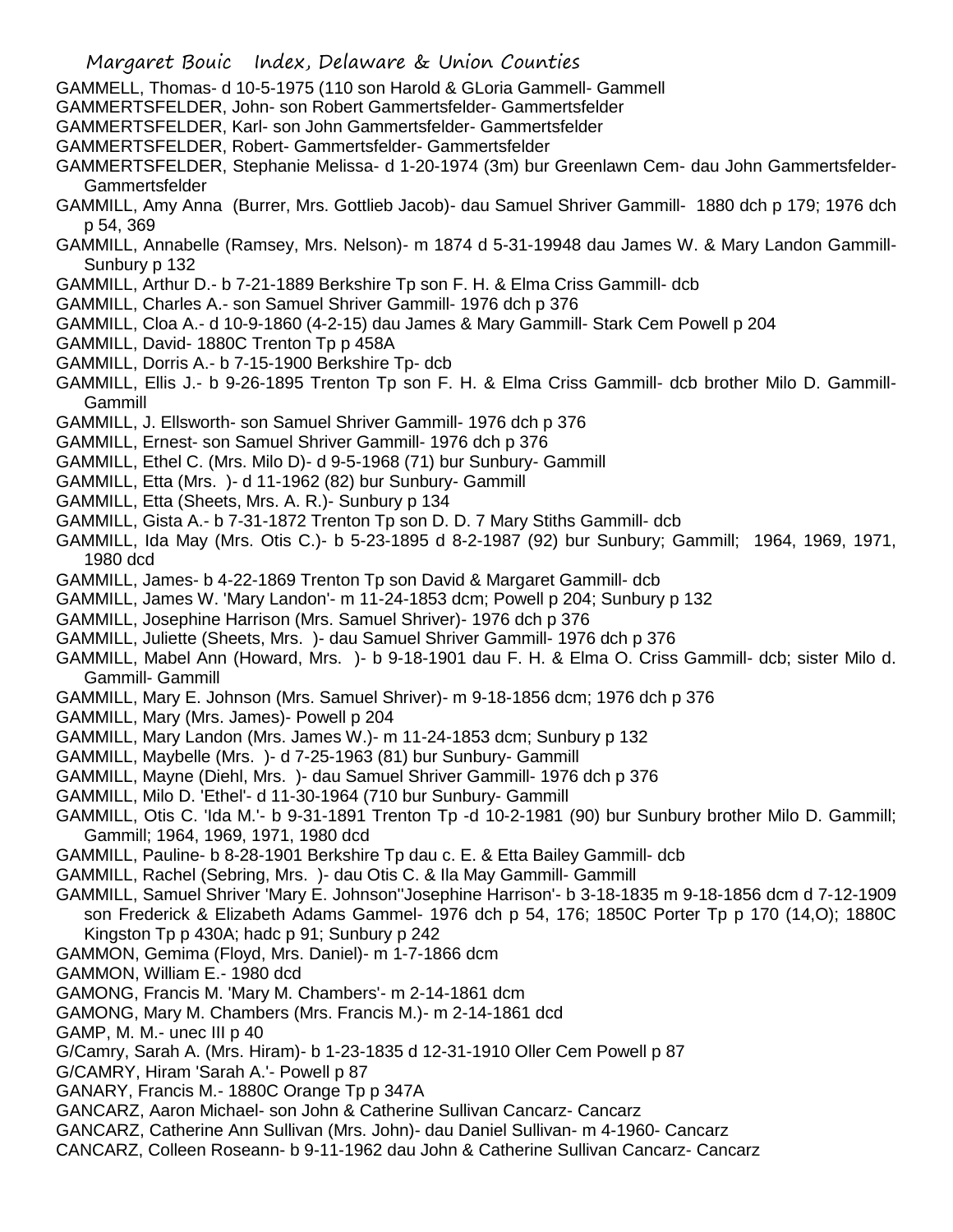- CANCARZ, John Harry 'Catherine Sullivan'- m 4-1960 son John Cancarz- Cancarz
- GANCE, Abraham- son Rudolph & Widow McDade Gance- Hutchisson p 6, 16, 17, 18, 44, 45
- GANCE, George D. 'Susan E. Ward'- 1855; unec V p 10
- GANCE, Lydia (Sprowl, Mrs. Thomas)- dau Rudolph & Widow McDade Gance- Hutchisson p 6, 16, 17, 18
- GANCE, Margaret (Hutchisson, Mrs. Benjmain)- b 2-15-1772 d 4-6-1841 dau Rudolph & Widow McDade Gance- Hutchisson p 16, 18, 33, 56
- GANCE, Widow (McDade, Mrs. )(Mrs. Rudolph)- Hutchisson p 5,6,16,18
- GANCE, Rudolph 'Widow McDade'- b c 1738 m c 1768- Hutchisson p 5,6,7, 16, 18
- GANCE, Sarah (Wells, Mrs. Aaron)- b 1777 dau Rudolph & Widow McDade Gance- Hutchisson p 6, 16, 17, 18 GANCE, Susan E. Ward (Mrs. George D.)- unec V p 10
- GANDEE, Eric Christopher- b 8-26-1974 son Richard & Evans Gandee- Gandee
- GANDEE, Janey- b 1959 dau John T. & Shirley Gandee- 1964, 1969, 1971 dcd
- GANDEE, John- b 1956 son John T. & Shirley Gandee- 1964, 1969, 1971 dcd
- GANDEE, John T. 'Shirley'- 1964, 1969, 1971 dcd
- GANDEE, K/Cathy- b 1958 dau John T. & Shirley Gandee- 1964, 1969, 1971 dcd
- GANDEE, Laura- 1964 dcd
- GANDEE, Mildred (Fields, Mrs. Dayton)- m 8-31-1930- Fields; Gandee
- GANDEE, Richard ' Evans'- Gandee
- GANDEE, Rhonda- b 1960 dau John T. & Shirley Gandee- 1964, 1969, 1971 dcd
- GANDEE, Sherry- b 1954 dau John T. & Shirley Gandee- 1964, 1969, 1971 dcd
- GANDEE, Shirley (Mrs. John T.)- 1964, 1969, 1971 dcd
- GANDER, Laura L.- 1961 dcd (SR 257)
- GANDER, Laura- 1969 dcd Troy Rd
- GANDERT, Conrad C. 'Ruth'- Gandert
- GANDERT, Harold E.- son Conrad C. & Ruth Gandert- Gandert
- GANDERT, Ruth (Mrs. Conrad C.)- d 11-3-1969 (78) Gandert
- GANDERT, William C.- son Conrad C. & Ruth Gandert- Gandert
- GANDERT, Yvonne, (Donohue, Mrs. )- dau Conrd C. & Ruth Gandert- Gandert
- GANDY & Graham- uca p 72
- GANDY, family of Belvia Holloway unec V p 2, VI p 2, IX p 14, XI p 2; Neva Fish unec V p 18; Robert E. Wood #239 unec X p 4,XI p 3, XII p 13; John Kirby #245 unec IX p 37, X p 3.
- GANDY, Abija 'Amanda Evans'- m 11-14-1852 dcm; lptw p 99
- GANDY, Abijah (JP) unec VI p 2, 3, 4, 16, 69, VII p 39
- GANDY, Abijah 'Mary Clevenger'- b 8-15-1837 m 6-29-1867 ucm 4206 d 8-7-1902 Maskill Cem lptw p 96- son Jacob & Lucinda Elliott Gandy- unec XI p 29; 1850C Leesburg Tp 251, 252 p 39 (14,O); 1870C Leesburg Tp 35 p 5 (34,O); 1880C Leesburg Tp 117 p 180D (42,O,O,O) p 130A; unec III p 38
- GANDY, Abijah 'Rebecca Harris'- b 9-20-1791 NJ m 3-19-1812 d 4-1857 (65-6-15) Brannon Cem djlm p 75 son Henry H. & Tansom Garrison Gandy- 1915 uch p 237, 453; 1883 uch IV p 415, 518 V p 415, 422, 428; mt 4-30-1851, 5-13-1857; uccp p 75, 93, 101; Powell p 262; 1830C Leesburg Tp 502 p 298 (30-40); 1850C Leesburg Tp 252-253 p 39 (59,NJ)
- GANDY, Achsah (Hulse, Mrs. Joseph)- m 7-5-1832 ucm 277; unec II p 35
- GANDY, Alexander 'Eliza Johnson'- m 3-9-1861 ucm 3156; son Jacob & Lucinda Elliott Gandy- son Jacob Gandy- 1883 uch IV p 504, 505, 508; uca p 21, 102; hjt p 163; 1850C Leesburg Tp 251-252 p 39 (18,O); 1870C Richwood 97-92 p 10 (38,O)
- GANDY, Alexander 'Tamson Cary'- lic 12-21-1853 ucm 2052; unec IX p 38; 1883 uch V p 592
- GANDY, Alice A. (Decker, Mrs. William S.)- m 2-28-1878 ucm 6221
- GANDY, Alice (Wood, Mrs. Benjamin)- m 2-25-1871 ucm 4878- 1870C Leesburg Tp 35-36 p 8 (18,O)
- GANDY, Allice E.- dau Andrew & Elizabeth Johnson Gancy- 1870C Claibourne Tp 68-66 p 9 (10,O)
- GANDY, Amanda Evans (Mrs. Abijah)- m 11-14-1852 dcm d 6-9-1882 (78-2-12) Maskill Cem lptw p 99; unec IV p 18; 1860C Leesburg Tp 401 (58, NY); 1860C Leesburg 543 (59,NY); 1870C Leesburg Tp 41-42 p 6 (67,O); 1880C Leesburg Tp 70-67 p 178(78, NY, Unknown,Unk) p 0198

GANDY, Amanda L.- b 10-1869 dau Alexander & ELiza Johnson Gandy- 1870C Richwood 97-92 p 11 (8/12,O)

GANDY, Andrew 'Elizabeth A. Johnson'- m 11-27-1847 ucm 1277- lptw p 96; djlm p 83; 1850C Leesburg Tp 234 p 36 (24,O); 1860C York Tp 1255-1263 p 169 (34,O); 1870C Claibourne Tp 68-66 p 9 (44,O); 1880C Richwood 258-273 (56,O,O,O) p 202A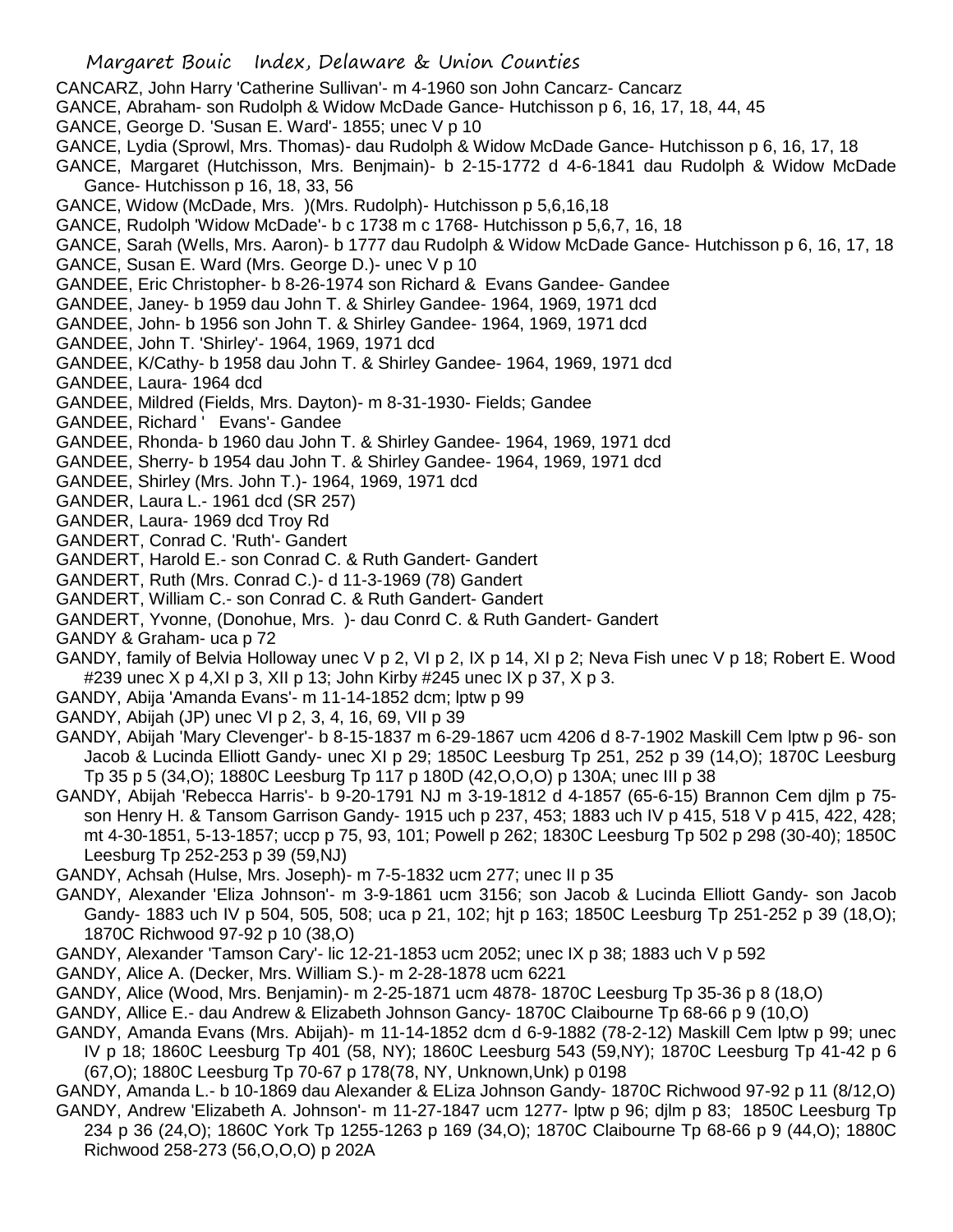- GANDY, Armetta- dau Abijah & Mary Clevenger Gandy- 1870C Leesburg Tp 35 p 5 (2,O)
- GANDY, Betsy J.- dau Shepherd & Malinda Elliott Gancy- 1850C Leesburg Tp 249-250 p 39 (2,O)
- GANDY, David L.- d 4-17-1858 (8m17d) Hopewell Cem djlm p 81
- GANDY, Debbie- unec IX p 26
- GANDY, Ella M.- dau Alexander & ELiza Johnson Gandy- 1870C Richwood 97-92 p 11 (5,O)
- GANDY, Elisabeth (Mrs. Oliver)- 1850C Union Tp 1357-1375 p 203 (26,O)
- GANDY, Elisha- d 12-11-1845 (14-5-18) Brannon Cem djlm p 75- son Abijah & Rebecca Gandy
- GANDY, Eliza Hollister (Mrs. Napoleon)- m 2-19-1880 ucm 6660; 1880C Richwood 258-274 p 24 (18,O,O,O); 1900 Richwood 308-326 p 12B (39,O,O,O)
- GANDY, Eliza Johnson (Mrs. Alexander)- m 3-9-1861 ucm 3156; 1870C Richwood 97-92 p 10 (32,O)
- GANDY, Elizabeth A. Johnson (Mrs. Andrew)- m 11-27-1847 ucm 1277 d 10-9-1894 (72) Maskill Cem lptw p 92; 1860C York Tp 1255-1263 p 169 (32); 1880C Richwood 258-273 p 24 (58,O,O,O); djlm p 83; unec VII p 26
- GANDY, Elizabeth L.- dau John & Mary Elizabeth Nott Gandy- 1880C Leesburg Tp 122 p 180D (27,O,O,O)
- GANDY, Elizabeth (McIntire, Mrs. Darius)- b 6-11-1828 m 6-27-1848 dau Henry H. & Sarah Harris Gandy-Hoff letter
- GANDY, Eliza J.- dau Andrew & Elizabeth A. Johnson Gandy- 1860C York Tp 1255-1263 p 169 (9,O)
- GANDY, Eliza J. (Wood, Mrs. Joseph)- m 6-6-1867 ucm 4193; unec IV p 18
- GANDY, Eliza Maskill (Mrs. Isaac)- m 9-29-1836 ucm 383 unec III p 8
- GANDY, Elizabeth- 1860C Leesburg Tp 401 (8,O)
- GANDY, Elizabeth A. Johnson (Mrs. Andrew)- m 11-27-1847 ucm 1277; 1850C Leesburg Tp 234 p 36 (26,O); 1870C Claibourne Tp 68-66 p 9 (46,O)
- GANDY, Elizabeth (Casey/Carey, Mrs. Jasper E.)- m 8-12-1881 ucm 6998
- GANDY, Elizabeth (McIntyre, Mrs. Darius)- m 6-26-1848 ucm 1323
- GANDY, Elma (Elliott, Mrs. Harrison)- m 9-3-1836 ucm 384; unec III p 8
- GANDY, Frances M.- dau Oliver & Elisabeth Gandy- 1850C Union Tp 1357-1375 p 203 (2,O)
- GANDY, Francis Marion- son Jacob & Lucinda Elliott Gandy- unec IX p 26; 1850C Leesburg Tp 251-252 p 39 (13,O)
- GANDY, George- son Shepherd & Malinda Elliott Gandy- 1850C Leesburg Tp 249-250 p 38 (14,O)
- GANDY, George W.- 1850C Leesburg Tp 252-253 p 39 (14,O)
- GANDY, George W.- son Henry & Tamson Garrison Gancy- 1883 uch V p 422; 1830C Leesburg Tp 493 p 298 (20-30); Hoff letter; Powell p 262
- GANDY, Gladys (Watters, Mrs. )- dau Verne & Minnie Soliday Gandy- Gandy
- GANDY, Hannah (Clevenger, Mrs. Titus)- m 9-7-1839 ucm 574 dau Henry H. & Sarah Harris Gandy- Hoff letter; unec III p 38
- GANDY, Harriet (Mrs. John P.)- b 1-2-1827 d 10-31-1917 Hopewell Cem djlm p 81
- GANDY, Henry Harris 'Lucinda Meacham'- b 4-19-1810 m 9-12-1833 d aft 1885 Ill son Henry H. & Sarah Harris Gandy- Hoff letter (filed Hulse) 1985 uch p 169
- GANDY, Henry H. 'Tamson Garrison''Sarah'- d 3-27-1849 (81-1-3) Brannon Cem djlm p 85. Powell p 262- son Abijah & Mary Gandy; Hoff letter; unec III p 49, X p 47; 1883 uch V p 418, 422, 434; mt 9-30-1857; 1915 uch p 452; 1830C Leesburg Tp 525 p 299 (50-60)
- GANDY, Ida- dau Alexander & ELiza Johnson Gandy- 1870C Richwood 97-92 p 11 (12,O)
- GANDY, Isaac 'Eliza Maskill'- m 9-29-1836 ucm 3156; unec III p 8- son Andrew & ELizabeth A. Johnson Gandy- 1850C Leesburg Tp 234 p 36 (2,O); 1860C York Tp 1255-1263 p 169 (11,O); 1870C York Tp 110-108 p 14 (21,O);1880C Richwood 258-273 p 24 (30,O,O,O); uninf p 11
- GANDY, Isabel Barcus (Mrs. Sheppard)- m 6-29-1851 ucm 1683
- GANDY, Jacob H.- son Shepherd & Malinda Elliott Gandy- 1850C Leesburg Tp 249-250 p 38 (4,O)
- GANDY, Jacob 'Lucinda Elliott'- m 12-18-1834 ucm 738 unec III p 7, IX p 26 d 3-3-1852 (38-2-20) Brannon Cem djlm p 75, 83; 1840C Leesburg Tp 180 (20-30); 1850C Leesburg Tp 251-252 p 39 (36,O)
- GANDY, James B.- d 5-12-1863 (2m19d) Hopewell Cem djlm p 83 son A. & E.
- GANDY, James H.- son Jacob & Lucinda Elliott Gandy- 1850C Leesburg Tp 251-252 p 39 (8,O)
- GANDY, Jane- d 11-30-1859 (24-7-9) Hopewell Cem djlm p 83 dau Jacob & Lucinda Elliott Gandy- 1850C Leesburg Tp 251-252 p 39 (15,O)
- GANDY, Jennie (Rose, Mrs. Harrison)- b 9-1869 m 1891 dau Abijah & Mary Clevenger Gandy- unec IV p 18; 1870C Leesburg Tp 35 p 5 (8/12,O); 1880C Leesburg Tp 117 p 180D (9,O,O,O)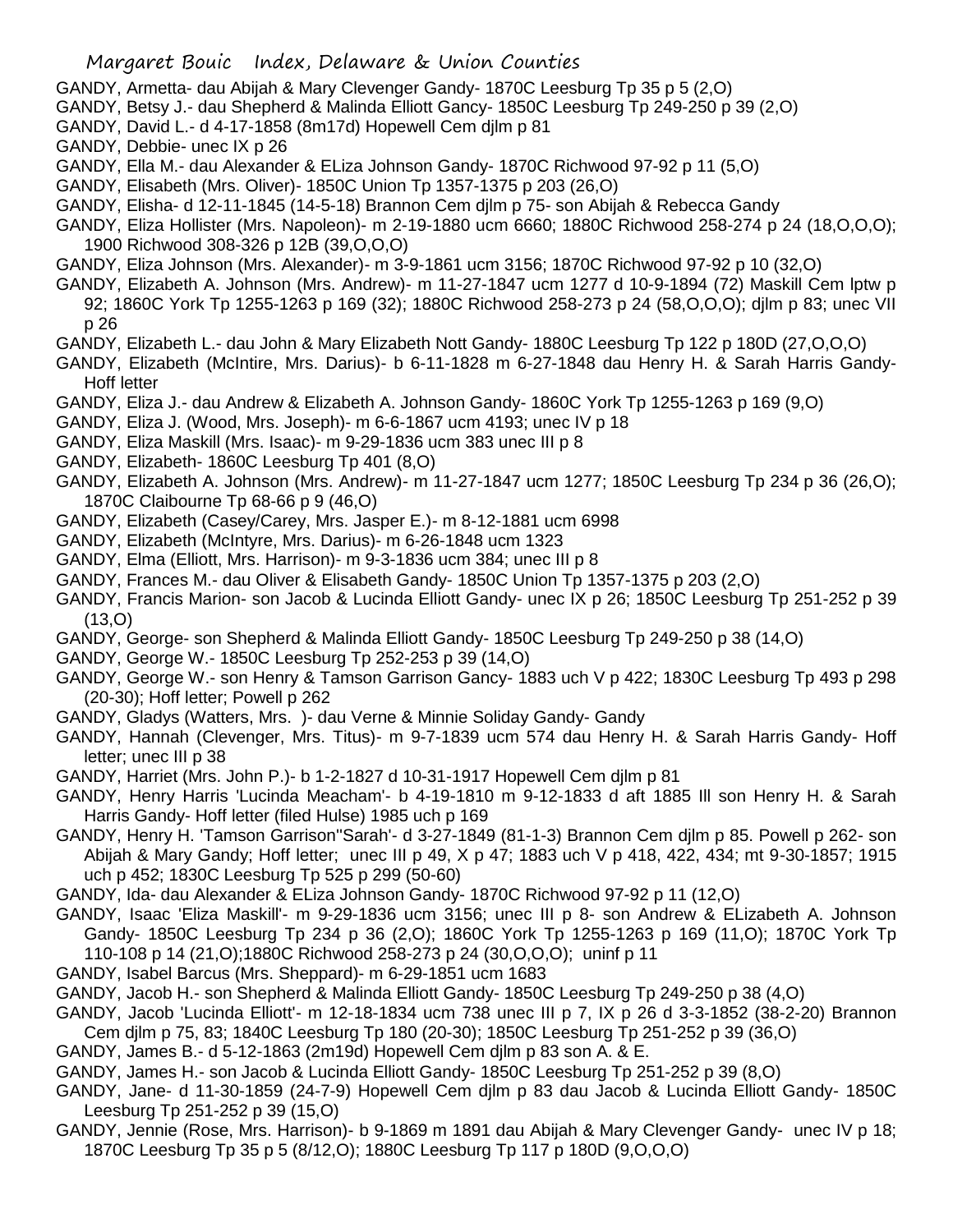GANDY, John E.- son Shepherd & Malinda Elliott Gandy- 1850C Leesburg Tp 249-250 p 38 (7,O)

GANDY, John 'Mary Elizabeth Nott' m 8-13-1849- 1915 uch p 237; 1883 uch V p 422, 428- son Henry Gandy; 1850C Leesburg Tp 250-251 p 39 (36,O)

GANDY, John P. 'Harriet'- b 3-19-1825 d 5-20-1910 Hopewell Cem djlm p 81

GANDY, John S.'Mary E.'-b 1823 d 1908 Hopewell Cem djlm p 81; 1860C Leesburg Tp 40 (36,O); 1870C Leesburg Tp 43-44 p 6 (46,O); 1880C Leesburg Tp 122 p 180D (56,O,NJ,NJ); 1900C Leesburg Tp 76 p 4A (76,O,NJ,NJ) m 50y; uca p 23, 75

- GANDY, Kesiah (Meachem, Mrs. Ansel)- m 9-20-1841 unec V p 38
- GANDY, Livonia- d 8-7-1864 (14-2-7) Hopewell Cem djlm p 81- dau John L/S. & Mary E. Gandy- 1850C Leesburg Tp 250-251 p 39 (5/12,O); 1860C Leesburg Tp 401 (10,O)
- GANDY, Louisa E.- dau John S. & Mary Elizabeth Nott Gandy- 1870C Leesburg Tp 43-44 p 6 (17,O)
- GANDY, Lucinda Elliott (Mrs. Jacob)- m 12-18-1834 ucm 336; d 10-17-1871 (57-11-8) Hopewell Cem djlm p 83; 1840C Leesburg Tp 180 (20-30); 1850C Leesburg Tp 251-252 p 39 (36,O)
- GANDY, Lucinda Johnson (Mrs. Andy)- m 11-27-1847 ucm 1277
- GANDY, Lucinda Meacham (Mrs. Henry Harris)- Hoff letter; 1870C Leesburg Tp 35-36 p 5 (56,O)
- GANDY, Lucinda- dau Shepherd & Malinda Elliott Gandy- 1850C Leesburg Tp 249-250 p 38 (5,O)
- GANDY, Lucinda (Willits, Mrs. William)- b 7-12-1834 m 1861 dumch p 310
- GANDY, Lura- b 4-1890 dau Napoleon & Eliza Hostetler Gandy- 1900C Richwood 308-326 p 12B (10,O,O,O)
- GANDY, Margaret (Hobert, Mrs. Andrew J.)- b 11-7-1811 m 8-25-1826 d 7-7-1881- 1883 uch V p 314
- GANDY, Margaret (Robert, Mrs. Joseph)- m 8-16-1827 Madison Co unec V p 28
- GANDY, Martha- 1860C Leesburg Tp 544 (17,O)
- GANDY, Martha- dau Abijah & Mary Clevenger Gandy- 1880C Leesburg Tp 117 p 180D (12,O,O,O)
- GANDY, Mary Clevenger (Mrs. Abijah)- m 6-29-1867 ucm 4206 d 10-8-1922 (82) Leesburg Tp uninf p 16; 1870C Leesburg Tp 35 p 5 (30,O); 1880C Leesburg Tp 117 p 180D (39,O,O,O)
- GANDY, Mary Elizabeth Nott (Mrs. John L.)- b 8-1831/2 m 8-13-1849- Hopewell Cem djlm p 81; Hoff letter; 1850C Leesburg Tp 250-251 p 39 (17,O); 1860C Leesburg Tp 401 (27,O); 1870C Leesburg Tp 43-44 p 6 (37,O); 1880C Leesburg Tp 122 p 180D (47,O,Vt,?); 1900C Leesburg Tp 76 p 4A (68,O,O,O) m 50y, 2 ch, l living
- GANDY, Mary G. (Robertson, Mrs. Elias)- m 1-13-1876 ucm 5823; mt 3 p 21
- GANDY, Mary K.- dau Andrew & Elizabeth A. Johnson Gandy- 1860C York Tp 1355-1263 p 169 (7,O)
- GANDY, Mary R.- dau Andrew & ELizabeth Johnson Gandy- 1870C Claibourne Tp 68-66 p 9 (17,O)
- GANDY, Mary (Robinson, Mrs. )- dau Andrew & ELizabeth A. Johnson Gandy- 1880c Richwood 258-273 p 24 (24,O,O,O)
- GANDY, Matilda (Cory/Cary, Mrs. Ephraim)- b 12-15-1801 NJ m 7/9-9-1818 Madison Co unec IV p 30 d 7-21-1855/8 dau Henry & Tansom Garrison Gandy- Hoff letter; ped Maxine Burlile 23- ped Belvia Holloway #104 29; unec VII p 20; 1830C Leesburg Tp 503 (20-30)
- GANDY, Melinda Elliott (Mrs. Shepherd)- m 9-29-1842 ucm 820; 1850C Leesburg Tp 249-250 p 38 (41,O)
- GANDY, Melinda (Mrs. William)- 1870C Richwood 15-14 p 2 (29,O)
- GANDY, Minnie- b 5-1885 dau Napoleon & Eliza Hostetler Gandy- 1900C Richwood 308-326 p 12B (15,O,O,O)
- GANDY, Minnie (Mrs. F.Vernon)- b 1876 d 1960 Maskill Cem djlm p 93; Soliday; 1949, 1959 ucd
- GANDY, Naomi- dau Shepherd & Malinda Elliott Gandy- 185-C Leesburg Tp 249-150 p 38 (1,O)
- GANDY, Napoleon B. 'Eliza J. Hollister'- m 2-19-1880 ucm 6660- son Andrew & ELizabeth Johnson Gandy-1860C York Tp 1255-1263 p 169 (2,O); 1870C Claibourne Tp 68-66 p 9 (11,O); 1880C Richwood 258-274 (21,O,O,O) p 202A
- GANDY, Nellie (Anstine, Mrs. Bliss)- b 2-26-1897 d 7-31-1977 bur Huntsville- dau Napoleon & Elizabeth Hollister Gandy- Anstine; 1900C Richwood 308-326 p 12B (3,O,O,O)
- GANDY, Oliver 'Elisabeth'- 1850C Union Tp 1357-1375 p 203 (24,O)
- GANDY, Phoebe (Gallant, Mrs. David)- dau Henry & Tansom Garrison Gandy- 1883 uch V p 418; 1830C Leesburg Tp 512 p 299 (30-40); unec IX p 22
- GANDY, Polly (Shepherd, Mrs. )(Anthony, Mrs. George)- dau Henry Gandy- 1883 uch V p 418; 1830C Leesburg Tp 512 p 299 (30-40)
- GANDY, Rebecca Harris (Mrs. Abijah)- d 4-24-/5-1851 mt 4-30-1851 Brannon Cem djlm p 75; Powell p 262; 1883 uch V p 422; 1830C Leesburg Tp 502 p 298 (30-40); 1850C Leesburg Tp 252-253 p 39 (57,NJ)
- GANDY, Ruth Shepherd (Harris, Mrs. Thomas)- m 2-6-1823 Madison Co unec IV p 63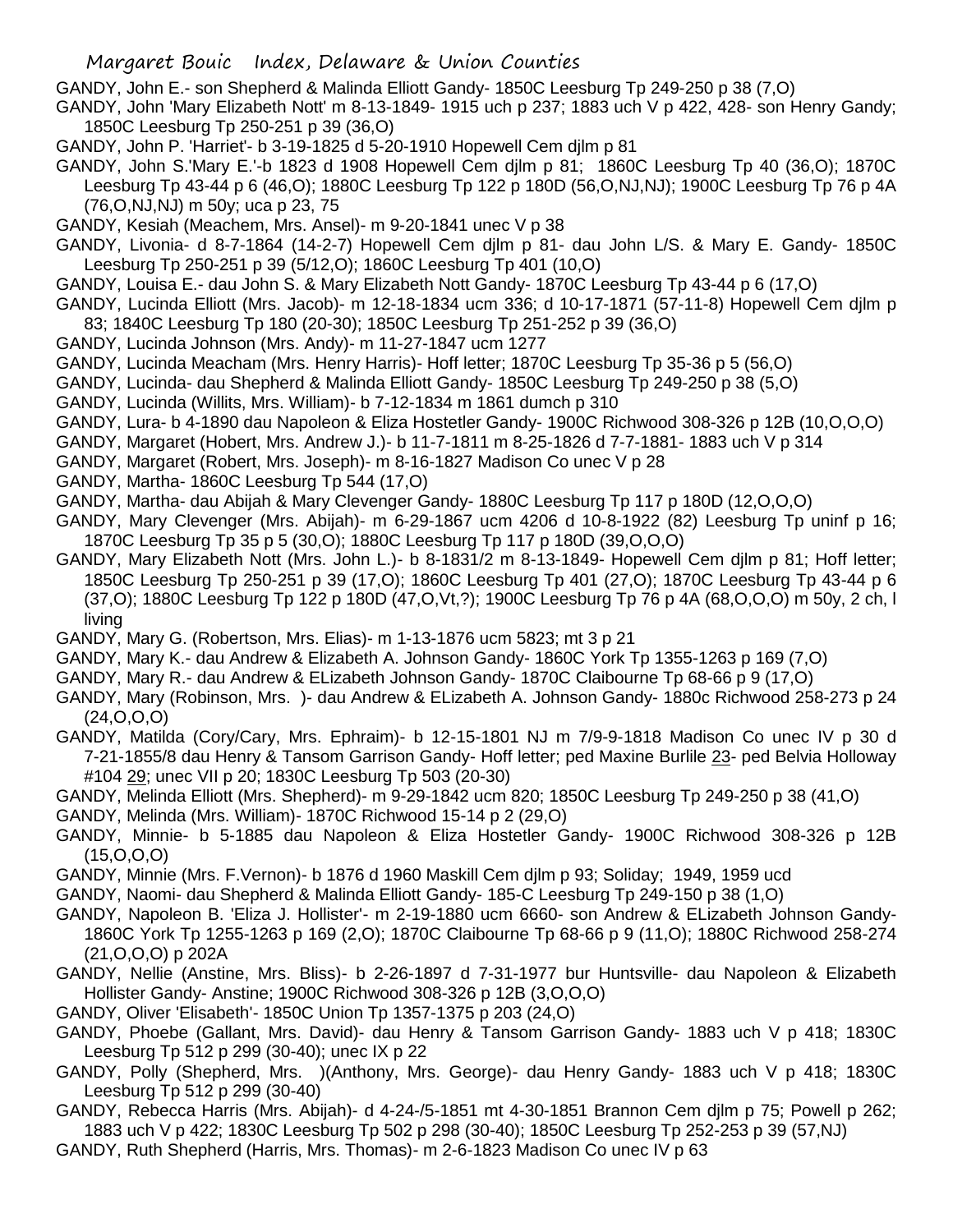- GANDY, Ruth (Smith, Mrs. Henry)- dau Henry H. & Tansom Garrison Gandy- Hoff letter
- GANDY, Samuel- 1915 uch p 115, 116
- GANDY, Sarah Ann (Postle, Mrs. William)- b 5-11-1821 m 12-13-1842 ucm 833 dau Henry H. & Sarah Harris Gandy- Hoff letter; unec V p 60
- GANDY, Sarah Harris (Mrs. Henry H.)- b 2-7-1785 NJ d 9-1-1846 Hoff letter- Hulse; 1883 uch V p 434
- GANDY, Sarah/Sally (Mrs. Henry H.)- d 9-1-1846 (62y) Brannon Cem djlm p 75
- GANDY, Shepard- son Jacob & Lucinda Elliott Gandy- 1850C Leesburg Tp 251-252 p 39 (1,O)
- GANDY, Shepherd 'Malinda Elliott''Isabel Barcus'- m 9-29-1842 ucm 820 m(2) 6-29-1851 ucm 1683; son Henry Gandy- 1883 uch V p 422; Powell p 262; Hoff letter; mt 9-30-1857; 1850C Leesburg Tp 249-150 p 38 (31,O)
- GANDY, Shepprd- d 5-31-1855 (3d) Brannon Cem djlm p 75 son A. & T.
- GANDY, Starling (Mulvaine, Mrs. Frank)- dau Verne & Minnie Soliday Gandy- Gandy; 1985 uch p 100
- GANDY, Tamson Cary (Mrs. Alexander)- lic 12-21-1853 ucm 2052 unec IX p 38
- GANDY, Tamson (Domeny/Downing, Mrs. Jeremiah) m 5-13-1832 Madison Co unec VII p 9
- GANDY, Tansom Garrison (Mrs. Henry H.)- bc 1770 dc1809 Hoff letter; 1883 uch V p 434
- GANDY, F. Vernon 'Minnie Soliday'- b 1869/b 12-6-1872 d 8-19-1960 Maskill Cem lptw p 93; son Abijah & Mary Clevenger Gandy- 1880C Leesburg Tp 117 p 180D 97,O,O,O); 1949, 1959 ucd; unec IV p 66
- GANDY, Wayne- b 5-10-1838 d 8-4-1864 Civil War Maskill Cem lptw p 100
- GANDY, Willard- b 10-13-1876 d 1-23-1930 Madksill Cem lptw p 96 son Abijah & Mary Clevenger Gandy -1880C Leesbrug Tp 117 p 180D (4,O,O,O)
- GANDY, William 'Melinda'- 1870C Richwood 15-14 p 2 (36,O); 1883 uch IV p 506; uca p 102
- GANER, Elizabeth (Gentleman, Mrs. Thomas)- m5-14-1861 dcm
- GANET & Bulen- delge VI p 59
- GANGLUFF, Ann L. (Mrs. Melvin E.)- 1973, 1975, 1977 ucd
- GANGLUFF, Carla b 1972 dau Melvin E. & Ann L. Gangluff- 973, 1975, 1977 ucd
- GANGLUFF, Melvin E. 'Ann L.'- 1973, 1975, 1977 ucd
- GANGLUFF, Stephen b 1975 son Melvin E. & Ann L. Gangluff- 1975, 1977 ucd
- GANIMILL, Edith- b 5-20-1875 Porter Tp dau James W. & Mary Landon Ganimill- dcb
- GANIMILL, Elsworth- b 11-26-1875 Kingston Tp son Shreves S. & Mary Johnson Ganimill- dcb
- GANIS, David Rupright- son Sam E. & Marion R. Rupright Ganis- Ganis
- GANIS, John B.- son Sam E. & Marion R. Rupright Ganis- Ganis
- GANIS, Marian Rupright (Mrs. Sam E.)- d 12-28-1991 (81) Ariz- dau William E. & Etta S. Smead Rupright-Ganis; Pabst 8 p 26, 28, 38, 39, 41; 1969, 1976, 1980 dcd
- GANIS, Sam E. 'Marian R.'- Ganis; 1969, 1971, 1976, 1980 dcd
- GANISON, Mary A.- b 11-14-1873 Delaware Town dau William & Mary Stack Ganison- dcb
- GANN, Eliza Jane (Eads, Mrs. Joseph Davis)- b 2-24-1821 m 3-23-1840 d 9-13-1889 ped Rex Finley23- delge III p 50
- GANNINGER, David- 1835 p 16 #24 p 23 Brown Tp
- GANNIS, John 'Sandra Schemske'- m 4-5-1980 son Sam E. Gannis- Gannis; 1969 dcd
- GANNIS, Sandra Schemske (Mrs. John)- m 4-5-1980 dau Verne Scheniske- Gannis
- GANNON, Bessie A. Wilson (Mrs. )- b 12-1-1898 d 5-19-1984 (85) Oakdale Cem dau Daniel & Levina Fillinger Wilson- Gannon
- GANNON, Claire Helen (Jenkins, Mrs. Griff)- dau Edgar C. & Flossie Hybarger Gannon- Gannon
- GANNON, Clara Helen (Jenkins, Mrs. Griffis)- dau Edgar C. & Flossie Hyberger Gannon- Gannon
- GANNON, Daniel H.- 1908 dch p 99
- GANNON, Edgar C. 'Flossie Hybarger'- m 12-27-1914 d 1968 son John & Helen Mann Gannon- Gannon
- GANNON, Edward- son John & Mary Gannon- 1880C Leesburg Tp 187 p 184C (9,O,Irel,Irel)
- GANNON, Elizabeth- dau W. G. Gannon- Gannon
- GANNON, Eva A.- b 12-15-1882 Delaware Town dau Elmer & Mary J. Sidner Gannon- dcb
- GANNON, Fannie (Williams, Mrs. )- dau W. G. Gannon- Gannon; 1880C Delaware Town p 511A
- GANNON, Flossie Hybarger (Mrs. Edgar C.)- m 12-27-1914 d 3-12-1990 (101) bur Forest Grove- dau Alvin & Clara Andrews Hybarger- Gannon
- GANNON, George E. 'Maxine'- 1961, 1964 dcd
- GANNON, Helen Mann (Mrs. John)- Gannon
- GANNON, James- son John & Mary Gannon- 1870C Paris Tp 234-235 p 31 (15,O); 1880C Leesburg Tp 187 p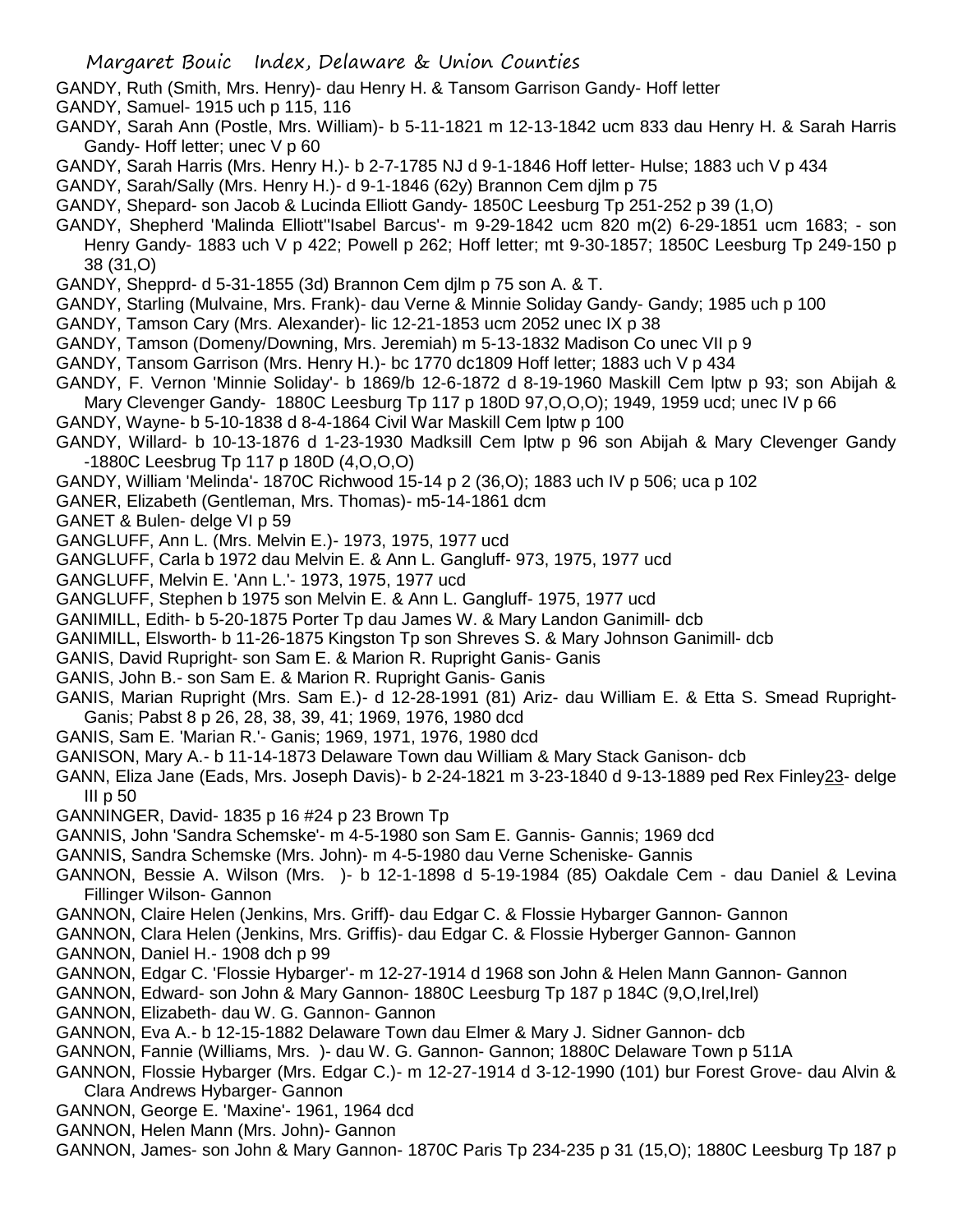184C (25,O,Irel,Irel)

- GANNON, Jean (Sibole, Mrs. Herbert)- dau Bessie A. Wilson Gannon- Gannon
- GANNON, John- b 4-14-1876 d 3-13-1944 Milford Cem Un Al p 50 WWI
- GANNON, John 'Helen Mann'- Gannon
- GANNON, John M.- son John & Mary Gannon- 1870C Paris Tp 234-235 p 31 (17,O); 1880C Leesburg Tp 187 p 184C (27, O,Irel,Irel)
- GANNON, John 'Mary'- 1870C Paris Tp 234-235 p 31 (40, Irel); 1880C Leesburg Tp 187 p 184C (58, Irel,Irel,Irel) p 0184
- GANNON, Laura Mae (Wilson, Mrs. John Coen)- d 10-22-1986 (94) Kirkwood Cem- Gannon; Wilson
- GANNON, Margaret- b 1875 d 1904 Oak Grove Cem Powell p 432
- GANNON, Margret- dau John & Mary Gannon- 1870C Paris Tp 234-235 p 31 (10,O); 1880C Leesburg Tp 187 p 184C (16,O,Irel,Irel)
- GANNON, Mary b 1838 d 1914 Oak Grove Cem Powell p 432
- GANNON, Mary (Day, Mrs. )- dau Bessie A. Wilson Gannon- Gannon
- GANNON, Mary (Mrs. John)- 1870C Paris Tp 234-235 p 31 (37, Irel); 1880C Leesburg Tp 187 p 184C (58, Irel,Irel,Irel)
- GANNON, Mary- dau W. G. Gannon- Gannon
- GANNON, Maxine (Mrs. George E.)- 1961, 1964, 1969 1971, 1976, 1980 dcd
- GANNON, Nora (Williams, Mrs. John)- dau Bessie A. Wilson Gannon- Gannon
- GANNON, Peter- son John & Mary Gannon- 1870C Paris Tp 234-235 p 31(13,O); 1880C Leesburg Tp 187 p 184C (20,O,Irel,Irel)
- GANNON, Ruth (Barber, Mrs. )- dau Bessie A. Wilson Gannon- Gannon
- GANNON, Thomas- son John & Mary Gannon- 1870C Paris Tp 234-235 p 31 (2,O); 1880C Leesburg Tp 187 p 184C (11,O,Irel,Irel)
- GANNON, Infant of William 1909 Oak Grove Cem Powell p 432
- GANNON, William F.- son W. G. Gannon- Gannon
- GANNON, William G.- d 8-1915 (82)- 1908 dch p 394, 433, 452; 1976 dch p 196; 1880C Delaware Town p 522A
- GANNON, William- son George E. & Maxine Gannon- 1961 dcd (11), 1964, 1969, 1971 dcd
- GANNON, William- son John & Mary Gannon- 1870C Paris Tp 234-235 p 31 (8,O); 1880C Leesburg Tp 187 p 184C (18,O,Irel,Irel)
- GANNON, William- b 8-2-1877 Delaware Town son William & Mary Stich Gannon- dcb
- GANNT, John- 1835 men p 33 #59 p 57 Harmony Tp
- GANO, Alva/Alvin 'Harriet Asher'- m 9-21-1848 ucm 1346 1883 uch V p 454; unec VII p 40
- GANO, Betsey- b 12-12-1845 dau Mahlon & Mary Ann Case Gano- dumch p 202
- GANO, Chloe D. Stephens (Mrs. Elijah)- m 3-2-1843 dcm
- GANO, David 'Elizabeth Schanck'- b 8-24-1775 Powell p 177; dumch p 201
- GANO, E. L. ' ''Lily Shoemaker'- m(2) 1876 Powell p 333
- GANO, Elijah 'Chloe D. Stephens'- m 3-2-1843 dcm
- GANO, Elisha- dau David & ELizabeth Schanck Gano- dumch p 201
- GANO, Elizabeth- du David & ELizabeth Schanck Gano- dumch p 201
- GANO, Elizabeth Schanck (Mrs. David)- b 4-15-1782 d 8-6-1875 Powell p 177- dau Steven Schanck- dumch p 201
- GANO, Frank W.- b 1856 d 1929 Marlborough Cem p 154
- GANO, Harriet Asher (Mrs. Alvin)- dau William & Betsey Sharp Asher- 1883 uch V p 454; unec VII p 40
- GANO, Harriet O.- b 1858 d 1940 Marlborough Cem p 154
- GANO, Lily Shoemaker (Mrs. E. L.)- m 1876 Powell p 333
- GANO, Lois Belle (Slicer, Mrs. James)- b 7-31-1861 dau Mahlon & Mary Ann Case Gano- dumch p 202
- GANO, M.- hadc p 36, 1849 Lincoln Tp
- GANO, Mahlon 'Mary Ann Case'- b 12-16-1817 m 12-30-1841 son David & Elizabeth Schanck Gano- dumch p 201; Powell p 177; delge V p 300
- GANO, Martha Ellen (Yant, Mrs. Smith)- b 3-8-1856 dau Mahlon & Mary Ann Cse Gano- dumch p 202
- GANO, Martha J. (Conklin, Mrs. Joseph)- m 3-18-1852 ucm 1779
- GANO, Mary Ann Case (Mrs. Mahlon)- b 5-7-1822 d 10-7-1894 Powell p 177; dau Jacob & Penelope West Case- dumch p 202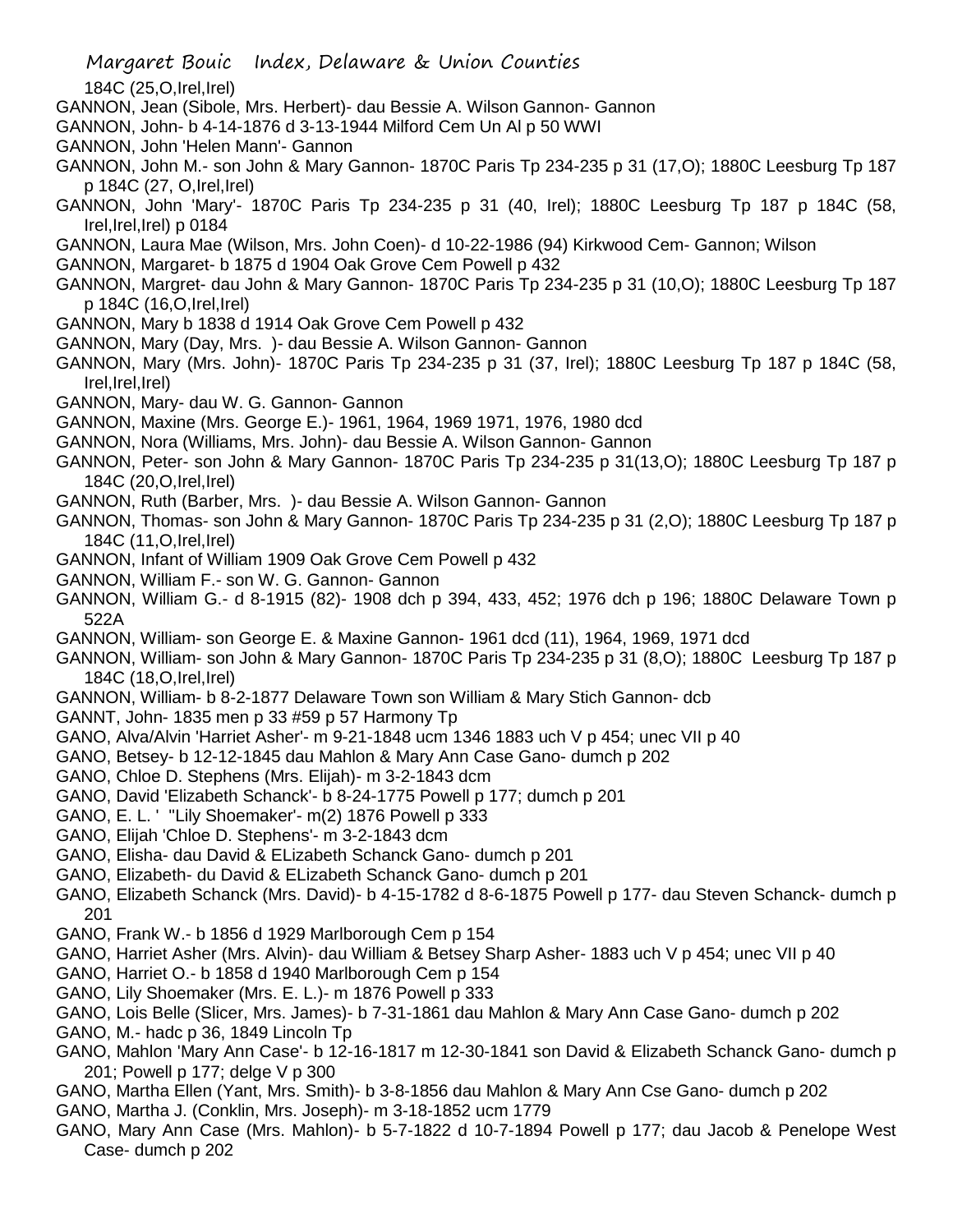GANO, Minerva A. (Wheeler, Mrs. Spencer)- b 10-14-1842 dau Mahlon & Mary Ann Case Gano- dumch p 202 GANO, Samuel- hadc p 36, 1849 Lincoln Tp; delge V p 300

GANO, Sarah Ann (Beltz, Mrs. Daniel)- m 1-10-1847 ucm 1193; unec VI p 69

GANOE----family of Jason Huffman #294 unec X p 49, XI p 13

GANOE, George 'Susan E. Ward'- m 7-28-1855 ucm 2311; unec VIII p 35

GANOE, Rosa Emiline (Smith, Mrs. William Nelson)- d 1933 ped Jason Huffman #294 unec XI p 31

GANOE, Susan E. Ward (Mrs. George)- m 7-28-1855 ucm 2311; unec VIII p 35

GANONG, Abigail (Vining, Mrs. John)- Powell p 317

GANONG, G.- CCC, Orange Tp 1875

GANORING, Carl Albert 'Ruth Virginia Wertz'- b 8-10-1932 m 12-31-1955- Weiser p 457

GANORING, Ruth Virginia Wertz (Mrs. Carl Albert)- b 4-27-1936 m 12-31-1955 dau George Jacob & Fay Catherine Weary Wertz- Weiser p 457

GANORING, Steven Wayne- b 12-3-1957 dau Carl Albert & Ruth Virginia Wertz Ganoring- Weiser p 457

GANOW, Emeline Burroughs (Mrs. William)- m 12-25-1843 ucm 930; unec VI p 4; 1850C Allen Tp 1423-1441 p 212 (22,O)

GANOW, Jesse 'Susanna'- 1840C Allen Tp 768 (30-40); 1850C Allen Tp 1424-1442 p 212 (68,O)

GANOW, Julia- dau William & Emiline Burroughs Ganow- 1850C Allen Tp 1423-1441 p 212 (2,O)

GANOW, Olive- dau William & Emiline Burroughs Ganow- 1850C Allen Tp 1423-1441 p 212 (6,O)

GANOW, Satully- dau William & Emiline Burroughs Ganow- 1850C Allen Tp 1423-1441 p 212 (4,O)

GANOW, Susanna (Mrs. Jesse)- 1840C Allen Tp 768 (30-40); 1850C Allen Tp 1424-1442 p 212 (55,O)

GANOW, William 'Emeline Burroughs'- m 12-25-1843 ucm 930 unec VI p 4; 1850C Allen Tp 1423-1441 p 212 (33,O)

GANSHEIMER, ---1915 uch p 400

GANSHEIMER, Bonnie (Chume, Mrs. Robert)- dau William & Mae Betts Gansheimer- Gansheimer

GANSHEIMER, Carolyn (Amrine, Mrs. Eugene)- m 12-11-1954- dau Edward E. & Madge Bill Gansheimer-Gansheimer

GANSHEIMER, Charity- b 1979 dau Timothy B. & Terri Gansheimer- 1979, 1981, 1983 ucd

GANSHEIMER, Cora Downey (Mrs. George)- b 1867 d 1946 Milford Cem Un Al p 41; Gansheimer

GANSHEIMER, Dan- b 1959 son Richard I. D. & Patricia Gansheimer- Gansheimer; 1971 ucd

GANSHEIMER, Darlene (Mrs. Paul)- 1959 ucd

GANSHEIMER, Edward E. 'Madge Bill'- b 11-3-1893 m 10-8-1921 d 8-3-1974 (80) Milford Cem Un Al p 54 son George & Cora Downey Gansheimer- Gansheimer- 1971, 1973 ucd

GANSHEIMER, Eva (Brewer, Mrs. )- dau William & Mae Betts Gansheimer- Gansheimer

- GANSHEIMER, George 'Cora Downey'- b 1862 d 1941 Milford Cem Un Al p 41; Gansheimer
- GANSHEIMER, George- son George & Cora Downey Gansheimer- Gansheimer

GANSHEIMER, Georgia (Rees, Mrs. Clarence)- dau George & Cora Downey Gansheimer- Gansheimer; 1985 uch p 40

GANSHEIMER, Gertrude b 1887 d 1966 Milford Cem Un Al p 54

GANSHEIMER, Gina Marie Blumenschein (Mrs. Richard)- m 7-5-1986 dau Gene & Rhoda Blumenschein-Blumenschein; Gansheimer; 1991 ucd

GANSHEIMER, Gloria (Rutherford, Mrs. James)- dau Edward E. & Madge Bill Gansheimer- Gansheimer

GANSHEIMER, Henry- son George & Cora Downey Gansheimer- Gansheimer

GANSHEIMER, James- son Edward E. & Madge Bill Gansheimer- Gansheimer

GANSHEIMER, Jeffrey- b 1961 son Richard I. D. & Patricia Gansheimer- Gansheimer; 1971, 1977 ucd

GANSHEIMER, Madge Bill (Mrs. Edward E.)- b 10-21-1904 m 1921 d 3-17-1986 (81) Milford Cem Un Al p 54 -dau Henry & Florence Stanley Bill- Gansheimer; 1971, 1973, 1975, 1977, 1979, 1981 ucd

GANSHEIMER, Mae B. Betts (Mrs. William)- b 4-3-1894 d 11-15-1980 Pleasant Hill Cem- dau Henry & Maude Stanton Betts- Gansheimer

GANSHEIMER, Mary (North, Mrs. )- dau William & Mae Betts Gansheimer- Gansheimer

GANSHEIMER, Megan Elizabeth - b 12-13-1989 dau Richard & Gina Marie Blumenschein Gansheimer-Gansheimer

GANSHEIMER, Patricia (Mrs. Richard D.)(McCarty, Mrs. )- Gansheimer; 1971 ucd

GANSHEIMER, Paul 'Darlene'- son Edward E. & Madge Bill Gansheimer- Gansheimer; 1959 ucd

GANSHEIMER, Richard I./Dick-b 5-29-1939 d 1-20-1984 (44) bur Milford Cem- son Edward E. & Madge Bill Gansheimer; Gansheimer; 1973, 1983 ucd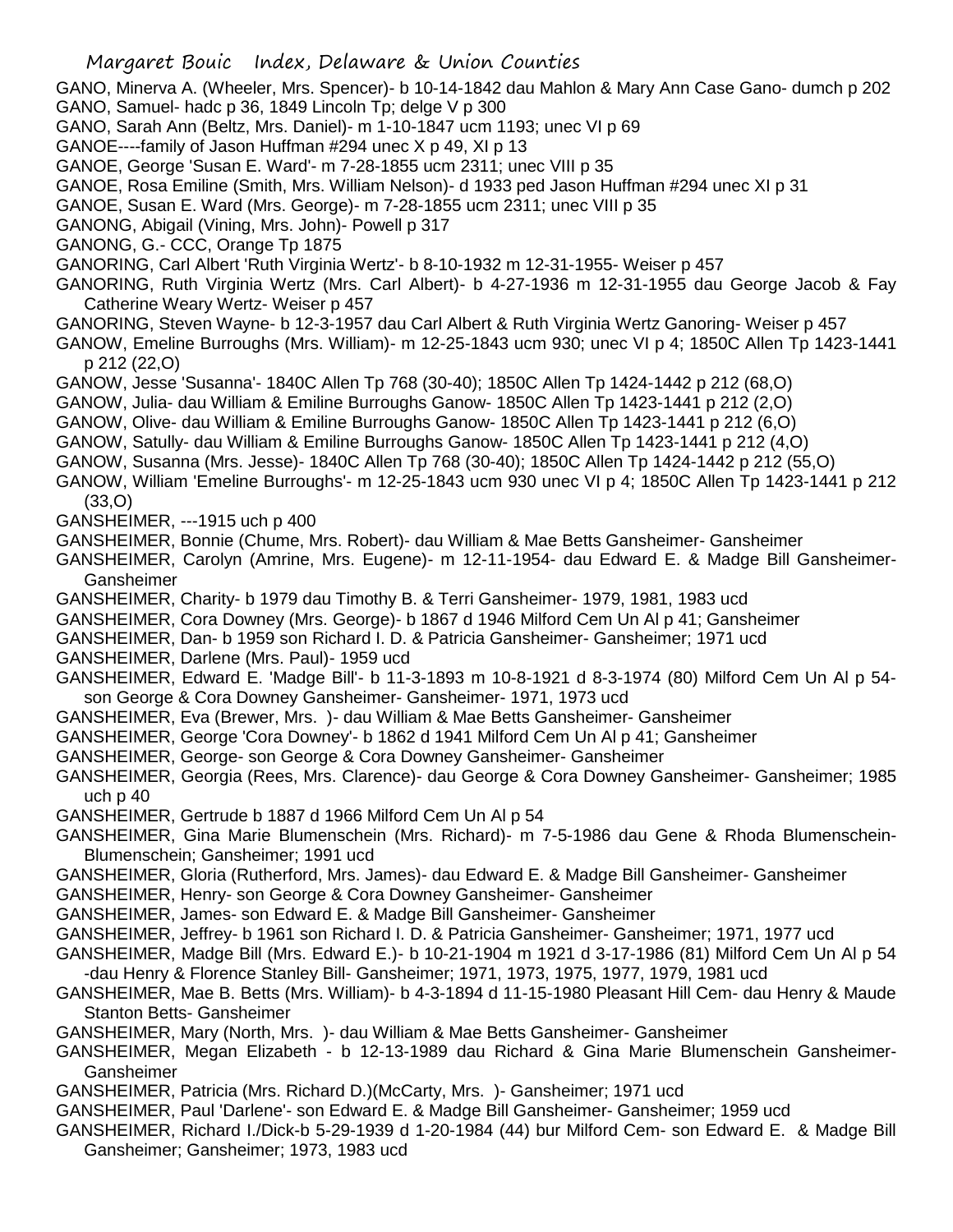- GANSHEIMER, Richard Jr.'Gina Marie Blumenschein'- b 1964 m 7-5-1986 son Richard & Patricia Gansheimer- Gansheimer; Blumenschein; 1971, 1977, 1979, 1981, 1983, 1991 ucd
- GANSHEIMER, Ruth Ann- dau Thomas Gansheimer- Gansheimer
- GANSHEIMER, Terri Marks (Mrs. Timothy B.)- m 2-21-1979 dau Mrs. & Mrs. Robert Harrington- Gansheimer; 1979, 1981, 1983 ucd
- GANSHEIMER, Thomas- Gansheimer
- GANSHEIMER, Thomas- son Edwrd Gansheimer- Gansheimer
- GANSHEIMER, Timothy B. 'Terri Marks'- m 2-21-1979 son Paul & Darlene Gansheimer- 1959 ucd (1); 1973, 1979, 1981 ucd
- GANSHEIMER, Tracy b 1969 dau Richard I.D. & Patricia Gansheimer- Gansheimer; 1971, 1977, 1983, 1991 ucd
- GANSHEIMER, Victoria Luan- b 6-6-1955 mt dau Paul & Darlene Gansheimer- 1959 ucd(4); Gansheimer; engaged to William R. McKinnon
- GANSHEIMER, William H.- b 1888 d 1977 Un Al p 54
- GANSHEIMER, William 'Mae Betts'- d 1953- Gansheimer
- GANSKE, Charles 'Maud Krauss'- b 1896 d 1937 McKitrick p 110
- GANSKE, Maud Krauss (Mrs. Charles)- b 11-6-1894 d 4-20-1962 dau Charles William & Laura Elsie McKittrick Krauss- McKitrick p 110
- GANSON, Becky b 1965 dau Jerry L. & Carol A. Ganson- 1971 dcd
- GANSON, Beverly (Elam, Mrs. Bert)- dau Forest Orville & Esther Harew Rogers Ganson-1985 uch p 55
- GANSON, Carol A. (Mrs. Jerry L.)- 1971 dcd
- GANSON, Carol (Cleland, Mrs. )- dau Forest Orville & Esther Harew Rogers Ganson- 1985 uch p 55
- GANSON, Charles Edward 'Lovina C. Loy'- 1985 uch p 55
- GANSON, Charles- son Herbert & Clara Ganson- 1949 ucd
- GANSON, Charlotte (Walters, Mrs. Lee)- dau Forest Orville & Esther Harew Rogers Ganson- 1985 uch p 55
- GANSON, Clara (Mrs. Herbert)- 1949 ucd
- GANSON, Diana (Miers, Mrs. Daniel)- dau Forest Orville & Esther Harew Rogers Ganson- 1985 uch p 55
- GANSON, Esther Harew Rogers (Mrs. Forest Orville)- b 12-2-1915 dau James Robert Wallace & Gladys Uvena Keenan Rogers- 1985 uch p 55
- GANSON, Forest Orville 'Esther Harew Rogers'- b 6-2-1907 m 2-20-1933 d 9-4-1984 son Charles Edward & Lovina C. Loy Ganson- 1985 uch p 55
- GANSON, Gloria (Dickason, Mrs. Bing)- dau Forest Orville & Esther Harew Rogers Ganson- 1985 uch p 55
- GANSON, Herbert 'Clara'- 1949 ucd
- GANSON, Jerry- ch Forest Orville & Esther Harew Rogers Ganson- 1985 uch p 55
- GANSON, Jerry L. 'Carol A.'- 1971 dcd
- GANSON, Julia (Seigfried, Mrs. John)- dau Forest Orville & Esther Harew Rogers Ganson- 1985 uch p 55
- GANSON, Lovina C. Loy (Mrs. Charles Edward)- 1985 uch p 55
- GANSON, Mary- b 1969 dau Jerry L. & Carol A. Ganson- 1971 dcd
- GANSON, Ray Eugene- son Herbert & Clara Ganson- 1949 ucd
- GANSON, Sandra- dau Herbert & Clara Ganson- 1949 ucd
- Gant, Clarah- 1880C Taylor Tp p 0130
- GANT, Dixie Sarah (Lamb, Mrs. Hugh)- b 5-31-1918 m 10-23-1943 Weiser p 663
- GANT, Homer- b 9-17-1891 Porter Tp son Wesley & Rhetta Purl Gant- dcb
- GANT, inf son Mr. & Mrs. John Gant d 11-30-1925 Logan Co Oakdale Cem 3768 (E256)
- GANT, Olive Maine (Mrs. )- dau Ezekiel & Rebecca Smith Maine- Asp 453j
- GANT, Stella (McLean, E. O.Jr)- m 12-31-1908 unec III p 44
- GANT, T. F.- uca p 75
- GANTER, Barbara- 1979 ucd
- GANTERT, Alfred B. 'Barbara J.'- 1973, 1975 ucd
- GANTERT, Barbara J. (Mrs. Alfred B.)- 1973 ucd
- GANTERT, John- b 1956 son Alfred B. & Barbara J. Gantert- 1973, 1975 ucd
- GANTERT, Laura- b 1962 dau Alfred B. & Barbara J. Gantert- 1973, 1975 ucd
- GANTERT, Susan (Nicol, Mrs. Roger Daniel)- b 1955 m 7-12-1975 dau Alfred B. & Barbara J. Gantert-Rausch(142312) 1973 ucd
- GANTHORP, Opal (Mckittrick, Mrs. Edwin Neel)- b 1-11-1920 m 2-24-1944- McKitrick p 390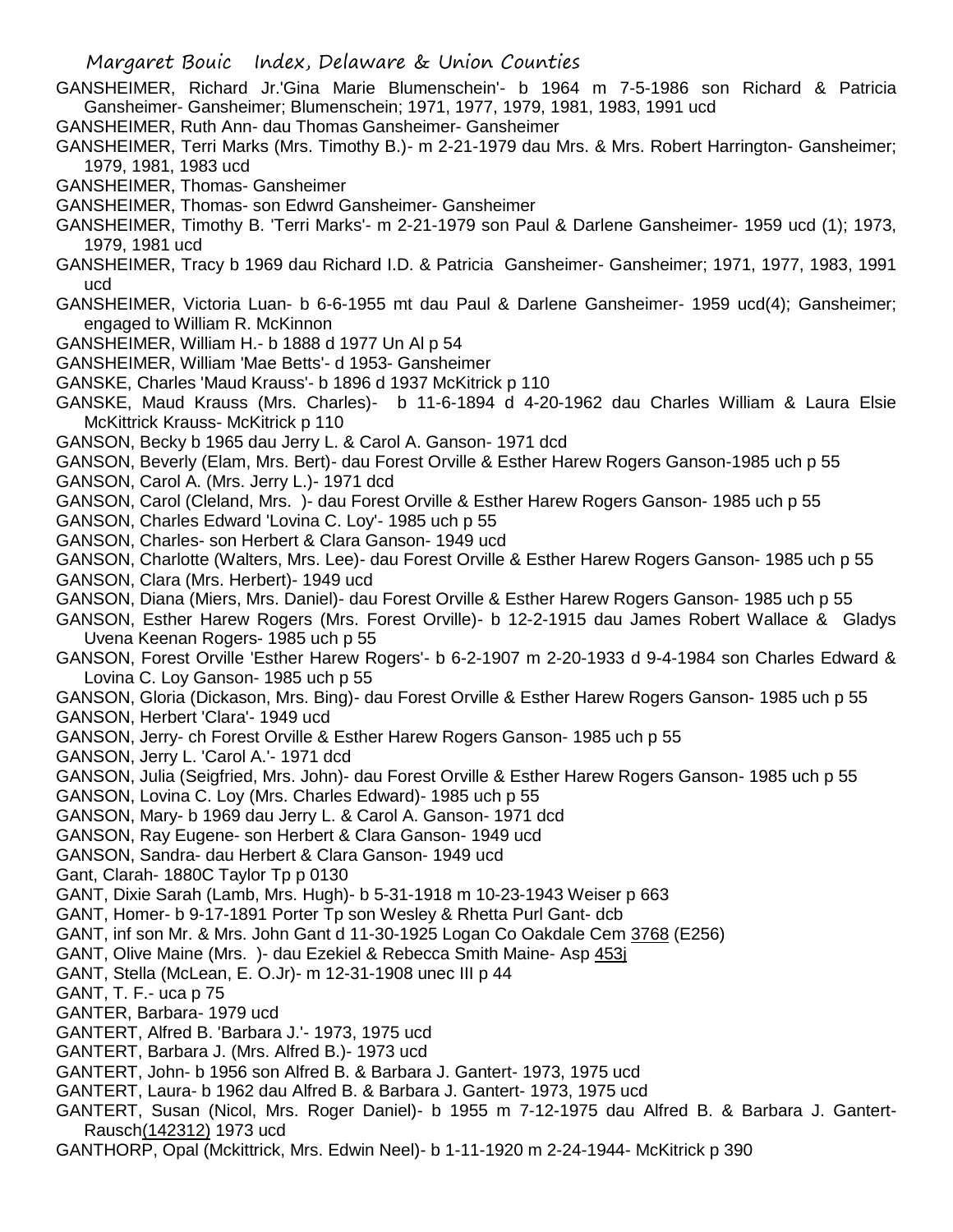- GANTICE, Albert- son James W. & Rebecca Gantice- 1860C York Tp 1306-1314 p 176 (2,O)
- GANTICE, Alice R.- dau George W. & Isabel Gantice- 1860C York Tp 1304-1312 p 176 (3/12,O)
- GANTICE, Elizabeth- dau James W. & Rebecca Gantice- 1860C York Tp 1306-1314 p 176 (8,O)
- GANTICE- Frances- dau James W. & Rebecca Gantice- 1860C York Tp 1306-1314 p 176 (14,O)
- GANTICE, George W. 'Isabel- 1860C York Tp 1304-1312 p 176 (28,O)
- GANTICE, Isabel (Mrs. George W.)- 1860C York Tp 1304-1312 p 176 (24,O)
- GANTICE, Jacob- son James W. & Rebecca Gantice- 1860C York Tp 1306-1314 p 176 (10,O)
- GANTICE, James W. 'Rebecca'- 1860C York tp 1306-1314 p 176 (38,O)
- GANTICE, Jasper N.- son James W. & Rebecca Gantice- 1860C York Tp 1306-1314 p 176 (12,O)
- GANTICE, Joseph J.- son James W. & Rebecca Gantice- 1860C York Tp 1306-1314 p 176 (4,O)
- GANTICE, Mananda- dau James W. & Rebecca Gantice- 1860C York Tp 1306-1314 p 176 (6,O)
- GANTICE, Mary- dau George W. & Isabel Gantice- 1860C York Tp 1304-1312 p 176 (3,O)
- GANTICE, Orlando- son George W. & Isabel Gantice- 1860C York Tp 1304-1312 p 176 (6,O)
- GANTICE, Rebecca (Mrs. James W.)- 1860C York Tp 1306-1314 p 176 (36,O)
- GANTNER, Albert 'Maggie Lehman Hyland'- Gantner
- GANTNER, Ervin 'Jennie'- b 9-4-1844 d 4-19-1904 GAR Unionville Cem DJ p 32
- GANTNER, Jennia A.- b 8-11-1878 d 8-13-1878 Unionville Cem DJ p 32
- GANTNER, Jennie (Mrs. Ervin)- b 6-1-1840 d 12-26-1901 Unionville Cem DJ p 32
- GANTNER, Maggie Lehman Hyland (Mrs. Albert) d 3-22-1991 (86) bur Dublin- sister Ray Hyland- Gantner
- GANTHER, Helen (Cope, Mrs. Leon Ellsworth)- m 2-2-1921 Weiser p 253
- GANTT, Anna B.- b 9-1884 dau Franklin L. & Sarah Ellen Sheppard Gantt- 1900C Leesburg Tp 25 p 2B (15,O,O,O)
- GANTT, Anna (Hubbard, Mrs. )- b 1959 dau Glenn A. & Claryce Gantt- Gantt; 1971, 1976 dcd
- GANTT, Carl F. 'Elsie M.'- 1971, 1976 dcd
- GANTT, Charles E.- b 9-1893 son Franklin L. & Sarah Ellen Sheppard Gantt- 1900C Leesburg Tp 25 p 2B (6,O,O,O)
- GANTT, Charley E.- d 4-10-1909 (2y) Oakdale Cem 2181(65F) I p 114 (F-R4-4)- son T. F. & Margretta Snell Gantt- 1883 uch V p 437; 1880C Leesburg Tp 159 p 16 (20,O,Va,Va)
- GANTT, Clara Etta- dau T. F. & Margretta Snell Gantt- 1883 uch V p 437; 1880C Leesburg Tp 159 p 16 (15,O,Va,Va)
- GANTT, Claryce Ann (Mrs. Glenn A.)- b 2-20-1932 d 2-8-1990 (57) bur Northlawn- Gantt; 1971, 1976 1980 dcd
- GABTT, Dr. Donald- 1976 dch p 297
- GANTT, Dwight- brother Glenn A. Gantt- Gantt
- GANTT, Ellen Hildebrand (Mrs. Marquis M.)- m 10-17-1875 ucm 5765 mt 3 p 17
- GANTT, Elsie (Jolliff, Mrs. Charles)- m 6-30-1934 d 1-22-1984- Gantt; Jolliff
- GANTT, Elsie M. (Mrs. Carl F.)- 1971, 1976 dcd
- GANTT, Emma Keeran (Mrs. Tillmore/Tilman)- m 1-9-1877 ucm 6014
- GANTT, Estella May (Hull, Mrs. William F. F./Thomas)- m 3-14-1878 ucm 6233- dau Townsend F. & Margretta Snell Gantt- 1883 uch V p 437; 1985 uch p 127
- GANTT, Evah R.- b 8-1895 dau Franklin L. & Sarah ellen Sheppard Gantt- 1900C Leesburg Tp 25 p 2B (4,O,O,O)
- GANTT, Florence A. (Mrs. George H.)- 1969 dcd
- GANTT, Frank B.- b 9-1887 son Franklin L. & Sarah Ellen Sheppard Gantt- 1900C Leesburg Tp 25 p 2B (13,O,O,O)
- GANTT, Franklin L. 'Sarah Ellen Sheppard'- m 2-14-1878 ucm 6211 son T. F. & Margretta Snell Gantt- 1883 uch V p 437; uca p 23; Gantt; 1880C Taylor Tp 233-235 p 23 (25,O,Va,Va,) p 0136; 1900C Leesburg Tp 25 p 2B (45,O,Va,Va) m 22y
- GANTT, George H. 'Florence A.'- 1969 dcd
- GANTT, Glenn A.'Claryce A.'- d 9-2-1987 (57) bur Northlawn Cem- Gantt; 1971, 1976, 1980 dcd
- GANTT, Grace (Simmons, Mrs. )- sister Glenn A. Gantt- Gantt
- GANTT, Ida E.- b 9-1898 dau Franklin L. & Sarah Ellen Sheppard Gantt- 1900C Leesburg Tp 25 p 2B (1,O,O,O)
- GANTT, Ida Loduska- dau T. F. & Margretta Snell Gantt- 1883 uch V p 437
- GANTT, James R.- b 1957 son Glenn A. & Claryce Gantt- Gantt; 1971 dcd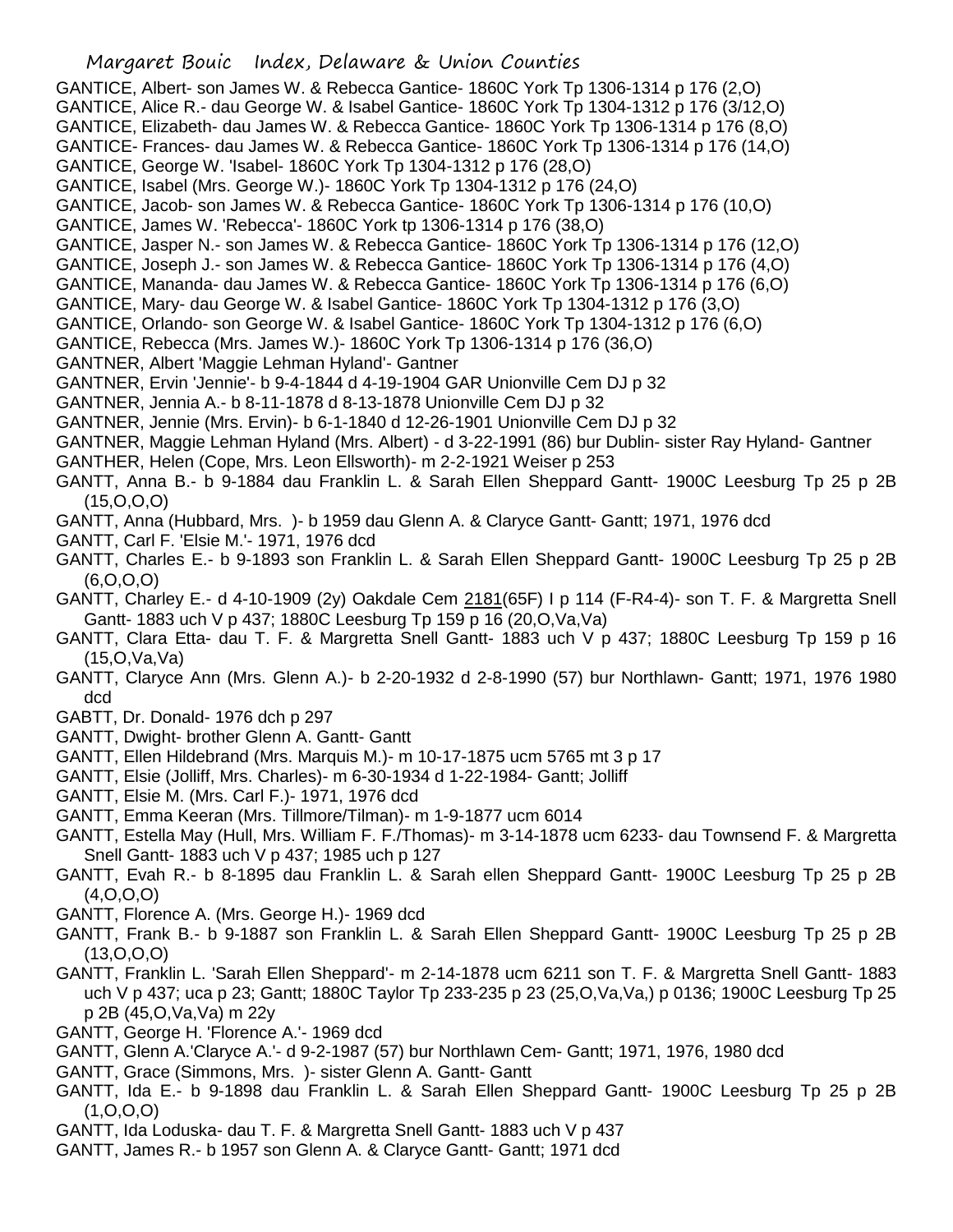GANTT, infant of John b Logan Co d 11-30-1925 (SR) Oakdale Cem I p 42

- GANTT, John S.- b 12-1885 son Franklin L. & Sarah Ellen Sheppard Gantt- 1900C Leesburg Tp 25 p 2B (14,O,O,O)
- GANTT, Joshua- brother of Townsend F. Gantt- 1880C Leesburg Tp 159 p 16 (55, O,Va,Va) p 182A
- GANTT, Kelly (Huff, Mrs. )- b 1961 dau Glenn A. & Claryce Gantt- Gantt; 1971, 1976 dcd
- GANTT, Loduski- dau Townsend F. & Margretta Snell Gantt- 1880C Leesburg Tp 159 p 16 (17,O,Va,Va)
- GANTT, Louie- granddau Townsend F. Gantt- 1880C Leesburg 159 p 16 (4,O,O,O)
- GANTT, Marcus M.- son T. F. & Margretta Snell Gantt- 1883 uch V p 437
- GANTT, Margarett A.- b 1-1890 dau Franklin L. & Sarah Ellen Sheppard Gantt- 1900C Leesburg Tp 25 p 2B (10,O,O,O)
- GANTT, Margretta Snell (Mrs. Townsend E.)- b 4-25-1825 m 6-22-1852 d 1-21-1903 Oakdale Cem I p 114 (F-R4-4)- dau David & Elizabeth Berry Snell- 1883 uch V p 437; 1985 uch p 130; 1880C Leesburg Tp 159 p 16 (56, Va,Va,Va); 1900C Leesburg Tp 26 p 2B (75,Va,Va,Va)
- GANTT, Marquis M.'Ellen Hildebrand'- m 10-17-1875 ucm 5765; mt 3 p 17; uca p 23
- GANTT, Martin- 1880C Leesburg Tp p 0185
- GANTT, Mary Andres (Mrs. Samuel)- 1883 uch V p 437
- GANTT, Mary E. (Ebright, Mrs. George W.)- b 3-5-1905 d 10-17-1988 (83) bur Galloway- dau T. T. & Mina Berry Gantt- Gantt
- GANTT, Mary E.- b 2-1892 dau Franklin L. & Sarah Ellen Sheppard Gantt- 1900C Leesburg Tp 25 p 2B (8,O,O,O)
- GANTT, Maud G.- b 8-1880 dau Franklin L. & Sarah Ellen Sheppard Gantt- 1900C Leesburg Tp 25 p 2B (19,O,O,O)
- GANTT, Mildred E.- b 3-1883 dau Franklin L. & Sarah Ellen Sheppard Gantt- 1900C Leesburg Tp 25 p 2B (17,O,O,O)
- GANTT, Mina Berry (Mrs. T. T.)- Gantt
- GANTT, Miriam H.- dau Townsend F. & Margretta Snell Gntt- 1883 uch V p 437; 1880C Leesburg Tp 159 p 16 (11,O,Va,Va)
- GANTT, Nancy B. Morris- b 4-30-1828 d 2-23-1906- Marlborough Cem p 173
- GANTT, Randolph- b 1966 son George H. & Florence A. Gantt- 1969 dcd
- GANTT, Raymond- brother Glenn A. Gantt- Gantt
- GANTT, Samuel 'Mary Andres'- 1883 uch V p 437
- GANTT, Samuel M.- b 7-1897 son Franklin L. & Sarah Ellen Sheppard Gantt- 1900C Leesburg Tp 25 p 2B (2,O,O,O)
- GANTT, Sarah Ellen Sheppard (Mrs. Franklin L.)- m 2-14-1878 ucm 6211; Gantt; 1880C Taylor Tp 233-235 p 23 (20,O,O,O); 1900C Leesburg Tp 25 p 2B (40,O,O,O); m 22y, 13 ch
- GANTT, Stella- dau Frank & Sarah Gantt- 1880C Taylor Tp 233-235 p 23 (2,O,O,O)
- GANTT, Thomas- 1880C Dover Tp p 0170
- GANTT, Tillmore/Tilman 'Emma Keeron'- m 1-9-1877 ucm 6014
- GANTT, Townsend F. 'Margretta Snell'- b 2-16-1826 Va m 6-22-1852 d 8-29-1905 (79y6m) Oakdale Cem 1993(65F) son Samuel & Mary Andres Gantt- 1883 uch V p 437; 1880C Leesburg Tp 159 p 16 (55,Va,Va,Va) p 182A; 1900C Leesburg Tp 26 p 2B (73, Va,Va,Va) m 48y
- GANTT, Townsend T.- son Townsend F. & Margretta Snell Gantt- 1880C Leesburg Tp 159 p 16 (26,O,Va,Va)
- GANTT, T. Tilmore- b 1859 d 12-22-1919 Oakdale Cem I p 114 (F-R4-4)- son T. F. & Margretta Snell Gantt-1883 uch V p 437; 1880C Taylor Tp 233-235 p 23 (21, O,Va,O)
- GANTT, Telmore T.- son William & Frieda Gantt- Oakdale Cem I p 114 (F-R4-4)
- GANTT, Valeta- d 10-23-1913 (5y6m) Oakdale Cem I p 114 (F-R4-4)
- GANTT, Vaughn- brother Glenn A. Gantt- Gantt
- GANTT, Walter M.- b 11-29-1881 d 11-1968 son Frank L. & Sarah Ellen Sheppard Gantt- Gantt; 1900C Leesburg Tp 25 p 2B (18,O,O,O)
- GANTT, Wayne- brother Glenn A. Gantt- Gantt
- GANTT, William M.- d 1-6-1928 (1y) Oakdale Cem3985I p 114 (F-R4-4)-son William & Frieda Gantt-
- GANWAY, Daniel- 1908 dch p 394
- GANTZ, see Gans; Gons
- GANTZ, A. J. 'Goldie'- Gantz
- GANTZ, Bertha Nolze (Mrs. Neil) d 5-21-1984- Gantz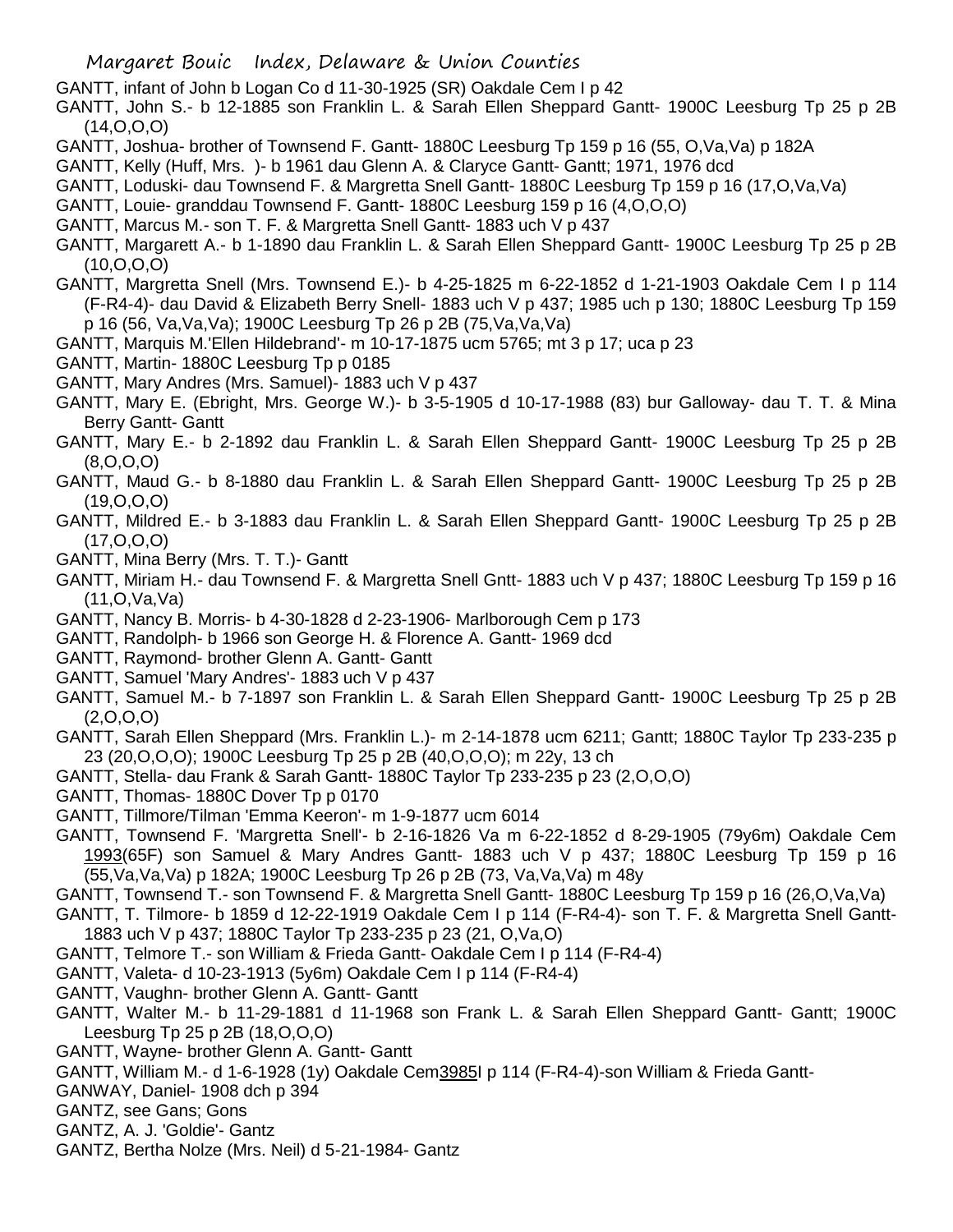- GANTZ, Carol (Kellar, Mrs. )- dau Neil & Bertha Nolze Gantz- Gantz
- GANTZ, Charles 'Samantha J. Pool'- 1880 dch p 778
- GANTZ, Goldie M.(Mrs. A. J.)- Gantz; 1961, 1964, 1969, 1971, 1976, 1980 dcd
- GANTZ, Jean (Shoemaker, Mrs. )- dau Neil & Bertha Nolze Gantz- Gantz
- GANTZ, Leslie- d 7-11-1987 Otterbein Cem- son A. J. & Goldie M. Gantz- Gantz; 1971 dcd
- GANTZ, Minerva- sister Neil Gantz- Gantz
- GANTZ, Neil 'Bertha Nolze'- d 8-24-1984 (84) bur Baltimore- Gantz
- GANTZ, Ollie M. (Mrs. )- sister-in-law of Neil Gantz- Gntz
- GANTZ, Paul- son Neil & Bertha Nolze Gantz Gantz
- GANTZ, Samantha J. Pool (Mrs. Charles)- du Robert & Laura Daggett Pool- 1880 dch p 778
- GANTZ, Susie Christena Mantor (Mrs. )- d 9-3-1957 (71) bur Galena- Gantz
- GANTZ, Wilbur R. 'Dorothy Gibboney'- d age 72
- GANUS, Rose Marie (Ward, Mrs. James O.)- d 9-25-1960- dau A. C. Ganus- Ganus
- GANYARD, George B.- Ganyard
- GANZ, Dean 'Laura'- 1979 ucd
- GANZ, Jeff/Georfrey- b 1970 son John F. & Mary J. Ganz- 1973 ucd; 1980 dcd
- GANZ, John son John E. & Kathryn Ganz- 1961 dcd (12)m 1964 dcd (16)
- GANZ, John E. 'Kathryn'- 1961, 1964, 1969, 1971, 1976, 1980 dcd
- GANZ, John F.'Mary J. 1973, 1983, 1991 ucd; 1980 dcd
- GANZ, Kathryn (Mrs. John E.)- 1961, 1964, 1969, 1971, 1976, 1980 dcd
- GANZ, Laura (Mrs. Dean)- 1979 ucd
- GANZ, Mary J. (Mrs. John F.)- 1973 ucd; 1980 dcd
- GANZ, Mathew- b 1972 son John F. & Mary J. Ganz- 1973 ucd; 1980 dcd
- GARABRANDT, Abe- hjt p 19; 1915 uch p 114
- GARABRANDT, Edith- b 8-18-1899 Harlem Tp twin dau Joseph & Barbara Ulery Garabrant- dcb, see Garrabrant
- GARABRANDT, Elizabeth (Sisson, Mrs. Charles G.)- Asp (483)
- GARABRANDT, Jimmy- d 6-1879 unec XII p 14
- GARAGHTY, Bertha Fay Bush (Mrs. William C.)- d 1-31-1960 (73) Oak Grove Cem sister Ed Bush-Garaghty; Pabst 2 p 99
- GARAGHTY, Frank J. 'Stella Weatherington'- Garaghty
- GARAGHTY, Helen (Dutton, Mrs. Clarence E.)- b 9-25-1893 m 7-3-1922 d 1-10-1981 Oakdale Cem II p 136 (M-R3-4) dau Frank J. & Stella Weatherington Garaghty- Garaghty
- GARAGHTY, Stella Weatherington (Mrs. Frank J.)- Garaghty
- GARAGHTY, William- Pabst 2 p 57
- GARAGHTY, William C. 'Bertha Fay Bush'- d 10-1953 Oak Grove Cem ; Pabst 2 p 99; dg 10-24-1953
- GARAPIC/GALICK, Thomas C.- d 9-15-1974 (61) 1969, 1971 dcd
- GARB, Celia Weiss (Mrs. Harold)- Cowgill p 24
- GARB, Ellen Rachel (McDaniel, Mrs. John Perry)- b 12-21-1941 m 6-19-1966 dau Harold & Celia Weiss Garb-Cowgill p 24
- GARB, Harold 'Celia Weiss'- Cowgill p 24
- GARBELL, Ephraim Benedict 1753- Powers p 184
- GARBER, Alicia Lasher (Mrs. Jerry)- b 4-10-1943 Maugans Anc p 66
- GARBER, Andora (Richards, Mrs. John William)- b 5-21-1815 m 5-21-1835 d 5-26-1892 Weiser p 221
- GARBER, Barbara (Shyrigh, Mrs. John Mitchell)- b 4-13-1934 m 9-16-1954 Weiser p 723
- GARBER, Beth Ann- dau Jo & Joan L. Maugans Garber- Maugans Anc p 65
- GARBER, Brenda Kay- dau Jo & Joan L. Maugans Garber- Maugans Anc p 65
- GARBER, Dean 'Laura L.'- 1977, 1979, 1983 ucd
- GARBER, Elisabeth (Mrs. James)- 1850C Liberty Tp Un Co 1048-1065 p 156 (20,O)
- GARBER, Elizabeth Boughn (Mrs. Jesse J.)- m 11-16-1848 ucm 1364 see Burber- unec VII p 40
- GARBER, Ethel- b 7-2-1884 Scioto Tp dau A. B. & --Stricklin Garber- dcb
- GARBER, Hattie B.- 1880C Scioto Tp 307
- GARBER, Helen Maugans (Mrs. Orval)- b 5-1920 dau John Henry & Hazel Wilson Maugans- Maugans Anc p 56
- GARBER, Helen (Mrs. Oren)- Maugans Anc p 66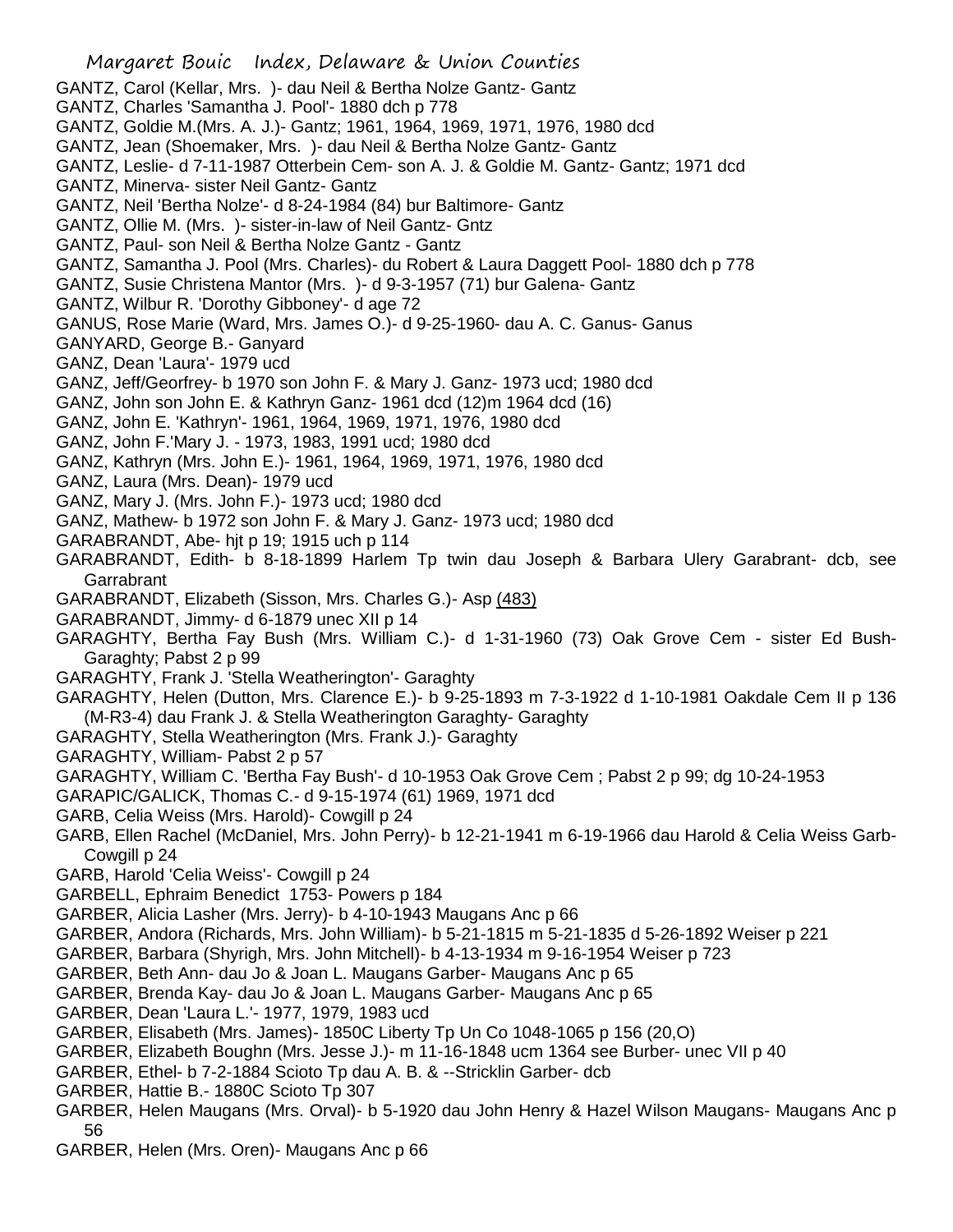Margaret Bouic Index, Delaware & Union Counties GARBER, James- Garber GARBER, James 'Elisabeth'- 1850C Liberty Tp Un Co 1048-1065 p 156 (23, Pa)GARBER, Jennie Stricklindau Samuel Stricklin-1880C Scioto Tp 307 p 292A GARBER, Jerry 'Alicia Lasher'- b 8-12-1941 son Orval & Helen Maugans Garber- Maugans Anc p 66 GARBER, Jesse J. 'Elizabeth Boughn'- m 11-16-1848 ucm 1364; unec VII p 40 GARBER, Jo 'Joan L. Maugans'- Maugans Anc p 65 GARBER, Joan L. Maugans (Mrs. Jo)- dau Roy Emerson & Irene Quinn Maugans- Maugans Anc p 65 GARBER, Laura L. (Mrs. Dean C.)- 1977, 1979 ucd GARBER, Mellicia- b 8-17-1967 dau Jerry & Alicia Lasher Garber- Maugans Anc p 66 GARBER, Ninnie- b 1-1-1874 Delaware Town dau C. & Mary Kirck Garber- dcb GARBER, Oren 'Helen'- Maugans Anc p 66 GARBER, Orval 'Helen Maugans'- b 6-29-1920 son Oren & Helen Garber- Maugans Anc p 66 GARBER, Phyllis (Mrs. )- Garber GARBER, Rebecca J.- dau James & ELisbeth Gardiner- 1850C Liberty Tp Un Co 1048-1065 p 156 (1,O) GARBER, Tracy- b 12-17-1965 ch Jerry & Alicia Lasher Garber- Maugans Anc p 66 GARBERSON, Anna Graham (Mrs. C. F.)- b 11-1-4-1851 d 5-14-1891 dau John & Jane G. Graham-Claibourne Cem p 36 GARBERSON, C. F. 'Anna Graham' Claibourne Cem p 36 GARBERSON, Hilda (King, Mrs. Ray Reber)- m 10-23-1913 Powers Pat p 269 GARBRECHT, Tom Jr.- son Tom Garbrecht- Garbrecht GARBRECHT, Tom- Garbrecht GARBY, Emmett- 1976 dcd GECAIA, Bonnie- b 1976 dau Robert W. & Sherrie L. Garcaia- 1977 ucd GARCAIA, Braden- b 1973 son Robert W. & Sherrie L. Garcaia- 1977 ucd GARCAIA, Robert W. 'Sherrie L.'- 1977 ucd GARCAIA, Sherrie L. (Mrs. Robert W.)- 1977 ucd GARCIA, Carlos 'Marsha'- 1976 dcd GARCIA, Marsha (Mrs. Carlos)- 1976 dcd GARCIN, Earnest G.- b 6-21-1882 Kingston Tp son Willard & Philina Gosnell Garcin- dcb GARD, Charles- son Osee Gard- Gard GARD, John- son Osee Gard- Gard GARD, Mary Alice (Leppert, Mrs. )- dau Osee Gard- Gard GARD, Betty (Beachler, Mrs. )- dau Osee Gard- Gard GARD, Ida (Coffman, Mrs. )- sister Osee Gard- Gard GARD, Osee- d 1-12-1982 (92) Dublin Cem- Gard GARD, Robert- son Osee Gard- Gard GARD, Same E.- Gard GARD, Virginia (Schreck, Mrs. 0- dau Osee Gard- Gard GARDE, George D. 'Susan E. Ward'- m 8-1-1855 mt 8-8-1855 GARDE, Susan E. Ward (Mrs. George D.)- m 8-1-1855 mt 8-8-1855 GARDELLA Susan Jean (McKittrick, Mrs. Michael Patrick- McKitrick p 420 GARDEN, Babe 'Pricilla Straw'- Weiser p 162 GARDEN, Cherie- dau Babe & Pricilla Straw Garden- Weiser p 162 GARDEN, Pricilla Straw (Mrs. Babe)- dau Russell & Viola Haschel Straw- Weiser p 162 GARDENER, Albert- son William & Grace Aris Gardener- dumch p 217 GARDENER, Asbury- son William & Grace Aris Gardener- dumch p 217 GARDENER, Barbara- dau William & Grace Aris Gardener- dumch p 217 GARDENER, Caroline- dau William & Grace Aris Gardener- dumch p 217 GARDNENER, Elizabeth- unec VIII p 23 GARDENER, Grace Aris (Mrs. William)- dumch p 217 GARDENER, James E.- son William & Grace Aris Gardener- dumch p 217 GARDENER, Jan- ch Kern & Veva Beck,Jr. Gardener- Weiser p 277 GARDENER, Kern 'Veva Beck,Jr.'- Weiser p 277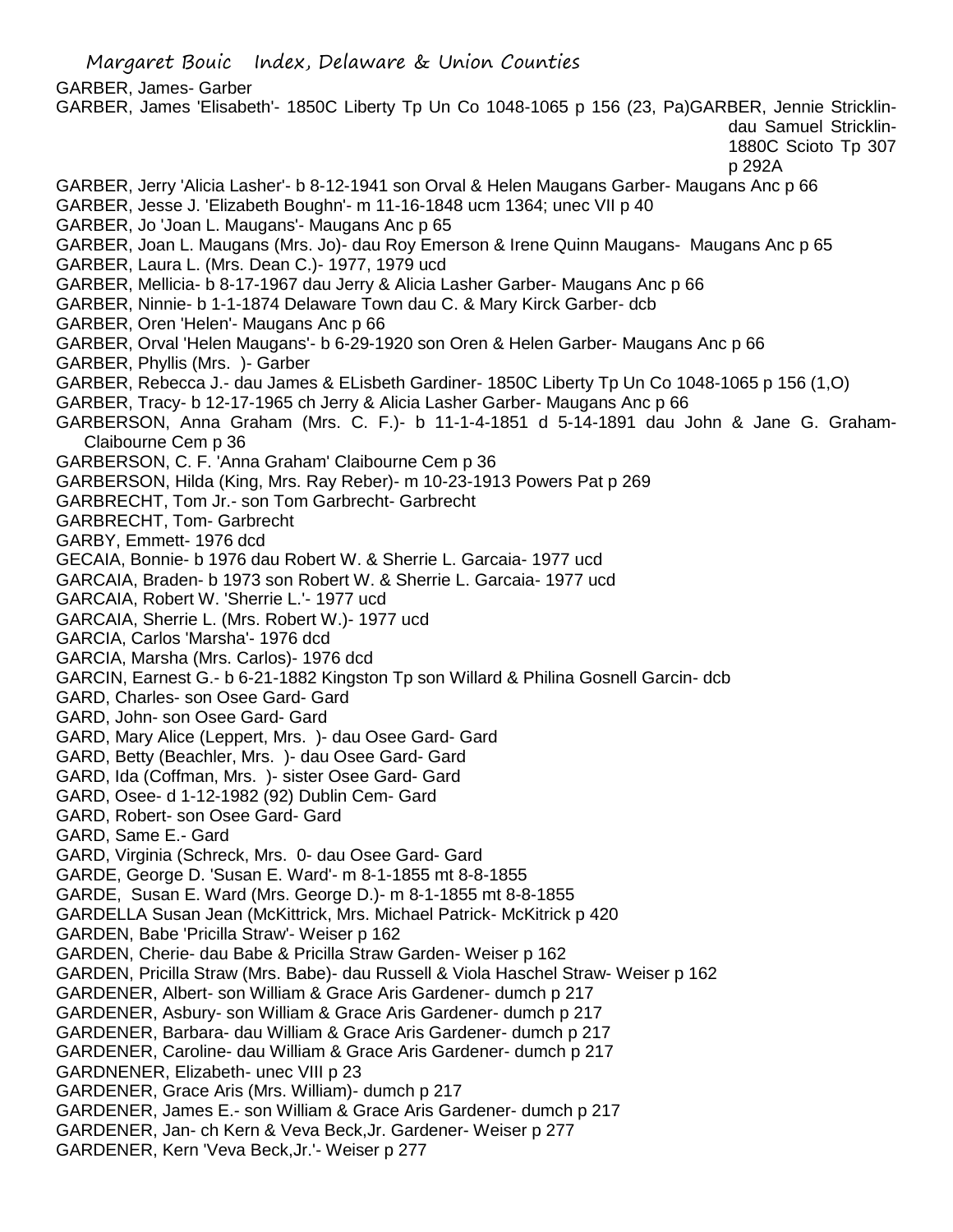Margaret Bouic Index, Delaware & Union Counties GARDENER, Martha Willson- dau William & Grace Aris Gardener- dumch p 217 GARDENER, Mary Jane- dau William & Grace Aris Gardener- dumch p 217 GARDENER, Mary (Rinehart, Mrs. )- dau William & Grace Aris Gardener- dumch p 217 GARDENER, Mitchell- ch Kern & Veva Beck.Jr. Gardener- Weiser p 277 GARDENER, Phillip- son William & Grace Aris Gardener- dumch p 217 GARDENER, Randall Scott- son Kern & Veva Beck,Jr. Gardener- Weiser p 277 GARDENER, Sarah Jane (Ritchie, Mrs. Jerome)- dau William & Grace Aris Gardener- dumch p 217; 1915 uch p 737, 946 GARDENER, Veva Beck,Jr. (Mrs. Kern)- dau James & Veva Knecht Beck- Weiser p 277 GARDENER, William 'Grace Aris'- dumch p 217 GARDENER, William- son William & Grace Aris Gardener- dumch p 217 GARDENER, William W.- unec VIII p 22 GARNENIER, Nancy (Doty, Mrs. Stephen)(Mills, Mrs. Bernard)- delge I p 11 GARDINER, see also Gardner GARDINER, Abigail (Wise, Mrs. )- dau Thomas & Lucy Smith Gardiner- Powers Pat p 260 GARDINER, Alfred 'Fidora Durphy'- m 1-1-1855 dcm GARDINER, Amy Ruth (Harrison, Mrs. Arthur)- McKitrick p 143, 149 GARDINER, Benjamin 'Mrs. Betsey Frazer'- m 4-1820 dcga p 11 Franklin Chronicle GARDINER, Betsey (Frazer, Mrs. )(Mrs. Capt. Benjmain)- m 4-1820 dcga p 11 Franklin Chronicle GARDINER, Fidora Durphy (Mrs. Alfred)- m 1-1-1855 dcm GARDINER, Geneva (Mrs. Robert)- Gardiner GARDINER, Gordon- heir of Lydia Gardiner- Powers Pat p 93 GARDINER, Hazel Spearman (Mrs. John Gordon)- m 1935 dau Herbert & Sarah McKitrick Spearman-McKitrick p 440 GARDINER, James B.- dcga p 54 Ohio State Gazette 6-23-1831; Powers Pat p 170, 186 GARDINER, Jay Vernon 'Stephanie Joann Renner'- m 12-23-1978 son Vernon Gardiner- Gardiner GARDINER, Jenetta J. (Evans, Mrs. Jervice G.)- m 6-14-1857 dcm GARDINER, Joanna (Stanton, Mrs. )- dau Thomas & Lucy Smith Gardiner- Powers Pat p 260 GARDINER, John- Nash p 109 GARDINER, John Gordon 'Hazel Spearman'- m 1935 McKitrick p 440 GARDINER, John 'Sarah Saltonstall'- Powers Pat p 82, 83 GARDINER, Joshua- son Thomas & Lucy Smith Gardiner- Powers Pat p 260 GARDINER, Julia H. (Hariman, Mrs. Henry C.)- m 8-30-1855 dcm GARDINER, Lucy (Monk, Mrs. )- dau Thomas & Lucy Smith Gardiner- Powers Pat p 260 GARDINER, Lucy Smith (Mrs. Thomas)- m 7-4-1641 d 11-4-1687 Powers Pat p 260 GARDINER, Lydia (Croxton, Mrs. Thomas)- m 7-4-1847 Madison Co unec X p 63 GARDINER, E. Mary- unclaimed letter unec V p 22 GARDINER, Mary (Boylston, Mrs. )- dau Thomas & Lucy Smith Gardiner- Powers Pat p 260 GARDINER, Mary T. (Chamberlain, Mrs. William)- m 9-22-1835 dcm GARDINER, Mary V. (Turner)(Gardner, Mrs. Franklin E.)- m 2-12-1882 ucm 7129 GARDINER, Mrs. Moses- d 2-1835 dcga p 66 Feb. 14, 1835 GARDINER, M. T.- 1880C Delaware Town p 549C GARDINER, Robert 'Geneva'- Gardiner GARDINER, Samuel- 1830C Millcreek Tp 391 (40-50) GARDINER, S. S.- 1883 uch V p 618 GARDINER, Stephanie Joann Renner (Mrs. Jay Vernon)- m 12-23-1978 du Elton C. A. Renner- Gardiner GARDINER, Thomas 'Lucy Smith'- b 7-1689 m 7-4-1641 Powers Pat p 260 GARDINER, Thomas- son Thomas & Lucy Smith Gardiner- Powers Pat p 260 GARDINGHOUT, George- 1880 dch p 600 GARDNER, see also Gardiner GARDNER, --b 1-24-1868 Delaware Town son Geo. Gardner- dcb GARDNER, A.- delge V p 300 Peru & Lincoln Tp GARDNER, A. 'Florence'- b 8-1877 1900C Richwood 274-288 p 11A (22,Ky, O,O) GARDNER, Aaron D. 'Almira'- 1908 dch p 394; 1850C Troy Tp 2629 p 138 (25,O); m within year GARDNER, Aaron 'Elizabeth'- 1860C Union Tp 594-598 p 83 (53, NY)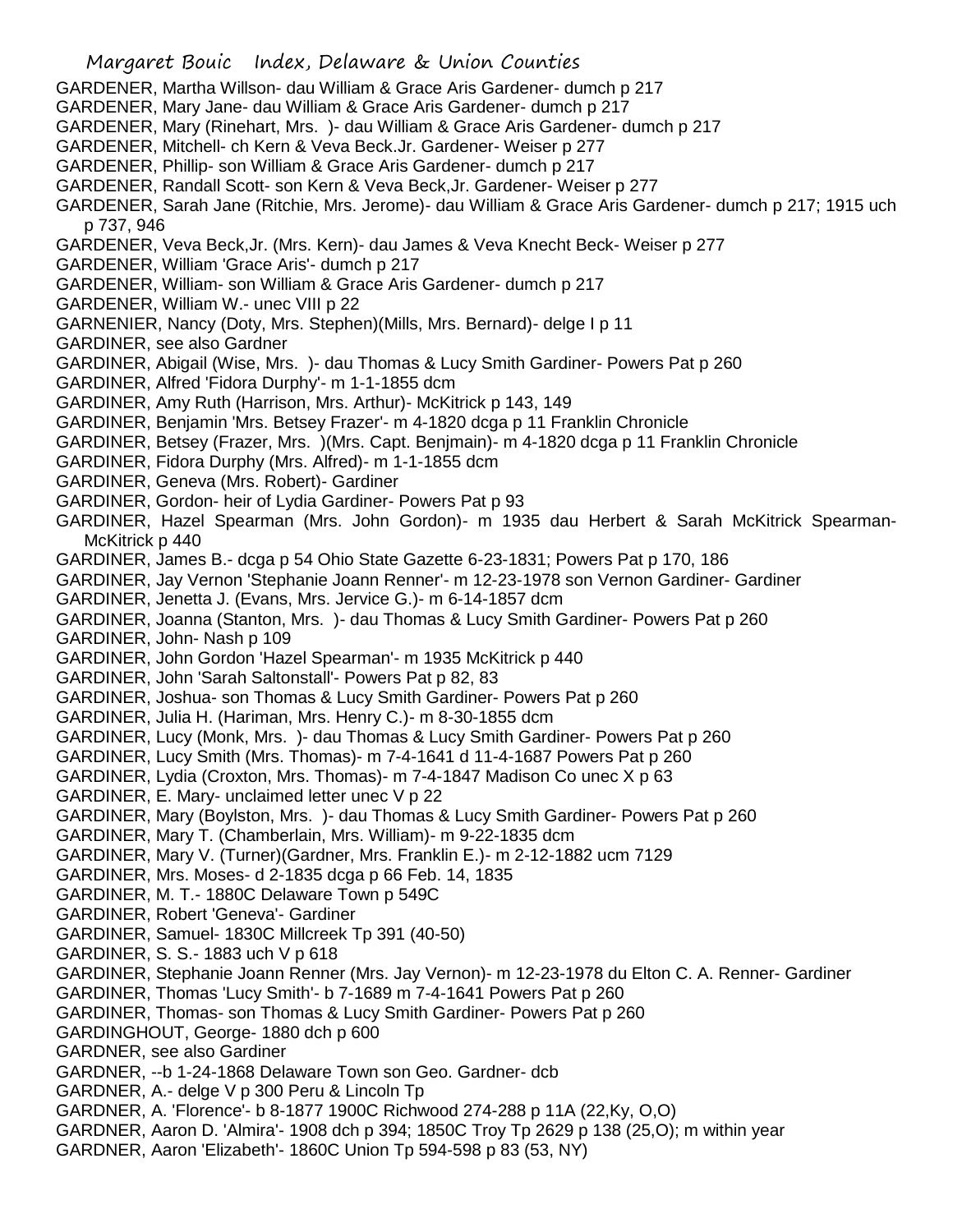GARDNER, Adaline (Dennis, Mrs. Arthur)- dau Seth & Susanna B. Davisson Gardner- 1908 dch p 777 GARDNER, Addie- Pabst 2 p 63

- GARDNER, Adelaide (Mrs. Frank H.)- 1976 dcd
- GARDNER, Adriane b 1979 ch Daniel J. & Jo A. Gardner- 1980 dcd
- GARDNER, Agnes- delge IV p 25 (1896)
- GARDNER, Ala E.- grad Delaware HS 1885, delge VII p 6
- GARDNER, Albert M. 'Armintha Deal'- b 6-2-1872 d 9-1-1960 Oakdale Cem I p 121 (F-R6-4) son Franklin Marion & Maria Rittenhouse Gardner- dumch p 373; 1900C Dover Tp 5 p 1A (27,O,O,O) m 5 y
- GARDNER, Albert 'Harriet Hildreth'- b 1849 d 5-10-1924 Oakdale Cem I p 34 (E-R32-3); dumch p 452; Gardner; 1880C Leesburg Tp 134 p 181A (31,O,O,O) p 0181
- GARDNER, Albert 'Hattie E. Manville'- m 8-7-1871 ucm 4954
- GARDNER, Albert Nelson- b 1859 son Reuben B. & Hannah O. Wilson Gardner- 1880 morch p 652
- GARDNER, Albert d 5-10-1924 (74) Oakdale Cem3639(E188) son William & Gracy Gardner- 1870C Leesburg Tp 71-72 p 9 (21,O)
- GARDNER, Alexander 'Mary J.Bailey- b 8-16-1913 d 12-22-1983 (70) son John & Lily Houk Gardner- Gardner; 1971, 1973, 1975, 1977, 1979, 1981, 1983 ucd
- GARDNER, Alford 'Mary Butters'- Powell p 96
- GARDNER, Alfred- son Moses Gardner- 1880 dch p 785; Pabst 1 p 32; Ebenezer Cem Powell p 327, 332; 1850C Berlin Tp 2026 p 123 (16,O)
- GARDNER, Alice Elizabeth Hestwood (Mrs. )- b 9-28-1897 dau Charles DeWitt & Estella L. Pollard Hestwood-Maugans Anc p 164
- GARDNER, Alice Eugenia- b 1854 d 1878 dau Reuben B. & Hannah Wilson Gardner- dumch p 261; 1880 morch p 652
- GARDNER, Alice- dau Seth & Jos Gardner- 1880C Richwood 320-337 p 30 (3, O,Eng,Ind)
- GARDNER, Almira (Mrs. Aaron)- 1850C Troy Tp 2629 p 138 (22,O)
- GARDNER, Alse (Brockway, Mrs. Justus)- Asp p 37a
- GARDNER, Alwilda (Dill, Mrs. Newton)- m 9-22-1880 ucm 6803
- GARDNER, Alzoda May- b 9-15-1878 Liberty Tp dau W. J. & Sarah J. Glick Gardner- dcb
- GARDNER, A. M.'Minnie Deal'- Gardner; Sbc p 29
- GARDNER, Amelia Pounds (Mrs. Jay T.)- dau William Pounds- 1908 dch p 584
- GARDNER, Amelia- dau Reuben C. & Lydia Roloson Gardner- 1850C Berkshire Tp 255 p 26 (12,O)
- GARDNER, Amy- b 1962 dau Dr. Robert & Deborah Gardner- Gardner; 1969, 1971 dcd; engaged to Daniel Joseph Singleton
- GARDNER, Anita (Mrs. William O.)- 1976, 1980 dcd
- GARDNER, Andrew- hadc p 19 (1849 Harmony Tp)
- GARDNER, Andrew,Jr.- 1842 unec XII p 12
- GARDNER, Andrew 'Margaret Emmerson'- d 4-25-1862 (68-6-7)
- GARDNER, Anna- 1880C Berlin Tp p 363C
- GARDNER, Anna Meacham (Mrs. John)- dau Samuel & Phebe Maine Meacham- Asp1471
- GARDNER, Anna (Place, Mrs. Anson)- b 1822 dau Reuben & Polly Benedict Gardner- dumch p 260; 1880 morch p 652
- GARDNER, Anna (Rider, Mrs. Simon)- Wilson (46)
- GARDNER, Annette (Mrs. John III)- Freshwater p 152
- GARDNER, Annie M. d 1-29-1863 (1y9m) dau M. & L. Old Eden Cem Powell p 67
- GARDNER, Anthony- b 2-17-1945 son Charles W. & Romaine Weiser Gardner- Weiser p 102
- GARDNER, Ariel E. (Graff, Mrs. Christian E.)- dau John & Luvia Patton Gardner- dumch p 372; 1880C Delaware Tp p 325C
- GARDNER, Armintha Deal (Mrs. Albert M.)- b 7- 1872 d 12-17-1951 Oakdale Cem I p 121 (F-R6-4)l 1900C Dover Tp 5 p 1A (27,O,O,O); 2 ch
- GARDNER, Arnold- brother Ellis R. Gardner- Gardner
- GARDNER, Arlline- b 5-30-1876 Berlin Tp dau Seth & Susan Davis Gardner- dcb
- GARDNER, Asa- 1908 dch p 474
- GARDNER, Asa A. 'Phoebe Ann Chamberlain'- dumch p 184; hadc p 101
- GARDNER, Asbury 'Mariah Keeler'- b 4-1839 m 5-28-1863 dcm uca p 87, 92, 96; 1870C Leesburg Tp 73-74 p 10 (31,O); 1880C Richwood 252-267 p 23 (41,O,Va,Va) p 0202; 1900C Richwood 260-274 p 10A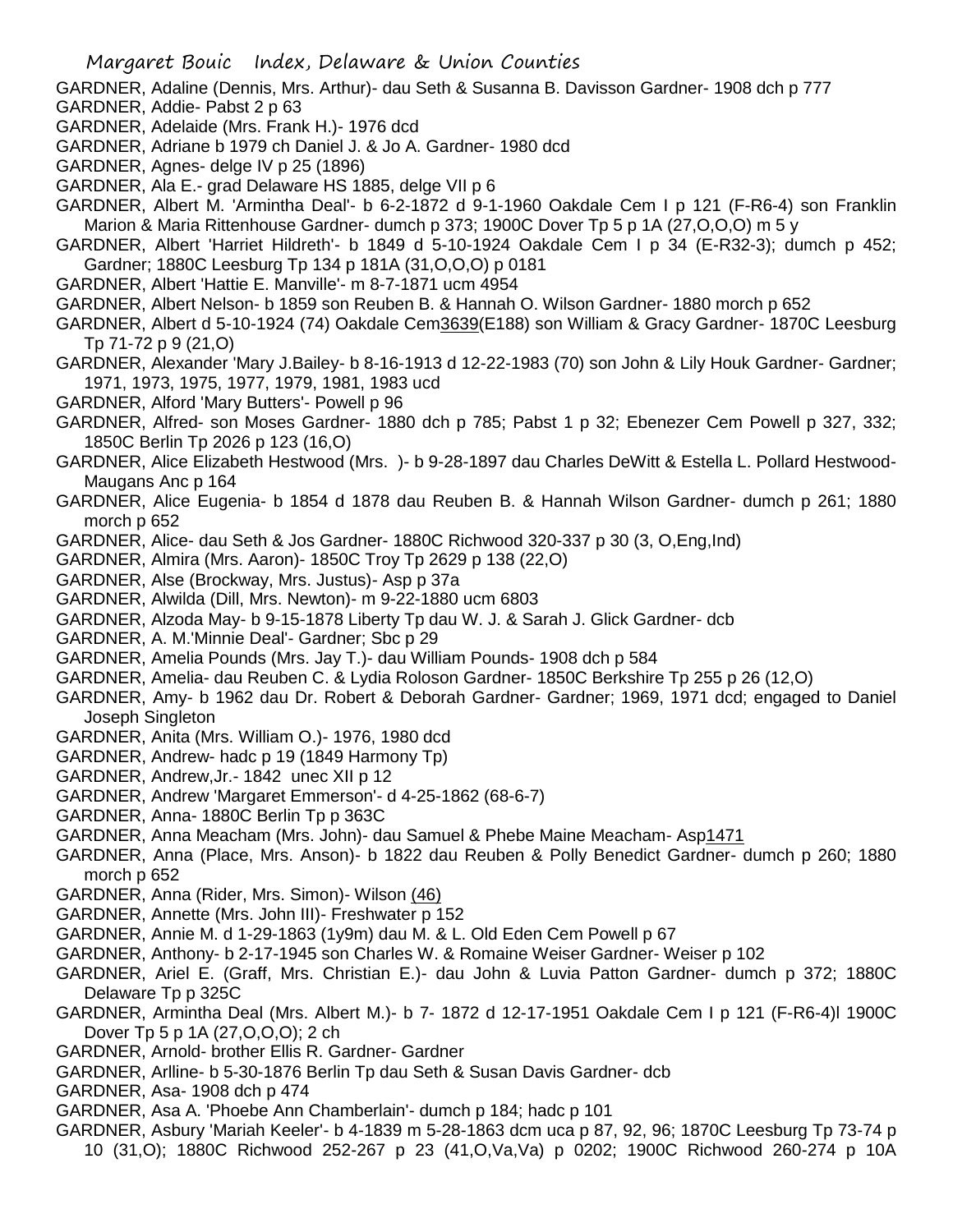(61,O,Va,Va) m 37y

- GARDNER, Asenath S.- b 1813 d 1877 Oak Grove Cem Powell p 432
- GARDNER, Bambi Jan Baldwin (Mrs. James)- m 10-23-1976 dau Thomas E. Baldwin; Gardner; 1977, 1979, 1981 ucd
- GARDNER, Bell Marsh White (Mrs. Dr. Ellsworth L.)- b 3-20-1915 m 12-23-1936 dau Lee & Edith Marsh White- Maugans Anc p 177
- GARDNER, Benjamin- 1835 men p 49 #95 p 90 Peru Tp
- GARDNER, Benjamin- 1850C Oxford Tp 2672 p 152 (14,O)
- GARDNER, Benjamin- b 11-14-1981 son James & Bambi Gardner- Gardner
- GARDNER, Benjamin 'Martha Callumber'- m 7-24-1845 Madison Co unec X p 17
- GARDNER, Benjamin 'Sophronia Joy'- m 5-15-1845 dcm; 1880 dch p 411, 785; Pabst 1 p 43; hadc p 18; CCC p 5; 1850C Berlin Tp 2023 p 123 (29,NJ)
- GARDNER, Bernard- b 9-14-1939 son Charles W. & Romaine Weiser Gardner- Weiser p 102
- GARDNER, Bertha (25-1907) Jerome Tp uninf p 13, 14 (27,1908)
- GARDNER, Betty Jane (Curtis, Mrs. Ronald)- dau Fred & Lucindia C. Flowers Gardner- Gardner
- GARDNER, Betty (Richardson, Mrs. )- dau Ellis R. & Clara Esther Gardner- Gardner
- GARDNER, Beverly (Tomarko, Mrs. John)- b 5-24-1940 dau William & Flora Hepner- Weiser p 369
- GARDNER, Bill son Raymond Gardner- Gardner engaged to Felicia Gail
- GARDNER, Bill- b 1967 son William O. & Anita Gardner- 1976, 1980 dcd
- GARDNER, Blanch- b 3-12-1882 Liberty Tp dau Lyman & Lilli P. Gardner- dcb
- GARDNER, Bolivar 'Elmyra Joy'- m 1-1-1850 dcm son Moses Gardner- 1880 dch p 785
- GARDNER, Brian- b 1968 son William O. & Anita Gardner- 1976, 1980 dcd
- GARDNER, Byron A. 'Darlene''Thelma'- son Verne Arthur & Peg Gardner; Weaver; Gardner; 1964, 1969, 1971, 1976 dcd
- GARDNER, Byron son Leonard V. & Mabel Gardner- Gardner
- GARDNER, Byron A. 'Florence Lowery'- son Jonathan & Delia Benton Gardner- 1908 dch p 583, 662
- GARDNER, Caleb 'Lydia Thurston'- Asp190)
- GARDNER, Carl S.- d 5-11--1960 3 wives bur Marlborough Cem son Newton & Jennie Knowles Gardner-**Gardner**
- GARDNER, Carlina- dau William & Gracy Gardner- 1870C Leesburg Tp 71-72 p 9 (18,O)
- GARDNER, Caroline (Trickey, Mrs. Oliver C.)- m 1-6-1874 ucm 5425
- GARDNER, Carroll- son Ellis R. & Clara Esther Tepper Gardner- Gardner
- GARDNER, Carolyn Sue (Glenn, Mrs. Rodger A.)- m 6-26-1964 dau Harold & Iona Gardner- Gardner
- GARDNER, Catherine A. (Mrs. Nathan)- 1850C Liberty Tp 1540 p 104 (23, NY) Powell p 166
- GARDNER, Cebe- ch Benjamin & Sophronia Joy Gardner- 1850C Berlin Tp 2023 p 123 (4,O)
- GARDNER, Cebe (Mrs. Moses)- d 2-9-1835 (37-3-26) Powell p 166; Pabst 1 p 43; jbt p 13
- GARDNER, Cecil Newton 'Pauline Osborn'- b 10-18-1904 Brown Tp dcb,d 8-30-1961 (56) Ashley Union Cemson N. W. & Jennie Knowles Gardner -Gardner
- GARDNER, C. H..- 1915 uch p 264
- GARDNER, Charlene Frances (
- GARDNER, Charles- 1880C Darby Tp p 247A
- GARDNER, Charles D.- 1991 ucd
- GARDNER, Charles J.- 1880 dch p 376
- GARDNER, Charles 'Nancy'- b 1876 d 1939 Oakdale Cem I p 27 (E-R25-4) son James & Mary D. Gardner-1880C Paris Tp 97-99 p 10 (4,O,O,O)
- GARDNER, Charles W. 'Romaine Weiser'- b 4-18-1920 m 7-22-1938- Weiser p 102
- GARDNER, Charlene Frances (Hackett, Mrs. Robert Dean)(Ziegler, Mrs. )- m 9-14-1968 dau Robert Minerva Gardner- Gardner
- GARDNER, Charlotte (Cain, Mrs. )- dau Robert & Minerva Gardner- Gardner
- GARDNER, Charlotte May (Nunn, Mrs. Phillip Ray) m 8-28-1971- dau Robert L. Gardner- Gardner; engaged to Robert Paul Hackett
- GARDNER, Cheri- dau Ted M. Gardner- Gardner; engaged to David L. Nolting
- GARDNER, Cheryl Lee (Hodgson, Mrs. Mark Lee)- b 12-12-1954 m 9-1-1979 dau Thomas Arnold & Glenna Mae Hendrickson Gardner- Cowgill p 32
- GARDNER, Ciers- ch Reuben C. & Lydia Rolloson Gardner- 1908 dch p 777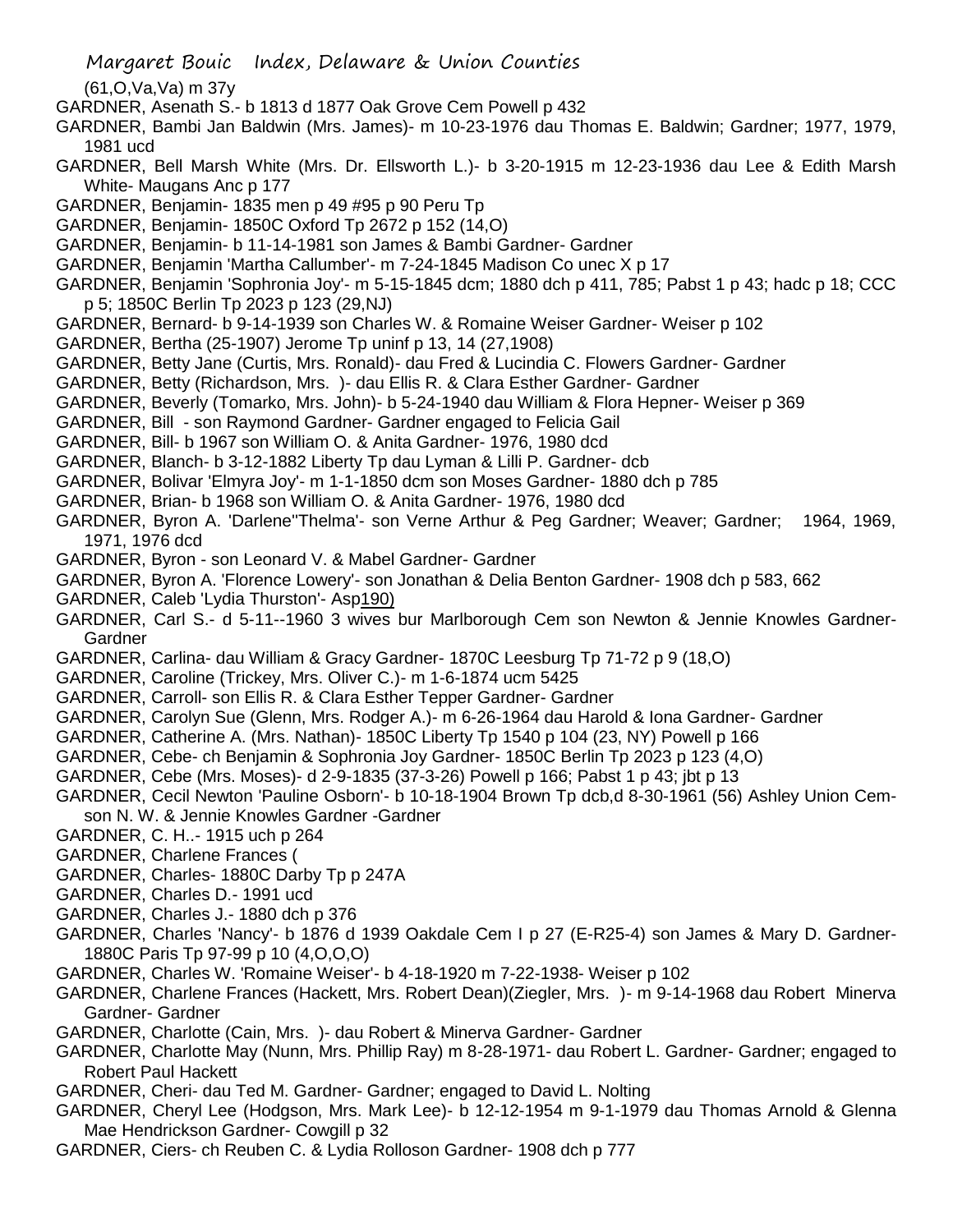- GARDNER, Cindy- dau Margaret A. Gardner- 1964 dcd
- GARDNER, Clara Esther Tepper (Mrs. Ellis R.)- d 4-22-1985 (87) Flint Cem- Gardner; 1964 dcd
- GARDNER, Clarence George- b 3-12-1947 son Warren Lewis & Grace Keyser MacIntire Gardner- Weiser p 595
- GARDNER, Claud(e)- b 6-6-1882 Liberty Tp ch Byron & F. Lowry Gardner- dcb; pmc p 4
- GARDNER, Clifford- son John & Lily Houk Gardner- Gardner
- GARDNER, Clinton A.- d 1861 (1y) Old Kilb Cem p 10 Powell p 67 son J. M. & L. Gardner
- GARDNER, Clue Vern- b 4-12-1896 d 8-11-1970 Oakdale Cem II p 102 (H-Rg-26)- son Albert M. & Armintha Deal Gardner- Gardner; 1900C Dover Tp 5 p 1A (4,O,O,O)
- GARDNER, Cora A.- b 5-8-1875 dau Alice Gardner- dumch p 261
- GARDNER, Crispin Daniel (6-1984) son Bill & Gail Still Gardner- Gardner
- GARDNER, Cyrus 'Emma'- b 5-1863 DJ p 107; 1880C Berlin Tp 371C; 1900C Jerome Tp 40-42 p 2A (37,O,O,O); m 10y
- GARDNER, Dale 'Helen Margarite Patrick' m 1932, m 3-30-1937 div 1940 Freshwater p 94; Zimmerman (127(11)5)
- GARDNER, H. Dale 'Sarah L. Shoemaker'- b 10-3-1910 d 9-26-1983 (72) Oakdale Cem son A. M. & Minnie Deal Gardner- 1985 uch p 36; Gardner
- GARDNER, Daniel- 1880 dch p 494; 1908 dch p 99, 448; Pabst Pion I p 99
- GARDNER, Daniel- b 1963 son Frank H. & Adelaide Gardner- 1976 dcd
- GARDNER, Daniel J. 'Jo A.'- 1980 dcd
- GARDNER, T. Darlene (Mrs. Byron A.)- 1964, 1971, 1976 dcd
- GARDNER, David- b 4-3-1947 son Charles W. & Romaine Weiser Gardner- Weiser p 103
- GARDNER, David- b 1961 son Frank H. & Adelaide Gardner- 1976 dcd
- GARDNER, David 'Helen Louise Angus'- b 7-21-1953 son Eugene & Marie Smiar Gardner- Freshwater p 153
- GARDNER, David Noel 'Patricia Lee Stone'- Stone 4; Gardner
- GARDNER, Deborah (Mrs. Dr. Robert P.)- Gardner; 1969, 1971 dcd
- GARDNER, Debra Lynn (Weaver, Mrs. Larry Wayne)- b 1953 m 12-2-1978 dau Byron A. & Thelma Gardner-Gardner; 1964, 1969, 1971 dcd
- GARDNER, Delia Benton (Mrs. Jonathan)- b 1818 d 1909 Powell Cem Powell p 166- 1908 dch p 583; 1880 dch p 662; 1850C Liberty Tp 1541 p 104 (33, NY)
- GARDNER, Diane Patricia Hietala (Mrs. Martin Ray)- m 1-15-1978 div 1979 Cowgill p 32
- GARDNER, Donald- son Clue Vern Gardner- Gardner; 1980 dcd
- GARDNER, Donald- son Edmund Gardner- Gardner
- GARDNER, Donald Joseph 'Hannah Jane Garverick'- m 12-1981 son Donald Gardner- Gardner
- GARDNER, Donald J. 'Mari E.'- 1971 dcd
- GARDNER, Doris (Anderson, Mrs. Robert G.)- b 4-26-1924 dau Fred Johnston & Nina Matilda Caldwell Gardner- Freshwater p 152
- GARDNER, Dorothea- dau Eugene & Marie Smiar Gardner- Freshwater p 153
- GARDNER, Dorothy P.- b 6-25-1896 Oxford Tp dau Charles & Emma N. Gaston Gardner- dcb
- GARDNER, Dorothy Rose- dau Ellis R. & Clara Esther Gardner- Gardner
- GARDNER, Dwight- d 2-5-1925 (1d) Oakdale Cem 3705(F102) I p 121 (F-R6-4) son Albert M. & Armintha P. Deal Gardner
- GARDNER, E.- CCC 1875 Berlin Tp
- GARDNER, E. (Mrs. M. T.)- dbg p 13
- GARDNER, Earl- brother Alexander Gardner- Gardner
- GARDNER, Edmund- d 5-5-1916 Unionville Cem DJ p 45- son Ellis R. & Clara Esther Gardner- Gardner
- GARDNER, Edmund E. 'Georgia M. Shively'- b 3-22-1916 m 1960 d 3-3-1992 (75) bur Darby Tp- son Ellis & Clara Tepper Gardner- Gardner; 1962, 1967, 1971, 1973, 1975, 1977, 1979, 1981, 1991 ucd
- GARDNER, Edna (Mrs. Harold0- 1969, 1971, 1976 dcd
- GARDNER, Edwin L. 'Mary E. Arnold'- m 2-4-1860 dcm
- GARDNER, E. L.- Maugans Anc p 177
- GARDNER, Eleanor F. (Mrs. C. S.)- b 1889 d 1908 Marlborough Cem p 183
- GARDNER, Elisa- 1880C Darby Tp p 247A
- GARDNER, Eliza Ann Martin (Mrs. James)- unec IX p 65
- GARDNER, Elizabeth (Mrs. Aaron)- 1860C Union Tp 594-598 p 83 (51, Pa)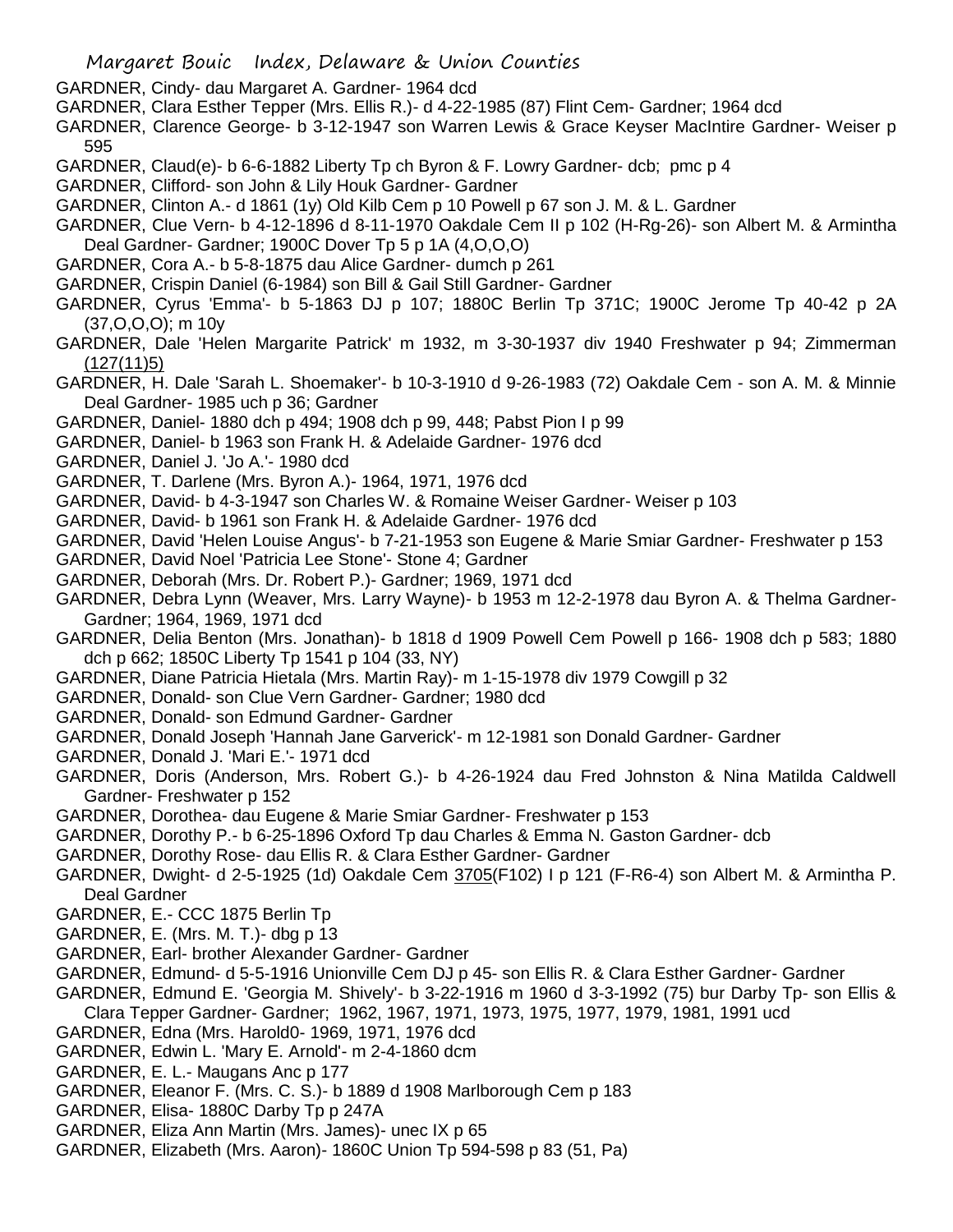- GARDNER, Elizabeth Groves (Mrs. John)(Thomas, Mrs. )- b 1769 m 1801 d 1847 dumch p 329; Powell p 332; delge VII p 32
- GARDNER, Elizabeth (Mrs. John)- d 5-3-1847 (75-1-17) Ebeneer Cem Powers p 325
- GARDNER, Elizabeth (King, Mrs. Isaac)- dau John & Elizabeth Groves Gardner- dumch p 329; delge VII p 32
- GARDNER, Elizabeth King- b 8-5-1808 d 12-21-1883 (75-4-16) dau J. & E. Ebeneer Cem Powers p 325
- GARDNER, Elizabeth (Mrs. Thompson)- 1850C Delaware Tp 1454 p 101 (26,O)
- GARDNER, Ella Julia b 1867 d 1885 Oak Grove Cem Powell p 432; Pabst 3 p 27
- GARDNER, Ella (Mrs. Thomas)- 1880C Dover Tp 63-67 p 25 (19, Va,Va,Va)
- GARDNER, Ellis R. 'Clara Esther Tepper'- d 6-24-1948 (79) Flint Cem- Gardner; 1964 dcd
- GARDNER, Dr. Ellsworth L. 'Bell Marsh White'- m 12-23-1936 son E. L. Gardner- Maugans Anc p 177
- GARDNER, Elma (Haber, Mrs. Frank)- b 8-18-1913 dau Fred Johnston & Nina Matilda Caldwell Gardner-Freshwater p 152
- GARDNER, Elmyra Joy (Mrs. Bolivar)- m 1-1-1850 dcm
- GARDNER, Elsie- b 1890 d 1937 Milford Cem Un Al p 46
- GARDNER, Emily E. (Powell, Mrs. Stillman T.)- m 8-27-1843 dcm
- GARDNER, Emma (Mrs. Cyrus)- b 8-1859/8 d 1913 Jerome IOOF DJ p 107, 119; 1900C Jerome Tp 40-42 p 2A (10,O,O,O) 2 ch, O living; m 10y
- GARDNER, Erin Louise- b 8-18-1902 dau Lloyd Gardner,Jr- Gardner
- GARDNER, Ernestine- Sbc p 36
- GARDNER, Ethelwynne- b 12-1879 dau Seth & Jos Gardner- 1880C Richwood 320-337 p 30 (6/12,O,Eng,Ind)
- GARDNER, Eugene 'Marie Smiar'- b 10-25-1921 son Fred Johnston & Nina Matilda Caldwell Gardner-Freshwater p 153
- GARDNER, Eula Walker (Mrs. Frank)- dau David & Cora Mae Freshwater Walker- Freshwater p 131
- GARDNER, Eunice (Beardsley, Mrs. William)- 1883 uch V p 607
- GARDNER, Eunice (Hall, Mrs. Charles Ulysses)- b 2-13-1853 m 8-24-1887 d 3-11-1929- 1908 dch p 777; Pabst 1 p 68; btp p 14
- GARDNER, Eva Bell- b 1863 d 1866 dau Reuben B. & Hannah O. Wilson- 1880 morch p 652
- GARDNER, Evah (Martin, Mrs. )- dau Newton & Jennie Knowles Gardner- Gardner
- GARDNER, Evaline (Johnson, Mrs. Louis)- m 12-19-1843 unec X p 7
- GARDNER, Evangeline (Alkire, Mrs. )- dau Mary Chase Gardner- Gardner
- GARDNER, Evelyn S. (Thompson, Mrs. Barnes)- Powell p 371
- GARDNER, Evelyn (Skiles, Mrs. )- dau Clue Vern Gardner- Gardner
- GARDNER, Ezekiel 'Lydia Eames'- m 4-26-1763 Powers Pat p 93
- GARDNER, Fannie/Fanny (Goodin, Mrs. Isaac)- dau John & Elizabeth Groves Gardner- dumch p 329; delge VII p 32
- GARDNER, Flora Hepner (Mrs. William)- b 9-14-1898 m 1939 dau Herbert & Sarah Yeager Hepner- Weiser p 368
- GARDNER, Florence- b 1-29-1894 Liberty Tp dau B. A. & FLorence Lowry Gardner- dcb
- GARDNER, Florence (Mrs. A.)- 1900C Richwood 274-388 p 11A (-,O,O,O); m 2y 2ch, l living
- GARDNER, Florence Lowery (Mrs. Byron K.)- dau John Lowery- 1908 dch p 583
- GARDNER, Frances (Arehart, Mrs. Dorrance)- dau Lloyd Calvin & Hazel Belle Grove Gardner- Gardner; 1976 dch p 376
- GARDNER, Francis- 1835 men p 26 #22 p 44 Genoa Tp; 1840C Genoa Tp p 276- delge IV p 67
- GARDNER, Francis- d 12-21-1861- 1883 uch IV p 473
- GARDNER, Francis E.- d 10-3-1914 (11y1m) Oakdale Cem (F-102) I p 121 (F-R6-4) son Albert M. & Armintha F. Deal Gardner
- GARDNER, Francis M.- son Aaron & Elizabeth Gardner- 1860C Union Tp 594-598 p 83 (16,O); uca p 102
- GARDNER, Francis M. 'Maria Rittenhouse'- m 7-12-1871 ucm 4946 Powell p 253- son Obadiah & Maria Vincent Gardner- dumch p 373
- GARDNER, Francis M. 'Mary A. McDowell'- m 11-29-1881 ucm 7077; DJ p 92
- GARDNER, Frank- 1908 dch p 434; Un Al p 16; uca p 85
- GARDNER, Frank E.- 1980 dcd
- GARDNER, Frank 'Eula Walker'- Freshwater p 131
- GARDNER, Frank- b 1958 son Frank H. & Adelaide Gardner- 1971 dcd
- GARDNER, Frank- b 3-29-1927 son Fred Johnston & Mina Matilda Caldwell Gardner- Freshwater p 133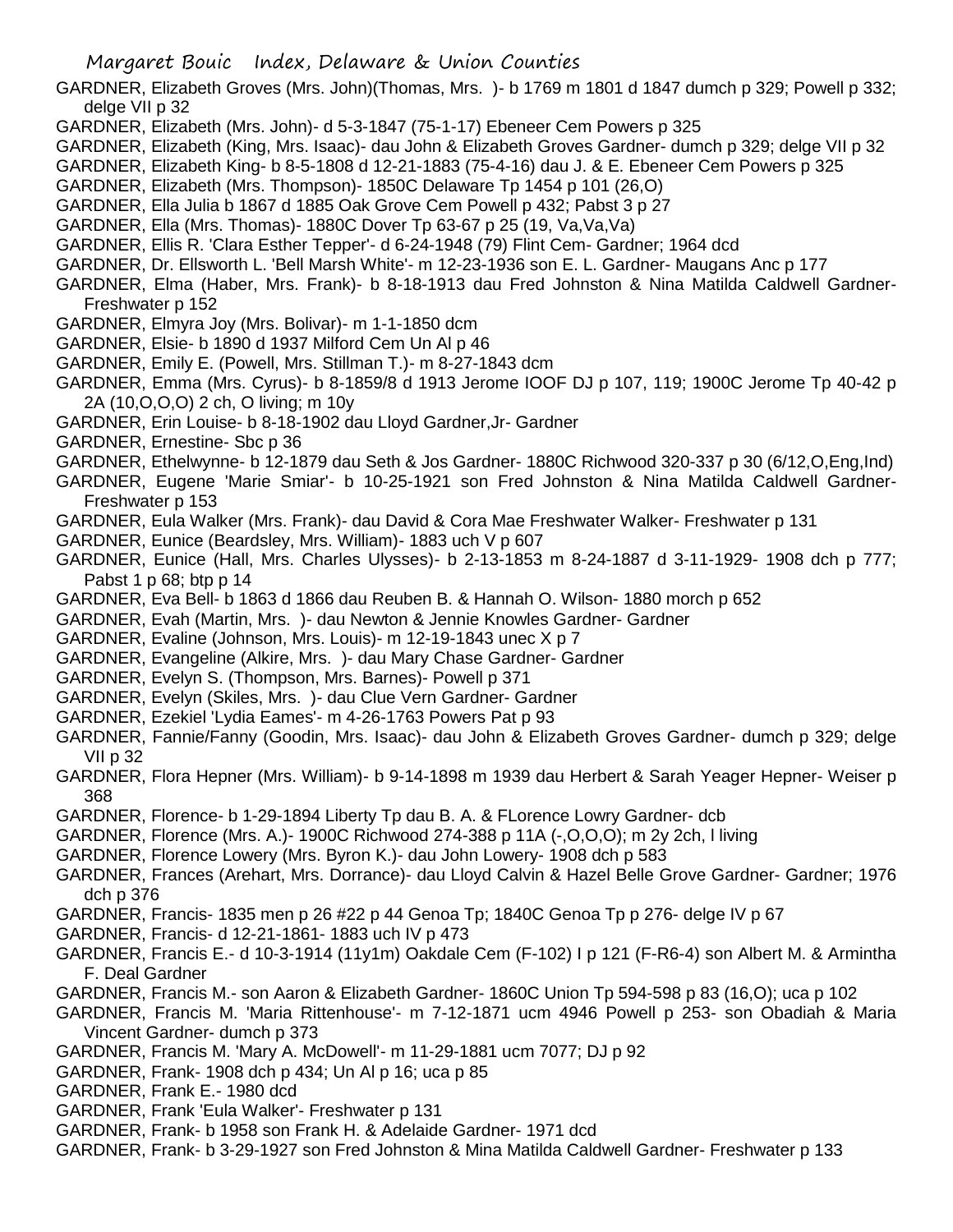- GARDNER, Rev. Frank H. 'Adelaide'- 1976 dcd
- GARDNER, Frank Irwin- b 11-27-1878 Liberty Tp son Lyman & Lilley A. Hall Gardner- dcb
- GARDNER, Frank M. 'Sarah'- 1976 dcd
- GARDNER, Franklin E. 'Mary V. Gardiner Turner'- m 2-12-1882 ucm 7129
- GARDNER, Franklin M.- b 1847 d 12-13-1853 (12) Powell Cem Powell p 166- son Jonathan & Delia Benton Gardner- 1908 dch p 583; 1850C Liberty Tp
- GARDNER, Franklin M.- son Lyman & Lillie Hall Gardner- 1880 dch p 662
- GARDNER, Fred Johnston 'Nina Matilda Caldwell'- b 6-12-1886 d 1-1956 bur Chestnut Ridge- Freshwater p 151, 153
- GARDNER, Fred 'Lucindia C. Flowers'- d 1-11-1973 (79) Oak Grove Cem -Gardner
- GARDNER, Frederick 'Mary F. Kennedy'- b 3-19-1948 son Eugene & Marie Smiar Gardner- Freshwater p 153
- GARDNER, Genett- ch Jonathan & Delia Benton Gardner- 1850C Liberty Tp 1541 p 104 (10,O)
- GARDNER, George C.- 1880C Oxford Tp p 390C
- GARDNER, infant- b 1-24-1868 Delaware Town son George Gardner- dcb
- GARDNER, George- son Moses Gardner- 1880 dch p 785; 1869 wsc p 5, 12; Pabst 8 p 16, 24
- GARDNER, George- 1880C Darby Tp p 242A
- GARDNER, George H.- 1880C Troy Tp p 337A
- GARDNER, George P. (47-1911) Leesburg Tp uninf p 15
- GARDNER, George W.- son Nathan & Catherine A. Gardner- 1850C Liberty Tp Del Co 1540 p 104 (2,O)
- GARDNER, Georgia Hazel (Freshwater, Mrs. Robert E.)- b 12-30-1904 m 4-1-1934 Freshwater p 243
- GARDNER, Georgia M. Shively (Mrs. Edmund E.)- b 5-5-1916 m 1960 -Unionville Cem DJ p 45; 1962, 1967, 1971, 1973, 1975, 1977, 1979, 1981, 1983, 1991 ucd
- GARDNER, Georgia (Sheets, Mrs. Luther W.)- 1976 dch p 387
- GARDNER, Gladys (Hall, Mrs. Harry Allen)- dau Allen & Martha Ellen Smith Gardner- Gardner
- GARDNER, Glenna Mae Hendrickson (Mrs. Thomas Arnold)- b 5-13-1935 m 7-4-1953 div dau Charles William & Estella Virgin Evans Hendrickson- Cowgill p 31
- GARDNER, Grace Aris (Mrs. William)- b 1811 Va d 4-30-1881 (70y6m) Oakdale Cem 29(156-D) I p 88 (DS-R6-10); 1870C Leesburg Tp 71-72 p 9 (59,Va); 1880C Paris Tp 129-133 p 14 (69, Va,Va,Va)
- GARDNER, Grace- d 6-24-1894 (10m4d) du Cyrus & Emma Gardner- Jerome IOOF Cem DJ p 107
- GARDNER, Grace Keyser MacIntire (Mrs. Warren Lewis)- b 2-26-1925 m 8-14-1946 dau Frank Edgar & Miranda Ruth Bohn MacIntire- Weiser p 595
- GARDNER, Guy Ritchie- b 6-27-1872 d 11-17-1924 Oakdale Cem I p 34 (E-R32-3) son Albert & Harriet A. Hildreth Gardner- 1880C Leesburg Tp 134 p 181A (8,O,O,O)
- GARDNER, Guy- b 5-24/26-1884 d 11-18-1901 Powell Cem Powell p 162 son Irvin N. & Martha Washington Tone Gardner- 1908 dch p 584; dcb
- GARDNER, Hannah C.- d 9-24-1842 (11y10m) Oak Grove Cem Powell p 96- dau Alford & Mary Butters **Gardner**
- GARDNER, Hannah D. (Doty, Mrs. Morgan)- b 11-15-1833 d 5-29-1922 Marengo Cem Powell p 272- dau Robert & Polly Benedict Gardner- dumch p 260; 1880C morch p 652
- GARDNER, Hannah (Greene, Mrs. Nathan)- Asp p 83
- GARDNER, Hannah Jane Garverick (Mrs. Donald Joseph)- dau Kenneth Garverick- Gardner
- GARDNER, Hannah O. Wilson (Mrs. Reuben B.)- b 9-3-1831 m 1853 dau Elias & Wealthy Wells Wilson- 1880 morch p 652; dumch p 260; Powell p 346
- GARDNER, Hannah (Thurston, Mrs. Edward)- b 1767 m 1-20-1788 d 2-24-1820 Asp(182)
- GARDNER, Harold Dale- son Albert M. Gardner- Gardner
- GARDNER, Harold 'Edna'- 1969, 1971, 1976 dcd
- GARDNER, Harold 'Iona'- d 9-11-1979 (72)- Oak Grove Cem Gardner
- GARDNER, Harold J.- York Cem p 93 no dates
- GARDNER, Harriet A. Hildreth (Mrs. A.)- b 1-17-1847 d 1942 Oakdale Cem I p 34 (E-R32-3) dau David & Eliza A. Riley Hildreth- dumch p 452; Gardner; 1880C Leesburg Tp 134 p 181A (32,O,O,O)
- GARDNER, Harriett (Farrar, Mrs. Thomas)- m 4-6-1843 Madison Co unec IX p 66
- GARDNER, Harriet (Perhamas, Mrs. Nathaniel)- dau Reuben C. & Lydia Roloson Gardner- 1908 dch p 777; 1850C Berkshire Tp 255 p 26 (4,O)
- GARDNER, Harry A.- b 1873 d 1947 New Millcreek Cem p 5; son Francis M. & Mariah Rittenhouse Gardner-Powell p 253, 257; dumch p 373; 1880C Scioto Tp 10 p 282A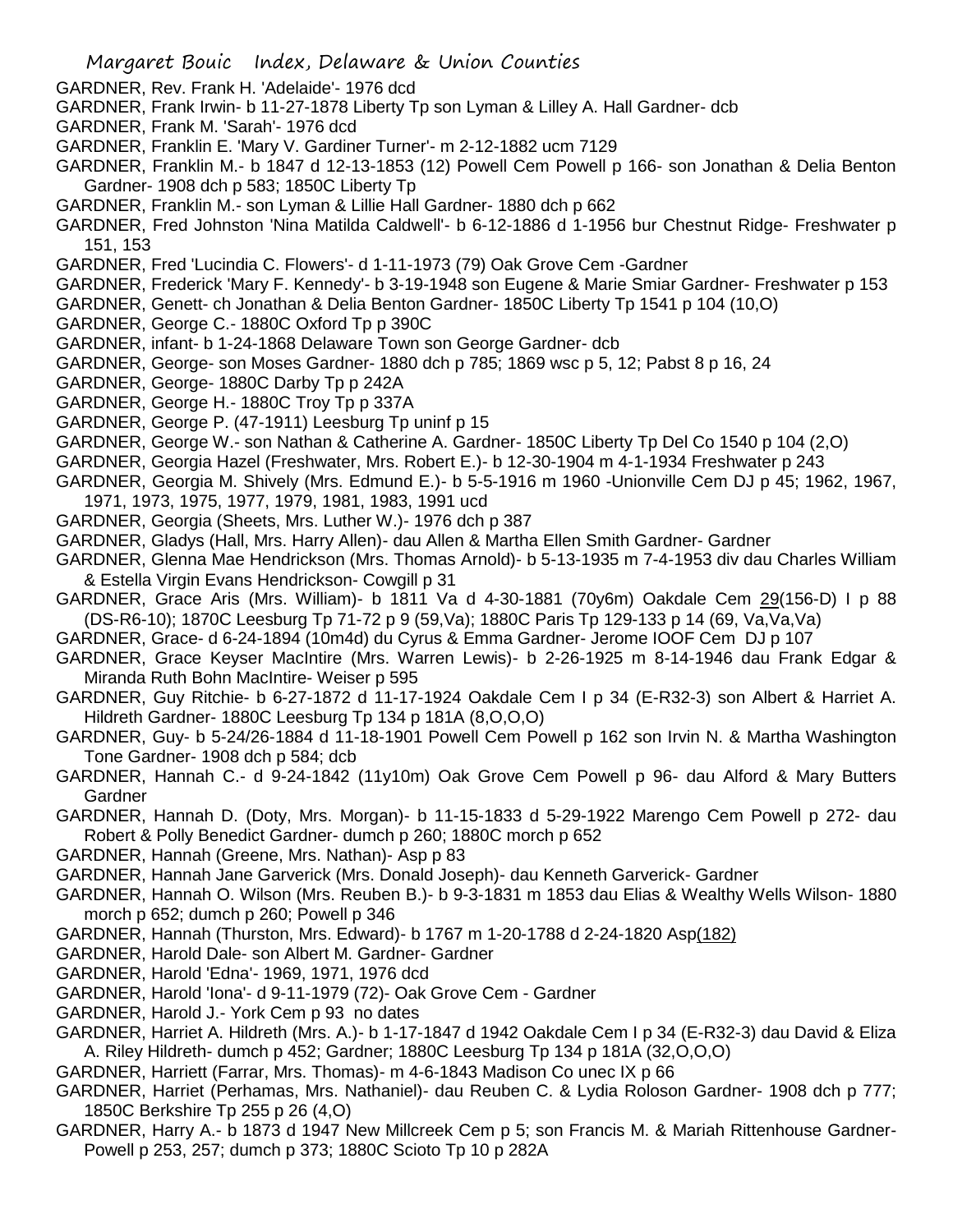- GARDNER, Harry Allen 'Martha Ellen Smith'- Gardner; 1976 dch p 376
- GARDNER, Harry Cully- b 9-19-1909 son Fred Johnston & Nina Matilda Caldwell Gardner- Freshwater p 152
- GARDNER, Harry- son Harry Allen & Martha Ellen Smith Gardner- Gardner
- GARDNER, Harry- son James & Mary D. Gardner- 1880C Paris Tp 97-99 p 10 (2,O,O,O)
- GARDNER, Harvey- Pabst 1 p 70
- GARDNER, Harvey L.- b 10-3-1890 Berlin Tp- son L. J. & Clara E. Anderson Gardner- dcb
- GARDNER, Harry- son Victor Allen & Martha E. Gardner- Gardner
- GARDNER, Hattie E. Manville (Mrs. Albert)- m 8-7-1871 ucm 4954
- GARDNER, Hazel Belle Grove (Mrs. Lloyd)- b 3-12-1894 m 7-1-1917 d 7-14-1975 dau Frank Lincoln & Harriet Calista Burroughs Grove- Gardner; Grove; Pabst 2 p 99; 1976 dch p 376; dcq Frances Gardner Arehart 3 GARDNER, Hazel (Kinney, Mrs. )- Sbc p 39
- GARDNER, Helen Louise Angus (Mrs. David)- b 7-11-1956 Freshwater p 153
- GARDNER, Helen Margarite/Marie Parker (Mrs. Dale)- b 12-3-1911 m 1932/3-30-1937 div 1940s dau Frank Hor & Minnie May Butts Parker- Zimmerman 127(11)5 p 200, 203; Freshwater p 94
- GARDNER, Henry- Pabst 6 p 58, 59, 60; 1835 men p 26 #21 p 44 Genoa Tp; 1840C Genoa Tp 176- delge IV p 67
- GARDNER, Henry- d 11-16-1868 (9) Powell Cem Powell p 166- son Jonathan & Delia E. Benton Gardner-1880 dch p 662; 1908 dch p 583
- GARDNER, Icabod N. 'Ivaloo Rittenhouse'- opc 437; Bean (192); 1908 dch p 532; 1915 uch p 1046; Maugans Anc p 92; unec VIII p 40; delge VII p 23; dg 1-3-1902
- GARDNER, Imogene (Thompson, Mrs. Donald)- dau Fred & Lucindia C. Flowers Gardner- Gardner
- GARDNER, Iona (Mrs. Harold)- Gardner
- GARDNER, Ira West- mmurderer- dcga p 58 Ohio State Gazette 9-6-1832
- GARDNER, Irene- Pabst 2 p 58
- GARDNER, Irene (Butz, Mrs. )- dau Clue Vern Gardner- Gardner
- GARDNER, Irene (Merrick, Mrs. )(Shaw, Mrs. William B.)- see Phebe I.- 1908 dch p 777
- GARDNER, Irvin N. 'Mary Burss''Martha Washington Tone'- b 1850 d 1914 son Jonathan & Delia Benton Gardner- 1908 dch p 470, 583; 1880 dch p 662; 1850C Liberty Tp 1541 p 104 (6/12,O); 1880C Liberty Tp p 315C; Powell p 162
- GARDNER, Isabel- dau Jonathan & Delia Benton Gardner- 1880 dch p 662
- GARDNER, Isabel (Neds, Mrs. Edward)- dau Jonathan & Delia Benton- 1908 dch p 583
- GARDNER, Isaac S.- 1915 uch p 131; 1883 uch III p 370; unec XII p 55
- GARDNER, Iva- 1969 1971 dcd
- GARDNER, Iva I.- dau Jay T. Gardner- Gardner
- GARDNER, Ivaloo Rittenhouse (Mrs. Icabod)- d 10-1960 (83) bur Walnut Grove Cem- dau Joseph & Amanda Carr Rittenhouse- opc 431; 1908 dch p 532; Bean 111495; 1915 uch p 1046; Gardner; Maugans Anc p 92, 114
- GARDNER, Ivan M.- son Jay T. Gardner- Gardner
- GARDNER, Ivy (Manwaring, Mrs. Lavell)- McKitrick p 157
- GARDNER, J.- Powell p 119 Genoa Tp
- GARDNER, Jacob- dumch p 260
- GARDNER, Mrs. James dpc p 7
- GARDNER, James- delge V p 300 Peru-Lincoln Tp
- GARDNER, James- 1880C Darby Tp p 0248
- GARDNER, James (1763) Cumberland Co Pa- Powers p 225, 242, 307
- GARDNER, James- Nash p 44
- GARDNER, James Albert 'Bambi Jan Baldwin'- m 10-23-1976 son H. Dale & Sarah L. Shoemaker Gardner-Gardner; l975, 1977, 1979, 1981 ucd
- GARDNER, James B.- Powers Pat p 170
- GARDNER, James 'Eliza Ann Martin'- m 10-6-1842 Madison Co unec IX p 65
- GARDNER, James- b 8-16-1905 d 12-1-5-1974 son Fred Johnston & Nina Matilda Caldwell Gardner-Freshwater p 152
- GARDNER, James G.- naturalization- unec IX p 34
- GARDNER, James- son John & Lily Houk Gardner- Gardner
- GARDNER, James F. 'Maryellen L.'- Gardner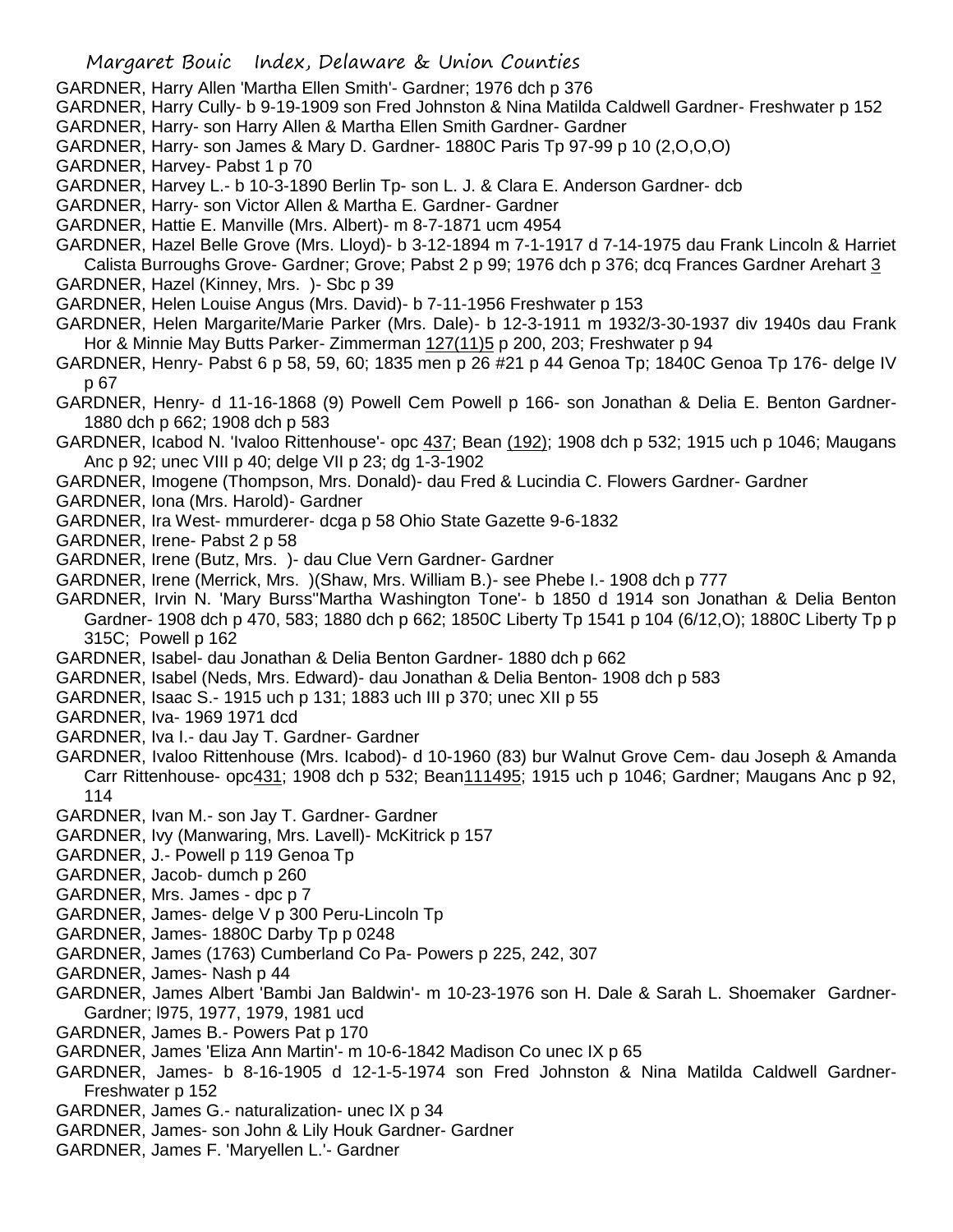- GARDNER, James Franklin 'Jessie A.'- d 2-1959- Gardner
- GARDNER, James H.- son Alexander Gardner- Gardner
- GARDNER, James H.- d 12-5-1971 (78) bur New Lexington- Gardner
- GARDNER, James J.- 1826 Bennington Tp delge V p 37
- GARDNER, James 'Mary D.'- d 1-3-1902 (64) Oakdale Cem1508(136E) I p 27 (E-R25-4); 1880C Paris Tp 97-99 p 10 (44,O,Va,Va) p 118A
- GARDNER, James 'Nancy Coffman''Jane West Biggs'- b 12-18-1821 Irel. son Andrew & Margaret Emmerson Gardner- Powell p 332
- GARDNER, James- b d 1826 son Robert & Polly Benedict Gardner- 1880C morch p 652
- GARDNER, Jane West (Biggs, Mrs. )(Mrs. James)- b 6-18-1838 Powell p 332
- GARDNER, Jane Westbrook (Mrs. Robert)- dau Solomon & Mathena Edmonds Westbrook- dumch p 296; 1908 dch p 613
- GARDNER, Jane Wilson (Mrs. Ozem)- m Feb 1823 dcga p 18 Del Pat & Fr Chron
- GARDNER, Janet (Boyd, Mrs. )- dau Verne Arthur & Peg Gardner- Gardner
- GARDNER, Janet Elaine Amstutz (Mrs. Larry Lee)- m 11-26-1976 dau Roy Amstutz- Gardner
- GARDNER, Janice Marie (Neudecker, Mrs. )- dau H. Dale & Sarah L. Shoemaker Gardner- Gardner
- GARDNER, Jason- son James & Bambi Gardner- Gardner; 1979, 1981 ucd
- GARDNER, Jason Lee- b 7-25-1978 son Martin Ray & Diane Patricia Hietala Gardner- Cowgill p 32
- GARDNER, Jay- b 1972 son Daniel J. & Jo A. Gardner- 1980 dcd
- GARDNER, Jay T.'Amelia Pounds' b 4-24-1886 d 2-11-1977 (90) bur Union Cem- son Irvin & Martha W. Tone Gardner- 1908 dch p 584; 1961, 1964, 1969, 1971 dcd; Gardner
- GARDNER, Jean A. (Mrs. John F.)- Gardner
- GARDNER, Jean Marie (Bowers, Mrs. )- dau Clue Vern Gardner- Gardner
- GARDNER, Jeannette Pugh (Mrs. Rev. Richard)- dau George L. & Ruby Bockoven Pugh- Gardner; 1976 dch p 385; dcq Ruby Bockoven Pugh1
- GARDNER, Jennie Knowles (Mrs. Newton)- b 1864 d 1948 Marlborough Cem p 167
- GARDNER, Jeremiah- 1883 uch V p 417
- GARDNER, Jeremiah- b 1-23-1976 son Frederick & Mary F. Kennedy Freshwater- Freshwater p 153
- GARDNER, Jesse- son Reuben C. & Lydia Roloson Gardner- Pabst 6 p 23; 1850C Berkshire Tp 255 p 26 (9,O)
- GARDNER, Jessica Ann- b 1-19-1984 dau Bill & Gail Still Gardner- Gardner
- GARDNER, Jessie A. (Mrs. James Franklin)- d 12-22-1964 bur Evergreen, Cols. Gardner
- GARDNER, J. F. 'Nancy Crittenden Cunard'- dumch p 171
- GARDNER, Rev. J. H.- 1908 dch p 255; unevmec p 39, 40
- GARDNER, Mrs. J. H.- 1908 dch p 180
- GARDNER, J. L. 'Sarah'- Powell p 324
- GARDNER, Jo A. (Mrs. Daniel J.)- 1980 dcd
- GARDNER, Joan- b 1967 dau Rev. Frank H. & Adelaide Gardner- 1976 dcd
- GARDNER, Joel D.- b 7-7-1899 Delaware Town dau John F. & Sarah B. Denman Gardner- dcb
- GARDNER, Joel 'Louisa'- dumch p 251
- GARDNER, Joel- 'Louisa M.'- m 9-4-1854 son John & Sophia Gardner- 1850C Oxford Tp 2672 p 152 (19,O); 1880c Berlin Tp p 371C
- GARDNER, Johanna Wood (Mrs. Stephen)- dau Thomas A. & Rhoda Vaughn Wood- dumch p 388
- GARDNER, John- b 8-5-1759 Scotland Nash p 346, 368
- GARDNER, John (1822- Brooke Co)- Freshwater p 33
- GARDNER, John- 1835 men p 35 #62 p 61 Kingston Tp
- GARDNER, John- 1850C Orange Tp 1775 p 113 (33, Ireland)
- GARDNER, John- 1835 men p 36 #12 p 63 Liberty Tp
- GARDNER, John- 1835 men p 47 #8 p 86 Peru Tp
- GARNDER, John- delge VII p 9
- GARDNER, John L.- 1835 men p 47 #6 p 86 Peru Tp
- GARDNER, John- 1820C Bennington Tp; 1826 Bennington Tp delge V p 37, 74; 1908 dch p 474; Pabst 6 p 23; 1880 morch p 652
- GARDNER, John- 1820C Big Rock Tp
- GARDNER, John, Jr.- 1820C Big Rock Tp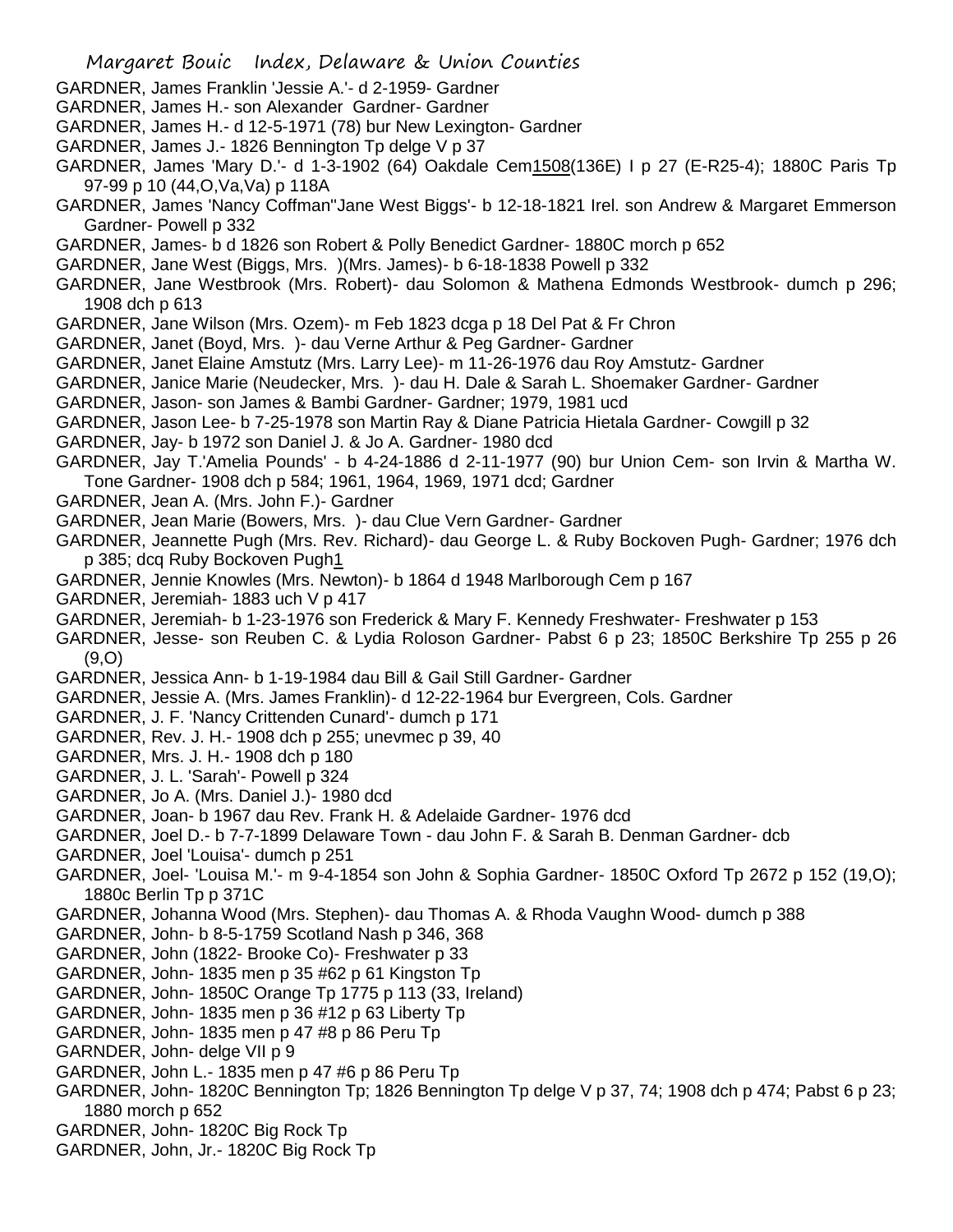- GARDNER, John- 1880C Delaware Tp p 325C
- GARDNER, John- delge I p 8 (Sparta)
- GARDNER, John 'Anna Meacham'- Asp(1471)
- GARDNER, John III 'Annette'- son John & Leona Gardner- Freshwater p 152
- GARDNER, John 'Elizabeth'- d 3-6-1836 (78-7-1) Ebenezer Cem Powell p 325
- GARDNER, John 'Elizabeth Groves'- b 1750 m 1801 d 3-6-1836 Morrow Co Powell p 332; dumch p 260, 329; delge VII p 32
- GARDNER, John F. 'Jean A.'- Gardner
- GARDNER, John H. 'Mary Jan Bradford'- m 1-8-1845 Madison Co unec X p 8
- GARDNER, John- d 10-17-1849 (11-7-17) Ebenezer Cem son J. L. & Sarah Gardner- Powell p 324
- GARDNER, John Lewis'Sarah Goodin'- b 9-1806 m 11-29-1831 son John & Elizabeth Groves Gardner- dumch p 329 ; delge VII p 32
- GARDNER, John- son John & Sophia Gardner- 1850C Oxford Tp 2672 p 152 (5,O)
- GARDNER, John 'Leona'- b 6-24-1907 son Fred Johnston & Nina Matilda Caldwell Gardner- Gardner152
- GARDNER, John 'Lily Houk'- Gardner
- GARDNER, John 'Luvia Pattan'- b 1821 m 8-7-1862 dcm son Moses & Seba Dickinson Gardner- dumch p 372 (m1866)
- GARDNER, John M.- 1908 dch p 394
- GARDNER, John M.- son Reuben & Lydia Roloson Gardner- 1908 dch p 777; 1850C Berkshire Tp 255 p 26 (5,O)
- GARDNER, John- son Moses Gardner- 1880 dch p 785
- GARDNER, John 'Phoebe'- dcg p 13; Powell p 96; 1850C Delaware Tp 1417 p 99 (28,NJ)
- GARDNER, John Pugh- son Richard & Jeannette Pugh Gardner- dcq Ruby Bockoven Pugh1- 1976 dch p 385
- GARDNER, John 'Sophia'- 1850C Ooxford Tp 2672 p 152 (47, NY); CCC hadc p 42
- GARDNER, John- son Washington & Mary Wiseman Gardner- dumch p 330
- GARDNER, Jonas 'Nancy Pond'- 1880 dch p 662
- GARDNER, Jonathan T. 'Delia Benton'- d 5-10-1890 (75) Powell Cem Powell p 166- 1880 dch p 419, 427, 662; 1908 dch p 432, 483; hadc p 34; Pabst Pion I p 43, 50; pmc p 2,3,41850C Liberty Tp 1541 p 104 (40,NH); 1880C Liberty Tp p 318A
- GARDNER, Jos (Mrs. Seth)- 1880C Richwood 320-337 p 30 (30,Ind,Conn,Ill)
- GARDNER, Joseph- Pabst 6 p 55, 56, 57
- GARDNER, Joseph- Genoa Tp 1864 delge VI p 50; delge IV p 25 1896; 1880C Genoa Tp p 405D
- GARDNER, Joseph- 1835 men p 5 #23 p 1 Berkshire Tp
- GARDNER, Joseph- to Ohio 1819 d 4-6-1834 (39) Powell Cem Powell p 166
- GARDNER, Joseph- 1850C Liberty Tp Del Co 1540 p 104 (17,O)
- GARDNER, Joseph C. 'Nancy J. Henderson'- m 10-30-1855 dcm; 1880 dch p 661
- GARDNER, Joseph G.- d 2-14-1858 (25-1-29) Powell Cem Powell p 166
- GARDNER, Joseph M.- 1880 dch p 419; 1908 dch p 468, 583
- GARDNER, Joseph N.- Liberty Tp 1826 delge VI p 57
- GARDNER, Josephine (Shaw, Mrs. William B.)- dau Reuben C. & Lydia Roloson Gardner- 1880 dch p 702; 1850C Berkshire Tp 255 p 26 (3,O)
- GARDNER, Joyce (Bowline, Mrs. Nick)- dau H. Dale & Sarah Shoemaker Gardner- Gardner
- GARDNER, Judy- b 10-25-1943 dau Charles W. & Romaine Weiser Gardner- Weiser p 102
- GARDNER, Judy Lynn (Hunt, Mrs. )- dau Robert & Minerva Gardner- Gardner
- GARDNER, Judy (Sherer, Mrs. )- dau Alexander & Mary Bailey Gardner- Gardner
- GARDNER, Julia- dau John & Sophia Gardner- 1850C Oxford Tp 2672 p 152 (16,o)
- GARDNER, Julianne (Mrs. Leslie)- 1976 dcd
- GARDNER, Julius- 1820C Orange Tp; Pabst 7 p 2
- GARDNER, J. V.- 1908 dch p 428
- GARDNER, Kathleen, Miss- d 8-18-1966 (61) Oak Grove Cem sister Paul Gardner- Gardner
- GARDNER, Katie Pallette (Bunker, Mrs. )(Mrs. Carl)- d 8-4-1953 (65) Marlborough Cem- Gardner; dg 8-4-1953
- GARDNER, Kelly Sue- dau James F. & Maryellen L. Gardner- Gardner engaged to James F. Zeis III
- GARDNER, Larry Lee 'Janet Elaine Amstutz'- m 11-26-1976 son John Gardner & Mrs. Paul Kingland- Gardner GARDNER, Laura Eva Ritzgerald (Mrs. William Henry)- McKitrick p 326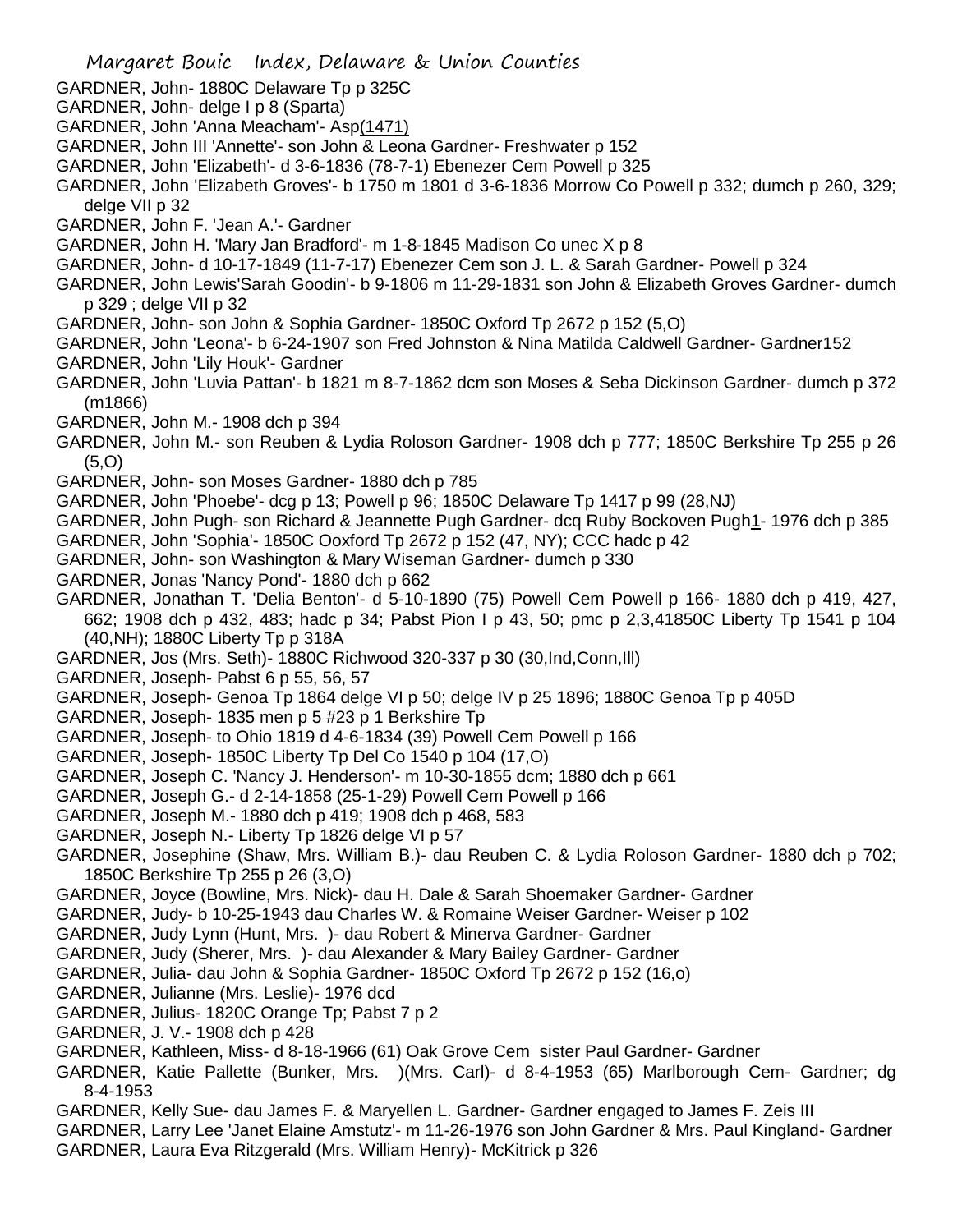GARDNER, Laura (Oursler, Mrs. )- dau Francis M. & Maria Rittenhouse Gardner- dumch p 373; Rittenhouse 3 GARDNER, Lavera Lucille (Kobulnicky, Mrs. Peter F.)- b 2-11-1919 dau Fred Johnston & Nina matilda Caldwell Gardner- Freshwater p 153

- GARDNER, Leah (Sunday, Mrs. John)- dcq Olive Doerrer Rush15
- GARDNER, Lee- son H. Dale & Sarah L. Shoemaker Gardner- Gardner
- GARDNER, Lemuel J.- son Reuben C. & Lydia Roloson Gardner- 1908 dch p 777; Pabst 1 p 23, 24, 68
- GARDNER, Lena- Pabst 2 p 63
- GARDNER, Lena L.- dau James & Mary D. Gardner- 1880C Paris Tp 97-99 p 10 (12,O,O,O)
- GARDNER, Lena May- b 2-17-1873 Berlin Tp dau Seth & Susan Davidson Gardner- dcb
- GARDNER, Leona (Mrs. John)- Freshwater p 152
- GARDNER, Leonard- b 1956 son Byron A. & Thelma Gardner- 1964, 1969. 1971, 1976 dcd
- GARDNER, Leonard V. 'Mabel'- b 7-28-1904 d 12-24-1979 (75)- son V. A. & FLorence Needs Gardner- dcb; brother Harold Gardner- Gardner
- GARDNER, Leslie A.- son Jay T. & Amelia Pounds Gardner- Gardner; 1908 dch p 584
- GARDNER, Leslie- brother Ellis R. Gardner- Gardner
- GARDNER, Leslie 'Julianne'- 1961, 1964, 1969, 1971, 1976 dcd
- GARDNER, Lester D.- son F. M. & Maria Rittenhouse Gardner- dumch p 373; Rittenhouse 3
- GARDNER, Lester- brother Harold Gardner- Gardner
- GARDNER, Lewis E.- 1908 dch p 394; Powers Pat p 226
- GARDNER, Lewis E. 'Mary E. Arnold'- b 4-2-1838 d 5-13-1908 (70-1-11) Ashley Cem Powell p 188; 1880C Oxford Tp p 393A; delge VII p 23, dg 1-3-1902
- GARDNER, Lila (Kurtz, Mrs. )- dau Jay T. Gardner- Gardner
- GARDNER, Lillian- b 1883 d 1903 Powell Cem Powell p 162
- GARDNER, Lillie-b 9-26-1882 dcb- dau Irvin N. & Martha W. Tone Gardner- 1908 dch p 584
- GARDNER, Lily Houk (Mrs. John)- Gardner
- GARDNER, Linnie (Lackey, Mrs. Charles Weiser)- Weiser p 840
- GARDNER, Lloyd Calvin 'Hazel Belle Grove'- b 3-2-1895 m 7-1-1917 d 1-11-1978 (82)- son Harry Allen & Martha Ellen Smith Gardner- Gardner; Grove; 1976 dch p 376; dcq Frances Gardner Arehart2
- GARDNER, Dr. Lloyd C. Jr.'Mary Wintermute'- son Lloyd Calvin & Hazel Belle Grove Gardner- Gardner; 1976 dch p 376
- GARDNER, Loas M.- b 10-3-1898 Oxford Tp dau H. & Ora Lee Gardner- dcb
- GARDNER, Loiza- dau Thompson & Elizabeth Gardner- 1850C Delaware Tp 1454 p 101 (2,O)
- GARDNER, Lola (Hoffmire, Mrs. Conrad)- dau Washington & Mary Wiseman Garner- dumch p 330
- GARDNER, Lora (Drumhiller, Mrs. J. P.)- dau Irvin N. & Martha Washington Tone- 1908 dch p 584
- GARDNER, Lotta J.- dau James & Mary D. Gardner- 1880C Paris Tp 97-99 p 10 (5,O,O,O)
- GARDNER, Louisa (Mrs. Joel)(McMaster, Mrs. William A.)- m 7-4-1854; Pabst 8 p 58, 68; delge VII p 10, unclaimed letter
- GARDNER, Louise (Bumgartner, Mrs. Charles)(Allison, Mrs. Charles)- b 12-21-1934 dau Fred Johnston & Nina Matilda Caldwell Gardner- Freshwater p 158
- GARDNER, Lovie E. (Wilson, Mrs. John R.)- m 7-3-1959- Gardner; Wilson
- GARDNER, L. T.- b 3-11-1881 Liberty Tp dau J. N. & M. Tone Gardner- dcb
- GARDNER, C. Lucille (Mrs. Lynn)- d 5-17-1981 (79) Oak Grove Cem -Gardner; 1961, 1964, 1969, 1971 dcd
- GARDNER, Lucindia C. Flowers (Mrs. Fred)- d 3-25-1978 (75) Oak Grove Cem -Gardner
- GARDNER, Lura V.- hadc p 99
- GARDNER, Lutrelle- son Ichabod & Ivalou Rittenhouse Gardner- Maugans Anc p 92
- GARDNER, Luvia Patton (Mrs. John)- m 8-7-1862 dcm dau Isaac & Ariel Eaton Patton- dumch p 371,372 (m 1866)
- GARDNER, Lyda I.- b 10-1899 dau A. & Florence Gardner- 1900C Richwood 274-288 p 11A (8/12,O,Ky,O)
- GARDNER, Lydia- 1850C Oxford Tp 2677 p 152 (75,RI)
- GARDNER, Lydia A. (Cosner, Mrs. Jessia Leonard)- m 1-24-1856 dcm
- GARDNER, Lydia Eames (Mrs. Ezekiel)- b 9-8-1739 m 4-26-1763 dau Josiah & Anna Palimetor Gardner-Powers Pat p 93
- GARDNER, Lydia Roloson (Mrs. Reuben C.)- 1908 dch p 777; Pabst 1 p 23, 68;, 6 p 23; 1850C Berkshire Tp 255 p 26 (27,O)
- GARDNER, Lydia Thurston (Mrs. Caleb)- b 1-17-1773 dau Edward & Thankful Maine Thurston- Asp (190)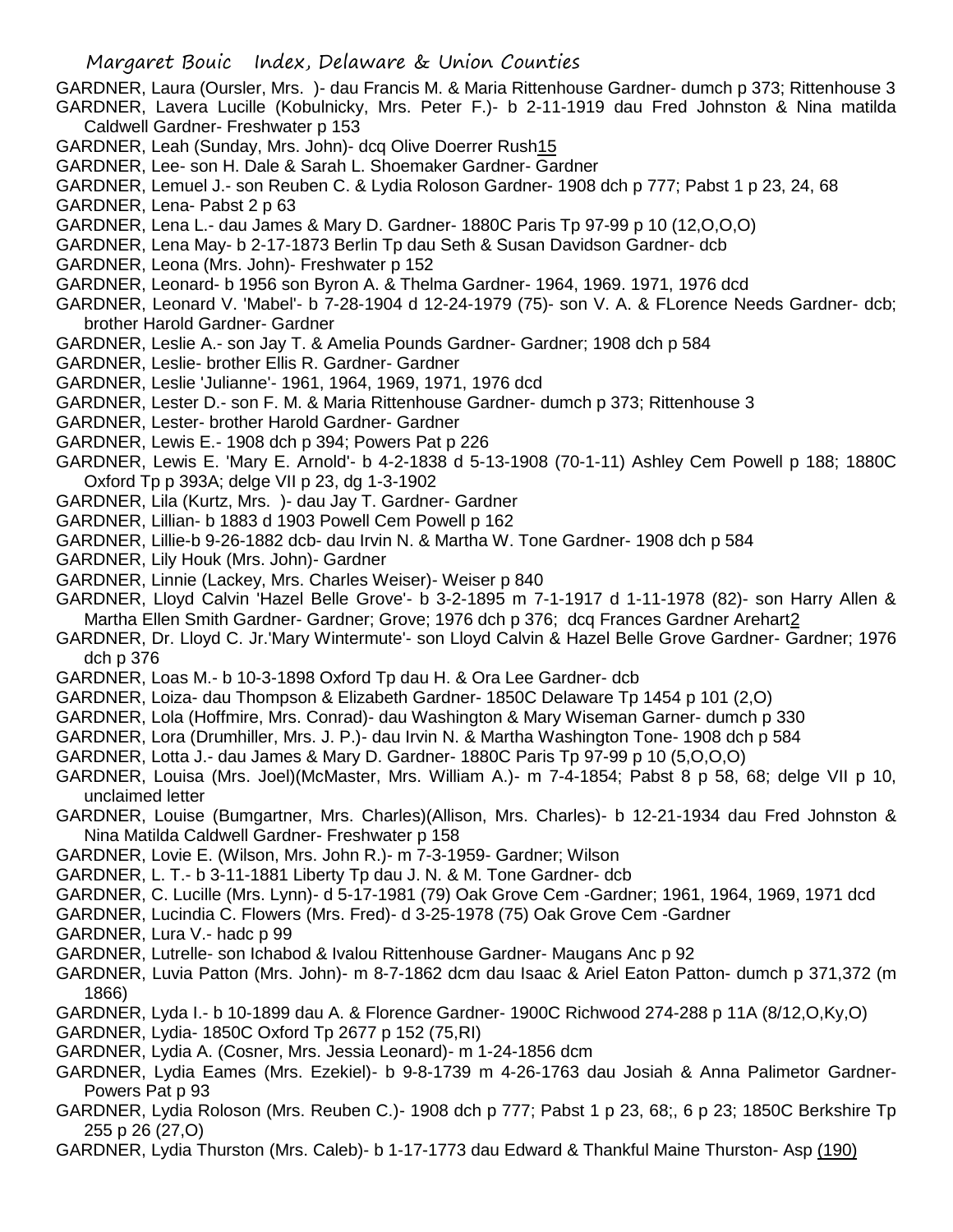- GARDNER, Lyman D. 'Lillie Hall'- son Jonathan & Delia Benton Gardner- 1880 dch p 662; 1985 uch p 394, 583; 1850C Liberty Tp 1541 p 104 (5,O); 1880C Liberty Tp p 218A
- GARDNER, Lynn W. 'Lucille- 1961, 1964, 1969, 1971, 1976 dcd
- GARDNER, Mabel B.- b 8-11-1879 Berlin Tp dau Criss & Nettie Adams Gardner- dcb
- GARDNER, Mabel (Mrs. Leonard V.)- Gardner
- GARDNER, Maggie (Howard, Mrs. John W.)- dau Washington & Mary Wiseman Gardner- dumch p 330
- GARDNER, Mamie- grad Delaware HS 1885- delge VII p 6
- GARDNER, Mancy (Doty, Mrs. Stephen W.)- dau John & Elizabeth Groves Gardner- delge VII p 32
- GARDNER, Marcus- 1835 men p 39 #55 p 70 Lincoln Tp delge V p 300
- GARDNER, Margaret A.- 1964 dcd Powell
- GARDNER, Margaret- 1880C Harlem Tp p 442C
- GARDNER, Margaret Coder (Mrs. Thurman)- b 1896 d 1968 Hopewell Cem djlm p 82
- GARDNER, Margaret Ella (Mrs. Robert Nelson)- dumch p 261
- GARDNER, Margaret- dau Ellis R. & Clara Esther Tepper Gardner- Gardner
- GARDNER, Margaret Emmerson (Mrs. Andrew)- d 5-18-1867 (72-5-6) Ebenezer Cem Powell p 327, 329, 332
- GARDNER, Margaret d 11-19-1834 (1y10m) dau John & Sarah Gardner- Ebenezer Cem Powell p 324
- GARDNER, Mari E. (Mrs. Donald J.)- 1971 dcd
- GARDNER, Maria- d 8-9-1832 (15) dau Mrs. Ira West Gardner- dcga p 58; Ohio State Gazette
- GARDNER, Maria Vincent (Mrs. Obadiah)- dumch p 373
- GARDNER, Mariah/Mary Keeler (Mrs. Asbury)- b 12-1843m 5-28-1863 dcm; 1870C Leesburg Tp 73-74 p 10 (25,O); 1880C Richwood 252-267 p 23 (36,O, Va,Va); 1900C Richwood 260-274 p 10A (56,O,Va,Va)
- GARDNER, Mariah Rittenhouse (Mrs. Francis M.)- m 7-12-1871 ucm 4946 d 11-14-1877 (28-9-13) New Millcreek Cem p 5. Powell p 253, 257 dau Samuel Thomas & Elizabeth Nichols Rittenhouse; dumch p 373; Rittenhouse 2,3; 1860C Dover Tp 363-343 p 47 (13,O)
- GARDNER, Marie Smiar (Mrs. Eugene)- Freshwater p 153
- GARDNER, Marlyn (Brand, Mrs. )- dau Clue Vern Gardner- Gardner
- GARDNER, Marquis- 1820C Bennington Tp ; hadc p 36; 1826 Harmony Tp delge V p 38
- GARDNER, Marsha Lee (Zehring, Mrs. )- b 3-17-1938 dau Dr. Ellsworth L. & Bell Marsh White- Maugans Anc p 177, 178
- GARDNER, Martha E. (Mrs. Victor Allen)- d 2-1954 Gardner
- GARDNER, Martha Aldula (Stedman, Mrs. Edward E.)- dau William Gardner- gq654
- GARDNER, Martha- dau John & Sophia Gardner- 1850C Oxford Tp 2672 p 152 (13,O)
- GARDNER, Martha Louise- dau Ellis R. & Clara Esther Gardner- Gardner
- GARDNER, Martha Washington Tone (Mrs. Irvin N.)- b 1864 d 1930 Powell Cem Powell p 162- dau Lafayette Tone- 1908 dch p 584
- GARDNER, Martin L.- son Reuben C. & Lydia Roloson Gardner- 1908 dch p 777; Pabst 1 p 68, 70, 74
- GARDNER, Martin Ray 'Diane Patricia Hietla'- b 6-8-1959 m 1-15-1978; Cowgill p 32
- GARDNER, Mary- 1883 uch V p 427
- GARDNER, Mary d 3-7-1949 (79) Liberty Tp uninf p 29
- GARDNER, Mary A. (Bowdre, Mrs. George W.)- m 3-17-1870 ucm 4704 mt 3-23-1870 mt 2 p 19, 20
- GARDNER, Mary A. McDowell (Mrs. Francis M.)- m 11-29-1881 ucm 7-77 d (40-5-2) New California Cem DJ p 92
- GARDNER, Mary A. Russell (Mrs. Milton)- m 6-20-1842 dcm
- GARDNER, Mary (Blake, Mrs. Norman)- m 4-5-1860 ucm 3018
- GARDNER, Mary Butters (Mrs. Alford)- Oak Grove Cem Powell p 96
- GARDNER, Mary (Chamberlain, Mrs. William)- 1908 dch p 836
- GARDNER, Mary Chase (Mrs. )- d 3-28-1975 (87) bur Bloomfield Cem- Gardner
- GARDNER, Mary D. (Mrs. James)- b 1846 d 9-30-1896 Oakdale Cem I p 27 (E-R25-4); 1880C Paris Tp 97-99 p 10 (34,O,O,O)
- GARDNER, Mary E. Arnold (Mrs. Lewis Edwin)- b 6-6-1841 m 2-4-1860 dcm d 9-10-1899 Ashley Cem Powell p 188; delge VII p 23; dg 1-3-1902
- GARDNER, Mary Eleanor (Paune, Mrs. Charles H.)- 1880 dch p 639
- GARDNER, Mary Emma (Vogt, Mrs. John William)- Fowler p 71
- GARDNER, Mary F. Kennedy (Mrs. Frederick)- b 2-22-1948 Freshwater p 153
- GARDNER, Mary Francis- dau John & Mary Frances Gardner- 1850C Delaware Tp 1417 p 99 (2,O)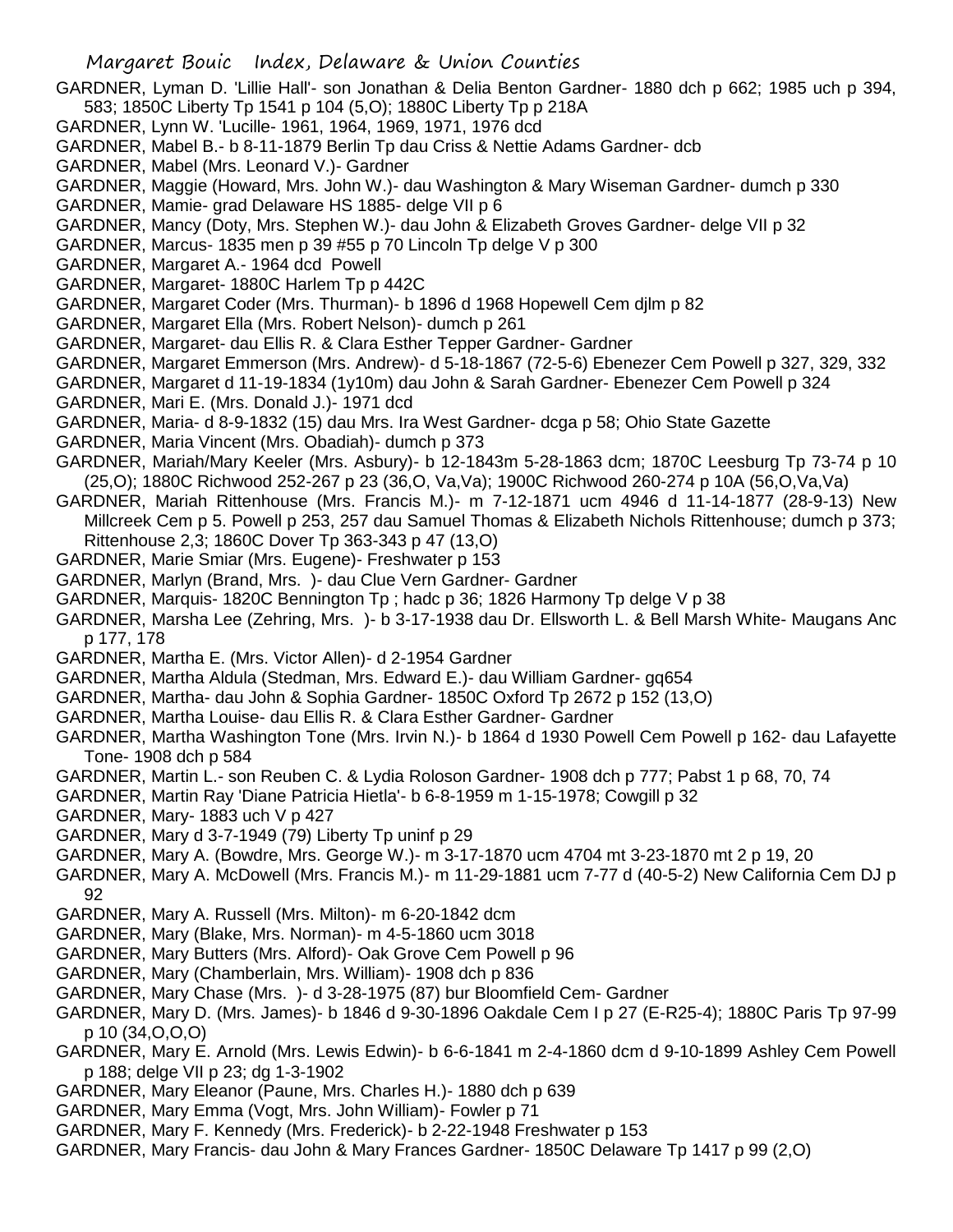GARDNER, Mary (Hall, Mrs. Edwin James)- 1880 dch p 663

GARDNER, Mary (Hodge, Mrs. )- dau John & Lily Houk Gardner- Gardner

GARDNER, Mary Jane Bailey (Pullins, Mrs. Raymond)(Mrs. Alexander)- b 6-16-1913 d 11-8-1992 dau William & Susan McQuiniff Bailey- Bailey; Gardner; 1971, 1973, 1975, 1977, 1979, 1981, 1983 ucd

GARDNER, Mary Jean (Hoskins, Mrs. )- dau Richard & Jeannette Pugh Gardner- dcq Ruby Bockoven Pugh 1; George Pugh 1; 1976 dch p 385

- GARDNER, Mary- dau John & Elizabeth Groves Gardner- delge VII p 32
- GARDNER, Mary- dau John & Sophia Gardner- 1850C Oxford Tp 2672 p 152 (6,O)
- GARDNER, Mary L.- Pabst 8 p 16
- GARDNER, Mary Lou- dau Victor Allen & Mildred Gardner- Gardner
- GARDNER, Mary Louisy- b 1-19-1873 Berlin Tp dau Joel M. & Louisa Elsbury Gardner- dcb
- GARDNER, Mary M. Burss (Mrs. Irvin)- d 7-14-1879 (25-11-3) Powell Cem Powell p 165; 1908 dch p 584
- GARDNER, Mary- dau Moses Gardner- 1880 dch p 785; 1869 wsc p 5
- GARDNER, Mary Stenbeck (Mrs. Moses)- 1880 dch p 785; 1850C Delaware Tp 1416 p 99 (41, NJ)
- GARDNER, Mary V. Gardiner Turner (Mrs. Franklin E.)- m 1-21-1882 ucm 7129
- GARDNER, Mary Wiseman (Mrs. Washington)- b 3-6-1828 m 9-5-1847 dau John & Hannah Culver Wiseman dumch p 329; delge VII p 32
- GARDNER, Maryellen L. (Mrs. James F.)- Gardner
- GARDNER, Martha Ellen Smith (Mrs. Harry Allen)- Gardner
- GARDNER, Maybin (Walker, Mrs. Daniel Arthur)- b 3-10-1900 m 9-22-1925- Nash p 330
- GARDNER, Michael Eugene 'Twilla Jan Headings'- m 3-6-1982 son Pearl E. Gardner- Gardner
- GARDNER, Michael- b 1973 son William O. & Anita Gardner- 1976, 1980 dcd
- GARDNER, Miland A.- son Aaron & ELizabeth Gardner- 1860C Union Tp 594-598 p 83 (8,O)
- GARDNER, Mildred (Mrs. Victor Allen)- Gardner
- GARDNER, Milton 'Mary A. Russell'- m 6-20-1842 dcm
- GARDNER, Mina Matilda Caldwell (Mrs. Fred Johnston)- b 6-8-1887 d 10-1-1964 dau James & ELizabeth Amanda Freshwater Caldwell- Freshwater p 151, 153
- GARDNER, Minerva M. (Mrs. Robert L.)- Gardner; 1980 dcd
- GARDNER, Moses 'Cebe''Mary Stenbeck'- 1880 dch p 785; dumch p 372; dcg p 13 Powell p 166; Poe p 23; hadc p 23; CCC 1849 Delaware Tp; 1835 men p 21 #49 p 34 Delaware Tp; 1850C Delaware Tp 1416 p 99 (60,NJ); 1880C Delaware Tp p 325C
- GARDNER, Murl S.- d 12-22-1904 (3y9m) Oakdale Cem1931(102F) I p 121 (F-R6-4) son Albert M. & Armintha P. Deal Gardner
- GARDNER, M. T. 'E'- dcg p 13
- GARDNER, Murta D.- dau James & Mary D. Gardner- 1880C Paris Tp 97-99 p 10 (9,O,O,O)
- GARDNER, N.- delge V p 300 Peru, Lincoln Tp 1857
- GARDNER, Nancy (Burroughs, Mrs. Basil)- 1915 uch p 917
- GARDNER, Nancy (Mrs. Charles)- b 10-21-1868 d 4-1-1922 Oakdale Cem I p 27 (E-R25-4)
- GARDNER, Nancy Coffman (Mrs. James)- b 5-9-1823 m 1842 d 1869 Powell p 332
- GARDNER, Nancy Crittenden Cunard (Mrs. J. F.)- dau Ludwell & Mary M. Rose Gardner- dumch p 171
- GARDNER, Nancy (Doughty, Mrs. Stephen W.)- b 1-16-1804 m 1822 d 3-4-1866 delge II p 17, 42; ped Glora Miller 25
- GARDNER, Nancy- dau John & Elizabeth Groves Gardner- dumch p 329
- GARDNER, Nancy Jean (Williams, Mrs. Robert Charles)- m 7-21-1984 dau John F. & Jean A. Gardner-Gardner
- GARDNER, Nancy J. Henderson (Mrs. Joseph C.)- m 10-30-1855 dcm- 1880 dch p 661
- GARDNER, Nancy- dau Nathan & Catherine A. Gardner- 1850C Liberty Tp 540 p 104 (3,O)
- GARDNER, Nancy Pond (Mrs. Jonas)- 1880 dch p 662; 1908 dch p 583
- GARDNER, Nancy R.- d 6-20-1850 (4-4-26) Powell Cem Powell p 166- dau Nathan & Catharine Gardner
- GARDNER, Nancy Wintermute (Mrs. Lloyd C.,Jr.)- dau Rev. Harold Wintermute- Gardner
- GARDNER, Nathan 'Catherine A.'- d 6-23-1853 (31-4-24) Powell Cem Powell p 166
- GARDNER, Rev. N. B. H.- 1883 uch V p 366; Sbc p 10
- GARDNER, Nelson- b 1817 son Robert & Polly Benedict Gardner- dumch p 260; 1880 Morch p 652
- GARDNER, Nettie (Evans, Mrs. Rev. J. G.)- dau Jonathan & Delia Benton Gardner- 1908 dch p 583
- GARDNER, Nevada Alaska (Brown, Mrs. Flavius)- b 10-4-1869/1870 dau Reuben B. & Hannah Wilson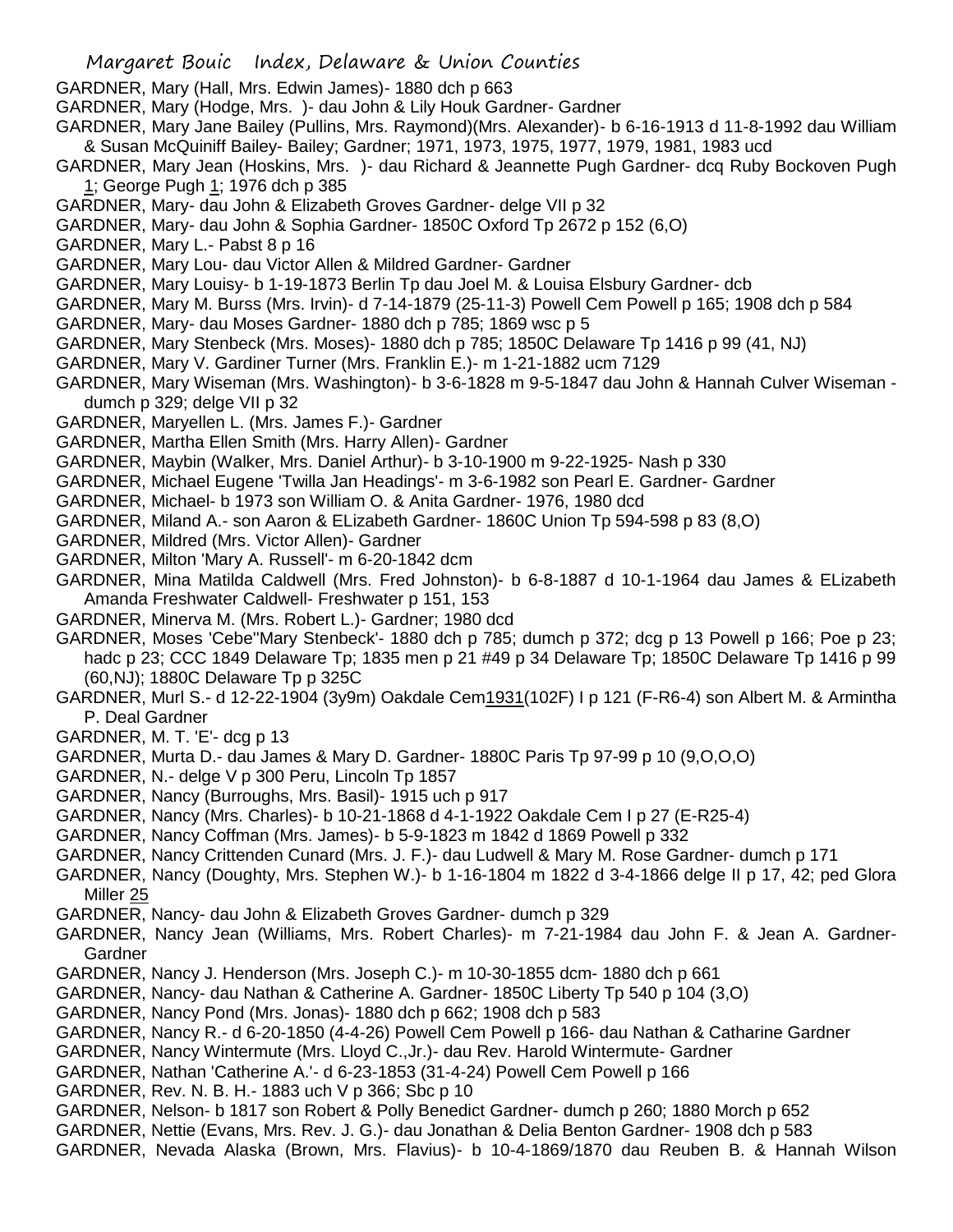- Gardner- dumch p 261; 1880 Morch p 652
- GARDNER, Newton W.- b 1858 d 1936 Marlborough Cem p 167
- GARDNER, Noble J. son Albert M. & Minnie Deal Gardner- Gardner; Sbc p 36
- GARDNER, Obadiah 'Maria Vincent'- son Capt. Gardner- dumch p 373
- GARDNER, Olive (Lyons, Mrs. William)- b 8-10-1916 dau Fred Johnston & Mina Matilda Caldwell Gardner-Freshwater p 152
- GARDNER, Olivia- b 1978 dau Daniel J. & Jo A. Gardner- 1980 dcd
- GARDNER, Oren- delge IV p 45 (1821)
- GARDNER, Ossian- 1908 dch p 731
- GARDNER, Ozem 'Jane Wilson'- m 2-1823 dcga p 18 Del Patron & Franklin Chron
- GARDNER, Patricia Lee Stone (Mrs. David Noel)- dau Lester Marion Stone; Stone 4; Gardner
- GARDNER, Patricia (Marshall, Mrs. Ralph)- dau H. Dale & Sarah L. Shoemaker Gardner- Gardner
- GARDNER, Pauline Osborn (Mrs.Cecil Newton) dau C. D. Osborn Gardner; 1964, 1969, 1971, 1976 dcd
- GARDNER, P. B.- 1980 dcd
- GARDNER, Pearl E. Gardner
- GARDNER, Peg (Mrs. Verne Arthur)- Gardner
- GARDNER, Percival- son Seth & Jos Gardner- 1880C Richwood 320-337 p 30 (2,O,Eng,Ind)
- GARDNER, Phebe- dau Asberry & Mary Keeler Gardner- 1870C Lewesburg Tp 73-74 p 9 (6,O)
- GARDNER, Phebe Irene (Shaw, Mrs. William B.)- dau Reuben C. & Lydia Roloson Gardner- 1908 dch p 777; 1850C Berkshire Tp 255 p 26 (6,O)
- GARDNER, Phebe J.- dau Moses & Mary Stenbeck Gardner- 1850C Delaware Tp 1416 p 99 (12,O)
- GARDNER, Phebe/Phoebe (Osborn, Mrs. Daniel)- b 1825 dau Robert & Polly Benedict Gardner- dumch p 260; 1880 morch p 652
- GARDNER, Phebe (Perry, Mrs. Ezra)- m 12-21-1845 ucm 1091; unec VI p 32
- GARDNER, Philip- son Alexander Gardner- Gardner
- GARDNER, Phoebe Ann Chamberlaine (Mrs. Asa A.)(Gerge, Mrs. Enoc)- dau Christopher H. & Sarah D. Lyon Chamberlain- dumch p 184
- GARDNER, Phoebe (Mrs. John)- d 1-17-1851 (23y5m) dcb p 13; 1850C Delaware Tp 1417 (22,O); Powell p 96
- GARDNER, Polly Benedict (Mrs. Robert)- b 1798 NY m 7-1-1816 d 6-1-1873 dau Reuben Benedict- dumch p 260; 1880 morch p 652
- GARDNER, R- delge V p 300 Peru,Lincoln Tp 1857
- GARDNER, Raymond- d 8-16-1967 (42) Oak Grove Cem son Fred Gardner- Gardner
- GARDNER, Rebecca- b 1972 dau Rev. Frank H. & Adelaide Gardner- 1976 dcd
- GARDNER, Rebecca (Nutt, Mrs. Ashley)- dau John & ELizabeth Groves Gardner- dumch p 329; delge VII p 32
- GARDNER, Rebecca Lyn- dau Dr. Robert & Deborah Gardner- Gardner; 1969, 1971 dcd; engaged to Dwight Kenneth Butler
- GARDNER, Rebecca- b 1823 dau Robert & Polly Benedict Gardner- dumch p 260; 1880 morch p 652
- GARDNER, Reginald Jay- b 8-17-1951 son Warren Lewis & Grace Keyser Gardner- Weiser p 595
- GARDNER, Rena- Pabst 1 p 70
- GARDNER, Reuben B. 'Hannah O. Wilson'- b 6-18-1820 m 1853 Powell p 346- son Robert & Polly Benedict Gardner- dumch p 260, 261; 1880 morch p 652
- GARDNER, Reuben C. 'Lydia Roloson'- 1908 dch p 777; 1850C Berkshire Tp 255 p 26 (39, NJ); hadc p 16, 44, 92; CCC p 52
- GARDNER, Reuben G. 'Susan Mauck'- 1880 dch p 702; 1908 dch p 777; Pabst 1 p 23, 68; bpt p 14; hmp p 164; CCC p 9; Nash p 311; Powell p 53, 61; dcq Mary Sackett Amrhein14; 1880C Berlin Tp p 368A
- GARDNER, Rhoda- dau John & Sophia Gardner- 1850C Oxford Tp 2672 p 152 (9,O)
- GARDNER, Rhoda (Marsh, Mrs. John)- m 2-3-1839 Madison Co unec IX p 17
- GARDNER, Rhoda (Talmage, Mrs. John)- dumch p 252
- GARDNER, Richard- delge VII p 23 dg 1-3-1902
- GARDNER, Richard- d 11-17-1924 (51y) Oakdale Cem3687(E138)
- GARDNER, Richard- son Harold & Iona Gardner- Gardner
- GARDNER, Rev. Richard 'Jeannette Pugh'- d 5-25-1964 bur Radnor- Gardner; dcq Ruby Bockoven Pugh1 George Pugh1
- GARDNER, Richard Paul- b 12-27-1963 d 10-7-1989 (25) Fairview Mem Cem- son Robert & Minerva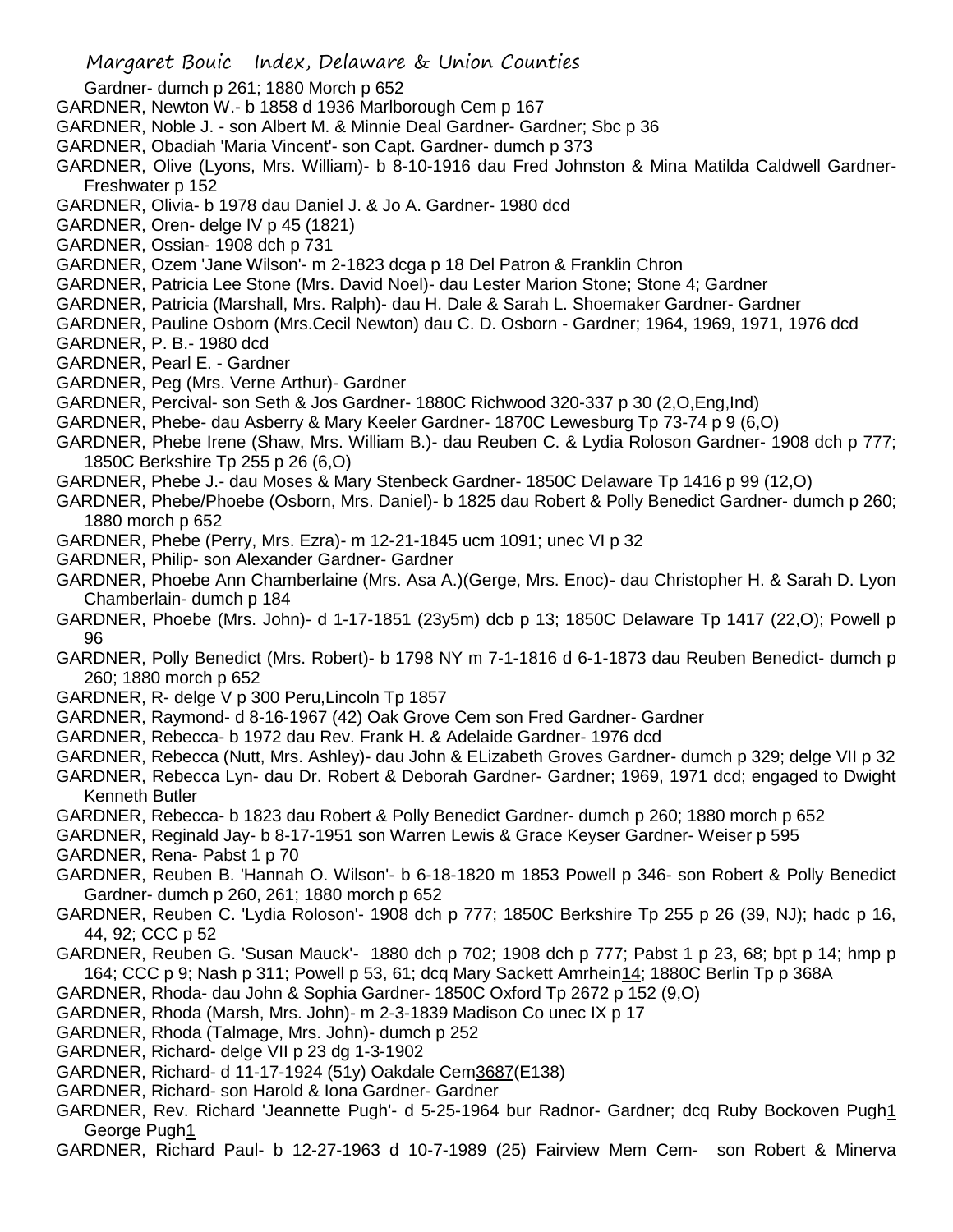Margaret Bouic Index, Delaware & Union Counties

Gardner- Gardner

- GARDNER, Richard- b 1963 son Robert L. Gardner- 1980 dcd
- GARDNER, Roads- ch John & Sophia Gardner- 1835 men p 36 #11 p 63 Liberty Tp; 1850C Oxford Tp 2672 p 152 (21,O)
- GARDNER, Robert- 1764- Powers p 225
- GARDNER, Dr. Robert P. 'Deborah'- Gardner; 1969, 1971 dcd
- GARDNER, Robert- son Ellis R. & Clara Esther Tepper Gardner- Gardner
- GARDNER, Robert Lon II 'Tammy Jo Curry'- m 4-9-1977 son Robert & Minerva Gardner- Gardner
- GARDNER, Robert L. 'Minerva M.'- Gardner; 1980 dcd
- GARDNER, Robert Nelson 'Margaret Ella Gardner'- b 2-4-1859 son Reuben B. & Hannah Wilson Gardnerdumch p 261
- GARDNER, Robert 'Polly Benedict'- b 11-20-1792 m 7-1-1916/7 d 4-6-1860 Powell p 346; dumch p 260; 1908 dch p 613; 1820C Bennington Tp; 1826 Bennington Tp delge V p 54, 74; 1835 men p 47 #5 p 86 Peru Tp
- GARDNER, Robert S. 'N.M.Lewis.- m 9-20-1842 Union Gazette- unec XII p 6, 39, 42
- GARDNER, Rodney- son Alexander Gardner- Gardner
- GARDNER, Romaine Weiser (Mrs. Charles W.)- b 9-25-1920 m 7-22-1938 dau Mark Everett & Ethel I. Trump Weiser- Weiser p 102
- GARDNER, Ronald- son Robert & Minerva Gardner- Gardner
- GARDNER, Rosette B.- dau Albert & Harriet A. Hildreth Gardner- 1880C Leesburg Tp 134 p 181A (2,O,O,O)
- GARDNER, Roy- son Ellis R. & Clara Esther Tepper Gardner- Gardner
- GARDNER, Royal G.-b 6-21-1874 dcb- son Lyman & Lillie Hall Gardner- 1880 dch p 662
- GARDNER, Ruth (Cramer, Mrs. Eddie)- dau H. Dale & Sarah Shoemaker Gardner- Gardner
- GARDNER, Ruth H.- b 9-1897 dau Albert & Armintha Deal Gardner- 1900C Dover Tp 5 p 1A (2,O,O,O)
- GARDNER, Ruth (Peaslee, Mrs. O.)- 1880 dch p 746
- GARDNER, R. W.- 1980 dcd
- GARDNER, Samuel- 1830C Millcreek Tp; 1883 uch V p 415; 1915 uch p 449
- GARDNER, Sandra S. (Mrs. Thomas N.)- 1980 dcd
- GARDNER, Sarah (Mrs. Dale)-1985 uch p 36
- GARDNER, Sarah (Mrs. Frank M.)- 1976 dcd
- GARDNER, Sarah (Freshwater, Mrs. Archabald)- b 1-7-1786 d 1850- Freshwater p 35, 336, 337, 337A, 118, 120, 121, 121A, 121D, 122, 123, 124, 125, 126, 130, 131, 132A, 133, 135, 136, 137, 138, 139, 140, 141, 142, 143, 144, 145, 147, 149, 150, 152, 154, 156, 157, 158, 159, 159A, 159B, 159C, 160, 160-1, 161, 162, 163, 164, 165, 166, 167, 168, 169, 170, 171, 172, 173, 175, 176, 178
- GARDNER, Sarah Goodin (Mrs. John Lewis)- b 11-29-1831 d 11-14-1848 delge VII p 32
- GARDNER, Sarah (Hoyes, Mrs. Elisha)- dcq Ella Davis Weber15
- GARDNER, Sarah Jane (Knight, Mrs. Enoch)- m 10-26-1841 Madison Co unec IX p 55
- GARDNER, Sarah J. Glick (Mrs. W. J. T.)- dau Amasa Glick- 1880 dch p 662
- GARDNER, Sarah (Mrs. J. L.)- d 11-14-1848 (35-6-18) Ebenezer Cem Powell p 324
- GARDNER, Sarah L. Shoemaker (Mrs. H. Dale)- Gardner
- GARDNER, Sarah (Ullery, Mrs. Samuel)- b 1819 dau Robert & Polly Benedict Gardner- dumch p 260; 1880 morch p 652
- GARDNER, Seba- dau Asbury & Mary Keeler Gardner- 1880C Richwood 252-267 p 23 (16,O,O,O)
- GARDNER, Seba Dickinson (Mrs. Moses)- dumch p 372
- GARDNER, Seth- d 6-1918- Gardner
- GARDNER, Seth 'Jos'- 1880C Richwood 320-337 p 30 (27, Eng,Eng,Eng) p 205A
- GARDNER, Seth S.- 1915 uch p 199; 1883 uch V p 261, 393, 597
- GARDNER, Seth 'Susanna B. Davisson'- son Reuben C. & Lydia Roloson Gardner- 1908 dch p picture 776, 777; Pabst 1 p 35; 1880C Berlin Tp p 363C
- GARDNER, Sharen Lee (Dutcher, Mrs.Robert Douglas)- m 6-19-1964 dau Robert & Minerva Gardner-**Gardner**
- GARDNER, Sharon (Miller, Mrs. )- dau Alexander Gardner- Gardner
- GARDNER, Shawnne Lynn- b 2-7-1987 dau Robert Lon II & Tammy Jo Curry Gardner- Gardner
- GARDNER, Siers- ch Reuben C. & Lydia Roloson Gardner- Pabst 1 p 68
- GARDNER, Sophia (Mrs. John)- Ashley Cem Powell p 188; 1850C Oxford Tp 2672 p 152 (43,O)
- GARDNER, Sophia- dau John & Sophia Gardner- 1850C Oxford Tp 2672 p 152 (11/12,O)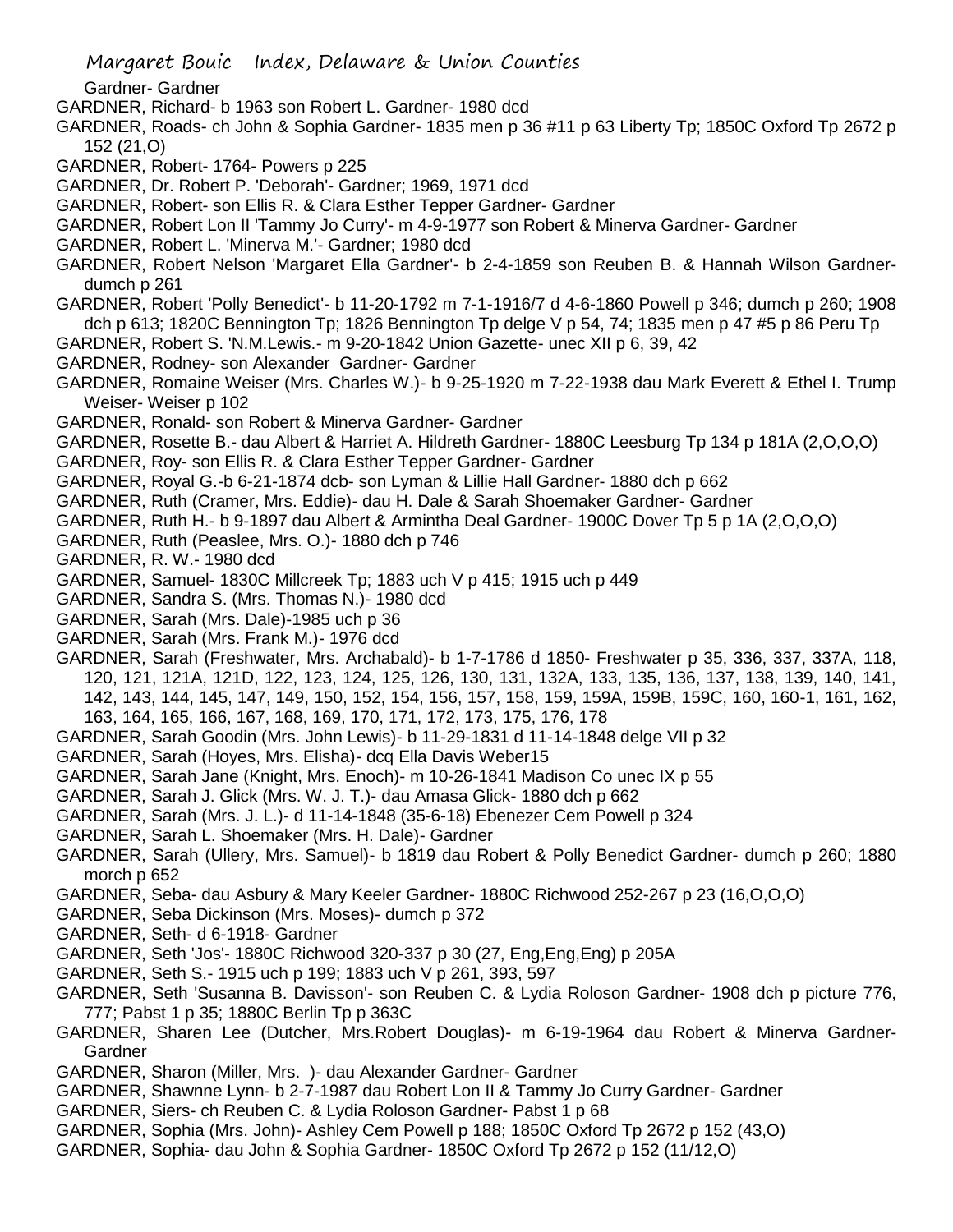- GARDNER, Sophronia Joy (Mrs. Benjamin)-m 5-15-1845 dcm; 1850C Berlin Tp 2023 p 123 (27,O)
- GARDNER, Stella- dau Lyman & Lillian Hall Gardner- 1880 dch p 662
- GARDNER, Stephen 'Johann Wood'- dumch p 388
- GARDNER, Stewart- 1983 ucd
- GARDNER, Stuard- 1820C Orange Tp; Pabst 7 p 2
- GARDNER, Susan Mauck (Mrs. Reuben C.)- dcq Mary Sackett Amrhein15
- GARDNER, Susan dau Moses Gardner- 1880 dch p 785
- GARDNER, Susan Olive McKitrick (Mrs. William)(Schmidt, Mrs. Charles)- dau Isaac & Margaret Morrison McKitrick- b 3-14-1876 McKitrick p 293
- GARDNER, Susanna B. Davisson (Mrs. Seth)- dau Luke & Anna Black Davisson- 1908 dch p 777, picture 776
- GARDNER, Tammy Jo Curry (Mrs. Robert Lon II)- m 4-9-1977 dau James R. Curry- Gardner
- GARDNER, Ted M.- son Cecil Newton & Pauline Osborn Gardner- Gardner
- GARDNER, Thelma (Alexander, Mrs. )- dau Ellis R. & Clara Tepper Gardner- Gardner
- GARDNER, Thelma (Mrs. Byron A.)- 1969 dcd
- GARDNER, Thelma (Francis, Mrs. Harold)- dau A. M. & Minnie Deal Gardner- Gardner
- GARDNER, Thomas Arnold 'Glenna Mae Hendrickson'- m 7-4-1953 div 1977 Cowgill p 32
- GARDNER, Thomas C/A.'Ella'- 1880C Dover Tp 63-67 p 215 (23, NC,NC,NC) p 0167
- GARDNER, Thomas M.'Sandra S.'- son Fred & Lucinda C. Flowers Gardner- Gardner; 1980 dcd
- GARDNER, Thompson 'Elizabeth'- son Moses Gardner- 1880 dch p 785; 1850C Delaware Tp 1454 p 101 (26, NJ)
- GARDNER, Thurman Fay 'Margaret Coder'- b 12-17-1886 d 3-15-1962 Hopewell Cem djlm p 82; son Albert & Harriett Hildreth Gardner- Gardner; (58-1950) uninf p 29
- GARDNER, Tony- son Verne Arthur & Peg Gardner- Gardner
- GARDNER, Twilla Jan Headings (Mrs. Michael Eugene)- m 3-6-1982 dau Vernon Headings- Gardner
- GARDNER, Vadis- dau D. M. Gardner- Gardner
- GARDNER, Verne Arthur 'Peg'- v 11-30-1929 d 11-29-1987 (57) bur Bellville- son Leonard V. & Mable Gardner- Gardner
- GARDNER, Verta (Looker, Mrs. )- dau Newton & Jennie Knowles Gardner- Gardner
- GARDNER, Vicki (Lefevre, Mrs.Richard James)- m 9-13-1969 dau Verne Arthur Gardner; granddau Madeline Tompkins- Gardner
- GARDNER, Victor Allen 'Mildred'- d 12-13-1971 (74) bur Kansas City- brother Lloyd C. Gardner- Gardner
- GARDNER, Victor- b 9-21-1883 Liberty Tp son Byron A. & Huence B. Lowry Gardner- dcb
- GARDNER, Victor- son Martha E. Gardner- Gardner
- GARDNER, W.- CCC 1875 Delaware Tp
- GARDNER, Walker Lynn 'C. Lucille'- d 2-5-1977(80) Oak Grove Cem Gardner
- GARDNER, Walter- b 1-21-1884 Oxford Tp son Asa & Lizzie Wade Gardner- dcb
- GARDNER, Warren Lewis 'Grace Keyser MacIntire'- b 10-10-1924 m 8-14-1946 Powell p 595
- GARDNER, Warren Lewis II- b 9-29-1948 son Warren Lewis & Grace Keyser MacIntire Gardner- Weiser p 595
- GARDNER, Washington 'Mary Wiseman'- b 11-2-1814 m 9-5-1847 Powell p 332 son John & Elizabeth Groves Gardner- dumch p 329; delge VII p 32
- GARDNER, Wayne- son H. Dale & Sarah L. Shoemaker Gardner- Gardner
- GARDNER, William- 1880 dch p 427; 1908 dch p 654; delge III p 13; 1880C Brown Tp p 381C (34,O,O,O)
- GARDNER, William- b 1886 d 1945 Oakdale Cem p 92 (H-R23-8); uca p 23, 59, 64
- GARDNER, William- delge V p 300 1857 Peru, Lincoln Tp; 1835 mdn p 47 #9 p 86 Peru Tp
- GARDNER, William- d 9-6-1856 (11-6-9) Powell p 96 dbg p 13 son M. T. & E. Gardner
- GARDNER, William- son Asbery & Mary Keeler Gardner- 1870C Leesburg Tp 73-74 p 10 (1,O)
- GARDNER, William 'Flora Hepner'- b 8-12-1912 m 1939- Weiser p 368
- GARDNER, William 'Gracey'- b 1812 Vad 3-24-1889 (77y) Oakdale Cem 454 I p 88 (D-R6-10)- dumch p 217;
- 1870C Leesburg Tp 71-72 p 9 (58, Va); 1880C Paris Tp 129-133 p 14 (69,Va,Va,Va) p 120A
- GARDNER, William Henry 'Laura Eva Fitzgerald'- McKitrick p 326
- GARDNER, William J.- 1880C Liberty Tp p 318A
- GARDNER, William James- b 9-23-1957 son Warren Lewis & Grace Keyser MacIntire Gardner- Weiser p 595 GARDNER, William O. 'Anita'- 1976, 1980 dcd
- GARDNER, William Scott- b 10-11-1895 Delaware Town son John F. & Belle Denman Gardner- dcb GARDNER, William 'Susan Olive McKitrick'- McKitrick p 293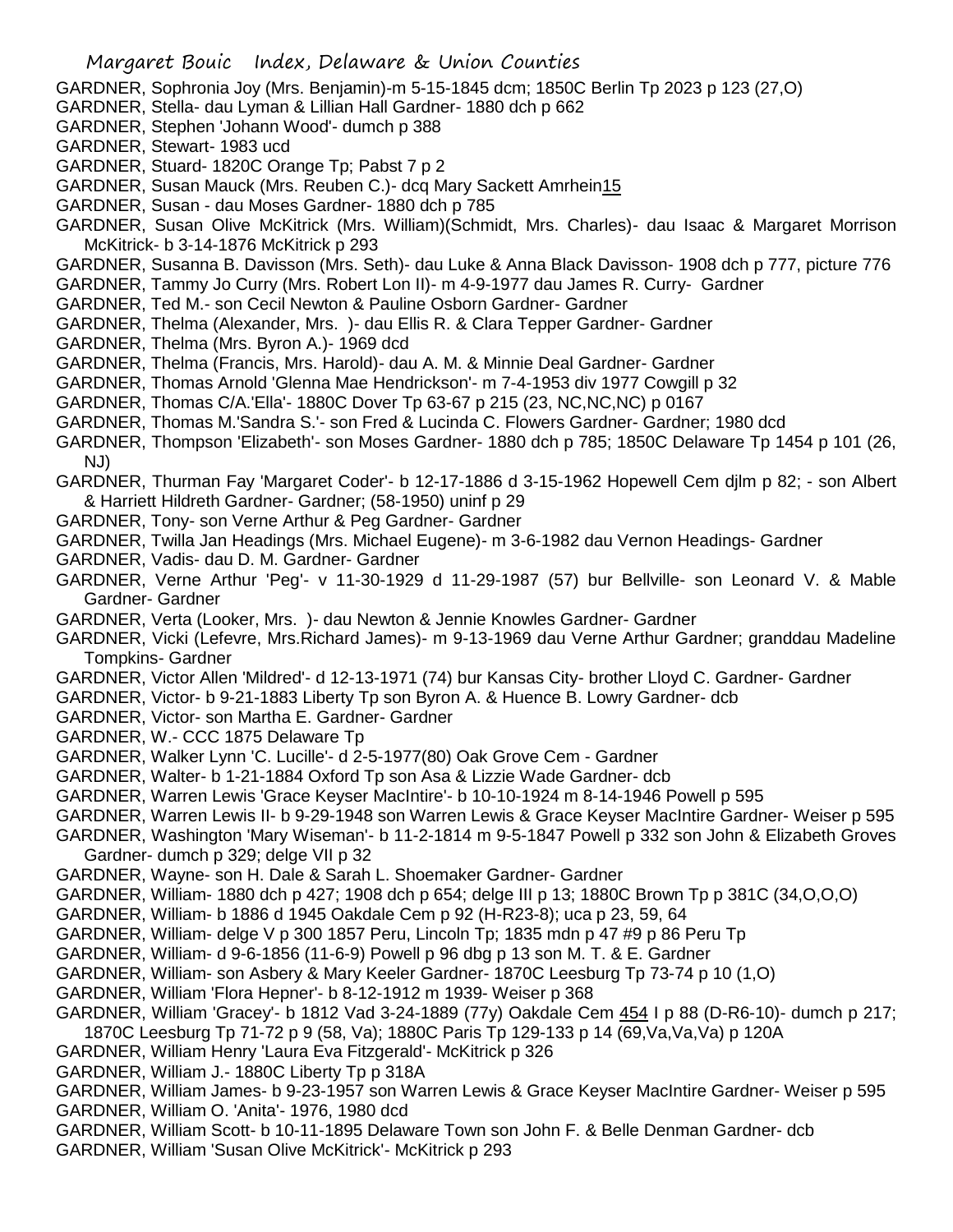- GARDNER, Wilma Laura (Crane, Mrs. Brigham)- m 10-5-1937 dau William Henry & Laura Eva Fitzgerald Gardner- McKitrick p 326
- GARDNER, Wilson Keyser- b 9-23-1957 son Warren Lewis & Grace Keyser MacIntire Gardner- Weiser p 595
- GARDNER, W. J. T. 'Sarah J. Glick'- son Joseph C. & Nancy J. Henderson Gardner- 1880 dch p 661
- GARDNER, W. S.- son Washington & Mary Wiseman Gardner- dumch p 330
- GARDNER, Y.- 1976 dcd
- GARDNER, Zachary T.- d 7-20-1851 (2y4d) Ebenezer Cem Powell p 224 son W. & MGAREE, Alice (Mrs.

Birdie G.)- Garee; 1961, 1964, 1971, 1976 dcd

- GAREE, Anna (Pratt, Mrs. )- dau John & Maggie Holt Garee- Garee
- GAREE, Audrey E. (Mrs. H. John)- b 1922 d 1989 Claibourne Cem p 109; 1973, 1975 ucd
- GAREE, Bertha M.- dau Ellsworth E. Garee- Garee; 1961, 1964, 1969, 1971, 1980 dcd; Sunbury p 144
- GAREE, Betty J. (Mrs. William A.)- 1964, 1969, 1971, 1976 dcd
- GAREE, Betty (Mrs. Keith A.)- 1961, 1964 dcd
- GAREE, Beverly (Mrs. C. A.)- 1979, 1981, 1983 ucd
- GAREE, Birdie G. 'Alice'- d 9-11-1974 (82) bur Green Hill Cem- son John & Maggie Holt Garee- 1961, 1964, 1969, 1971, 1976 dcd
- GAREE, Bob- son Waldo Harold & Virginia Garee- Garee
- GAREE, Brian- b 1976 son James Garee- 1964, 1969, 1981 dcd
- GAREE, Brian K.-b 1970 son Robert K. & Vickie Lynn Starling Garee- Garee; 1971, 1976, 1980 dcd
- GAREE, Bruce W.- d 10-26-1967 (19) son William A. & Betty Garee- Garee; 1964 dcd (16)
- GAREE, Bryan- son Waldo Harold & Virginia Grace Garee- Garee
- GAREE, C. A. 'Beverly'- 1979, 1981, 1983 ucd
- GAREE, Castie- b 11-28-1896 Harlem Tp son John & Maggie Gretwell Garee- dcb
- GAREE, Cecil E. 'Dorothy'- son Claude A. Sr. & Permilla Jennings Garee- Garee; 1949, 1959, 1962 ucd
- GAREE, Cecil Jr.- d 10-16-1979 (32) bur Radnor Cem- son Cecil & Georgeanna Garee- Garee
- GAREE, Claude A. Sr. 'Permilla Jennings'- b 12-18-1889 m 1916 d 11-22-1970 bur New Albany- son John & Maggie Holt Garee- Garee; 1949, 1959, 1962, 1967 ucd
- GAREE, Claude A.,Jr. 'Beverly Jeanne Fawn'- b 1-3-1921 m 11-16-1962 d 4-20-1985 (64) bur New Albany son Claude A. Sr. & Permilla Jennings Garee- Garee
- GAREE, Claudette (Holstein, Mrs. Thomas)- dau Claude A. Jr. & Beverly Fawn Garee-
- GAREE, Dawn (Cox, Mrs. Tim)- b 1954 dau Claude A. Jr. & Beverly Fawn Garee- Garee; 1964, 1969, 1971, 1976 dcd
- GAREE, Diane J. (Ross, Mrs. Wayne)- b 1952 m 5-4-1973 dau William & Betty J. Garee- Garee; 1969, 1971 dcd
- GAREE, Diane (Wheeler, Mrs. Russell)- m 4-22-1964 dau Herbert John & Audrey Eileen Middleton Garee-Garee; 1959 ucd (4)
- GAREE, Don- son Waldo Harold & Virginia Garee- Garee
- GAREE, Donald- son Birdie G. Garee- Garee
- GAREE, Donald Eugene 'Tracy'-b 1960 d 2-7-1980(19) bur Fancher Cem- son Keith & Harriett Garee- Garee; 1961, 1964, 1969, 1971, 1976 dcd
- GAREE, Dondra (Sands, Mrs. )- b 1961 ch James L. & Sandra Garee- 1962(5m) ucd; 1964 dcd (3)
- GAREE, Dorothy (Mrs. Cecil E.)- 1959, 1962 ucd
- GAREE, Edythe V. d 12-7-1982 (77) bur Sunbury- dau John & Maggie Holt Garee- Garee; Sunbury p 144; 1969, 1971, 1976, 1980 dcd
- GAREE, Audrey Eileen Middleton (Mrs. Herbert John)- b 6-14-1922 m 7-31-1943 d 1-10-1989 (66) bur Claibourne - dau James F. & Mary I. Gibson Middleton- Garee; 1959, 1971, 1977, 1979, 1981 ucd 1983 ucd
- GAREE, Ellsworth E.- d 8-25-1973 (87) bur Sunbury son John & Maggie Holt Garee- Garee; Sunbury p 144; 1961, 1964, 1969, 1971 ucd
- GAREE, Elton- son Birdie G. Garee- Garee
- GAREE, Ernie- son Waldo Harold & Virginia Garee- Garee
- GAREE, Esther M. (Mrs. Shelby P.)- 1961, 1964, 1969, 1971, 1976, 1980 dcd
- GAREE, Ethel Mae McElwee (Mrs. )- d 1-2-1961 (76) bur Fancher Cem Garee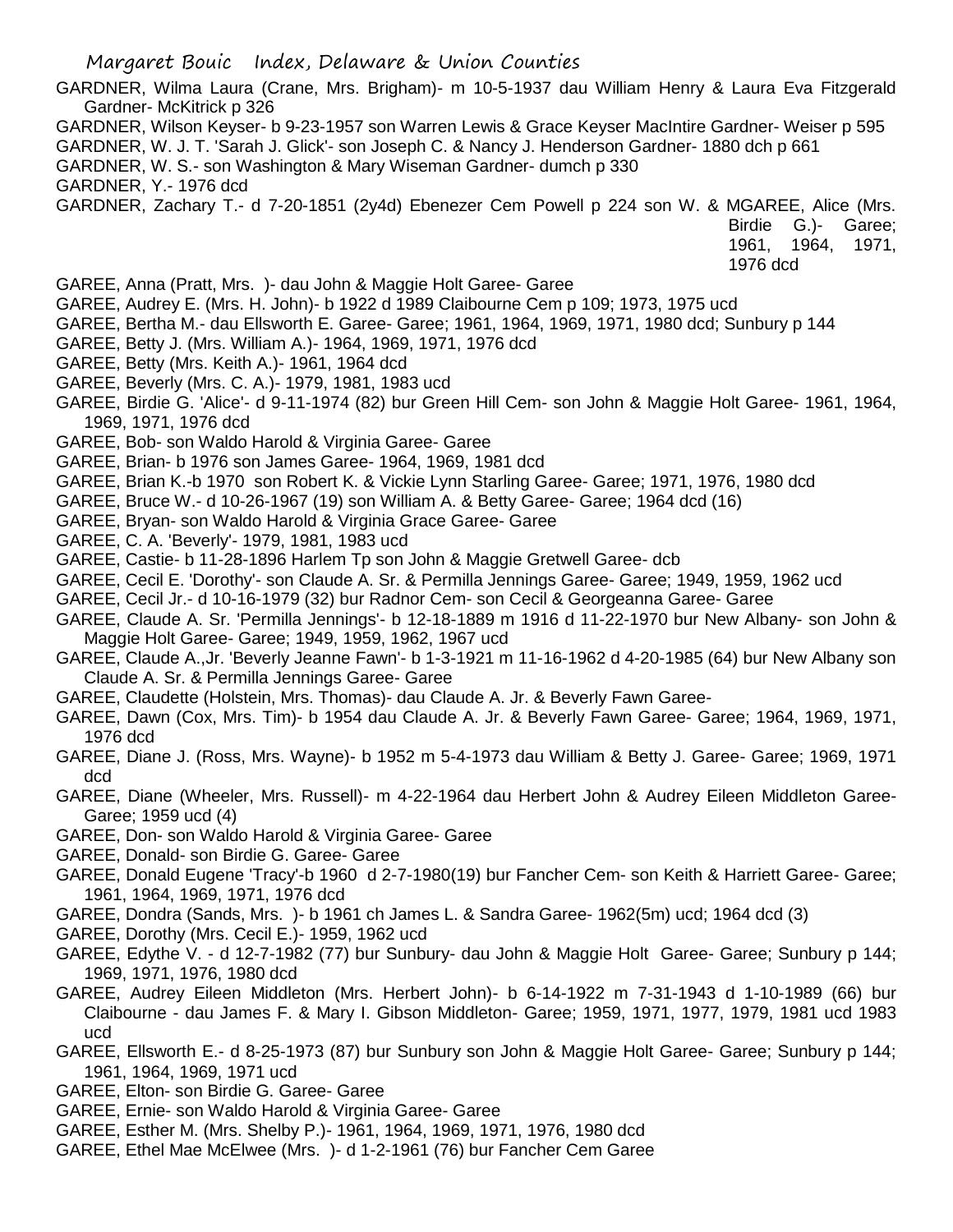- GAREE, Eunice E. (Ginn, Mrs. )- dau John & Maggie Holt Garee- Garee
- GAREE, George- d 2-9-1864 (31-11-4) Center Village Cem Powell p 121
- GAREE, Georgeanna (Mrs. Cecil Sr.)- d 1947- Garee
- GAREE, Gina- b 1966 ch Richard M. & Marsha S. Garee- 1969, 1971, 1976, 1980 dcd
- GAREE, Gregory P.- b 1954 son Shelby P. & Esther M. Garee- 1961, 1964, 1969, 1976, 1980 dcd
- GAREE, Harriet A. (Mrs. Keith A.)- 1969, 1971, 1976, 1980 dcd
- GAREE, Herbert John 'Audrey Eileen Middleton'-b 1-17-1919 m 7-31-1943 d 8-12-1992 Claibourne Cem p 109- son Claude A. & Permilla Jennings Garee- Garee; 1971, 1973, 1975, 1977, 1979, 1981 ucd
- GAREE, Irwin- b 9-15-1898 son John & Maggie Fretwell Garee- dcb
- GAREE, Jane (Sanderson, Mrs. James)- dau Claude A. Sr. & Permilla Jennings Garee- Garee
- Garee, James L. 'Noreen J. Steck'- m 6-19-1971 son Claude A. Sr. & Permilla Jennings Garee- Garee; 1949, 1959, 1975, 1983 ucd
- GAREE, James L. 'Sandra S. Shirk'- son Cecil & Dorothy Garee- Garee; 1959, 1962 ucd, 1964, 1969 dcd; 1977 ucd
- GAREE, Janice (Pierson, Mrs. )- b 1951 dau Keith A. & Betty Garee- Garee; 1961, 1964, 1969 dcd
- GAREE, Jean (Mrs. Paul)- Garee
- GAREE, Joan (Smith, Mrs. Hicy)- dau Claude A. Sr. & Permilla Jennings Garee- Garee; 1949 ucd
- GAREE, Herbert John 'A. Eileen Middleton'- m 7-31-1943 Garee; 1959. 1983 ucd
- GAREE, John- son Claude A. Sr. & Permilla Jennings Garee- Garee
- GAREE. John 'Jean'- son Claude A. Garee,Jr.- Garee
- GAREE, John J.- son Herbert John & Audrewy Eileen Middleton Garee- Garee; 1959 ucd (9)
- GAREE, John 'Maggie Holt'- Garee
- GAREE, Kathy (Forest, Mrs.Rick)- b 1956 dau Keith A. & Harriett Garee- Garee; 1961, 1964, 1969, 1971, 1976 dcd
- GAREE, Keith A.- 'Harriet A. ''Betty'- d 7-2-1984 Fancher Cem son Ethel Mae McElwee Garee- Garee; 1961, 1964, 1969, 1971, 1976, 1980 dcd
- GAREE, Kenneth Martin- b 8-18-1975 son James L. & Noreen Steck Garee- Garee; 1975 ucd
- GAREE, Kevin James- b 10-16-1973 son James L. & Noreen Steck Garee- Garee; 1975, 1977, 1979. 1981, 1983 ucd
- GAREE, Kim- b 1975 dau James L. & Noreen Steck Garee- 1985 uch p 983 ucd
- GAREE, Laura- b 1963 dau Keith & Harriet A. Garee- Garee; 1969. 1971, 1976, 1980 dcd
- GAREE, Lillie (Kirkpatrick. Mrs. )- dau Birdie G. Garee- Garee
- GAREE ,Maggie Holt (Mrs. John)- Garee
- GAREE, Linda- dau Shelby P. & Esther M. Garee- 1961, 1964 dcd (15), 1969, 1971 dcd
- GAREE, Margaret- dau Ellsworth E. Garee- Garee; Sunbury p 52, 65, 119; 1961, 1964, 1969, 1971, 1976, 1980 dcd
- GAREE, Marsha S. (Mrs. Richard M.)- 1969, 1971, 1976, 1980 dcd
- GAREE, Mary (Brake, Mrs. )- dau John & Maggie Holt Garee- Garee
- GAREE, Mary Margaret (Oller, Mrs. Robert L.)- m 7-11-1970 dau Cecil E. & Dorothy Garee-- dau Cecil Garee-1959 ucd (6), 1962 ucd; Garee
- GAREE, Mary (Shaner, Mrs. )- dau Birdie G. Garee- Garee
- GAREE, Mike- b 1974 son Robert K. & Vickie Lynn Starling Garee- Garee; 1980 dcd
- GAREE, Noreen Steck (Mrs. James L.)- m 6-19-1971 dau Virgil Steck- Garee
- GAREE, Paul J.- son Ethel Mae McElwee Garee- Garee
- GAREE, Permilla/Millie Jennings (Mrs. Claude A.,Sr.)- m 1916 d 1952- Garee; 1949 ucd
- GAREE, Richard M.'Marsha'- son Claude A. Jr. & Beverly Jeanne Fawn Garee- Garee; 1969, 1971, 1976, 1980 dcd
- GAREE, Richard b 1969 son Richard M. & Marsha Garee- 1971, 1976, 1980 dcd
- GAREE, Robert K.'Vickie Lynn Starling'- son Keith & Betty Garee- Garee- Garee; 1961, 1969, 1971, 1976, 1980 dcd
- GAREE, Sandra Sue Shirk (Mrs. James L)- b 5-26-1940 d 5-3-1992 (51) Claibourne Cem- dau R. D. & Ruby Ledley Shirk- Garee; 1962 ucd; 1964, 1969 dcd
- GAREE, Shelby P.'Esther M.'- son Ethel Mae McElwee Garee- Garee; 1964, 1969, 1971, 1976, 1980 dcd
- GAREE, Stephen/Steve P.- son Shelby P. & Esther M. Garee- 1961 dcd (11), 1964, 1969, 1971, 1976, 1980 dcd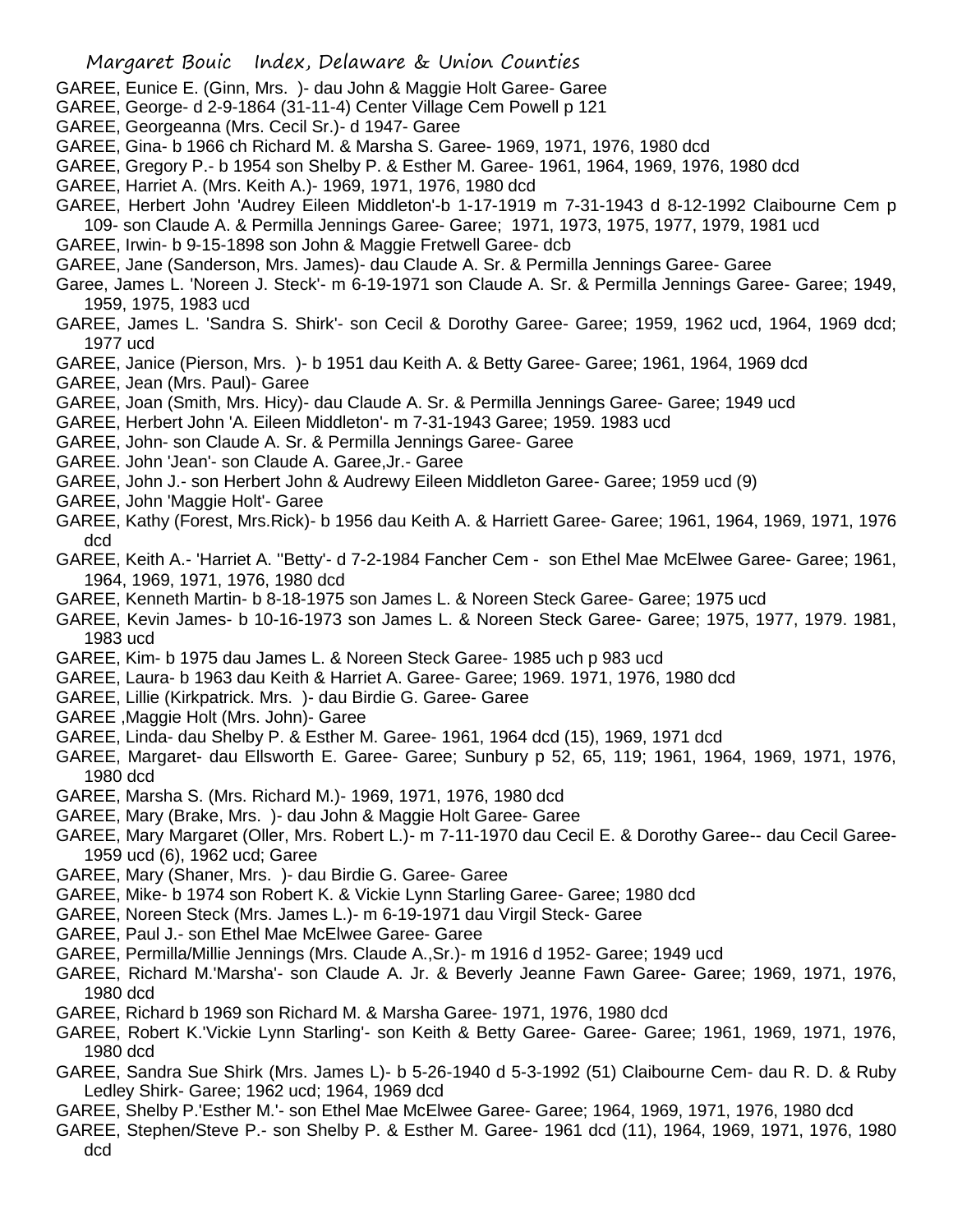- GAREE, Sumner T.- d 10-8-1985 (77) bur Sunbury- son John & Maggie Holt Garee- Garee; Sunbury p 144; 1971, 1980 dcd
- GAREE, Sylvia- b 3-17-1901 Harlem Tp dau John & Maggie Edwards Garee- dcb
- GAREE, Tanya (Ballard, Mrs. Gary A.)- b 1964 dau James & Bambi Garee- Ballard; Garee; 1979, 1981 ucd
- GAREE, Tom- son Claude A. Jr. & Beverly Jeanne Fawn Garee- Garee
- GAREE, Tommy- b 1968 son James & Bambi Garee- 1979, 1981 ucd
- GAREE, Tracy- son Claude A. Jr. & Beverly Jeanne Fawn Garee- Garee
- GAREE, Tracy (Mrs. Donald Eugene)- Garee
- GAREE, Vickie Lynn Starling (Mrs. Robert K.)- d 3-13-1988 (38) bur Sunbury- dau Norman C. & Marjorie L. Starling- Garee; 1971, 1976, 1980 dcd
- GAREE, Virginia (Mrs. Waldo Harold)- Garee
- GAREE, Waldo Harold 'Virginia'- b 3-22-1917 d 12-4-1964 bur New Albany- son Claude A. Sr. & Permilla Jennings Garee- Garee
- GAREE, Wendell- son Birdie G. Garee- Garee
- GAREE, William A.'Betty J.'- 1964, 1969, 1971, 1976 dcd- son Ethel Mae McElwee Garee- Garee; 1976 dcd
- GAREE, William Garee; 1980 dcd
- GARETT, Jeanette (Mrs. Roy)- 1949 ucd
- GARETT, Jo Ann- dau Roy & Jeanette Garett- 1949 ucd
- GARETT, Roy 'Jeanette'- 1949 ucd
- GAREY, Alonzo 'Eliza Jane Wilson'- Garey
- GAREY, Annis Viola Ferryman (Mrs. Pearl B.)- b 11-14-1886 m 11-14-1906 d 1971 Milford Cem Un Al p 54 dau William & Henrietta Venrick Ferryman- Garey
- GAREY, Betty (Forsythe, Mrs. Earl)- du Glenn I. & Hazel Alice Ullom Garey- Garey
- GAREY, Beverly Jean (Hepner, Mrs. Charles R.)- m 1-21-1967 dau Paul Garey- Garey
- GAREY, Bonnie- Garey
- GAREY, Carl A. 'Pauline'- d 8-12-1979 (64) bur Marlborough Cem- son Carl H. & Jessie Garey- Garey
- GAREY, Carl H. 'Jessie'- d 1-28-1969 (76) Oak Grove Cem brother Harvey James Garey- Garey
- GAREY, David E. 'Shirley Sewell''Jane'- b 1932 m 8-1-1952 Oakdale Cem II p 147 (M-R13-8); 1971, 1973, 1977, 1979, 1981, 1983, 1991 ucd
- GAREY, David Jeffrey 'Sharie Lynn Haynes'- b 1958 m 9-16-1978 son David E. & Shirley M. Sewell Garey-Garey; 1973, 1975 ucd
- GAREY, Eliza Jane Wilson (Mrs. Alonzo)- Garey
- GAREY, Elizabeth Adams (Mrs. George)(Edwards, Mrs. John)- dumch p 325
- GAREY, George 'Elizabeth Adams'- dumch p 325
- GAREY, Glenn I.'Hazel Alice Ullom' -b 1-24-1892 m 1914 d 4-17-1968 (76) Milford Cem- Garey; 1962 ucd
- GAREY, Goldie (Britton, Mrs. )- dau Alonzo & Eliza Jane Wilson Garey- Garey
- GAREY, Harvey James 'Mary Ida '- d 4-29-1964 (67) Oak Grove Cem Garey; 1961 dcd
- GAREY, Hazel Alice Ullom (Mrs. Glen I.)- b 1895 m 1914 d 6-17-1944 Milford Cem Un Al p 65- Garey; uninf p 25
- GAREY, Janet Lynn (Eisenberger, Mrs. Stephen)- m 2-6-1982 dau David E. Garey- Garey
- GAREY, James- b 1961 son Thomas. & Patricia A. Lowry Garey- Garey; Lowry; 1964, 1971 ucd
- GAREY, Jane (Mrs. David E.)- 1975, 1977, 1981, 1983, 1991 ucd
- GAREY, Janet Lynn- b 3-1961 dau David E. & Shirley M. Sewell Garey- Garey; 1971, 1973, 1975, 1977 ucd; engaged to Stephen Thomas EisenbargerE
- GAREY, Jean (Graham, Mrs. Walter) b 1919 m 5-1937 Oakdale Cem II p 156 (M-R21-18) dau Glenn I. & Hazel Alice Ullon Garey- Garey; Graham (161253); 1967, 1971, 1973, 1975, 1977, 1979, 1981, 19834, 1991 ucd
- GAREY, Jean (Mrs. Paul)- Garey
- GAREY, Jeff- b 1958 son David E. & Shirley Garey- 1971, 1975, 1977, 1979 ucd
- GAREY, Jessie (Mrs. Carl H.)- d 12-3-1980 (83)- Garey
- GAREY, Jessie (Schalip, Mrs. Milton)- dau Pearl B. & Annis Viola Ferryman Garey- Garey
- GAREY, Kenneth P. 'Mary L. Leibold'- b 5-23-1925 m 1-20-1946 d 5-26-1986 (61) Oakdale Cem son Pearl & Annis Viola Ferryman Garey- Garey; Weiser p 246; Hanawalt 5,6; Farnum 5,6
- GAREY, Lula (Newton, Mrs. Floyd)- dau Pearl & Annis Viola Ferryman Garey- Garey
- GAREY, Mabel (Addis, Mrs. )- dau Pearl & Annis Viola Ferryman Garey- Garey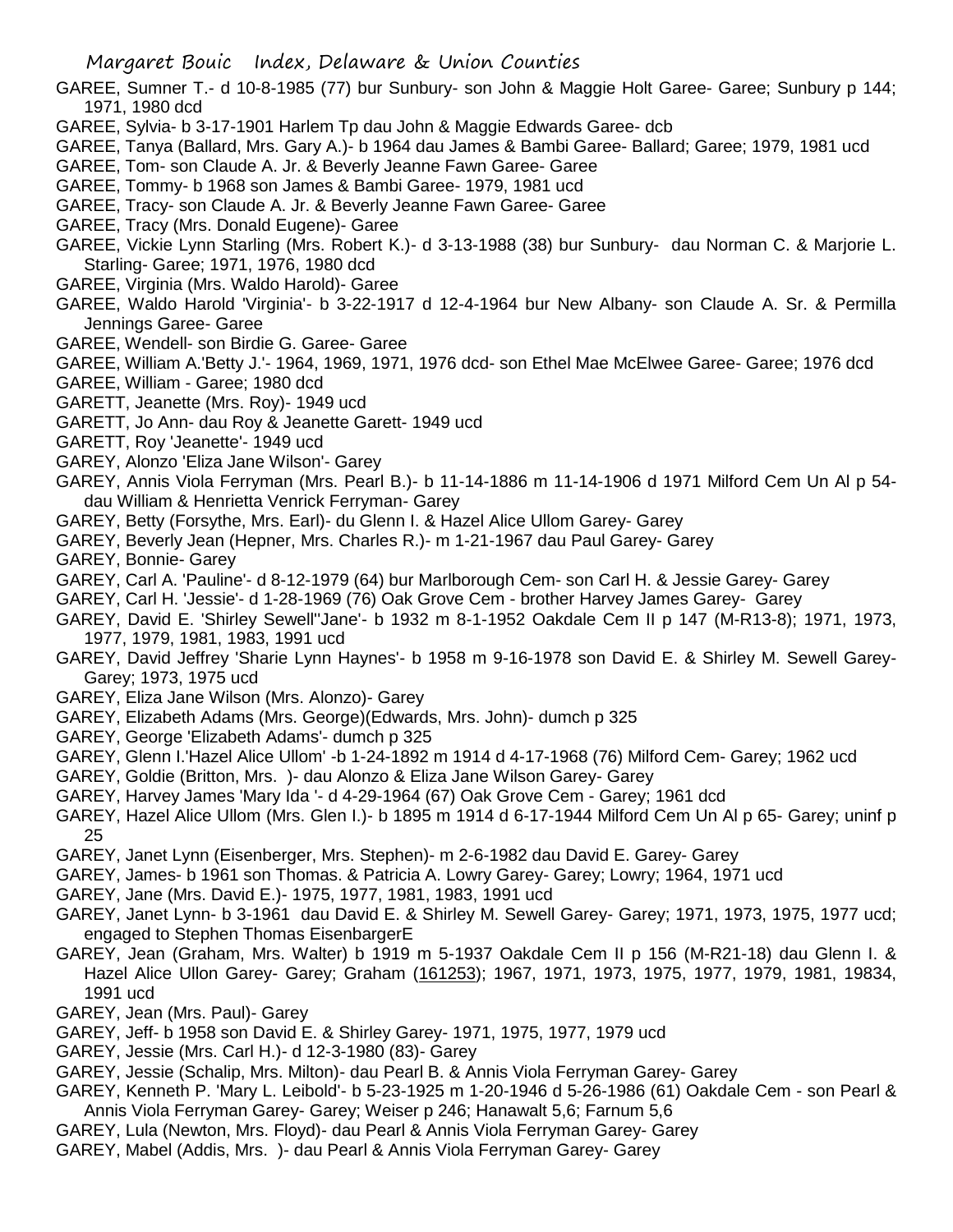- GAREY, Marjean (Ray, Mrs. Robert)- dau Robert A. & Martha Midgley Garey- Garey
- GAREY, Martha Midgley (Mrs. Robert A.)- Garey
- GAREY, Mary (Duff, Mrs. Bill)- dau Glenn I. & Hazel Alice Ullon Garey- Garey
- GAREY, Mary Ida Appleman (Mrs. Harvey James)- d 12-22-1978 (82) Oak Grove Cem; Garey; 1961, 1964, 1969, 1971, 1976 dcd
- GAREY, Mary K. Appleman (Herriott, Mrs. Harvey)- dau Worthy E. & Mary Susan Appleman- Appleman; Garey
- GAREY, Mary L. Leibold (Mrs. Kenneth P.)- b 12-9-1926 m 1-20-1946 dau Arthur Ellsworth & Bertha Hanawalt Leibold- Garey; Weiser p 246; opc 780; Hanawalt 5,6; Farnum 5,6
- GAREY, Mattie Elmeda (Bell, Mrs. Harry)- b 6-25-1879 m 4-14-1917 Weiser p 572
- GAREY, Mila Cooperider (Mrs. Ray) 3-19-1982 (86) sister Parker Cooperider- Garey
- GAREY, Myriam C. (Place, Mrs. Arvin John)- dau Lester Garey- Carr (11482183)
- GAREY, Nettie (Dodge, Mrs. )(Davis, Mrs. )- dau Pearl & Annis Ferryman Garey- Garey
- GAREY, Pamela Jill dau Robert & Bonnie Garey- Garey; engaged to Bruce L. Pijanowski
- GAREY, Patricia A. Lowry (Mrs. Thomas H.)- b 2-4-1939 d 3-9-1986 (47) Unionville Cem- dau Charles & Ottelia Cooperider Lowry- Garey; Lowry; 1964, 1971 ucd
- GAREY, Paul- son Carl H. & Jessie B. Garey- Garey; 1980 dcd
- GAREY, Pauline (Mrs. )- Garey
- GAREY, Pearl Blane 'Annis Viola Ferryman'- b 9-8-1884 m 11-14-1906 d 8-15-1964 Milford Cem Un Al p 54 son Alonzo & Eliza Jane Wilson Garey -Garey
- GAREY, Pearl Ervin (Mrs. Russell)- b 5-20-1911 m 6-22-1929 d 10-1-1987 (76)- Milford Cem Un Al p 76- dau James & Gertrude France Ervin- Garey; 1971 ucd
- GAREY, Ray 'Mila Cooperider'- d 1953- Garey
- GAREY, Regina- b 1969 dau Thomas & Patricia A. Lowry Garey- Garey; Lowry; 1971 ucd
- GAREY, Robert A. 'Martha Midgley'- d 1-16-1984 (64) bur Westerville- son Pearl Blane & Annis Viola Ferryman Garey- Garey
- GAREY, Robert- son Carl A. & Pauline Garey- Garey
- GAREY, Robert- son Harvey J. & Mary Ida Appleman Garey- Garey
- GAREY, Russell L.- son Russell & Pearl Ervin Garey- Garey
- GAREY, Russell 'Pearl Ervin'- b 10-17-1911 m 1929 d 2-21-1976 (64) Milford Cem- Un Al p 76 son Pearl Blane & Annis Viola Ferryman Garey- Garey
- GAREY, Rusty- son William & Pearl G. Ervin Garey- Garey
- GAREY, Ruth (Graham, Mrs. Vern)- b 7-30-1916 dau Glenn I. & Hazel Alice Ullon Garey- Garey; Graham (161252); 1964, 1969, 1971, 1976, 1980
- GAREY, Sandra K. (Lauffing, Mrs. Steven)- b 9-1-1947 dau Kenneth P. & Mary Leibold Garey- Garey; Weiser p 246; Hanawalt 6; Farnum 6
- GAREY, Shari Lynn Haynes (Mrs. David Jeffrey)- m 9-16-1978 dau Rev. Frederick L. & Jeanne Urban Haynes- Garey
- GAREY, Sheila- b 1966 dau Thomas & Patricia A. Lowry Garey- Garey; Lowry; 1971 ucd
- GAREY, Shirley M. Sewell (Mrs. David E.)- b 1933 m 8-1-1952 d 1-12-1973 (39) Oakdale Cem II p 147 (M-R13-8) -dau Ralph Sewell- Garey
- GAREY, Shirley (Stidam, Mrs. )- dau Russell & Pearl Ervin Garey- Garey
- GAREY, Steven- b 1963 son Thomas & Patricia A. Lowry Garey- Garey; Lowry; 1964, 1971 ucd
- GAREY, Thomas H.'Patricia A. Lowry'- Garey; 1964, 1971 uxs
- GAREY, Verlma (Bonnett, Mrs. )- dau Ray & Mila Cooperider Garey- Garey
- GAREY, Vicki Lee- b 1955 dau David E. & Shirley Garey- Garey; engaged to Thomas Watson Morgon, Roger L. Gerer; 1971, 1975 ucd
- GAREY, Viola (Packman, Mrs. )- dau Pearl Blane & Annis Viola Ferryman Garey- Garey
- GAREY, Viola (Packman, Mrs. )- dau Pearl & Annis Ferryman Garey- Garey
- GAREY, Will- Pabst 7 p 74, 76, 77
- GAREY, William R. 'Pearl L.'- 1971 ucd
- GARFIELD, Fannie- d 8-15-1978 (90) bur Union Cem- Garfield; 1962, 1967, 1971, 1973, 1975, 1977, 1979 ucd
- GARFIELD, Frances (Barry, Mrs. )- dau Fanny R. Garfield- Garvield
- GARFIELD, Helen Huggins (Mrs. W. G.)- dau Harry & Katharine Schultz- Schultz p 5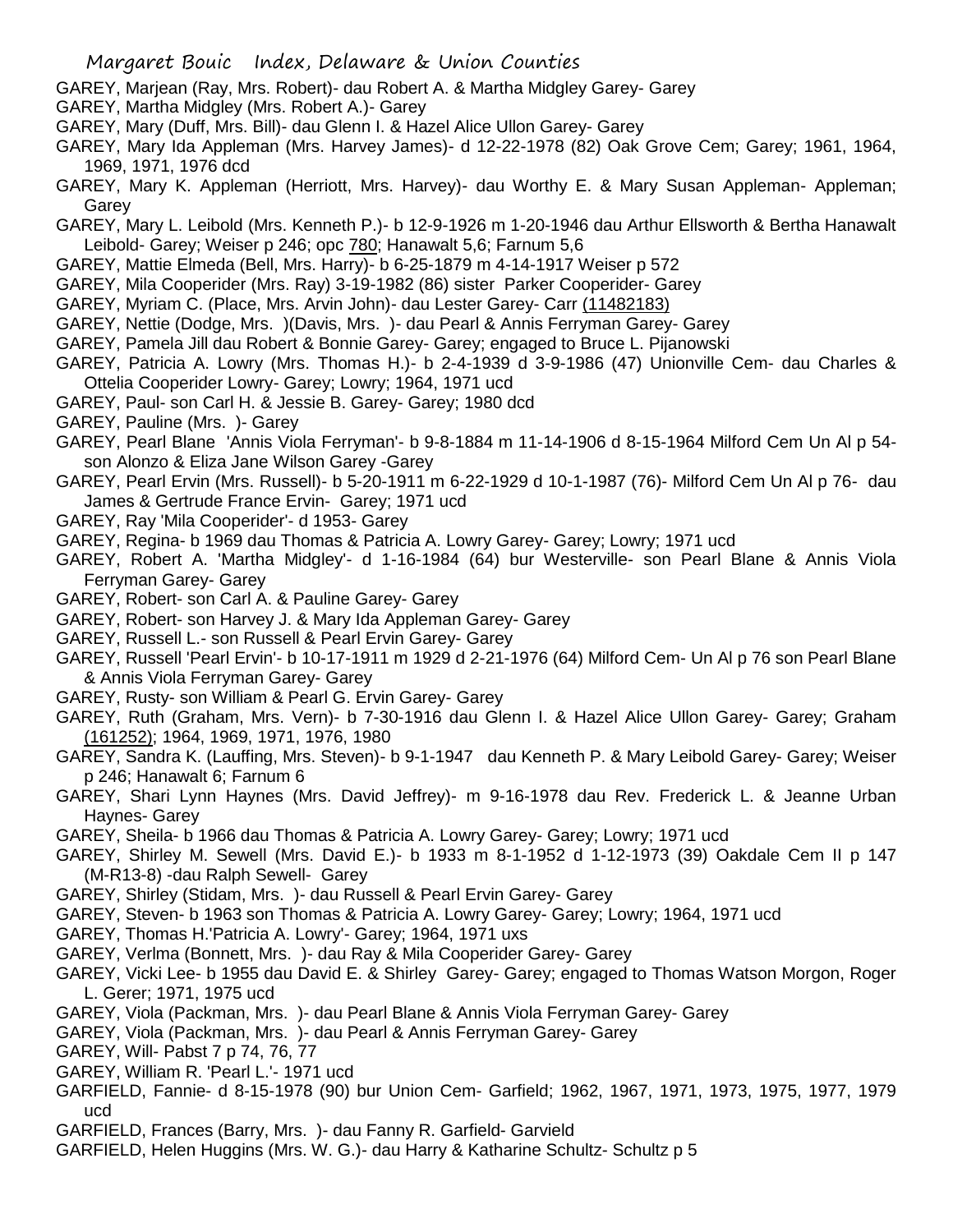- Margaret Bouic Index, Delaware & Union Counties
- GARFIELD, Joseph 'Susanna Hagar'- m 4-4-1787 Genther p 167
- GARFIELD, Mary Hager (Mrs. Samuel)- b 5-18-1735 m 2-5-1755 dau Isaac & PRudence Allen Hager- Genther p 162
- GARFIELD, President James A.- 1883 uch V p 74, 287, 638; Genther p 54; 1976 dch p 76; Marysville p 38; Freshwater p 240
- GARFIELD, Samuel 'Mary Hager'- m 2-5-1755- Genther p 162
- GARFIELD, Susanna Hagar (Mrs. Joseph)- b 8-20-1769 m 4-4-1787 dau Joseph & Lois Fiske Hagar- Genther p 167
- GARFIELD, W. G. 'Helen Huggins'- Schultz p 5
- GARFORTH, William- 1641 England- Genther p 3
- GARGES, James R.'Marty'- Garges; 1980 dcd
- GARGES, Marty (Mrs. James R.)- Garges
- GARGNER, Lucille (Mrs. Lynn)- 1980 dcd
- GARGNER, Lynn 'Lucille'- 1980 dcd
- GARHART, Mary E. (Hall, Mrs. Henderson G.)- Nash p 335
- GARHISER, G.- hadc p 38
- GARIBALDI, Florence Beatrice Gifford (Mrs. Victor)- b 12-28-1915 dau Orrin Philip & Wilkie Beatricke Kahle Gifford- Weiser p 683
- GARIBALDI, Victor 'Florence Beatrice Gifford'- b 6-28-1908- Weiser p 683
- GARIES, June (McKitrick, Mrs. Richard Eugene)- b 1934 McKitrick p 93
- GARING, J.- CCC p 5; hadc p 18
- GARINGER, Abraham- 1826 Concord Tp delge V p 55
- GARINGER, Anna (Mrs. John)- d 2-23-1832 (18y23d) Berlin Tp House Cem Powell p 47
- GARINGER, Harriet Bockoven- Pabst 1 p 21
- GARINGER, Jacob- 1826 Berlin Tp delge V p 36
- GARINGER, John 'Anna'- d 2-27-1833 (23-11-8) Berlin Tp House Cem Powell p 47
- GARINGER, Mary (Lewis, Mrs. Warren)- Pabst 1 p 21
- GARIS, Gerald- 1976 dcd
- GARITT, Rev. E. X.- 1880 dch p 541
- GARK, Baisy- 1880C Brown Tp p 382B (47,O)
- GARKINS, Thomas- unec II p 20
- GARLAND, Alicia (Hepner, Mrs. Charles Homer)- m 12-1893 Weiser p 366
- GARLAND, Anne (Howison, Mrs. Alexander I).- d 6-8-1853 dau William Garland- Howison (9)
- GARLAND, Rev. Edmond- 1908 dch p 292; Pabst 5 p 25; hmp p 134
- GARLAND, Elizabeth Chase (Mrs. John)- m 1659 French Bible- unec VIII p 18
- GARLAND, Elizabeth (Mrs. Peter)- d 2-19-1689 French Bible- unec VIII p 18
- GARLAND, Emanuel- hmp p 321
- GARLAND, George- Freshwater p 26
- GARLAND, Grace Rogers Taylor- dexcendant William Rogers- Pabst Pion II p 216
- GARLAND, John 'Hannah Cate'- son John & Molly Rand Farland- French Bible- unec VIII p 18
- GARLAMD, John 'Lillie M.'- 1969, 1971, 1976, 1980 dcd
- GARLAND, John 'Molly Rand'- m 2-14-1744 son John & Sarah Dearborn Garland- French Bible- unec VIII p 18
- GARLAND, John- son Peter Garland- b 1621 m(2) Elizabeth Chase 1659 French Bible- unec VIII p 18
- GARLAND, John 'Sarah Dearborn'-b 4-13-1692 son Peter & Sarah Taylor Garland- French Bible- unec VIII p 18
- arGARLAND, Judy (Minelli, Mrs. Vincente Lester)- 1976 dch p 82
- GARLAND, Judy (Mrs. Robert J.)- 1976 dcd
- GARLAND, Lillian Marie Campbell (Mrs. )- d 6-19-1983 bur Greenlawn sister C. F. Campbell- Garland
- GARLAND, Lillie M. (Mrs. John)- 1969, 1971, 1976, 1980 dcd
- GARLAND, Marlene (Jefferies, Mrs. )- dau Lillian Marie Campbell Garland- Garland
- GARLAND, Mary Elizabeth (Van Orman, Mrs. Oliver)- b 10-5-1839 Maine d 2-2-1925 dau Rice & Mary Pritchard Garland- ped Elton Dutton 15- delge IV p 53
- GARLAND, Mary (Hall, Mrs. Joseph)- b 1768 m 7-8-1767 d 2-20-1794 dau John & Hannah Cate Garland-French Bible; unec VIII p 18
- GARLAND, Mary Pritchard (Mrs. Rice)- b 11-5-1809 d 1-6-1901 ped Elton Dutton-- delge IV p 53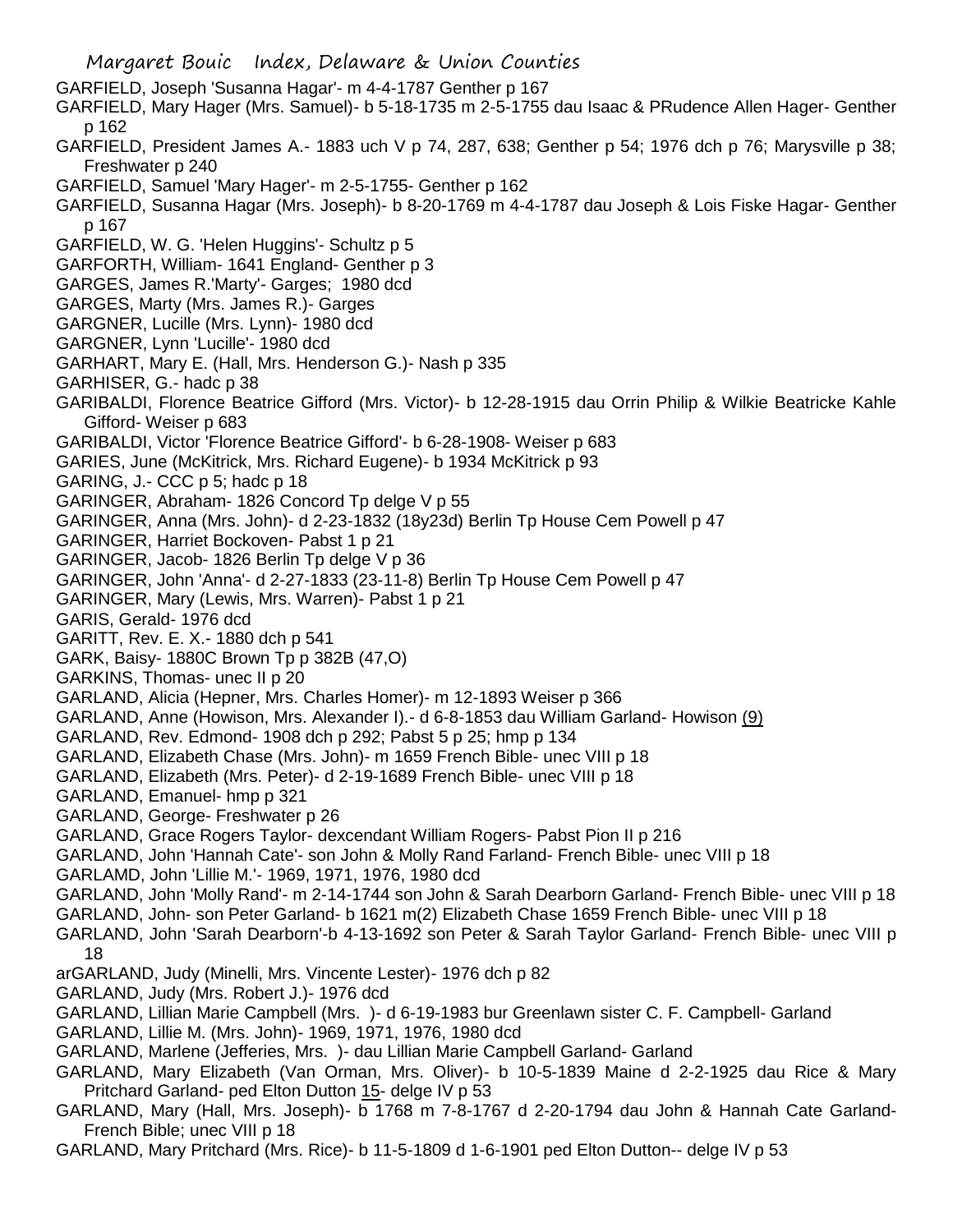- GARLAND, Molly Rand (Mrs. John)- m 2-14-1744 French Bible; unec VIII p 18
- GARLAND, Peter 'Elizabeth'- French Bible- unec VIII p 18
- GARLAND, Pater 'Sarah Taylor'- b 9-25-1659 m 1687 son John & Elizabeth Chase Garland- French Bible; unec VIII p 18
- GARLAND, Rice 'Mary Pritchard'- b 5-23-1804 d 2-3-1885 ped Elton Dutton30- delge IV p 53
- GARLAND, Robert J. 'Judy'- 1976 dcd
- GARLAND, Sarah Dearborn (Mrs. John)- d 1770 French Bible- unec VIII p 18
- Garland, Sarah Taylor (Mrs. Peter)- m 1687 French Bible- unec VIII p 18
- GARLAND, Dr. William- see Howison9
- GARLIC, C. P.-
- GARLICK, Alonzo 'Elizabeth'- unec IV p 8, 19, V p 23; 1883 uch V p 197; 1850C Milford, Union Tp 1222-1240 p 182 (41,Mass)
- GARLICK, Ann (Mrs. )- d 3-3-1869 (70) mt 3-10-1869 mt 2 p 7; 1840C Darby Tp 1098 (40-50); 1850C Darby Tp 1587-1607 p 235 (51,Pa); unec VI p 29
- GARLICK, Anne (Mrs. )- 1840C Darby Tp unec V p 62
- GARLICK, Carmi 'Mary Minerva'- m 5-18-1840 ucm 635; unec V p 23
- GARLICK, Carmi P. 'Elizabeth Thompson'- m 5-12-1842 ucm 791; 1883 uch III p 435, IV p 438; 1915 uch p 277, 280; 1840C Darby Tp 1098 (20-30); 1850C Darby Tp 1587-1607 p 235 (32, Pa); unec III p 27, V p 59, 62, VI p 17
- GARLICK, C. C.'E. R.'- Un Al p 18
- GARLICK, Charles- 1850C Darby Tp 1587-1607 p 236 (19,O); unec VI p 29
- GARLICK, Eliza (Nichols, Mrs. Townsend)- m 11-8-1849 ucm 1466
- GARLICK, Elizabeth (Mrs. Alonzo)- 1850C Milford Un Tp 1222-1240 p 182 (42,Pa)
- GARLICK, Elizabeth Thompson (Mrs. Carmi P.)- m 5-12-1842 ucm 791; 1850C Darby Tp 1587-1607 p 235 (26,O); unec V p 59, VI p 17
- GARLICK, E. R. (Mrs. C. C.)- Un Al p 18
- GARLICK, Harriet W.- d 10-26-1852 (25y) Milford Un Al p 18
- GARLICK, Jane S. (Simpson, Mrs. Robert)- m 6-3-1840 ucm 1466
- GARLICK, Jill (Kramer, Mrs. Ralph J. III)- m 2-16-1985 New Zealand- Garlick
- GARLICK, Maria J.- dau Alonzo & Elizabeth Garlick- 1850C Milford Un Tp 1222-1240 p 182 (17,O)
- GARLICK, Mary Minerva Lane (Mrs. Carmi)- b 6-19-1820 m 5-18-1840 ucm 6356
- d 9-9-1840 (20-2-21) Milford Cem Un Al p 18
- GARLICK, Minerva E.- dau Carmi & Elizabeth Thompson Garlick- 1850C Darby Tp 1587-1607 p 235 (7,O); unec VI p 17
- GARLICK, Rodolphus- son Carmi & Elizabeth Thompson Garlick- 1850C Darby Tp 1587-1607 p 135 (5,O); unec VI p 17
- GARLICK, Serri- son Carmi & Elizabeth Thompson Garlick- 1850C Darby Tp 1587-1607 p 135 (6/12,O)
- GARLICK, Susan- 1850C Darby Tp 1587-1607 p 235 (21, Pa); 1870C Union Tp 95-94 p 13 (39,O); unec VI p 29
- GARLICK- T. d 3-11-1852 (61-3-16) son C. C. & E. R. Galick Milford; Un Al p 18
- GARLICK, Theodotus- son Carmi & Elizabeth Thompson Garlick- 1850C Darby Tp 1587-1607 p 135 (2,O); unec VI p 17
- GARLIGER, John G.- 1835 men p 42 #155 p 76 Marlborough Tp
- GARLINGER, Blanche (Johnson, Mrs. )- dau William & Gertrude Garlinger- Garlinger
- GARLINGER, Evelyn (Lipton, mrs. )- dau William & Fannie Garlinger- Garlinger
- GARLINGER, Fannie (Mrs. William)- Garlinger
- GARLINGER, Garnet (Wright, mrs. )- dau William & Gertrude Garlinger- Garlinger
- GARLINGER, George- son William & Gertrude Garlinger- Garlinger
- GARLINGER, Gertrude (Mrs. William)- d 3-6-1968 (75) bur Green Mound- Garlinger; 1961, 1964 dcd
- GARLINGER, James- son William & Fannie Garlinger- Garlinger
- GARLINGER, Jerry son William & Fannie Garlinger- Garlinger
- GARLINGER, Joanna (Hall, Mrs. ) dau William & Fannie Garlinger- Garlinger
- GARLINGER, Margaret (Easter, Mrs. )- dau William & Gertrude Garlinger- Garlinger
- GARLINGER, Marie (Dexter, Mrs. )- dau William & Gertrude Garlinger- Garlinger
- GARLINGER, M. A. 'Martha Gilmore'- m 11-8-1848 Madison Co unec XI p 8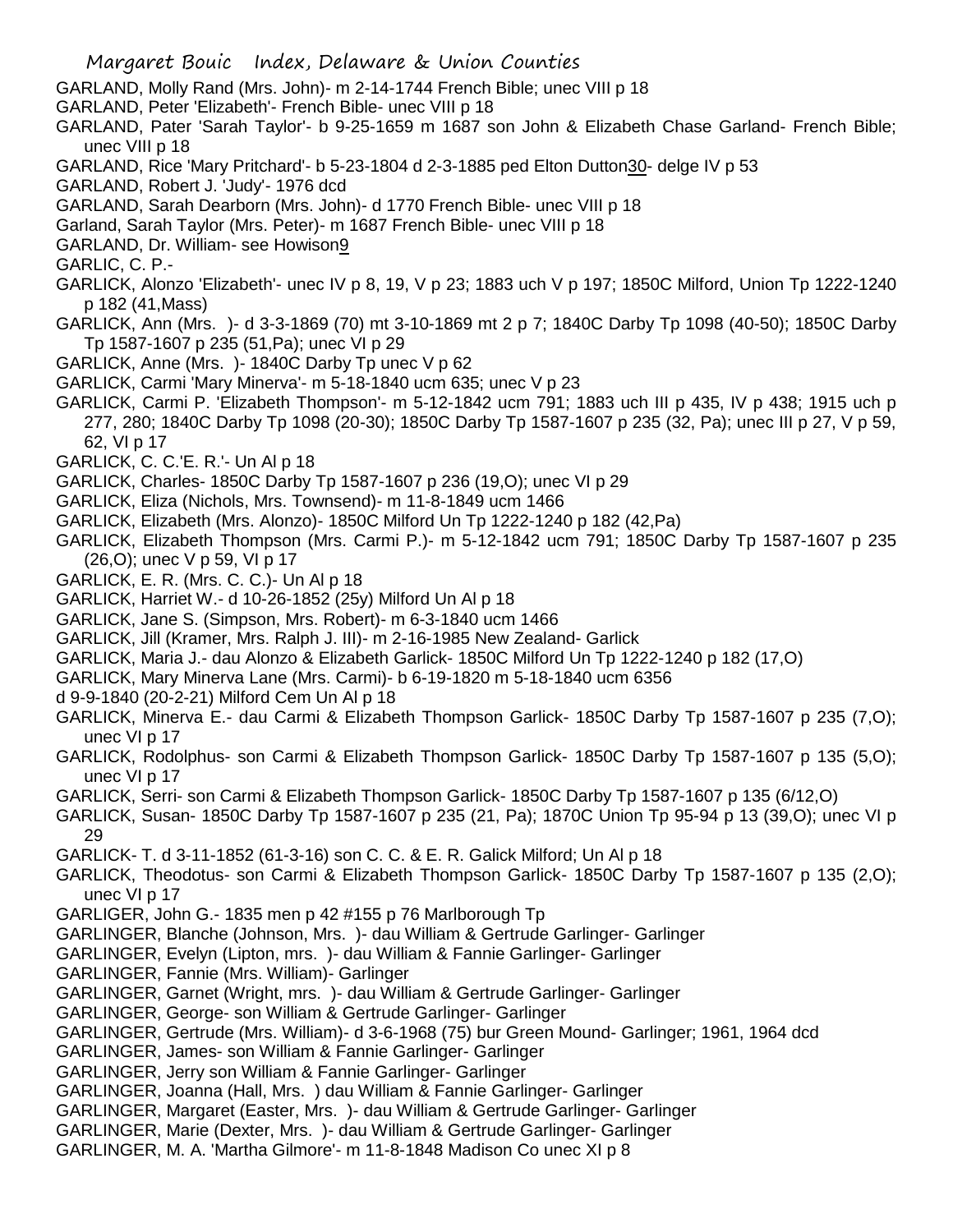GARLINGER, Martha Gilmore (Mrs. M. W.)- m 11-8-1848 Madison co unec XI p 8

GARLINGER, Ray- son William & Gertrude Garlinger- Garlinger

GARLINGER< Shirley (Fultz, Mrs. )- dau William & Fannie Garlinger- Garlinger

GARLINGER, William 'Fannie'- d 10-18-1980 (67) bur Green Mound- Garlinger

GARLINGER, William 'Gertrude'- d 7-15-1964 bur Green Mound- Garlinger; 1961, 1964 dcd

GARLINGER, William- son William & Fannie Garlinger- Garlinger

GARLINGER, William- son William & Gertrude Garlinger- Garlinger

GARLINGHOUSE, Abba- ch Silas & Margaret Garlinghouse- 1850C Harlem Tp 554 p 52 (1,O)

GARLINGHOUSE, Arthelia- ch Silas & Margaret Garlinghouse- 1850C Harlem Tp 554 p 52 (8,O)

GARLINGHOUSE, Calista- dau Silas & Margaret Garlinghouse- 1850C Harlem Tp 554 p 52 (12,O)

GARLINGHOUSE, Carol (Sabins, Mrs. Ronald)(Canode, Mrs. )- dau Mervyn & Grace Garlinghouse-Weaver(1294641)Graham(1447441) Tossey 5,6; 1949, 1959 ucd

GARLINGHOUSE, Cynthia (Inskeep, Mrs. Isaac N.)- m 5-4-1856 dcm

GARLINGHOUSE, Donald L. 'Jo Ann Nicol''Shirley''Patricia'- b 7-26-1937 m(1) 1-11-1957 Oakdale Cem II p 117 (K-R4-28) son Mervyn & Grace F. Garlinghouse- Garlinghouse; Rausch(118112)(162312)III p 264;

1949, 1971, 1973, 1975, 1977, 1979, 1971, 1983, 1991 ucd

GARLINGHOUSE, Earl Leo- b 10-13-1887 Berkshire Tp son Willie E. & Ella Crego Garlinghouse- dcb; 1936 dcd; 1962 ucd; Sunbury p 144

GARLINGHOUSE, Eleanor (Mrs. James)- 1850C Harlem Tp 555 p 52 (81, NJ)

GARLINGHOUSE, Elizabeth Huff (Mrs. William)- m 12-1-1853 dcm; 1880C Trenton Tp p 466A

GARLINGHOUSE, Emery- d 8-1-1864 (23-2-25) Center Village Cem 1-2-1 Powell p 120- son George & Sophronia Garlinghouse

GARLINGHOUSE, Eva Jean- b 3/5-24-1902 d 3-8-1903 New Millcreeek Cem p 37- dau Reid & Lou E. Miller Garlinghouse- Carr 11(11)1421; dcb

GARLINGHOUSE, Flora- b 12-17-1881 Trenton Tp dau George & Caroline Knower Garlinghouse- dcb

GARLINGHOUSE, Frederick Paul- b 6-30-1907 d 9-10-1907 New Millcreek Cem p 37 son Reid & Lou E. Miller Garlinghouse- Carr 11(11)142

GARLINGHOUSE, George 'Sophronia'- Center Village Cem (1-2-1)

GARLINGHOUSE, George- d 1-17-1855 (11y8m) Fancher Cem Powell p 180 son Silas & Margaret Garlinghouse- 1850C Harlem Tp 554 p 52 (6m) hadc p 28

GARLINGHOUSE, George- 1880C Trenton Tp p 465C

GARLINGHOUSE, Grace F. (Mrs. Mervyn W.)- Garlinghouse; 1949, 1959, 1967, 1971, 1973, 1975, 1977, 1979, 1981, 1983, 1991 ucd

GARLINGHOUSE, Howard- b 9-28-1891 Berkshire Tp son William & Luella Crego Garlinghouse- dcb

GARLINGHOUSE, James 'Eleanor'- d 10-2-1850(85y8m) Fancher Cem- Powell p 150; 1850C Harlem Tp 555 p 52 (85, NJ); rs p 6

GARLINGHOUSE, JoAnn Nicol (Mrs. Donald L.)- b 1-2-1941 m 1-11-1957 d 8-23-1969 Oakdale Cem II p 117 (K-R4-28) dau LeRoy & Clarice Rausch Nicol- Rausch118112 162312 III p 264

GARLINGHOUSE, Lou E. Miller (Mrs. Reid)- b 1870 d 1920 New Millcreek Cem p 37- dau Oliver C. & Jane Carr Miller- Carr11(11)142

GARLINGHOUSE, Luella Crego (Mrs. William)- dau J. Monroe & Alice Mitchell Crego- 1908 dch p 699; delge IV p 4i; 1936 dcd

GARLINGHOUSE, Lunes?- ch Silas & Margarett Garlinghouse- 1850C Harlem Tp 554 p 52 (12,O)

GARLINGHOUSE, Margarett (Mrs. Silas)- Powell p 130; 1850C Harlem Tp 554 p 52 (38, Pa)

GARLINGHOUSE, Melissa (Cockrell, Mrs. Amanuel)- m 6-29-1854 dcm- dau Silas & Margarett Garlinghouse-1850C Harlem Tp 554 p 52 (15,O)

GARLINGHOUSE, Mervyn W. 'Grace F.'- b 3-9-1914 d 6-30-1987 Oakdale Cem - Garlinghouse; 1949, 1959, 1962, 1967, 1971, 1973, 1975, 1977, 1979, 1981, 1983 ucd

GARLINGHOUSE, Mildred (Zolman, Mrs. )- sister Mervyn W. Garlinghouse- Garlinghouse

GARLINGHOUSE, Norman- son Silas & Margarett Garlinghouse- 1850C Harlem Tp 554 p 52 (3,O)

GARLINGHOUSE, O. 'Phebe A.'- Powell p 138

GARLINGHOUSE, Patricia J. (Beckley, Mrs. )(Mrs. Donald L.)- Garlinghouse; 1975, 1977, 1979, 1981, 1991 ucd

GARLINGHOUSE, Phebe A. (Mrs. O.)- Hunt Cem Harlem Tp; Powell p 138

GARLINGHOUSE, Reid 'Lou E. Miller'- b 1862 d 1914 New Millcreek Cem p 37; 1908 dch p 434; Carr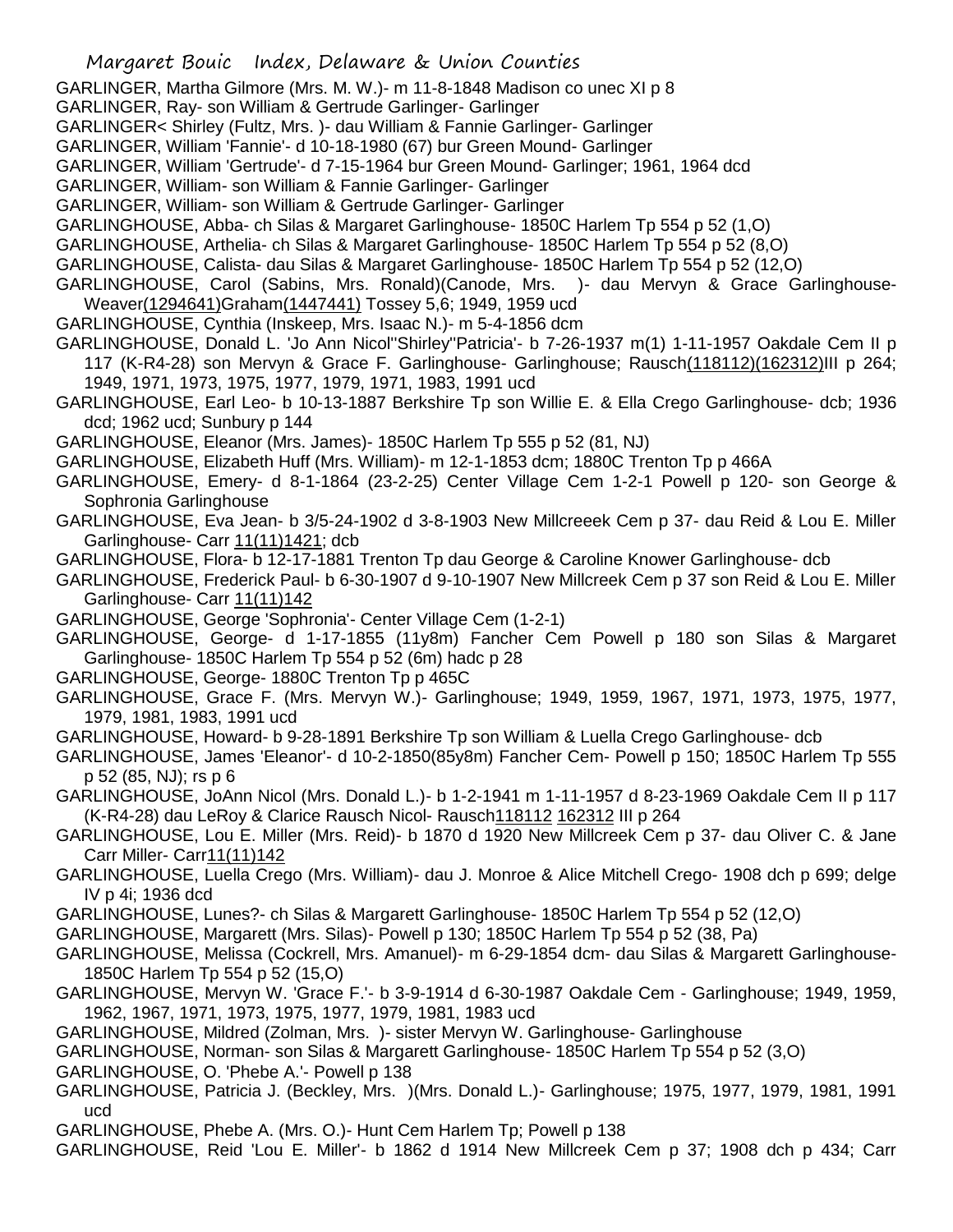(111(11)142)

GARLINGHOUSE, Reid b 6-5-1892 Scioto Tp son R. & --Miller Garlinghouse- dcb

GARLINGHOUSE, Rhodelia- ch Silas & Margarett Garlinghouse- 1850C Harlem Tp 554 p 52 (5,O)

GARLINGHOUSE, Silas 'Margarett'- Powell p 130; delge III p 28; 1850C Harlem Tp 554 p 52 (41, NY)

GARLINGHOUSE, Sophronia (Mrs. George)- Center Village Cem(1-2-1)

GARLINGHOUSE, Stephen- son Silas & Margarett Garlinghouse- 1850C Harlem Tp 554 p 52 (10,O)

GARLINGHOUSE, Tammi Sue- b 10-7-1960 dau Donald L. & Jo Ann Nicol Garlinghouse- Garlinghouse; Rausch11811221623121 III p 264; 1971, 1973, 1975, 1977, 1979 ucd

GARLINGHOUSE, Terri Diann (Oldham, Mrs. Claire) - b 6-28-1958 dau Donald L. & Jo Ann Nicol Garlinghouse- Garlinghouse; Rausch11811211623121 III p 264; 1971, 1973, 1975, 1977 ucd

GARLINGHOUSE, Timothy- son Donald L. & Jo Ann Nicol Garlinghouse- Garlinghouse; Rausch11811231623123; 1971, 1973, 1975, 1977, 1979, 1981, 1983 ucd

GARLINGHOUSE, William E. 'Luella Crego'- 1985 uch p 699; delge IV p 4i 1908

GARLINGHOUSE, William 'Elizabeth Huff'- m 12-1-1853 dcm son Silas & Margarett Garlinghouse- 1850C Harlem Tp 554 p 52 (17,O)

GARMAN, infant b 12-19-1868 Delaware Town dau Michael & Johanna Garman- dcb

GARMAN, Abigail (Coe, Mrs. Benjamin)- dau John Garman- 1915 uch p 901

- GARMAN, A. R.- d 2-11-1858 (28y15d) Marlborough Cem p 151
- GARMAN, Clara (Riegle, Mrs. Alexander B.)- b 1854 d 1937 ped Ellsworth Close #11- unec II p 44
- GARMAN, Donald- son Emerson Garman- Garman

GARMAN, Dorothy Mara (Mrs. Emerson F.)- d 5-10-1983 (77) bur Brecksville- Garman

GARMAN, Elizabeth A. (Lytle, Mrs. Martin Luther)- b 1862 d 1936 Weiser p 558

GARMAN, Elizabeth Holzer (Mrs. Johanness)- b 2-20-1819 m 5-12-1838 d 2-3-1890 ped Leo H. Garman9 delge II p 41

GARMAN, Emerson F. 'Dorothy'- Garman

GARMAN, Janet Elaine Royer (Mrs. Leo H.)- b 3-1-1924 d 5-6-1972- delge II p 41

GARMAN, John- 1915 uch p 901

GARMAN, Johanness 'Elizabeth Holzer'- b 7-1-1814 m 5-12-1838 d 7-20-1893 son Johanness & Magdalena Hadorn Germann- ped Leo H. Garman8- delge II p 41

GARMAN, Johanness 'Magdalena Hadorn'- b 1-15-1792 Switz m 10-12-1813 d 1-11-1857 Alliance O.- ped Leo H. Garman16- delge II p 41

GARMAN, Leo H.'Janet Elaine Royer'- b 3-27-1924 m 6-24-1943 son Leo H. & Mary Eya Webster Garmandelge I p 21, 27, II p 41, IV p 38

GARMAN, Leo H. 'Mary Eya Webster'- b 2-18-1891 m 4-2-1923 d 12-2-1968 son Samuel & Rosina Maria Loyss Garman- delge II p 41; unec VIII p 15, 27

GARMAN, Magdalena Hadorn (Mrs. Johannes)- b 8-17-1788 Switz. m 10-12-1813 d 1869 ped Leo H. Garman17- delge II p 41

GARMAN, Mary Eya Webster (Mrs. Leo H.)- b 2-8-1887 m 4-2-1923 d 9-5-1953 dau Henry Freeborn & Minnie Clementine Zimmerman Webster- ped Leo H. Garman3- delge II p 41

- GARMAN, Rosina Maria Loyss (Mrs. Samuel)- b 9-12-1843 m 3-22-1866 d 6-27-1931 Mich dau Samuel & Magdalena Grossen Loyss- ped Leo H. Garman5- delge II p 41
- GARMAN, Samuel 'Rosina Maria Loyss'- b 2-2-1840 m 3-22-1866 d 8-18-1926 Mich

son Johannes & Elizabeth Holzer Garmann- ped Leo H. Garman4- delge II p 41

GARMANY, Blanche Sharkey (Mrs. William)- dau Charley & Mary Ellen Kahle Sharkey- Weiser p 700

GARMENT, Billy b 1970 son Rev. Stanley J. & Susan Garment- 1977 ucd

GARMENT, Jay- b 1974 son Rev. Stanley J. & L. Susan Garment- 1975, 1977 ucd

GARMENT, Joanne- b 1971 dau Rev. Stanley J. & L. Susan Garment- 1975, 1977 ucd

GARMENT, Rev. Stanley J. 'L. Susan'- 1975, 1977 ucd

GARMENT, Susan (Mrs. Rev. Stanley J.)- 1975, 1977 ucd

GARMER, Munroe- 1880C Delaware Town p 547A

GARN, Elizabeth (Wile, Mrs. Christian)- 1915 uch p 895

GARN, Marianne Ferguson- dau Charles Harold & Isabel McCullough Ferguson- #147 ped1- unec IX p 9

GARN, Ruby (Engle, Mrs. Ralph Phillip)- Graham(16821)

GARNAND, Casandry V. (Maugans, Mrs. Samuel J.)- d 3-13-1888 dau Joel & Mary Garnand- Maugans Anc p 65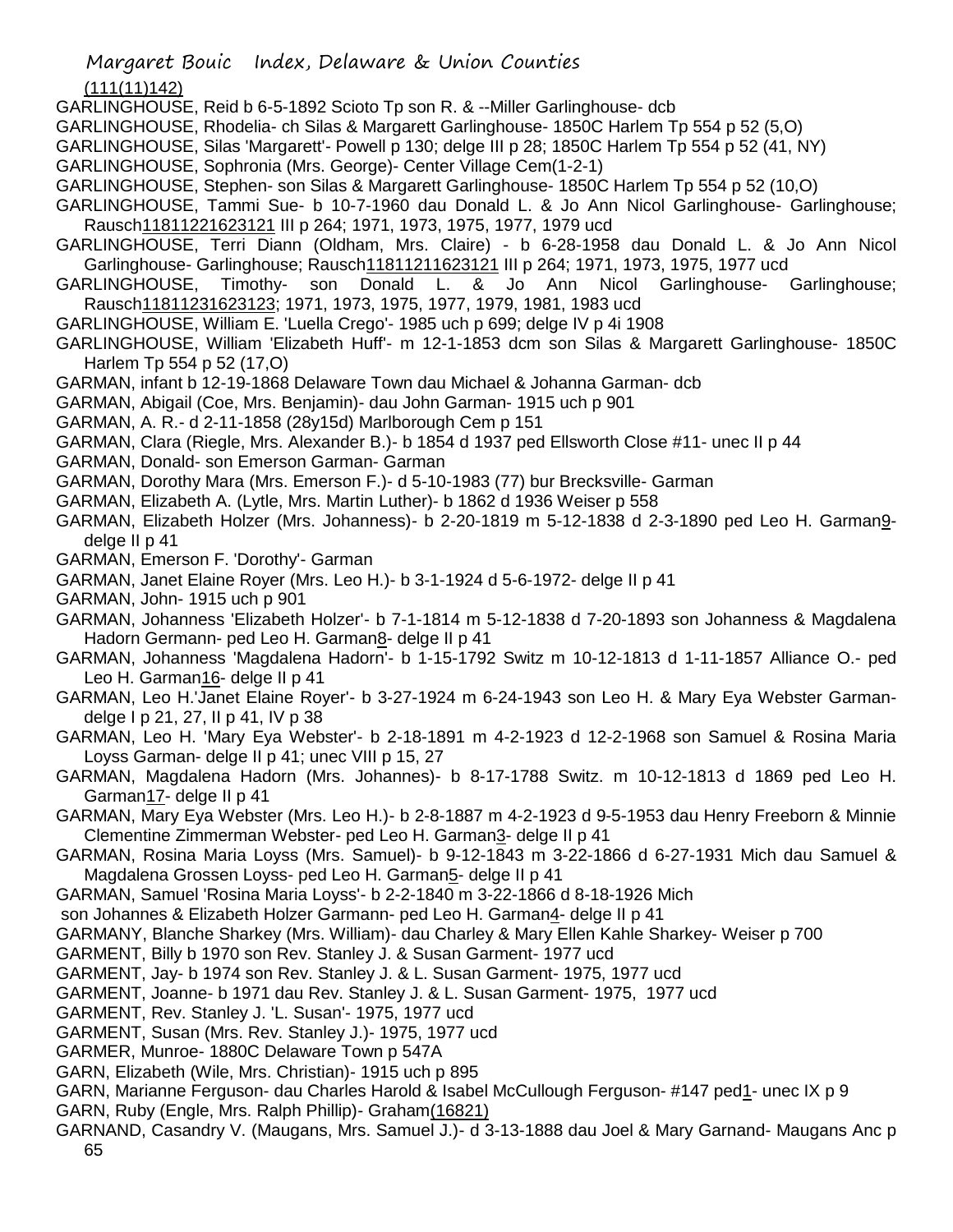- GARNAND, Joel 'Mary'- Maugans Anc p 65 GARNAND, Mary (Mrs. Joel)- Maugans Anc p 65 GARNEAU, C. R. 'Janice Leeper'- Garneau GARNEAU, Janice Leeper (Mrs. C. R.)- Garneau GARNEAU, Lyndsay Rene- b 12-26-1984 dau C. R. & Janice Leeper Garneau- Garneau GARNED, Anne- heir of Silas Smith- dcw Bk 2 p 108 GARNER, --b 3-19-1870 Harlem Tp son Henry & Eliza Bowers/Brown Garner- dcb GARGARNER, Mr.- 1915 uch p 494; 1883 uch V p 583 GARNER, Rev. Allen M.- lpc p 19 GARNER, Alonzo M.- hjt picture 137, 186, 191; 1883 uch IV p 526 GARNER, Arlene Willey (Lingrel, Mrs. )(Mrs. James R.)- dau Eddoe & Ruth Amelia Fleming Willey- dcc Isbelle Willey Tobey 1 GARNER, Candy L. (Foos, Mrs. Melvin Duane)- m 1-17-1974- Foos; Garner GARNER, Carolyn Ann- d 11-11-1961 infant dau James W. & Helen Hinkle Garner- Garner GARNER, C. E. 'Cella A.'- lptw p 12 GARNER, Celia/Cella (Mrs. C. E.)- d 1-21-1881 (38-3-29) Byhalia Cem lptw p 112 1880C Washington Tp 83-87 p 9 (36,O) p 0009 GARNER, Charles F.- 1880 dch p 600 GARNER, Charles F.- d 12-3-1871 (51-5-20) Fancher Cem Powell p 128 GARNER, Charles F.- son Henry & Eliza Garner- 1880C Claibourne Tp 14-15 p 191B (10,O,O,O) GARNER, Charles- Pabst 8 p 104, 105 GARNER, Charles 'Maria Robbins'- m 7-30-1838 dcm GARNER, Infant son Chrles & Maria d 9-25-1859 Fancher Cem Powell p 128 GARNER, Infant son d 9-23-1837 Fancher Cem Powell p 128 GARNER, Charley- son Celia Garner- 1880C Washington Tp 83-87 p 9 (17,O) GARNER, Doris (Mrs. Ralph W)- 1964, 1969, 1971, 1976, 1980 dcd GARNER, Dorothy M. (Scholz, Mrs. )- dau Frank M. Garner- Garner GARNER, Edward- 1883 uch IV p 525, 526 GARNER, E. Frank 'Esther Lucinda Nagus'- b 6-6-1859 Asp (1331a) GARNER, Elizabeth- 1860C Jerome Tp 247-248 p 35 (34,O) GARNER, Elizabeth (Ewing, Mrs. T. M.)- m 9-5-1858 mt 9-15-1858 GARNER, Elizabeth S. C. Bowers (Mrs. Henry)- dau Elias & Mary Wilson Bowers- 1880 dch p 819; ped William Diehl 31- delge III p 30; ped Cindy Diehl 31 unec VIII p 55; 1880C Claibourne Tp 14-15 p 191B (26,O,O,Penn) GARNER, Ella- Pabst 8 p 105 GARNER, Emily- unec X p 30 GARNER, Emma (Mrs. )(Shirk, Mrs. John H.)- m 9-28-1878 ucm 6319 dumch p 316 GARNER, Esther Lucinda Nagus (Mrs. E. Frank)- dau George & Thankful Maine Nagus- Asp 1331a GARNER, Evelyn (Mrs. Eugene)- 1969, 1971, 1976, 1980 dcd GARNER, Frank B.- d 7-8-1850 (3m14d) son Charles & Maria Garner- Fancher Cem Powell p 128 GARNER, Frank- son Frank M. Garner- Garner GARNER, Frank M.- d 1-22-1985 (81) bur Riverside Cem- Garner GARNER, Helen (Gibson, Mrs. Robert William)- m 9-6-1959 dau Paul Garner- Garner GARNER, Helen Hinkle (Mrs. James W.)- dau George Hinkle- Garner GARNER, Henry 'Elizabeth Bowers'- d 11-29-1926 ped William Diehl 30-delge III p 30; ped Cindy Diehl 30; unec VIII p 55; 1880C Claibourne Tp 14-15 p 191B (34,O,Penn,Penn) p 191A GARNER, Hugh 'Minerva J. Fry'- m 10-9-1860 dcm GARNER, James- Garner GARNER, James R. 'Arlena Willey'- b 6-27-1908 d 7-18-1987 (79) bur Glendale- Garner GARNER, James W. 'Helen Hinkle'- son James Garner- Garner GARNER, Jeremiah- admin. notice- dcga p 36 Del Patron & Frank. Chron 12-7-1826
- GARNER, Jesse- son Henry & Eliza Garner- 1880C Claibourne Tp 14-15 p 191B (5,O,O,O)
- GARNER, Jessie- son Mana Garner- 1880C Claibourne Tp 3 p 210A (5,O,O,O)

Margaret Bouic Index, Delaware & Union Counties

- GARNER, John- 1880C Brown Tp p 384C
- GARNER, John- 1880C Porter Tp p 454A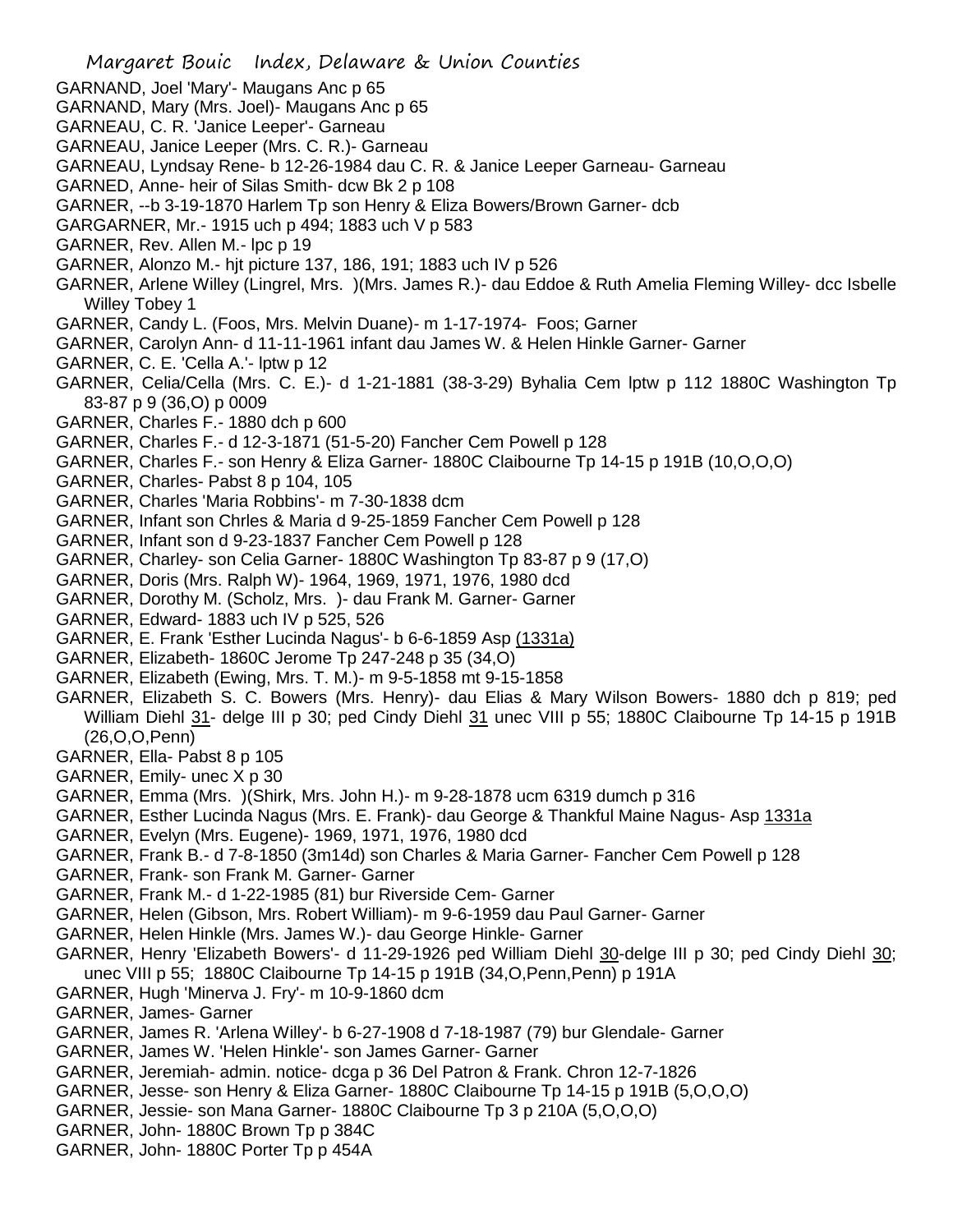- GARNER, Leslie- b 1956 ch Evelyn Garner- 1969, 1971 dcd
- GARNER, Linda Lou Kroninger (Mrs. Paul Robert)- m 2-12-1961 dau Raymond D. Kroninger- Garner
- GARNER, Lucy- b 2-1853 sister-in-law of Hiram Tipton- 1900C Jerome Tp 114-121 p 5A (47, O,Del,O)
- GARNER, Mana/Marta (Mrs. )- 1880C Claibourne Tp 3 p 210A (39,O,Pa,Pa) p 0210
- GARNER, Maria Robbins (Mrs. Charles)- m 7-30-1838 dcm
- GARNER, Mary (Baker, Mrs. )- dau Frank M. Garner- Garner
- GARNER, Melissa (Sheets, Mrs. Martin)- m 12-31-1860 dcm
- GARNER, Michael F.- son James R. Garner- Garner
- GARNER, Minerva J. Fry (Mrs. Hugh)- m 10-9-1860 dcm
- GARNER, Olla (Powell, Mrs. John Wesley)- b 6-20-1878 m 7-4-1893 d 9-24-1944 dau Henry & Elizabeth Bowers Garner- ped William Diehl15- delge III p 30; 1880C Claibourne Tp 14-15 p 191B (1,O,O,O)
- GARNER, Paul E.- son James R. Garner- Garner
- GARNER, Paul Robert 'Linda Lou Kroninger'- m 2-12-1961 son Paul E. Garner- Garner
- GARNER, Ralph W. 'Doris- 1964, 1969, 1971, 1976, 1980 dcd
- GARNER, Raymond A.- son James R. Garner- Garner
- GARNER, Richard L.- son James R. Garner- Garner
- GARNER, Samuel- uca p 18
- GARNER, Thelma (Mrs. Verner)- 1977 ucd
- GARNER, Theresa J. (Dominy, Mrs. Jasper)- m 5-4-1862 ucm 3317 dau Elizabeth Garner- unec IV p 18; 1860C Jerome Tp 247-248 p 35 (14, Ind)
- GARNER, Verner 'Thelma'- 1977 ucd
- GARNER, Virginia L.- 1959 ucd
- GARNER, Willie- Pabst 8 p 104, 105
- GARNES, Barbara J. (Mrs. Glen W.)- Garnes; 1976, 1980 dcd
- GARNES, Bernard- brother Glen Garnes- Garnes
- GARNES, Cinderella (Evans, Mrs. Robert)- b 7-5-1864 d 2-19-1949 Oakdale Cem I p 152 (C-R4-1)
- GARNES, David H.- 1980 dcd
- GARNES, Delton- brother Glen Garnes- Garnes
- GARNES, Emma Rebecca (Mrs. )- d 7-11-1982 (80) bur Green Mound- Garnes
- GARNES, Glen W. 'Barbara J.'- d 5-19-1992 (60) bur Berkshire- Garnes; 1976, 1980 dcd
- GARNES, Harry D.- 1976 dcd
- GARNES, Harry- son Harry & Thelma E. Garnes- Garnes
- GARNES, Harry 'Thelma E.'- d 1952- Garnes
- GARNES, Joseph- brother Glen Garnes
- GARNES, Lou (Gilmore, Mrs. )- sister Glen Garnes- Garnes
- GARNES, Nancy- b 1962 dau Glen W. & Barbara J. Garnes- 1976 dcd
- GARNES, Reva (Caldwell, Mrs. )- sister Glen Garnes- Garnes
- GARNES, Rick- son Glen Garnes- Garnes
- GARNES, Robert- b 1958 son Glen W. & Barbara J. Garnes- 1976 dcd
- GARNES, Thelma E. (Mrs. Harry)- d 3-20-1978- Garnes
- GARNES, Thomas b 1959 son Glen W. & Barbara J. Garnes- 1976 dcd
- GARNES, Walter- brother Glen Garnes- Garnes
- GARNES, Willard- brother Glen Garnes- Garnes
- GARNETT, Bettie Lucille Bokey (Mrs. Edward N.)- b 5-21-1925 m 5-1-1940 dau Charles William & Florence Italy Bokey- Freshwater p 178
- GARNETT, Deborah Lynn- b 10-27-1946 dau Edward N. & Lucille Bokey Garnett- Freshwater p 178
- GARNETT, Della M. Howard (Mrs. W. M.)- dau John Wesley & Rebecca Trickey Howard- Newhouse p 94
- GARNETT, Donald,Jr.- son Donald B. Sr. & Helen Dillow Garnett- Garnett
- GARNETT, Donald B. Sr. 'Helen Dillow'- b 7-19-1903 d 12-22-1980 son Fred Mansfield & Vern Costello Garnett- Garnett
- GARNETT, Edward N. 'Bettie Lucille Bokey'- m 5-1-1940- Freshwater p 178
- GARNETT, Edward Nathaniel,Jr.- b 2-27-1941 son Edward N. & Bettie Lucille Bokey Garnett- Freshwater p 178
- GARNETT, Fred Mansfield 'Vern Costello'- Garnett
- GARNETT, Helen Dillow (Mrs. Donald B.,Sr.)- Garnett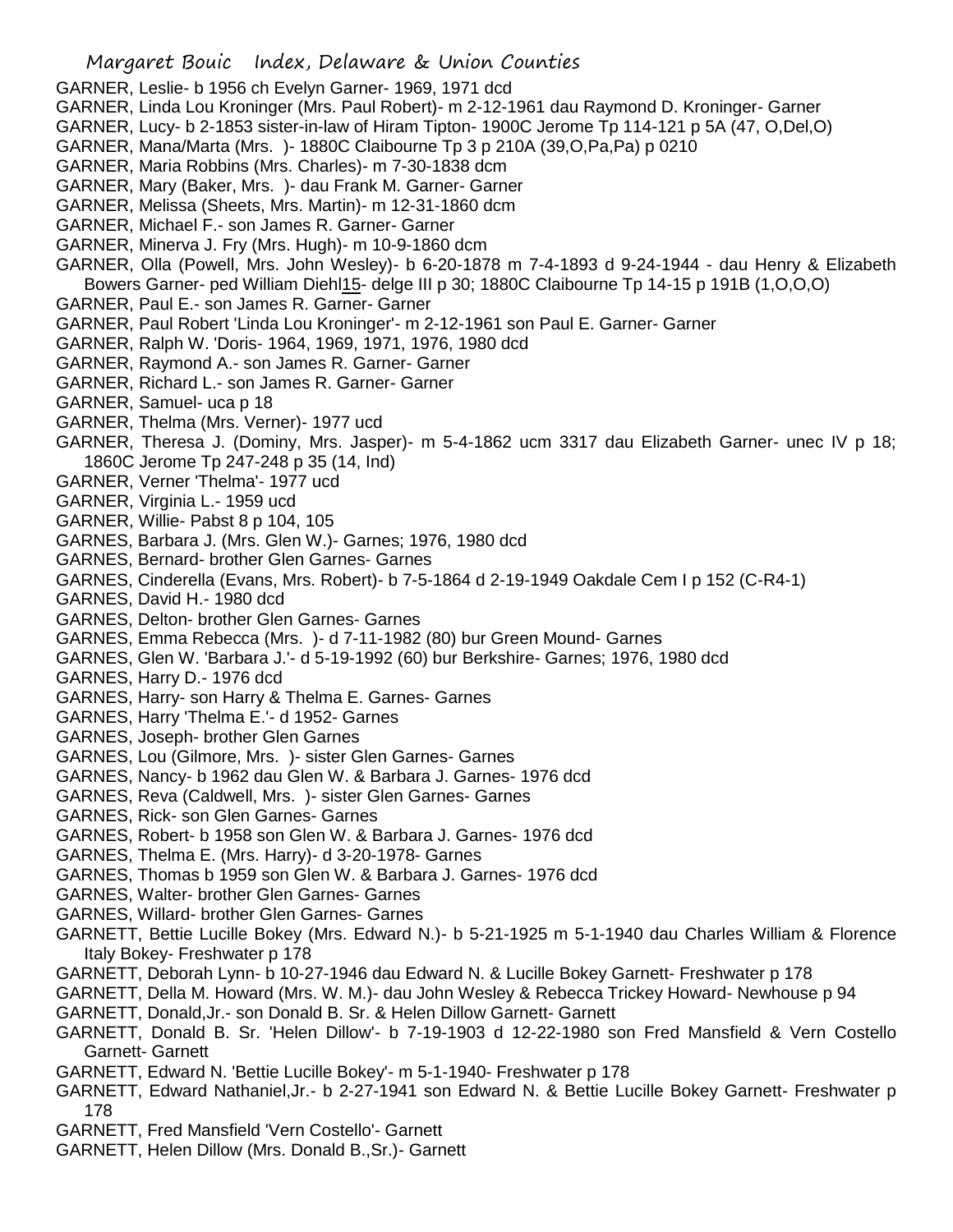- Margaret Bouic Index, Delaware & Union Counties GARNETT, Jo Ann (Thompson, Mrs. )- dau Donald B. Sr. & Helen Dillow Garnett- Garnett GARNETT, Vern Costello (Mrs. Fred Mansfield)- Garnett GARNETT, W. M. 'Della M. Howard'- Newhouse p 94 GARNS, Catherine Truett (Mrs. John Harvey)- b 4-1-1918 m 8-17-1941 Weiser p 124 GARNS, Gail Nancy Burkholder (Mrs. Harvey S.)- b 4-18-1885 m 11-19-1911 dau John Henry & Mary Diehl Burkholder Garns- Weiser p 124 GARNS, Harvey S. 'Gail Nancy Burkholder'- b 1-23-1884 m 11-19-1911 Weiser p 124 GARNS, Helen Josephine (Sackman, Mrs. S. Kenneth)- b 5-21-1912 dau Harvey S. & Gail Nancy Burkholder Garns- Weiser p 124 GARNS, John Harvey 'Catherine Truett'- b 9-21-1915 m 8-17-1941 son Harvey S. & Gail Nancy Burkholder Garns- Weiser p 124 GARNS, John Philip- b 5-9-1942 son John Harvey & Catherine Truett Garns- Weiser p 124 GARNS, Mildred Louise (Sneeringer, Mrs. Philip)- b 9-16-1920 m 1-17-1941 dau Harvey S. & Gail Nancy Burkholder Garns- Weiser p 124 GARRABRANDT, see Garrabrant GARRABRANDT, Albert- b 10-26-1902 Harlem Tp son Joe & Barbara Ulery Garrabrandt- dcb GARRABRANDT, By- b 5-30-1886 Harlem Tp son Joseph & Barbara Ulery Garrabrandt- dcb GARRABRANDT, Clyde- Garrabrandt GARRABRANDT, Donald D. 'Susan J.'-son Everett Garrabrandt-Garrabrandt; 1980 dcd GARRABRANDT, Everett C.- 'Mary R.'-son Clyde Garrabrandt- Garrabrandt; 1980 dcd GARRABRANDT, Forest- b 8-18-1899 harlem Tp son Joseph & Barbara Ulery Garrabrandt- dcb GARRABRANDT, ---b 2-14-1882 Franklin Co Pla Tp dau Joseph & Barbara Ulery Garrabrandt- dcb GARRABRANDT, ---b 12-22-1884 Genoa Tp son Joseph & Barbara Ulery Garrabrandt- dcb GARRABRANDT, Myrtle Mae Kean (Mrs. Stanley P.\_ d 12-11-1964 (46) bur Fancher Cem 1964 dcd; **Garrabrandt** GARRABRANDT, Nicole Ann- b 5-21-1971 d 5-26-1971 dau Donald Garrabrandt- Garrabrandt GARRABRANDT, Rolland H.- son Stanley P. & Myrtle Mae Kean Garrabrandt- Garrabrandt GARRABRANDT, Stanley P. 'Myrtle Mae Kean'- 1964 dcd; Garrabrandt GARRABRANT, Alan A. 'Lois'- son Wilbert & Cloanna Garrabrant- Garrabrant; 1976 dcd GARRABRANT, Allen/Alan L.- son Wilbert & Cloanna Garrabrant- 1961 dcd (14), 1964, 1969 dcd GARRABRANT, Albert 'Marjorie'- 1961, 1964 dcd GARRABRANT, Amanda- b 1985 dau Steve & Sharon Garrabrant- 1991 ucd GARRABRANT, Barbara Ulrey (Mrs. Joseph N.)- b 4-16-1856 m 6-6-1878 d 1-27-1936 dau Stephen & Jemima Kelley Ulrey- ped Marsha Russell Sorrell 13- delge V p 49 GARRABRANT, Brian 'Rachael Richardson'- b 1961 m 8-16-1984 son Francis E. & Louanna Garrabrant-Garrabrant; 1964, 1969, 1971, 1976 dcd GARRABRANT, Carrie- dau Francis E. & Louanna Garrabrant- 1961 dcd (15) GARRABRANT, Cathy- b 1960 dau Wilbert L. & Cloanna Garrbrant- 1971 dcd GARRABRANT, Clark- brother Stanley P. Garrabrant- Garrabrant GARRABRANT, Cloanna (Mrs. Wilbert L.)- 1961, 1964, 1969, 1971, 1976, 1980 dcd GARRABRANT, Connie (Mrs. Donald G.)- 1971 dcd GARRABRANT, Dale S. 'Pearl'- 1961, 1964, 1969, 1971, 1976, 1980 dcd GARRABRANT, Donald G. 'Connie'- 1971 dcd GARRABRANT, Donald- son Everett & Mary Ruth Garrabrant- 1961 dcd (16), 1964 dcd GARRABRANT, Douglas- b 1954 son Francis E. & Louanna Garrabrant- Garrabrant; 1961, 1964, 1969, 1971, 1976 dcd GARRABRANT, Elizabeth (Disbennett, Mrs. )- dau Paul & Mae Garrabrant- Garrabrant GARRABRANT, Ernest William 'Mary Louisa Dapore'- b 12-24-1884 m 9-16-1908 d 2-17-1958 son Joseph N. & Barbara Ulrey Garrabrant- ped Marsha Russell Sorrell6- delge V p 49 GARRABRANT, Eugene J. 'Rosemary'- son Paul & Mae Garrabrant- Garrabrant; 1961, 1964, 1969, 1971, 1976, 1980 dcd GARRABRANT, Everett G' 'Mary Ruth'- 1961, 1964, 1969, 1971, 1976 dcd
- GARRABRANT, Francis E. 'Louanna'- d 2-11-1984 (56) bur Fancher Cem- brother Stanley P. Garrabrant-Garrabrant; 1961, 1964, 1969, 1971, 1976, 1980 dcd
- GARRABRANT, Gasbrand- b 4-17-1891 Harlem Tp dau Joseph & Barbara Ulery Grabrant- dcb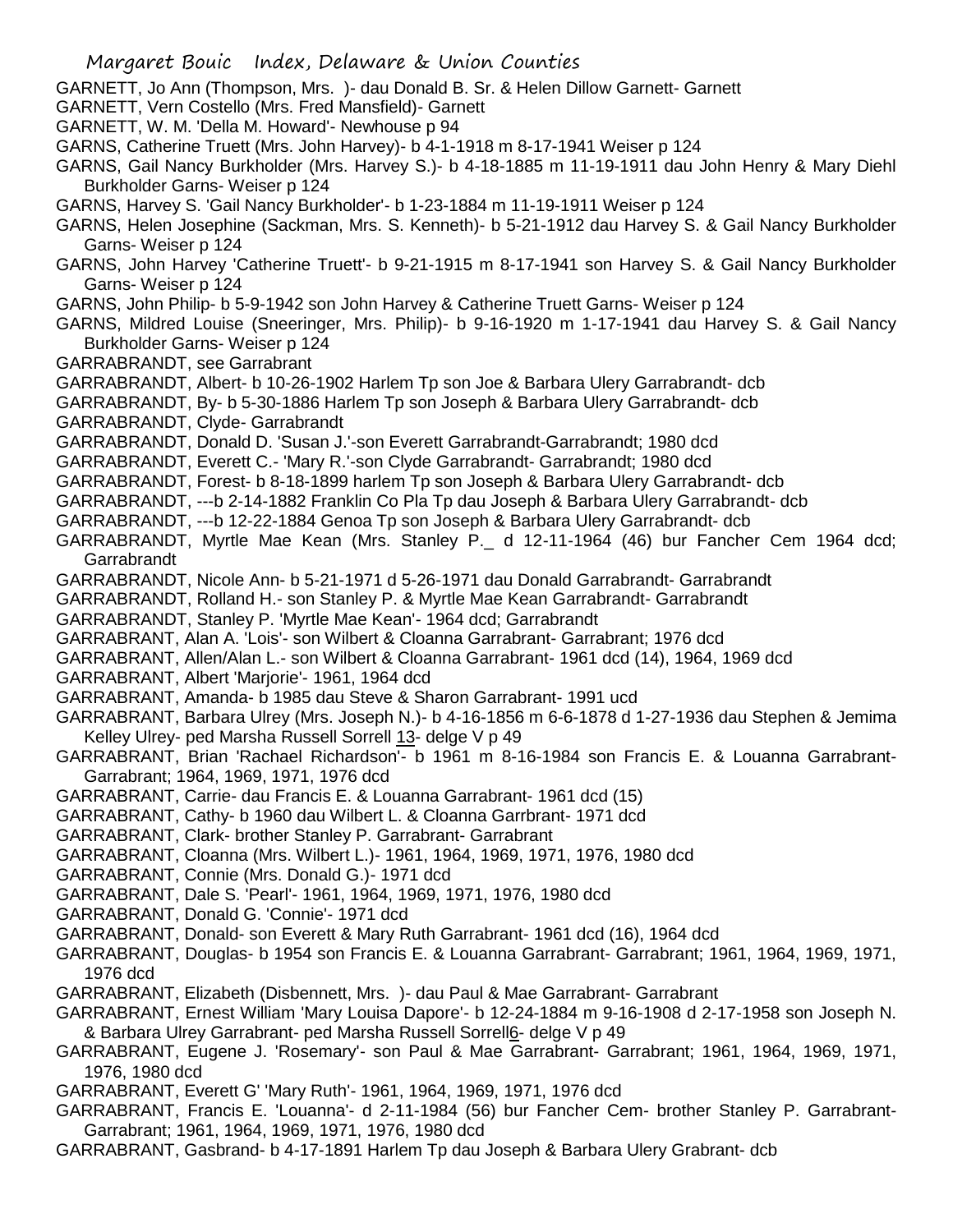GARRABRANT, Gerri- b 1956 dau Eugene J. & Rosemary Garrabrant- 1961, 1964, 1969, 1971 dcd

- GARRABRANT, Isabel (Wright, Mrs. )- dau Paul & Mae Garrabrant- Garrabrant
- GARRABRANT, Janette/Jannette- b 1955 dau Richard & Stella J. Garrabrant- 1961, 1964, 1969, 1971, 1976 dcd
- GARRABRANT, John 'Margaret Jacobus'- b 1-19-1809 m 12-1-1836 d 10-21-1858 ped Marsha Russell Sorrell 24- delge V p 49, VI p 41; d 10-2-1857 (50-8-2) Fancher Cem Powell p 131
- GARRABRANT, Joseph N. 'Barbara Ulrey'- b 10-10-1858 m 6-6-1878 d 3-28-1926 son John & Margaret Jacobys Garrabrant- ped Marsha Russell Sorrell 12- delge V p 49
- GARRABRANT, -- b 3-3-1888 Harlem Tp dau Joseph & Barbara Ulery Garrabrandt- dcb
- GARRABRANT, Joyce/Joice (Jacobs, Mrs. )- dau Francis E. & Louanna Garrabrant- Garrabrant; 1961 dcd (10), 1964, 1969 dcd
- GARRABRANT, Karen (Talbot, Mrs. )- dau Francis & Louanna Garrabrant- Garrabrant; 1964 dcd
- GARRABRANT, Kate- b 1-1-1890 Harlem Tp dau Joseph & Barbara Ulery Grabrant- dcb
- GARRABRANT, Kimberly A.- b 1962 dau Richard & Stella J. Garrabrant- 1969, 1971, 1976, 1980 dcd
- GARRABRANT, Lalah (Evans, Mrs. )- dau Paul & Mae Garrabrant- Garrabrant
- GARRABRANT, Leland- son Paul & Mae Garrabrant- Garrabrant
- GARRABRANT, Letha (Dill, Mrs. )- dau Paul & Mae Garrabrant- Garrabrant
- GARRABRANT, Linda- b 1952 dau Eugene J. & Rosemary Garrabrant- 1961, 1964, 1969 dcd
- GARRABRANT, Lois (Mrs. Alan A.)- 1976 dcd
- GARRABRANT, Lola (Edwards, Mrs. )- dau Paul & Mae Garrabrant- Garrabrant
- GARRABRANT, Louanna (Mrs. Francis E.)- Garrabrant; 1961, 1964, 1971, 1980 dcd
- GARRABRANT, Loyal- son Paul & Mae Garrabrant- Garrabrant
- GARRABRANT, Lucille (Gray, Mrs. )- sister Francis Garrabrant- Garrabrant
- GARRABRANT, Mae (Mrs. Paul)- Garrabrant
- GARRABRANT, Margaret Jacobys (Mrs. John)- b 3-25-1819 m 12-1-1836 d 5-3-1887 (68-1-8) Fancher Cem Powell p 131; ped Marsha Russell Sorell25- delge V p 49, VI p 41
- GARRABRANT, Marcia/Marsha- dau Everett & Mary Ruth Garrabrant- 1961 dcd (2), 1964, 1969, 1971, 1976 dcd
- GARRABRANT, Marjorie (Mrs. Albert)- 1961, 1964, 1969, 1971 dcd
- GARRABRANT, Marta/Marlajean (Adelman, Mrs. Evan G.)- b 1961 m 10-5-1985 dau Eugene & Rosemary Garrabrant- Garrabrant 1961, 1964. 1969, 1971, 1976 dcd
- GARRABRANT, Marvin- b 1964 son Francis E. & Louanna B. Garrabrandt- Garrabrant; 1964, 1969, 1971, 1976, 1980 dcd
- GARRABRANT, Mary Louisa Dapore (Mrs. Ernest William'- b 4-25-1833 m 9-16-1908 d 3-11-1968 dau Prosper & Mary Octavia Mougeville Dapore- ped Marsha Russell Sorrell7- delge V p 49
- GARRABRANT, Mary- b 1969 du Rolland H. & Ruby A. Garrabrant- 1976 dcd
- GARRABRANT, Mary Ruth (Mrs. Everett G.)- 1961, 1964, 1969, 1971, 1976,1980 dcd
- GARRABRANT, Maud- b 4-16-1891 Harlem Tp dau Joseph & Barbara Ulry Garrabrant- dcb
- GARRABRANT, M. R.- 1976, 1980 dcd
- GARRABRANT, Myrtle (Mrs. Stanley)- Garrabrant; 1961 dcd
- GARRABRANT, Naomi- sister Stanley P. Garrabrant- Garrabrant
- GARRABRANT, Natalie- b 1978 dau Steve & Sharon Garrabrant- 1981, 1983, 1991 ucd
- GARRABRANT, Oina- b 3-26-1902 Harlem Tp dau Edd & Mary Cook Garrabrant- dcb
- GARRABRANT, Paul 'Mae'- Garrabrant
- GARRABRANT, Paul- b 7-26-1897 Harlem Tp son Joseph & Barbara Ulrey Garrabrant- dcb
- GARRABRANT, Pearl (Mrs. Dale S.)- 1969 dcd
- GARRABRANT, Rachael (Richardson, Mrs. ) (Mrs. Brian)- m (2) 8-16-1984 dau Carlos Clark- Garrabrant
- GARRABRANT, Ralph- b 8-12-1883 Geno Tp son Joseph & Barbara Ullery Garabrant- dcb
- GARRABRANT, Raymond- b 1951 son Everett & Mary Ruth Garrabrant- 1961, 1964, 1969 dcd
- GARRABRANT, Richard 'Stella J.'- 1961, 1964, 1969, 1971, 1976, 1980 dcd
- GARRABRANT, Rick L.- b 1957 son Richard & Stella J. Garrabrant- 1961, 1964, 1969, 1971, 1976, 1980 dcd GARRABRANT, Rick- b 1953 son Wilbert & Cloanna Garrabrant- 1961, 1964, 1969, 1971, 1976 dcd
- GARRABRANT, G. Robert- b 1959 son Francis E. & Louanna B. Garrabrant- Garrabrant; 1964, 1969, 1971,
- 1976 dcd
- GARRABRANT, Rolland H. 'Ruby A.'- son Stanley P. & Myrtle Garrabrant- brother Francis Garrabrant-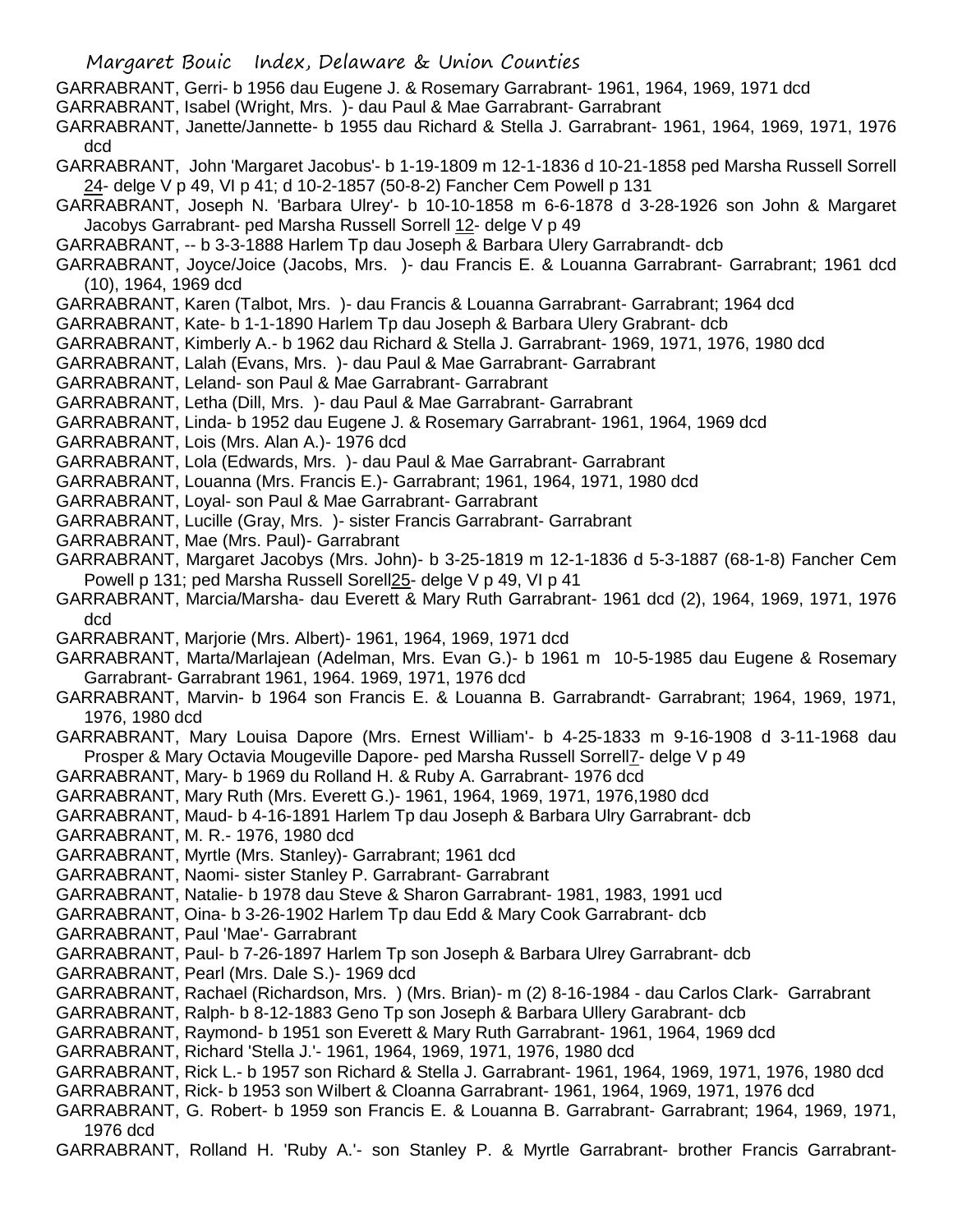GARRABRANT, Rosemary (Mrs. Eugene J.)- 1961, 1964, 1969, 1971, 1976. 1980 dcd

GARRABRANT, Roxie- b 11-23-1895 Harlem Tp son Joseph & Barbara Ulery Garrabrandt- dcb

- GARRABRANT, Ruby A. (Mrs. Rolland H.)- 1969, 1971, 1976 dcd
- GARRABRANT, Russel- b 7-10-1904 Harlem Tp son Ralph & Athel Alspach Garrabrandt- dcb
- GARRABRANT, Russell- son Stanley & Myrtle Garrabrant- 1961 dcd (150
- GARRABRANT, Sharon K. (Mrs. Steven A.)- 1981, 1983, 1991 ucd
- GARRABRANT, Sonja- b 1965 dau Richard & Stella J. Garrabrandt- 1969, 1971, 1976, 1980 dcd
- GARRABRANT, Stanley P. 'Myrtle'- d 2-14-1981 (64) bur Fancher Cem Garrabrant; 1961, 1976 dcd
- GARRABRANT, Stella J. (Mrs. Richard)- 1961, 1964, 1969, 1971, 1976, 1980 dcd
- GARRABRANT, Steven A. 'Sharon K.'- 1979, 1981, 1983, 1991 ucd
- GARRABRANT, Steven- b 1975 son Steve & Sharon Garrabrant- 1981, 1983, 1991 ucd
- GARRABRANT, Susan J. (Mrs. Donald D.)- 1980 dcd
- GARRABRANT, Tammy- b 1958 dau Richard & Stella Garrabrant- 1961, 1964, 1969, 1981, 1976 dcd
- GARRABRANT, Tracy- b 1979 ch Donald D. & Susan J. Garrabrant- 1980 dcd
- GARRABRANT, Travis- b 1978 ch Donald D. & Susan J. Garrabrant- 1980 dcd
- GARRABRANT, Vera- dau Everett & Mary Ruth Garrabrant- 1961 dcd (18), 1964 dcd
- GARRABRANT, Virginia Marie (Russell, Mrs. Frank I.,)- b 3-24-1921 dau Ernest William & Mary Louise Dapore Garrabrant- ped Marsha Russell Sorrell3- delge V p 49
- GARRABRANT, Walter- son Paul & Mae Garrabrant- Garrabrant
- GARRABRANT, Wendell- son Paul & Mae Garrabrant- Garrabrant
- GARRABRANT, Wilbert L. 'Cloanna'-d 5-6-1990 (64) Fancher Cem- son Paul & Mae Garrabrant- 1961, 1964, 1969, 1971, 1976, 1980 dcd
- GARRAND?, Minnie b 8-22-1880 d 1-20-1898 Fancher Cem Powell p 128
- GARRANE, Gilbert- 1880C Orange Tp p 347A
- GARRARD, Bev Schaile (Wuertz, Mrs. Edward)- m 6-15-1974- Wuertz; Garrard
- GARRARD, Clyde E.- son Wesley & Dorcas Cheney Garrard- 1883 uch V p 105; 1880C Marysville 373-411 p 27 (2,O,O,O)
- GARRARD, Dorcas Cheney (Mrs. Wesley)- b 1841 m 6-12-1859 ucm 2893 d 2-11-1915 (74y1m) Oakdale Cem 2720(D89) I p 79 (D-R2-23); 1883 uch V p 105; 1860C Marysville 1574-1569 p 207 (17,O); 1870C Marysville 57 p 7 (28,O); 1880C Marysville 373-411 p 27 (39,O,Va,Pa)
- GARRARD, Eliza (Forbes, Mrs. John)- m 12-13-1835 Madison Co unec VII p 23
- GARRARD, Frank H.- son Wesley & Dorcas Cheney Garrard- 1883 uch V p 105; 1880C Marysville 373-411 p 27 (13,O,O,O)
- GARRARD, Hannah (Browning, Mrs. Jeremiah)- m 11-13-1870 ucm 4820
- GARRARD, Hope Renee- b 1-15-1985 dau Lenny Phillip & Joyce Ann Payne Garrard- Garrard
- GARRARD, Jacob- 1883 uch V p 105
- GARRARD, Jacob 'Martha Hollen'- m 2-14-1837 Madison Co unec VIII p 68
- GARRARD, Jacob, Judge- Madison Co unec XI p 16
- GARRARD, Jeptheh D.- 1826 Genoa Tp delge V p 67
- GARRARD, John B. 'Nancy Ward'- m 10-3-1850 Madison Co Unec XI p 46
- GARRARD, John 'Leah Busick'- m 3-7-1831 Madison Co unec V p 47
- GARRARD, Joseph 'Lucy Allen'- b 1814 m 5-23-1833 Madison Co d 11-23-1880(67) Oakdale Cem 10(89-D) I p 79 (D-R2-23); 1883 uch V p 105; unec VII p 10; 1860C Marysville 1574-1569 p 207 (46,O); 1870C Marysville 56 p 7 (56,O); 1880C Marysville p 0086 (66, O,Pa, Va)
- GARRARD, Joyce A. (Mrs. Lenny P.Sr.)- 1979, 1981, 1983, 1991 ucd
- GARRARD, Lenny Phillip Sr. 'Joyce Ann Payne'- m 8-12-1978 son Bev Schaile Garrard- Garrard; 1979, 1981, 1983, 1991 ucd
- GARRARD, Lenny- b 1981 son Lenny P. Sr. & Joyce Ann Payne Garrard- 1983 ucd
- GARRARD, Linda Sue (South, Mrs. Charles Ray)- m 8-27-1983 dau Bev Schaile Garrard- Grrard
- GARRARD, Lucy Allen (Mrs. Joseph)- b 8-1-1814 m 5-23-1833 Madison Co d 10-26-1890 Oakdale Cem I p 79 (D-R2-23); unec VII p 10; 1860C Marysville 1574-1569 p 207 (45, Va); 1870C Marysville 56 p 7 (55,O); 1880C Marysville p 0086 (65, O,Va,Va)
- GARRARD, Martha Hollen (Mrs. Jacob)- m 2-14-1837 Madison Co unec VIII p 68
- GARRARD, Mildred E.- b 1903 WVa d 8-12-1905 (2y) Oakdale Cem 1986 (89-D) I p 79 (D-R2-23)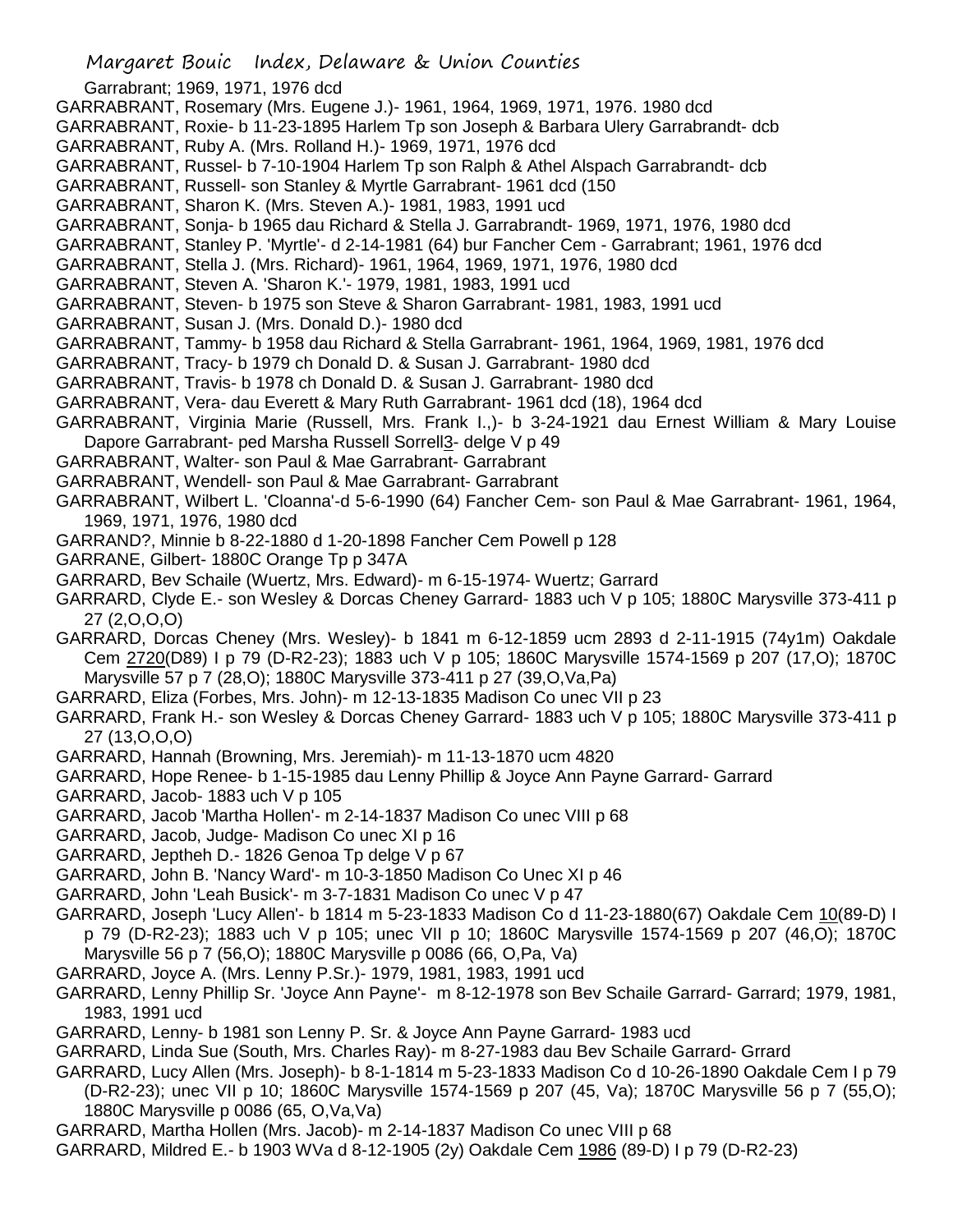GARRARD, Nancy Ward (Mrs. John B.)- m 10-3-1850 Madison Co unec XI p 46

GARRARD, Pearl C.- son Wesley & Dorcas Cheney Garrard- 1883 uch V p 105; 1880C Marysville 373-411 p 27 (5,O,O,O)

GARRARD, Wesley 'Dorcas Cheney'- b 6-9-1839 m 6-12-1859 d 8-29-1926 (98y) Oakdale Cem 3843 (D89) I p 79 (D-R2-23)- son Joseph & Lucy Allen Garrard- 1883 uch V p 52, 74, 75, 105; mt 6-15-1859; uca p 65, 70; unec X p 43; 1860C Marysville 1574-1569 p 207 (21,O); 1870C Marysville 57 p 7 (30,O); 1880C Marysville 373-411 p 27 (40,O,O,O) p 0099

GARRARD, infant of Wesley A. & Dorcas Cheny Garrard bur 5-25-1893931(D89) I p 79 (D-R2-23)

GARRET, Charles- b 1-13-1957 son Mary Lou Craig- Weiser p 694

GARRET, Charlotte Helen- b 12-3-1955 dau Mary Lou Craig- Weiser p 694

GARRET, Drusilla Tolbot (Mrs. Marcus)- m 5-23-1833 Madison Co unec VII p 10

GARRET, Hannah Scott (Mrs. Manly)- m 9-8-1831 Madison Co unec VII p 9

GARRET, Manly 'Hannah Scott'- m 9-8-1831 Madison Co unec VII p 9

GARRET, Marcus 'Drusilla Tolbot'- m 5-23-1833 Madison Co unec VII p 10

GARRET, Noah- 1883 uch V p 318; mt 2-4-1857; 1840C Liberty Tp 392 (20-30); unec VIII p 31, 32

GARRET, Prescilla/Parmelia (Orahood, Mrs. Jacob)- m 1-14-1830 ucm 194; unec II p 27

GARRET, Thomas Marshall- b 3-27-1949 son Mary Lou Craig- Weiser p 694

GARRETSON, Ann Cox (Mrs. Casparius)- dau John & Rachel Cox- dcq Thomas Graham 449

GARRETSON, Ann (Mrs. John)- dcq Thomas Graham 897

GARRETSON, Casparius 'Ann Cox'- son John & Ann Garretson- dcq Thomas Graham 448

GARRETSON, Elizabeth Fawcett (Mrs. Joel)- dau Richard III & Sarah Gilbert Fawcett- dcq Thomas Graham 29

GARRETSON, Elizabeth Lambert Pickering (Mrs. William)- dau Elias Fisher & ELizabeth Lambert Pickeringdcq Thomas Graham 15

GARRETSON, Henrietta Bright (Mrs.John)- dau William & Rebecca Bright- dcq Thomas Graham 57

GARRETSON, Joel 'Elizabeth Fawcett'- son John & Henrietta Bright Garretson- dcq Thomas Graham 28 GARRETSON, John 'Ann'- dcq Thomas Graham 896

GARRETSON, John 'Henrietta Bright'- dau William & Mary Frazier Garretson- dcq Thomas Graham 56

GARRETSON, Lydia Ann G. (Hiester, Mrs. Frederick Augustus Muhlenberg)- b 12-20-1814 m 10-15-1829 d 11-5-1875 Weiser p 185

- GARRETSON, Margaret Alice (Cummings, Mrs. Thomas Drummond)- dau William & ELizabeth Lambert Pickering Garretson- dcq Thomas Graham 7
- GARRETSON, Mary Frazier (Mrs. William)- dau Alexander & Sarah Coppock Frazier- dcq Thomas Graham 225
- GARRETSON, Mary Wetherald (Mrs. William)- dau John & Ann Dale Wetherald- dcq Thomas Graham 113

GARRETSON, William 'Elizabeth Lambert Pickering'- son Joel & ELizabeth Fawcett Garretson- dcq Thomas Graham 14

GARRETSON, William 'Mary Frazier'- son Casparium & Ann Cox Garretson- dcq Thomas Graham 224

GARRETSON, William 'Mary Wetherald'- son William & Mary Frazier Garretson- dcq Thomas Graham 112

GARRETT, Adaline- dau Lockey Garrett- 1850C Liberty Tp Un Co 926-943 p 138 (20,O); unec VIII p 32

GARRETT, A. F. 'Betty Rose Ann Taylor'- d 6-8-1964 bur Ann Arbor- Garrett; Genther p a9

GARRETT, Alfred- b 12-14-1878 Deercreek Tp Madison Co unec XII p 33

GARRETT, Alfred 'Eliza'- b 8-1841; 1900C Darby Tp 83-89 p B4 (58,O,Va,Va,) m 32y

- GARRETT, Almyra/Almina- dau Lockey Garrett- 1850C Liberty Tp Un Co 926-943 p 138 (1,O); 1860C Liberty Tp 1168-1178 (11,O); 1870C Lib Tp 181 p 22 (20,O); 1880C Lib Tp 198-208 p 31 (30,O,O,Va)
- GARRETT, Alvira/Elvira E. d 7-28-2850 (1y8d) dau Lockey Garrett- 1850C Liberty Tp Un Co 926-943 p 139 (1,O)

GARRETT, Amy (Mrs. Tim)- 1980 dcd

GARRETT, Andrew Tyler- b 6-1-1989 son Tim Garrett- Garrett

GARRETT, Ashley Sue- b 1-2-1984 dau Tim Garrett- Garrett

GARRETT, Beatrice (Demchak, Mrs. )- sister Earl G. Garrett- Garrett

GARRETT, Bernice (Edminster, Mrs. Roy)- dau Luke Garrett- Garrett

GARRETT, Bernita Ellen Ashbrook (Mrs. Phil)- b 5-23-1916 d 3-9-1991 (74) Marlborough Cem- dau Delbert A & Sicely E. Gale Ashbrook- Garrett

GARRETT, Betty Rose Ann Taylor (Henry, Mrs. Herman)(Mrs. A. F.)(Strang, Mrs. John)- b 10-1-1921 dau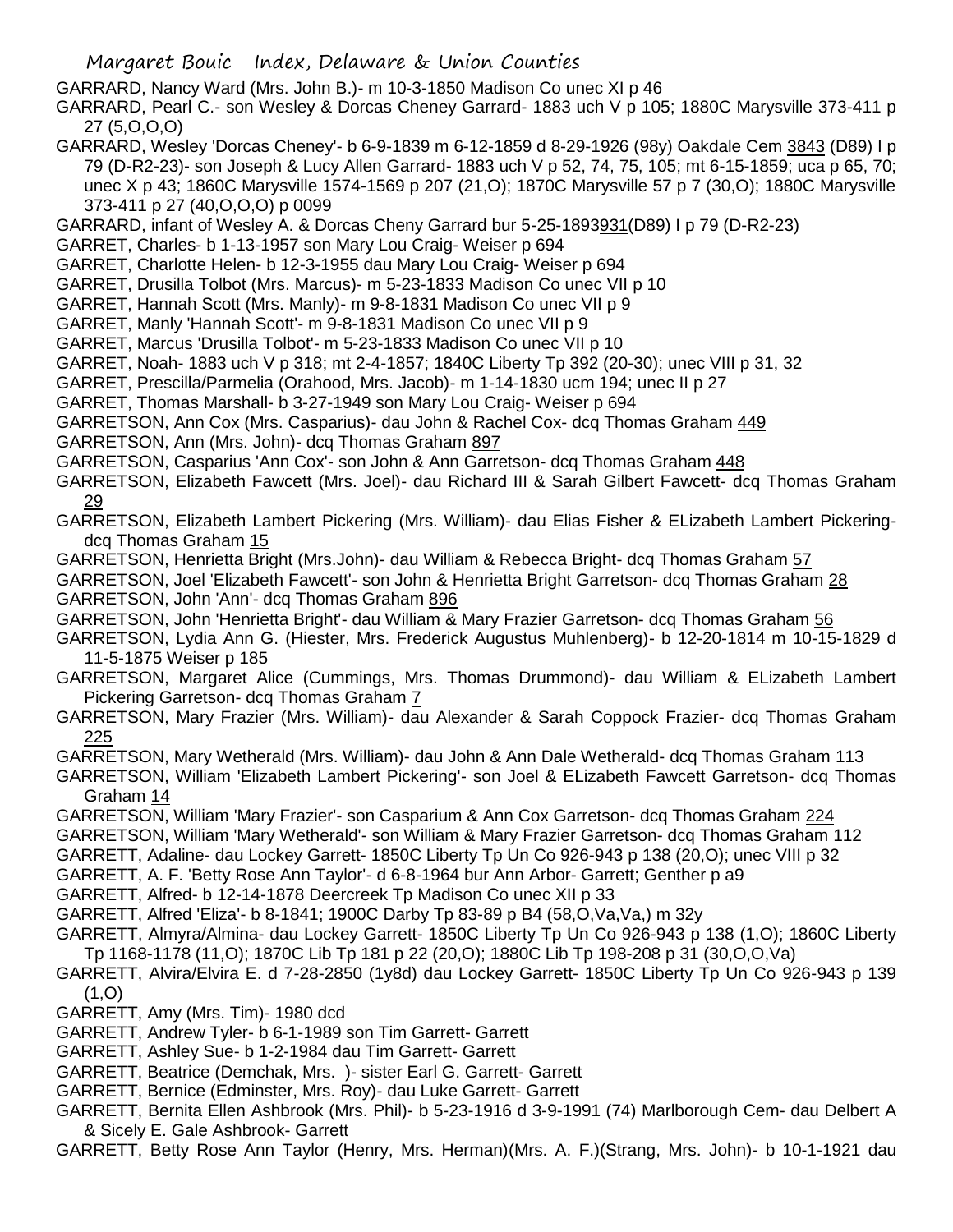- Lewis A. & Marie Auer Taylor- Garrett; Taylor; Genther p a9
- GARRETT, Candice Courtney- b 11-14-1975 dau Larry & Donna C. Garrett- Garrett; 1980 dcd
- GARRETT, Carol (Mrs. Charles)- Garrett
- GARRETT, Carolyn Sue (Smith, Mrs. )- dau Hannah E. Garrett- Garrett
- GARRETT, Caty Ann Busick (Mrs. George W.)- m 8-24-1837 Madison Co unec IX p 5
- GARRETT, Charles 'Carol'- Garrett
- GARRETT, Charles- son Lockey Garrett- unec III p 53; 1850C Liberty Tp Un Co 926-943 p 138 (3,O); 1860C Lib Tp 1168-1178 p 158 (13,O); 1870C Lib Tp 181 p 22 (24,O)
- GARRETT, Charles M. 'Francis J. Hodge'- m 6-30-1874 ucm 5511
- GARRETT, Charles R. 'Teresa Heflin'- m 7-9-1977 Garrett
- GARRETT, Clara Smeltzer (Mrs. Henry)- Garrett
- GARRETT, Cordelia- b 1846 d 1909 Baughn Cem lptw p 7- dau Lockey Garrett- 1883 uch V p 681; (35-1881) unec III p 12; 1850C Liberty Tp 926-943 p 138 (4,O); 1860C Lib Tp 1168-1178 p 158 (14,O); 1870C Lib Tp 181 p 22 (22,O); 1880C Liberty Tp Un Co 198-208 p 31 (34,O,O,Va)
- GARRETT, Danielle Marie- b 6-10-1977 dau Greg Garrett- Garrett
- GARRETT, David Hunter 'Mary Lou Stewart'- McKitrick p 332
- GARRETT, David 'Janice'- Garrett
- GARRETT, Donna C. (Mrs. Larry)- 1976, 1980 dcd
- GARRETT, Douglas- son Earl G. Garrett- Garrett
- GARRETT, Earl Gerwood 'Elsie Noland'- b 4-17-1918 d 2-11-1989 (70) bur Bucyrus- Garrett
- GARRETT, Edward 'Eliza'- Genther p 54
- GARRETT, Elisabeth- dau Lockey Garrett- 1850C Liberty Tp Un Co 926-934 p 138 (6,O); 1860C Lib Tp 1168-1178 p 158 (15,O)
- GARRETT, Eliza (Mrs. Alfred)- b 4-1842 ; 1900C Darby Tp 83-89 p B4 (58,O,O,O) m 32y, 7 ch
- GARRETT, Eliza (Mrs. Edward)- Genther p 54
- GARRETT, Eliza J. (Predmore, Mrs. Eliza J.- ucm 3977
- GARRETT, Elizabeth A. (Hough, Mrs. George A.)- m 11-24-1864 ucm 3647
- GARRETT, Elizabeth (Stout, Mrs. James)- m 11-3-1814 Madison Co unec IV p 22
- GARRETT, Ella (32-1882)- unec III p 2
- GARRETT, Elmira- 1883 uch V p 681
- GARRETT, Elsie Noland (Mrs. Earl Gerwood)- Garrett
- GARRETT, Emely (Painter, Mrs. David)- b 8-23-1840 Madison Co unec IX p 31
- GARRETT, Emily (3-1991)- dau James & Jane Guy Garrett- Garrett
- GARRETT, Erma Syracuse, Mrs. )- sister Earl G.Garrett- Garrett
- GARRETT, Francis J. Hodge (Mrs. Charles M.)- m 6-30-1874 ucm 5511
- GARRETT, Gary- son Earl G. Garrett- Garrett
- GARRETT, Gawain Lance- son Phil & Bernita Ellen Ashbrook Garrett- Garrett
- GARRETT, George 'Nancy Walker'- m 3-3-1825 dcga Del Patron & Franklin Chron
- GARRETT, George W. 'Caty Ann Busick'- m 8-24-1837 Madison Co unec IX p 5
- GARRETT, Goldie (Howison, Mrs. Warren)- m 12-15-1909 Howison (1276)
- GARRETT, Greg 'Susan'- son David & Janice Garrett- Garrett
- GARRETT, Guy B.'Lucy Elizabeth Simkins'- b 3-1880 son Alfred/Edward & ELiza Garrett- Genther p 54, 72; 1900C Darby Tp 83-89 p B4 (20,O,O,O)
- GARRETT, Hannah Burgendine (Mrs. Jason)- m 1-28-1836 Madison Co unec VII p 23
- GARRETT, Hannah E. d 10-4-1991 (80) Garrett
- GARRETT, Hazel I. (Somerlot, Mrs. Carl)- b 12-2-1894 m 1912 d 1-10-1975 (80) Claibourne Cem- dau Henry & Clara Smeltzer Garrett- Garrett; Somerlot; 1985 uch p 37, 131
- GARRETT, Henry 'Clara Smeltzer''Lulu Smeltzer'- Garrett; 1883 uch V p 681; 1985 uch p 131
- GARRETT, Jacob- 1883 uch V p 335
- GARRETT, James C. 'Jane A.Guy'- Garrett; 1991 ucd
- GARRETT, James 'Jane Earp'- m 10-1-1983 son Charles & Carol Garrett- Garrett
- GARRETT, Jane A. Guy (Mrs. James C.)- Garrett; 1991 ucd
- GARRETT, Jane Earp (Mrs. James)- dau Mr. & Mrs. Carroll Guy- Garrett
- GARRETT, Jane- dau Lockey Garrett- 1850C Liberty Tp Un Co 926-943 p 138 (8,O)
- GARRETT, Janice (Mrs. David)- Garrett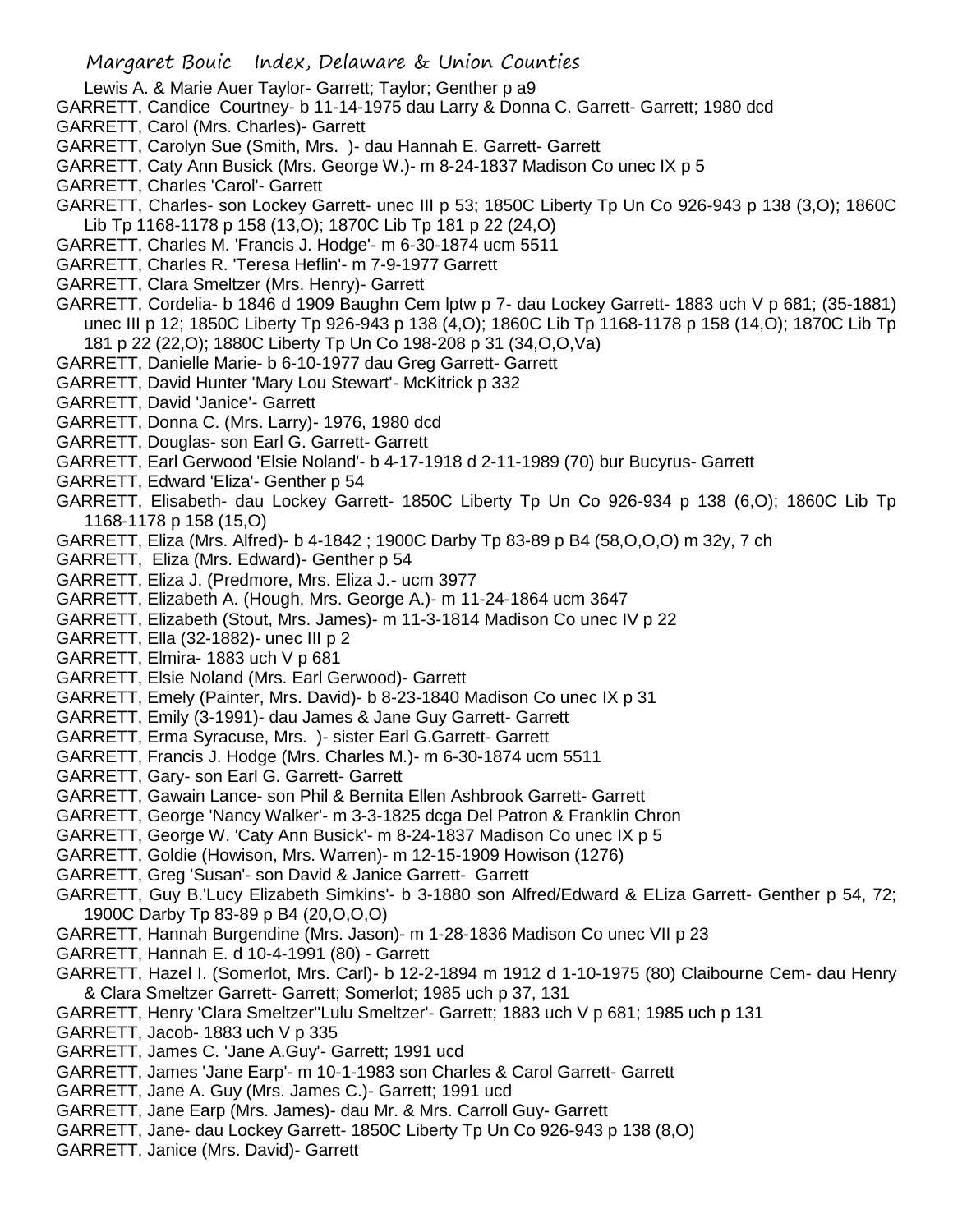- GARRETT, Jason 'Hannah Burgendine'- m 1-28-1836 Madison Co unec VII p 23
- GARRETT, Jeannette (Mrs. Roy)- 1959, 1962 ucd
- GARRETT, Jessie B. (Creekbaum, Mrs. )- b 5-17- d 1981 Marysville dau Guy & Lucy Elizabeth Simkins Garrett- Genther p 72
- GARRETT, J. M.- 1883 uch V p 474, 536
- GARRETT, Joe- b 1968 son Larry & Donna Garrett- 1976, 1980 dcd
- GARRETT, John- 1850C Delaware Town 999 p 79 (18,O)
- GARRETT, John- adm. notice- dcga p 62 Ohio State Gaz 12-9-1833
- GARRETT, John M.- d 4-17-1865 (28y) Baughan Cem lptw p 7 son Lockey Garrett-
- 1850C Liberty Tp Un Co 926-943 p 138 (13,O); 1860C Lib Tp 1168-1178 p 158 (21,O)
- GARRETT, Jonathan Edward- b 6-14-1991 son Greg & Susan Garrett- Garrett
- GARRETT, Joseph P. 'Sherry Lynn Mangus'- m 7-3-1981 son William Garrett- Garrett
- GARRETT, Josephine (Mrs. William R.)- 1975, 1977 ucd
- GARRETT, Judy L. (Bombarger, Mrs. )- dau Earl G. Garrett- Garrett
- GARRETT, Krystal- b 1971 dau Larry & Donna Garrett- 1976, 1980 dcd
- GARRETT, Larry 'Donna C.'- 1976, 1980 dcd
- GARRETT, Lockey- d 5-2-1893 (82-8-27) Baughan Cem lptw p 7; uca p 83; unec VIII p 22, 32; 1883 uch V p 681; 1850C Liberty Tp Un Co 926-943 p 138 (38, Va); 1860C Liberty Tp 1168-1178 p 158 (50, Va); 1870C Liberty Tp 181 p 22 (60,Va); 1880C Liberty Tp 198-208 p 31 (69, Va, Md,Va) p 0049
- GARRETT, Lorva A. (Carlisle, Mrs. Charles)- b 7-14- m 8-23-1923 Weiser p 805
- GARRETT, Lucy Elizabeth Simkins (Mrs. Guy)(Baker, Mrs. Lincoln)- b 1877/9 dau Fisher Albert B. & Elizabeth Nancy Taylor Simkins- Genther p 54, 72
- GARRETT, Luke- d 9-27-1962 (87) Garrett; 1961 dcd
- GARRETT, Lulu Smeltzer (Mrs. Henry)- d 11-18-1963 (76) Garrett; 1985 uch p 131
- GARRETT, Margaret (Adair, Mrs. Robert McNight)- m 9-5-1816 Madison Co unec IV p 29
- GARRETT, Mark Evan- son Phil & Bernita Ellen Ashbrook Garrett- Garrett
- GARRETT, Mary A. (Simmons, Mrs. Horatio N.)- m 8-19-1867 ucm 4220
- GARRETT, Mary Lou Stewart (Mrs. David Hunter)- b 1914 dau Anderson Hitch & Lucinda Hopkins Sprouse Stewart- McKitrick p 332
- GARRETT, Maxwell- son Hannah E. Garrett- Garrett
- GARRETT, Melissa Yolanda- b 1-28-1981 dau Charles R. & Teresa Heflin Garrett- Garrett
- GARRETT, Mona L. (Hill, Mrs. )- dau Earl G. Garrett- Garrett
- GARRETT, Mona R. (Walters, Mrs. )- sister Earl G. Garrett- Garrett
- GARRETT, Nancy- dau Earl G. Garrett- Garrett
- GARRETT, Nancy Walker (Mrs. George)- m 3-3-1825 dcga Del Pat & Fr Chronicle
- GARRETT, Nichole Marie- b 2-15-1980 dau Greg Garrett- Garrett
- GARRETT, Noah- d 12-24-1849 (37-1-29) Baughan Cem lptw p 7; unec III p 49, VIII p 22, 24
- GARRETT, Paul b 5-1881 son Alfred & Eliza Garrett- 1900C Darby Tp 83-89 p B4 (18,O,O,O)
- GARRETT, Phil 'Bernita Ellen Ashbrook'- Garrett
- GARRETT, Polly (Stout, Mrs. George)- m 9-15-1823 Madison Co unec IV p 64
- GARRETT, Ralph E.- son Luke Garrett- Garrett
- GARRETT, Roy 'Jeannette'- brother Earl G. Garrett- Garrett; 1959, 1962 ucd
- GARRETT, Ruth (Downing, Mrs. Percy)- dau Luke Garrett- Garrett
- GARRETT, Samantha- b 1965 dau William R. & Josephine Garrett- 1975, 1977 ucd
- GARRETT, Sarah (Painter, Mrs. Jefferson)- m 9-18-1842 Madison Co unec IX p 65
- GARRETT, Sarah (4-1991) dau Jim & Jane Guy Garrett- Garrett
- GARRETT, Sarah (Kehl, Mrs. John Vincent)- Weiser p 531
- GARRETT, Serena- b 1969 dau William R. & Josephine Garrett- 1975, 1977 ucd
- GARRETT, Sherry Lynn Mangus (Mrs. Joseph P.)- m 7-3-1981 dau James Mangus- Garrett
- GARRETT, Simmons- unec VIII p 24
- GARRETT, Teresa Heflin (Mrs. Charles R.)- m 7-9-1977 dau Jennings B. Heflin, Jr.- Garrett
- GARRETT, Tim M. 'Amy'- 1980 dcd
- GARRETT, William R. 'Josephine'- 1975, 1977 ucd
- GARRINGER, Alexander- 1915 uch p 433; 1883 uch V p 335
- GARRINGER, Annette (Besel, Mrs. )- dau Jacob G. & Harriet Lewis Garringer- Pabst 1 p 22; Pabst Pion II p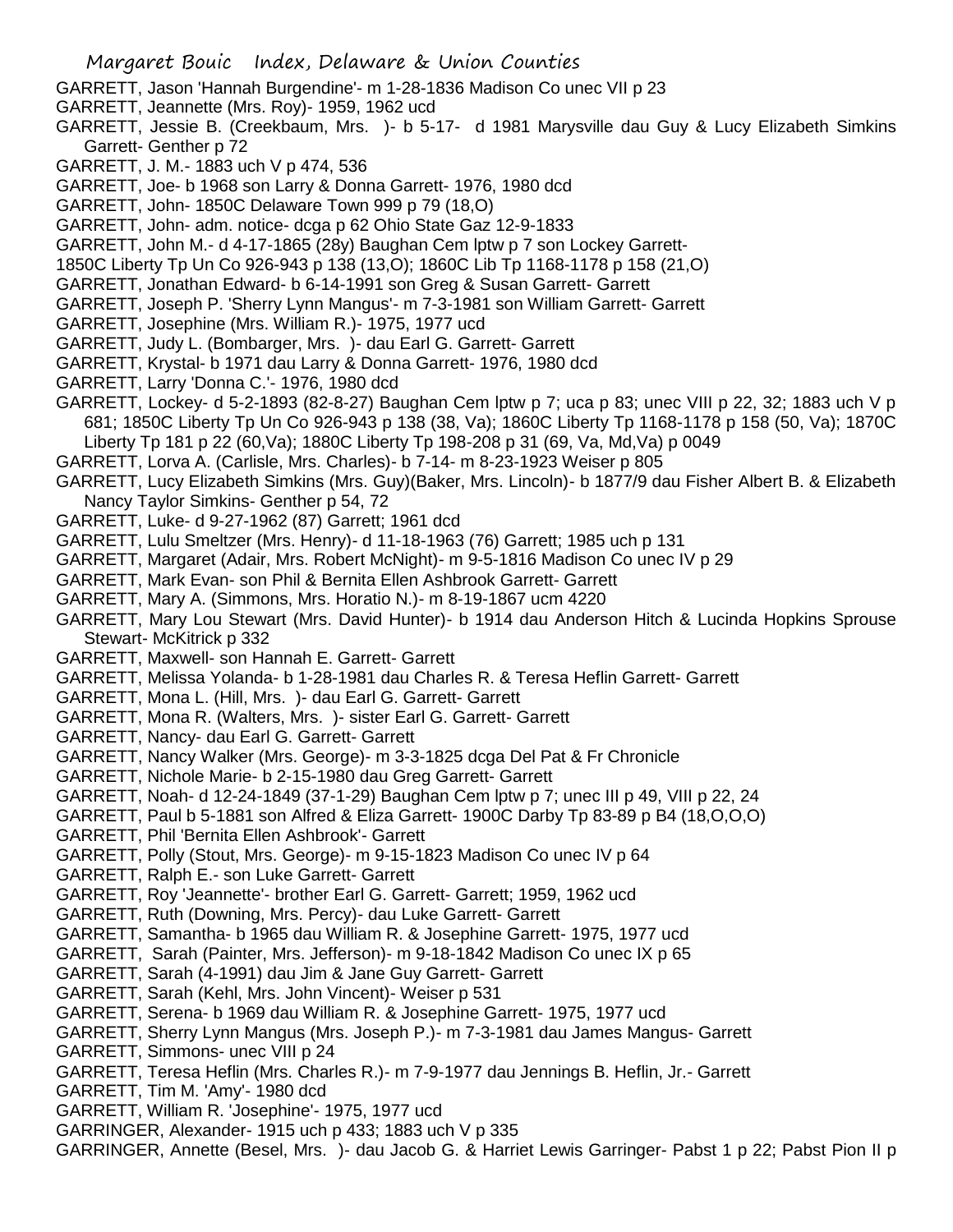158

- GARRINGER, Ella (Whiteneck, Mrs. )- dau Jacob G.& Harriet Lewis Garringer- Pabst 1 p 22; Pabst Pion II p 158
- GARRINGER, Esther (Rider, Mrs. William S.)- m 10-25-1837 dcm
- GARRINGER, Harriet Bockoven (Mrs. )- dau Newlson & Betsey Lewis Bockoven- Pabst 1 p 22
- GARRINGER, Harriet Lewis (Mrs. Jacob C.)- m 12-5-1846 dcm dau John & Ruth Scott Lewis- Pabst 1 p 22; Pabst Pion II p 158
- GARRINGER, Henry 'Robert Maxine Grove'- m 4-1915 Weiser p 769
- GARRINGER, Jacob- Pabst 1 p 3, 43; 1835 men p 17 #83 p 26 Brown Tp
- GARRINGER, Jacob G. 'Harriet Lewis'- m 12-5-1846 dcm; Pabst 1 p 22; Pabst Pion II p 158
- GARRINGER, Jacob 'Margaret Filkey' m 4-23-1837 dcm
- GARRINGER, Jenny Kaye (Grimes, Mrs. Charles Richard)- m 3-19-1971 1985 uch p 64
- GARRINGER, John- son Jacob G. & Harriet Lewis Garringer- Pabst 1 p 22; Pabst Pion II p 158
- GARRINGER, Margaret Filkey (Mrs. Jacob)- m 4-23-1837 dcm
- GARRINGER, Mary (Mrs. Warren)- Pabst 1 p 21
- GARRINGER, Robert Maxine Grove (Mrs. Henry)- b 7-21-1912 m 4-1935 dau Harry Fern &^ Nettie Elizabeth Sloon Grove- Weiser p 769
- GARRINGER, Sarah- dau Jacob G. & Jarriet lewis Garringer- Pabst 1 p 22; Pabst Pion II p 158
- GARRIOTT, Lucinda Hamblin- b 1865 d 1928 Marlborough Cem p 190
- GARRIOTT, Stephen Marin- b 1854 d 1938 Marlborough Cem p 190
- GARRISON, A. A. "Gary" ' ''Shirley Spain'- m(2) 11-4-1972- 1985 uch p 132; Garrison
- GARRISON, Alan K. 'Margaret White'- m 1-12-1979 son Mr. & Mrs. Richard Merriman- Garrison; 1980 dcd
- GARRISON, Alicia Ann- b 1974 dau Paul & Cheryl Ann Shaw Garrison- 1985 uch p 74
- GARRISON, Barbara A. (Mrs. Richard)- 1964, 1969, 1971, 1976 dcd
- GARRISON, Brenda Reynolds (Mrs. Roger)- m 5-12-19 -Garrison
- GARRISON, Chad- b 1968 son Richard L. & Barbara Garrison- 1969, 1976, 1980 dcd
- GARRISON, Charlotte (Mrs. Richard L.)- 1980 dcd
- GARRISON, Cheryl Ann Shaw (Mrs. Paul)- b 1957 dau James Edward & Carol Jean Whalen Shaw- 1985 uch p 74
- GARRISON, Connie- b 1965 dau Richard L. & Barbara Garrison- 1969, 1971, 1980 dcd
- GARRISON, Connie- b 1957 dau Robert & Edith Garrison- 1964, 1969, 1971, 1976 dcd
- GARRISON, Dorothy Medors (Mrs. Ralph H.)- m 8-10-1940 Garrison; 1961, 1964, 1969, 1971, 1976, 1980 dcd)
- GARRISON, Dorothy (Smith, Mrs. )- sister Howard E. Garrison- Garrison
- GARRISON, Edith (Mrs. Robert)- 1964, 1969, 1971, 1976, 1980 dcd
- GARRISON, Eleanor (Acres, Mrs. Daniel)- m 2-24-1831 Madison Co unec V p 47
- GARRISON, Grace (Hines, Mrs. Edward)- dau Howard & Virginia Bishop Garrison- Garrison
- GARRISON, Howard E.'Virginia Bishop'- m 3-24-1924 d 3-23-1980 (81) Ashley Union Cem- Garrison; 1964, 1969, 1971, 1976 dcd
- GARRISON, Isaac- 1840C Genoa Tp p 175 delge IV p 67
- GARRISON, James 'Mary'- Garrison
- GARRISON, Kathy Ann (Piatt, Mrs. Dennis Keith)- b 4-19-1953 m 9-30-1972 dau Robert & Edith Garrison-Garrison; Zimmerman (135413) p 268; 1964, 1969, 1971 dcd
- GARRISON, Kevin Parke 'Regan R. Elsasser'- m 4-13-1985 son James & Mary Garrison- Garrison
- GARRISON, Kimberly Dawn- d 8-25-1968 Price Cem djlm p 57
- GARRISON, Lorillei- b 1965 dau Ralph H. Jr. & Mary E. Garrison- 171, 1976, 1980 dcd
- GARRISON, Margaret White (Mrs. Alan K.)- m 1-12-1979 dau Russell White- Garrison
- GARRISON, Mary E. (Mrs. Ralph H. Jr.)- 1969, 1971, 1976, 1980 dcd
- GARRISON, Mary (Mrs. James)- Garrison
- GARRISON, Paul 'Cheryl Ann Shaw'- 1985 uch p 74
- GARRISON, Ralph H. Sr. 'Dorothy Medors'- m 8-10-1940- Garrison; 1961, 1974, 1969, 1976, 1980 dcd
- GARRISON, Ralph H. Jr. 'Mary E.'- son Ralph & Dorothy Medors Garrison- Garrison; 1969, 1971, 1976, 1980 dcd
- GARRISON, Randall 'Cindy Michele Hughes'- b 1968 m 6-30-1990 son Ralph H. Jr. & Mary E. Garrison- 1969, 1971, 1976, 1980 dcd

Margaret Bouic Index, Delaware & Union Counties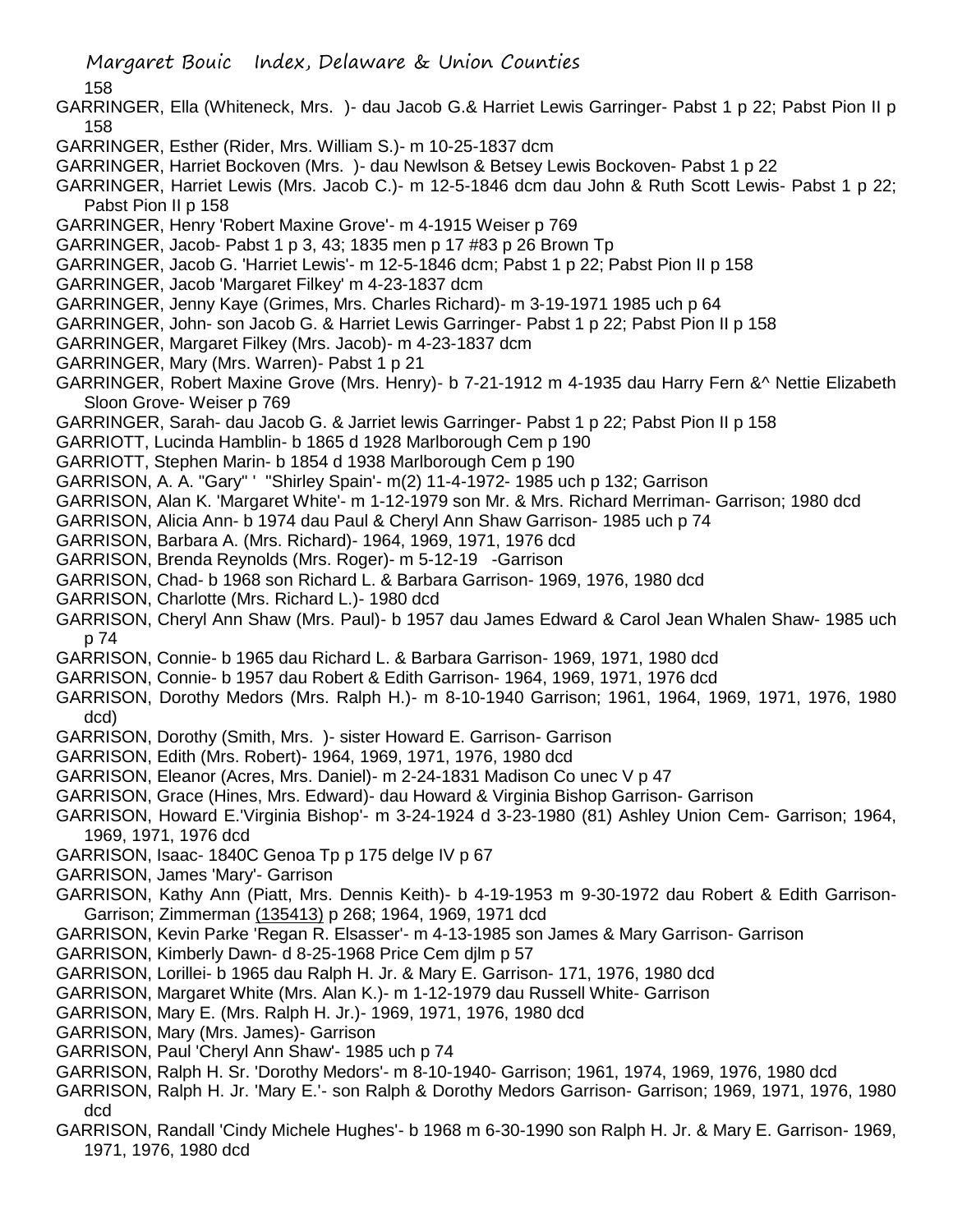GARRISON, Regan R. Elsasser (Mrs. Kevin Parke)- m 4-13-1985 dau Donald & Reecis Elsasser- Garrison GARRISON, Richard L. 'Barbara A.''Charlotte'- 1964, 1969, 1971, 1976, 1980 dcd GARRISON, Richard- son Ralph H. & Dorothy Garrison- Garrison; 1961 dcd (16), 1964 dcd GARRISON, Ricky- b 1961/0 son Robert W.& Edith P. Garrison- 1964, 1969, 1971, 1976 dcd GARRISON, Robert 'Edith'- 1964, 1969, 1971, 1976 dcd GARRISON, Robert-- son Howard & Virginia Bishop Garrison- Garrison GARRISON, Roger/Rodger L.'Brenda Reynolds'- son Ralph H. & Dorothy Medors Garrison- Garrison; 1961 (11), 19064, 1969, 1971 dcd GARRISON Shawn Paul- b 1976 son Paul & Cheryl Ann Shaw Garrison- 1985 uch p 74 GARRISON, Shirley Spain (Kleiber, Mrs. John)(Mrs. A. A."Gary")- b 9-5-1935 m(1) 9-3-1958 (2) 11-4-1972 dau Wilson H. & Helen Bower Spain- Garrison; 1985 uch p 132 GARRISON, Timothy Austin- b 10-5-1973 son A. A."Gary" & Shirley Spain Garrison- Garrison; 1985 uch p 132 GARRISON, Verdie Florence (Cashell, Mrs. Harry H.)- unec IV p 18 GARRISON, Vicki- b 1952 dau Robert & Edith Garrison- 1964, 1969 dcd GARRISON, Virginia Bishop (Mrs. Howard)- m 3-24-1924- Garrison; 1969, 1971, 1976, 1980 dcd GARRISON, William- unec V p 8 GARROCH, Anne (Freshwater, Mrs. Stanley)- m 6-2-1942 Freshwater p 135, 137 GARROLL, Amanda Perkins (Mrs. William)- dau George W. & Marjorie Wiley Perkins- 1915 uch p 573 GARROLL, William 'Amanda Perkins'- 1915 uch p 573 GARROW, Mary E.- b 9-23-1878 Delaware Town dau John & Johanah Connel Garrow/Garvin?- dcb nGARRT, Veleta- d 10-23-1913 (5y6m) Oakdale Cem 2598 (F65) GARRY, Bernease- unec X p 6 GARRY, Beverly (Mrs. James A.)- 1975, 1977 ucd GARRY, James A. 'Beverly'- 1971, 1973, 1975, 1977 ucd GARRY, Jennifer- b 1969 dau James A. & Beverly Garry- 1975, 1977 ucd GARSE, A. W.- Claibourne Tp uninf p 24 GARST, Conrad 'Maggie'- 1880C Marysville 397-439 p 29 (44, Ger,Ger,Ger) p 0100 GARST, George- son Conrad & Maggie Garst- 1880C Marysville 397-439 p 29 (13, Ger,Ger,Ger) GARST, Herman- son Conrad & Maggie Garst- 1880C Marysville 397-439 p 29 (3,O,Ger,Ger) GARST, Maggie (Mrs. Conrad)- 1880C Marysville 397-439 p 29 (33, Ger,Ger,Ger) GARST, Maggie- b 5-1880 dau Conrad & Maggie Garst- 1880C Marysville 397-439 p 29 (2/12,O,Ger,Ger) GARST, Matilda- dau Conrad & Maggie Garst- 1880C Marysville 397-439 p 29 (7,O,Ger,Ger) GARTEN, Angela- b 1970 dau Arnette D. & Connie Garten- 1973 ucd GARTEN, Anitra- b 1973 dau Arnette D. & Connie Garten- 1973 ucd GARTEN, Arnette D. 'Connie'- 1973 ucd GARTEN, Bessie O. (Mrs. Howard E.)- 1979, 1981, 1983, 1991 ucd GARTEN, Connie (Mrs. Arnette D.)- 1973 ucd GARTEN, Danielle b 1974 dau Howard E. & Bessie O. Garten- 1979, 1981, 1983, 1991 ucd GARTEN, Danny- b 1972 son Howard E. & Bessie O. Garten- 1979, 1981, 1983, 1991 ucd GARTEN, Howard E. 'Bessie O'- 1979, 1981, 1983, 1991 ucd GARTIN, Bernard- son Henry S. & Virgie Gartin- Gartin GARTIN, Henry S. 'Virgie'- d 1972- Gartin GARTIN, Kenneth- son Henry S. & Virgie Gartin- Gartin GARTIN, Lula M.- b 1896 d 1925 Old Blue Cem Powell p 144; Pabst 2 p 36 GARTIN, Lula Mae (Sheets, Mrs. )- dau Henry S. & Virgie Gartin- Gartin GARTIN, Sherman- b 1887 d 19-- Old Blue Cem Powell p 144 GARTIN, Virgie (Mrs. Henry S.)- d 1-18-1979 (90) bur Centerburg- Gartin GARTNER, Arvilda J. (Huffines, Mrs. Moses)- lic 1-11-1873 ucm 5209 GARTNER, Debbie (Mrs. Ronald E.)- 1976, 1980 dcd GARTNER, F. A.- 1883 uch V p 425; 1915 uch p 455; Delaware Tp from Prussia- Powell p 103 GARTNER, Fredrick A.- 1880C Delaware Town p 535C GARTNER, Ronald E. 'Debbie'- 1976, 1980 dcd GARTON, Catharine (Harris, Mrs. Ananias)- m 3-1-1827 Madison Co unec V p 27 GARTON, Charles Edward- b 4-11-1940 son Robert G. & Clara Wyvil Willey Garton- Weiser p 25 GARTON, Clara Wyvil Willey (Mrs. Robert C.)- b 4-21-1904 m 5-24-1925 dau Charles Edward & Ida Myrtle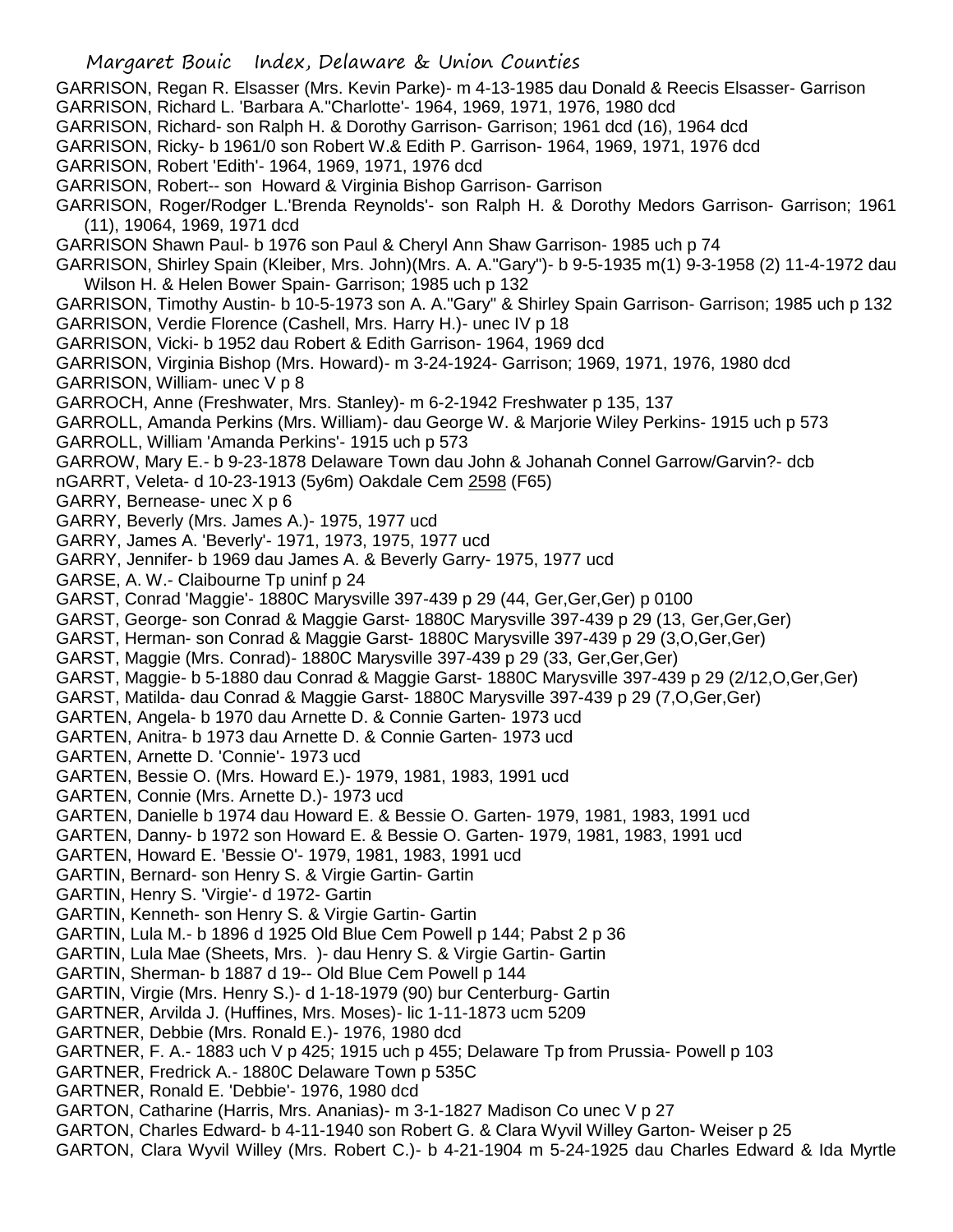Mitchell Willey- Weiser p 25

- GARTON, Clarence Valley 'Violet Angell Barnes'- b 1884 d 1951 son Uriah & Kate Woods Garton- ped Avola Cinnamon Rutledge #90 6- unec VI p 63
- GARTON, David 'Martha Harris'- m 12-16-1807 onwq I
- GARTON, David 'Martha Richman'- m 12-16-1826 Madison Co unec V p 27
- GARTON, Dora Catherine (Cinnamon, Mrs. Kenneth Elvin)- b 1915 dau Clarence Valley & Violet Angell Barnes Garton- ped Avola Cinnamon Rutledge #90 3- unec VI p 63
- GARTON, Gloria Lynn- b 8-7-1952 dau Robert C. & Jeannette Rausch Garton- Rausch 18513 III p 306
- GARTON, Janet Willey- b 11-22-1935 dau Robert C. & Clara Wyvil Willey Garton- Weiser p 25
- GARTON, Jeannette Rausch (Mrs. Robert C.)- b 3-29-1938 m 7-16-1939 dau Louis E. & Frances Thiergartner Rausch- Rausch 18512 II p 279, III p 306
- GARTON, Martha Harris (Mrs. David)- m 12-16-1807 onwq I
- GARTON, Martha Richman (Mrs. David)- m 12-16-1826 Madison Co unec V p 27
- GARTON, Polly (Reece, Mrs. David)- m 12-16-1841 Madison Co unec IX p 55
- GARTON, Robert C. 'Clara Wyvil Willey'- b 2-4-1896 m 5-24-1925- Weiser p 25
- GARTON, Robert C. 'Jeannette Rausch'- m 7-16-1939- Rausch 18512 II p 279
- GARTON, Uriah 'Kate Woods'- b 1860 d 1941 son Zack Garton- ped Avola Cinnamon Rutledge #90 12- unec VI p 63
- GARTON, Violet Angell Barnes (Mrs. Clarence Valley)- b 1896 d 1969 dau Pleasant Lily & Dora Ettar Angell Barnes- ped Avola Cinnamon Rutledge #90 7 - unec VI p 63
- GARTON, Zack- ped Avola Cinnamon Rutledge #90 24- unec VI p 63
- GARTSIDE, Chris- b 1963 ch William & Dora G. Gartside- 1967 ucd
- GARTSIDE, Dora G. (Mrs. William)- 1967 ucd
- GARTSIDE, William 'Dora C.'- 1967 ucd
- GARVAN, C. H.- 1880C Jackson Tp p 0223
- GARVER, Abe- son Fannie K. Garver- Garver
- GARVER, Adam 'Margaret Ann Messmore'-b 1-31-1834 m 9-10-1857 d 5-1-1910 son John & Elizabeth Mitta Garver- ped Mary Click Kreis #9 14- unec II p 30
- GARVER, Andrew 'Caroline Case'- m 3-8-1855 dcm son John Garvin- dcw Bk 2 p 27
- GARVER, Arlene (Pennington, Mrs. )- dau Abe Garver- Garver
- GARVER, Barbara- dau Walter Garver- Garver
- GARVER, Ben- son Fannie K. Garver- Garver
- GARVER, Caroline Case (Mrs. Andrew)- m 3-8-1855 dcm see also Garvin
- GARVER, Charles- Pabst 8 p 105
- GARVER, E. (Mrs. S. J.)- lptw p 98
- GARVER, Edna (Lengacher, Mrs. )- dau Fannie K. Garver- Garver
- GARVER, Edna Mae (Cole, Mrs. J. Merle)- d 1975- Garver; Cole
- GARVER, Elizabeth Mitta (Mrs. John)- b 4-25-1799 d 6-17-1857 ped Mary Click Kreis #9 29- unec II p 30
- GARVER, Elizabeth Poe (Mrs. John)- dau Andrew & Nancy Hoy Poe- Poe p 10
- GARVER, Fannie K. (Mrs. )- d 2-27-1978 (91) bur Canaan Amish Mennonite Ch Cem- Garver-
- GARVER, Frances (Lee, Mrs. Frank Edward)- b 1-15-1874 d 3-10-1948 dau Adam & Margaret Ann Messmore Garver- ped Mary Click Kreis- unec II p 30
- GARVER, Frances (Huddleson, Mrs. Maurice)- Pabst 6 p 94
- GARVER, Gary L.- son Abe Garver- Garver
- GARVER, Gertie (Headings, Mrs.Chauncey)- dau Fannie K. Garver- Garver
- GARVER, James Leroy- son Walter Garver- Garver
- GARVER, James 'Lucretia Moore'- m 9-4-1880 ucm 6783
- GARVER, Joan (Cunningham, Mrs. Jackson)- m 11-18-1856 dcm
- GARVER, John 'Elizabeth Mitts'- b 6-17-1796 d 3-9-1878 ped Elizabeth Click Kreis #9 28- unec II p 30
- GARVER, John 'Elizabeth Poe'- Poe p 9
- GARVER, Katie (Raber, Mrs. John)- dau Fannie K. Garver- Garver
- GARVER, Kenny Wayne- son Walter Garver- garver
- GARVER, LaFaelte- 1880C Porter Tp p 454A
- GARVER, Larry- son Abe Garver- Garver
- GARVER, Larry A.- son Robert L. & Margaret K. Garver- 1959 ucd(7), 1962, 1991 ucd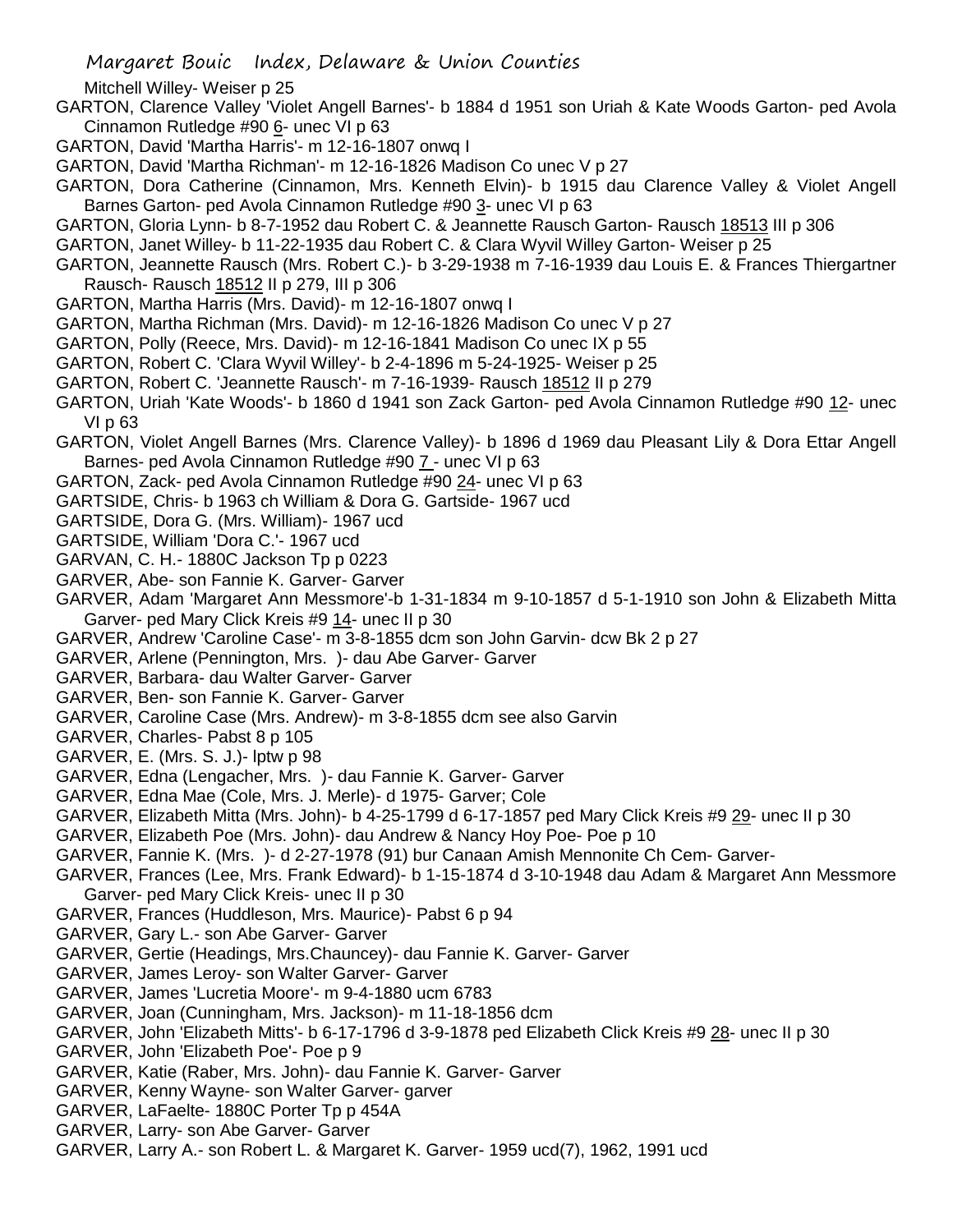- GARVER, Laura (Mathews, Mrs. Gene)- Freshwater p 206
- GARVER, Lucretia Moore (Mrs. James)- m 9-4-1880 ucm 6783
- GARVER, Margaret Ann Messmore (Mrs. Adam)- b 6-11-1835 m 9-10-1857 d 3-1-1903 dau John & Lydia Bortner Messmore- ped Mary Click Kreis #9 15-unec II p 30
- GARVER, Margaret K. (Mrs. Robert L.)- 1959, 1962 ucd
- GARVER, Mark Allen- son Walter Garver- Garver
- GARVER, Martha (Kauffman, Mrs. Dan)- dau Fannie K. Garver- Garver
- GARVER, Mary E.- d 12-19-1898 (9-11-16) dau S. J. & E. Garver- Maskill Cem lptw p 98
- GARVER, Mary Kathrine (Johnson, Mrs. William F.)- d 12-3-1981 (36) cremated- dau Walter Garver- Garver
- GARVER, Mary (Miller, Mrs. )- dau Fannie K. Garver- Garver
- GARVER, Maudie M.- b 2-11-1899 (3-5-20) dau S. J. & E. Garver- Maskill Cem lptw p 98
- GARVER, Robert L. 'Margaret K.'- b 1-7-1820 d 11-10-1904 Old Blue Cem Powell p 134; 1959, 1962 ucd
- GARVER, Ronald E.- d 5-16-1986 (24) bur Canaan A. M. Church Cem son Abe Garver- Garver
- GARVER S. J.'E'- lptw p 98
- GARVER, Sandra Kay- Garver
- GARVER, Sue (Jarman, Mrs. )- dau Walter Garver- Garver
- GARVER, Susan (Johnson, Mrs. )- dau Abe Garver- Garver
- GARVER, Walter- Garver
- GARVER, Walter- son Walter Garver- Garver
- GARVER, William R.- son Walter Garver- Garver
- GARVER, Willie- Pabst 8 p 105
- GARVERICK, Dawn- dau Lowell B. Garverick- Garverick- engaged to Stephen F. Tilson
- GARVERICK, Ethel V. Smith (Mrs. J. Raymond)- b 10-30-1901 m 2-29-1929 d 5-30-1991 bur Iberia- dau Alfred & Elverda Walters Smith- Garverick
- GARVERICK, Joel 'Marcella'- son J. Raymond & Ethel V. Smith Garverick- Garverick; 1969, 1971, 1976 dcd
- GARVERICK, Joyce (Myers, Mrs. Bob)- dau J. Raymond & Ethel V. Smith Garverick- Garverick
- GARVERICK, Lowell B.- Garverick
- GARVERICK, Marcella (Mrs. Joel)- 1969, 1971 dcd
- GARVERICK, Melinda Sue (Yates, Mrs. Rick D.)-b 1960 m 6-20-1981 dau Joel & Marcella Garverick-Garverick; 1971 dcd
- GARVERICK, J. Raymond 'Ethel V. Smith'- m 2-29-1929 d 6-8-1978- Garverick
- GARVERICK, Rob- b 1964 son Joel & Marcella Garverick- Garverick; 1971 dcd
- GARVERICK, Ruth (Durdle, Mrs. Tim)- dau J. Raymond & Ethel V. Smith Garverick- Garverick
- GARVIN, Alpheus- b 1869 d 1910 son John & Elizabeth Maugans Garvin- Maugans Anc p 42, 46
- GARVIN, Amanda- dau Thomas & ELizabeth L. Garvin- Pabst 2 p 16
- GARVIN, Anderson- 1908 dch p 394
- GARVIN, Andrew B. 'Caroline Case'- d 3-18-1874 (49-2-1) Stark Cem Powell p 205- see Garver; 1880 dch p 680; 1850C Porter Tp 3165 (25, Va); delge VII p 39
- GARVIN, Anita- dau John L. & Beulah Garvin- 1962 ucd (16)
- GARVIN, Ann Potter (Mrs. John)- m 5-31-1838 dcm; Pabst 2 p 16, 31, 52; 1850C Porter Tp 3005 p 164 (30,Va)
- GARVIN, Anna Elizabeth (Kinnard, Mrs. David L.)- b 9-25-1880 dau Charles & Harriet Louise McCall Garvin-Maugans Anc p 42, 43
- GARVIN, Austin Lynn 'Daisy Endsley'- b 8-26-1877 d 11-9-1952 son Charles & Harriet Louise McCall Garvin-Maugans Anc p 42; 1880C Claibourne Tp 9 p 223A (2,O,Md,O)
- GARVIN, Bertha Douglas (Mrs. Donald)- Maugans Anc p 42
- GARVIN, Betty Starkey (Mrs. Owen)- m 9-12-1941 Maugans Anc p 44
- GARVIN, Beulah (Mrs. John L.)- 1962, 1967, 1971, 1977, 1979, 1981, 1983, 1991 ucd
- GARVIN, Carmen- b 1969 ch William F. & Cheri L.Garvin- 1973, 1975, 1977, 1979, 1981, 1983 ucd
- GARVIN, Carol- dau Charles & Francine Garvin- Maugans Anc p 42
- GARVIN, Caroline Case (Mrs. Andrew)- dau Charles & Catharine Carney Case- 1880 dch p 680; see Garver
- GARVIN, Caroline (Cole, Mrs. William C.)- m 11-30-1886 dau John & Elizabeth Maugans Garvin- Maugans Anc p 42, 45
- GARVIN, Carthula Amanda- dau Thomas & ELizabeth L. Garvin- Pabst 2 p 16
- GARVIN, Cary 'Clary E. Romy'- b 11-6-1872 m 10-7-1915 d 1-19-1952 bur Kenton- son John & Elizabeth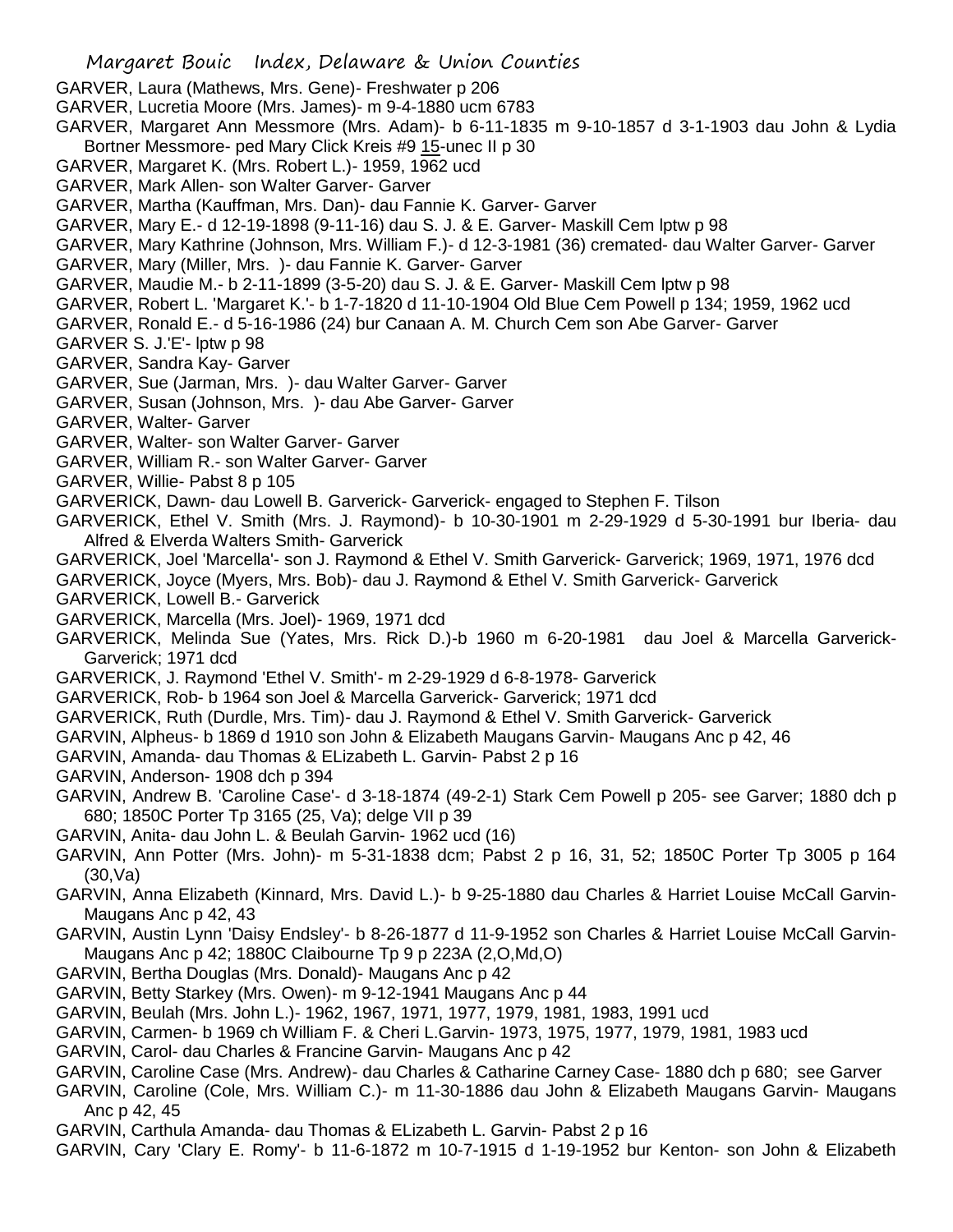- Maugans Garvin- Maugans Anc p 42, 46
- GARVIN, Charles 'Francine'- son Austin Lynn & Daisy Endsley Garvin- Maugans Anc p 42
- GARVIN, Charles H.- son John W. & ELizabeth Maugans Garvin- 1860C Dover Tp 266 (8,O); 1870C Dover Tp 102-104 p 13 (20,O)
- GARVIN, Charles 'Harriet Louise McCall'- son John & Elizabeth Maugans Garvin- Maugans Anc p 42; 1880C Jackson Tp 9 p 223 (28,O,Md,O)
- GARVIN, Cheri L. (Mrs. William F.)- 1973, 1975, 1977, 1979, 1981, 1983, 1991 ucd
- GARVIN, Chester- son Charles & Harriet Louise McCall Garvin- Maugans Anc p 43
- GARVIN, Clara Reynalder (Mrs. John Maugans)- b 10-4-1867 m 12-15-1887 d 4-15-1938 dau Conrad Raynalder- Maugans Anc p 44
- GARVIN, Clarabelle Kochenderfer (Mrs. Russell)- b 12-7-1896 m 12-29-1914 dau Frank & Emma Kochenderfer- Maugans Anc p 44
- GARVIN, Clary E. Romy (Mrs. Cary)- b 3-12-1883 m 10-7-1915 d 8-28-1949 Maugans Anc p 46
- GARVIN, Clifford- son Charles & Harriet Louise McCall Garvin- Maugans Anc p 42, 43
- GARVIN, Clyde- b 5-26-1891 d 1894 bur Kenton- ch John Maugans & Clara Reynalder Garvin- Maugans Anc p 44
- GARVIN, Conrad S.- son John Garvin- dcw Bk 2 p 27
- GARVIN, Curtis H.- b 1862 d 1938 bur Hale Cem- son John W. & Elizabeth Maugans Garvin- Maugans Anc p 42, 45; 1870C Dover Tp 102-104 p 13 (8,O)
- GARVIN, Daisy Endsley (Mrs. Austin Lynn)- b 8-20-1879 d 1-27-1931 dau David & ELizabeth Endsley-Maugans Anc p 42
- GARVIN, David- b 12-5-1948 son Stanley & Donna Peake Garvin- Maugans Anc p 44
- GARVIN, Dawn Noel- b 11-11-1960 ch Maurice James & Edna Vermillion Garvin- Maugans Anc p 46
- GARVIN, Deltis Virgil 'Dolly Doup'- son R. R. & Edna Mathews Garvin- White 162
- GARVIN, Dolly Doup (Mrs. Deltis Virgil)- White (162)
- GARVIN, Donald 'Bertha Douglas'- son Austin Lynn & Daisy Endsley Garvin- Pabst 42
- GARVIN, Donald Eugene- b 8-25-1951 son Richard & Isabelle Pake Garvin- Maugans Anc p 43, 46
- GARVIN, Donna Peake (Mrs. Stanley)- m 8-31-1946 Maugans Anc p 44
- GARVIN, Doris (Wagner, Mrs. Roger)- McKitrick p 99
- GARVIN, Dorothula Amanda- dcw Bk 3 p 418(44)
- GARVIN, Edna Elizabeth Mathews (Mrs. R. R.)- dau Joseph & Hester White Mathews- White161
- GARVIN, Edna Vermillion (Mrs. Maurice James)- b 11-21-1922 m 7-19-1958 Maugans Anc p 46
- GARVIN, Edward- son Edward & Mary Garvin- 1860C Union Tp 579-583 p 81 (6,O)
- GARVIN, Edward- b 1-25-1874 Delaware Town son John & Johanah Connell Carvin- dcb
- GARVIN, Edward 'Mary'- 1860C Union Tp 579-583 p 81 (25, Irel)
- GARVIN, Edwin 'Louise Cocklin'- m 3-15-1950- Weiser p 458
- GARVIN, Eileen (Stebbins, Mrs. Delbert)- b 2-6-1924 m 5-26-1951 dau Russell & Clarabelle Kochenderfer Garvin- Maugans Anc p 44
- GARVIN, Eliza Belle (Maugans, Mrs. Daniel, Jr)- b 1836 d 1894 New Millcreek Cem sister John H. Garvin-Maugans Anc p 38, 51, 94
- GARVIN, Elizabeth- 1880C Delaware Town p 503C
- GARVIN, Elizabeth- dau Alpheus Garvin- Maugans Anc p 46
- GARVIN, Elizabeth (Mrs. John W.)- 1860C Dover Tp 266 (28, Md); 1870C Dover Tp 102-104 p 13 (39, Md)
- GARVIN, Elizabeth L. (Mrs. Thomas H.)- dau John & Ann Garvin- Pabst 2 p 16, 17, 26, 31, 32- 1850C Porter Tp 3005 p 164 (10,O)
- GARVIN, Elizabeth Maugans (Mrs. John H.)- b 9-5-1830 m 3-6-1850 dcm d 1921 bur Mt. Victory- dau Daniel & Magdalena Leatherman Maugans- Maugans Anc p 38, 42; 1860C Dover Tp 266 (28,Md)
- GARVIN, Ernest- 1908 dch p 482
- GARVIN, Ernest- d 12-21-1935 bur Ridgeway Cem- son Austin Lynn & Daisy Endsley Garvin- Pabst 42
- GARVIN, Ethel (Mrs. Harold)- Maugans Anc p 42
- GARVIN, Ethel Mae Nufer (Mrs. Fred LeRoy)- Cowgill p 21
- GARVIN, Ethel (Wesser, Mrs. )- dau Charles & Harriet Louise McCall Garvin- Maugans Anc p 42, 43
- GARVIN, Evelyn June (Cowgill, Mrs. Elwood Wilson)- b 6-7-1918 dau Fred LeRoy & Ethel Mae Nufer Garvin-Cowgill p 21
- GARVIN, Evelyn (Parsons, Mrs. Edward)(Deakins, Mrs. Thomas)(Parker, Mrs. Armon)- b 4-27-1922 m(2)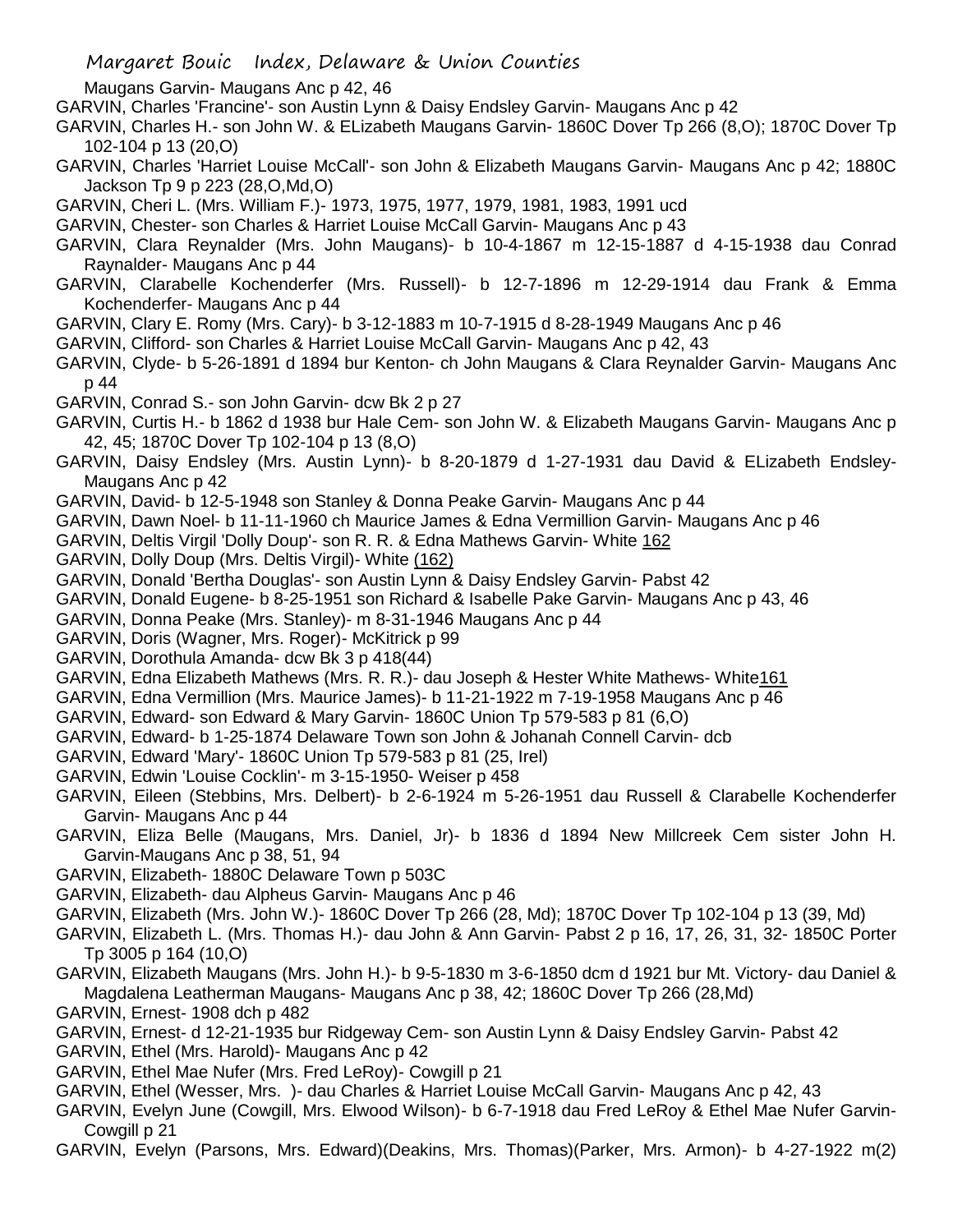- 5-26-1951 dau Russell & Clarabelle Kochenderfer Garvin- Maugans Anc p 44
- GARVIN, Fanny- b 8-25-1874 Delaware Town dau dennis & Aginis Rose Garvin- dcb
- GARVIN, Foster V.-d 7-4- (71) bur Radcliff Cem- Garvin
- GARVIN, Frances Clayton (Mrs. Herbert)- m 5-27-1944 Maugans Anc p 45
- GARVIN, Frances- dau Thomas & ELizabeth L. Garvin- Pabst 2 p 16
- GARVIN, Francine (Mrs. Charles)- Maugans Anc p 42
- GARVIN, Frank- son John W. & Elizabeth Maugans Garvin- Maugans Anc p 42, 44; 1860C Dover Tp 266 (7,O); 1870C Dover Tp 103-104 p 13 (18,O)
- GARVIN, Fred LeRoy 'Ethel Mae Nufer'- Cowgill p 21
- GARVIN, Gary- b 11-8-1951 son Stanley & Donna Peake Garvin-Maugans Anc p 44
- GARVIN, Gertrude (Steagall, Mrs. Neil)- dau Austin Lynn & Daisy Endsley Garvin- Pabst 42
- GARVIN, Gladys (Doty, Mrs. )- dau Charles \* Harriet McCall Garvin- Maugans Anc p 42
- GARVIN, H.- 1908 dch p 412;, 430
- GARVIN, Harold 'Ethel'- son Austin Lynn & Daisy Endsley Garvin- Maugans Anc p 42
- GARVIN, Harriet Louise McCall (Mrs. Charles H.)- Maugans Anc p 42; 1880C Jackson Tp 9 p 223A (27,O,O,O)
- GARVIN, Harvey- son John W. & Elizabeth Maugans Garvin- Maugans Anc p 42, 45; 1870C Dover Tp 102-104 p 13 (3,O)
- GARVIN, Helen Eichorn (Mrs. Vernard)- b 1-13-1899 m 3-6-1918 dau Samuel & Wilhelmina Eichorn- Maugans Anc p 44
- GARVIN, Helen b 11-16-1948 dau Herbert & Frances Clayton Garvin- Maugans Anc p 45
- GARVIN, Helen (Mrs. Roy)- Garvin
- GARVIN, Henry- 1908 dch p 412
- GARVIN, Herbert 'Frances Clayton'- b 4-20-1922 m 5-27-1944 son Roy Maugans & Laura Prindle Garvin-Maugans Anc p 44, 45
- GARVIN, Hester- b 8-24-1874 d 2-21-1961 bur Mt. Victory- son John & Elizabeth Maugans Garvin- Maugans Anc p 42, 46
- GARVIN, Ica Belle (McPeck, Mrs. John Huber)- b 8-7-1879 m 12-23-1899 d 11-3-1934 dau Charles & Harriet Louise McCall Garvin-Maugans Anc p 42; 1880C Jackson Tp 9 p 223A (11/12, O,Md,O)
- GARVIN, Isabelle Pake (Mrs. Richard)- b 7-20-1925 m 10-4-1942 dau Hardy & Julia Goodwin Pake- Maugans Anc p 46
- GARVIN, James Donald 'Marilyn Sue Moffitt'- m 7-16-1961 son John Garvin- Garvin
- GARVIN, James- son Edward & Mary Garvin- 1860C union Tp 579-583 p 81 (1,O)
- GARVIN, James Lee- b 4-24-1946 son Richard & Isabelle Pake Garvin- Maugans Anc p 46
- GARVIN, James W.- son John Garvin- dcw Bk 2 p 27
- GARVIN, Jane- dau Roy & Helen Garvin- Garvin
- GARVIN, Janell (Darby, Mrs. David)- m 7-20-1991 dau Roy & Helen Garvin- Garvin
- GARVIN, Janet (Bushnell, Mrs. Robert)- b 3-18-1931 m 6-23-1951 dau Vernard & Helen Eichorn Garvin-Maugans Anc p 44
- GARVIN, Jennie (Winkle, Mrs. Lawrence)- dau John & Elizabeth Maugans Garvin- Maugans Anc p 42, 46 GARVIN, John- Garvin
- GARVIN, John- d 3-11-1837 (53) Stark Cem Powell p 202
- GARVIN, John- 1850C Oxford Tp 2750 p 155 (34, Irel)
- GARVIN, John- 1870C Dover Tp 102-104 p 13 (77,O)
- GARVIN, John 'Ann'- m 5-31-1838 dcm d 12-18-1867 (57-8-2) Old Blue Cem Powell p 134; 1835 men p 50 # 31 p 91 Porter Tp; 1850C Porter Tp 3005 p 164 (39, Va); Pabst 2 p 31
- GARVIN, John- son Charles & Harriet Louise McCall Garvin- Maugans Anc p 42, 43
- GARVIN, John- son Edward & Mary Garvin- 1860C Union Tp 579-583 p 81 (5,O)
- GARVIN, John H. 'Elizabeth Maugans'- b 1825 m 3-6-1850 dcm d 1902 Maugans Anc p 38, 42 sister Eliza Bell Garvin- 1860C Dover Tp 266 p 37 (28, Penn)
- GARVIN, John- son John W. & ELizabeth Maugans Garvin- 1870C Dover Tp 102-104 p 13 (10,O)
- GARVIN, John L. 'Beulah'- 1962, 1967, 1971, 1975, 1977, 1979, 1981, 1983, 1991 ucd
- GARVIN, John Maugans 'Clara Reynalder'- b 9-25-1860 m 12-15-1887 d 9-14-1910 son John & Elizabeth Maugans Garvin- Maugans Anc p 42, 47
- GARVIN, John 'Sarah'- dcw Bk 2 p 27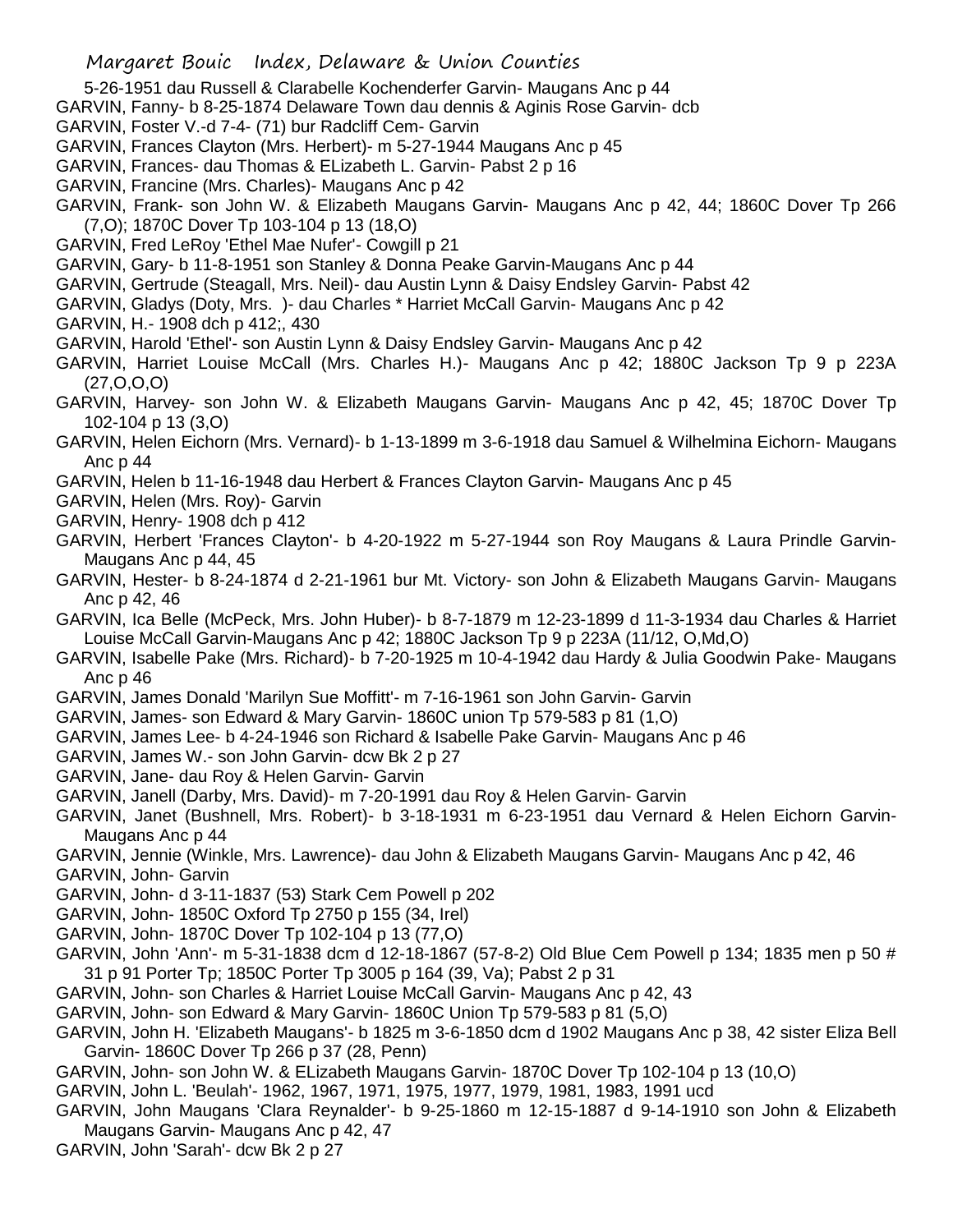- GARVIN, John- son Thomas & Elizabeth L. Garvin- Pabst 2 p 16, 17; 1835 men p 50 #29 p 91 Porter Tp
- GARVIN, John W. 'Elizabeth'- 1860C Dover Tp 266 (28, Pa); 1870C Dover Tp 102-104 p 13 (44, Pa)
- GARVIN, Joyce (Mrs. Richard)- Maugans Anc p 42
- GARVIN, Kathleen- 1962, 1967 ucd (13) Kathy
- GARVIN, Kathryn Jane (Wynd, Mrs. Robert H.)- b 12-13-1917 m 7-23-1942 dau Cary & Clary E. Romy Garvin-Maugans Anc p 46
- GARVIN, Kenny- son Richard & Joyce Garvin- Maugans Anc p 42
- GARVIN, Laura Prindle (Mrs. Roy Maugans)- b 2-6-1898 m 6-22-1921 dau Fred & Katherine Prindle- Maugans Anc p 44
- GARVIN, Lawrence- son Charles & Harriet Louise McCall Garvin- Maugans Anc p 42, 43
- GARVIN, Leona (Kline, Mrs. )- dau John Garvin- Maugans Anc p 43
- GARVIN, Linda- b 2-19-1948 dau Herbert & Frances Clayton Garvin- Maugans Anc p 45
- GARVIN, Louise Cocklin (Mrs. Edwin)- b 12-5-1922 m 3-15-1950 dau Henry M. & Nellie Johnston Cocklin-Weiser p 458
- GARVIN, Lucy A (McCall, Mrs.Thomas Morris)- d 1941 bur Mt. Victory dau John W. & ELizabeth Maugans Garvin- Maugans Anc p 42, 45; 1860C Dover Tp 266 (1,O); 1870C Dover Tp 102-104 p 13 (13,O)
- GARVIN, Lucy M.- b 11-9-1874 Delaware Town, colored, dau H. H.& ELizabeth Warrick Garvin- dcb
- GARVIN, Marguerite Mabel (Cahill, Mrs. Frank)- dau Austin Lynn & Daisy Endsley Garvin- Maugans Anc p 42
- GARVIN, Marilyn Sue Moffitt (Mrs. James Donald)- m 7-16-1961 dau Byron H. Moffitt- Garvin
- GARVIN, Martha- dau John Garvin- dcw Bk 2 p 27
- GARVIN, Martha (Eddy, Mrs. Samuel)- m 5-6-1845 dcm
- GARVIN, Mary- 1850C Oxford Tp 2750 p 155 (34, Irel)
- GARVIN, Mary B. (McCutcheon, Mrs. Hodge)- m 10-2-1838 dcm
- GARVIN, Mary C.- dau John W. & ELizabeth Maugans Garvin- 1870C Dover Tp 101-104 p 13 (5,O)
- GARVIN, Mary E.- dau John Garvin- dcw Bk 2 p 27; Pabst 2 p 18
- GARVIN, Mary Ellen (Creedon, Mrs. David)- b 9-6-1925 m 1-1946 dau Roy Maugans & Laura Prindle Garvin-Maugans Anc p 44, 45
- GARVIN, Mary (Mrs. Edward)- 1860C Union Tp 579-583 p 81 (32, Irel)
- GARVIN, Mary Elizabeth (Taylor, Mrs. Nelson)- Pabst 2 p 31, 38
- GARVIN, Maude Lovina (Mrs. )- d 6-12-1973 (89) Ashley Union Cem- Garvin
- GARVIN, Maurice James 'Edna Vermillion'- b 2-21-1926 m 7-19-1958 son Cary & Clary E. Romy Garvin-Maugans Anc p 46
- GARVIN, Merle (Mrs. Wallace)- Maugans Anc p 42
- GARVIN, Michael- 1850C Oxford Tp 2750 p 155 (27, Irel)
- GARVIN, Milard- 1880C Porter Tp p 456A
- GARVIN, Minnie (Kinnard, Mrs. W. R.)- b 5-29-1884 d 5-6-1958 bur Bellefontaine- dau Charles & Harriet Louise McCall Garvin- Maugans Anc p 42
- GARVIN, Murl Brake (Mrs. Paul)- Maugans Anc p 42
- GARVIN, Nancy- Pabst 2 p 18
- GARVIN, Nancy- dau Charles & Francine Garvin- Maugans Anc p 43
- GARVIN, Nancy Heaslett- dau Thomas M. & ELizabeth L. Garvin- Pabst 2 p 32
- GARVIN, Newton- son John & Ann Garvin- Pabst 2 p 19, 32; 1850C Porter Tp 3005 p 164 (2,O)
- GARVIN, Norman D.- son John W. & Elizabeth Maugans Garvin- Maugans Anc p 42, 44; 1860C Dover Tp 266 (3,O); 1870C Dover Tp 102-104 p 13 (13,O)
- GARVIN, Otho/Otto- b 2-17-1875 Kingston Tp dcb; d 8-15-1876 (1-6-10) Old Blue Cem Powell p 143- son Newton & Sarah E. Bigelow Garvin
- GARVIN, Owen 'Betty Starkey'- b 3-13-1917 d 3-5-1944 son Russell & Clarabelle Kochenderfer Garvin-Maugans Anc p 44
- GARVIN, Paul 'Murl Brake'- son Austin Lynn & Daisy Endsley Garvin- Maugans Anc p 42
- GARVIN, Philip- son John L. & Beulah Garvin- 1962 ucd (12)
- GARVIN, Phyllis (Flanders, Mrs. Roger)- b 9-14-1944 m 6-15-1963 dau Herbert & Frances Clayton Garvin-Maugans Anc p 45
- GARVIN, Ralph- son John W. & ELizabeth Maugans Garvin- 1870C Dover Tp 102-104 p 13 (2,O)
- GARVIN, Raymond- b 5-4-1918 son Russell & Clarabelle Kochenderfer Garvin- Maugans Anc p 44
- GARVIN, Rena- Pabst 2 p 60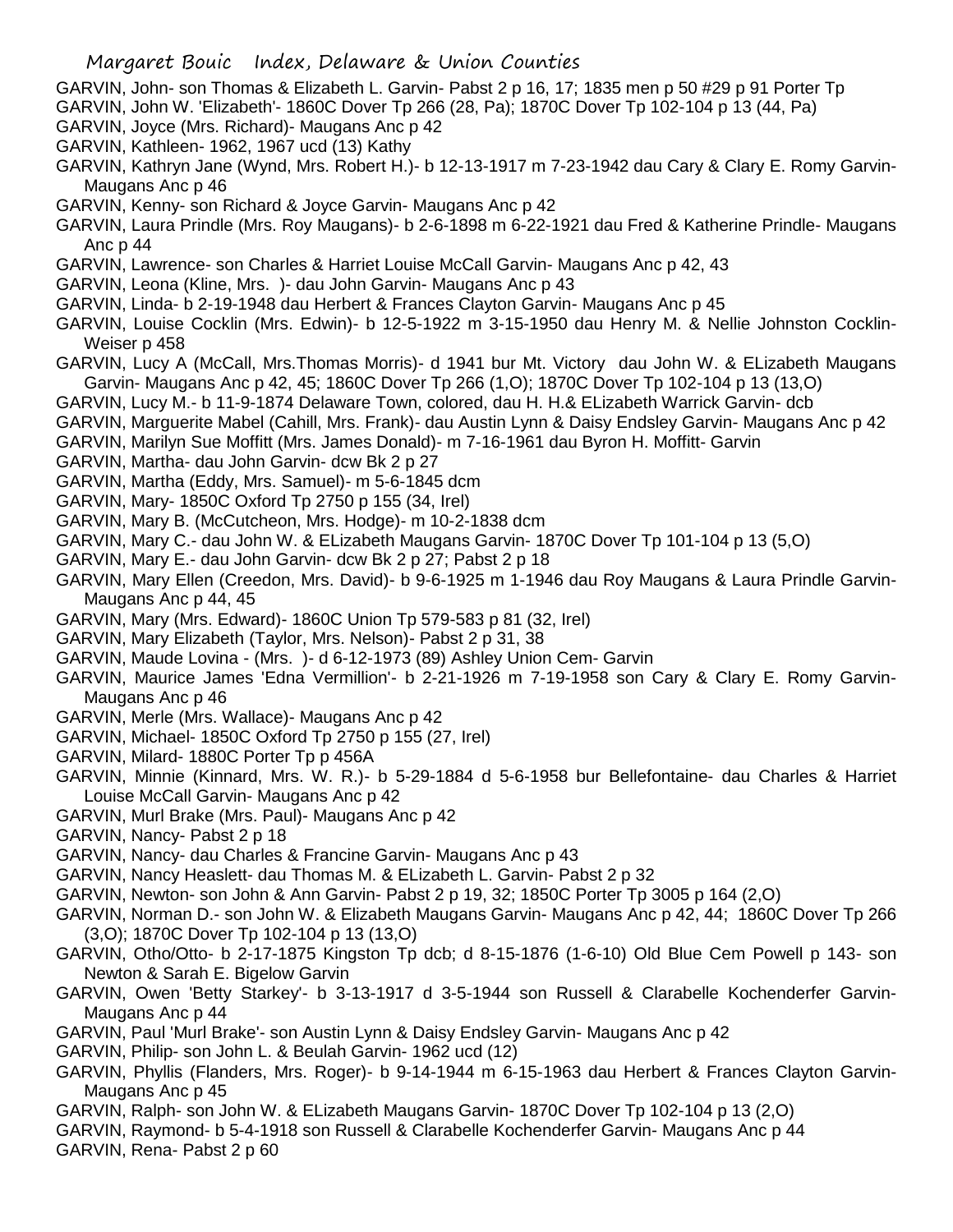- GARVIN, Richard- son Austin Lynn & Daisy Endsley Garvin- Maugans Anc p 42
- GARVIN, Richard 'Isabelle Pake'- b 7-6-1916 m 10-4-1942 son Cary & Clary E. Romy Garvin- Maugans Anc p 46
- GARVIN, Richard Wesley- b 10-6-1948 son Richard & Isabelle Pake Garvin- Maugans Anc p 46
- GARVIN, Robert- son John Garvin- dcw Bk 2 p 27
- GARVIN, Robert- son Paul & Murl Brake Garvin- Maugans Anc p 42
- GARVIN, Roger Cary- b 4-4-1954 son Richard & Isabelle Pake Garvin- Maugans Anc p 46
- GARVIN, Rosanna (Lee , Mrs. Thomas )- m 5-14-1857 ucm 2557; mt 5-20-1857; unec IV p 27 says Thomas Lee Hildebrand; unec XII p 15
- GARVIN, Roy 'Helen'- Garvin
- GARVIN, Roy Maugans 'Laura Prindle'- b 9-30-1900 m 6-22-1921 son John & Clara Reynalder Garvin-Maugans Anc p 44
- GARVIN, R. R. 'Edna Elizabeth Mathews'- White(161)
- GARVIN, Russell 'Clarabelle Kochenderfer'- b 10-22-1895 m 12-29-1914 son John Maugans & Clara Reynalder Garvin- Maugans Anc p 44
- GARVIN, Ruth (Doyle, Mrs. Houston)- b 6-4-1916 m 12-8-1938 dau Russell & Clarabelle Kochenderfer Garvin-Maugans Anc p 44
- GARVIN, Sarah- Pabst 2 p 16, 17
- GARVIN, Sarah E. (Mrs. N.)- d 7-18-1878 (26-9-11) Old Blue Cem Powell p 143
- GARVIN, Sarah (Mrs. John)- dcw Bk 2 p 27
- GARVIN, Stanley 'Donna Peake'- b 1-19-1921 m 8-31-1946 son Russell & Clarabelle Kochenderfer Garvin-Maugans Anc p 44
- GARVIN, Stephen- b 12-6-1945 son Herbert & Frances Clayton Garvin- Maugans Anc p 45
- GARVIN, Talmadge- son Alpheus Garvin- Maugans Anc p 46
- GARVIN, Thomas J. 'Elizabeth'- son John Garvin- dcw Bk 2 p 27; Pabst 2 p 16, 17; 1835 men p 50 #30 p 91 Porter Tp; 1840C Berkshire Tp p 187 (30-40); hadc p 46
- GARVIN, Vernard 'Helen Eichorn'- b 1-25-1889 m 3-6-1918 son John Maugans & Clara Reynalder Garvin-Maugans Anc p 44
- GARVIN, Wallace 'Merle'- son Austin Lynn & Daisy Endsley Garvin- Maugans Anc p 42
- GARVIN, William- son Edward & Mary Garvin- 1860C Union Tp 579-583 p 81 (3,O)
- GARVIN, William F. 'Cheri L.'- 1973, 1975, 1977, 1979, 1981, 1983, 1991 ucd
- GARVIN, William A.- b 1854 d 1901 son John W. & Elizabeth Maugans Garvin- Maugans Anc p 42; 1860C Dover Tp 266 (5,O); 1870C Dover Tp 102-104 p 13 (15,O)
- GARWICK, Bethany- b 1961 dau J. Parker II & Linda Garwick- 1975, 1977, 1979 ucd
- GARWICK, Linda (Mrs. J. Parker II)- 1975, 1977, 1979, 1981 ucd
- GARWICK, J. Parker II 'Linda''Susan K.'- 1975, 1977, 1979, 1981, 1983, 1991 ucd
- GARWICK, Susan K. (Mrs. J. Parker II)- 1991 ucd
- GARWOOD, family of Barbara Barker #107 unec V p 13
- GARWOOD, Adaline (Mrs. Joseph)- dumch p 195
- GARWOOD, Angeline Culver (Mrs. Jos H.)- dau David & Catherine Callender Culver- 1883 uch V p 205
- GARWOOD, Ann G. Snodgrass (Mrs. Dr. Spencer)- dau Samuel & Agnes Morrison Snodgrass- dumch p 401
- GARWOOD, Annie N.- dau Elias A. & Sarah J. Garwood- 1860C Liberty Tp Un Co 1085-1095 (8/12,O)
- GARWOOD, Caroline Culver/Colver- m 6-11-1822 ucm 28; 1883 uch V p 205, 283, 383- dau Charles & Olive Collander Colver- unec II p 13
- GARWOOD, Charles M.- b 10-1-1853 d 4-15-1901 Milford Cem Un Al p 58- son French & Sarepta H. Raynolds Garwood- 1883 uch V p 205; 1860C Union Tp 676-682 p 93 (6,O); 1870C Milford 36 p 4 (15,O); unec X p 43
- GARWOOD, Clarissa (Mrs. Levi)- 1870C York Tp 87-86 p 12 (47,O)
- GARWOOD, Corydon 'Elizabeth Zebold'- m 5-4-1871 ucm 4927
- GARWOOD, Culver D.- son Dr. Spencer & Vashti Detwiler Garwood- 1883 uch V p 206
- GARWOOD, Daniel ' Bishop'- 1883 uch V p 205
- GARWOOD, Daniel 'Eliza A. Gorton'- m 1-11-1844 ucm 938 mt 12-17-1857 unec VI p 15; 1850C Liberty Tp Un Co 983-1000 p 147 (34,O); 1860C N. California 1062-1072 p 144 (44,O)
- GARWOOD, Daniel 'Habsebas Stokes'- m 6-21-1806 onwq I
- GARWOOD, Daniel Walker- unec I p 14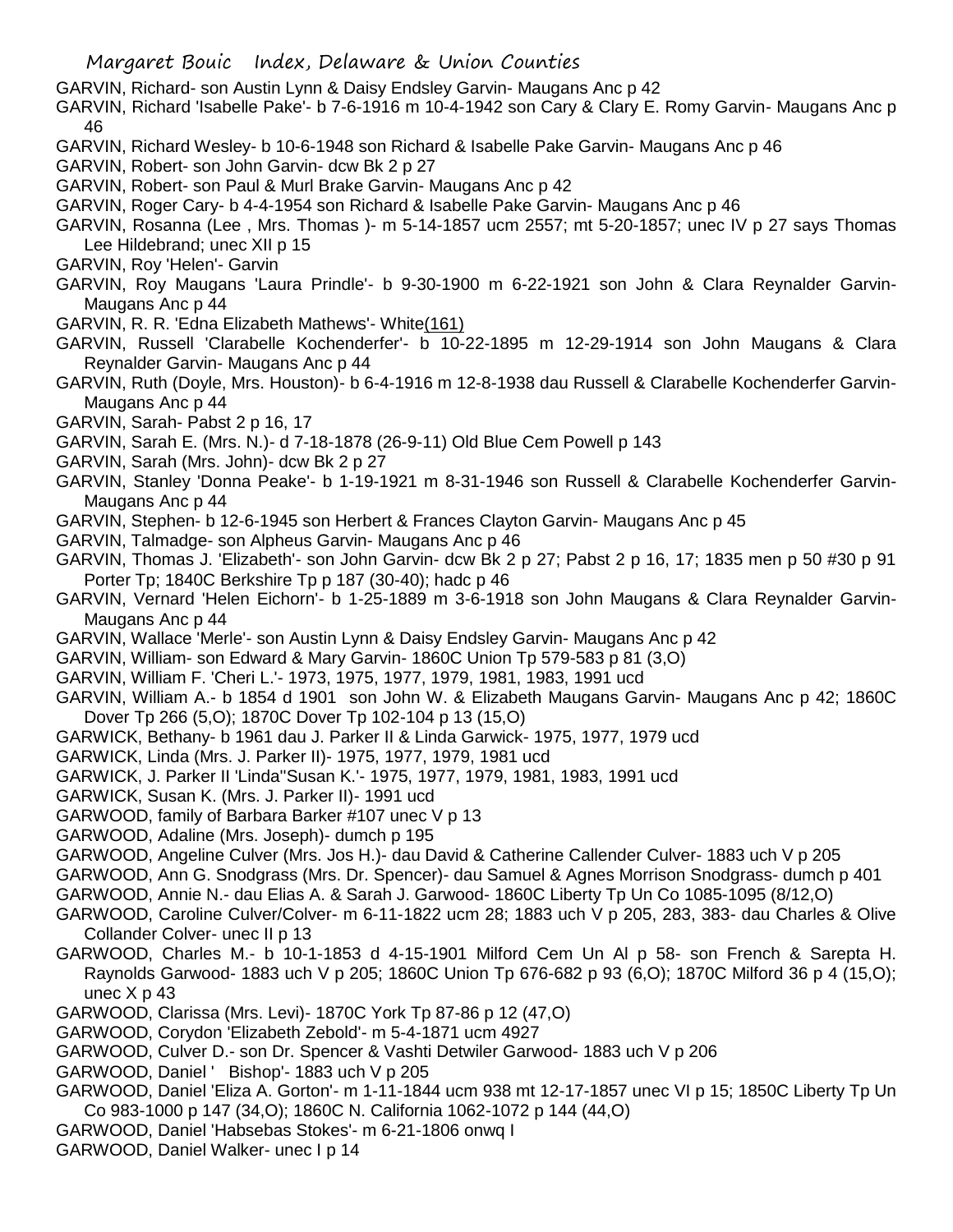- GARWOOD, David G. 'Rachel A. Morrow'- m 6-28-1860 dcm
- GARWOOD, Denton T.- b 1893 d 1963 Milford Cem Un Al p 58
- GARWOOD, Don A.- son French & Sarepta H. Reynolds Garwood- 1883 uch V p 205; 1860C Union Tp 676-682 p 93 (2,O); 1870C Milford 36 p 4 (12,O)
- GARWOOD, Edgar E.- 1880C Union Tp 156 p 26 (17,O,O,O) p 0077
- GARWOOD, Elias A.'Sarah J.'- 1850C Liberty Tp Un Co 983-1000 p 147 (16,O); 1860C Lib Tp 1085-1095 p 148 (26,O)
- GARWOOD, Eliza A. Gorton (Mrs. Daniel)- m 1-11-1844 ucm 938- 1850C Liberty Tp Un Co 983-1000 p 147 (29, Pa); 1860C N California 1062-1072 p 144 (40, Pa)
- GARWOOD, Eliza J.- dau Levi & Clarissa Garwood- 1880C York Tp 87-86 p 12 (11,O)
- GARWOOD, Elizabeth Zebold (Mrs. Corydon)- m 5-4-1871 ucm 4927; unec VIII p 23
- GARWOOD, Emily (Moore, Mrs. Curtis)- m 2-22-1853 ucm 1918 unec IV p 27, VIII p 10
- GARWOOD, Euseba- unec VIII p 23
- GARWOOD, Fanny (Coolidge, Mrs. James P.)- d 1-31-1866 (65-7-15) Milford Cem Un Al p 19
- GARWOOD, Fanny Payne (Mrs. N. F.)- m 4-14-1864 ucm 3579
- GARWOOD, Frances Jackson (Mrs. G. E.)- dau John W. & ELizabeth Barney Jackson- Newhouse p 80
- GARWOOD, French 'Sarepta H. Raynolds'- b 4-7-1823 m 4-15-1852 d 4-5-1879 Milford Cem Un Al p 14- son Isaiah & Caroline Garwood- 1883 uch IV p 512, 541 bur Milford, V p 191, 193, 194, 197, 204, 205, 371; 1915 uch p 132, 153, 264, 298; uca p 24, 25, 42, 44, 45, 102; unec X p 43; mt 2 p 11, 3 p 19; 1850C Milford 1209-1227 p 180 (21,O); 1860C Union Tp 676-682 p 93 (37,O); 1870C Milford 36 p 4 (47,O); mt 8-15-1855
- GARWOOD, G. E. 'Frances Jackson'- Newhouse p 80
- GARWOOD, George 'Mercy Emeline Brown- m 1-1-1846 ucm 1096; unec VI p 32
- GARWOOD, Gerald- son G. E. & Frances Jackson Garwood- Newhouse p 80
- GARWOOD, Grace O,.- dau Dr. Spencer & Vashti Detwiler Garwood- 1883 uch V p 206
- GARWOOD, Gustavus- unclaimed letter- unec XII p 22 1842
- GARWOOD, Gwendolyn Graessle (Mrs. William C. III)- d 12-1-1975 (28) bur Bellbrook,O.- granddau Pearle Whipple Dennis; Dennis; Whipple
- GARWOOD, Habsebas Stokes (Mrs. Daniel)- m 6-21-1806 onwq I
- GARWOOD, Henry- 1883 uch V p 468
- GARWOOD, Hester (Mershawn, Mrs. John)- m 4-24-1834 unec III p 7
- GARWOOD, Hope (Holloway, Mrs. Isaac)- b 7-13-1794 m 1815 d age 93 dau Isaiah & Mary Brook Garwooddau Isaiah & Mary Brook Garwood- 1985 uch p 75; ped B Holloway #123 17- unec VIII p 23, 34; dumch p 376
- GARWOOD, Isaiah 'Caroline Culver'- m 6-11-1822 ucm 28; 1883 uch V p 205, 283, 383; unec II p 13
- GARWOOD, Isaiah 'Mary Brook'- dumch p 376; 1985 uch p 75
- GARWOOD, Jane- unec VIII p 23
- GARWOOD, Jay- ch Levi & Clarissa Garwood- 1880C York Tp 87-86 p 12 (4,O)
- GARWOOD, John- son Levi & Clarissa Garwood- 1870C York Tp 87=86 p 12 (18,O)
- GARWOOD, John 'Mary E. Wright'- m 11-19-1864 ucm 3642
- GARWOOD, Joseph'Adaline'- dumch p 195
- GARWOOD, Joseph H. 'Angeline Culver'- m 11-11-1826 Madison Co unec V p 27- son Daniel & Bishop Garwood; 1883 uch V p 205
- GARWOOD, Ken 'Verna'- Garwood
- GARWOOD, Levi 'Clarissa'- 1915 uch p 230; 1883 uch V p 396; 1870C York Tp 87-86 p 12 (51,O); unec VIII p 22, 23
- GARWOOD, Louisa (Ballinger, Mrs. Oliver)- 1985 uch p 94
- GARWOOD, Margaret Allyson- dau Ken & Vesta Garwood- Garwood; engaged to Lynn Monzingo
- GARWOOD, Maria- dau Daniel Garwood-1850C Liberty Tp Un Co 983-1000 p 147 (13,O)
- GARWOOD, Maria Louisa (Hisey, Mrs. Solomon)-m 11-28-1852 ucm 1885; unec IV p 27
- GARWOOD, Mary Ann James (Mrs. Thomas)- m 12-1842 or 1-1843 Madison Co unec XII p 55
- GARWOOD, Mary Brook (Mrs. Isaiah)- dumch p 376; 1985 uch p 75
- GARWOOD, Mary (Dunn, Mrs. Nelson)- dau Joseph & Adaline Garwood- dumch p 195
- GARWOOD, Mary E. Wright (Mrs. John)- m 11-19-1864 ucm 3642
- GARWOOD, Mary L (Watkins, Mrs. J. M.)- b 1847 d 11-21-1864 (17-1-19) New Millcreek Cem Liberty Tp lptw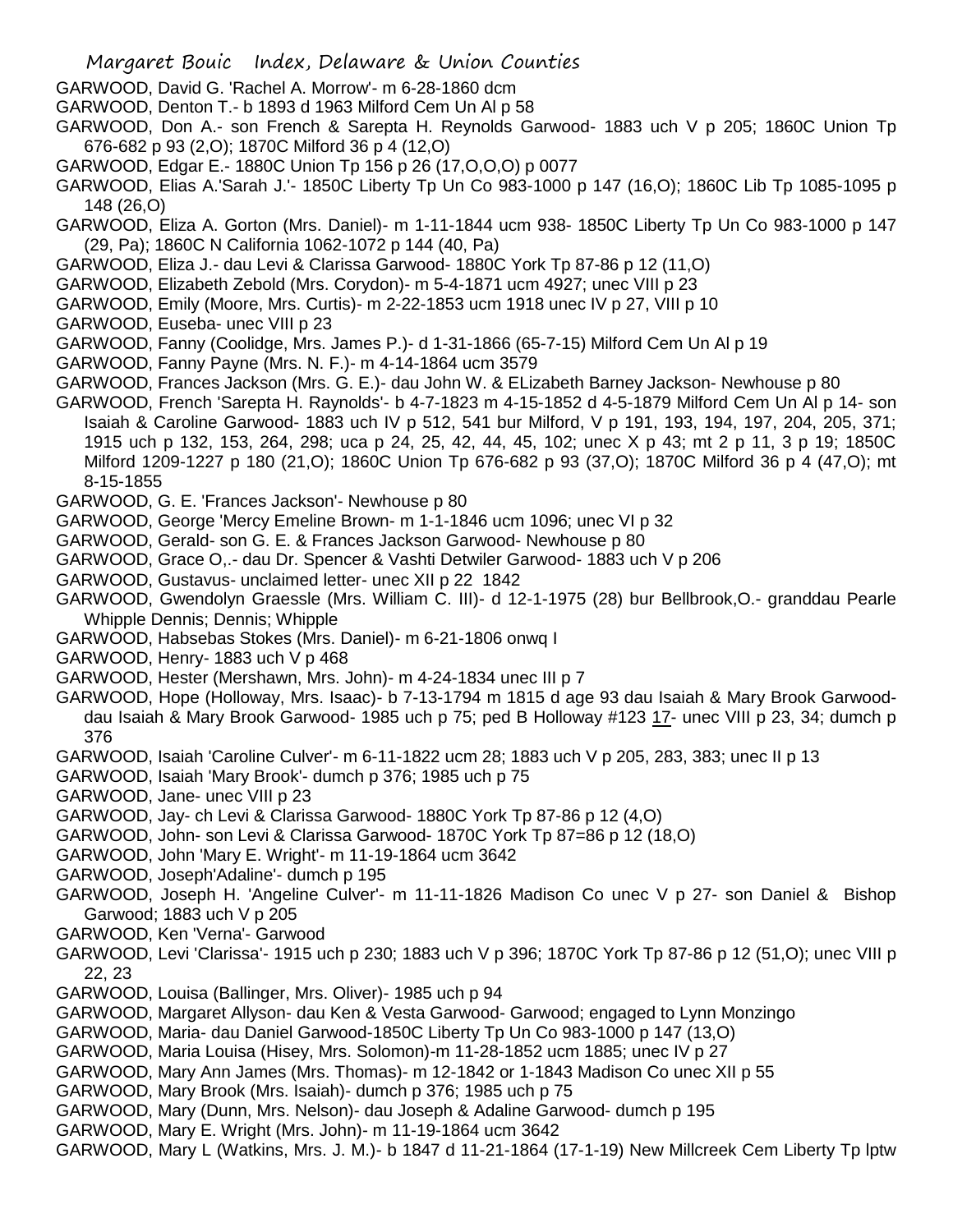Margaret Bouic Index, Delaware & Union Counties

- p 20,21- dau Thomas & Susannah Heacock Garwood- 1850C York Tp 401-408 p 62 (3,O); 1860C Liberty Tp 1082-1092 p 148 (12,O)
- GARWOOD, Mary S. (Walkin/Watkin/s, Mrs. James H.)- m 2-2-1864 ucm 3529; unec IV p 27
- GARWOOD, Mary (Mrs. T. Sr.)- b 1793 d 2-15-1889 (96y9d) New Millcreek Cem Liberty Tp- lptw p 21; 1850C Liberty Tp 983-1000 p 147 (57, Va); 1860C Lib Tp 1082-1092 p 148 (67, Va); 1870C Lib Tp 223 p 27 (77, Va); 1880C Lib Tp 193-203 (87, Va, NJ,Va)
- GARWOOD, Mercy Emeline Brown (Mrs. George)- m 1-1-1846 ucm 1099; unec VI p 32
- GARWOOD, Nellie E. (Moss, Mrs. Albert M.)- b 9-12-1860 m 8-27-1881 ucm 7006 d 6-1-1887 Milford Cem Un Al p 14- dau French & Sarepta Reynolds Garwood- 1883 uch V p 205; 1870C Milford 36 p 4 (10,O)
- GARWOOD, Newton 'Susan J. Barke'- m 10-28-1874 ucm 5566; mt 3 p 3
- GARWOOD, N. F.'Fanny Payne'- m 4-14-1864 ucm 3579
- GARWOOD, Nimrod- 1915 uch p 461; 1883 uch V p 454, 467, 468; 1830C Allen Tp 362 (50-60); 1840C Allen Tp 674 (30-40); uca p 19
- GARWOOD, Rachel A. Morrow (Mrs. David G.)- m 6-28-1860; unec VIII p 23
- GARWOOD, Ralph S.- son Dr. Spencer & Vashti Detwiler Garwood- 1880 dch p 206
- GARWOOD, Rebecca (Skidmore, Mrs. Joseph)- 1883 uch V p 551; 1915 uch p 1107
- GARWOOD, Rose- b 12-12-1863 d 11-19-1945 Milford Cem Un Al p 58
- GARWOOD, Sarah J.- 1860C Liberty Tp 1084-1094 p 148 (18,O)
- GARWOOD, Sarah J. (Mrs. Elias A.)- b 1847 d 1925 Byhalia Cem lptw p 108; 1860C Liberty Tp Uc Co 1085-1095 p 148 (25,O)
- GARWOOD, Sarepta H. Reynolds (Mrs. French)-b 10-5-1833 m 4-15-1852 d 1-30-1909 Milford Cem Un Al p 14- dau Immer & Hope Reynolds- 1883 uch V p 194, 205; 1860C Union Tp 676-682 p 93 (26,O); 1870C Milford 36 p 4 (37,O); 1880C Paris Tp p 122A
- GARWOOD, Spain- son Levi & Clarissa Garwood- 1870C York Tp 87-86 p 12 (13,O)
- GARWOOD, Dr. Spencer 'Ann G. Snodgrass''Vashti Detwiler'- b 1835 m 1866 son Jose & Angeline Culver Garwood- dumch p 401; 1915 uch p 163, 398; 1883 uch V p 205, 206; unec II p 28
- GARWOOD, Susan J. Brake (Mrs. Newton)- m 10-28-1874 ucm 5566; mt 3 p 3
- GARWOOD, Susannah Heacock (Mrs. Thomas)- b 1830 d 1916 NM Cem Liberty Tp lptw p 21; 1985 uch p 69; unec VIII p 23; 1850C York Tp 401-408 p 62 (20,O); 1860C Liberty Tp 1082-1092 p 147 (30,O); 1870C Lib Tp 223 p 27 (39,O); 1880C Lib Tp 193-203 p 30 (49,O,?,?)
- GARWOOD, Sylvester- son Daniel & Elisabeth A. Gorton Garwood- 1850C Liberty Tp Un Co 983-1000 p 147 (2,O)
- GARWOOD, T.,Sr. 'Mary'- lptw p 21
- GARWOOD, Thomas B.- son Levi & Clarissa Garwood- 1870C York Tp 87-86 p 12 (20,O)
- GARWOOD, Thomas 'Mary Ann James'- unec XII p 55
- GARWOOD, Thomas 'Susannah Hecock'- b 1823 d 1896 NM Cem Liberty Tp lptw p 21- son Mary Garwood-1883 uch V p 397; 1985 uch p 69; 1850C York Tp 401-408 p 62 (28,O)(; 1860C Liberty Tp 1082-1092 p 147 (38,O); 1870C Lib Tp 223 p 27 (47,O); 1880C Lib Tp 193-203 p 30 (57,O,Va,Va) p 048A; uca p 83
- GARWOOD, Timothy- unec VIII p 22
- GARWOOD, Tom- son Donald Garwood- Garwood engaged to Amy Hammond
- GARWOOD, Vashti Detwiler (Mrs. Dr. Spencer)- m 1866- 1883 uch V p 205, 206
- GARWOOD, Venetia (Howard, Mrs. William F.)- m 10-2-1891 dau French & Sarepta H. Reynolds Garwood-1883 uch V p 205; dumch p 156; 1870C Milford 36 p 4 (1,O)
- GARWOOD, Verna (Mrs. Ken)- Garwood
- GARWOOD, William C. III 'Gwendolyn Graessle'- d 12-1-1975 (28) bur Bellbrook,O.- son William T. Graessle-Dennis; Whipple
- GARWOOD, William- son Levi & Clarissa Garwood- unec VIII p 22; 1870C York Tp 87-86 p 12 (9,O)
- GARY, Annie- dau George & Martha Gary- 1870C Jerome Tp 193-184 p 25 (1,O)
- GARY, Carl 'Gladys Reece'- son John & Elizabeth Ketner Gary- Graham 16522; Richey 7,8
- GARY, Celia (Mrs. L. J.)- 1967 ucd
- GARY, Elizabeth (Edwards, Mrs. John)- m 7-3-1864 dcm
- GARY, Elizabeth Ketner (Mrs. John)- dau William & Mary Graham Ketner- Graham 1652 Richey 6,7
- GARY, Esther (Keck, Mrs. William George)- Graham (18(11)52)
- GARY, Ethel (May, Mrs. Dan)- Graham 16521; Richey 7
- GARY, Fannie (Mrs. )- Gary